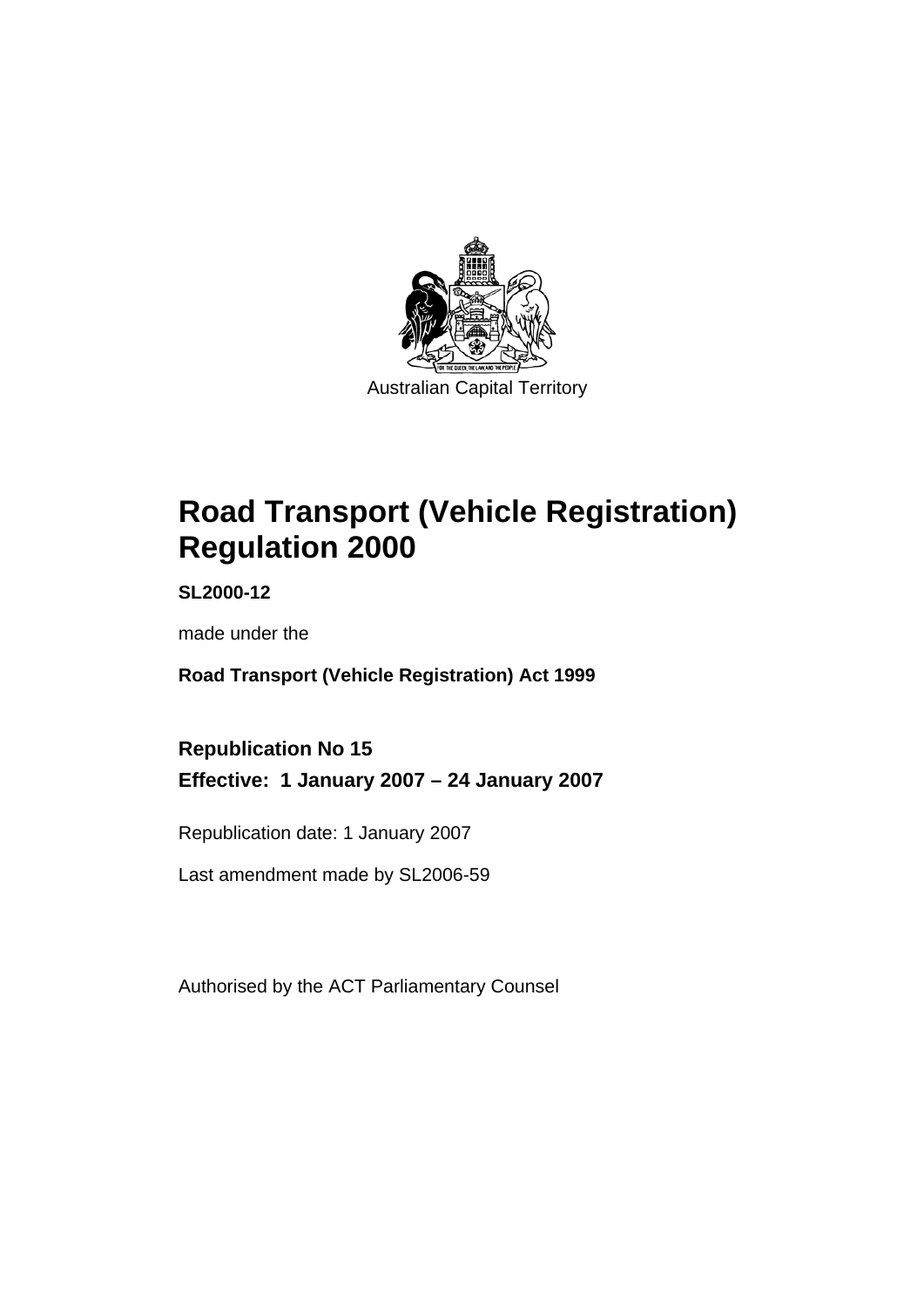#### **About this republication**

#### **The republished law**

This is a republication of the *Road Transport (Vehicle Registration) Regulation 2000*, made under the *Road Transport (Vehicle Registration) Act 1999* (including any amendment made under the *Legislation Act 2001*, part 11.3 (Editorial changes)) as in force on 1 January 2007*.* It also includes any amendment, repeal or expiry affecting the republished law to 1 January 2007.

The legislation history and amendment history of the republished law are set out in endnotes 3 and 4.

#### **Kinds of republications**

The Parliamentary Counsel's Office prepares 2 kinds of republications of ACT laws (see the ACT legislation register at www.legislation.act.gov.au):

- authorised republications to which the *Legislation Act 2001* applies
- unauthorised republications.

The status of this republication appears on the bottom of each page.

#### **Editorial changes**

The *Legislation Act 2001*, part 11.3 authorises the Parliamentary Counsel to make editorial amendments and other changes of a formal nature when preparing a law for republication. Editorial changes do not change the effect of the law, but have effect as if they had been made by an Act commencing on the republication date (see *Legislation Act 2001*, s 115 and s 117). The changes are made if the Parliamentary Counsel considers they are desirable to bring the law into line, or more closely into line, with current legislative drafting practice.

This republication does not include amendments made under part 11.3 (see endnote 1).

#### **Uncommenced provisions and amendments**

If a provision of the republished law has not commenced or is affected by an uncommenced amendment, the symbol  $\mathbf{U}$  appears immediately before the provision heading. The text of the uncommenced provision or amendment appears only in the last endnote.

#### **Modifications**

If a provision of the republished law is affected by a current modification, the symbol  $\mathbf{M}$ appears immediately before the provision heading. The text of the modifying provision appears in the endnotes. For the legal status of modifications, see *Legislation Act 2001*, section 95.

#### **Penalties**

The value of a penalty unit for an offence against this republished law at the republication date is—

- (a) if the person charged is an individual—\$100; or
- (b) if the person charged is a corporation—\$500.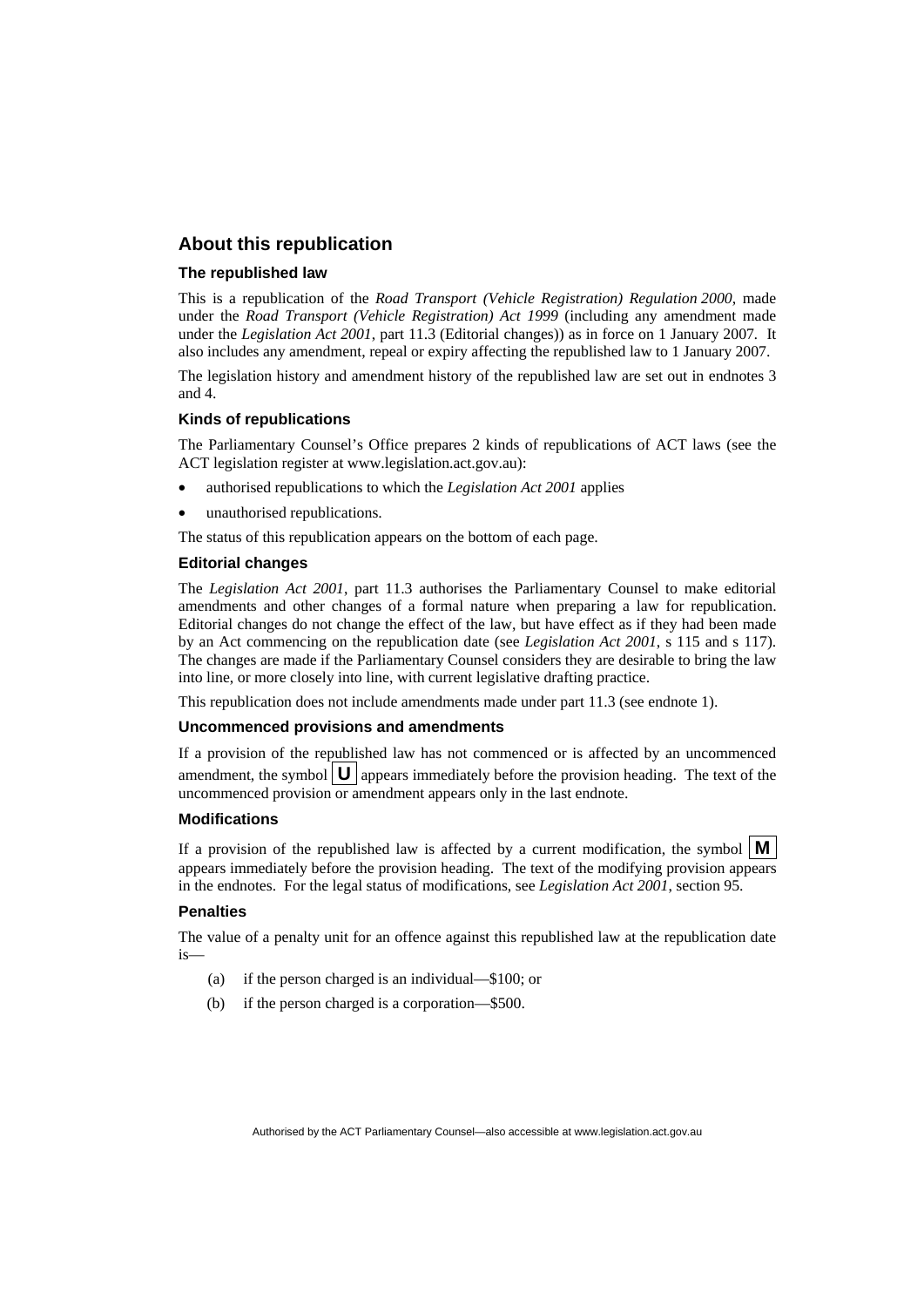

Australian Capital Territory

# **Road Transport (Vehicle Registration) Regulation 2000**

made under the

**Road Transport (Vehicle Registration) Act 1999** 

# **Contents**

**Chapter 1 Preliminary** 1 Name of regulation 2 3 Definitions—the dictionary 2 4 Diagrams—the dictionary 2 5 Notes 3

R15 01/01/07 Road Transport (Vehicle Registration) Regulation 2000 Effective: 01/01/07-24/01/07

contents 1

Page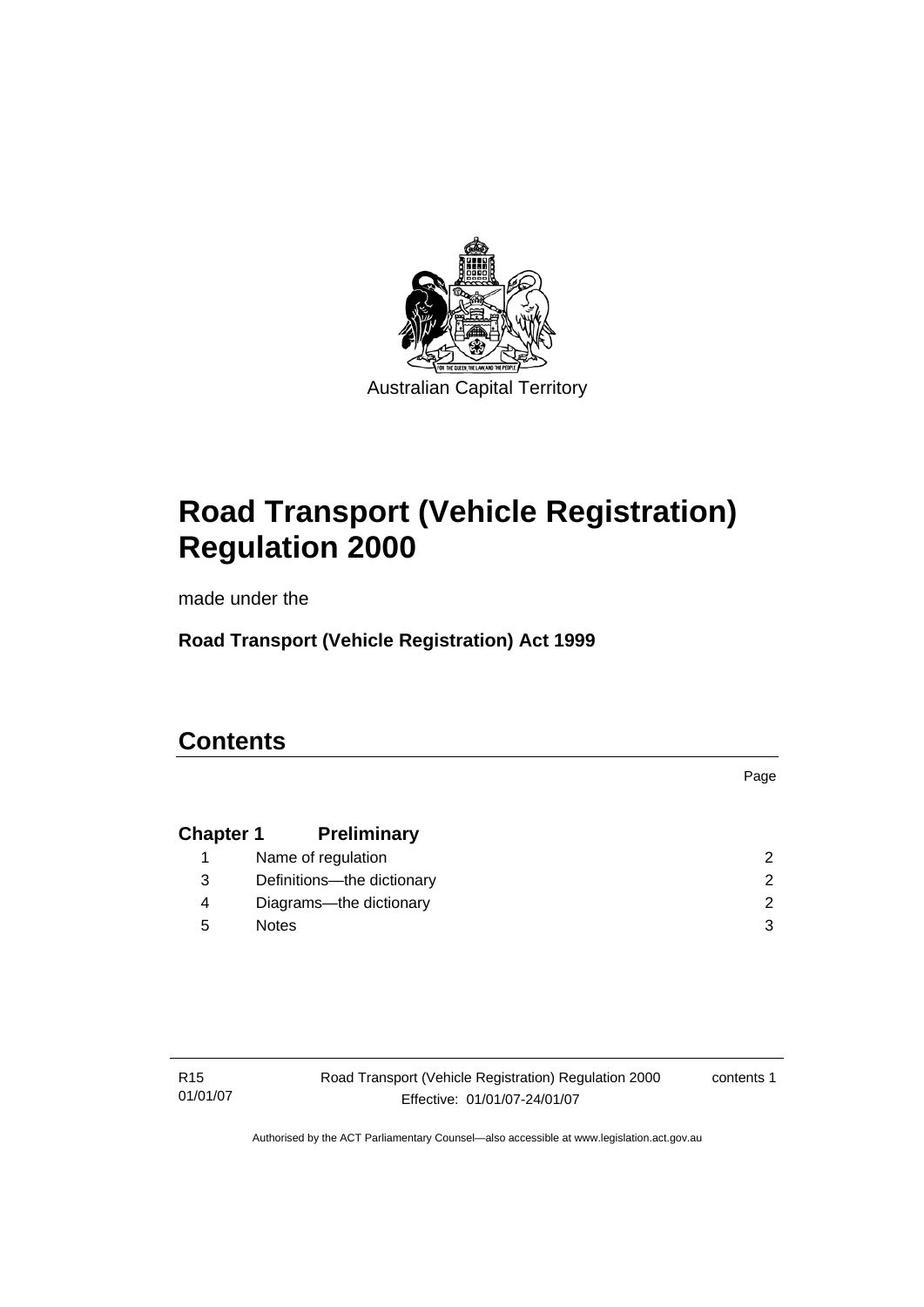| <b>Chapter 2</b> | <b>Application of regulation</b>                                                            | Page           |
|------------------|---------------------------------------------------------------------------------------------|----------------|
|                  |                                                                                             |                |
| <b>Part 2.1</b>  | General                                                                                     |                |
| 6                | Meaning of registration provisions                                                          | 4              |
| 7                | Suspension of exemptions                                                                    | $\overline{4}$ |
| 8                | Application of Act, s 18 to pt 2.2 vehicles                                                 | $\overline{4}$ |
| <b>Part 2.2</b>  | Vehicles not subject to registration provisions                                             |                |
| 9                | Vehicles on tow trucks                                                                      | 5              |
| 10               | Vehicles used for agricultural work                                                         | 5              |
| 11               | Vehicles using roads or road related areas to a limited extent during<br>primary production | 6              |
| 12               | Trailers used for road construction and other public works                                  | 6              |
| 13               | Golf and green keeping vehicles used on roads or road related areas                         | $\overline{7}$ |
| 14               | Vehicles temporarily in the ACT                                                             | $\overline{7}$ |
| 15               | Vehicles registered under Interstate Road Transport Act 1985 (Cwlth)                        | 8              |
| 16               | Trailers exempt from registration in another jurisdiction                                   | 9              |
| 17               | Vehicles used to fight rural fires                                                          | 10             |
| 18               | Police vehicles                                                                             | 11             |
| 19               | Lawn mowers                                                                                 | 11             |
| 20               | Bicycles with auxiliary motors                                                              | 11             |
| 21               | Vehicles used by certain people with disabilities                                           | 11             |
| 22               | Vehicles being driven to obtain registration etc                                            | 12             |
| 23               | Vehicles being inspected                                                                    | 12             |
| 24               | Self-propelled elevating work platforms                                                     | 13             |
| <b>Chapter 3</b> | <b>Registration process</b>                                                                 |                |
| <b>Deal O</b> 4  | Film : Lille, , family<br>.:                                                                |                |

| <b>Part 3.1</b>       | <b>Eligibility for registration</b>                                     |                 |
|-----------------------|-------------------------------------------------------------------------|-----------------|
| 25                    | Registered operator of registrable vehicle                              | 14              |
| 26                    | Eligible vehicles                                                       | 14              |
| <b>Part 3.2</b><br>27 | <b>Applications for registration</b><br>Who may apply for registration? | 16              |
|                       |                                                                         |                 |
| contents 2            | Road Transport (Vehicle Registration) Regulation 2000                   | R <sub>15</sub> |
|                       | Effective: 01/01/07-24/01/07                                            | 01/01/07        |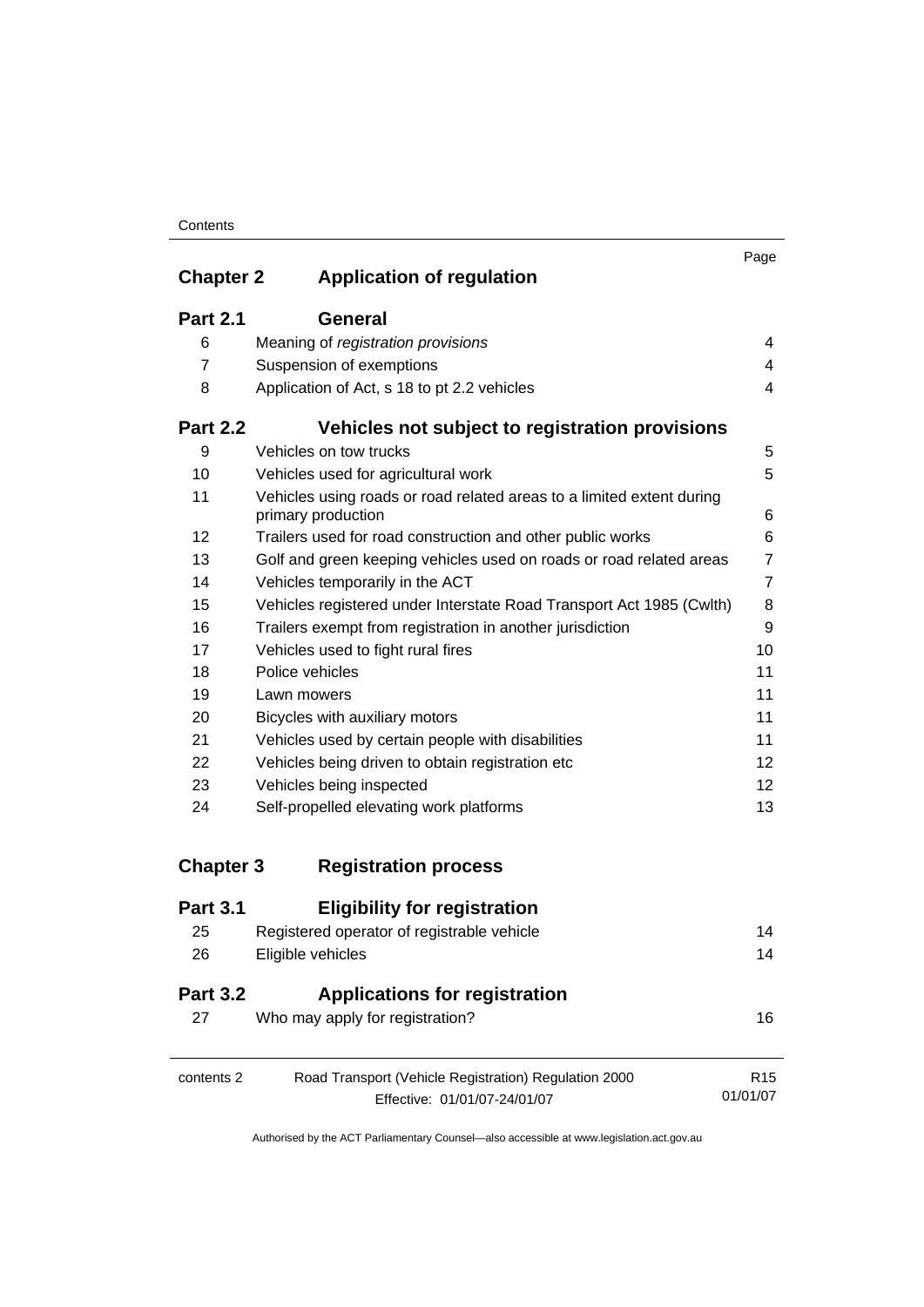|                 |                                                                   | Contents |
|-----------------|-------------------------------------------------------------------|----------|
|                 |                                                                   | Page     |
| 28              | Information that may be required for registration application     | 17       |
| 29              | Supporting evidence for registration application                  |          |
| 30              | Giving authority registration application and supporting evidence |          |
| 31              | Duration of registration                                          | 18       |
| 32              | Deciding applications for registration-general                    | 19       |
| 32A             | Deciding applications for registration-written-off vehicles       | 21       |
| 32AA            | Deciding applications for registration--public passenger vehicles | 22       |
| 32B             | Deciding applications for registration-taxis                      | 22       |
| 32C             | Deciding applications for registration-certain hire cars          | 23       |
| 33              | Conditional registration                                          | 25       |
| <b>Part 3.3</b> | The registrable vehicles register                                 |          |
| 34              | General information to be recorded in register                    | 27       |
| 35              | Other information that may be recorded in register                | 28       |
| 36              | Recording of dealing restrictions                                 | 28       |
| 37              | Changes in description or configuration to be recorded            |          |
| 38              | Register to record information over previous 2 years              |          |
| 39              | Searches of registrable vehicles register etc                     | 29       |
| <b>Part 3.4</b> | <b>Registration documents</b>                                     |          |
| 40              | <b>Registration certificates</b>                                  | 30       |
| 41              | Damaged registration certificates                                 | 31       |
| 42              | Lost, stolen or destroyed registration certificates               | 31       |
| 43              | Recovery of lost or stolen registration certificates              | 32       |
| 44              | <b>Registration labels</b>                                        | 32       |
| 45              | Using a vehicle without registration label etc                    | 34       |
| 45A             | Streamlined registration procedures                               | 35       |
| <b>Part 3.5</b> | <b>Numberplates</b>                                               |          |
| Division 3.5.1  | General                                                           |          |
| 46              | Definitions for pt 3.5                                            | 37       |
| 47              | Determination of non-standard registration numbers                | 37       |
| 48              | Application of pt 3.5 to trader's plates                          | 38       |
|                 |                                                                   |          |

| R15      | Road Transport (Vehicle Registration) Regulation 2000 | contents 3 |
|----------|-------------------------------------------------------|------------|
| 01/01/07 | Effective: 01/01/07-24/01/07                          |            |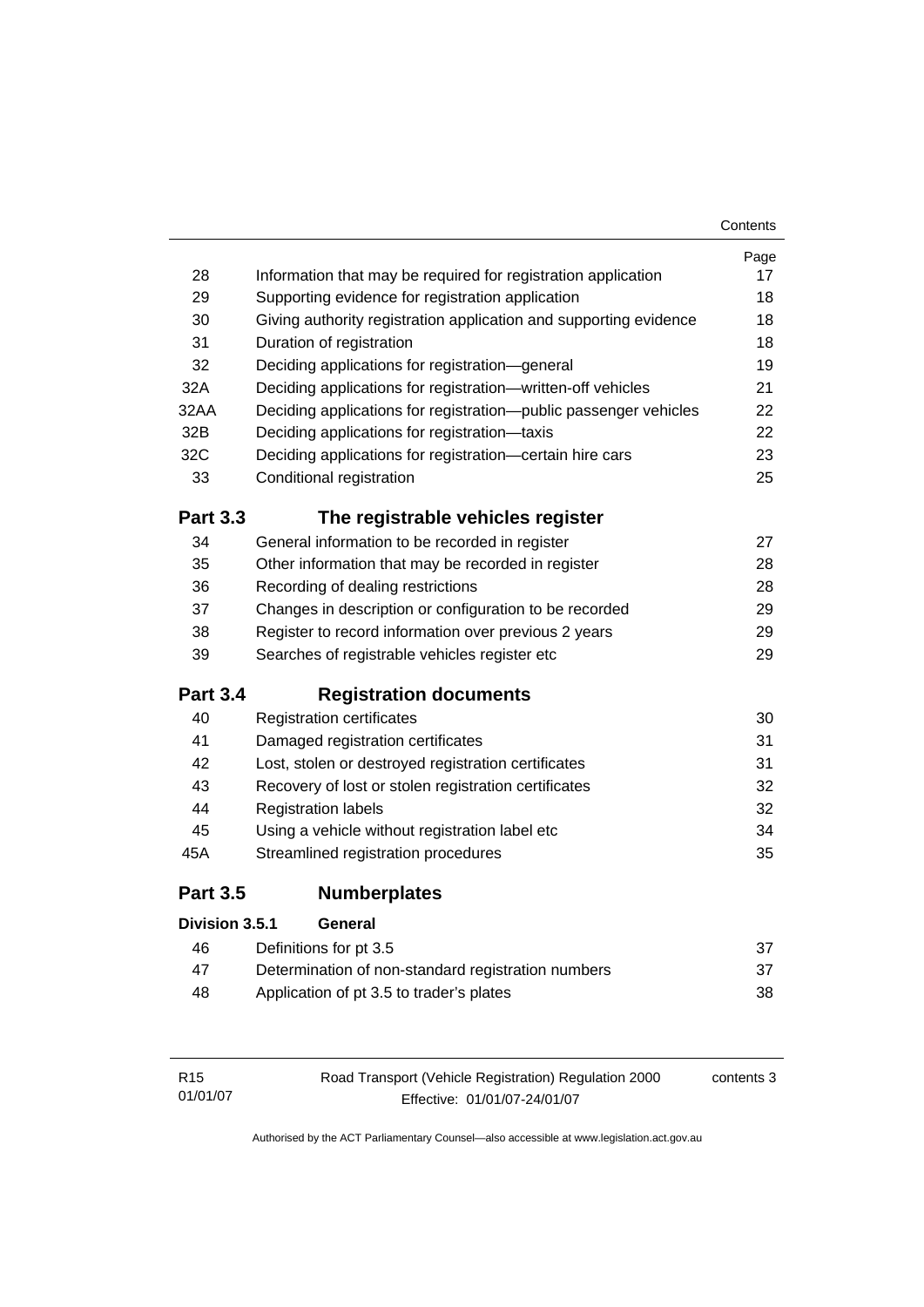| Division 3.5.2  | Issue of numberplates generally                                     | Page     |
|-----------------|---------------------------------------------------------------------|----------|
|                 |                                                                     |          |
| 49<br>50        | Vehicle numberplates                                                | 38       |
| 51              | Bicycle rack numberplates<br>Dimensions, layout etc of numberplates | 39<br>39 |
| 52              | Authority may change registration number                            | 40       |
|                 |                                                                     |          |
| Division 3.5.3  | Non-standard registration numbers                                   |          |
| 53              | Nature of prescribed rights                                         | 40       |
| 54              | Selling rights to non-standard registration numbers                 | 41       |
| 55              | Assignment of rights                                                | 41       |
| 56              | Storage of non-standard registration numbers                        | 41       |
| 57              | Power to cancel right to non-standard registration number           | 42       |
| 58              | Hire of non-standard numberplates                                   | 42       |
| Division 3.5.4  | Use of numberplates                                                 |          |
| 59              | Display of numberplates                                             | 42       |
| 60              | Using vehicle without numberplate etc                               | 47       |
| Division 3.5.5  | Swapping, transfer and exchange of numberplates                     |          |
| 61              | Swapping of numberplates                                            | 48       |
| 62              | Transfer of numberplate to another vehicle                          | 48       |
| 63              | Exchange of numberplates                                            | 48       |
| Division 3.5.6  | Damaged, lost, stolen and destroyed numberplates                    |          |
| 64              | Damaged numberplates                                                | 49       |
| 65              | Lost, stolen or destroyed numberplates                              | 49       |
| 66              | Recovery of lost or stolen numberplates                             | 51       |
| <b>Part 3.6</b> | <b>Renewal of registration</b>                                      |          |
| 67              | Notice of renewal for registration                                  | 52       |
| 68              | Renewal of registration                                             | 52       |
| 68A             | Seasonal vehicles-maximum registration renewal period               | 54       |

| contents 4 | Road Transport (Vehicle Registration) Regulation 2000 | R <sub>15</sub> |
|------------|-------------------------------------------------------|-----------------|
|            | Effective: 01/01/07-24/01/07                          | 01/01/07        |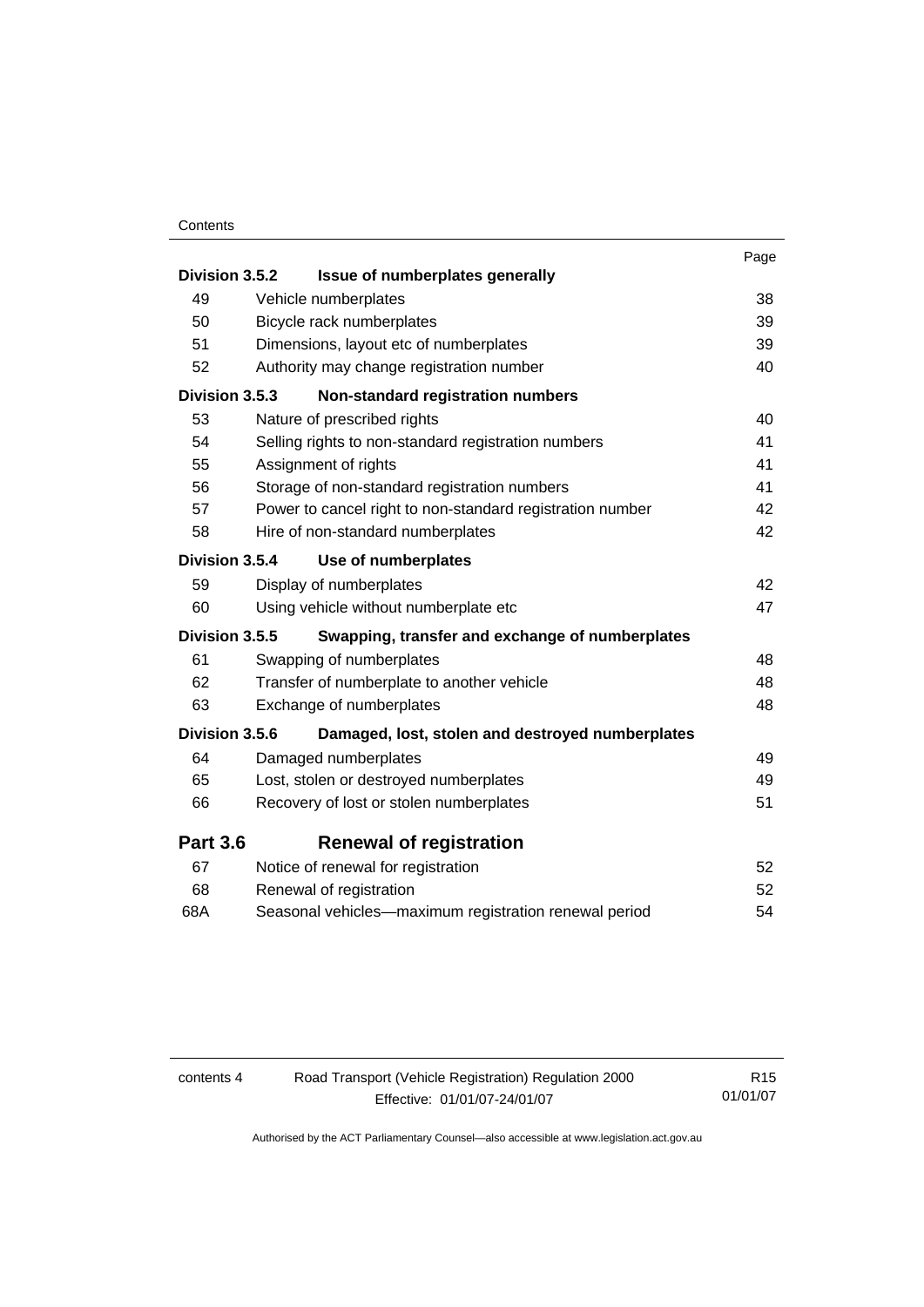| Contents |
|----------|
|----------|

| <b>Chapter 4</b> | <b>Alteration of registration status</b>                   | Page |
|------------------|------------------------------------------------------------|------|
|                  |                                                            |      |
| <b>Part 4.1</b>  | <b>General obligations of registered operators</b>         |      |
| 69               | Obligation to notify change of name or address etc         | 56   |
| 71               | Obligations in relation to changed vehicles                | 56   |
| 72               | Verification of register and monitoring of compliance      | 57   |
| <b>Part 4.2</b>  | <b>Transfer of registration</b>                            |      |
| 73               | Obligations of disposers                                   | 59   |
| 74               | Obligations of acquirers                                   | 60   |
| 75               | Interim entry about disposal of vehicle                    | 61   |
| 76               | Repossession and restoration                               | 61   |
| 77               | Transfer on death of registered operator                   | 62   |
| 78               | When transfer of registration may or must be refused       | 63   |
| 79               | Action on approval of application for transfer             | 64   |
| 80               | Exemptions from pt 4.2                                     | 64   |
| <b>Part 4.3</b>  | <b>Expiry of registration</b>                              |      |
| 81               | Expiry of registration                                     | 65   |
| 82               | Return of numberplates if registration expires             | 65   |
| <b>Part 4.4</b>  | Surrender, suspension and cancellation of<br>registration  |      |
| 83               | Surrender of registration by registered operator           | 66   |
| 84               | Suspension or cancellation of registration                 | 66   |
| 85               | Procedures for suspension and cancellation of registration | 68   |
| <b>Chapter 5</b> | Authorised uses of unregistered vehicles                   |      |
| <b>Part 5.1</b>  | <b>Unregistered vehicle permits</b>                        |      |
| 86               | Issue of unregistered vehicle permits etc                  | 71   |

| Obligations of holder of unregistered vehicle permit |  |
|------------------------------------------------------|--|

| R15      | Road Transport (Vehicle Registration) Regulation 2000 | contents 5 |
|----------|-------------------------------------------------------|------------|
| 01/01/07 | Effective: 01/01/07-24/01/07                          |            |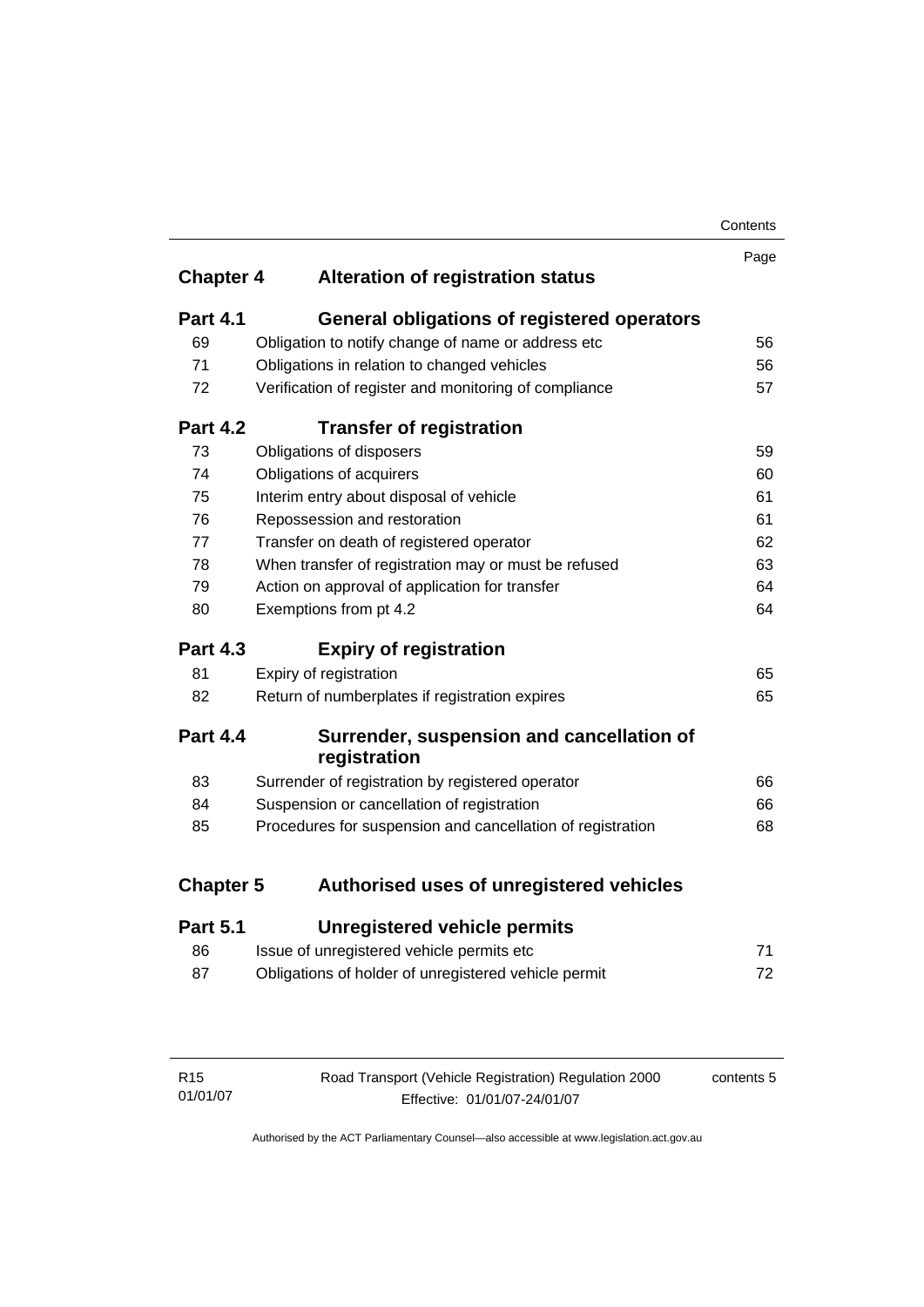| <b>Part 5.2</b> | Trader's plates                                                   |    |
|-----------------|-------------------------------------------------------------------|----|
| 88              | Issue of trader's plates                                          | 73 |
| 89              | Recall of trader's plates                                         | 73 |
| 90              | Identification labels for trader's plates                         | 74 |
| 91              | Lost, stolen or destroyed identification labels                   | 74 |
| 92              | Replacement identification labels                                 | 75 |
| 93              | Recovery of lost or stolen identification labels                  | 75 |
| 94              | Use of vehicles with trader's plates on road or road related area | 75 |
| 95              | Attaching of identification labels                                | 76 |
| 96              | Authorised use of trader's plates                                 | 76 |
| 97              | Unauthorised uses of identification labels                        | 77 |
| 98              | Trader to make, keep and produce records                          | 78 |
| 99              | Questions about use of plate to be answered                       | 79 |
| 100             | Disposal or cessation of business                                 | 79 |
| 101             | Return of trader's plate                                          | 80 |
| 102             | Surrender of trader's plates                                      | 80 |

# **Chapter 6 Vehicle standards**

| <b>Part 6.1</b> | <b>General requirements</b>                                                |                 |
|-----------------|----------------------------------------------------------------------------|-----------------|
| 103             | What are the applicable vehicle standards?                                 | 81              |
| 104             | Road transport authority may exempt vehicle etc from certain<br>provisions | 81              |
| 105             | Meaning of operator of a motor vehicle or trailer for pt 6.1               | 81              |
| 106             | Meaning of <i>operator</i> of a combination for pt 6.1                     | 82              |
| 107             | Motor vehicles and trailers to be properly maintained                      | 82              |
| 108             | Emission control systems to be fitted and properly maintained              | 83              |
| 109             | Motor vehicles not complying with sch 1                                    | 85              |
| 110             | Trailers not complying with sch 1                                          | 86              |
| 111             | Combinations not complying with sch 1                                      | 86              |
| <b>Part 6.2</b> | <b>Standards and certifications</b>                                        |                 |
| 112             | Compliance with applicable vehicle standards                               | 88              |
| 113             | Noncomplying and non-standard vehicles                                     | 88              |
| contents 6      | Road Transport (Vehicle Registration) Regulation 2000                      | R <sub>15</sub> |
|                 | Effective: 01/01/07-24/01/07                                               | 01/01/07        |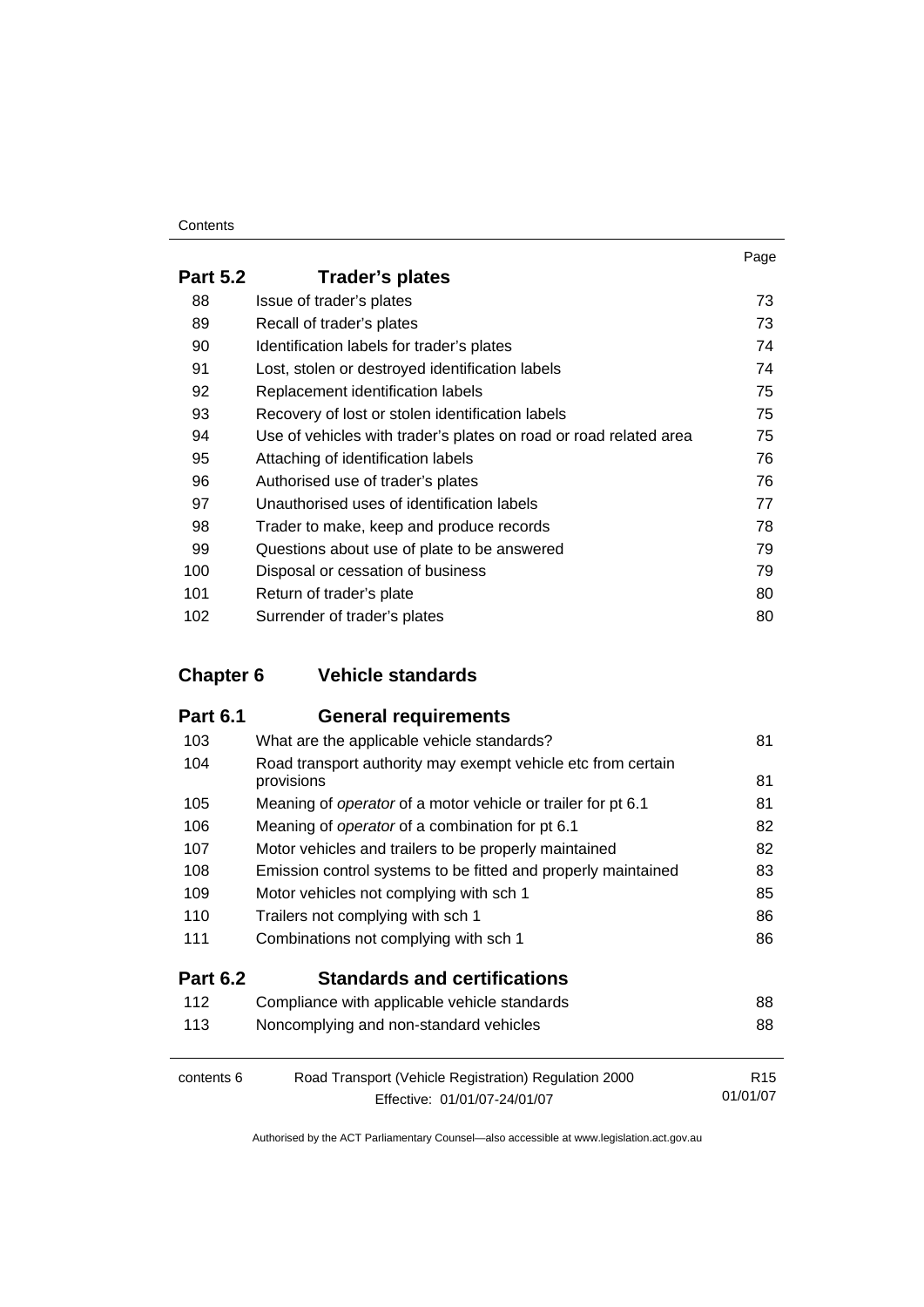|                             |                                                                                       | Contents   |
|-----------------------------|---------------------------------------------------------------------------------------|------------|
| 114                         | Installation of operations plates, modification of vehicles etc                       | Page<br>88 |
| <b>Part 6.3</b>             | <b>Inspections</b>                                                                    |            |
| Division 6.3.1              | General                                                                               |            |
| 115                         | Definitions for pt 6.3                                                                | 90         |
| Division 6.3.2              | <b>Authorised examiners</b>                                                           |            |
| 116                         | Eligibility to apply for authorisation as examiners                                   | 91         |
| 117                         | Application procedure for authorisation                                               | 91         |
| 118                         | When applications for authorisation can be refused                                    | 92         |
| 119                         | Authorisation of examiners and certificates of appointment                            | 92         |
| 120                         | Approval of application for additional class of vehicles                              | 93         |
| 121                         | Examiners register                                                                    | 93         |
| 122                         | Change of name or address of authorised examiner                                      | 94         |
| 123                         | Surrender of authorisation                                                            | 95         |
| 124                         | When authority may take action in relation to authorisation                           | 95         |
| 125                         | Procedures for authority taking action in relation to authorisation                   | 96         |
| 126                         | Return of certificate of appointment on cancellation or suspension                    | 99         |
| Division 6.3.3              | <b>Approval of premises</b>                                                           |            |
| 127                         | Eligibility for approval of premises                                                  | 100        |
| 128                         | Application procedure for approval of premises                                        | 100        |
| 129                         | Inspection of premises before approval                                                | 101        |
| 130                         | When applications for approval of premises can be refused                             | 101        |
| 131                         | Approval of premises and certificates of approval                                     | 102        |
| 132                         | Approval of application for additional class of vehicles                              | 102        |
| 133                         | Surrender of approval of premises                                                     | 102        |
| 134                         | Automatic cancellation of approval of premises                                        | 103        |
| 135                         | When authority may take action in relation to approval of premises                    | 103        |
| 136                         | Procedures for authority taking action in relation to approval of<br>premises         | 104        |
| 137                         | Return of certificate of approval on cancellation or suspension                       | 108        |
| Division 6.3.4              | General duties of proprietors of approved premises                                    |            |
| 138                         | Certificate of approval to be displayed at approved premises                          | 108        |
| 139                         | Manuals and design rules to be kept at approved premises                              | 108        |
| R <sub>15</sub><br>01/01/07 | Road Transport (Vehicle Registration) Regulation 2000<br>Effective: 01/01/07-24/01/07 | contents 7 |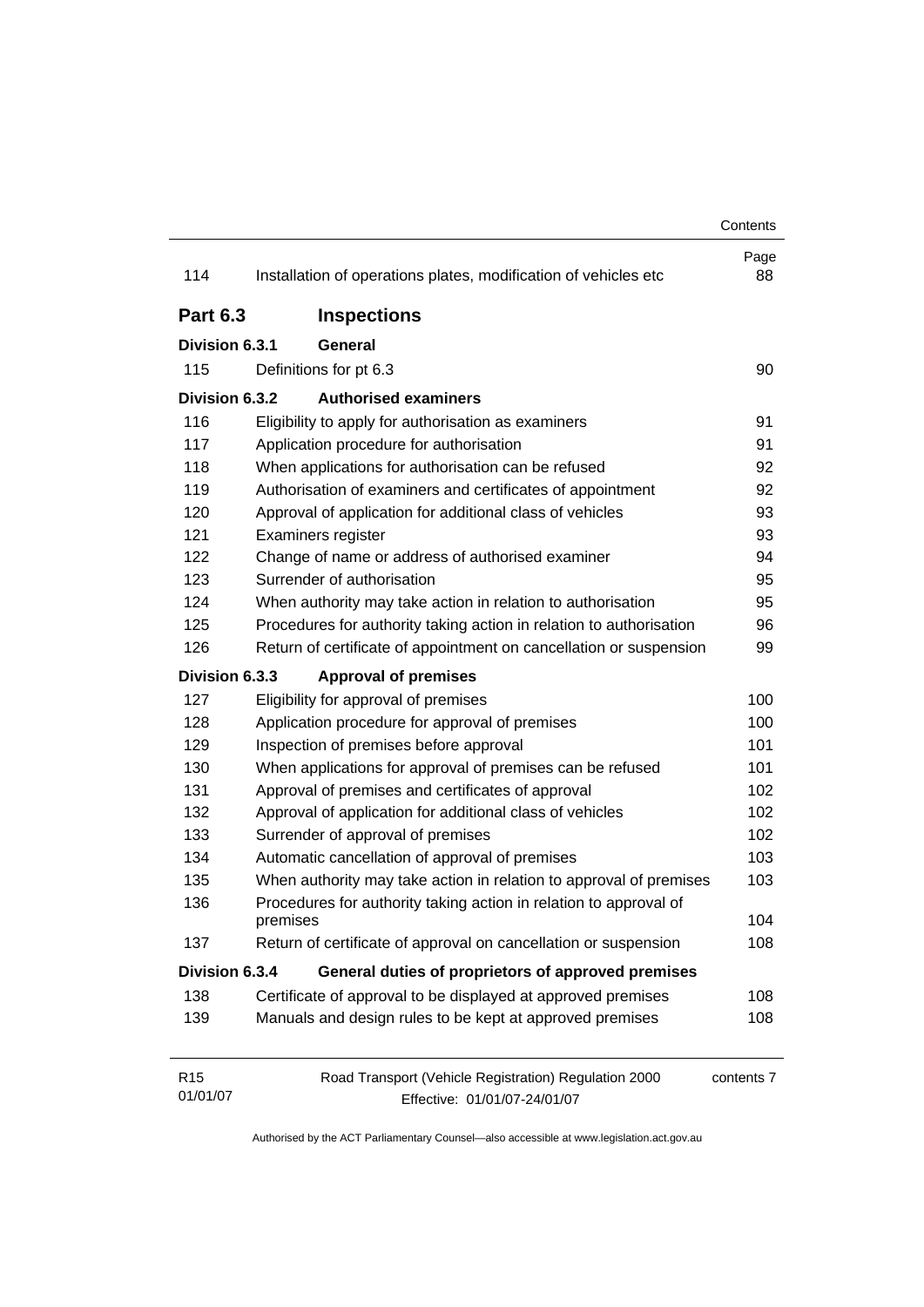|                  |                                                                              | Page            |  |
|------------------|------------------------------------------------------------------------------|-----------------|--|
| 140              | Notice to be displayed at approved premises                                  |                 |  |
| 141              | Proprietor of approved premises to give notice on ceasing to be              |                 |  |
|                  | proprietor                                                                   | 109             |  |
| 142              | Change of name of proprietor of approved premises                            | 109             |  |
| Division 6.3.5   | Inspections and tests of vehicles                                            |                 |  |
| 143              | Inspection of vehicles                                                       | 110             |  |
| 144              | Vehicles to be inspected on request                                          | 110             |  |
| 145              | Duties of authorised examiners inspecting and testing vehicles               | 111             |  |
| 146              | Issue of certificates of inspection etc                                      | 111             |  |
| 147              | People by whom inspections may be carried out                                | 112             |  |
| 148              | Fees payable on inspection                                                   | 112             |  |
| 149              | Offences relating to unauthorised people and unapproved premises             | 113             |  |
| 150              | Review of decision of authorised examiner                                    | 114             |  |
| Division 6.3.6   | <b>Miscellaneous</b>                                                         |                 |  |
| 152              | Issue of replacement certificates of appointment and approval                | 114             |  |
| 153              | Minister may determine maximum fees for inspections                          | 114             |  |
| 153A             | Authorisation and approval of premises guidelines—relevant offences          | 115             |  |
| <b>Part 6.4</b>  | <b>Component identification numbers</b>                                      |                 |  |
| 154              | Definitions for pt 6.4                                                       | 117             |  |
| 155              | Allocation of component identification numbers by authority                  | 117             |  |
| 156              | Stamping component identification numbers without authority etc              | 118             |  |
| 157              | Change or replacement of vehicle part                                        | 119             |  |
| 158              | Authority may authorise interference with component identification<br>number | 120             |  |
| <b>Part 6.5</b>  | Defect notices                                                               |                 |  |
| 159              | Issue of defect notices and formal warnings                                  | 121             |  |
| 160              | Recording, clearance and withdrawal of defect notices                        | 124             |  |
| <b>Chapter 7</b> | <b>Miscellaneous</b>                                                         |                 |  |
| 161              | Authorised use of vehicles with suspended registration                       | 127             |  |
| 162              | 2 individuals may be recorded as registered operator of light vehicle        | 127             |  |
| 163              | Application of the Road Transport (Dimensions and Mass) Act                  | 129             |  |
| contents 8       | Road Transport (Vehicle Registration) Regulation 2000                        | R <sub>15</sub> |  |
|                  | Effective: 01/01/07-24/01/07                                                 | 01/01/07        |  |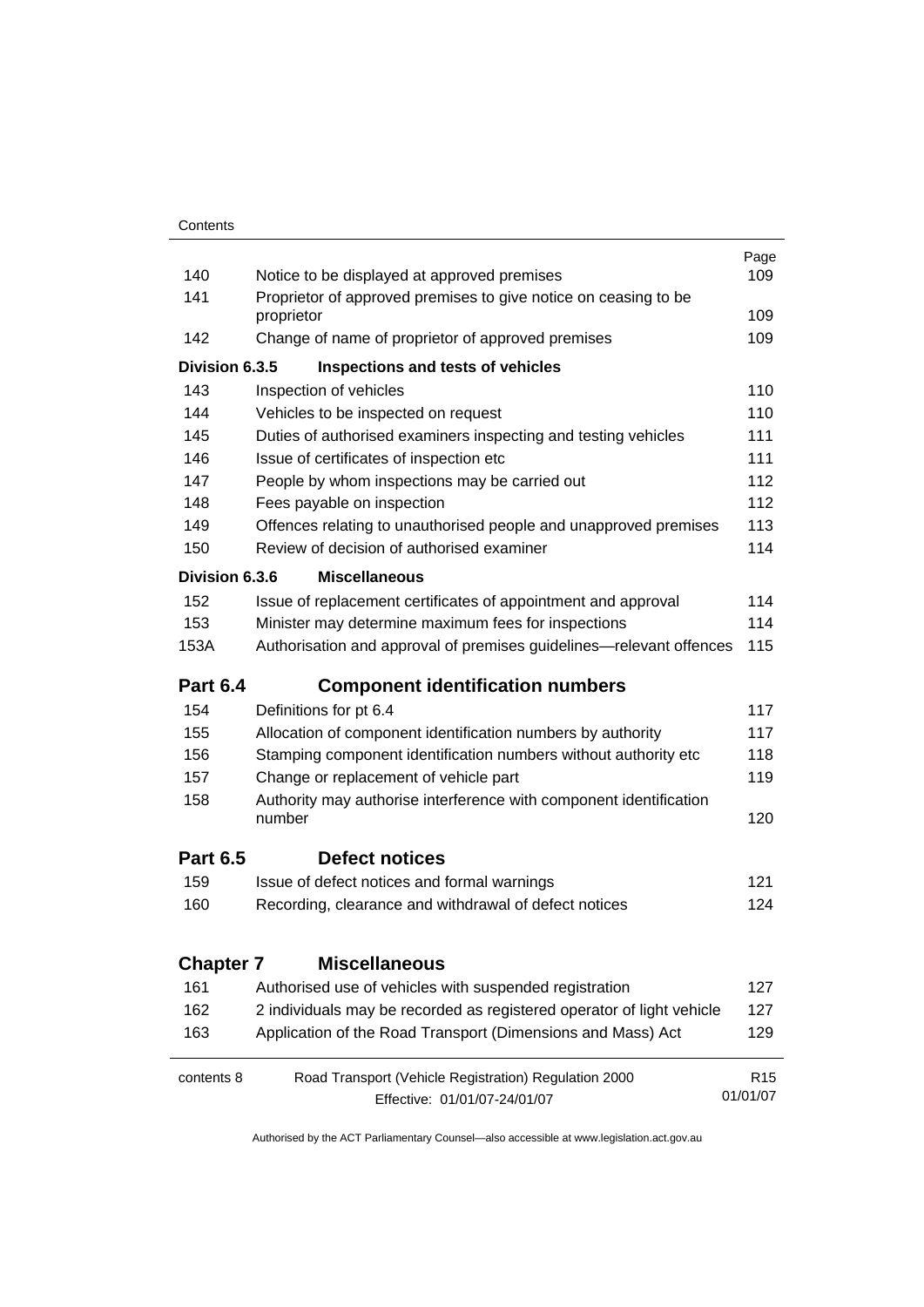| 164               | Special provisions about boat trailers                                 | Page<br>129 |
|-------------------|------------------------------------------------------------------------|-------------|
|                   |                                                                        |             |
| <b>Schedule 1</b> | <b>Vehicle standards</b>                                               | 131         |
| <b>Part 1.1</b>   | General                                                                | 131         |
| 1.1               | Object of sch 1                                                        | 132         |
| 1.2               | Diagrams-sch 1                                                         | 132         |
| 1.4               | Optional items                                                         | 132         |
| 1.5               | Special requirements for vehicles used by people with disabilities etc | 133         |
| <b>Part 1.2</b>   | <b>Application of sch 1</b>                                            | 134         |
| 1.6               | Application of sch 1 to plant                                          | 134         |
| 1.7               | Vehicles to which sch 1 does not apply                                 | 134         |
| 1.8               | Non-application of sch 1-inconsistent ADR requirements                 | 135         |
| 1.9               | Non-application of sch 1-exemption under other laws                    | 135         |
| 1.10              | Non-application of sch 1-Motor Vehicle Standards Act approvals         | 136         |
| <b>Part 1.3</b>   | <b>Australian Design Rules</b>                                         | 137         |
| Division 1.3.1    | Interpretation                                                         | 138         |
| 1.11              | What is an ADR?                                                        | 138         |
| 1.12              | What is a national standard?                                           | 138         |
| 1.13              | References to national standards                                       | 138         |
| 1.14              | What is a 2nd edition ADR?                                             | 138         |
| 1.15              | What is a 3rd edition ADR?                                             | 138         |
| Division 1.3.2    | <b>Compliance with ADRs</b>                                            |             |
| 1.16              | Compliance with 2nd edition ADRs                                       | 139         |
| 1.17              | Compliance with 3rd edition ADRs                                       | 140         |
| 1.18              | Exception to compliance with ADRs-vehicles that are not road           |             |
|                   | vehicles                                                               | 141         |
| 1.19              | Exception to compliance with ADRs-Motor Vehicle Standards Act          | 141         |
| 1.20              | Partial exception to compliance with ADRs-personally imported          |             |
|                   | vehicles                                                               | 142         |
| 1.21              | Alteration of specifications                                           | 143         |
| <b>Part 1.4</b>   | <b>Adopted standards</b>                                               | 146         |
| 1.22              | What is an adopted standard?                                           | 146         |
| R <sub>15</sub>   | Road Transport (Vehicle Registration) Regulation 2000                  | contents 9  |
| 01/01/07          | Effective: 01/01/07-24/01/07                                           |             |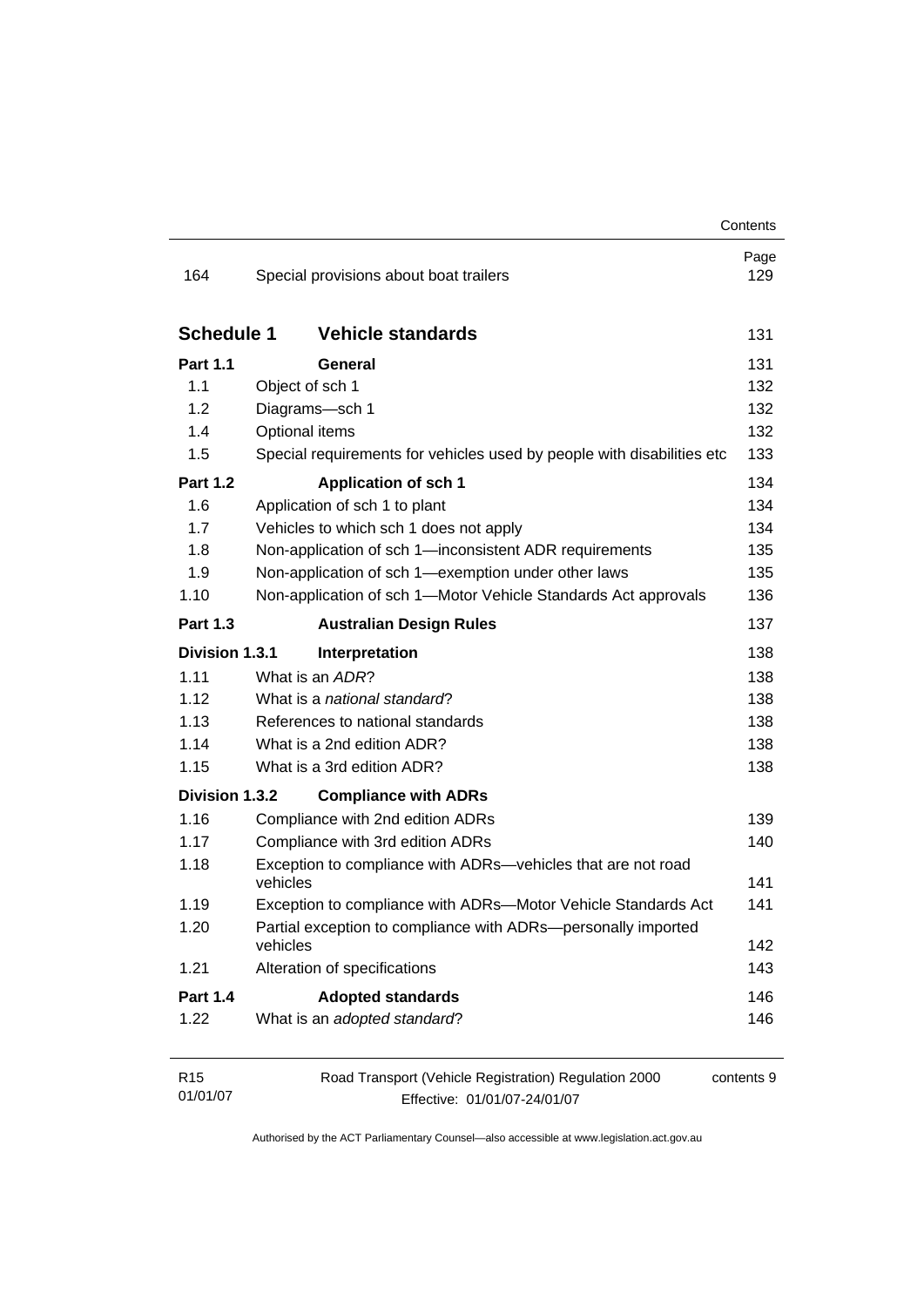| 1.23            | Exception to compliance with adopted standards        | Page<br>146                 |
|-----------------|-------------------------------------------------------|-----------------------------|
| 1.24            | Reference to adopted standards                        | 146                         |
| <b>Part 1.5</b> | <b>General safety requirements</b>                    | 147                         |
|                 |                                                       |                             |
| Division 1.5.1  | <b>All vehicles</b>                                   | 147                         |
| 1.25            | Steering                                              | 147                         |
| 1.26            | Turning ability                                       | 148                         |
| 1.27            | Ability to travel backwards and forwards              | 148                         |
| 1.28            | Protrusions                                           | 148                         |
| 1.29            | Oil and grease not to be dropped                      | 149                         |
| 1.30            | Driver's view and vehicle controls                    | 149                         |
| 1.31            | Seating                                               | 149                         |
| 1.32            | Child restraint anchorages                            | 149                         |
| 1.33            | Door latches and hinges                               | 150                         |
| 1.34            | Mudguards and spray suppression                       | 150                         |
| 1.35            | Horns, alarms etc                                     | 152                         |
| 1.36            | Rear-vision mirrors                                   | 153                         |
| 1.37            | Rear-vision mirrors-surfaces                          | 155                         |
| 1.38            | Additional rear-vision mirrors                        | 155                         |
| 1.39            | Automatic transmission                                | 155                         |
| 1.40            | Diesel engines                                        | 157                         |
| 1.41            | Bonnet securing devices                               | 157                         |
| 1.42            | Electrical wiring, connections and installations      | 158                         |
| 1.43            | Speedometers                                          | 159                         |
| 1.44            | Television receivers and visual display units         | 159                         |
| 1.45            | Windows generally                                     | 160                         |
| 1.46            | Windscreens and windows                               | 160                         |
| 1.47            | Window tinting                                        | 161                         |
| 1.48            | Windscreen-wipers and washers                         | 162                         |
| 1.49            | Wheels and tyres-size and capacity                    | 164                         |
| 1.50            | Pneumatic tyres generally                             | 164                         |
| 1.51            | Pneumatic tyres-carcass construction                  | 164                         |
| 1.52            | Pneumatic tyres-size and capacity                     | 164                         |
| 1.53            | Tyres-defects                                         | 164                         |
| 1.54            | Tyres for use on vehicles with GVM over 4.5t          | 165                         |
| contents 10     | Road Transport (Vehicle Registration) Regulation 2000 | R <sub>15</sub><br>01/01/07 |
|                 | Effective: 01/01/07-24/01/07                          |                             |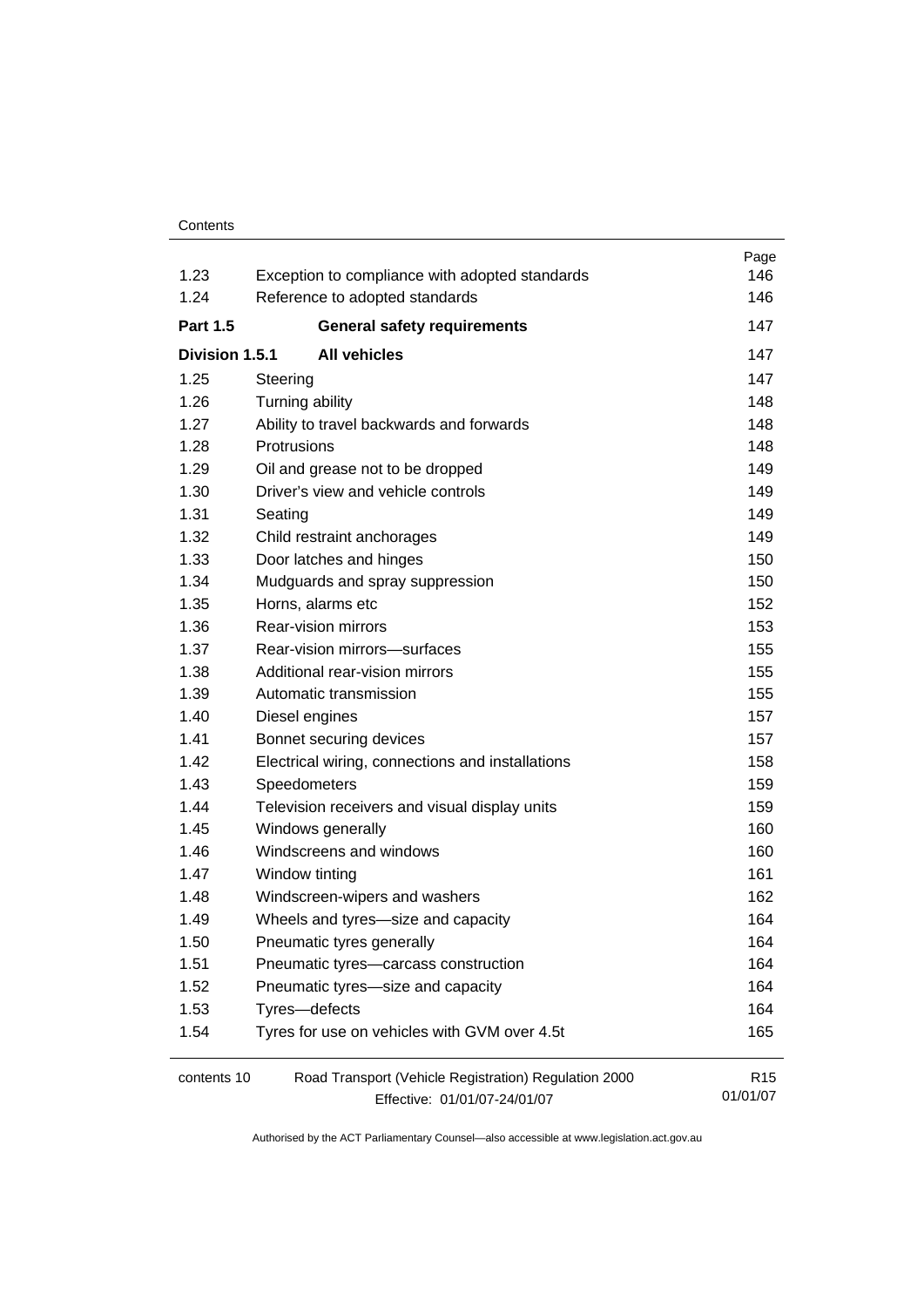| 1.55            | Tyres-manufacturer's rating                               | Page<br>165 |
|-----------------|-----------------------------------------------------------|-------------|
| 1.56            | Retreads                                                  | 166         |
| 1.57            | Tvre tread                                                | 167         |
|                 |                                                           |             |
| Division 1.5.2  | <b>Additional requirements for motorbikes</b>             |             |
| 1.58            | Steering gear and handlebars                              | 168         |
| 1.59            | <b>Footrests</b>                                          | 169         |
| 1.60            | Chain guards                                              | 169         |
| Division 1.5.3  | <b>Additional requirements for taxis</b>                  |             |
| 1.60A           | Public passenger vehicles to have fire-extinguisher       | 169         |
| <b>Part 1.6</b> | <b>Vehicle marking</b>                                    | 170         |
| 1.61            | Vehicle and engine identification numbers                 | 170         |
| 1.62            | Compliance plate to be attached to certain motor vehicles | 170         |
| 1.63            | Compliance plate to be attached to certain trailers       | 171         |
| 1.64            | White or silver band on certain vehicles                  | 172         |
| 1.65            | Warning signs for combinations over 22m long              | 172         |
| 1.66            | Warning signs not to be displayed on other vehicles       | 173         |
| 1.67            | Specifications for warning signs                          | 173         |
| 1.68            | Left-hand drive signs                                     | 175         |
| <b>Part 1.7</b> | Vehicle configuration and dimensions                      | 176         |
| Division 1.7.1  | <b>Axles</b>                                              |             |
| 1.69            | Axle configuration                                        | 176         |
| 1.70            | Relation between axles in axle group                      | 178         |
| Division 1.7.2  | <b>Dimensions</b>                                         |             |
| 1.71            | References to length etc in div 1.7.2                     | 178         |
| 1.72            | Width                                                     | 178         |
| 1.73            | Length of single motor vehicles                           | 179         |
| 1.74            | Length of single trailers                                 | 179         |
| 1.75            | Length of combinations                                    | 181         |
| 1.76            | Rear overhang                                             | 181         |
| 1.77            | Trailer drawbar length                                    | 182         |
| 1.78            | Height                                                    | 183         |
| 1.79            | Ground clearance                                          | 183         |
|                 |                                                           |             |

| R15      | Road Transport (Vehicle Registration) Regulation 2000 | contents 11 |
|----------|-------------------------------------------------------|-------------|
| 01/01/07 | Effective: 01/01/07-24/01/07                          |             |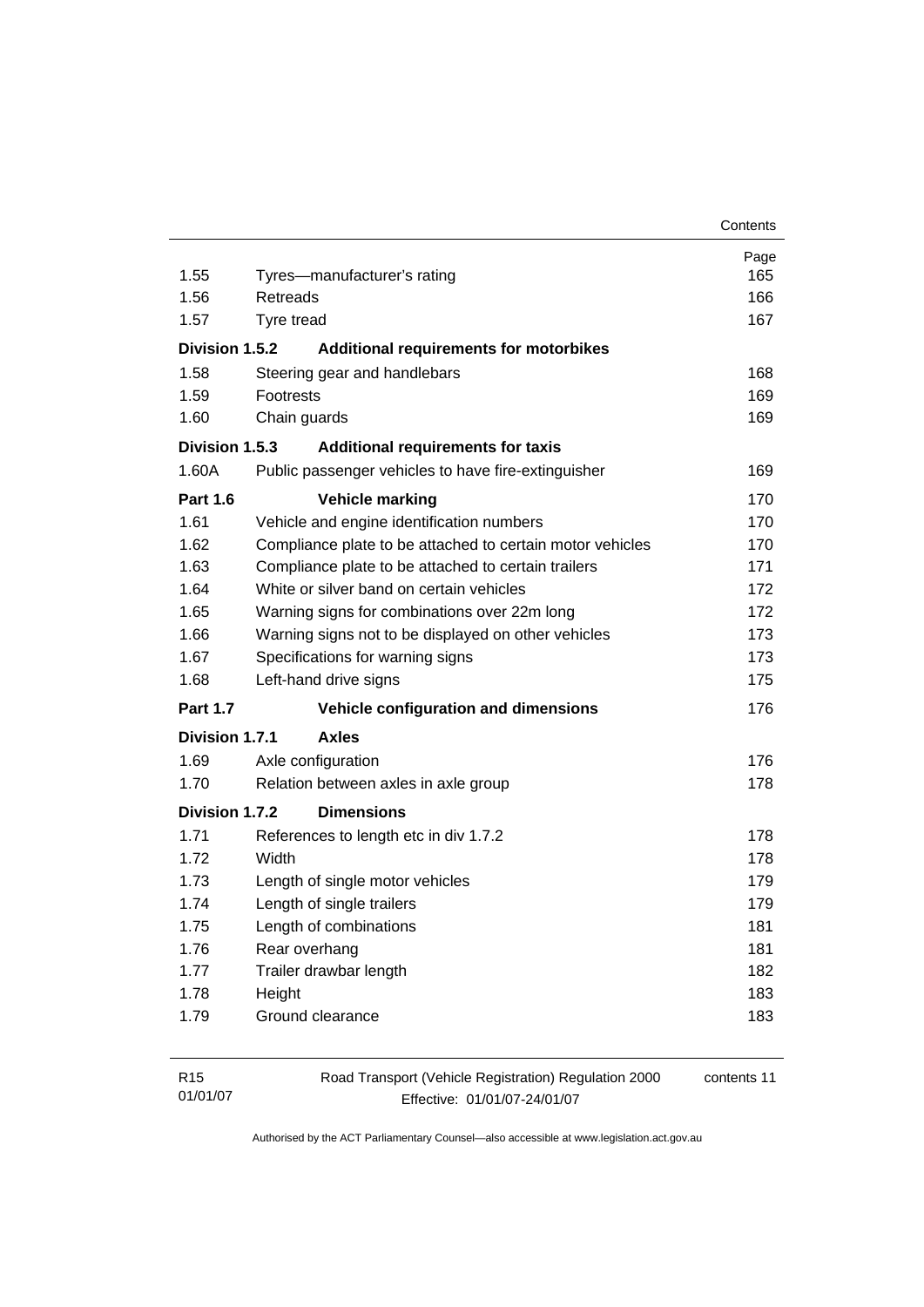| <b>Part 1.8</b>                                | <b>Lights and reflectors</b>                            | Page<br>186     |
|------------------------------------------------|---------------------------------------------------------|-----------------|
| Division 1.8.1                                 | <b>General requirements for lights</b>                  |                 |
| 1.80                                           | Certain requirements apply only at night                | 186             |
| 1.81                                           | Prevention of glare                                     | 186             |
| 1.82                                           | Pairs of lights                                         | 186             |
| Division 1.8.2                                 | <b>Headlights</b>                                       |                 |
| 1.83                                           | Headlights to be fitted to vehicles                     | 187             |
| 1.84                                           | How headlights are to be fitted                         | 188             |
| 1.85<br>How single headlights are to be fitted |                                                         |                 |
| 1.86                                           | How additional headlights are to be fitted              | 189             |
| 1.87                                           | Performance of headlights                               | 189             |
| 1.88                                           | Effective range of headlights                           | 189             |
| 1.89                                           | Changing headlights from high-beam to low-beam position | 190             |
| Division 1.8.3                                 | <b>Parking lights</b>                                   |                 |
| 1.90                                           | Parking lights                                          | 190             |
| <b>Division 1.8.4</b>                          | <b>Daytime running lights</b>                           |                 |
| 1.91                                           | Daytime running lights                                  | 192             |
| Division 1.8.5                                 | <b>Tail-lights</b>                                      |                 |
| 1.92                                           | Tail-lights generally                                   | 193             |
| 1.93                                           | Pattern of fitting tail-lights                          | 194             |
| 1.94                                           | Performance of tail-lights                              | 195             |
| 1.95                                           | Wiring of tail-lights                                   | 196             |
| <b>Division 1.8.6</b>                          | <b>Numberplate lights</b>                               |                 |
| 1.96                                           | Numberplate lights                                      | 196             |
| Division 1.8.7                                 | <b>Clearance lights</b>                                 |                 |
| 1.97                                           | Front clearance lights                                  | 196             |
| 1.98                                           | External cabin lights                                   | 197             |
| 1.99                                           | Rear clearance lights                                   | 198             |
| <b>Division 1.8.8</b>                          | <b>Side marker lights</b>                               |                 |
| 1.100                                          | Vehicles needing side marker lights                     | 198             |
| 1.101                                          | Location of side marker lights                          | 199             |
| contents 12                                    | Road Transport (Vehicle Registration) Regulation 2000   | R <sub>15</sub> |
|                                                | Effective: 01/01/07-24/01/07                            | 01/01/07        |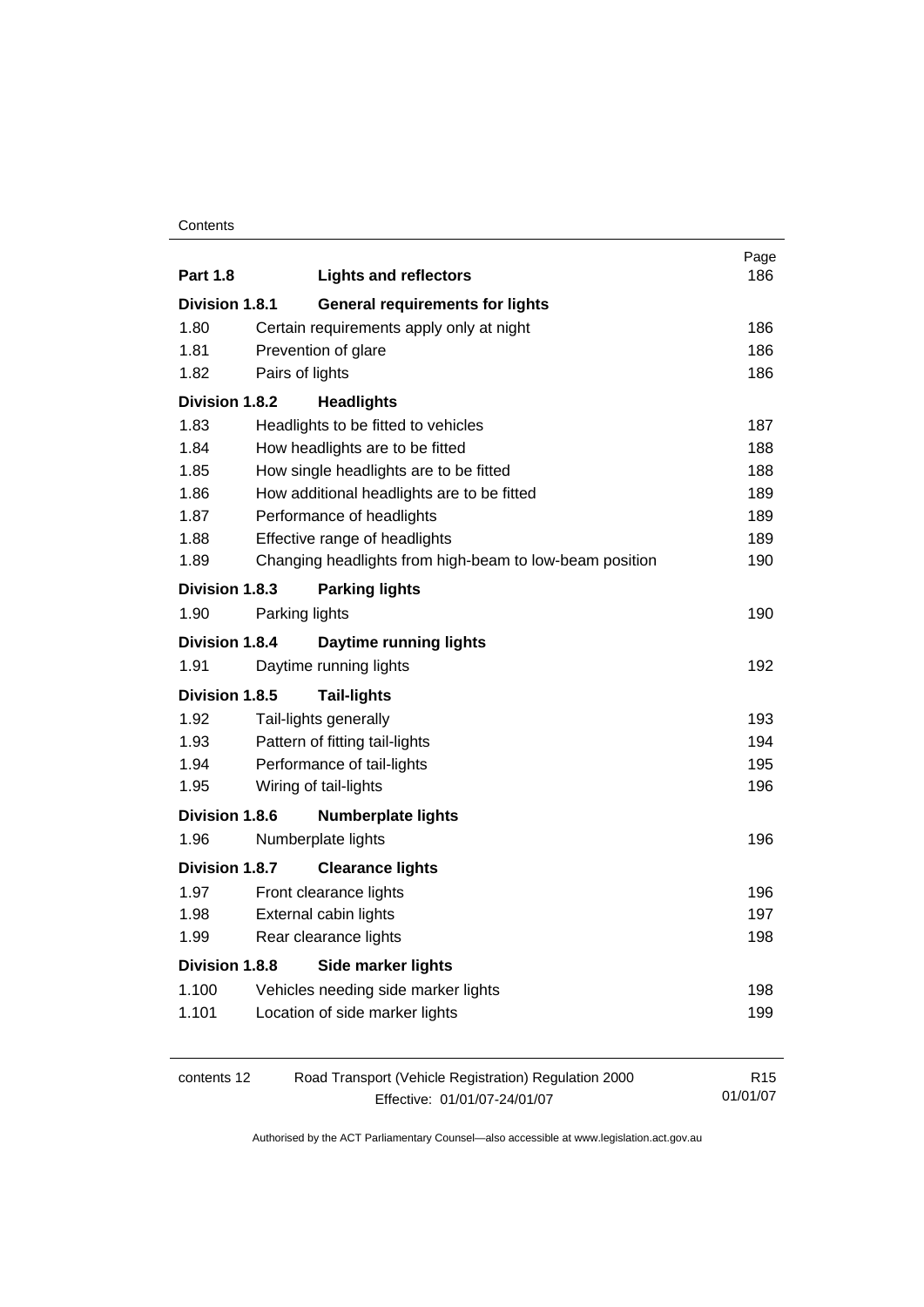|                 |                  |                                                        | Contents    |
|-----------------|------------------|--------------------------------------------------------|-------------|
| 1.102           |                  | Performance of side marker lights                      | Page<br>200 |
| 1.103           |                  | Side marker lights and rear clearance lights           | 201         |
| Division 1.8.9  |                  | <b>Brakelights</b>                                     |             |
| 1.104           |                  | Fitting brakelights                                    | 201         |
| 1.105           |                  | Performance and operation of brakelights               | 202         |
| Division 1.8.10 |                  | <b>Reversing lights</b>                                |             |
| 1.106           | Reversing lights |                                                        | 203         |
| Division 1.8.11 |                  | <b>Direction indicator lights</b>                      |             |
| 1.107           |                  | Direction indicator lights on motor vehicles           | 204         |
| 1.108           |                  | Direction indicator lights on trailers                 | 205         |
| 1.109           |                  | Location of direction indicator lights                 | 205         |
| 1.110           |                  | Operation and visibility of direction indicator lights | 206         |
| Division 1.8.12 |                  | <b>Fog lights</b>                                      |             |
| 1.111           | Front fog lights |                                                        | 208         |
| 1.112           | Rear fog lights  |                                                        | 209         |
| Division 1.8.13 |                  | <b>Interior lights</b>                                 |             |
| 1.113           | Interior lights  |                                                        | 209         |
| Division 1.8.14 |                  | <b>Reflectors generally</b>                            |             |
| 1.114           |                  | General requirements for reflectors                    | 210         |
| Division 1.8.15 |                  | <b>Rear reflectors</b>                                 |             |
| 1.115           | Rear reflectors  |                                                        | 210         |
| Division 1.8.16 |                  | Side reflectors                                        |             |
| 1.116           |                  | Compulsory side reflectors on pole-type trailers       | 211         |
| 1.117           |                  | Optional side reflectors                               | 211         |
| Division 1.8.17 |                  | <b>Front reflectors</b>                                |             |
| 1.118           |                  | Compulsory front reflectors on trailers                | 212         |
| 1.119           |                  | Optional front reflectors                              | 212         |
| Division 1.8.19 |                  | Warning lights and signs on buses carrying children    |             |
| 1.120           |                  | Application of div 1.8.19                              | 213         |
| 1.121           |                  | Fitting of warning lights and signs                    | 213         |
| 1.122           |                  | Operation and performance of warning lights            | 214         |
| R <sub>15</sub> |                  | Road Transport (Vehicle Registration) Regulation 2000  | contents 13 |
| 01/01/07        |                  | Effective: 01/01/07-24/01/07                           |             |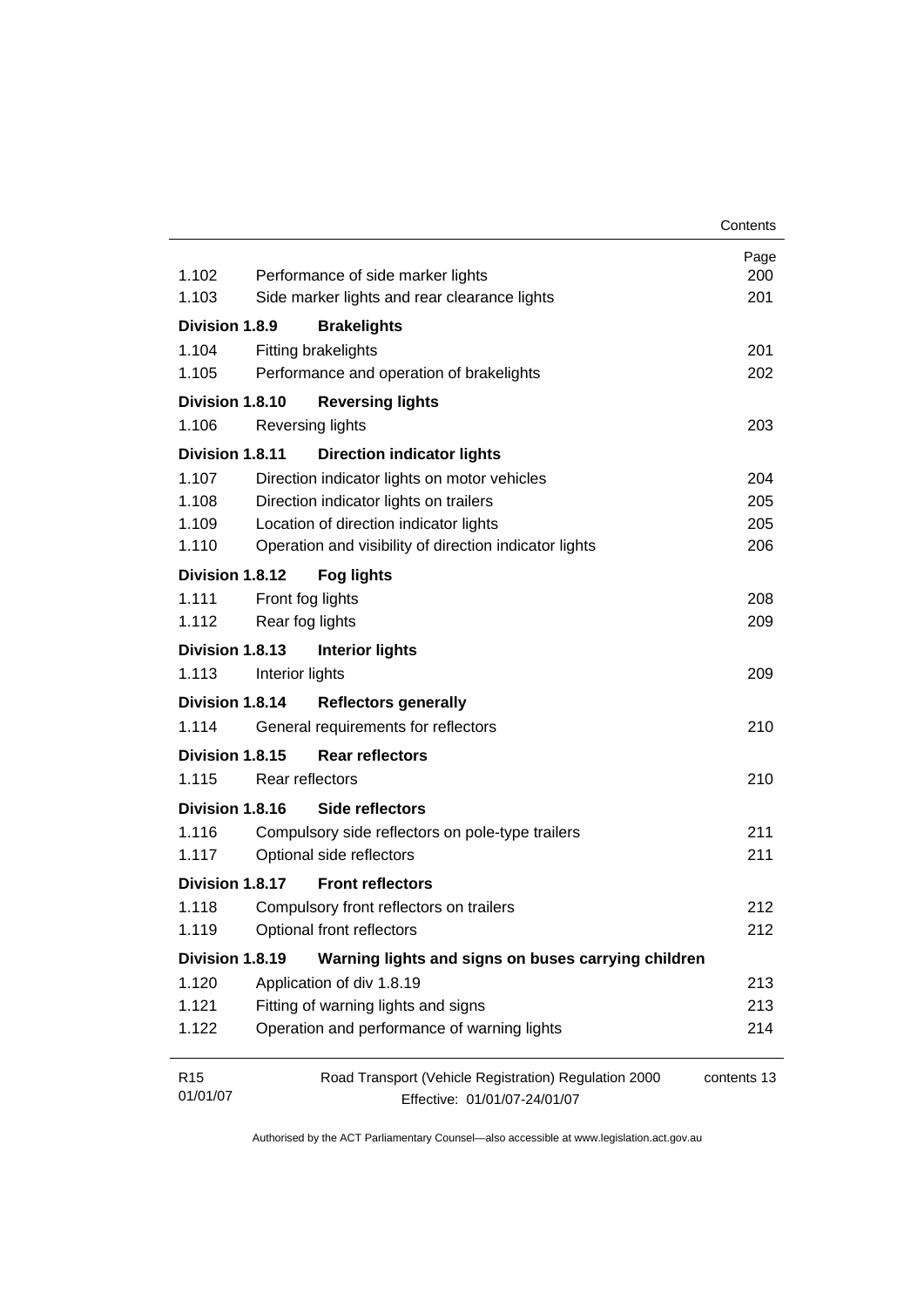| 1.123                                                                                      |              | Specifications for warning signs                                    | Page<br>216     |  |  |
|--------------------------------------------------------------------------------------------|--------------|---------------------------------------------------------------------|-----------------|--|--|
| Division 1.8.20                                                                            |              | Other lights, reflectors, rear marking plates or signals            |                 |  |  |
| 1.124                                                                                      |              | Other lights and reflectors                                         | 217             |  |  |
| 1.125                                                                                      | 218          |                                                                     |                 |  |  |
| Use of direction indicator lights as hazard warning lights<br>1.126<br>Rear marking plates |              |                                                                     |                 |  |  |
| 1.127                                                                                      |              | Signalling devices                                                  | 220             |  |  |
| 1.128                                                                                      |              | Mechanical signalling devices                                       | 221             |  |  |
| 1.129                                                                                      | Turn signals |                                                                     | 222             |  |  |
| Division 1.8.21                                                                            |              | <b>Maintenance of lights</b>                                        |                 |  |  |
| 1.130                                                                                      |              | Lights to be maintained on certain vehicles                         | 223             |  |  |
| Division 1.8.22                                                                            |              | Vehicles not required to have lights or reflectors                  |                 |  |  |
| 1.131                                                                                      |              | Certain vehicles used in daylight                                   | 223             |  |  |
| 1.132                                                                                      |              | Certain vehicles used for collection or exhibition purposes         | 223             |  |  |
| <b>Part 1.9</b>                                                                            |              | <b>Braking systems</b>                                              | 224             |  |  |
| Division 1.9.1                                                                             |              | <b>Brake requirements for all vehicles</b>                          |                 |  |  |
| 1.133                                                                                      |              | Parts of a braking system                                           | 224             |  |  |
| 1.134                                                                                      |              | Provision for wear                                                  | 225             |  |  |
| 1.135                                                                                      |              | Supply of air or vacuum to brakes                                   | 225             |  |  |
| 1.136                                                                                      |              | Performance of braking systems                                      | 226             |  |  |
| Division 1.9.2                                                                             |              | Motor vehicle braking systems                                       |                 |  |  |
| 1.137                                                                                      |              | What braking system a motor vehicle must have                       | 228             |  |  |
| 1.138                                                                                      |              | Operation of brakes on motor vehicles                               | 230             |  |  |
| 1.139                                                                                      |              | Air or vacuum brakes on motor vehicles                              | 230             |  |  |
| Division 1.9.3                                                                             |              | <b>Trailer braking systems</b>                                      |                 |  |  |
| 1.140                                                                                      |              | What brakes a trailer must have                                     | 231             |  |  |
| 1.141                                                                                      |              | Operation of brakes on trailers                                     | 231             |  |  |
| 1.142                                                                                      |              | Air or vacuum brakes on trailers                                    | 232             |  |  |
| Division 1.9.4                                                                             |              | Additional brake requirements for B-doubles and long<br>road trains |                 |  |  |
| 1.143                                                                                      |              | Application of div 1.9.4 to certain road trains                     | 233             |  |  |
| 1.144                                                                                      |              | Braking system design for a prime mover in a B-double               | 233             |  |  |
| 1.145                                                                                      |              | Braking system design for motor vehicles in road trains             | 233             |  |  |
| contents 14                                                                                |              | Road Transport (Vehicle Registration) Regulation 2000               | R <sub>15</sub> |  |  |
|                                                                                            |              | Effective: 01/01/07-24/01/07                                        | 01/01/07        |  |  |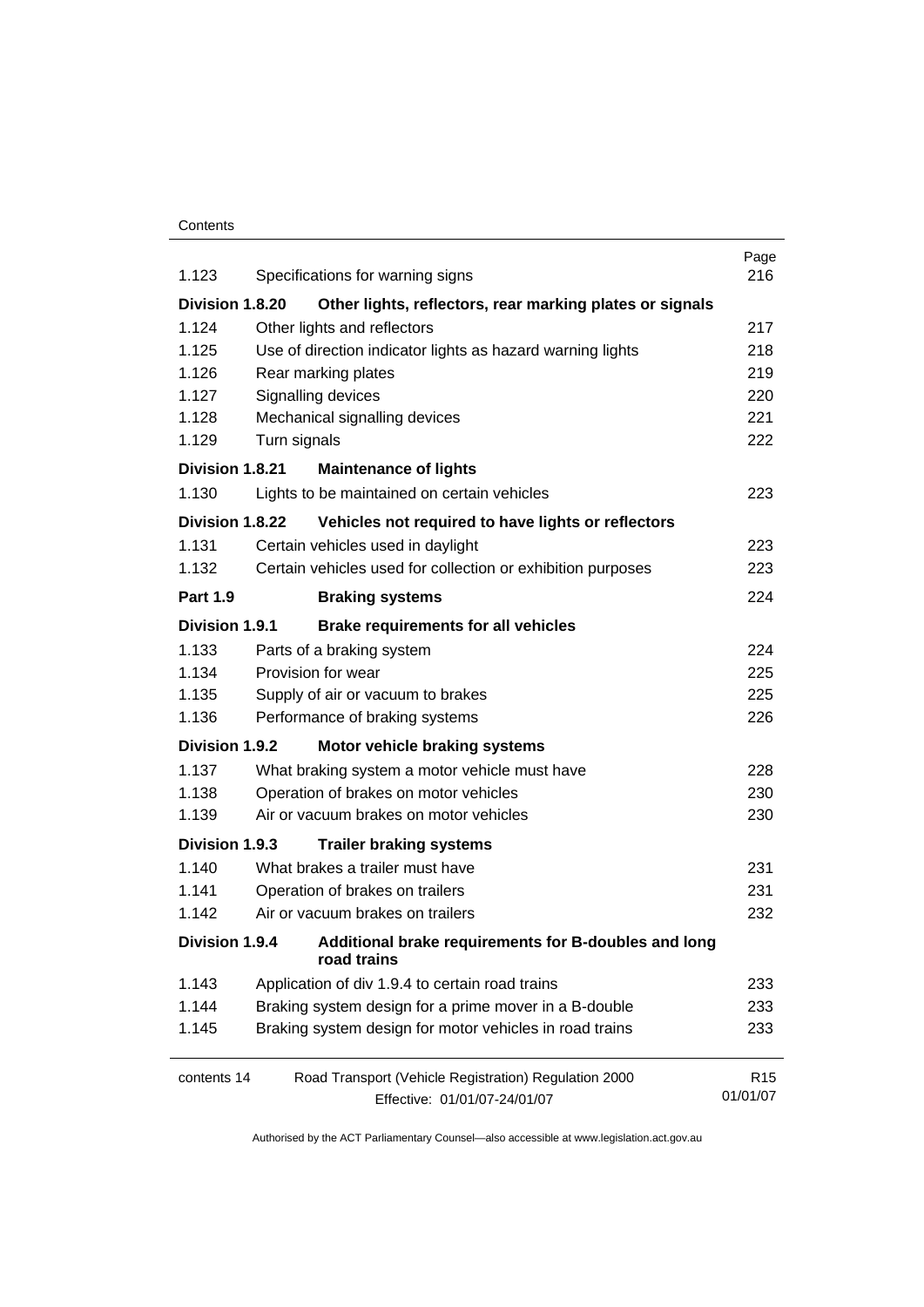| Contents |
|----------|
|----------|

| 1.146            | Braking system design for trailers in B-doubles or road trains              | Page<br>234 |  |
|------------------|-----------------------------------------------------------------------------|-------------|--|
| 1.147            | Air brakes of motor vehicles in B-doubles or road trains                    |             |  |
| 1.148            | Air brakes in a B-double or road train—least favoured chamber               |             |  |
| 1.149            | Recovery of air pressure for brakes in B-doubles and road trains            |             |  |
| 1.150            | Air supply for brakes in B-doubles and road trains                          | 237         |  |
| 1.151            | Brake line couplings                                                        | 237         |  |
| 1.152            | Simultaneous parking brake application                                      | 237         |  |
| 1.153            | Capacity of air reservoirs                                                  | 237         |  |
| Part 1.10        | <b>Control of emissions</b>                                                 | 239         |  |
| Division 1.10.1  | <b>Crankcase gases and visible emissions</b>                                |             |  |
| 1.154            | Crankcase gases                                                             | 239         |  |
| 1.155            | Visible emissions                                                           | 239         |  |
| Division 1.10.2  | <b>Exhaust systems</b>                                                      |             |  |
| 1.156            | Exhaust systems                                                             | 240         |  |
| Division 1.10.3  | Noise emissions                                                             |             |  |
| 1.157            | Silencing device for exhaust systems                                        | 242         |  |
| 1.158            | Stationary noise levels-car-type vehicles and motorbikes and<br>motortrikes | 242         |  |
| 1.159            | Stationary noise levels—other vehicles with spark-ignition engines          | 243         |  |
| 1.160            | Stationary noise levels-other vehicles with diesel engines                  |             |  |
| 1.161            | Measurement of stationary noise levels                                      |             |  |
| <b>Part 1.11</b> | LPG fuel systems and unleaded petrol motor vehicles                         | 246         |  |
| 1.162            | LPG-powered vehicles                                                        |             |  |
| 1.163            | Unleaded petrol motor vehicles                                              | 247         |  |
| Part 1.12        | <b>Maximum road speed limiting</b>                                          | 248         |  |
| 1.164            | Speed limiting                                                              | 248         |  |
| 1.165            | Exemptions from speed limiting                                              | 248         |  |
| Part 1.13        | <b>Mechanical connections between vehicles</b>                              | 250         |  |
| Division 1.13.1  | Couplings on all types of vehicles                                          |             |  |
| 1.166            | General coupling requirements                                               | 250         |  |
| 1.167            | Drawbar couplings                                                           | 250         |  |
|                  |                                                                             |             |  |

| R <sub>15</sub> | Road Transport (Vehicle Registration) Regulation 2000 | contents 15 |
|-----------------|-------------------------------------------------------|-------------|
| 01/01/07        | Effective: 01/01/07-24/01/07                          |             |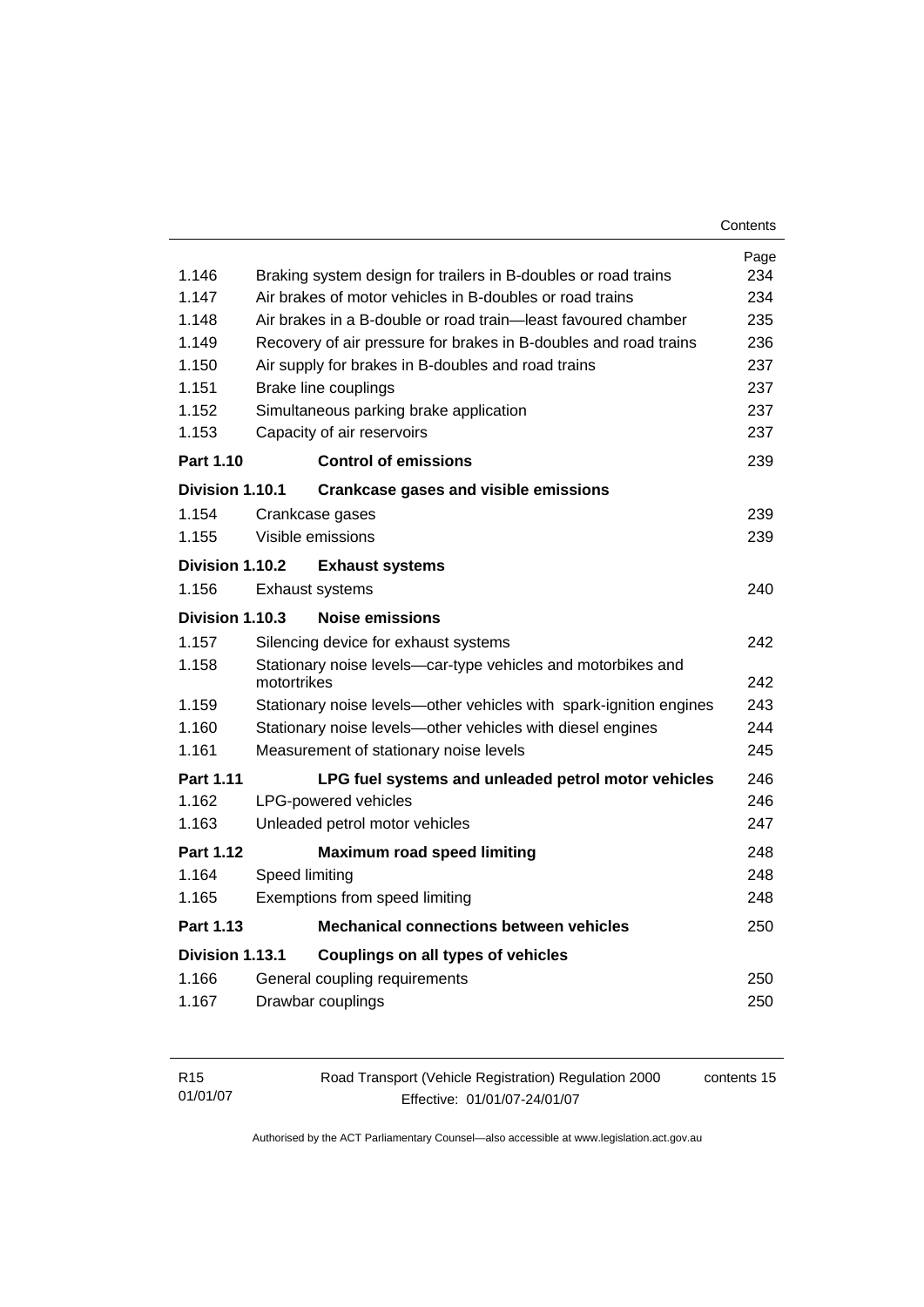|                    |                                                   |                                                                        | Page            |  |
|--------------------|---------------------------------------------------|------------------------------------------------------------------------|-----------------|--|
| Division 1.13.2    |                                                   | Additional coupling requirements for B-doubles and long<br>road trains |                 |  |
| 1.168              |                                                   | Application of div 1.13.2 to road trains                               | 252             |  |
| 1.169              | Couplings for B-doubles and road trains           |                                                                        | 252             |  |
| 1.170              |                                                   | Selection of fifth wheel couplings for B-doubles and road trains       | 253             |  |
| 1.171              |                                                   | D-value of a fifth wheel coupling                                      | 254             |  |
| 1.172              |                                                   | Mounting of fifth wheel couplings on B-doubles and road trains         | 254             |  |
| 1.173              | trains                                            | Branding of fifth wheel couplings and turntables on B-doubles and road | 254             |  |
| 1.174              |                                                   | Selection of kingpins for B-doubles and road trains                    | 255             |  |
| 1.175              |                                                   | Attachment of kingpins on B-doubles and road trains                    | 256             |  |
| 1.176              |                                                   | Branding of kingpins on B-doubles and road trains                      | 257             |  |
| 1.177              |                                                   | Selection of couplings and drawbar eyes for road trains                | 257             |  |
| 1.178              |                                                   | Attachment of couplings and drawbar eyes on road trains                | 257             |  |
| 1.179              |                                                   | Branding of couplings and drawbar eyes on road trains                  | 258             |  |
| 1.180              |                                                   | Tow coupling overhang on road trains                                   | 258             |  |
| Part 1.14          |                                                   | <b>Other matters</b>                                                   | 261             |  |
| 1.181              |                                                   | Vehicle equipment                                                      | 261             |  |
| 1.182              |                                                   | Restored vehicles                                                      | 261             |  |
| 1.183              | Retractable axles                                 |                                                                        | 261             |  |
| 1.184              |                                                   | Measurement of distance between parallel lines                         | 261             |  |
| 1.185              | Interpretation of certain 2nd edition ADRs<br>262 |                                                                        |                 |  |
| <b>Schedule 2</b>  |                                                   | <b>Prescribed requirements</b>                                         | 264             |  |
| <b>Chapter 2.1</b> |                                                   | <b>Brake testing for light vehicles</b>                                |                 |  |
| Part 2.1.1         |                                                   | Roller brake testing equipment                                         | 264             |  |
| Division 2.1.1.1   |                                                   | <b>Prescribed requirements</b>                                         | 264             |  |
| Division 2.1.1.2   |                                                   | <b>Optional features</b>                                               | 266             |  |
| Part 2.1.2         |                                                   | Skid plate brake testing                                               | 267             |  |
| Division 2.1.2.1   |                                                   | <b>Prescribed requirements</b>                                         | 267             |  |
| contents 16        |                                                   | Road Transport (Vehicle Registration) Regulation 2000                  | R <sub>15</sub> |  |

Effective: 01/01/07-24/01/07 01/01/07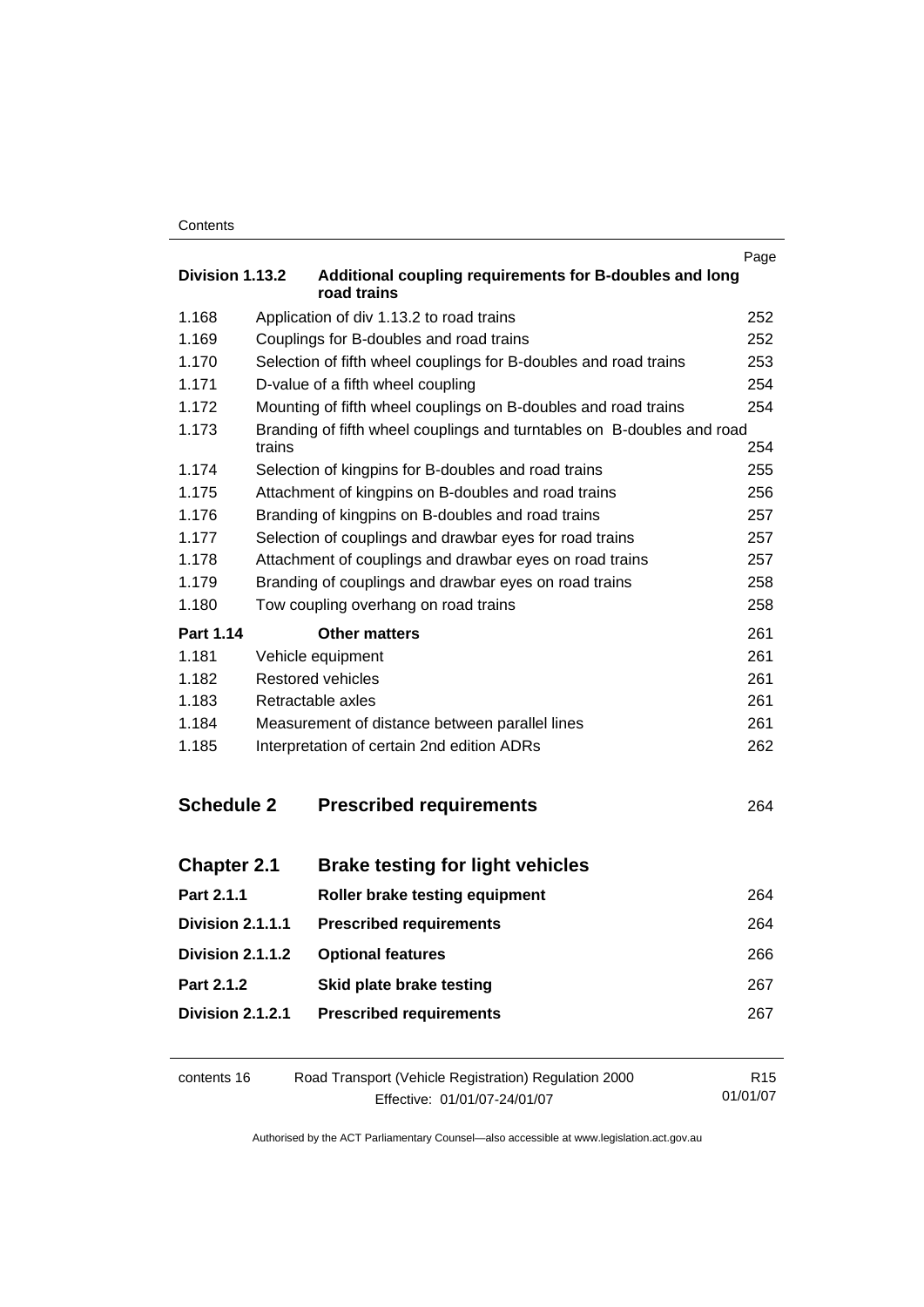|                    |                                                         | Contents    |
|--------------------|---------------------------------------------------------|-------------|
| Division 2.1.2.2   | <b>Optional features</b>                                | Page<br>268 |
| Part 2.1.3         | Vehicle deceleration brake testing                      | 269         |
| Division 2.1.3.1   | <b>Prescribed requirements</b>                          | 269         |
| Division 2.1.3.2   | <b>Optional features</b>                                | 269         |
|                    |                                                         |             |
| <b>Chapter 2.2</b> | Prescribed requirements for all registrable<br>vehicles |             |
| Part 2.2.1         | <b>Headlamp aim testing equipment</b>                   | 270         |
| Part 2.2.2         | Light transmittance testing equipment                   | 272         |
| Part 2.2.3         | <b>Noise testing equipment</b>                          | 274         |
|                    |                                                         |             |
| <b>Dictionary</b>  |                                                         |             |
|                    |                                                         |             |
| <b>Endnotes</b>    |                                                         |             |
| 1                  | About the endnotes                                      | 298         |
| 2                  | Abbreviation key                                        | 298         |

 3 Legislation history 299 4 Amendment history 301 5 Earlier republications 313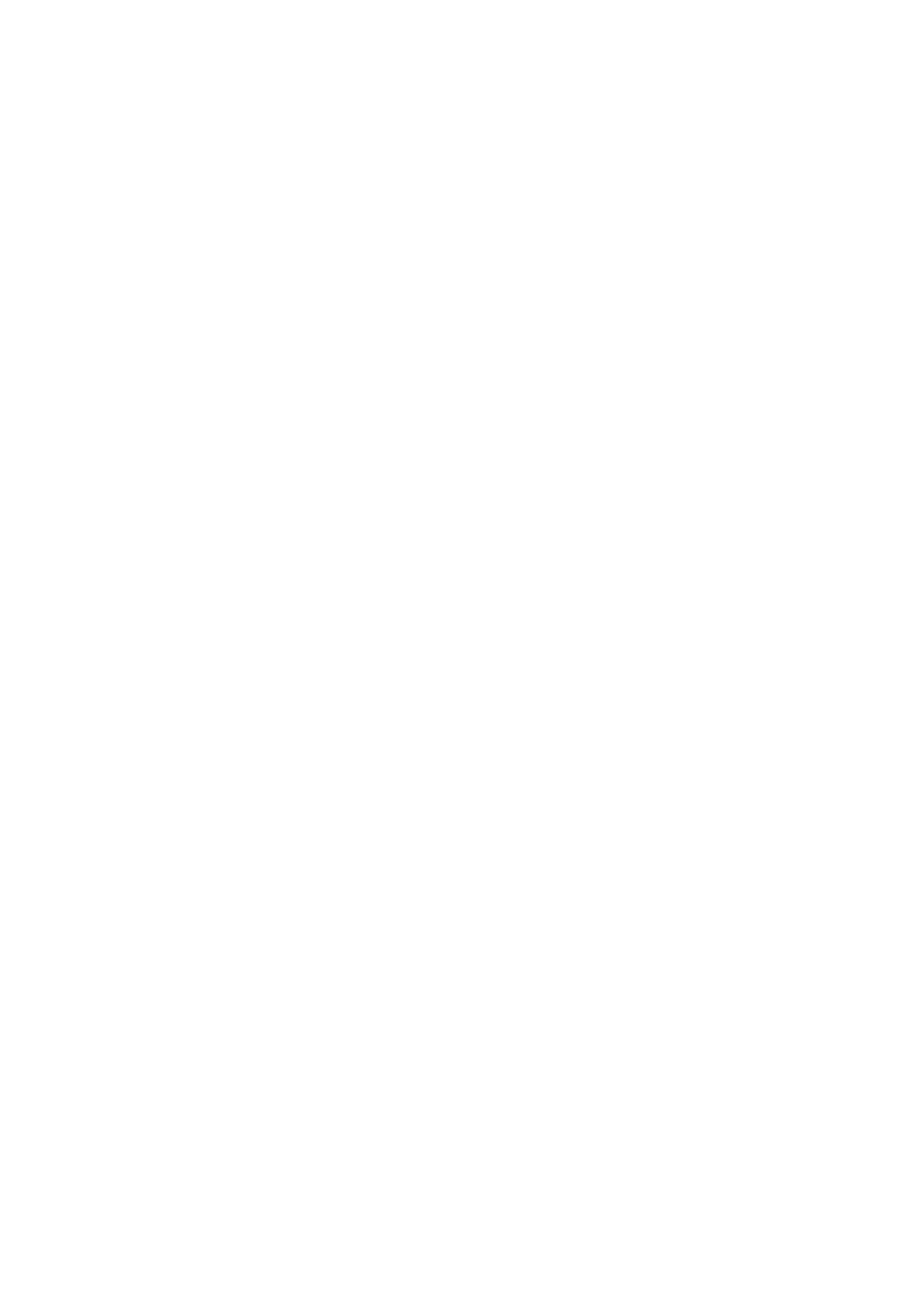

# **Road Transport (Vehicle Registration) Regulation 2000**

made under the

I

**Road Transport (Vehicle Registration) Act 1999** 

R15 01/01/07 Road Transport (Vehicle Registration) Regulation 2000 Effective: 01/01/07-24/01/07

page 1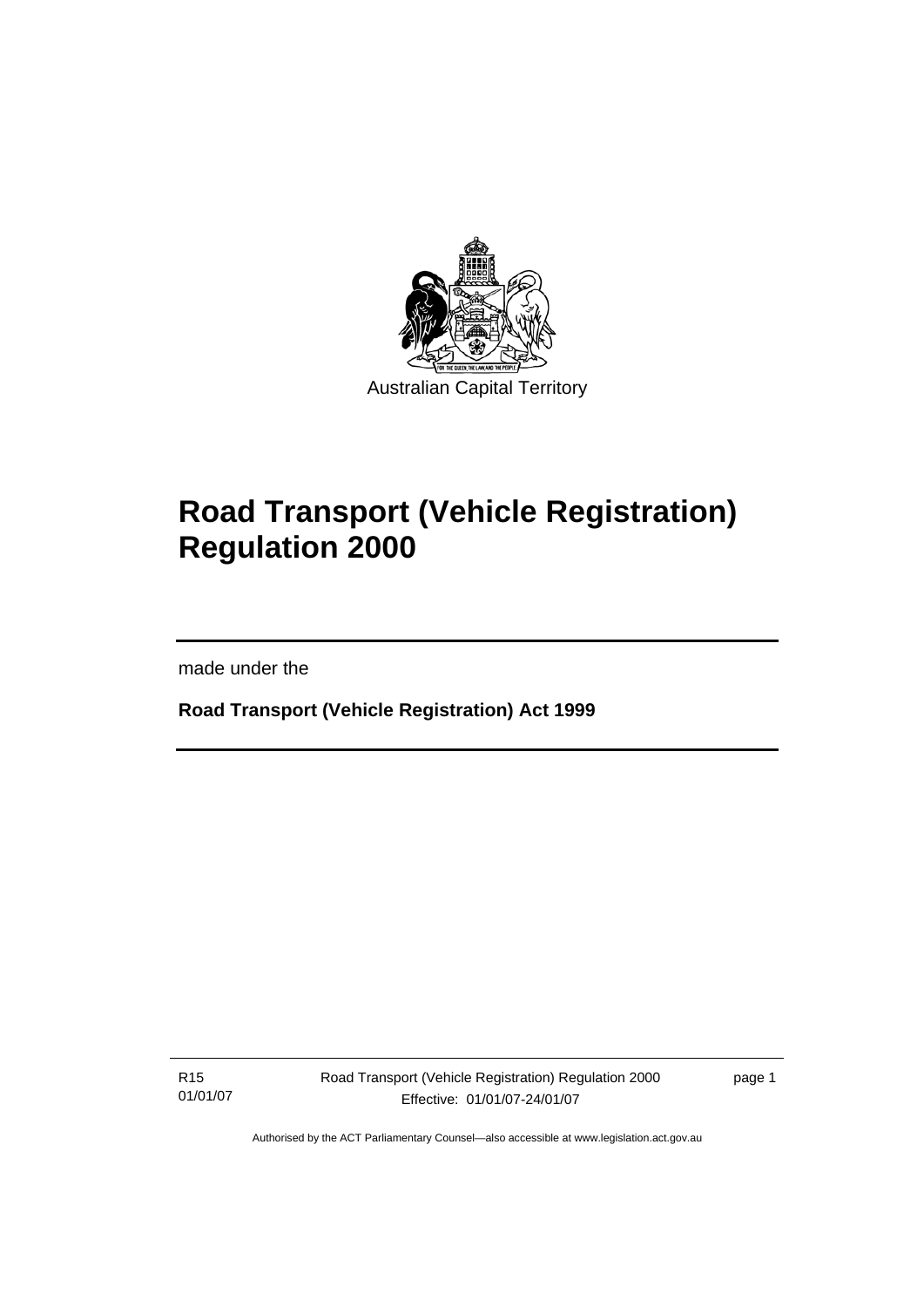#### **Chapter 1** Preliminary

Section 1

# **Chapter 1** Preliminary

#### **1 Name of regulation**

This regulation is the *Road Transport (Vehicle Registration) Regulation 2000*.

#### **3 Definitions—the dictionary**

The dictionary at the end of this regulation is part of this regulation.

*Note 1* The dictionary at the end of this regulation defines certain terms used in this regulation, and includes references (*signpost definitions*) to other terms defined elsewhere.

> For example, the signpost definition '*road transport legislation*—see the *Road Transport (General) Act 1999*, section 6.' means that the term 'road transport legislation' is defined in that section and the definition applies to this regulation.

*Note 2* A definition in the dictionary (including a signpost definition) applies to the entire regulation unless the definition, or another provision of the regulation, provides otherwise or the contrary intention otherwise appears (see Legislation Act, s 155 and s 156 (1)).

## **4 Diagrams—the dictionary**

- (1) A diagram in the dictionary is part of this regulation.
- (2) A diagram of something in the dictionary is an illustrative example of the thing in black and white, but does not represent its dimensions, or the dimensions of any part of it.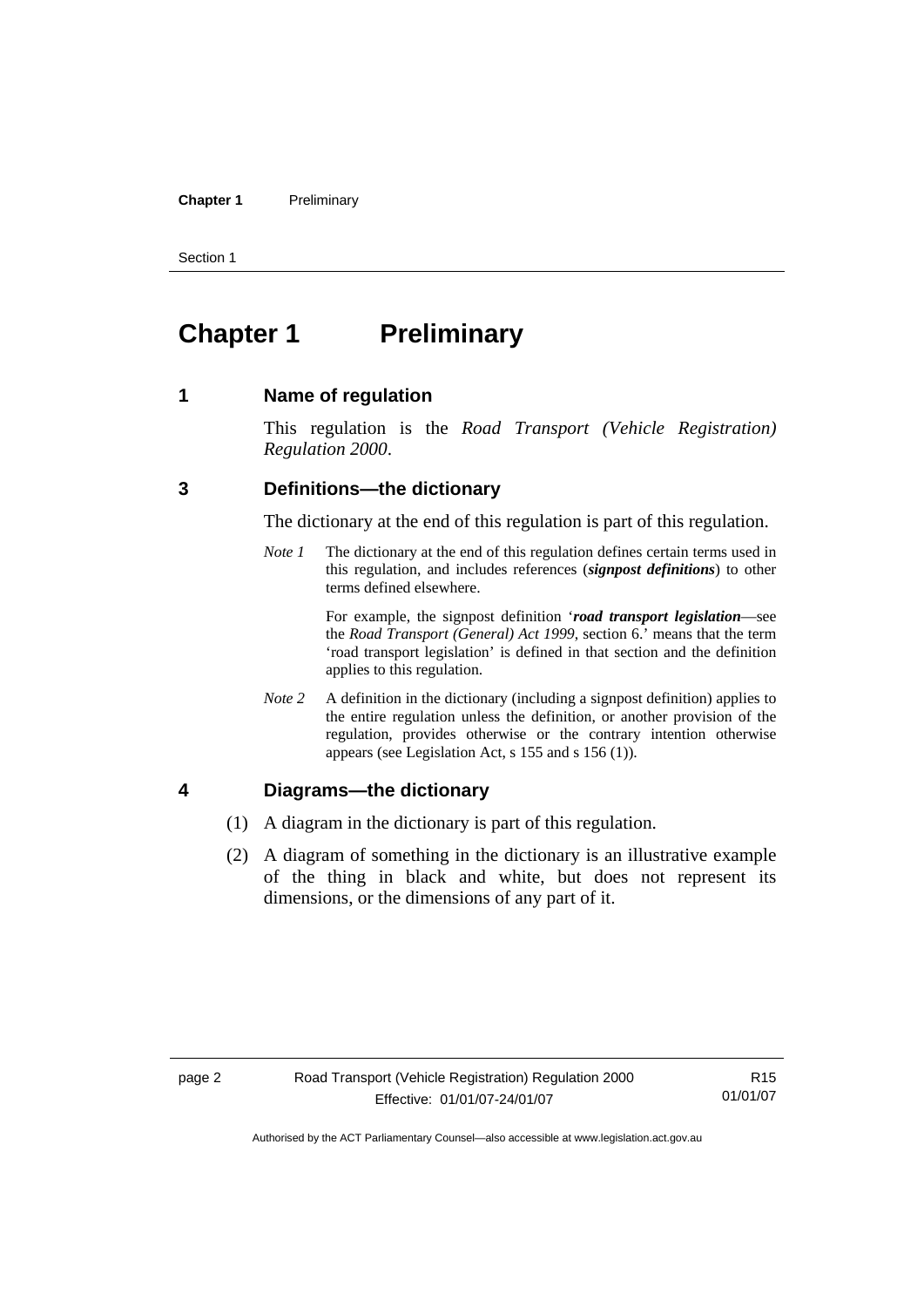# **5 Notes**

A note in this regulation is explanatory and is not part of this regulation.

R15 01/01/07 Road Transport (Vehicle Registration) Regulation 2000 Effective: 01/01/07-24/01/07

page 3

*Note* See the Legislation Act, s 127 (1), (4) and (5) for the legal status of notes.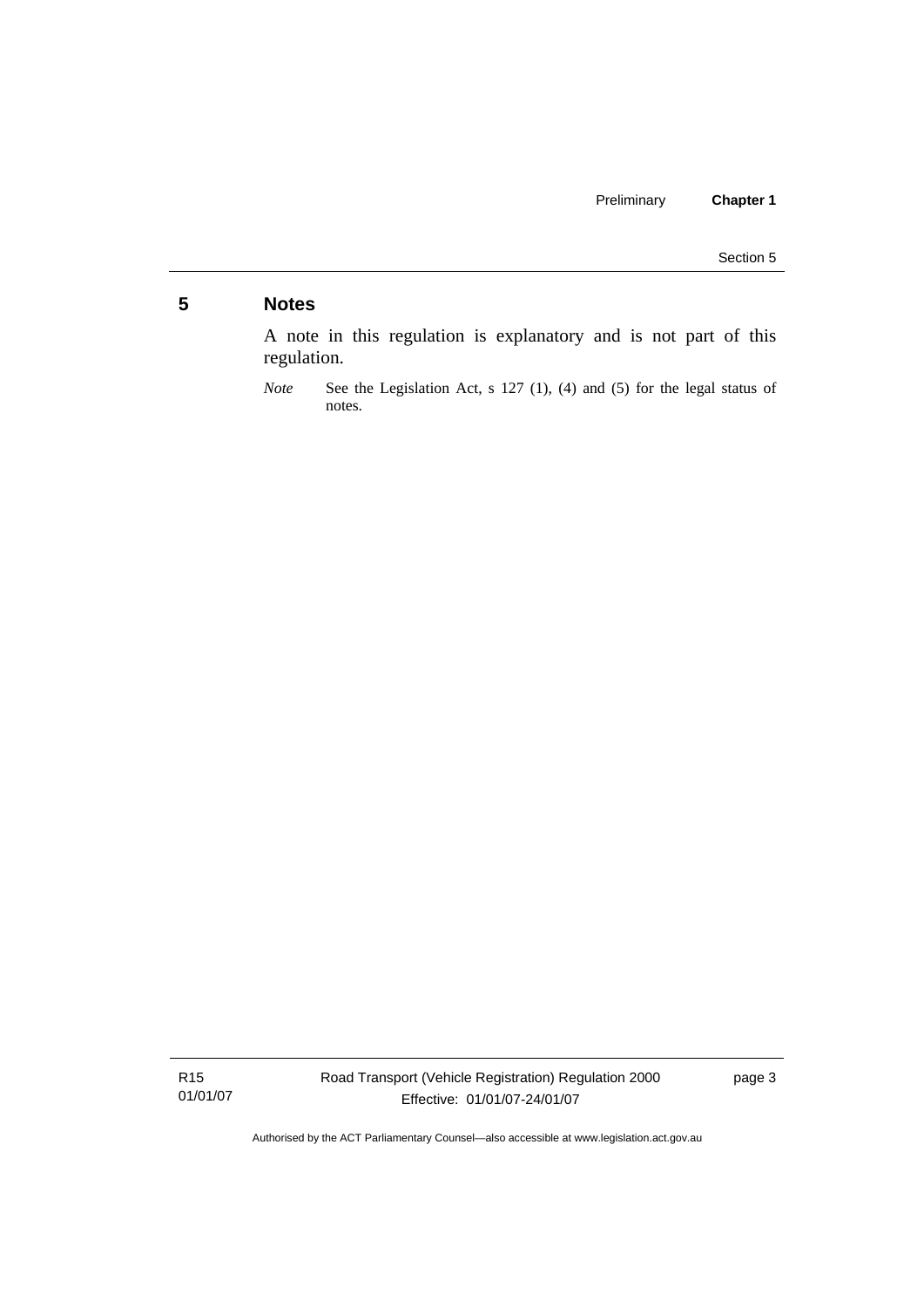**Chapter 2** Application of regulation **Part 2.1** General

Section 6

# **Chapter 2 Application of regulation**

# **Part 2.1 General**

#### **6 Meaning of** *registration provisions*

In this chapter:

*registration provisions* means the provisions of this regulation about the registration of registrable vehicles, including the issue and use of registration labels and numberplates and the use of unregistered vehicles.

#### **7 Suspension of exemptions**

- (1) The road transport authority may suspend the operation of section 14 (Vehicles temporarily in the ACT) and section 16 (Trailers exempt from registration in another jurisdiction) in relation to a registrable vehicle if the authority, having regard to any matter mentioned in section 84 (1) (Suspension or cancellation of registration), decides that the suspension is in the public interest.
- (2) The suspension may be indefinite or for the period the road transport authority decides.

#### **8 Application of Act, s 18 to pt 2.2 vehicles**

For the Act, section 18 (2) (b), the use of an unregistered vehicle mentioned in part 2.2 (Vehicles not subject to registration provisions) on a road or road related area is permitted under this regulation.

R15 01/01/07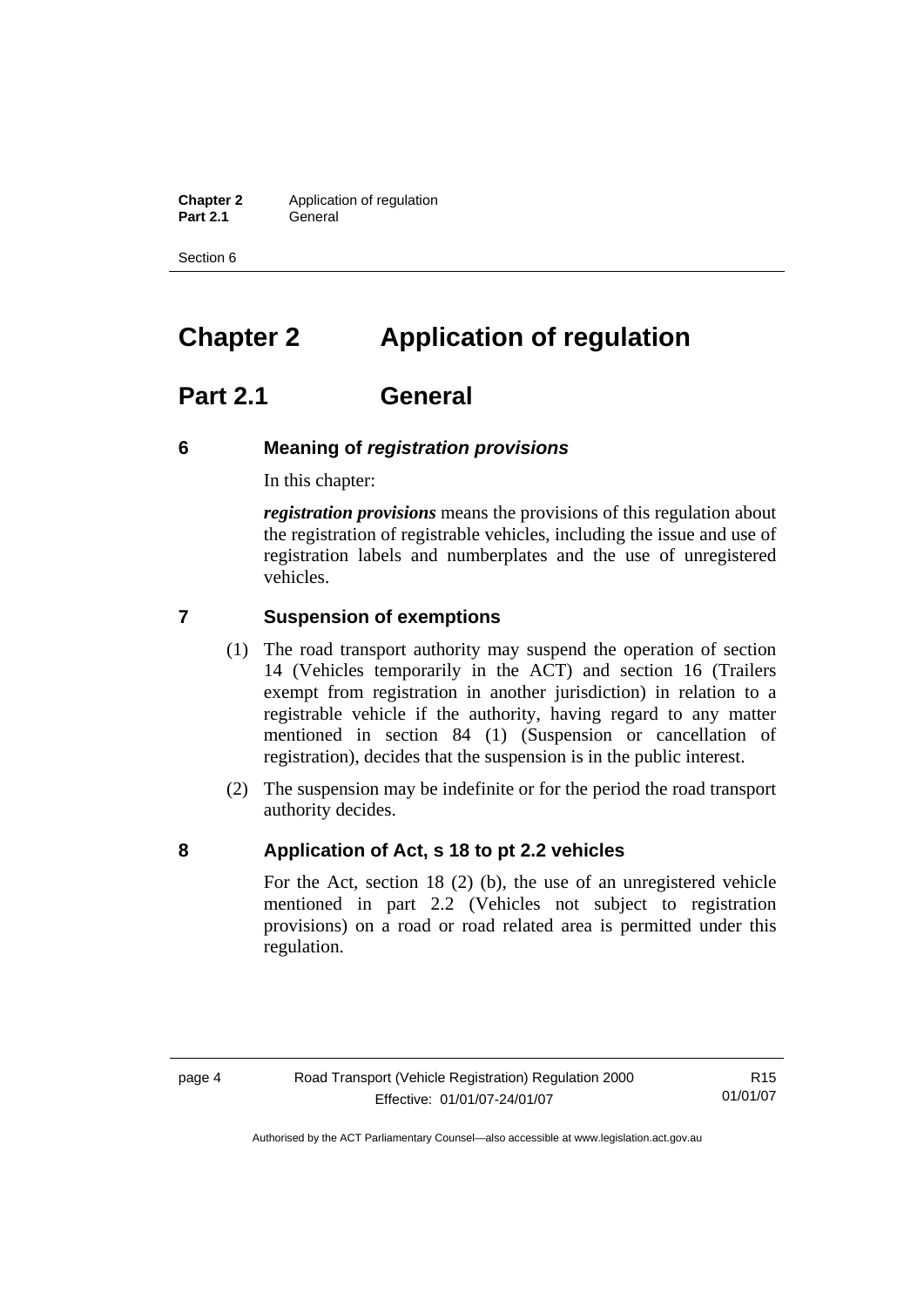# **Part 2.2 Vehicles not subject to registration provisions**

### **9 Vehicles on tow trucks**

The registration provisions do not apply to a registrable vehicle being towed by a tow truck.

#### **10 Vehicles used for agricultural work**

- (1) The registration provisions do not apply to—
	- (a) an agricultural implement towed by another vehicle; or
	- (b) a trailer towed by an agricultural machine that is being used to perform agricultural tasks.
- (2) In this section:

*agricultural implement* means a vehicle without its own automotive power, built to perform agricultural tasks.

*agricultural machine* means a machine with its own automotive power, built to perform agricultural tasks.

#### **Examples of agricultural implements**

irrigating equipment, augers, conveyors, harvester fronts, harvest bins and machinery fully carried on the three-point linkage of a tractor

#### **Examples of agricultural machines**

tractors and harvesters

*Note* An example is part of the regulation, is not exhaustive and may extend, but does not limit, the meaning of the provision in which it appears (see Legislation Act, s 126 and s 132).

page 5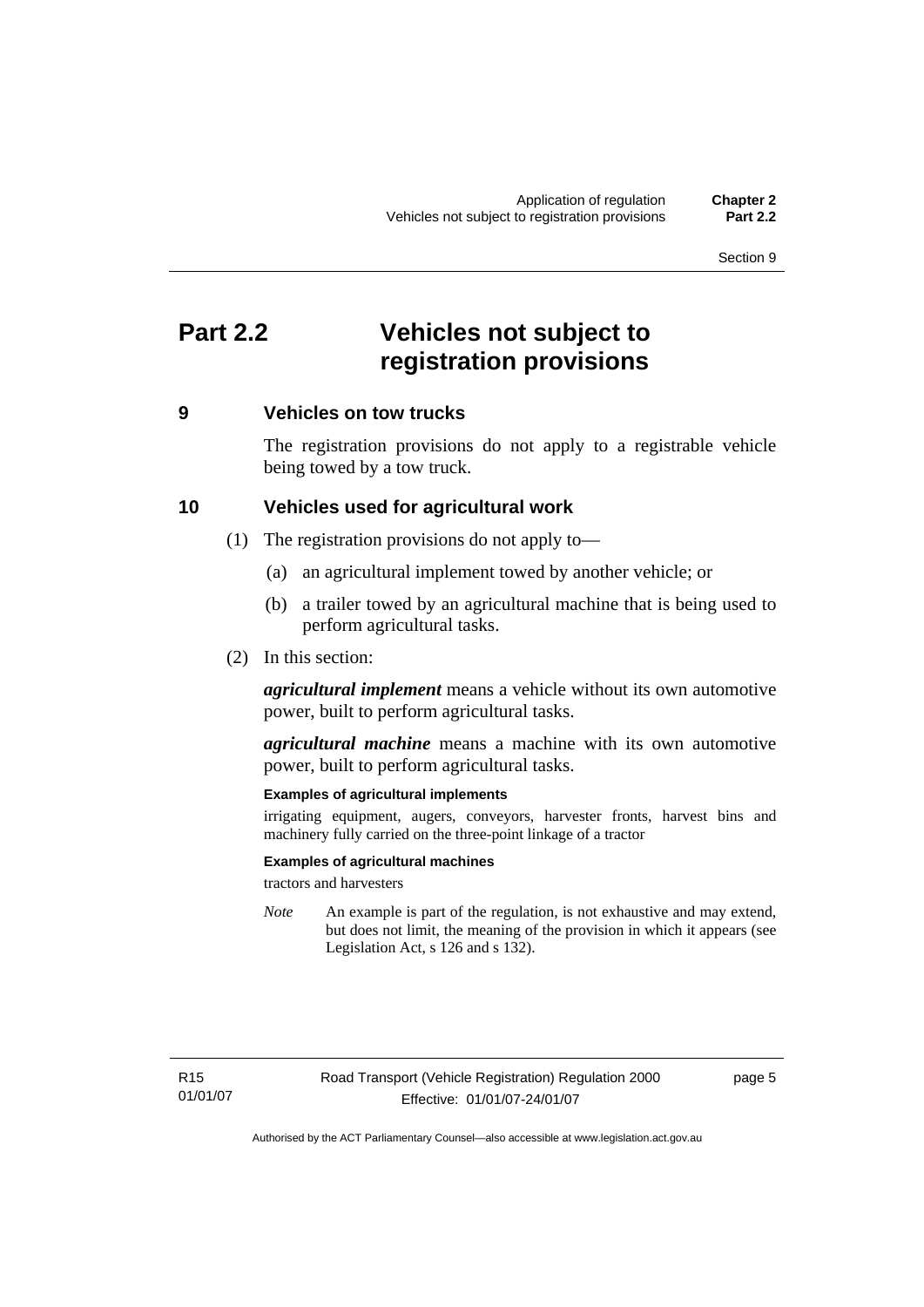# **11 Vehicles using roads or road related areas to a limited extent during primary production**

The registration provisions do not apply to a registrable vehicle that is only used on a road or road related area when it is being driven across the road or road related area in travelling directly to or from land that is used only or mainly for primary production.

# **12 Trailers used for road construction and other public works**

- (1) The registration provisions do not apply to a trailer towed by a registered motor vehicle that—
	- $(a)$  is
		- (i) only used for road construction, maintenance (including cleaning, sweeping, watering or a similar process) or repair; or
		- (ii) not let out on hire and only used for rolling tennis courts, cricket wickets, lawns or pathways, or improving the surface of the ground or for similar work, on unleased territory land or on land dedicated or reserved by the Territory for public health, recreation, enjoyment or other similar public purposes; and
	- (b) is only used on a road or road related area when at, going to or returning from the place where the work mentioned in paragraph (a) is done.
- (2) In this section:

*trailer* does not include a vehicle built or used mainly to carry goods or materials, or a caravan used for recreational purposes.

R15 01/01/07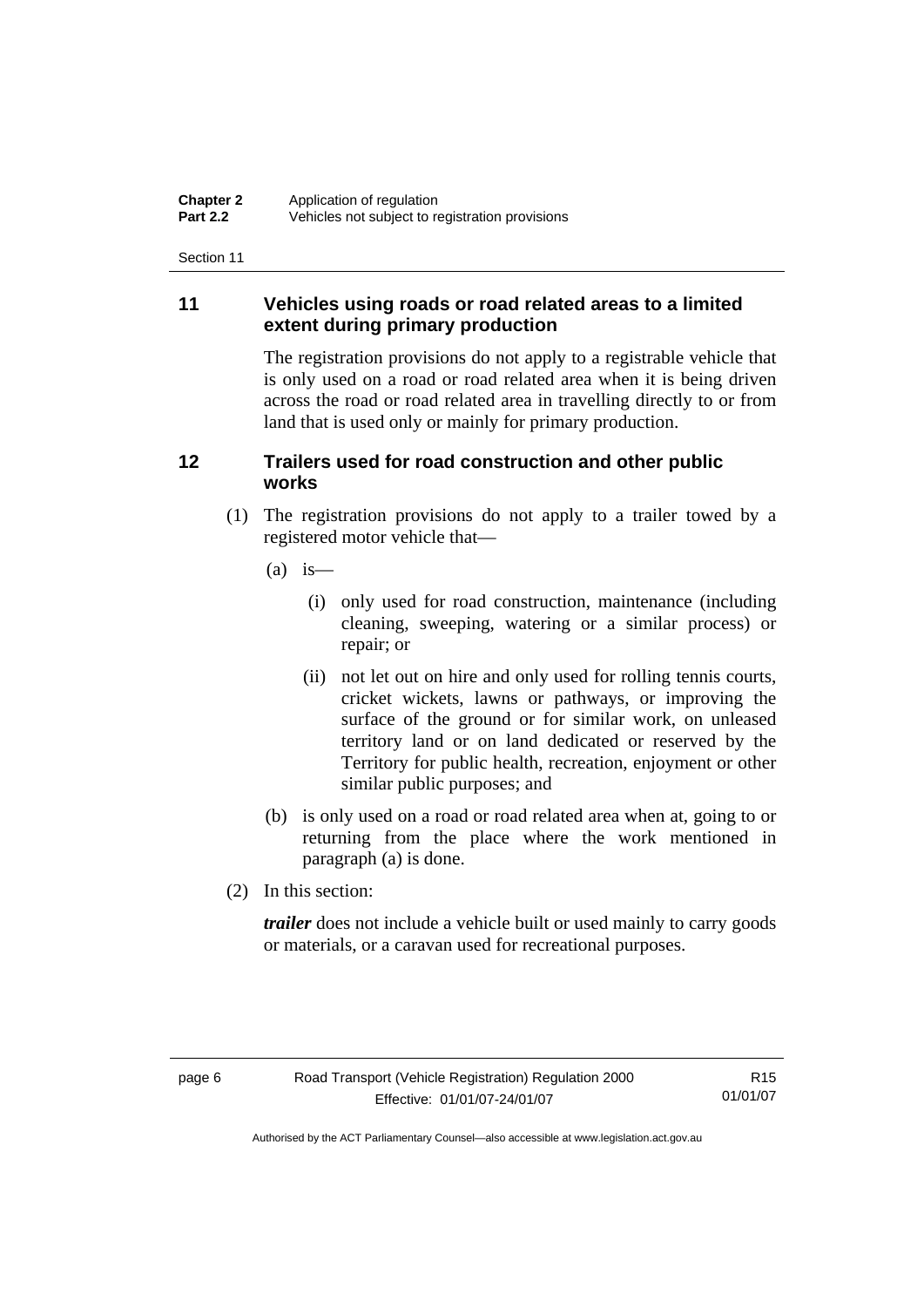### **13 Golf and green keeping vehicles used on roads or road related areas**

- (1) The registration provisions do not apply to a golf vehicle or green keeping vehicle being driven directly across a road or road related area that intersects with or crosses a golf course if the vehicle—
	- (a) is being used in the course of, or as an incident to, a game of golf or to watch a game of golf; or
	- (b) is travelling to or from the golf course to be used for or in relation to the rolling or maintenance or surface improvement of part of the golf course; or
	- (c) is travelling to or from a car park or storage building that is separated from the golf course by the road or road related area.
- (2) In this section:

*golf course* means an area of land designed and used for playing golf, and includes any tee, fairway, green, rough, pathway, bunker and bridge forming part of the golf course.

#### *golf vehicle* means—

- (a) a motorised buggy or cart designed and used to carry a golfer, spectator or golfing equipment on a golf course; or
- (b) a motorbike with an engine capacity not over 50mL used to carry a golfer, spectator or golf equipment on a golf course; or
- (c) a trailer being towed by such a vehicle.

*green keeping vehicle* means a vehicle used only or mainly for or in relation to the rolling, maintenance or surface improvement of part of a golf course.

## **14 Vehicles temporarily in the ACT**

 (1) The registration provisions do not apply to a registrable vehicle that is temporarily in the ACT if—

| R <sub>15</sub> | Road Transport (Vehicle Registration) Regulation 2000 | page 7 |
|-----------------|-------------------------------------------------------|--------|
| 01/01/07        | Effective: 01/01/07-24/01/07                          |        |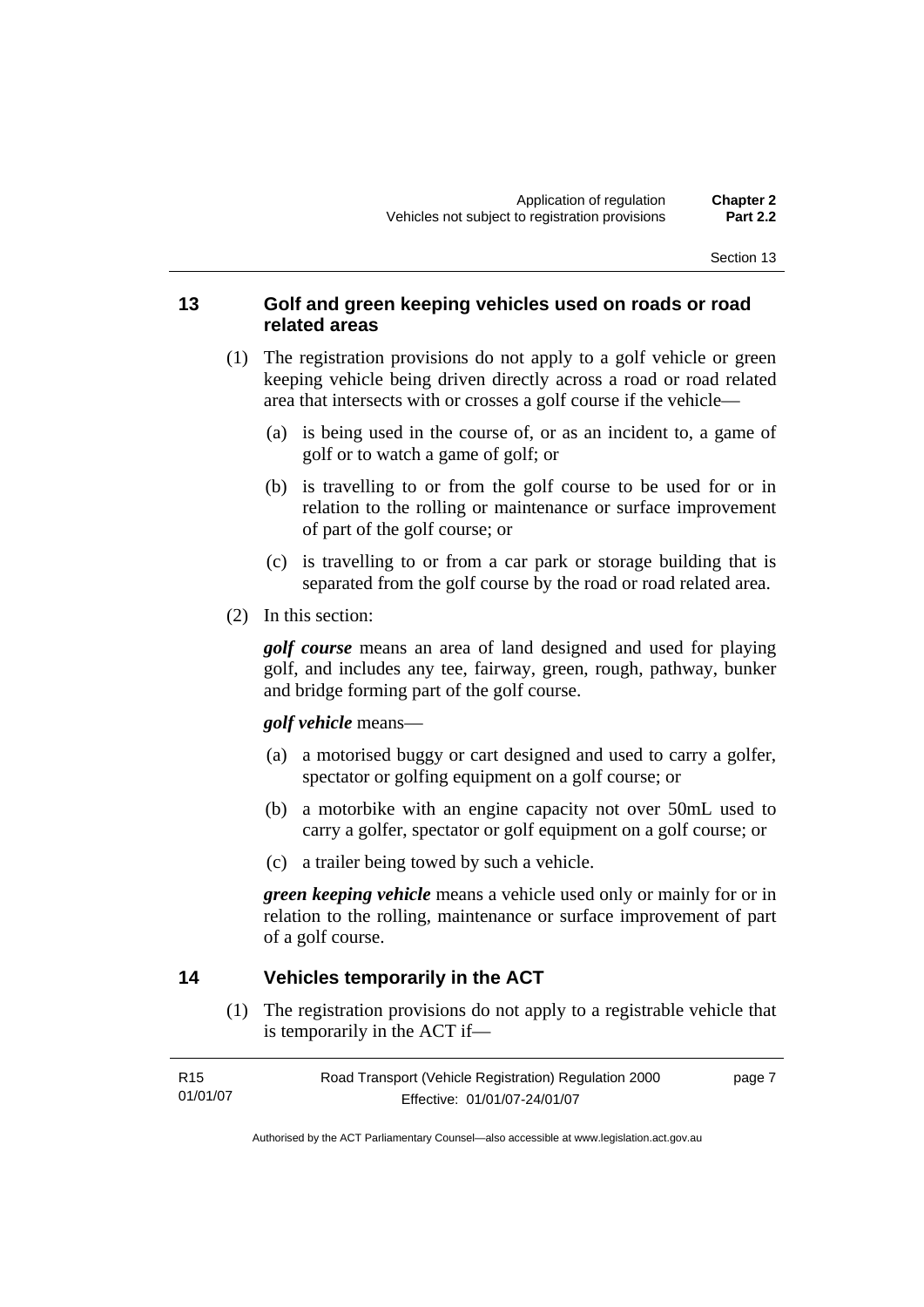#### **Chapter 2** Application of regulation<br>**Part 2.2** Vehicles not subject to re **Part 2.2** Vehicles not subject to registration provisions

Section 15

- (a) the vehicle is—
	- (i) registered under the law of another jurisdiction, external territory or foreign country; or
	- (ii) permitted under a relevant law of another jurisdiction to be used on a road or road related area in that jurisdiction, even though it is unregistered; and
- (b) the vehicle has the numberplates and labels required under that law; and
- (c) the numberplates and labels comply fully with that law; and
- (d) if the vehicle is unregistered—the vehicle is being used in accordance with the conditions (if any) of the permit or other authority applying to the vehicle under that law, so far as they can be applied to the use of the vehicle in the ACT.
- (2) In this section:

*relevant law*, of another jurisdiction, external territory or foreign country, means a law of the other jurisdiction, territory or country that substantially corresponds to the provisions of this regulation about trader's plates or unregistered vehicle permits.

### **15 Vehicles registered under Interstate Road Transport Act 1985 (Cwlth)**

- (1) This section applies to a registrable vehicle that—
	- (a) is registered under the *Interstate Road Transport Act 1985* (Cwlth); and
	- (b) has clearly displayed, as required under that Act, the number allotted and the current registration label issued in relation to the vehicle's registration.
- (2) The registration provisions do not apply to the vehicle while—

| page 8 | Road Transport (Vehicle Registration) Regulation 2000 | R15      |
|--------|-------------------------------------------------------|----------|
|        | Effective: 01/01/07-24/01/07                          | 01/01/07 |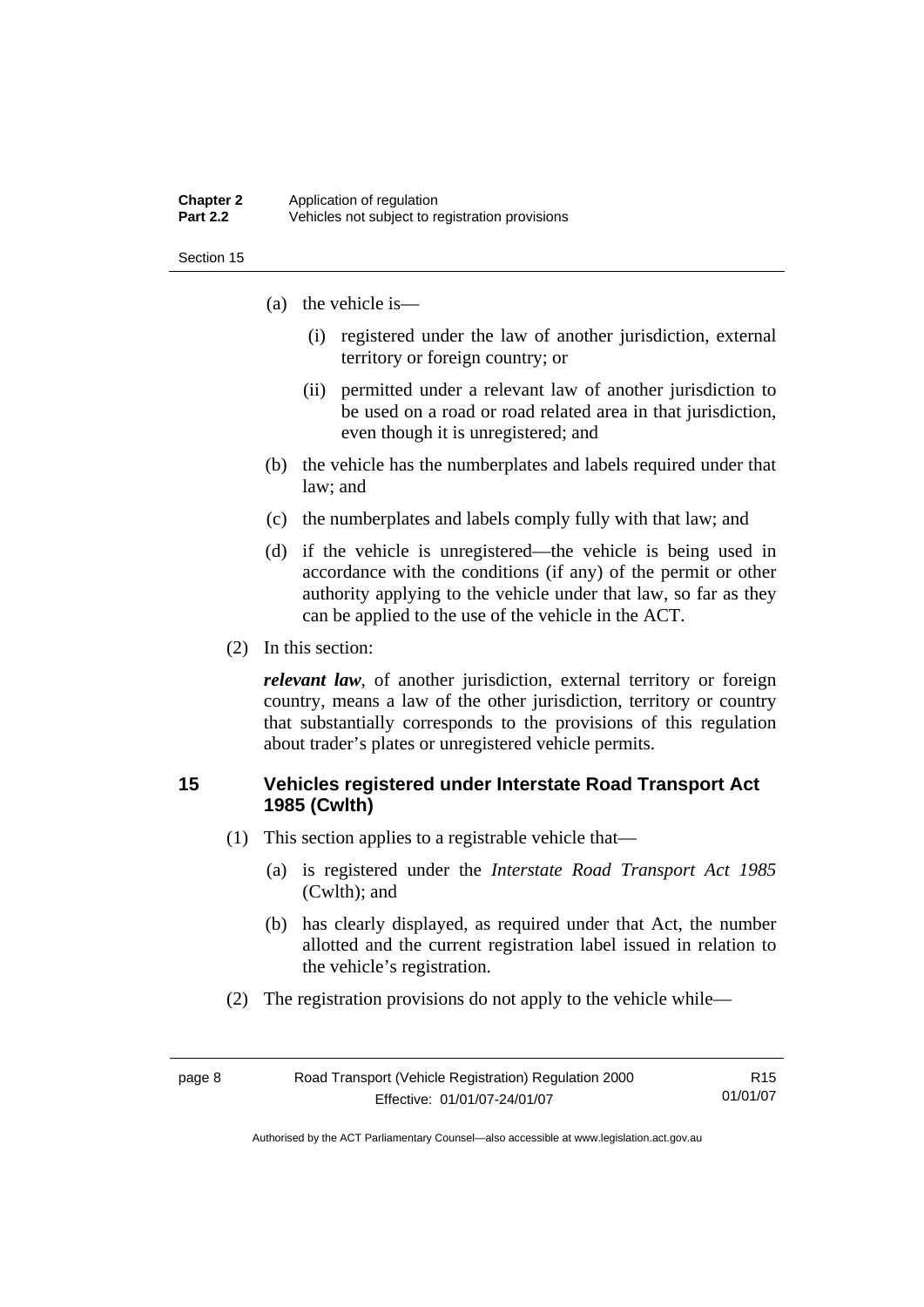- (a) it is carrying passengers or goods between prescribed places within the meaning of that Act; or
- (b) it is being used for a purpose incidental to carrying passengers or goods between those places.

### **16 Trailers exempt from registration in another jurisdiction**

- (1) The registration provisions do not apply to a trailer that is exempt from registration under the law of another jurisdiction if the trailer—
	- (a) is being towed by a motor vehicle that is registered under a law of that jurisdiction; and
	- (b) is not being used to carry a boat; and
	- (c) is not being used in the course of a trade, business or industry; and
	- (d) weighs less than 200kg unladen; and
	- (e) has a manufactured width that is not wider than the towing vehicle; and
	- (f) is not longer than 3m (including the drawbar and any load); and
	- (g) displays (whether by painting or otherwise) the registration number of the towing vehicle to the rear of the trailer so the number can be read during daylight 20m from the rear of the trailer.
- (2) Subsection (1) (g) does not apply to the trailer if the registration number on the rear numberplate of the towing vehicle is not obscured by the trailer.

page 9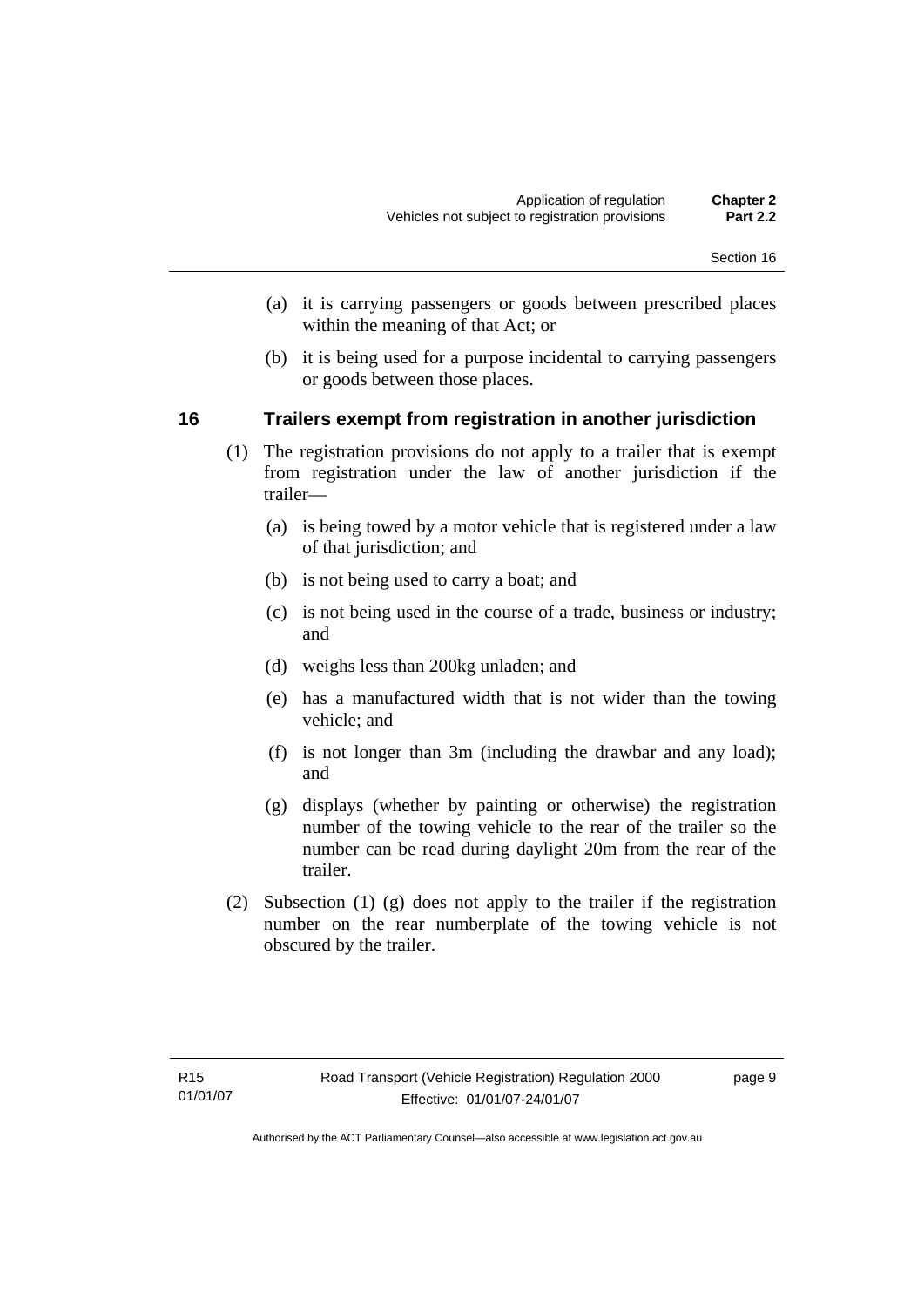## **17 Vehicles used to fight rural fires**

- (1) The registration provisions do not apply to a registrable vehicle that is used on a road or road related area if the vehicle—
	- (a) is attached to a rural fire service brigade and has painted on it, or securely attached to it, a sign clearly identifying the brigade to which it is attached; and
	- (b) is used to carry people or equipment to or from the work of preventing, extinguishing, or preventing the spread of, fires in rural areas (including fire hazard reduction work); and
	- (c) is travelling for the purpose mentioned in paragraph (b) or any of the following purposes:
		- (i) to respond to an incident or emergency in accordance with the *Emergencies Act 2004* or a corresponding law of another jurisdiction;
		- (ii) to assist at an incident or emergency under the control of the fire brigade, the SES or any other entity;
		- (iii) to train members of the rural fire service, including volunteers;
		- (iv) for a purpose necessary for, or incidental to, the service or repair of the vehicle;
		- (v) to exercise any other function of the rural fire service.
- (2) In this section:

*rural fire service brigade* means—

- (a) a brigade of the rural fire service; or
- (b) a brigade of a similar entity established under the law of another jurisdiction.

*rural area*—see the *Emergencies Act 2004*, section 65 (4).

| page 10 | Road Transport (Vehicle Registration) Regulation 2000 | R15      |
|---------|-------------------------------------------------------|----------|
|         | Effective: 01/01/07-24/01/07                          | 01/01/07 |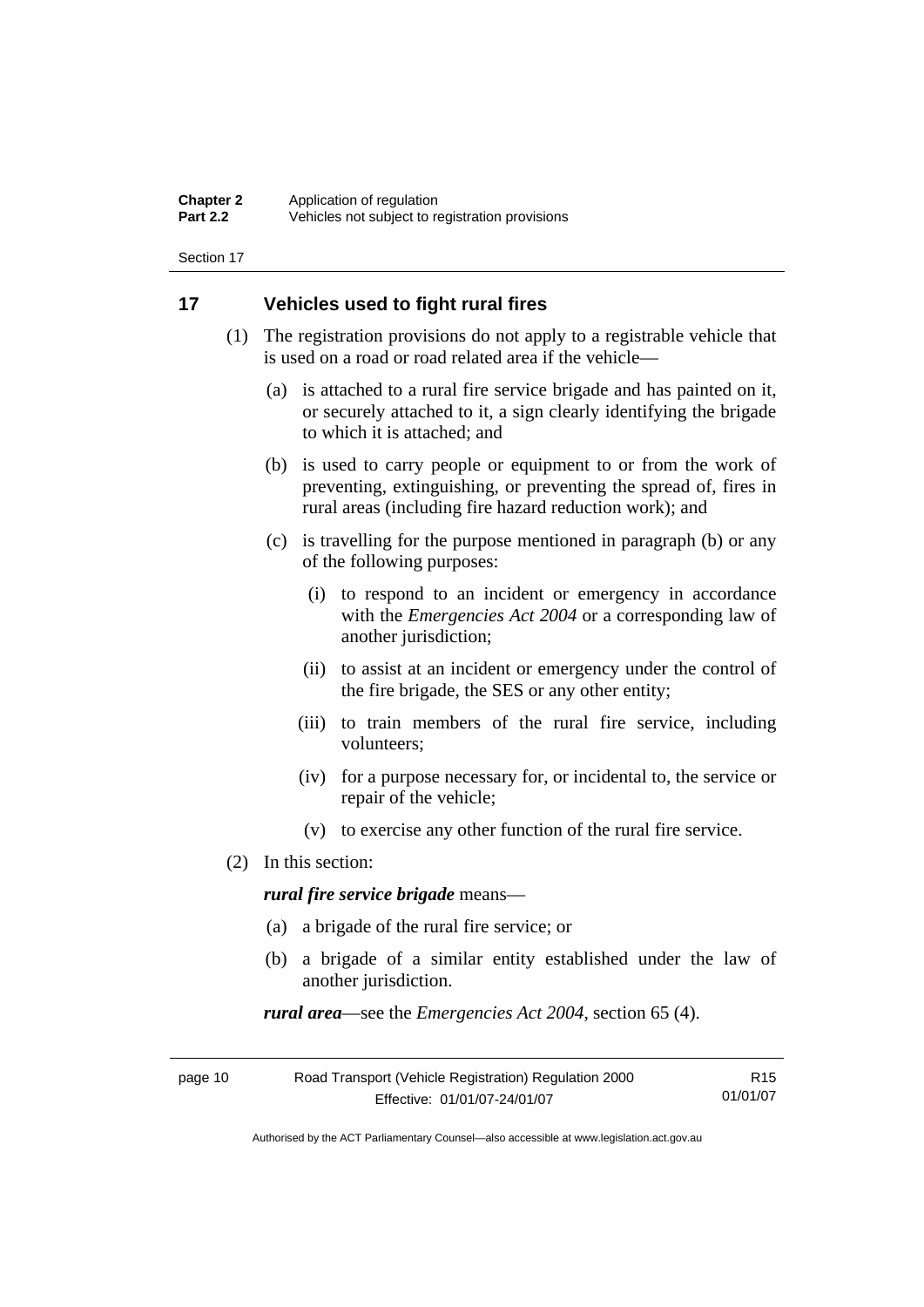## **18 Police vehicles**

The registration provisions do not apply to a registrable vehicle that is being used for police work and to which is attached a numberplate issued by the road transport authority in substitution for the numberplate that would otherwise be required to be attached to the vehicle under this regulation.

# **19 Lawn mowers**

The registration provisions do not apply to a registrable vehicle, weighing not more than 250kg when unladen, that is built or used only for cutting grass or for purposes incidental to cutting grass.

# **20 Bicycles with auxiliary motors**

- (1) The registration provisions do not apply to a registrable vehicle that is a bicycle.
- (2) In this section:

*bicycle*—see the Australian Road Rules, dictionary.

*Note* Under the definition in the Australian Road Rules a bicycle does not include any vehicle with an auxiliary motor capable of generating a power output over 200W.

# **21 Vehicles used by certain people with disabilities**

The registration provisions do not apply to a registrable vehicle that—

- (a) is designed, and while on a road or road related area is used only, to carry a person with a disability that substantially impairs the person's mobility; and
- (b) cannot travel faster than 10km/h on level ground.

page 11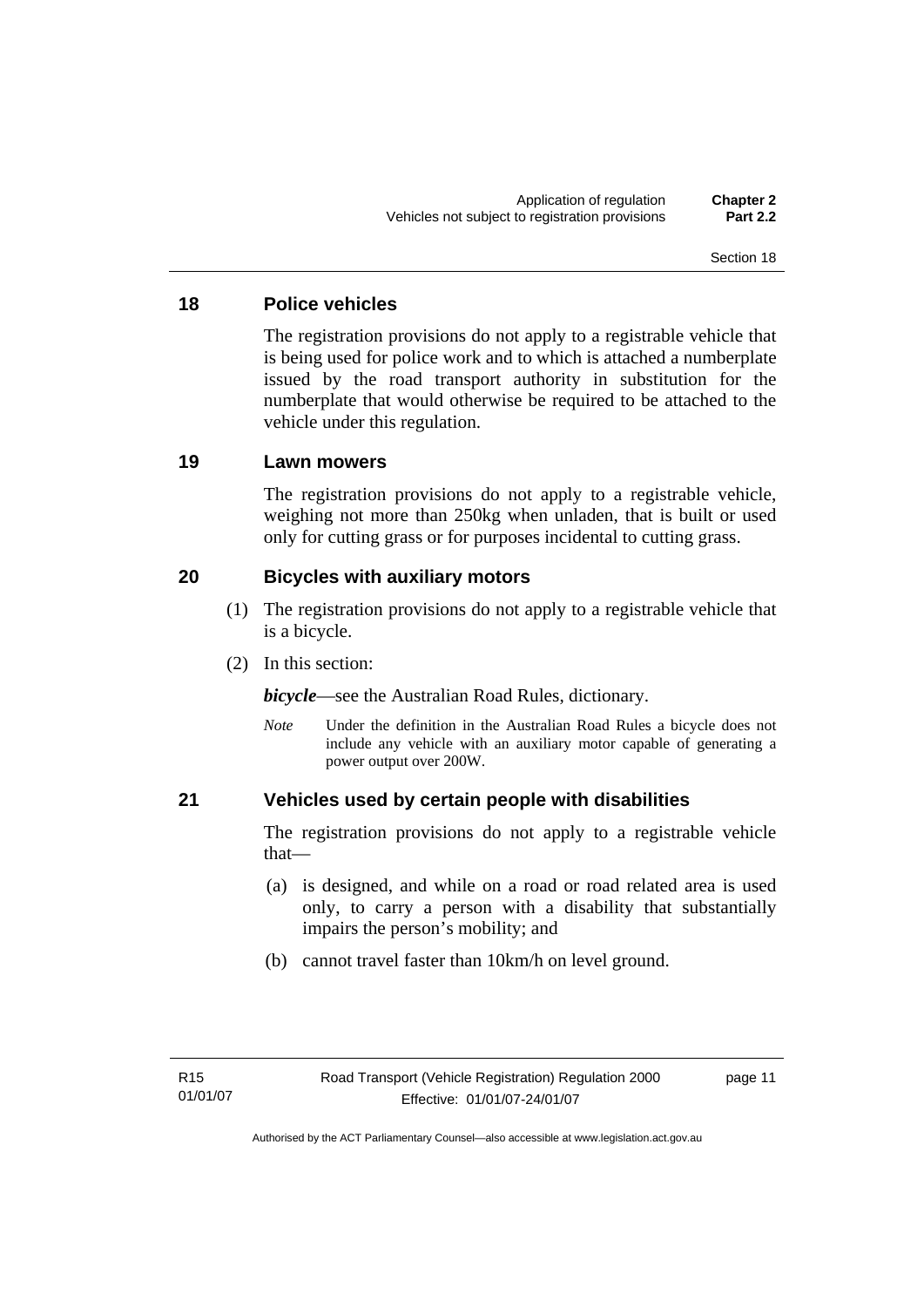### **22 Vehicles being driven to obtain registration etc**

- (1) The registration provisions do not apply to a registrable vehicle while it is being driven, for the purpose of obtaining registration of the vehicle, by the most direct or convenient route—
	- (a) to the nearest convenient designated place; or
	- (b) to the nearest convenient vehicle inspection station or authorised examiner to find out whether the vehicle complies with the applicable vehicle standards; or
	- (c) to the nearest convenient weighbridge to find out the weight of the vehicle.
- (2) The registration provisions do not apply to a registrable vehicle while it is being driven, for the purpose of obtaining registration of the vehicle, in the course of inspection or testing of the vehicle to find out whether the vehicle complies with the applicable vehicle standards.
- (3) The registration provisions do not apply to a registrable vehicle while it is being driven, for the purpose of obtaining an unregistered vehicle permit for the vehicle, by the most direct or convenient route to the nearest convenient place where the permit can be obtained for the vehicle.
- (4) This section applies to a registrable vehicle only if a third-party policy is in force for the vehicle.

#### **23 Vehicles being inspected**

 (1) The registration provisions do not apply to a registrable vehicle the registration of which has expired but to which the numberplates are still attached while the vehicle is being driven by an authorised person to decide whether the vehicle complies with the applicable vehicle standards.

R15 01/01/07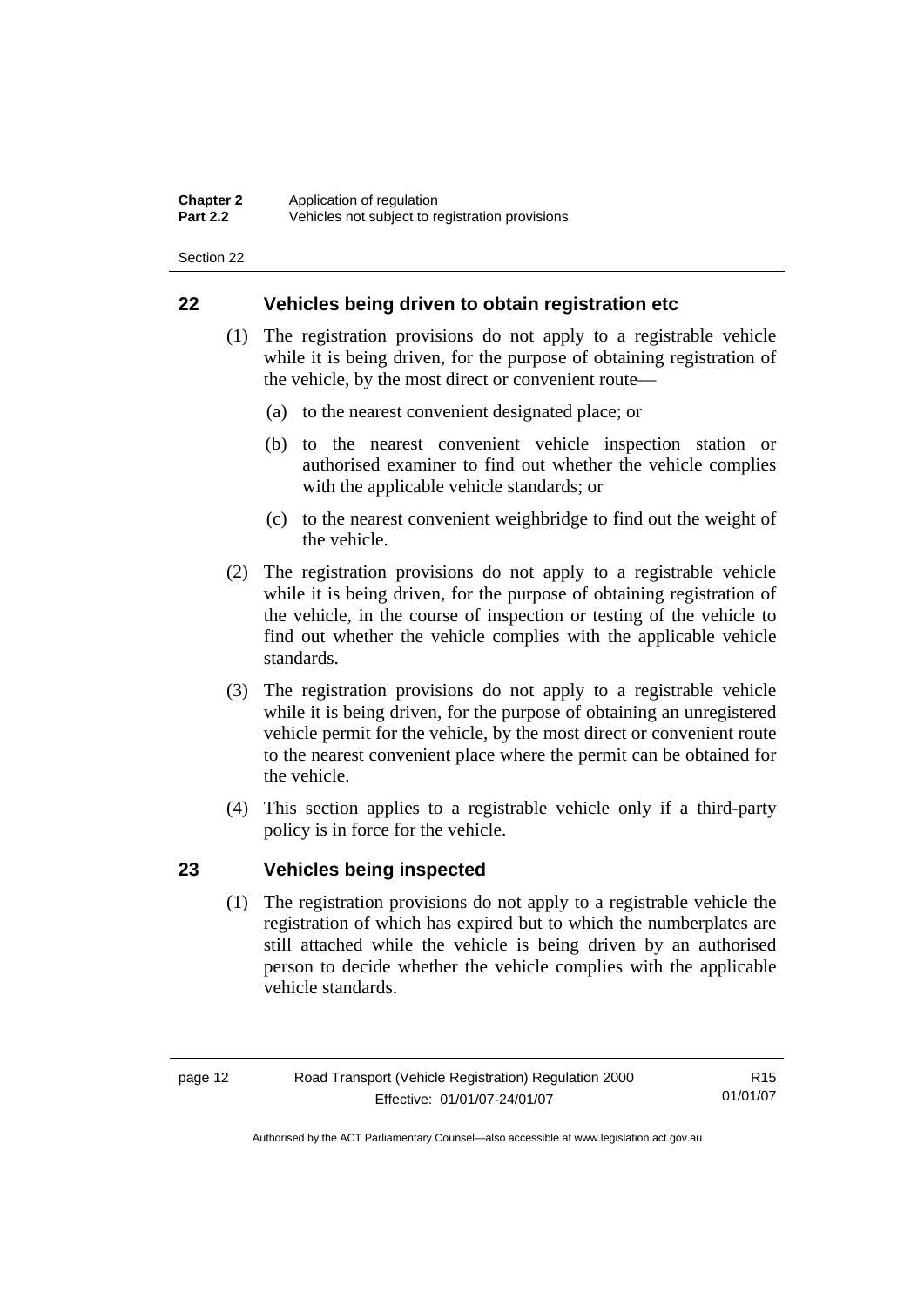(2) This section applies to the registrable vehicle only if a third-party policy is in force for the vehicle.

# **24 Self-propelled elevating work platforms**

- (1) The Act does not apply to a self-propelled elevating work platform.
- (2) In this section:

# *self-propelled elevating work platform* means a vehicle that—

- (a) is self-propelled; and
- (b) is used for construction, maintenance or warehouse operations; and
- (c) is designed mainly for use outside a road or road related area; and
- (d) cannot travel faster than 10km/h; and
- (e) is being used for the purpose for which it was built; and
- (f) is not used for transport on a road or road related area other than for the purposes of loading or unloading the vehicle onto another vehicle or repositioning the vehicle at a work site.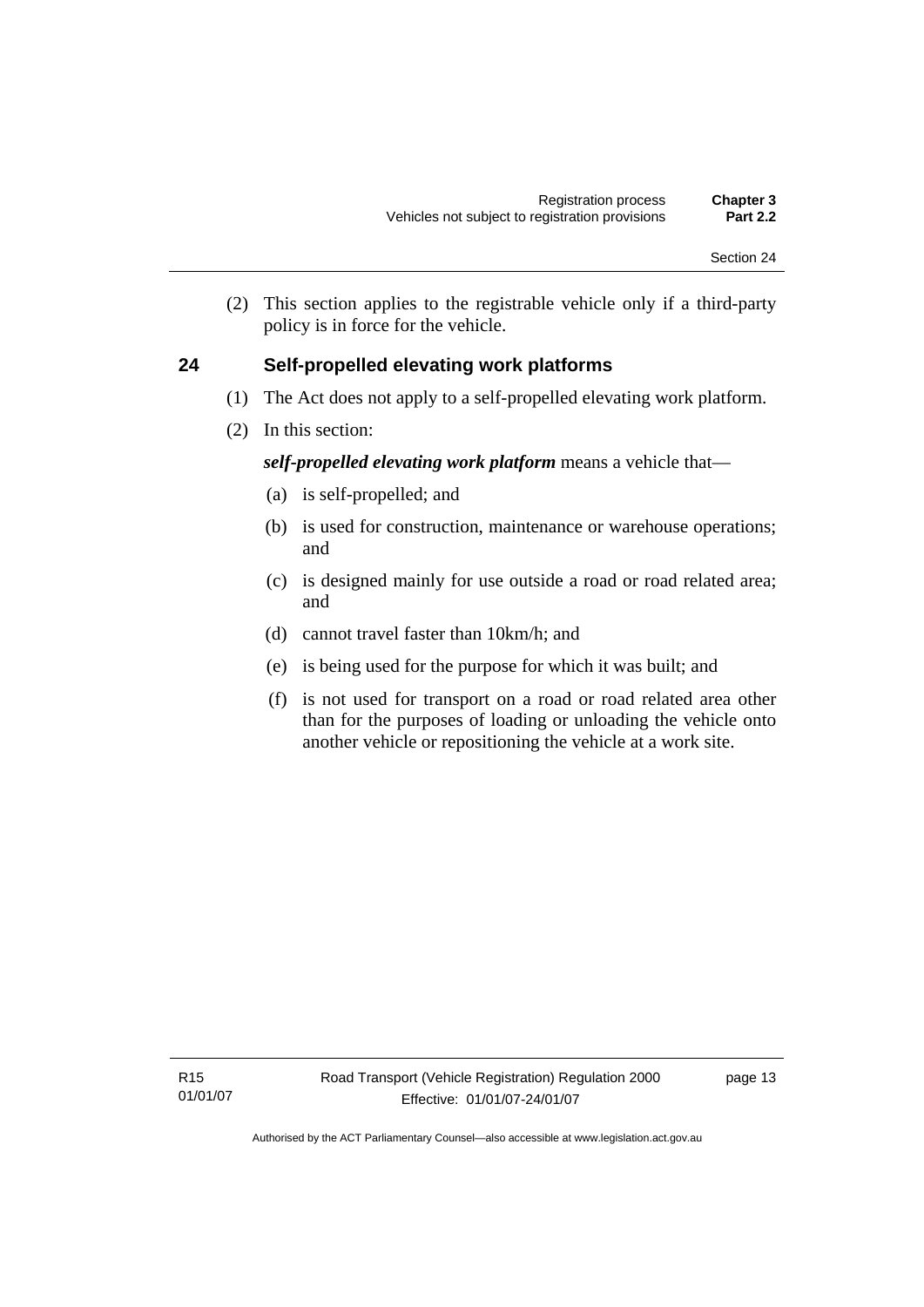**Chapter 3** Registration process<br>**Part 3.1** Fligibility for registrat *<u>Eligibility</u>* for registration

Section 25

# **Chapter 3 Registration process**

# **Part 3.1 Eligibility for registration**

#### **25 Registered operator of registrable vehicle**

- (1) A person is eligible to be the registered operator of a registrable vehicle if the person is—
	- (a) an individual who is at least the required age; or
	- (b) a corporation.
- (2) However, the road transport authority may record a person in the registrable vehicles register as the registered operator of a registrable vehicle even if the person is under the required age.
- (3) A person recorded in the registrable vehicles register under subsection (2) as the registered operator of a registrable vehicle is, for this regulation (including renewal of registration), taken to have been eligible to be the registered operator of the vehicle.
- (4) In this section:

#### *required age* means—

- (a) for a heavy vehicle—18 years; or
- (b) for a motorbike—16 years 9 months; or
- (c) for any other light vehicle—16 years.

## **26 Eligible vehicles**

- (1) A registrable vehicle is eligible to be registered without conditions if—
	- (a) the vehicle complies with the applicable vehicle standards; and

| page 14 | Road Transport (Vehicle Registration) Regulation 2000 | R15      |
|---------|-------------------------------------------------------|----------|
|         | Effective: 01/01/07-24/01/07                          | 01/01/07 |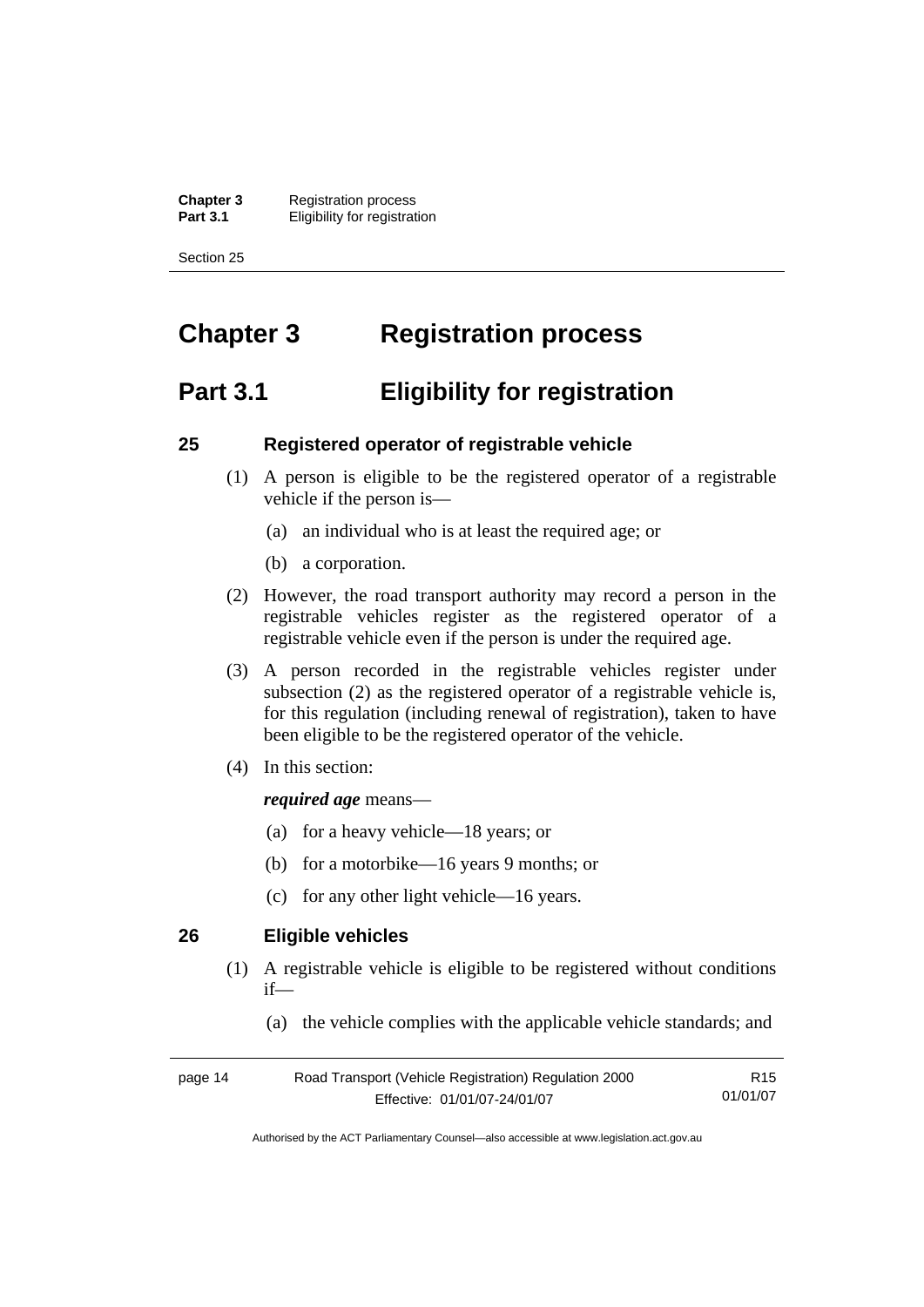- (b) the *Road Transport (General) Act 1999*, part 10 (Compulsory vehicle insurance) and the *Duties Act 1999* are complied with in relation to the vehicle; and
- (c) the vehicle is owned by, or is under the management of, a person who is eligible to be the registered operator of the vehicle.
- (2) However, the road transport authority may refuse to register a registrable vehicle if satisfied that—
	- (a) the vehicle has been registered in another jurisdiction; and
	- (b) the registration in the other jurisdiction has been cancelled or suspended; and
	- (c) the reason for the cancellation or suspension still exists.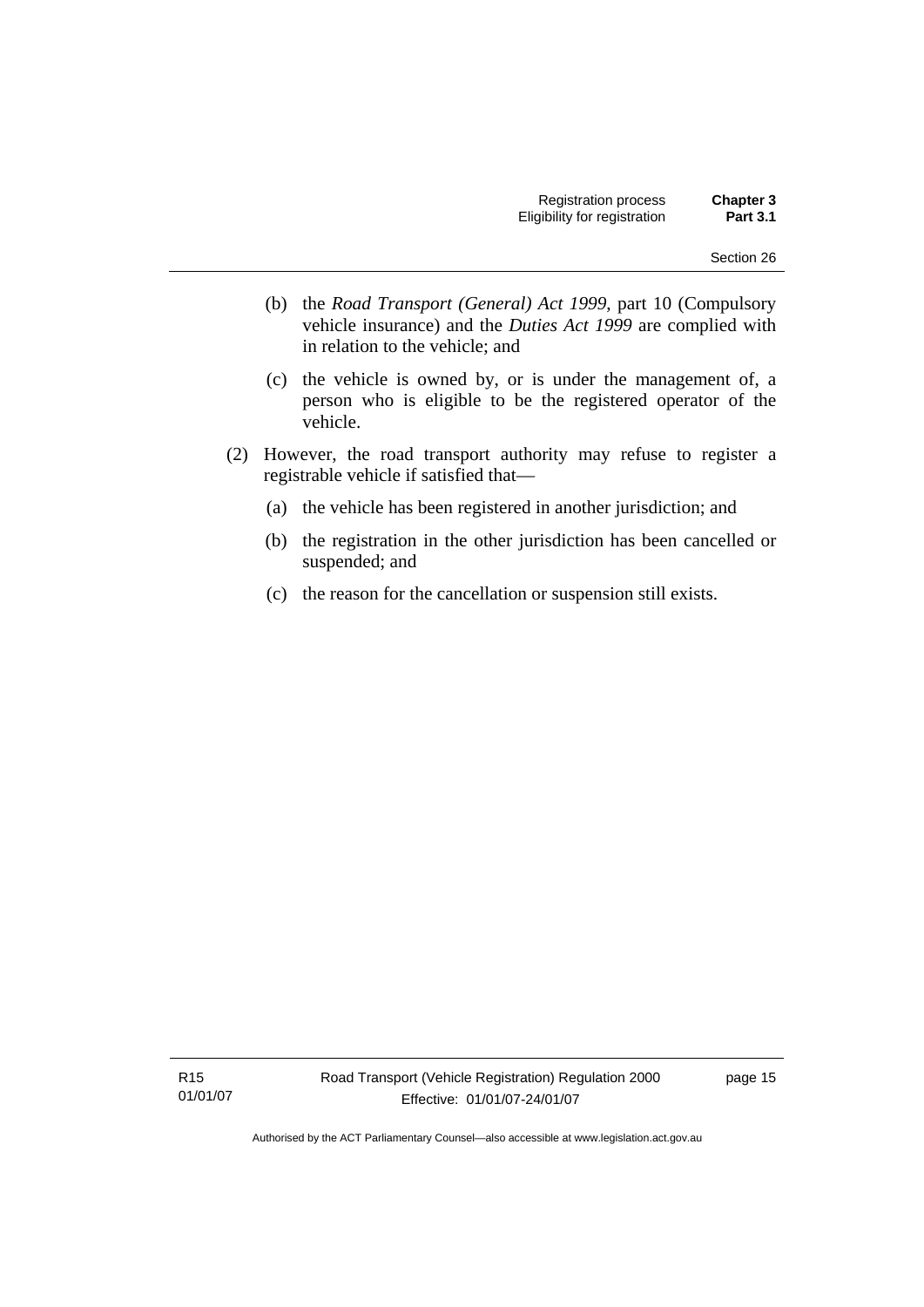**Chapter 3** Registration process<br>**Part 3.2** Applications for regis Applications for registration

Section 27

# **Part 3.2 Applications for registration**

### **27 Who may apply for registration?**

- (1) Application for registration of a registrable vehicle may be made  $by-$ 
	- (a) an individual who is eligible to be the registered operator of a registrable vehicle; or
	- (b) an agent of—
		- (i) an individual who is eligible to be the registered operator of a registrable vehicle; or
		- (ii) a corporation.
- (2) If an application for registration of a registrable vehicle is made by an agent, the road transport authority may register the vehicle only if the agent produces—
	- (a) evidence of the agent's identity in a form acceptable to the authority; and
	- (b) a document evidencing the authority of the agent to act as agent of the individual or corporation seeking registration as the registered operator.
- (3) If 2 individuals are seeking registration as registered operators of the same light vehicle, either of them may make an application under this section on behalf of both of them if the road transport authority is satisfied that the person making the application is acting as the agent of the other person.
- (4) If 2 individuals are seeking to be recorded as registered operators of a light vehicle through an application made by an agent—
	- (a) only 1 agent can act on behalf of both of them; and

| page 16 | Road Transport (Vehicle Registration) Regulation 2000 | R15      |
|---------|-------------------------------------------------------|----------|
|         | Effective: 01/01/07-24/01/07                          | 01/01/07 |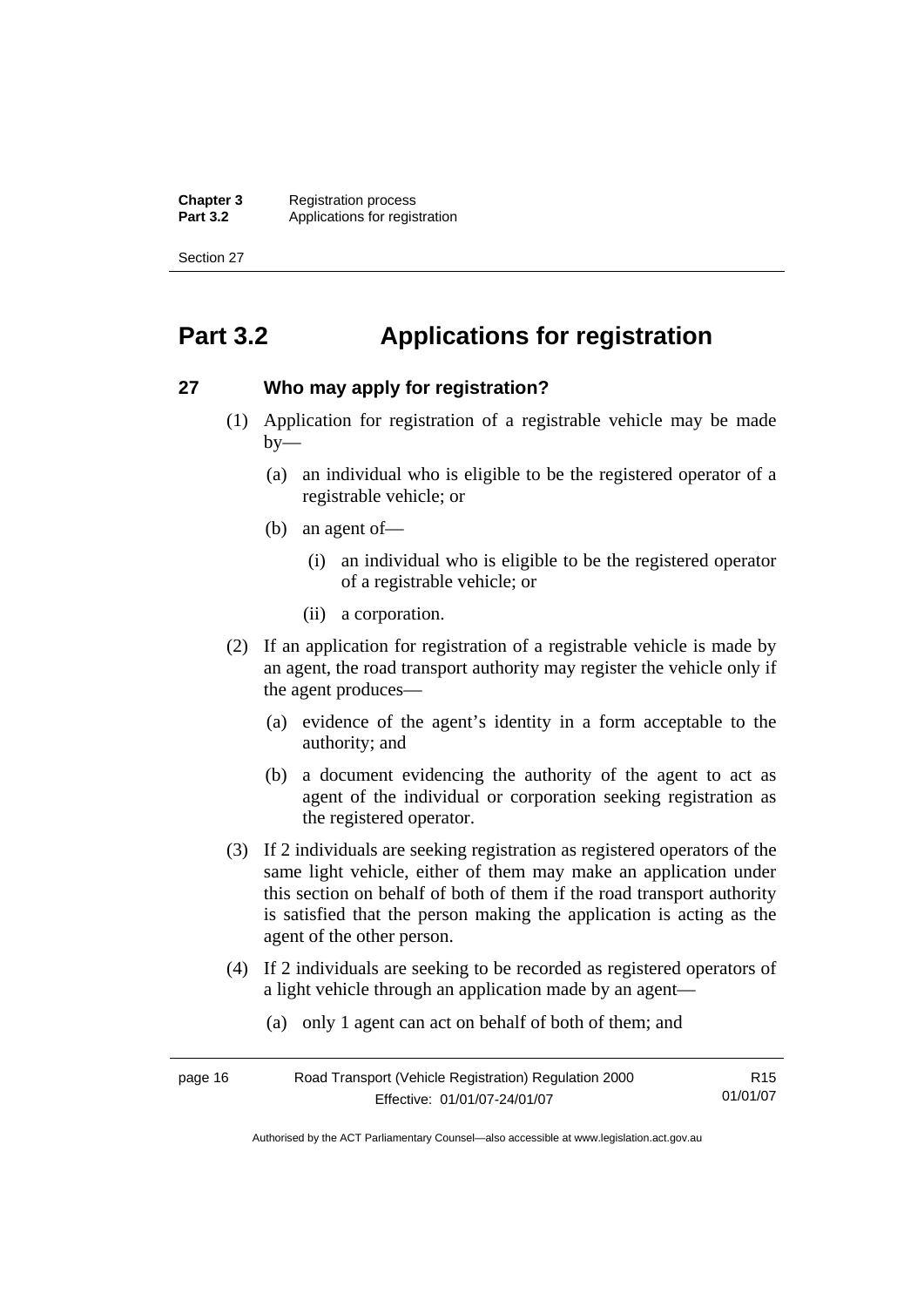- (b) the agent must produce a document mentioned in subsection (2) (b) from each of them.
- *Note* Section 162 makes provision for the respective rights, liabilities and obligations of multiple registered operators of a registrable vehicle.
- (5) Only 1 person may apply to be recorded, or be recorded, as registered operator of a heavy vehicle.

*Note* Under s 162, 2 individuals may be recorded as registered operators of a light vehicle.

# **28 Information that may be required for registration application**

The road transport authority may require an applicant for registration of a registrable vehicle to give to the authority, in the application form or otherwise, information about—

- (a) the identity and home address of each individual or corporation seeking to be recorded (or on whose behalf an agent is seeking to be recorded) as the registered operator of the registrable vehicle; and
- (b) an address for the service of notices; and
- (c) the proposed garage address of the vehicle; and
- (d) fees, charges, premiums and other amounts relating to the vehicle or its registration that are payable under the *Road Transport (General) Act 1999* and the *Duties Act 1999*; and
- (e) anything else relevant to the decision whether to register the vehicle or to record an individual or corporation in the register as the registered operator of the vehicle.
- *Note* The Act, dict defines *home address*, for a corporation, to mean its registered office or the address recorded in the register as its home or business address.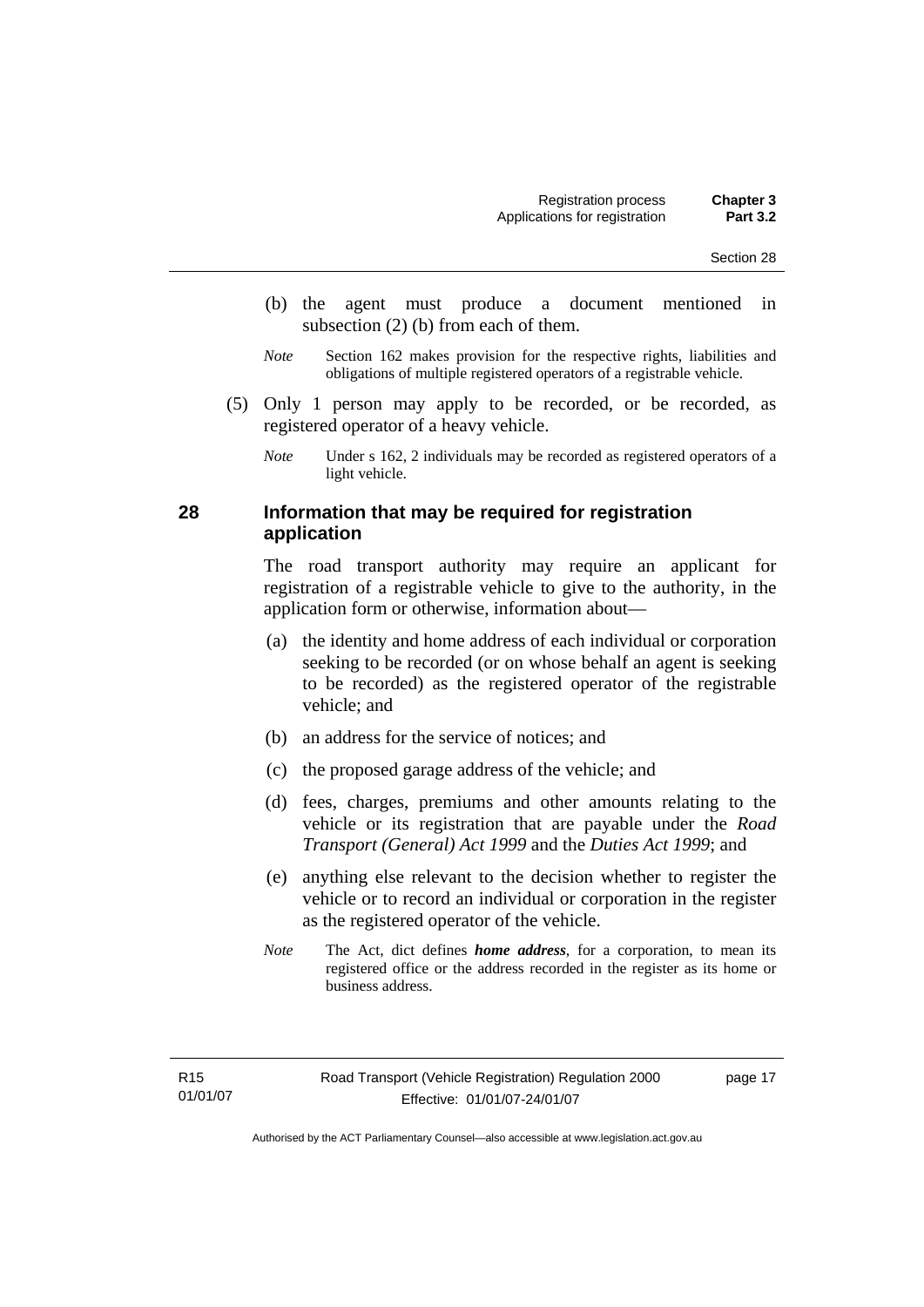## **29 Supporting evidence for registration application**

The road transport authority may require an applicant for registration of a registrable vehicle to provide evidence, in the form required by the authority, confirming—

- (a) the identity of anyone seeking to be recorded as the registered operator of the vehicle; and
- (b) how the vehicle came into the ownership, or under the management, of the person; and
- (c) the proposed garage address of the vehicle; and
- (d) the vehicle complies with the applicable vehicle standards; and
- (e) if the vehicle does not comply with the applicable vehicle standards—the acceptability of the vehicle for registration; and
- (f) if the vehicle is a heavy vehicle—the vehicle's nominated configuration; and
- (g) any other information reasonably required by the authority to decide the application.

# **30 Giving authority registration application and supporting evidence**

An applicant for registration of a registrable vehicle must give the road transport authority—

- (a) an application for registration and any information required by the authority under section 28 for the application; and
- (b) any supporting evidence required by the authority under section 29.

## **31 Duration of registration**

(1) A registrable vehicle may be registered—

| page 18 | Road Transport (Vehicle Registration) Regulation 2000 | R <sub>15</sub> |
|---------|-------------------------------------------------------|-----------------|
|         | Effective: 01/01/07-24/01/07                          | 01/01/07        |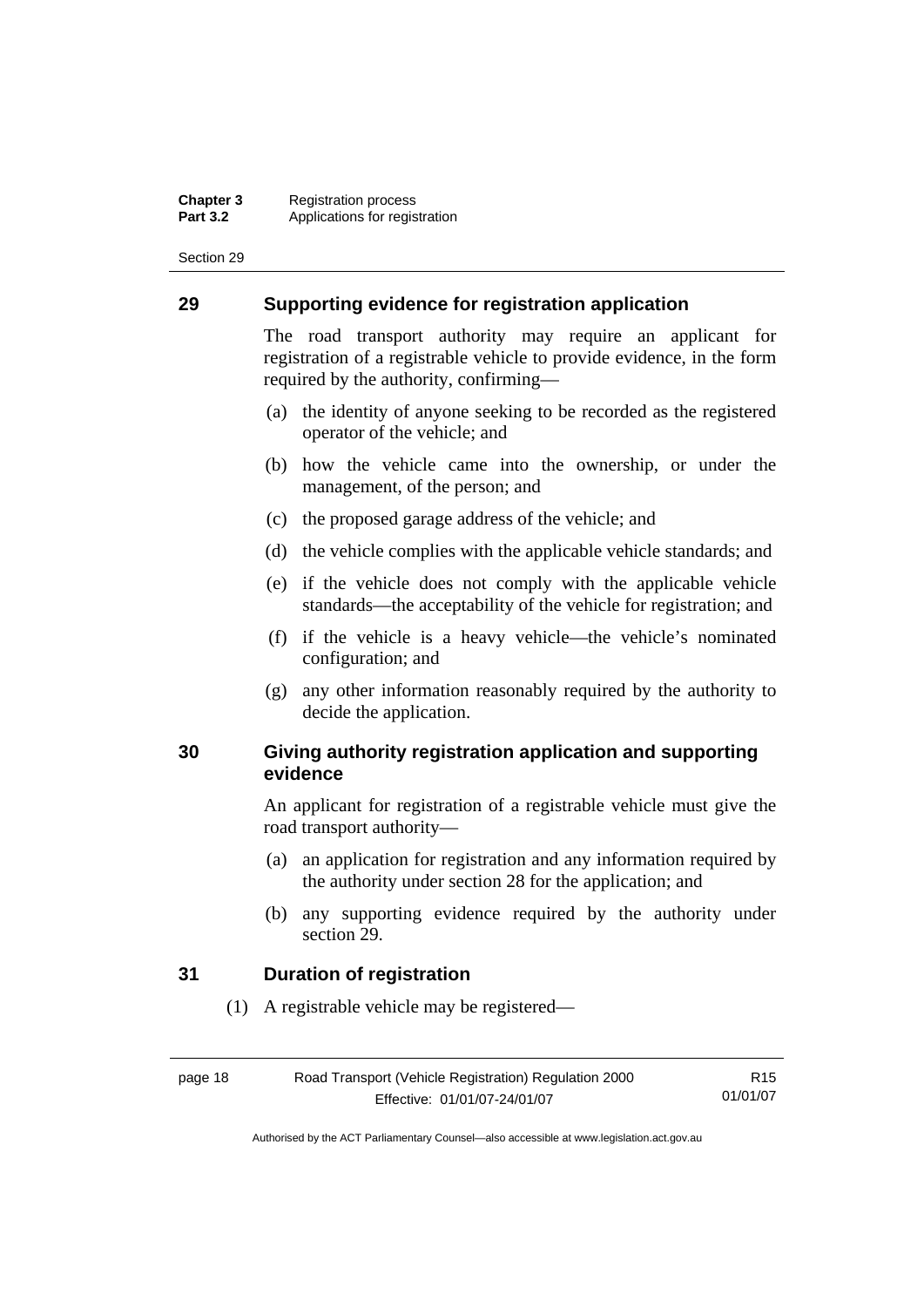- (a) for a vehicle other than a seasonal vehicle—for 1 year; or
- (b) for a seasonal vehicle—for 9 months; or
- (c) for any vehicle—for 3 or 6 months.
- *Note Seasonal vehicle* is defined in the dict.
- (2) An applicant for registration of a registrable vehicle must nominate a period mentioned in subsection (1) that relates to the vehicle.
- (3) However, an applicant may nominate, and the road transport authority may approve, a different period of registration for a vehicle.

### **Example**

The authority may approve a different period of registration to achieve a common registration expiry day for vehicles in a fleet.

- *Note* An example is part of the regulation, is not exhaustive and may extend, but does not limit, the meaning of the provision in which it appears (see Legislation Act, s 126 and s 132).
- (4) The road transport authority may, in writing, declare a kind of vehicle to be a seasonal vehicle.

### **Examples of kinds of vehicles that may be declared to be seasonal vehicles**

- 1 vehicles used in primary production
- 2 heavy vehicles.
- (5) A declaration under subsection (4) is a disallowable instrument.
	- *Note* A disallowable instrument must be notified, and presented to the Legislative Assembly, under the Legislation Act.

# **32 Deciding applications for registration—general**

*Note* For applications for the renewal of a registration, see s 68.

- (1) The road transport authority may refuse to approve an application for registration of a registrable vehicle if—
	- (a) the vehicle is not an eligible vehicle; or

| R <sub>15</sub> | Road Transport (Vehicle Registration) Regulation 2000 | page 19 |
|-----------------|-------------------------------------------------------|---------|
| 01/01/07        | Effective: 01/01/07-24/01/07                          |         |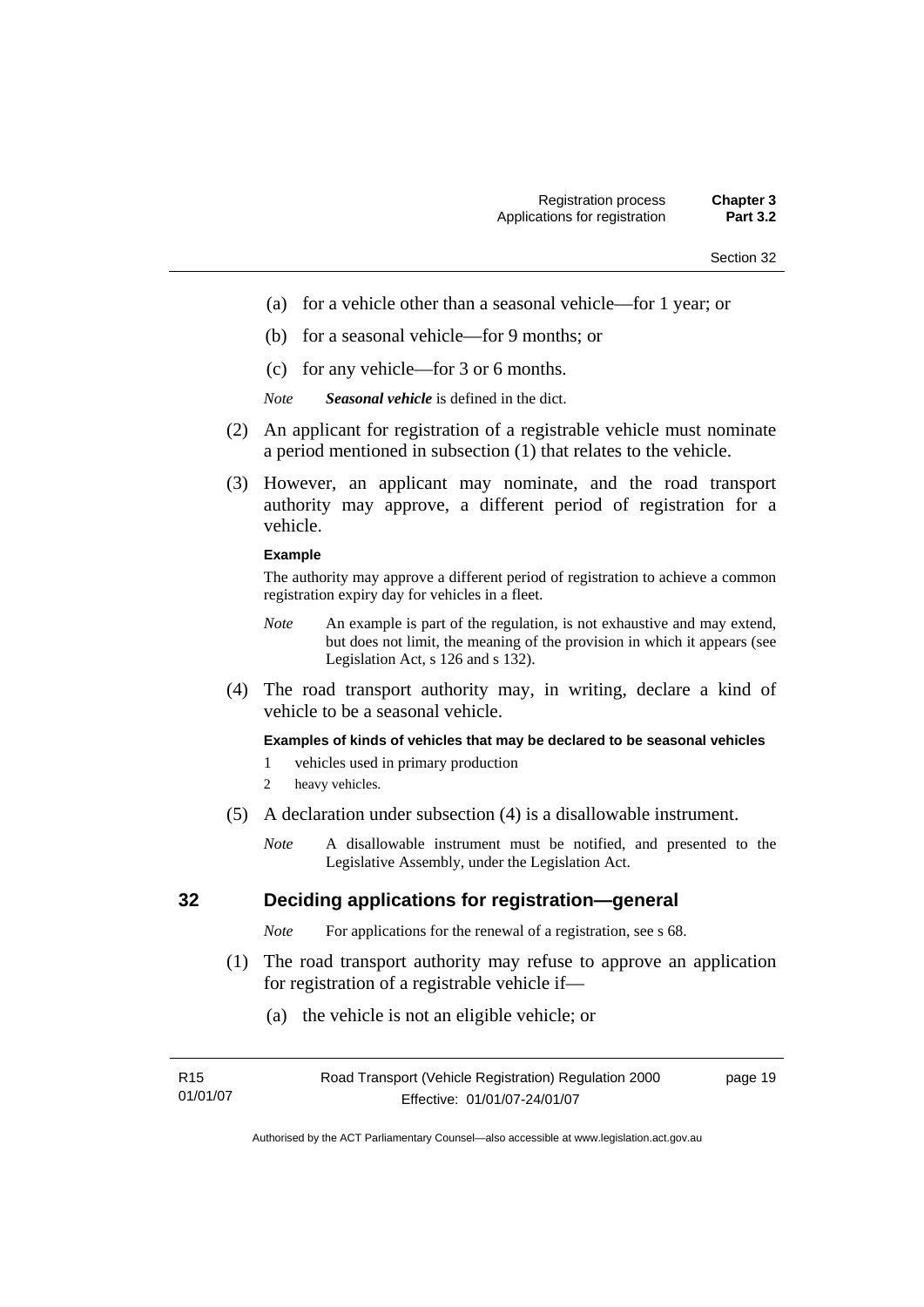### **Chapter 3** Registration process **Part 3.2 Applications for registration**

#### Section 32

- (b) the applicant has not complied with a requirement of the road transport legislation in relation to the registration of the vehicle (including, for example, any requirement to pay a fee, charge or other amount); or
- (c) the authority believes on reasonable grounds that—
	- (i) the vehicle, or a part of the vehicle, is or may be stolen; or
	- (ii) information given in, or in relation to, the application for registration is false, misleading or incomplete in a material particular; or
	- (iii) there are unpaid fines or financial penalties resulting from the use of the vehicle in Australia; or
	- (iv) the vehicle is being used for an unlawful purpose; or
- (d) the authority is not satisfied that the vehicle's garage address is in the ACT; or
- (e) the applicant has failed to comply with a territory law about certificates of inspection of registrable vehicles; or
- (f) the application may otherwise be refused under this regulation.
- *Note* An example is part of the regulation, is not exhaustive and may extend, but does not limit, the meaning of the provision in which it appears (see Legislation Act, s 126 and s 132).
- (2) The road transport authority must refuse to approve an application for the registration of a registrable vehicle if—
	- (a) the authority is required to refuse to approve the application for a vehicle's registration under—
		- (i) section 32A (Deciding applications for registration written-off vehicles); or
		- (ii) section 32B (Deciding applications for registration taxis); or

| page 20 | Road Transport (Vehicle Registration) Regulation 2000 | R15      |
|---------|-------------------------------------------------------|----------|
|         | Effective: 01/01/07-24/01/07                          | 01/01/07 |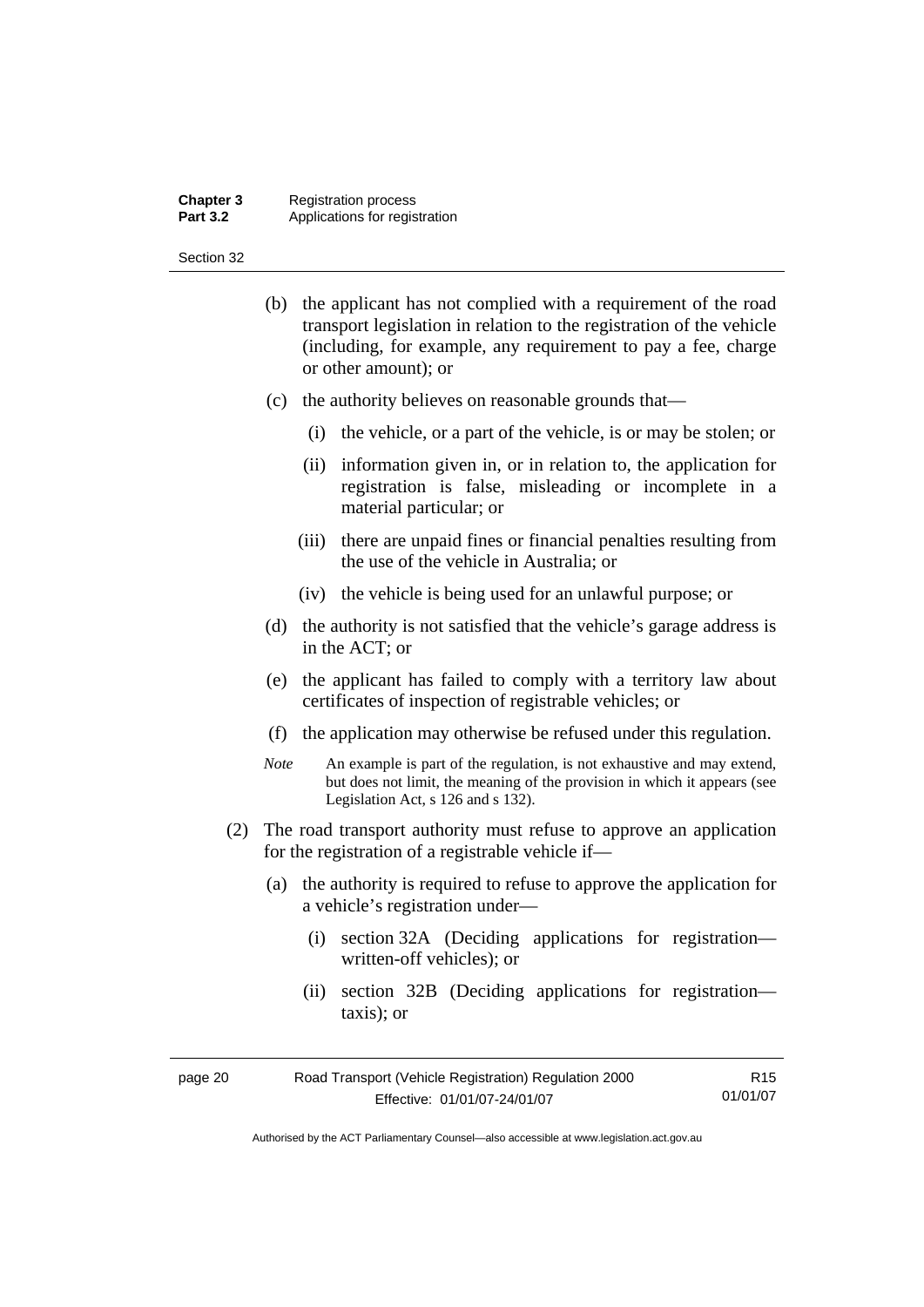- (iii) section 32C (Deciding applications for registration certain hire cars); or
- (b) an order of a court in Australia prevents the vehicle's registration, and the authority has been told about the order.
- (3) If the road transport authority approves an application by or on behalf of a person for registration of a registrable vehicle, the authority must register the vehicle in the name of the person as the registered operator.

# **32A Deciding applications for registration—written-off vehicles**

- (1) This section applies in relation to an application for the registration of a registrable vehicle if the vehicle identifier for the vehicle is the same as the vehicle identifier for a vehicle that is recorded as having been written-off (the *relevant record*) in—
	- (a) the written-off vehicles register; or
	- (b) an approved corresponding WOVR and the road transport authority has notice of the relevant record in the corresponding register.
- (2) If the relevant record indicates that the vehicle is a statutory writeoff, the road transport authority must refuse to approve the application for the vehicle's registration.
- (3) If the relevant record indicates that the vehicle is a repairable writeoff, the road transport authority must refuse to approve the application for the vehicle's registration unless the authority is satisfied that—
	- (a) the vehicle is the original vehicle to which the vehicle identifier was assigned; and
	- (b) the vehicle complies with the applicable vehicle standards.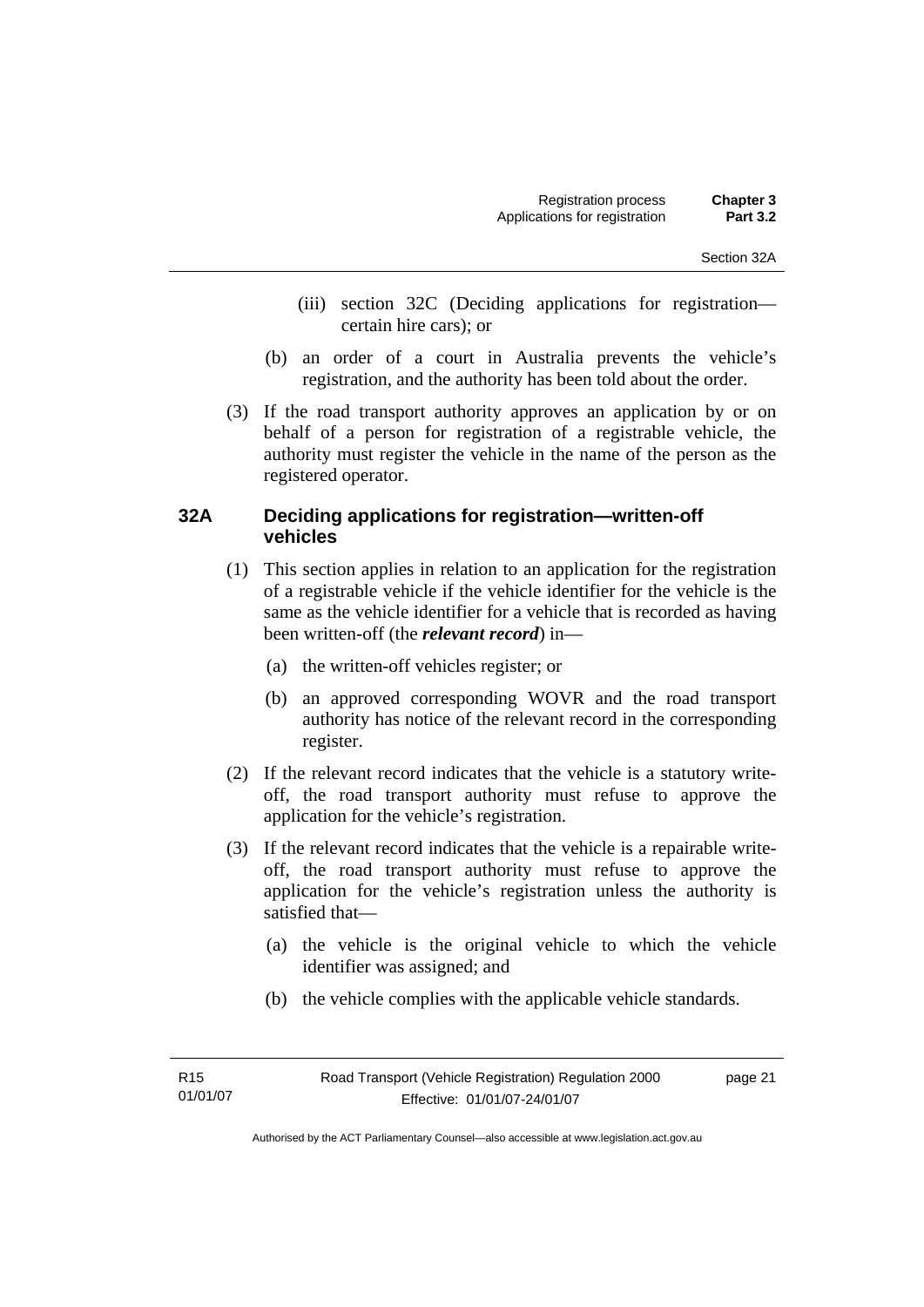### **Chapter 3** Registration process<br>**Part 3.2** Applications for regis Applications for registration

#### Section 32AA

- (4) However, subsection (3) does not apply if the vehicle has been reregistered, or the vehicle's registration has been renewed, since the relevant record was made.
- (5) In this section:

*repairable write-off*—see the *Road Transport (General) Regulation 2000*, section 20.

*statutory write-off*—see the *Road Transport (General) Regulation 2000*, section 22.

# **32AA Deciding applications for registration—public passenger vehicles**

 (1) The road transport authority may refuse to approve an application for registration of a registrable vehicle as a public passenger vehicle if the applicant is not the accredited operator of the vehicle.

*Note* A public passenger vehicle is a public bus, taxi or hire car.

(2) In this section:

*accredited operator*, of a public passenger vehicle—see the *Road Transport (Public Passenger Services) Regulation 2002*, dictionary.

*Note* For other requirements for registration of taxis and hire cars, see s 32B and s 32C.

# **32B Deciding applications for registration—taxis**

*Note* For applications for the renewal of a registration, see s 68.

- (1) The road transport authority must refuse to approve an application for the registration of a registrable vehicle as a taxi (other than a wheelchair-accessible taxi) if—
	- (a) the vehicle has been used as a taxi for 6 years or longer; or
	- (b) for an application for the 1st registration of the vehicle as a taxi—the vehicle is 4 years old or older; or

| page 22 | Road Transport (Vehicle Registration) Regulation 2000 | R15      |
|---------|-------------------------------------------------------|----------|
|         | Effective: 01/01/07-24/01/07                          | 01/01/07 |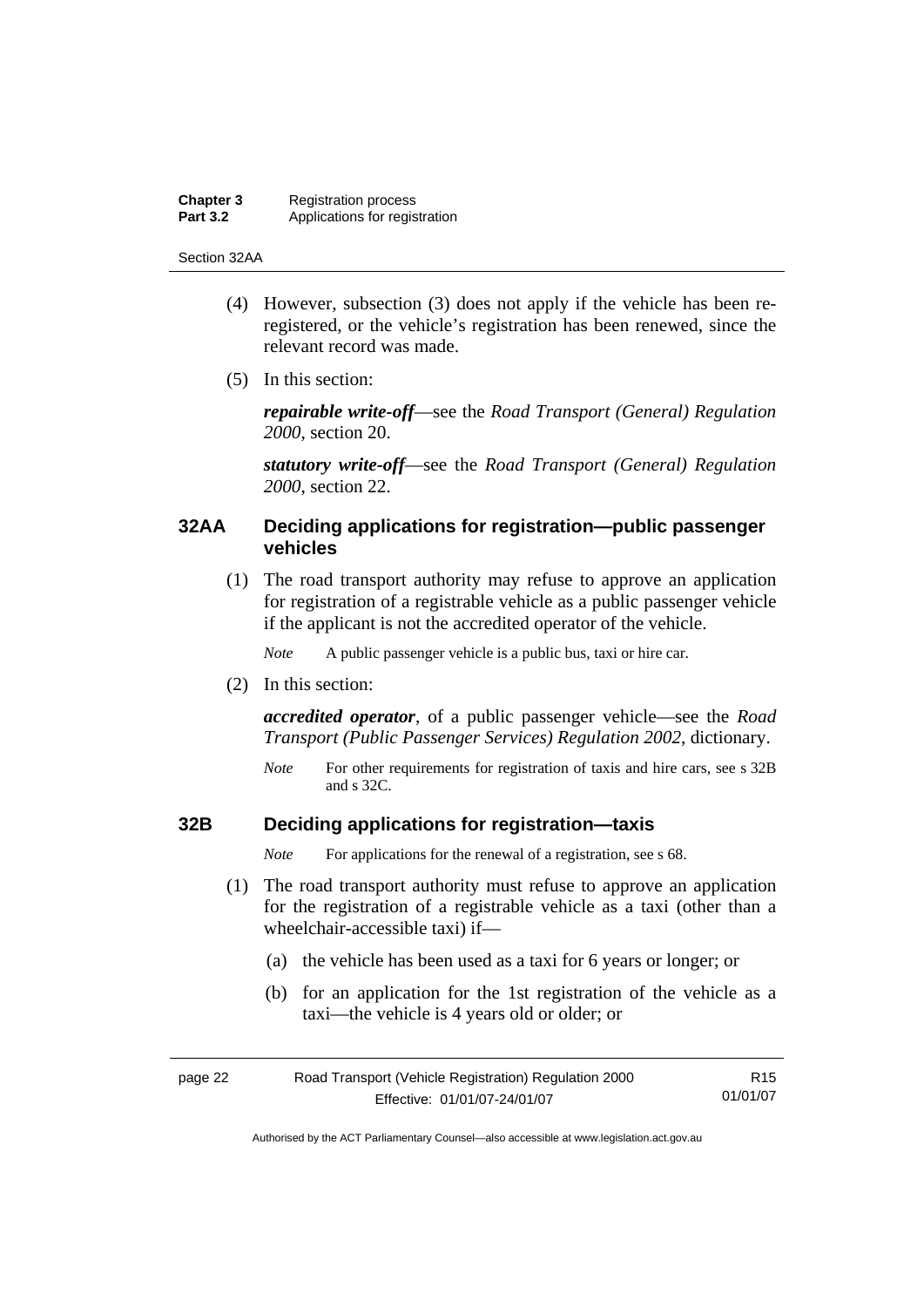- Section 32C
- (c) the vehicle is more than 8 years old; or
- (d) the vehicle does not have seating for at least 4 adults (including the driver); or
- (e) the vehicle does not have at least 4 doors.
- (2) The road transport authority must refuse to approve an application for the registration of a registrable vehicle as a wheelchair-accessible taxi if—
	- (a) the vehicle has been used as a taxi for 8 years or more; or
	- (b) for an application for the 1st registration of the vehicle as a wheelchair-accessible taxi—the vehicle is 2 years old or older.
- (3) For this section, the age of a vehicle is measured from 6 months after the day a compliance plate was fitted to the vehicle.
- (4) In this section:

*taxi*—see the *Road Transport (Public Passenger Services) Act 2001*, section 45.

*wheelchair-accessible taxi*—see the *Road Transport (Public Passenger Services) Regulation 2002*, dictionary.

# **32C Deciding applications for registration—certain hire cars**

*Note* For applications for the renewal of a registration, see s 68 (9).

- (1) The road transport authority must refuse to approve an application for the registration of a registrable vehicle as a hire car (other than a restricted hire car) if the wheelbase of the vehicle is less than 2 800mm.
- (2) However, subsection (1) does not apply to an application for the registration of a private hire car or small bus as a hire car (other than a restricted hire car) if—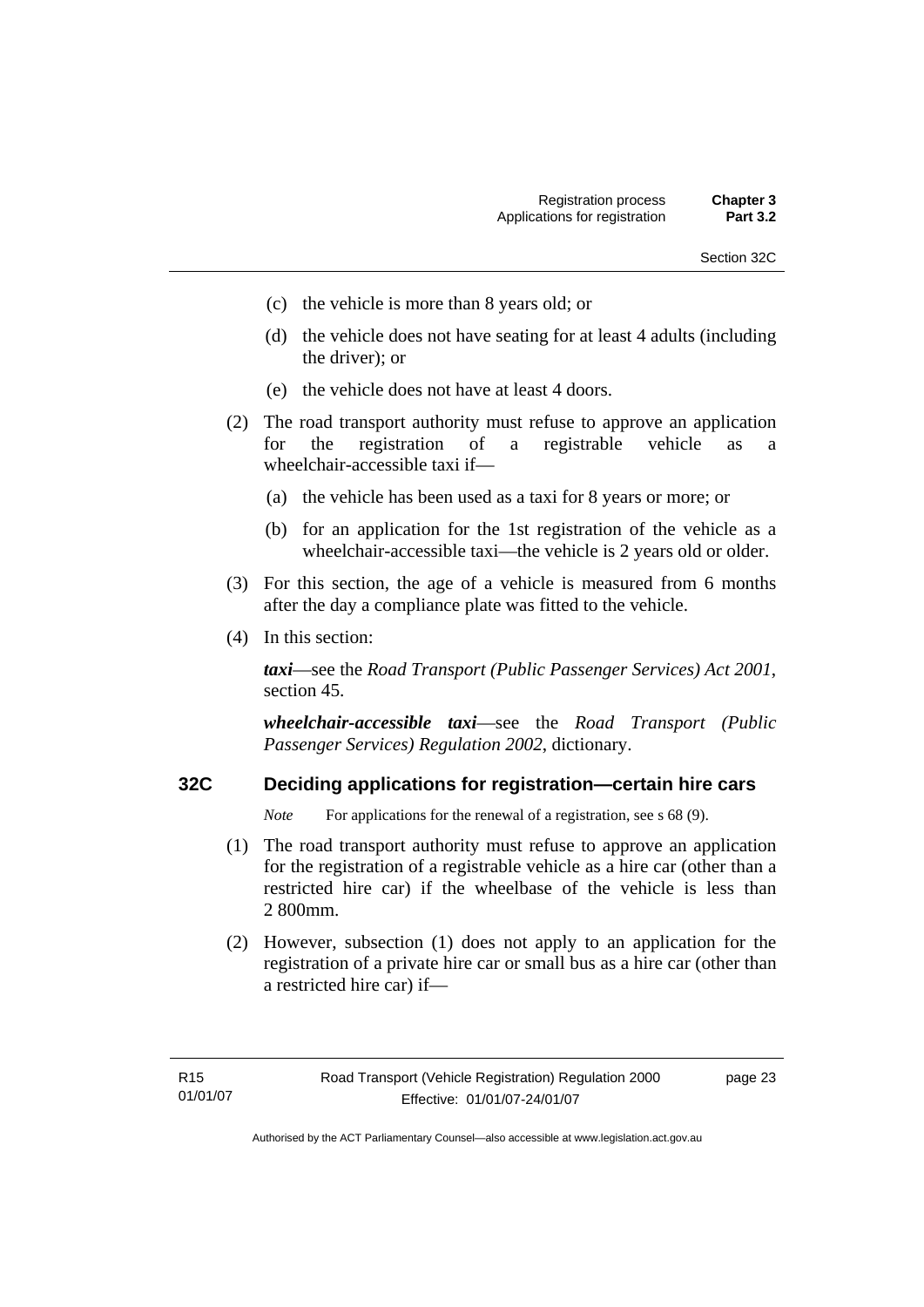### **Chapter 3** Registration process<br>**Part 3.2** Applications for regis Applications for registration

Section 32C

- (a) the application is made by the original operator of the vehicle; and
- (b) the registration to which the application relates will expire before 1 July 2010.
- (3) In this section:

*hire car*—see the *Road Transport (Public Passenger Services) Act 2001*, dictionary.

### *original operator* means—

- (a) for a private hire car—the person who was, immediately before the commencement of the *Road Transport Legislation (Hire Cars) Amendment Regulation 2005 (No 1)*, the registered operator of the vehicle; and
- (b) for a small bus—a person who, immediately before 1 December 2001 and immediately before the commencement of the *Road Transport Legislation (Hire Cars) Amendment Regulation 2005 (No 1)*, was the registered operator of the vehicle.

*private hire car* means a vehicle that, immediately before the commencement of the *Road Transport Legislation (Hire Cars) Amendment Regulation 2005 (No 1)*, was registered as a private hire car within the meaning of the *Road Transport (General) Act 1999*.

*restricted hire car*—see the *Road Transport (Public Passenger Services) Act 2001*, dictionary.

*small bus* means a motor vehicle built mainly to carry people that seats up to 9 adults (including the driver) that—

 (a) immediately before 1 December 2001, had a distinguishing registration number with the letters 'MO' followed by 1 to 3 numerals; and

| page 24 | Road Transport (Vehicle Registration) Regulation 2000 | R <sub>15</sub> |
|---------|-------------------------------------------------------|-----------------|
|         | Effective: 01/01/07-24/01/07                          | 01/01/07        |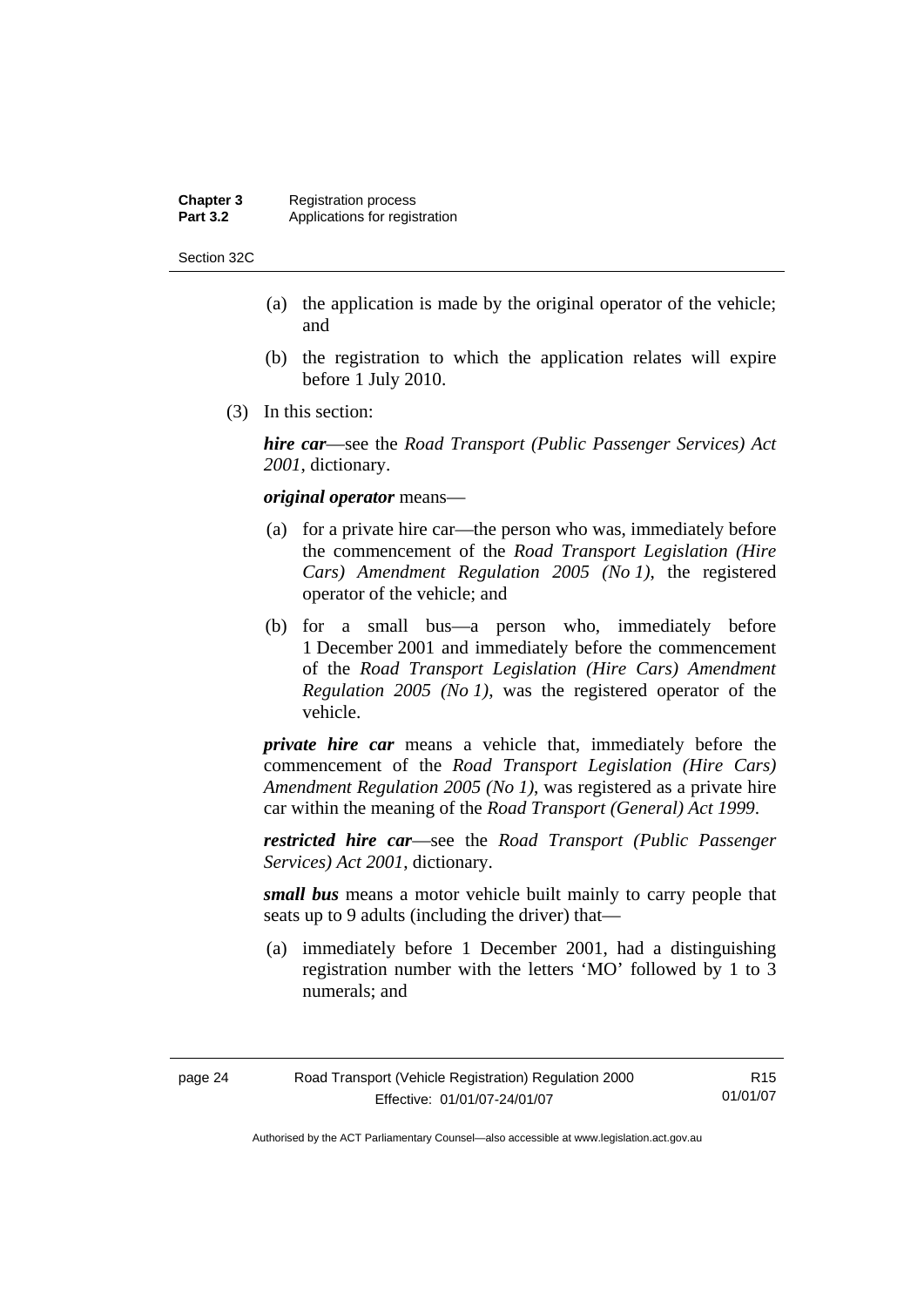- (b) immediately before 9 March 2005 was used to operate a tour and charter service under the *Road Transport (Public Passenger Services) Act 2001*.
- (4) This subsection, subsection (2) and subsection (3), definitions of *original operator*, *private hire car* and *small bus*, expire on 1 July 2010.

# **33 Conditional registration**

- (1) The road transport authority may register a registrable vehicle conditionally if—
	- (a) the vehicle does not comply with an applicable vehicle standard; or
	- (b) the authority considers it appropriate for another reason to register the vehicle conditionally.
- (2) The road transport authority may refuse to register a registrable vehicle conditionally under subsection (1) (a) if—
	- (a) the vehicle does not have its own operations or identification plate; or
	- (b) no certificate of approved operations under section 114 (Installation of operations plates, modification of vehicles etc) has been issued or accepted by the authority for the vehicle.
- (3) In deciding the conditions to be imposed on the registration of a registrable vehicle that does not comply with an applicable vehicle standard, the road transport authority must take into account the nature and extent of the noncompliance.
- (4) The road transport authority may at any time vary or cancel the conditions imposed on the registration of a registrable vehicle.
- (5) The road transport authority must tell the registered operator in writing of the conditions, or a change in the conditions, applying to the registration of a registrable vehicle.

| R15      | Road Transport (Vehicle Registration) Regulation 2000 | page 25 |
|----------|-------------------------------------------------------|---------|
| 01/01/07 | Effective: 01/01/07-24/01/07                          |         |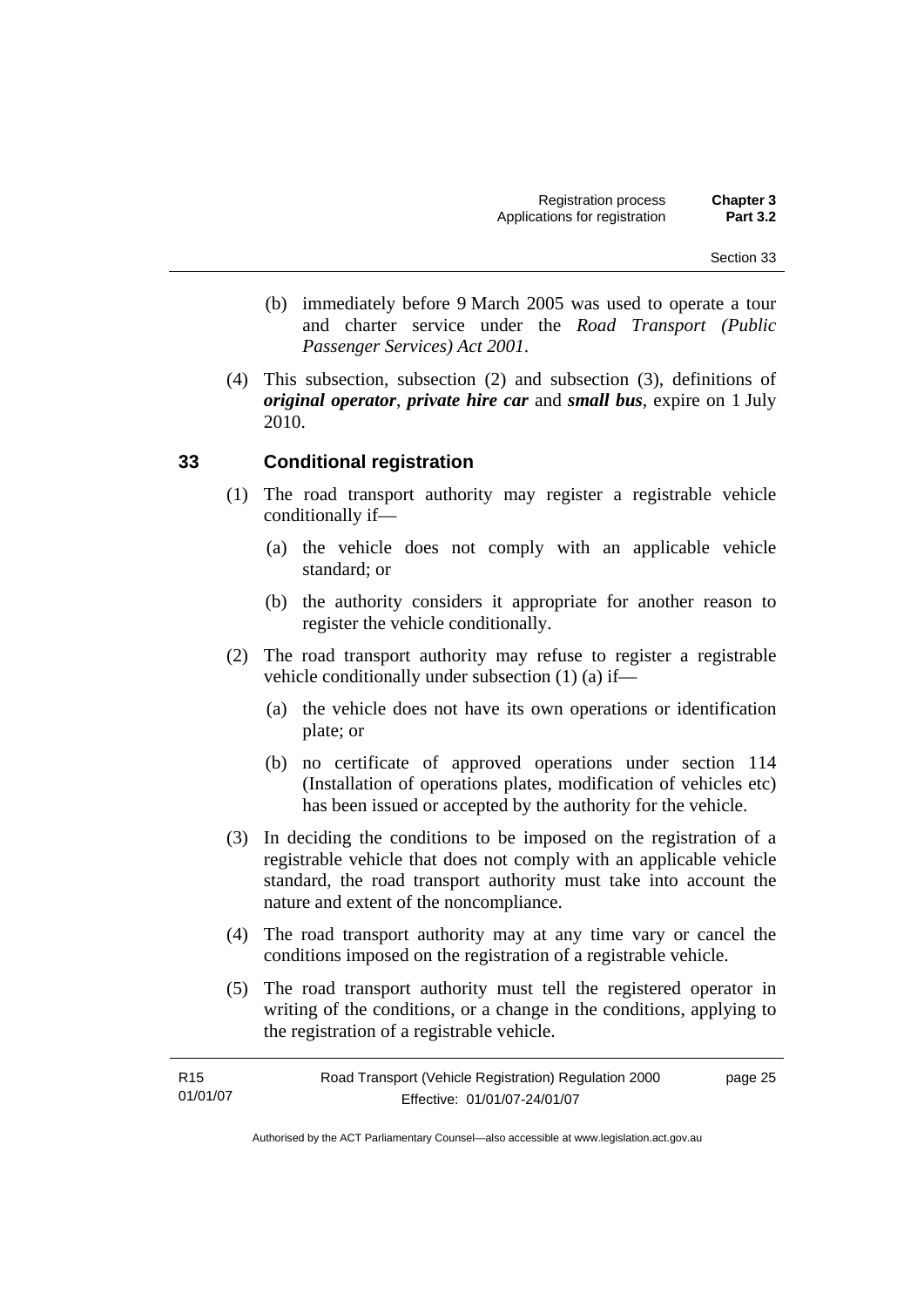**Chapter 3** Registration process<br>**Part 3.2** Applications for regis Applications for registration

#### Section 33

- (6) A condition, or a change in the conditions, applying to the registration of a registrable vehicle takes effect when the road transport authority tells the registered operator in writing about the condition or change.
- (7) A person, other than the registered operator of a vehicle, must not use, or, if in charge of the vehicle, permit the use of, a vehicle that is conditionally registered in contravention of a condition of registration.

Maximum penalty (for subsection (7)): 20 penalty units.

*Note* The registered operator is required to comply with conditions of registration of a vehicle under the Act, s 21 (3).

page 26 Road Transport (Vehicle Registration) Regulation 2000 Effective: 01/01/07-24/01/07

R15 01/01/07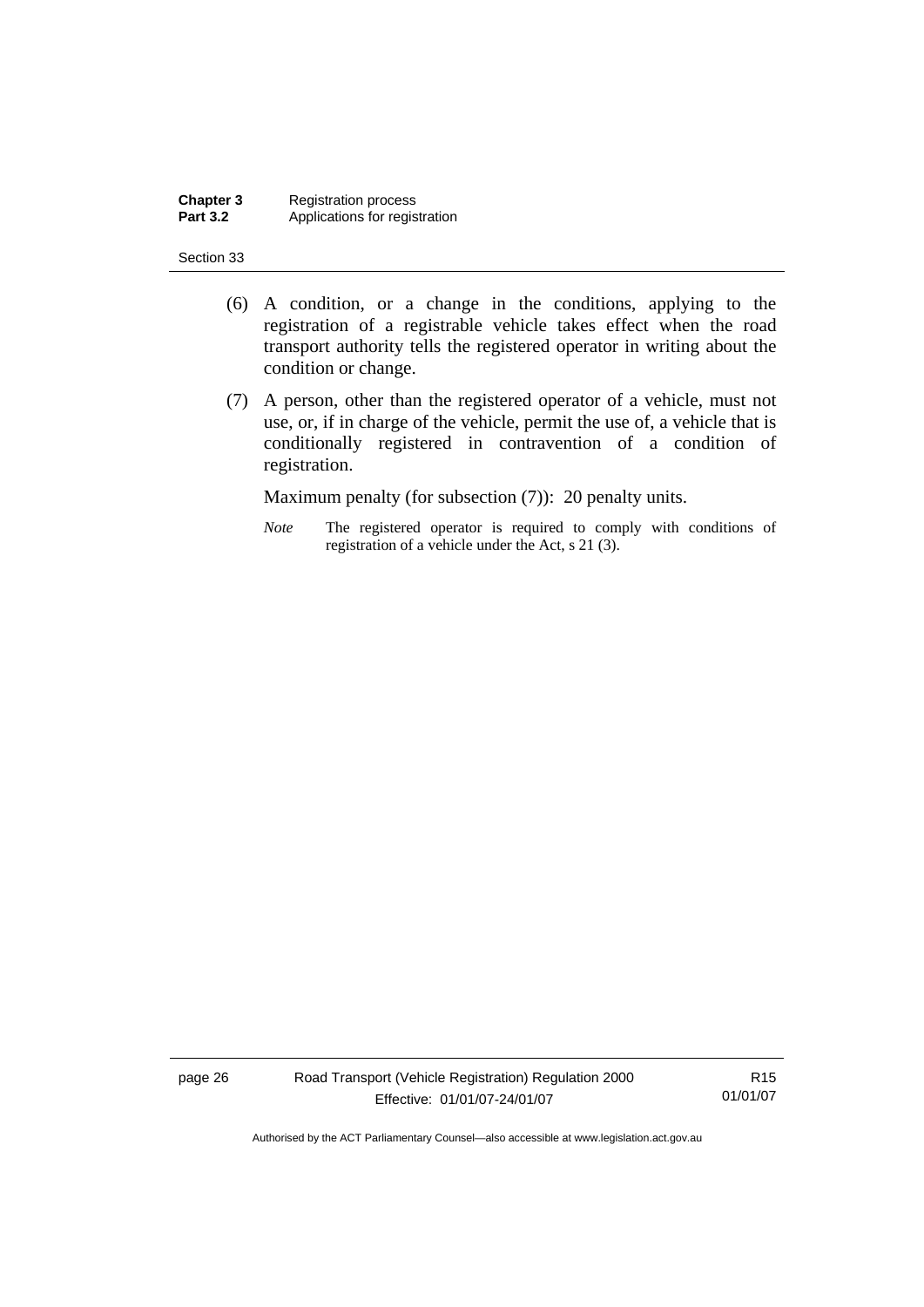# **Part 3.3 The registrable vehicles register**

# **34 General information to be recorded in register**

If the road transport authority registers a registrable vehicle, the authority must record in the registrable vehicles register, in relation to the vehicle—

- (a) the identification details of the vehicle; and
- (b) the vehicle's garage address; and
- (c) the registered operator's name, home address, and address for the service of notices (if any); and
- (d) the expiry date of the registration; and
- (e) if the vehicle is conditionally registered—the conditions of registration; and
- (f) the vehicle's GVM (if applicable); and
- (g) the vehicle's GCM (if applicable); and
- (h) the vehicle's tare mass; and
- (i) for a heavy vehicle—the vehicle's nominated configuration; and
- (j) the vehicle's registration charge category; and
- (k) if a third-party policy has been issued for the vehicle—the name of the insurer that issued the policy and the expiry date of the policy.
- *Note* The Act, dict defines *home address*, for a corporation, to mean its registered office or the address recorded in the register as its home or business address.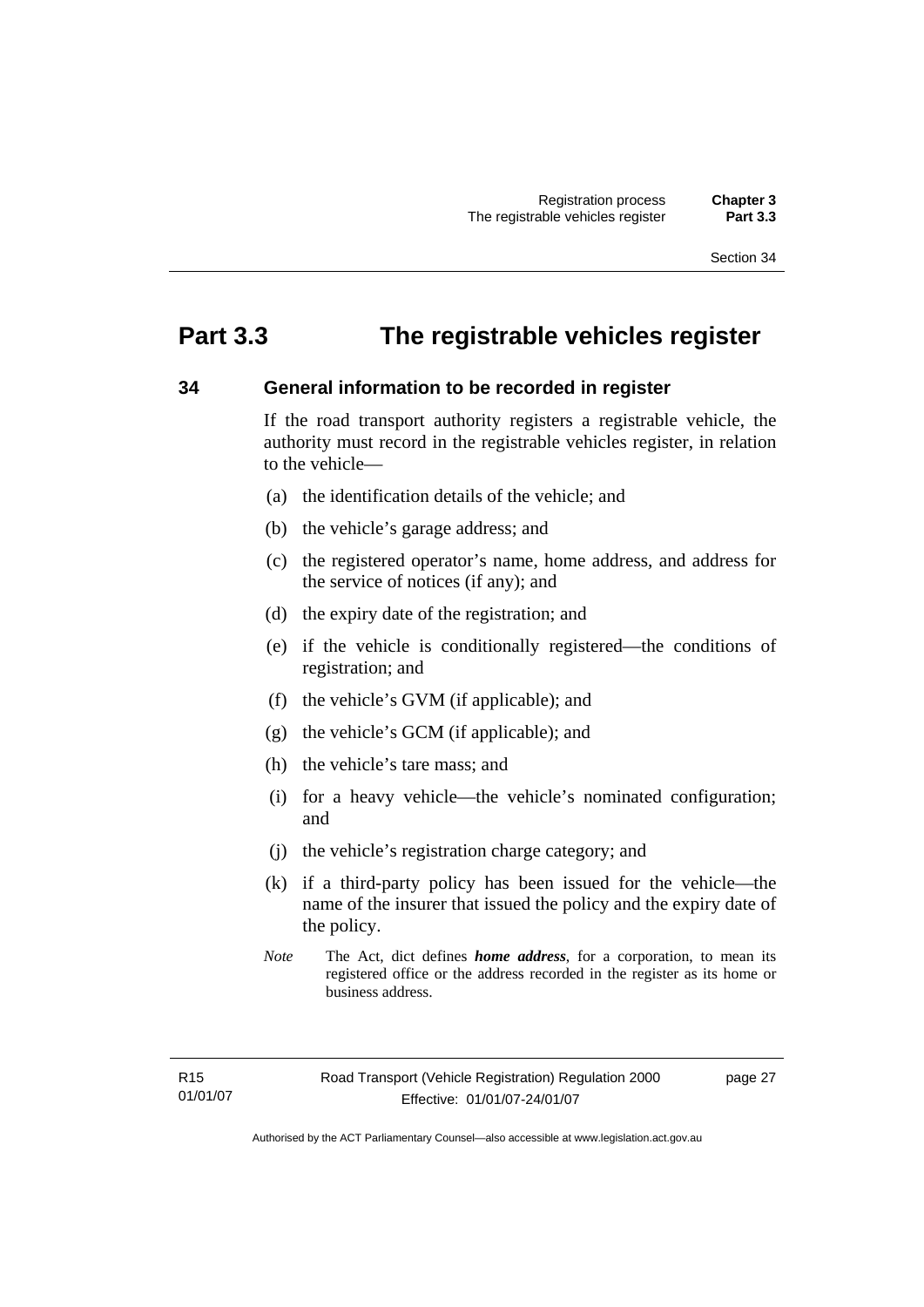### **Chapter 3** Registration process **Part 3.3** The registrable vehicles register

Section 35

# **35 Other information that may be recorded in register**

The road transport authority may record in the registrable vehicles register other information for—

- (a) the purposes of the road transport legislation; or
- (b) the purposes of any other territory law; or
- (c) any other purpose the authority considers appropriate.

### **36 Recording of dealing restrictions**

- (1) Without limiting section 35, the road transport authority may record information in the registrable vehicles register to identify a dealing restriction for a registrable vehicle.
- (2) Despite any other provision of this regulation, if a dealing in relation to a registrable vehicle contravenes a dealing restriction recorded in the registrable vehicles register for the vehicle, the road transport authority may—
	- (a) if the dealing requires the authority's approval—refuse to approve the dealing; and
	- (b) refuse to record details of the dealing in the register; and
	- (c) refuse to exercise any other function in relation to the dealing.
- (3) In this section:

*dealing*, in relation to a registrable vehicle, means—

- (a) registering the vehicle; or
- (b) renewing the registration of the vehicle; or
- (c) transferring the vehicle's registration.

*dealing restriction*, for a registrable vehicle, means a condition on the registration of the vehicle restricting dealing in relation to the vehicle.

| page 28 | Road Transport (Vehicle Registration) Regulation 2000 | R15      |
|---------|-------------------------------------------------------|----------|
|         | Effective: 01/01/07-24/01/07                          | 01/01/07 |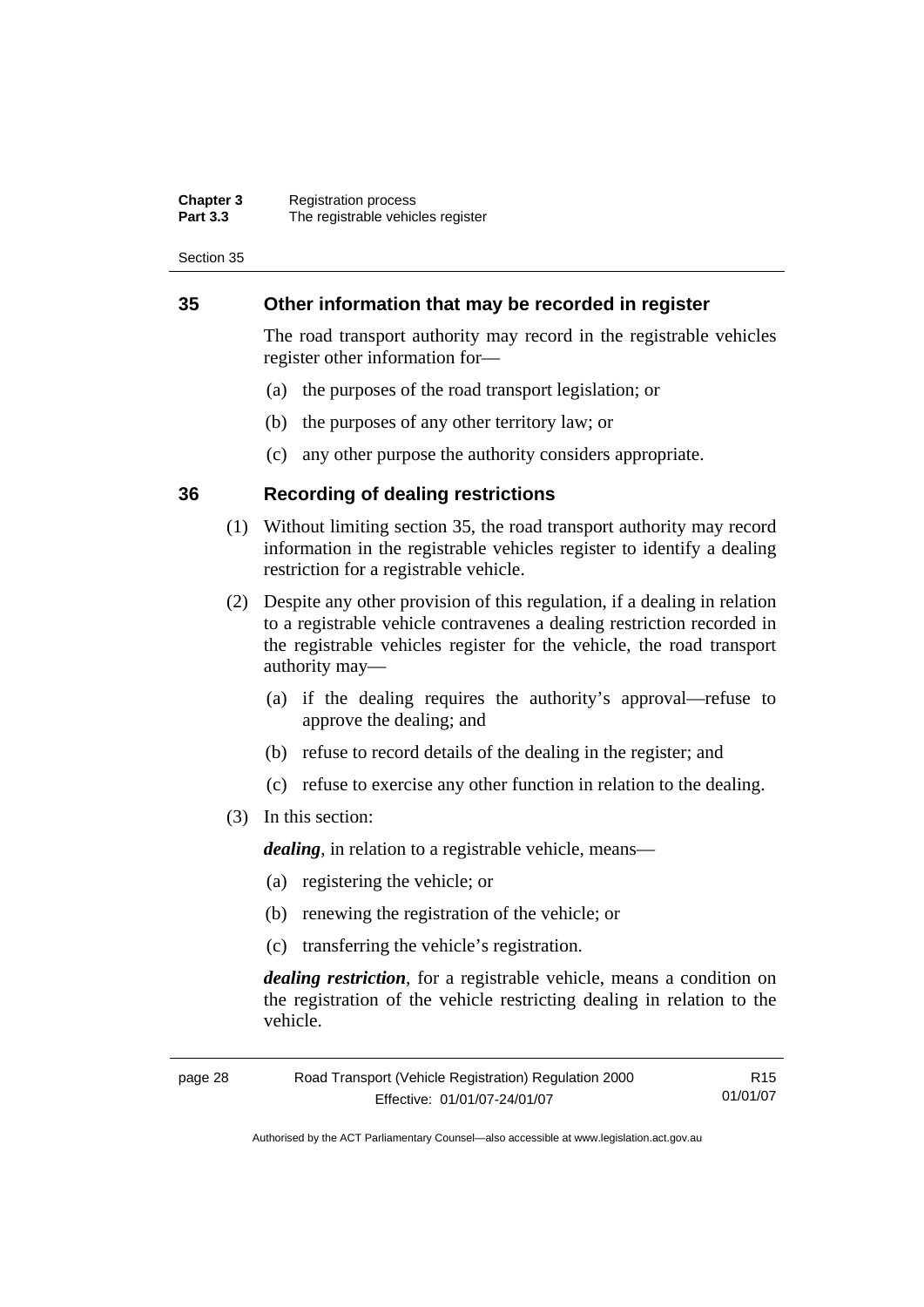# **37 Changes in description or configuration to be recorded**

- (1) If the registered operator of a registrable vehicle tells the road transport authority in writing about a change in a registrable vehicle's description or nominated configuration recorded in the registrable vehicles register, the authority must record the change in the register unless satisfied that the information is false.
- (2) The road transport authority may require evidence, in a form acceptable to the authority, confirming that the change has happened.

# **38 Register to record information over previous 2 years**

The road transport authority must ensure that the registrable vehicles register contains details of all registrable vehicles that are currently registered, or that have been registered within the previous 2 years.

# **39 Searches of registrable vehicles register etc**

The registered operator of a registrable vehicle may—

- (a) inspect information in the registrable vehicles register in relation to the vehicle; and
- (b) obtain a certificate of all or any of that information.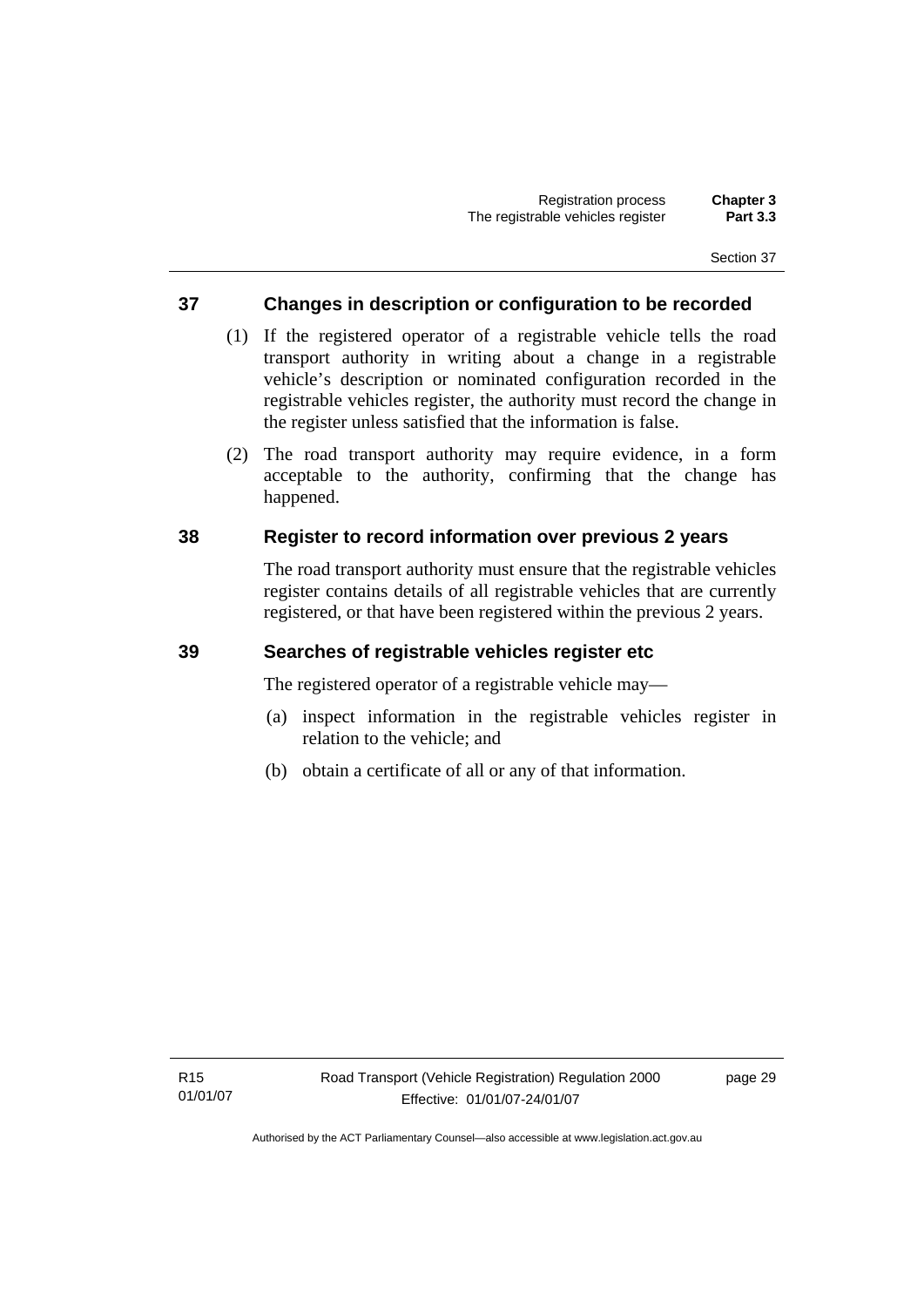**Chapter 3** Registration process<br>**Part 3.4** Registration docume **Registration documents** 

Section 40

# **Part 3.4 Registration documents**

### **40 Registration certificates**

- (1) If the road transport authority registers a registrable vehicle, the authority must issue a registration certificate for the vehicle and give it to the registered operator.
- (2) A registration certificate for a vehicle must include—
	- (a) the registered operator's name; and
	- (b) the address (if any) for the service of notices on the registered operator of the vehicle; and
	- (c) the vehicle's garage address; and
	- (d) the vehicle's registration number; and
	- (e) the vehicle's make; and
	- (f) the vehicle's model or body type (whichever is more descriptive); and
	- (g) the vehicle's VIN or, if there is no VIN, any chassis number and engine number of the vehicle; and
	- (h) the vehicle's GVM (if applicable); and
	- (i) the vehicle's GCM (if applicable); and
	- (j) the vehicle's tare mass; and
	- (k) for a heavy vehicle—the vehicle's nominated configuration, and registration charge category (shown by a code approved by the authority); and
	- (l) for a light vehicle—the registration charge category (shown by a code approved by the authority); and

| page 30 | Road Transport (Vehicle Registration) Regulation 2000 | R15.     |
|---------|-------------------------------------------------------|----------|
|         | Effective: 01/01/07-24/01/07                          | 01/01/07 |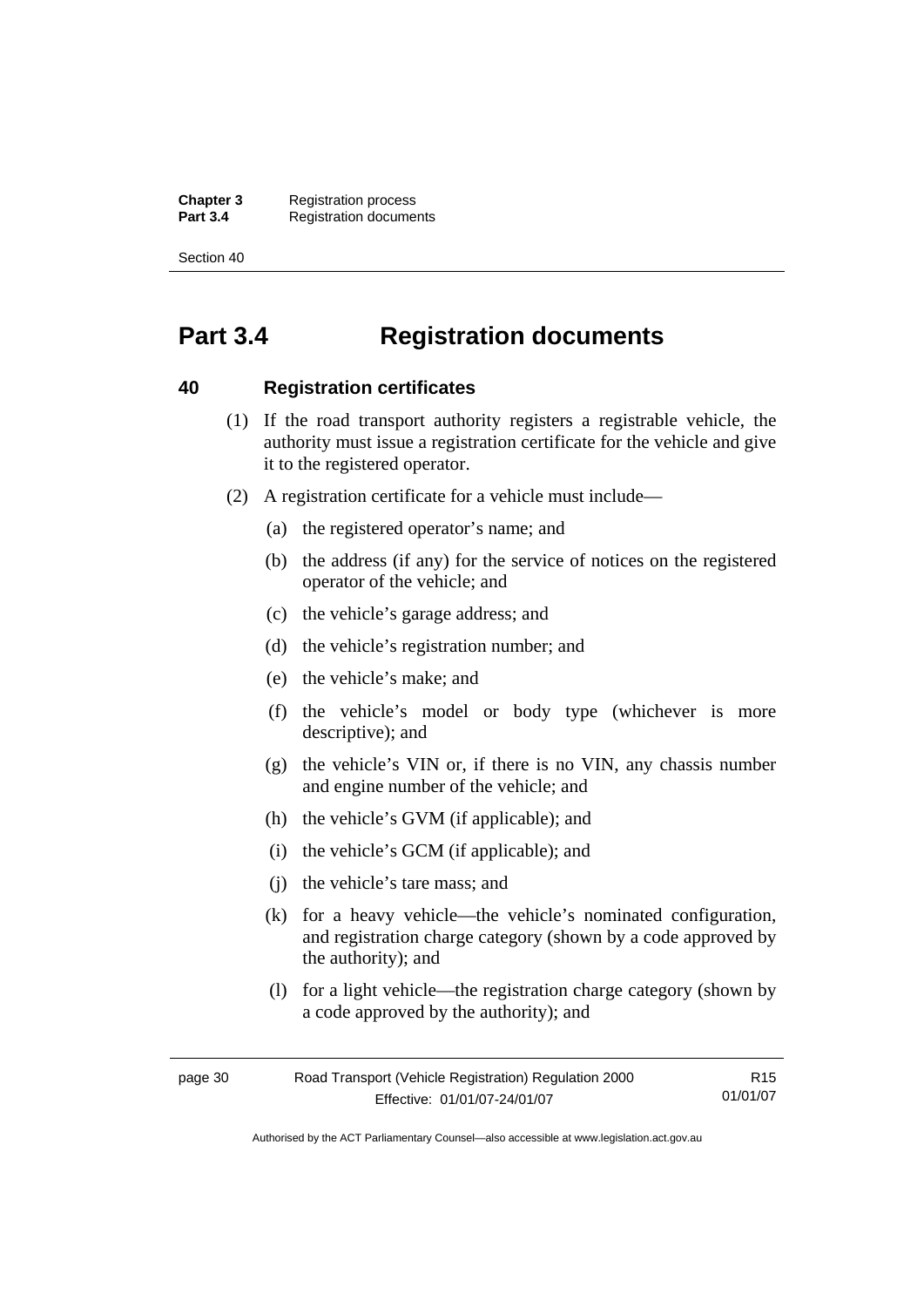- Section 41
- (m) the expiry date of the registration; and
- (n) if the vehicle is conditionally registered—the registration conditions.
- *Note* A list of the codes used in registration certificates (and their meanings) can be obtained from the authority.
- (3) The road transport authority may also include in the registration certificate any other information the authority considers appropriate.

# **41 Damaged registration certificates**

- (1) If the registration certificate for a vehicle becomes damaged in a material respect, the registered operator must, as soon as is practicable (but within 14 days) after discovering the damage—
	- (a) tell the road transport authority about the damage; and
	- (b) return the certificate to the authority.

Maximum penalty: 20 penalty units.

- (2) If the registered operator returns the registration certificate under this section, the road transport authority may issue a replacement registration certificate to the operator.
- (3) For this section, a registration certificate becomes damaged in a *material respect* if anything required to be included on the certificate under section 40 (2) (Registration certificates) is missing or cannot be readily read.

## **42 Lost, stolen or destroyed registration certificates**

 (1) If a registration certificate for a vehicle is lost, stolen or destroyed, the registered operator must, as soon as practicable (but within 14 days) after discovering the loss, theft or destruction, tell the road transport authority about the loss, theft or destruction.

Maximum penalty: 20 penalty units.

page 31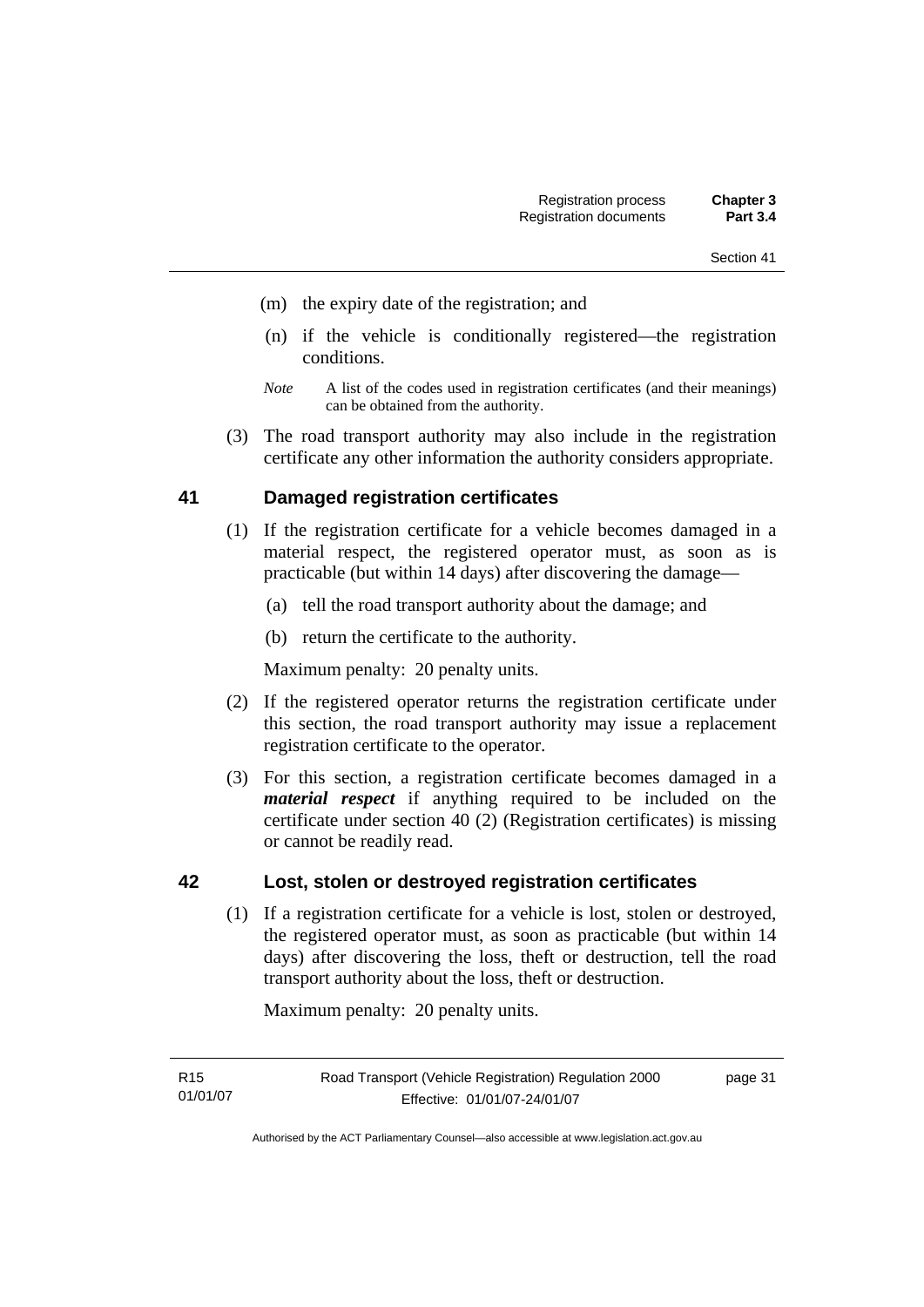| Chapter 3       | <b>Registration process</b>   |
|-----------------|-------------------------------|
| <b>Part 3.4</b> | <b>Registration documents</b> |

- (2) If the registered operator tells the road transport authority about the loss, theft or destruction of the registration certificate, the authority may, by written notice given to the operator, require the operator to provide to the authority, within a stated period and in a stated form, a statement confirming, and explaining the circumstances of, the loss, theft or destruction.
- (3) A person must not, without reasonable excuse, fail to comply with a notice given to the person under subsection (2).

Maximum penalty: 20 penalty units.

 (4) If the road transport authority is satisfied that the registration certificate for a vehicle has been lost, stolen or destroyed, the authority may issue a replacement registration certificate to the registered operator.

## **43 Recovery of lost or stolen registration certificates**

If the registered operator of a vehicle recovers the vehicle's lost or stolen registration certificate, the operator must, as soon as practicable (but within 14 days) after recovering the certificate—

- (a) tell the road transport authority about the recovery of the certificate; and
- (b) give the certificate to the authority unless the authority tells the operator that the certificate need not be given to the authority.

Maximum penalty: 20 penalty units.

## **44 Registration labels**

- (1) If the road transport authority registers a registrable vehicle, the authority must issue a registration label for the vehicle and give it to the registered operator.
- (2) However, the road transport authority is not required to issue a registration label for a registrable vehicle owned by a State,

| page 32 | Road Transport (Vehicle Registration) Regulation 2000 | R <sub>15</sub> |
|---------|-------------------------------------------------------|-----------------|
|         | Effective: 01/01/07-24/01/07                          | 01/01/07        |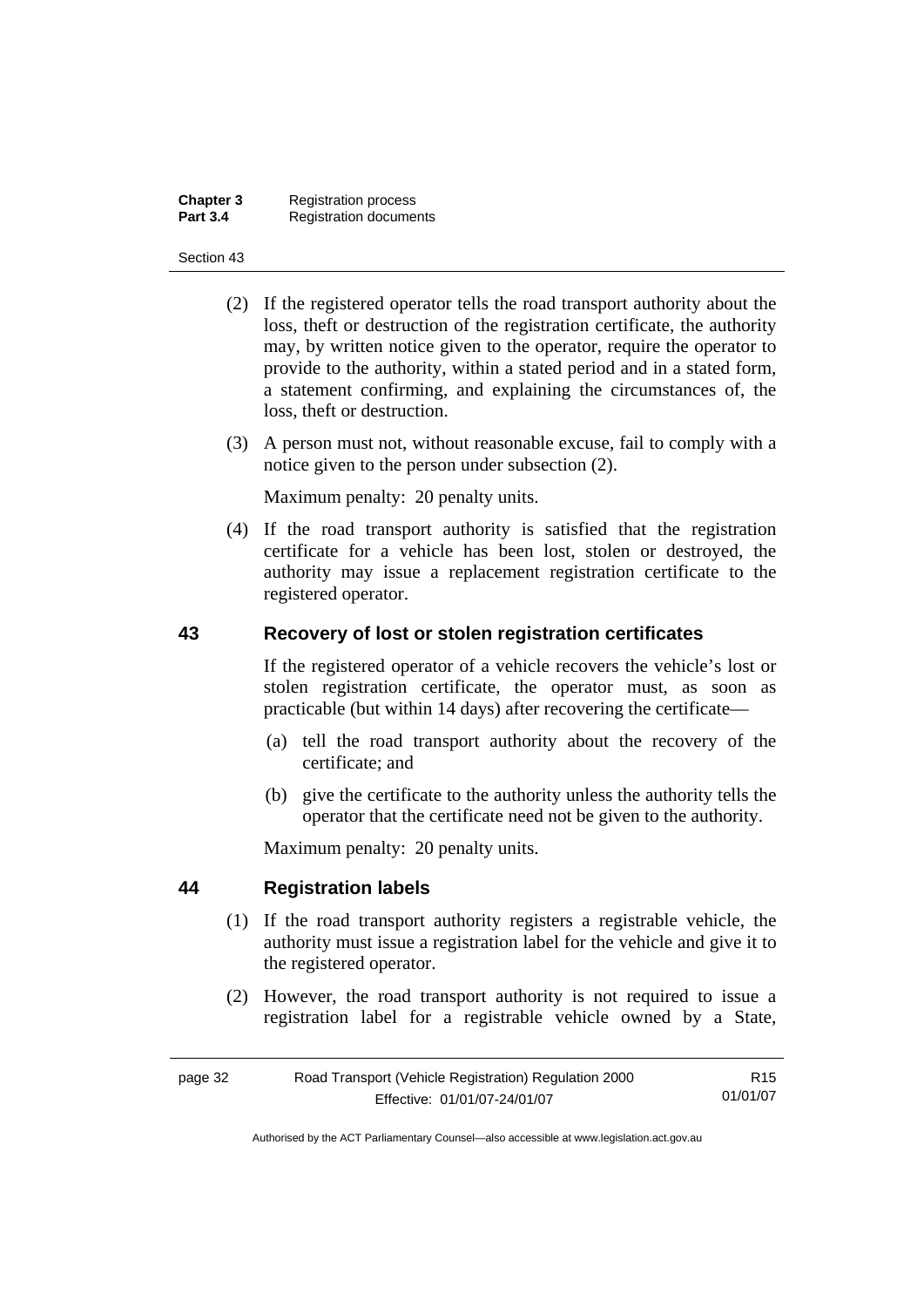| Section 44 |  |
|------------|--|
|------------|--|

Territory or the Commonwealth, or by a State, Territory or Commonwealth authority.

- (3) A registration label for a vehicle must include—
	- (a) the registration number of the vehicle; and
	- (b) the vehicle's make; and
	- (c) the vehicle's model or body type (whichever is more descriptive); and
	- (d) the vehicle's VIN or, if there is no VIN, any chassis number or engine number of the vehicle; and
	- (e) the vehicle's GVM (if applicable); and
	- (f) the vehicle's GCM (if applicable); and
	- (g) the vehicle's registration charge category (shown by a code approved by the authority); and
	- (h) the expiry date of the vehicle's registration; and
	- (i) if the vehicle is conditionally registered—the registration conditions (shown by a code approved by the authority).
	- *Note 1* A list of the codes used on registration labels (and their meanings) can be obtained from the authority.
	- *Note* 2 The registered operator must be told about the conditions applying to the vehicle's registration (see s 33 (5)).
- (4) The registration label for a vehicle must be attached—
	- (a) for all vehicles—so the information on the label is readable from the outside of the vehicle; and
	- (b) for a motor vehicle with a windscreen or fixed window—
		- (i) to the lower left side (or nearside) of the windscreen; or
		- (ii) to a fixed window on the left side (or nearside) of the vehicle; and

| R15      | Road Transport (Vehicle Registration) Regulation 2000 | page 33 |
|----------|-------------------------------------------------------|---------|
| 01/01/07 | Effective: 01/01/07-24/01/07                          |         |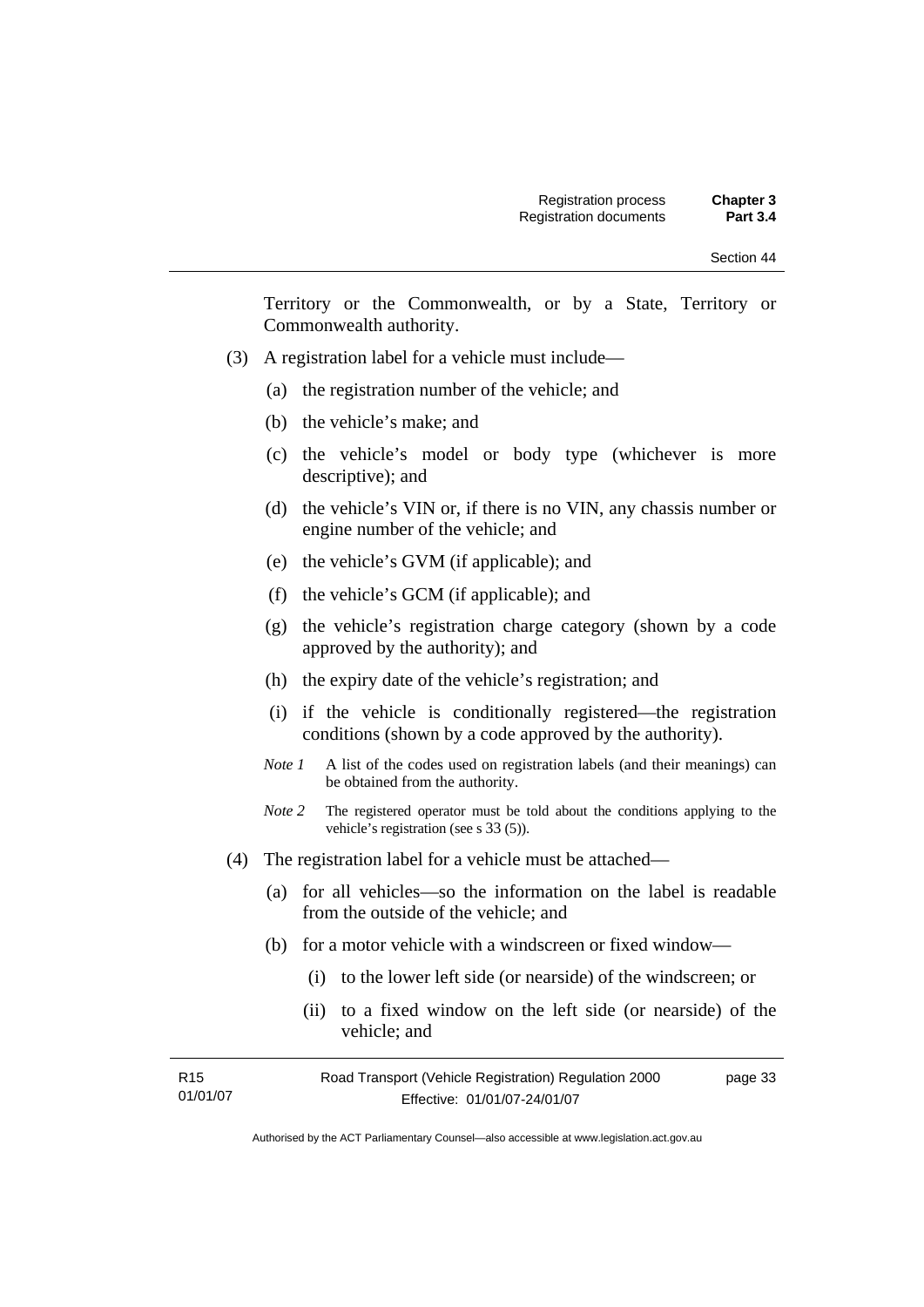| Chapter 3       | <b>Registration process</b>   |
|-----------------|-------------------------------|
| <b>Part 3.4</b> | <b>Registration documents</b> |

- (c) for a caravan or other trailer with a fixed rear window or a hinged rear window that is designed to be closed when the vehicle is being towed—to that window, in a place as close as possible to the vehicle's numberplate; and
- (d) for a vehicle other than a vehicle mentioned in paragraph (b) or (c)—on or next to the vehicle's rear numberplate so the characters on the numberplate are not obscured.
- (5) The road transport authority may give a replacement registration label for a vehicle to the registered operator if satisfied that the original is lost, stolen or damaged or has been destroyed.

### **45 Using a vehicle without registration label etc**

- (1) A person must not use a registrable vehicle on a road or road related area if—
	- (a) the vehicle does not have a current registration label attached to it; or
	- (b) the current registration label attached to the vehicle is not attached to it in accordance with this part; or
	- (c) the current registration label attached to the vehicle is illegible.

Maximum penalty: 20 penalty units.

 (2) The responsible person for a vehicle used by someone else in contravention of subsection (1) also commits an offence if the person failed to take reasonable precautions to prevent the contravention.

Maximum penalty: 20 penalty units.

- (3) This section does not apply to a vehicle if—
	- (a) an unregistered vehicle permit is in force for the vehicle; or
	- (b) a trader's plate is attached to the vehicle.

| page 34 | Road Transport (Vehicle Registration) Regulation 2000 |          |
|---------|-------------------------------------------------------|----------|
|         | Effective: 01/01/07-24/01/07                          | 01/01/07 |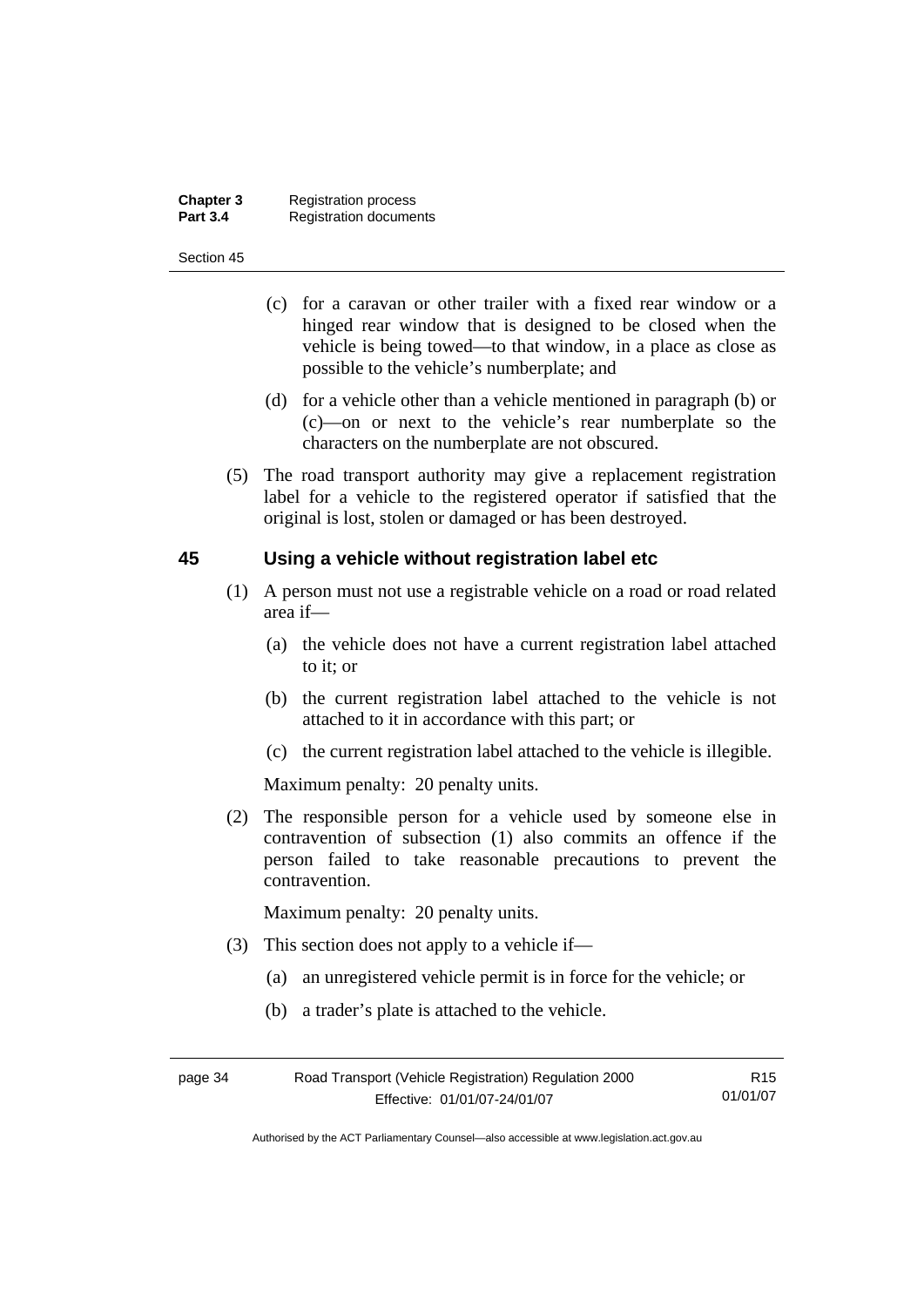(4) For this section, a registration label is *illegible* if anything that is required under section 44 (3) (Registration labels) cannot, for any reason, be readily read.

# **45A Streamlined registration procedures**

- (1) This section applies if the road transport authority—
	- (a) sends the registered operator of a registrable vehicle a registration certificate (the *prospective registration certificate*) and a registration label (the *prospective registration label*) for a future period for the vehicle; and
	- (b) invites the registered operator to renew the registration of the vehicle.
- (2) The prospective registration certificate is not issued by the road transport authority as a registration certificate, and the prospective registration label is not issued by the road transport authority as a registration label, until the appropriate fee determined for the registration mentioned in the certificate and label has been paid.

 (3) If the prospective registration certificate has not been issued by the road transport authority as a registration certificate, a person must not use the prospective registration certificate to pretend to have registration.

Maximum penalty: 20 penalty units.

 (4) If the prospective registration label has not been issued by the road transport authority as a registration label, a person must not attach the unissued prospective registration label to a vehicle.

Maximum penalty: 20 penalty units.

 (5) If the road transport authority issues a registration certificate and registration label for the registration of the registrable vehicle for a

| R <sub>15</sub> | Road Transport (Vehicle Registration) Regulation 2000 | page 35 |
|-----------------|-------------------------------------------------------|---------|
| 01/01/07        | Effective: 01/01/07-24/01/07                          |         |

*Note* Fees are determined under the *Road Transport (General) Act 1999*, s 96.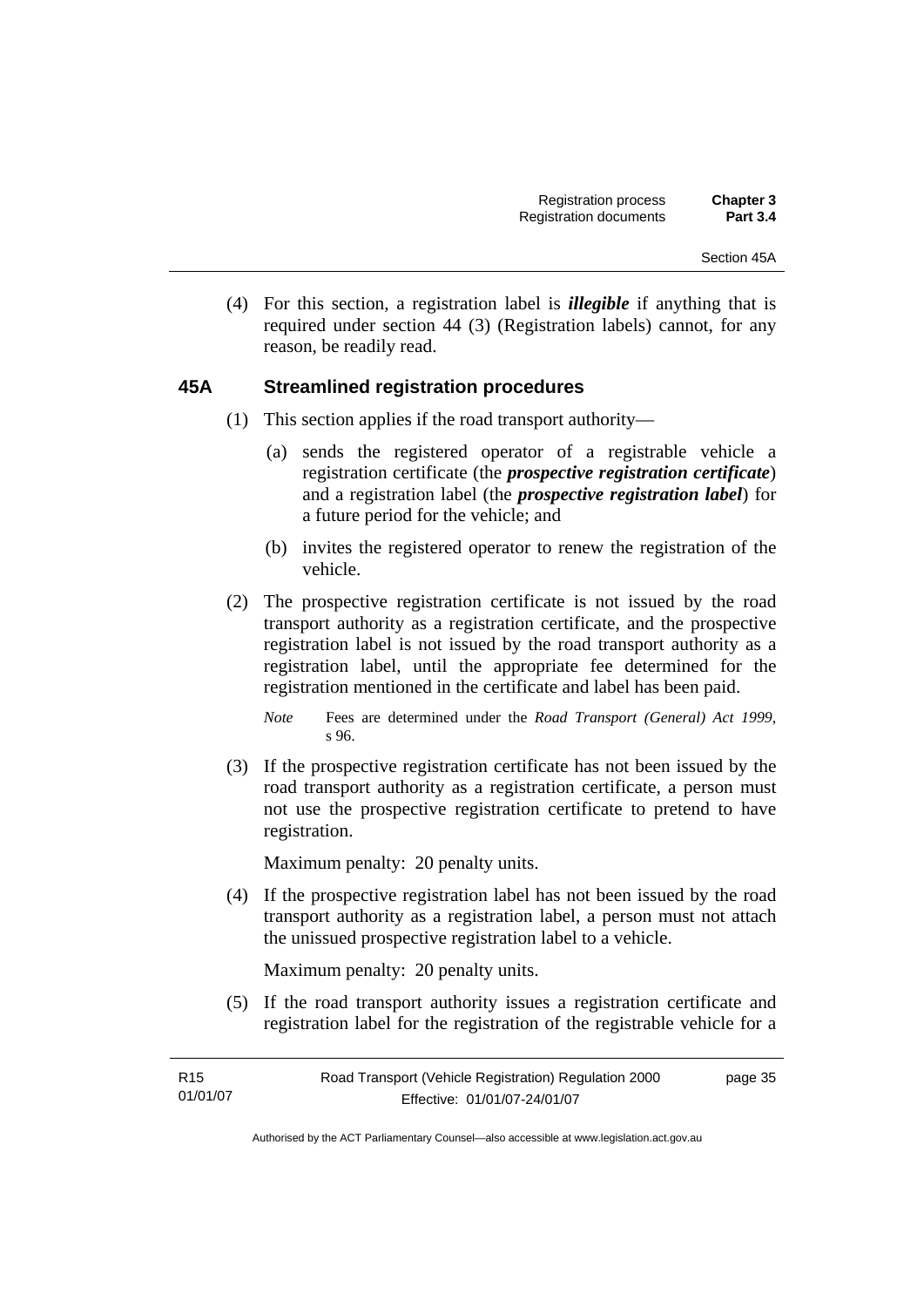**Chapter 3** Registration process **Part 3.4 Registration documents** 

Section 45A

period completely or partly covered by the prospective registration certificate and prospective registration label for the vehicle, the prospective registration certificate and prospective registration label cannot be issued and may be destroyed without notice to the authority under section 42 (Lost, stolen or destroyed registration certificates).

page 36 Road Transport (Vehicle Registration) Regulation 2000 Effective: 01/01/07-24/01/07

R15 01/01/07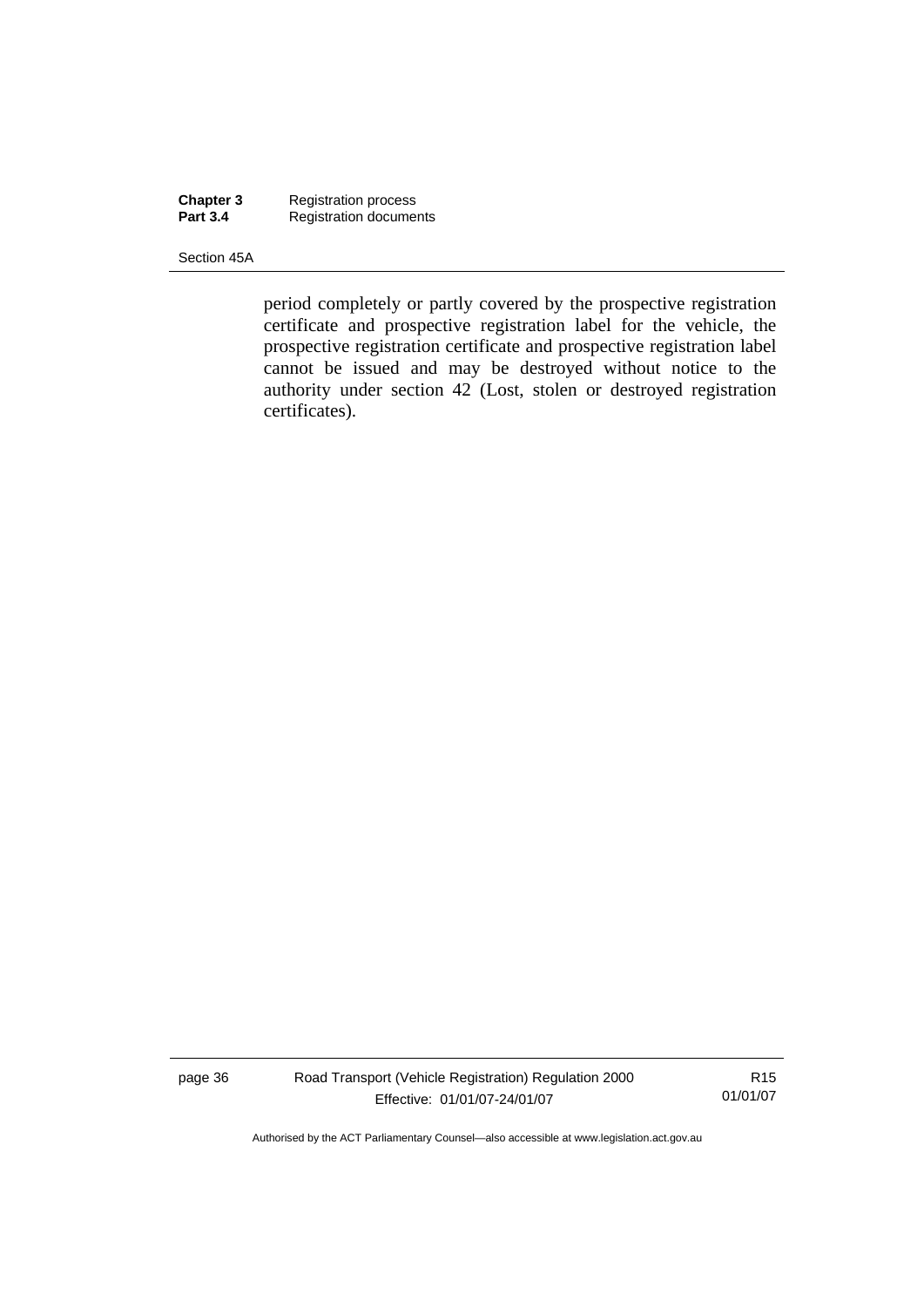# **Part 3.5 Numberplates**

# **Division 3.5.1 General**

# **46 Definitions for pt 3.5**

In this part:

*owner*, of a prescribed right to a non-standard registration number. means—

- (a) the person entitled to the right; or
- (b) if 2 people are entitled to the right—each of those people.

*plate-holder*, of a numberplate, means—

- (a) for a trader's plate—the person issued with the plate; or
- (b) for any other numberplate—the registered operator of the registrable vehicle for which the numberplate is issued.

*prescribed right*, to a non-standard registration number, means a right to the number sold under section 54 (Selling rights to nonstandard registration numbers).

*right*, to a non-standard registration number, means the exclusive right to be given the number as a registration number.

# **47 Determination of non-standard registration numbers**

- (1) The road transport authority may, in writing, determine that a number is a non-standard registration number.
- (2) A determination is a notifiable instrument.

*Note* A notifiable instrument must be notified under the Legislation Act.

R15 01/01/07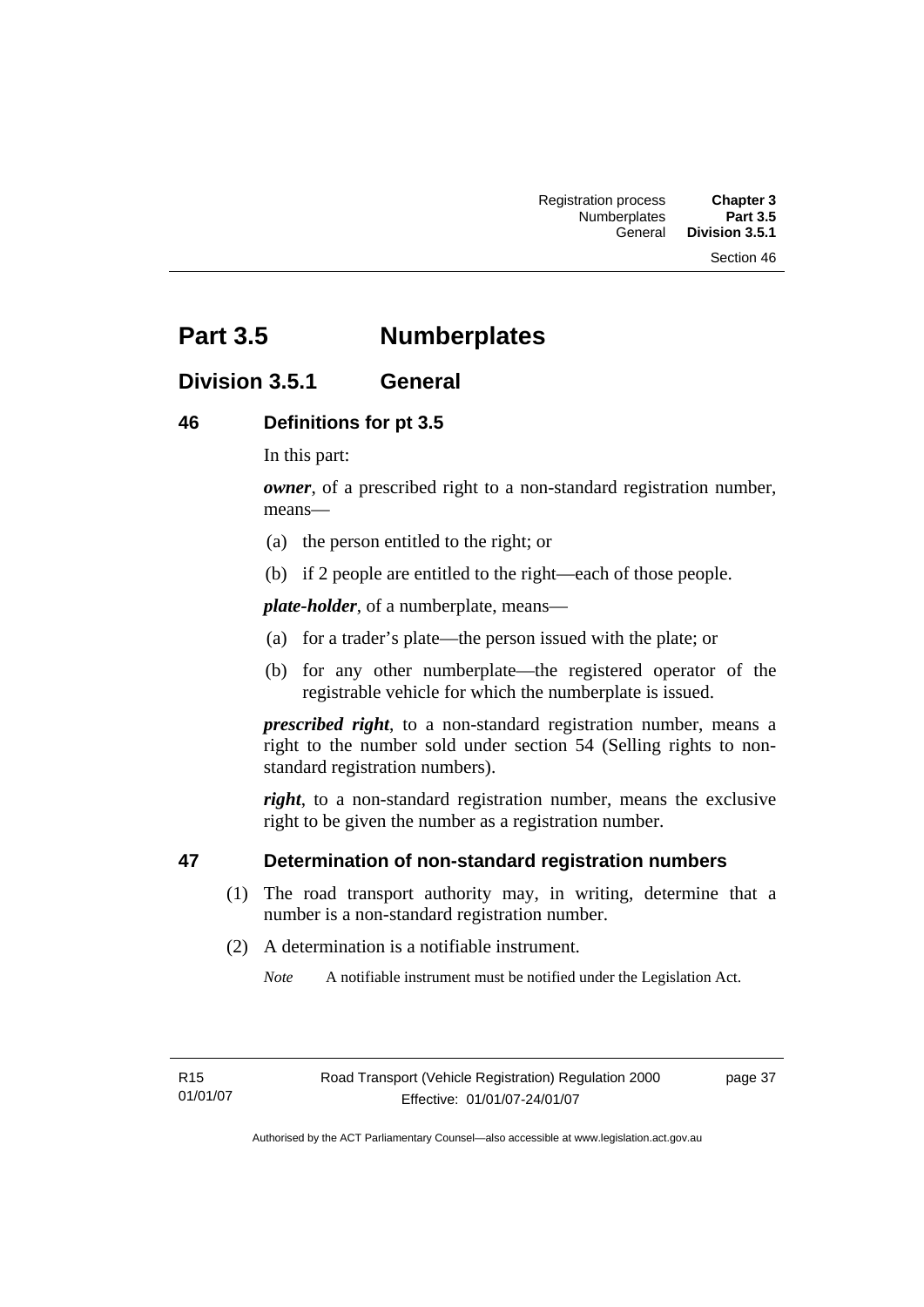**Chapter 3** Registration process<br>**Part 3.5** Numberplates **Part 3.5 Numberplates**<br>**Division 3.5.2** Issue of number **Division 3.5.2** Issue of numberplates generally

Section 48

# **48 Application of pt 3.5 to trader's plates**

This part (except division 3.5.6 (Damaged, lost, stolen and destroyed numberplates)) does not apply to trader's plates.

*Note* Pt 5.2 provides for the issue and use of trader's plates.

# **Division 3.5.2 Issue of numberplates generally**

# **49 Vehicle numberplates**

- (1) If the road transport authority registers a registrable vehicle, the authority must give a distinguishing registration number to the vehicle.
- (2) The road transport authority must issue—
	- (a) for a motor vehicle registered by the authority (other than a motorbike or motortrike)—2 vehicle numberplates with the vehicle's registration number; and
	- (b) for a motorbike, motortrike or trailer registered by the authority—at least 1 vehicle numberplate with the registration number of the motorbike, motortrike or trailer; and
	- (c) for any other registrable vehicle registered by the authority the number of vehicle numberplates the authority considers appropriate with the vehicle's registration number.
- (3) This section does not require the road transport authority to—
	- (a) give a distinguishing registration number if the vehicle already has a distinguishing registration number; or
	- (b) issue vehicle numberplates with the vehicle's registration number if the vehicle already has the required number of numberplates with the vehicle's registration number.

R15 01/01/07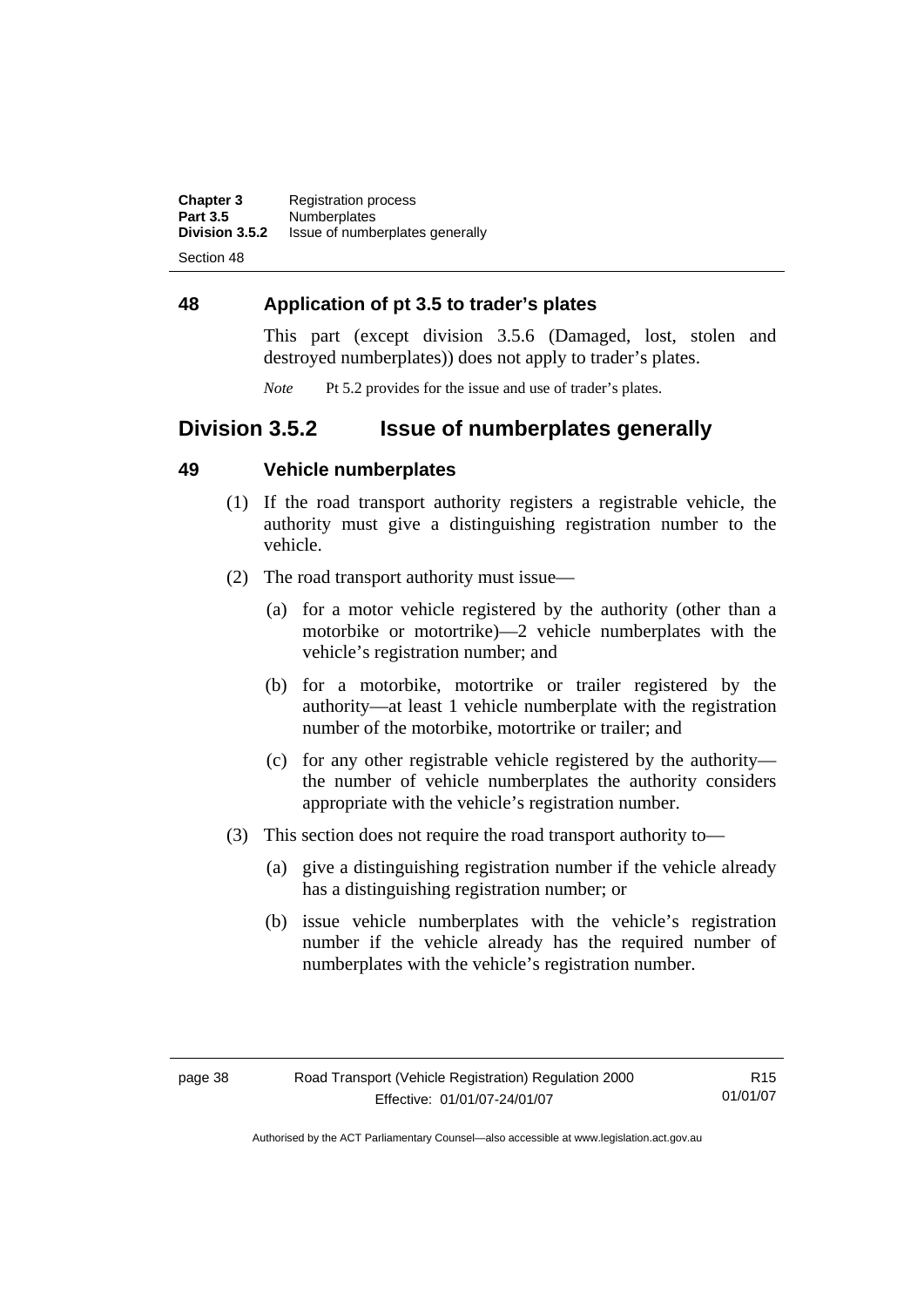# **50 Bicycle rack numberplates**

- (1) The registered operator of a registered motor vehicle (other than a motorbike or motortrike) may apply to the road transport authority for the issue of a bicycle rack numberplate for the vehicle in addition to the vehicle numberplates issued for the vehicle.
- (2) If the registered operator applies under subsection (1), the road transport authority may issue a bicycle rack numberplate with the same number as the vehicle's registration number to the registered operator.
- (3) For this regulation—
	- (a) a bicycle rack numberplate issued to the registered operator of a motor vehicle is taken to be issued for use for that vehicle; and
	- (b) a bicycle rack numberplate displayed, under this regulation, on a bicycle rack on a motor vehicle is taken to be attached to the vehicle; and
	- (c) in deciding whether a bicycle rack numberplate has the same number as the registration number of a motor vehicle only the registration number given to the vehicle is to be considered, and any additional material on any vehicle numberplate of the vehicle, or on the bicycle rack numberplate, is to be disregarded.

### **51 Dimensions, layout etc of numberplates**

- (1) The road transport authority may, in writing, determine the dimensions, layout and other characteristics with which numberplates must comply.
- (2) A determination is a notifiable instrument.

*Note* A notifiable instrument must be notified under the Legislation Act.

page 39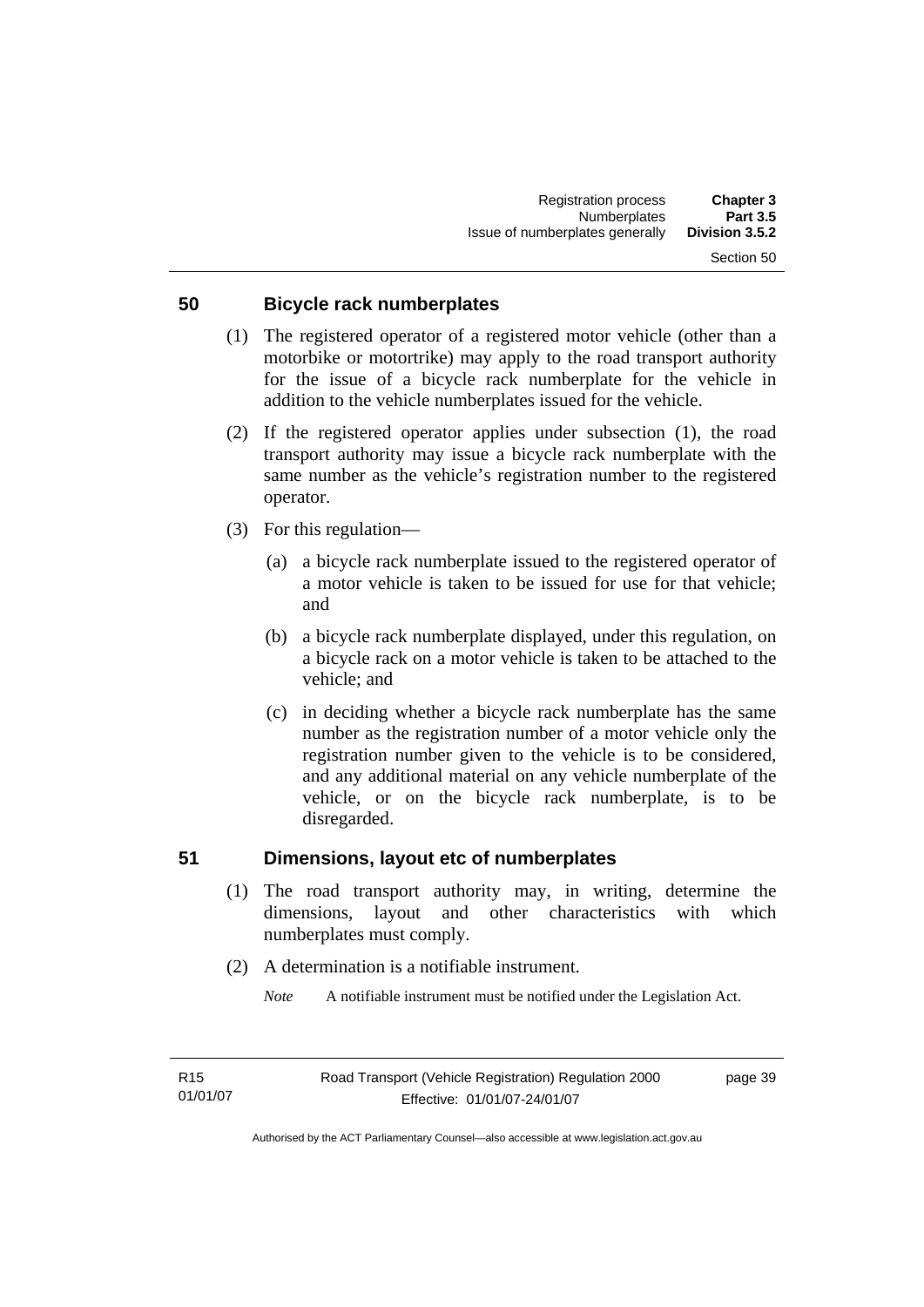**52 Authority may change registration number** 

- (1) The road transport authority may change the registration number given to a registered vehicle.
- (2) Without limiting subsection (1), the road transport authority may change the registration number given to a registered vehicle if the authority considers that-
	- (a) there is an error of any kind in a numberplate issued for the vehicle; or
	- (b) there has been an error of any kind in the issuing of a numberplate for the vehicle; or
	- (c) the numberplate should not have been issued for any other reason.
- (3) If the road transport authority changes the registration number of a registered vehicle under this section, the authority may, by written notice given to the registered operator, require the operator to return to the authority, within the period stated in the notice, the numberplates issued for the vehicle.
- (4) A person must not, without reasonable excuse, fail to comply with a notice given to the person under subsection (3).

Maximum penalty: 20 penalty units.

 (5) If the registered operator of a vehicle returns a numberplate under this section, the road transport authority must issue a replacement numberplate to the operator.

# **Division 3.5.3 Non-standard registration numbers**

# **53 Nature of prescribed rights**

A prescribed right to a non-standard registration number is personal property.

page 40 Road Transport (Vehicle Registration) Regulation 2000 Effective: 01/01/07-24/01/07 R15 01/01/07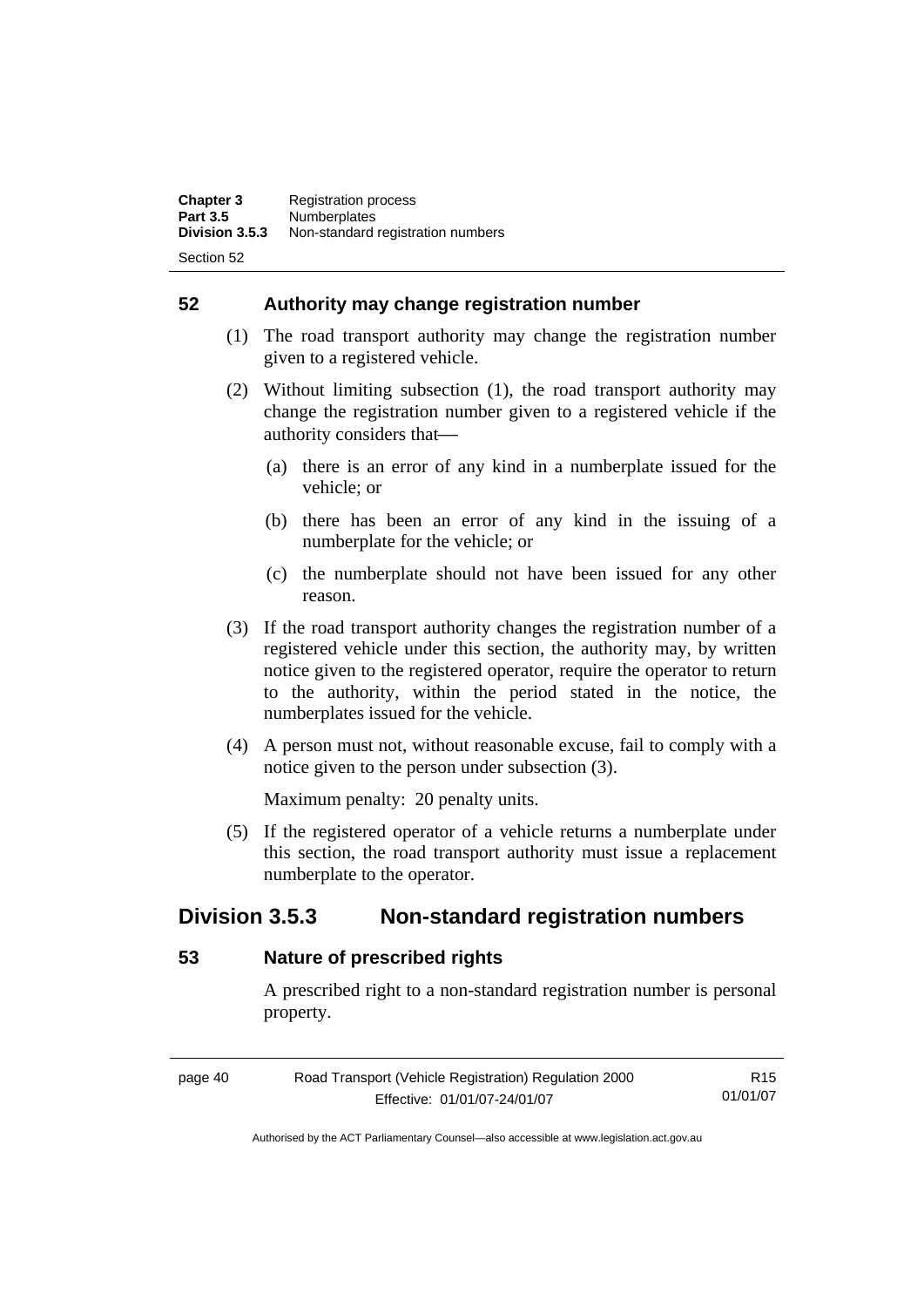# **54 Selling rights to non-standard registration numbers**

- (1) The road transport authority may, on behalf of the Territory, sell rights to non-standard registration numbers in the way, and at the times, the authority considers appropriate.
- (2) Subsection (1) does not apply to a non-standard registration number for which a person has a prescribed right.
- (3) The road transport authority must decide in writing the conditions on which rights may be sold and the conditions subject to which rights may be exercised.
- (4) Without limiting subsection (3), a right may be sold on conditions that allow the road transport authority, on behalf of the Territory, to extend the term of the right on application by the owner of the right.

# **55 Assignment of rights**

- (1) A prescribed right may only be assigned if the road transport authority approves the assignment of the right to the proposed assignee.
- (2) If the owner of a prescribed right applies to the road transport authority to approve a proposed assignment of the right to someone, the road transport authority must, by written notice to the owner, approve the assignment of the right to the proposed assignee.

# **56 Storage of non-standard registration numbers**

- (1) The road transport authority may store a numberplate with a nonstandard registration number on behalf of the owner of the prescribed right to the number.
- (2) The road transport authority must decide in writing the conditions on which numberplates may be stored.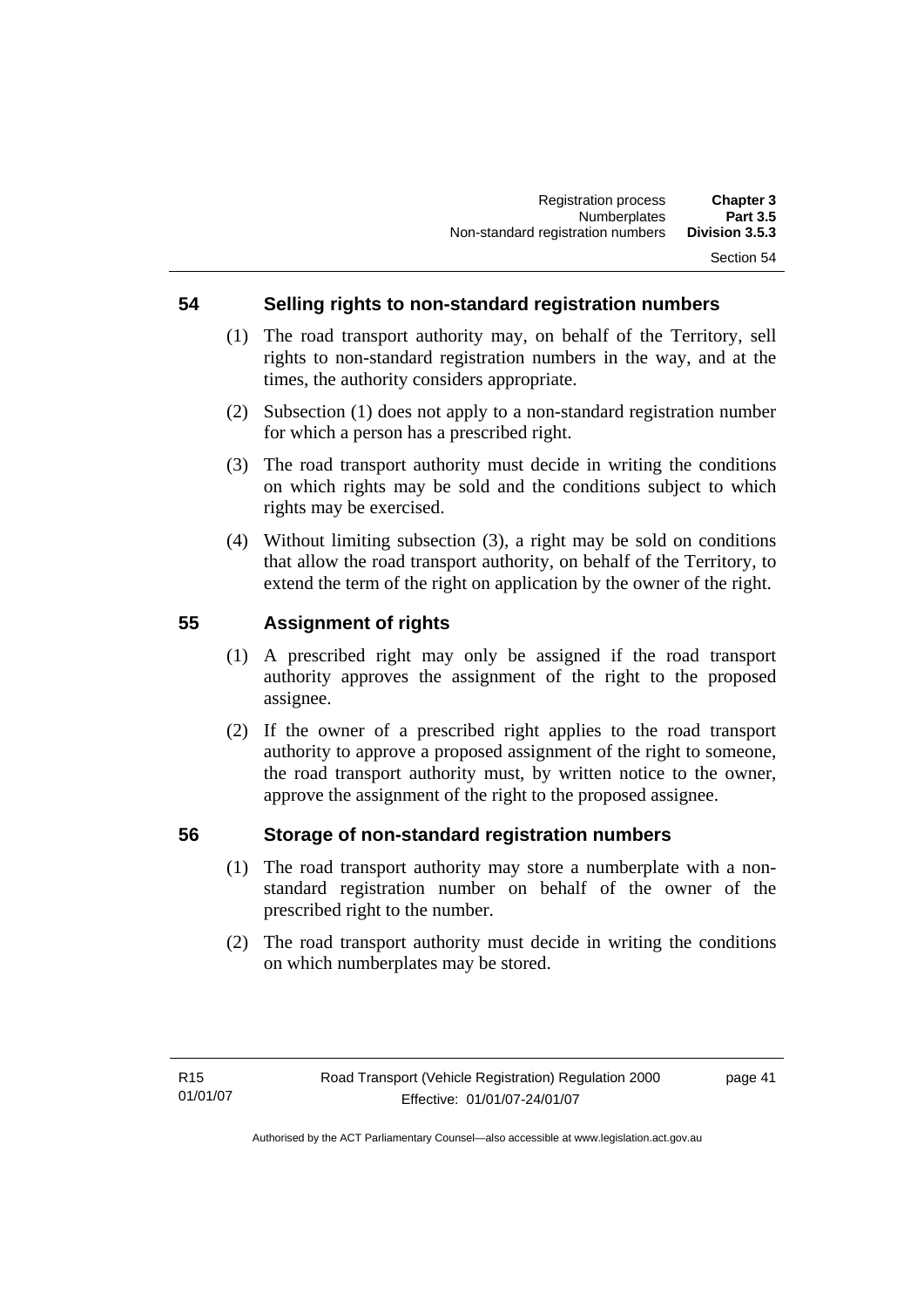**Chapter 3** Registration process<br>**Part 3.5** Numberplates **Part 3.5 Numberplates**<br>**Division 3.5.4 Use of number Division 3.5.4** Use of numberplates

Section 57

# **57 Power to cancel right to non-standard registration number**

- (1) The road transport authority may cancel a prescribed right to a nonstandard registration number by written notice given to the owner of the right.
- (2) If the road transport authority cancels a right to a non-standard registration number and the owner of the right had 1 or more numberplates with the non-standard number, the owner of the right must return the numberplates to the authority within the time mentioned for return in the notice.

Maximum penalty: 20 penalty units.

 (3) If the road transport authority cancels a right, the owner of the right is entitled to reasonable compensation as agreed between the owner and the authority or, if they cannot agree within a reasonable time, as decided by a court of competent jurisdiction.

# **58 Hire of non-standard numberplates**

- (1) The road transport authority may hire out numberplates that display non-standard registration numbers.
- (2) The road transport authority must decide in writing the terms on which the numberplates may be hired out.

# **Division 3.5.4 Use of numberplates**

# **59 Display of numberplates**

- (1) The registered operator of a registered vehicle must ensure that a vehicle numberplate issued for the vehicle is securely attached to the vehicle so that (if the vehicle is on level ground)—
	- (a) the numberplate is—

R15 01/01/07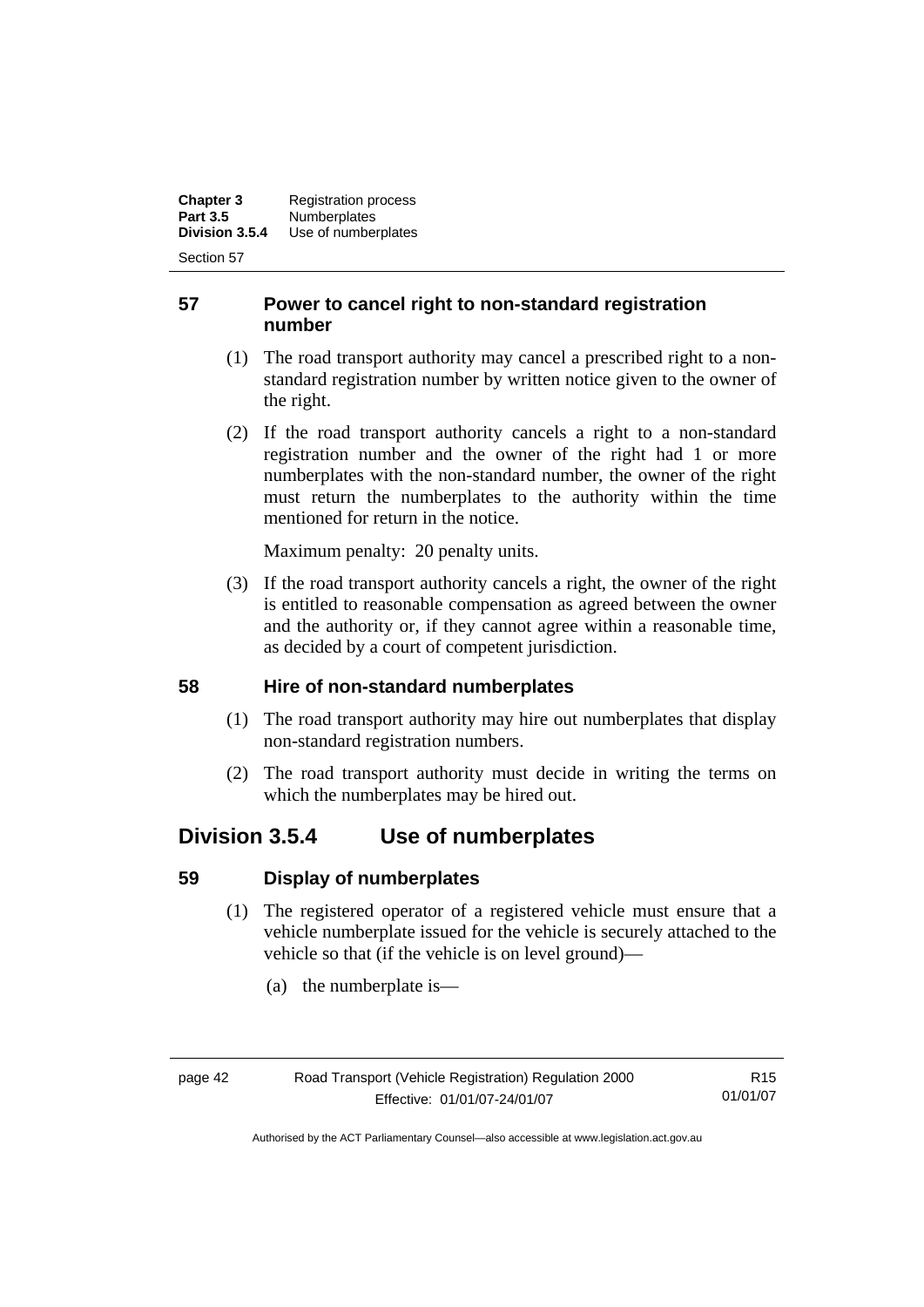| <b>Registration process</b> | <b>Chapter 3</b> |
|-----------------------------|------------------|
| <b>Numberplates</b>         | <b>Part 3.5</b>  |
| Use of numberplates         | Division 3.5.4   |
|                             | Section 59       |

- (i) upright and substantially parallel to the vehicle's axles; and
- (ii) not over 1.3m above ground level; and
- (b) the numbers on the numberplate are clearly visible from a distance of 20m at any point within an arc of 45° from the surface of the numberplate above and to either side of the vehicle, as shown in diagram 59.1, figures 1 and 2 (for heavy vehicles) and diagram 59.2, figures 1 and 2 (for light vehicles); and
- (c) any cover on the numberplate—
	- (i) is clear, clean, untinted and flat over the surface of the numberplate; and
	- (ii) has no reflective or other characteristics that would prevent the successful operation of a traffic offence detection device.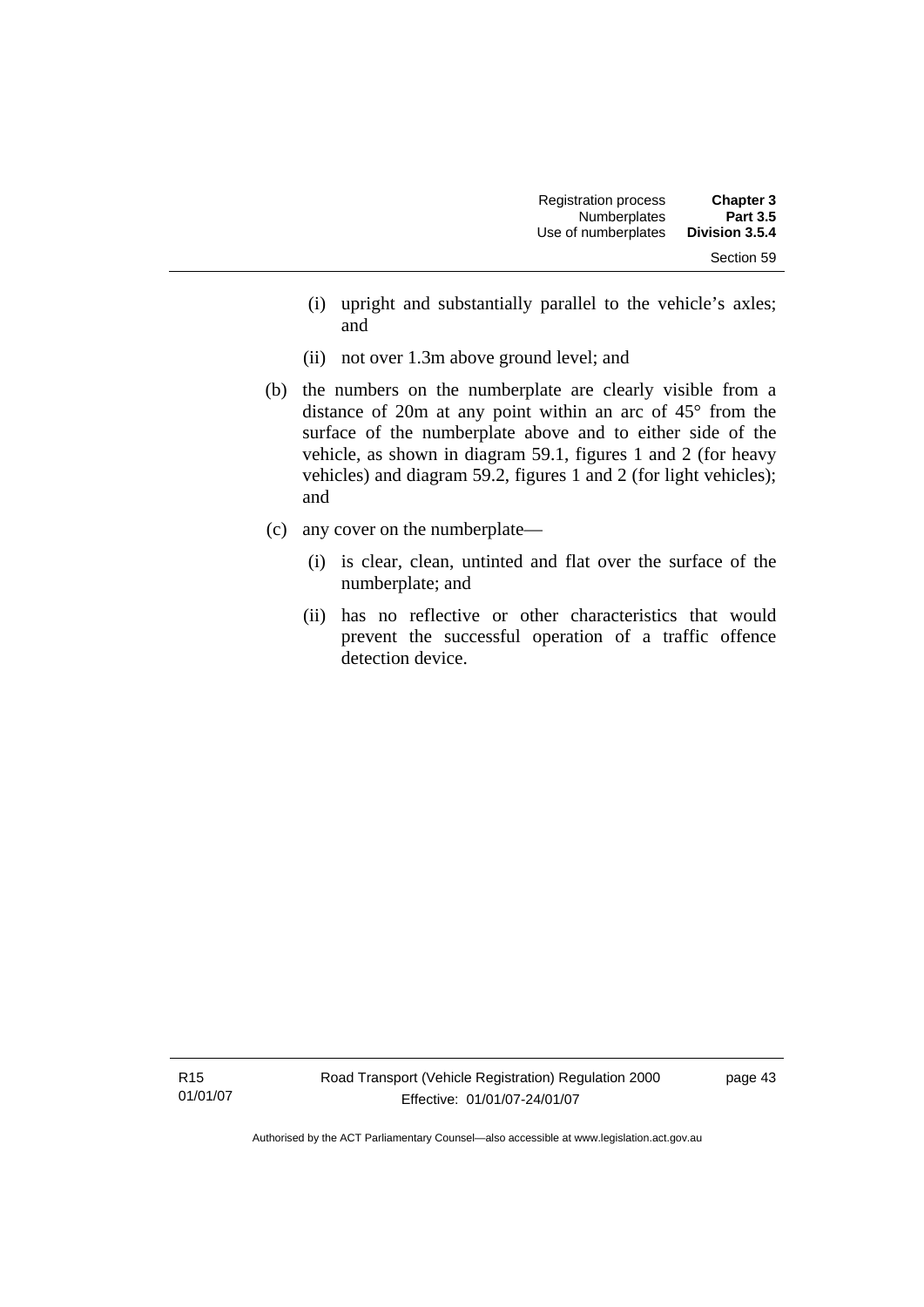**Chapter 3** Registration process **Part 3.5** Numberplates **Division 3.5.4** Use of numberplates

Section 59



page 44 Road Transport (Vehicle Registration) Regulation 2000 Effective: 01/01/07-24/01/07

R15 01/01/07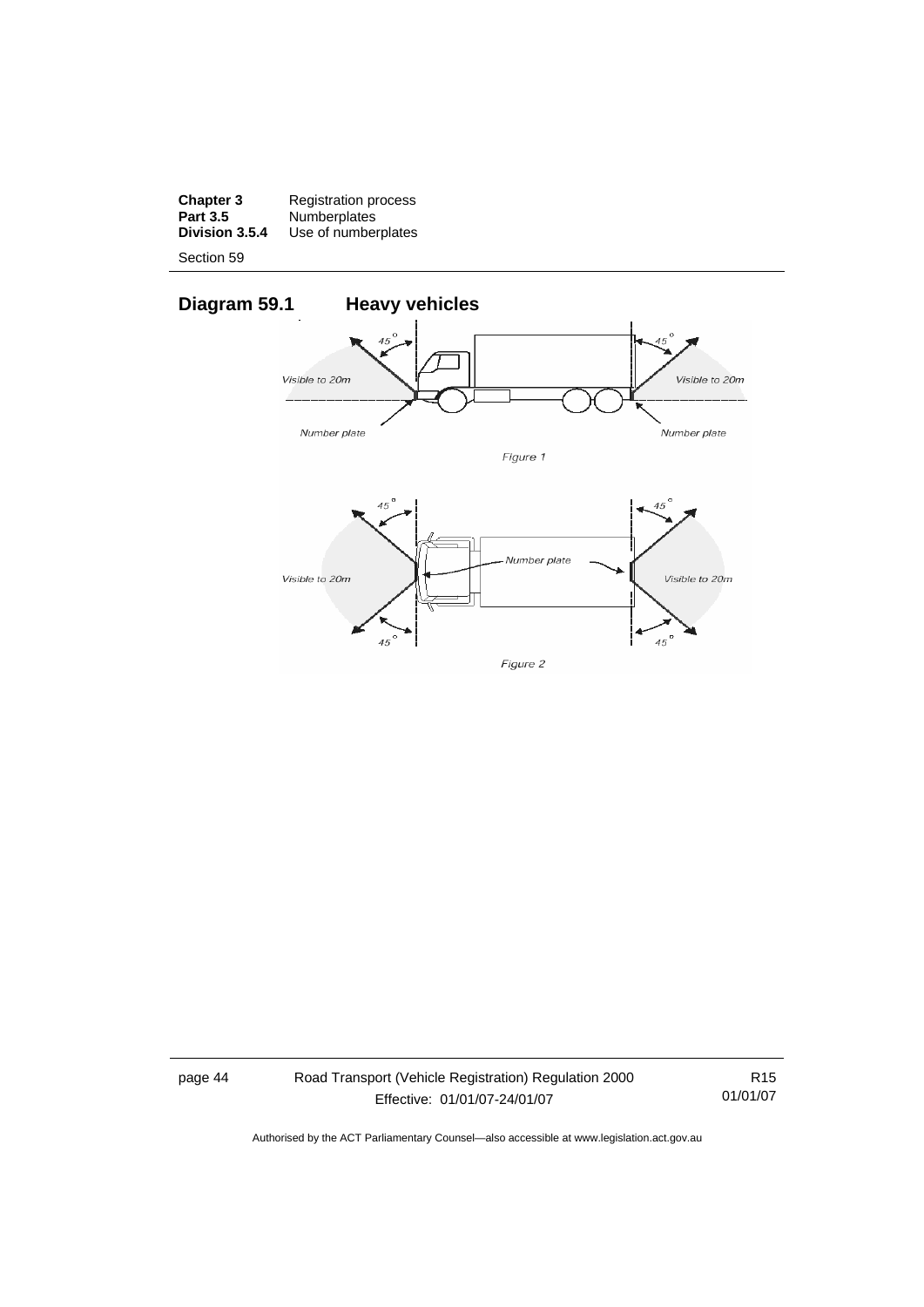



- (2) Subsection (1) applies to a vehicle operating as a stand-by taxi as if the reference to a numberplate issued for the vehicle were a reference to the numberplate issued for the usual taxi.
- (3) The registered operator of a registered vehicle must ensure that—
	- (a) for a motor vehicle (other than a motorbike or motortrike)—1 numberplate is attached to the front of the vehicle and another to its rear; and
	- (b) for a motorbike, motortrike or trailer—at least 1 numberplate is attached to its rear.

Visible to 20m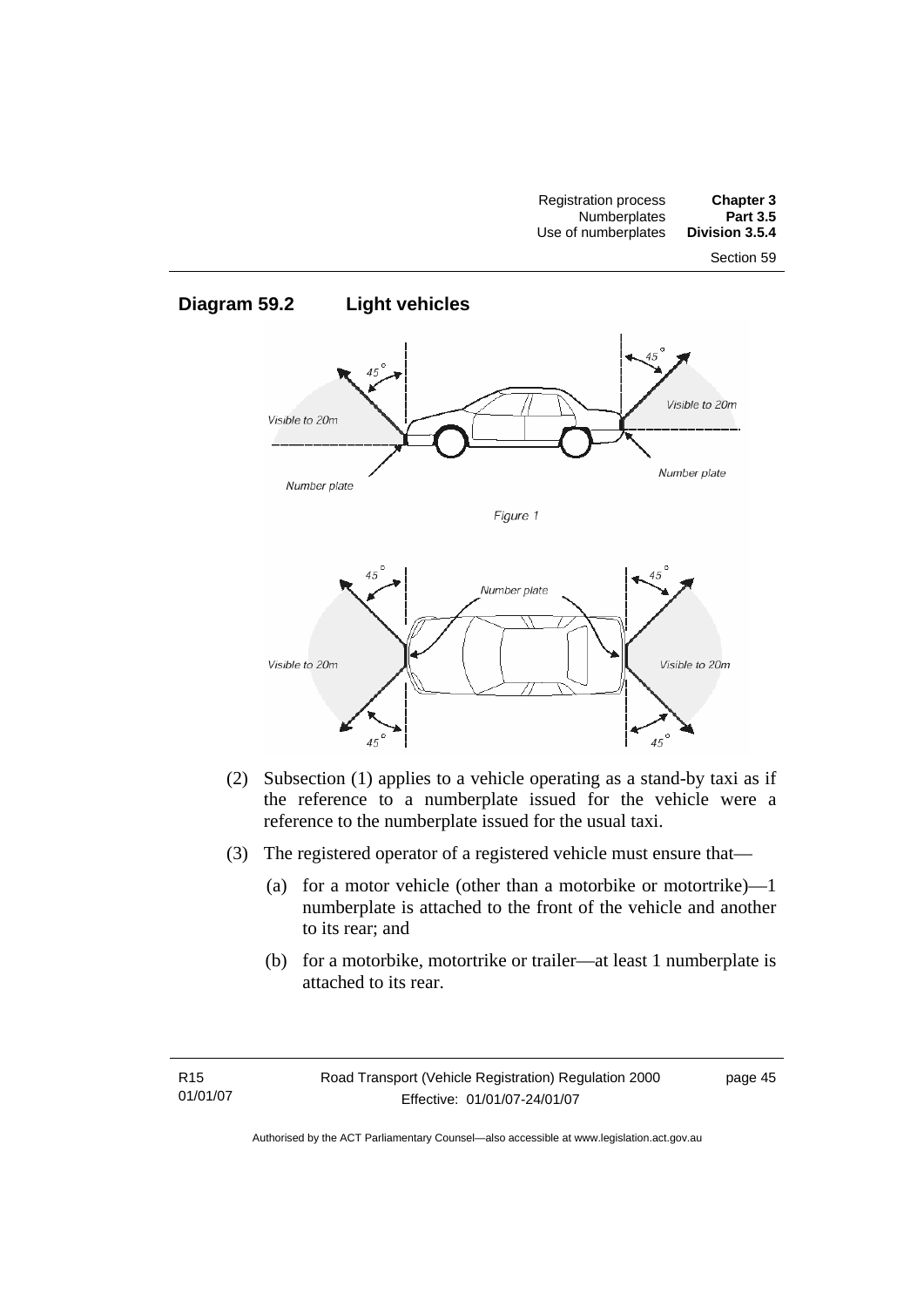| <b>Chapter 3</b> | <b>Registration process</b> |
|------------------|-----------------------------|
| <b>Part 3.5</b>  | <b>Numberplates</b>         |
| Division 3.5.4   | Use of numberplates         |
| Section 59       |                             |

- (4) Subsections (1) (a) and (b) and (3) (a) and (b) do not apply to a vehicle numberplate of a registrable vehicle if—
	- (a) because of the construction of the vehicle, it is not practicable to comply with the paragraphs; and
	- (b) the numberplate is attached in a way that complies as far as practicable with the paragraphs.
- (5) Subsection (1) (b) does not apply to the rear vehicle numberplate of a registrable vehicle if—
	- (a) the rear numberplate of the registrable vehicle is obscured by a vehicle that is being towed by the registrable vehicle; and
	- (b) the towed vehicle displays a rear numberplate in accordance with subsections (1) and (3) or, if the towed vehicle is not required to display a rear numberplate, the registration number of the registrable vehicle is displayed at the rear of the towed vehicle in a way that complies as far as practicable with subsections (1) and (3).
- (6) The road transport authority may exempt a vehicle or person from a provision of this section.
- (7) If an exemption under this section is given subject to conditions, the exemption applies only if all the conditions of the exemption are complied with.
- (8) In this section:

*stand-by taxi*—see the *Road Transport (Public Passenger Services) Regulation 2002*, section 109 (1).

*usual taxi*—see the *Road Transport (Public Passenger Services) Regulation 2002*, section 109 (1).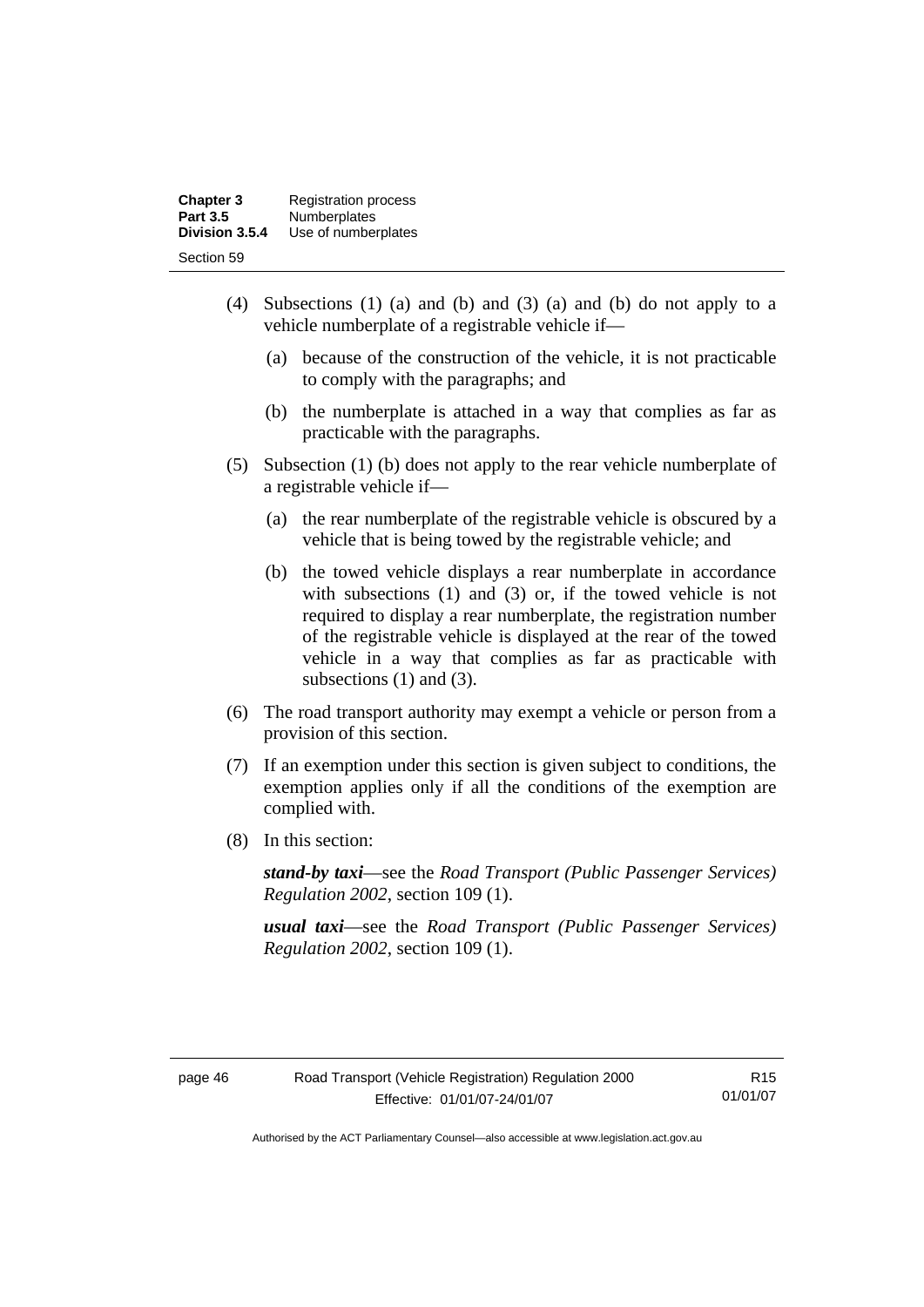### **60 Using vehicle without numberplate etc**

- (1) A person must not use a registrable vehicle on a road or road related area if—
	- (a) the vehicle does not have the numberplates or numberplate required under this division attached to it; or
	- (b) a numberplate attached to the vehicle is not attached in accordance with this division; or
	- (c) a numberplate attached to the vehicle is illegible.

Maximum penalty: 20 penalty units.

 (2) The responsible person for a vehicle used by someone else in contravention of subsection (1) also commits an offence if the person failed to take reasonable precautions to prevent the contravention.

Maximum penalty: 20 penalty units.

- (3) This section does not apply to a vehicle if—
	- (a) an unregistered vehicle permit is in force for the vehicle; or
	- (b) a trader's plate is attached to the vehicle.
- (4) For this section, a numberplate is *illegible* if anything required to be included on the numberplate cannot, for any reason, be readily read.
- (5) For subsection (4), a number on the numberplate is taken not to be readily readable if the number is not clearly visible as required by section 59 (1) (b) (Display of numberplates).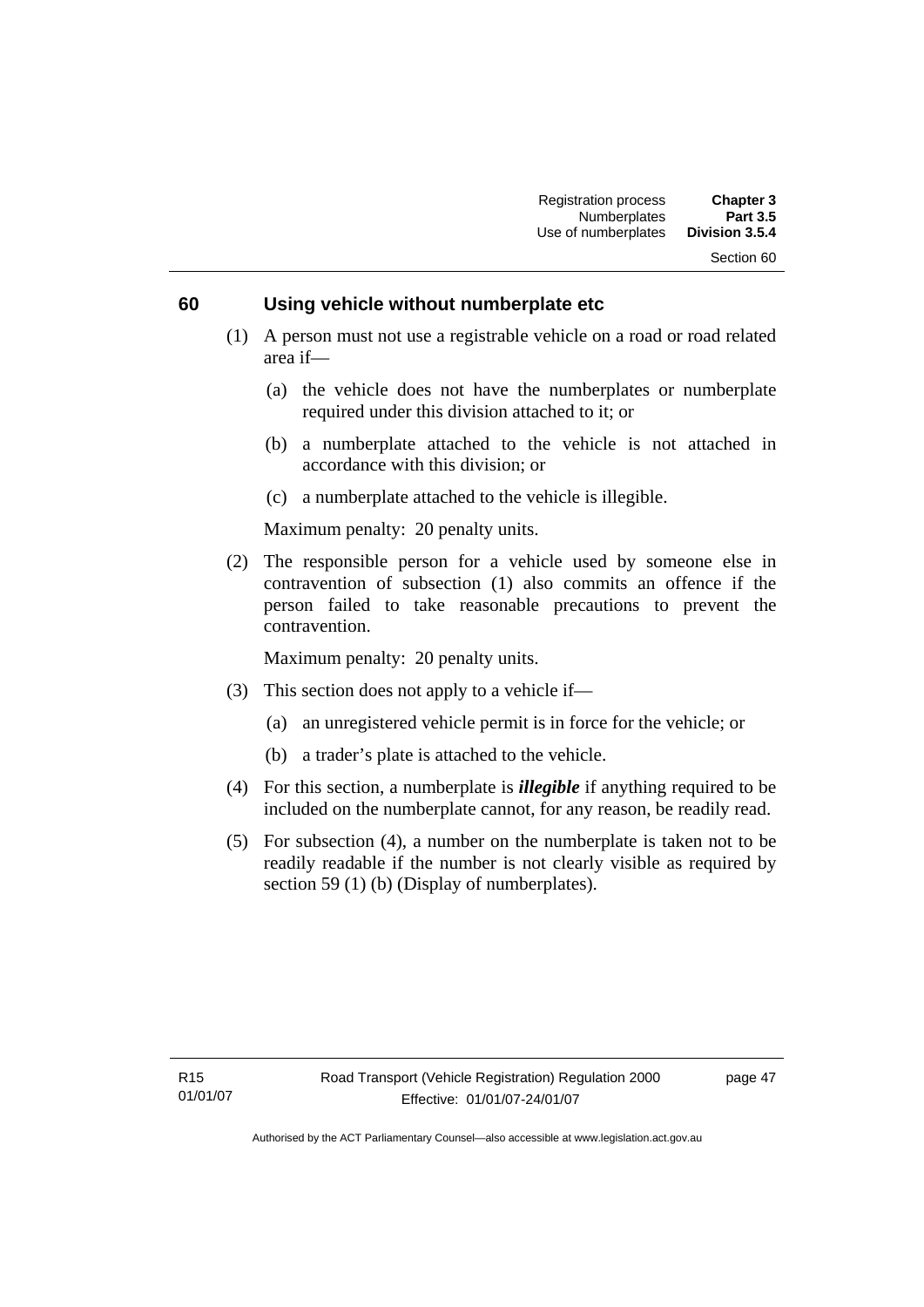# **Division 3.5.5 Swapping, transfer and exchange of numberplates**

# **61 Swapping of numberplates**

The road transport authority may approve the swap of numberplates between registrable vehicles.

# **62 Transfer of numberplate to another vehicle**

The road transport authority may transfer the numberplates of a registrable vehicle (the *giving vehicle*) to another registrable vehicle (the *receiving vehicle*) if—

- (a) the registration of the giving vehicle was cancelled following approval of an application to surrender its registration; and
- (b) if the giving vehicle has 1 registered operator—the same person is (or is to be) the registered operator of the receiving vehicle; and
- (c) if the giving vehicle has 2 registered operators—the authority is satisfied that each registered operator who can agree to the transfer does agree; and
- (d) if the receiving vehicle has 2 registered operators—the authority is satisfied that each registered operator who can agree to the transfer does agree.

# **63 Exchange of numberplates**

- (1) If the registered operator of a registered vehicle surrenders the numberplates issued for the vehicle to the road transport authority, the authority may issue numberplates with a different registration number for the vehicle.
- (2) If the road transport authority is satisfied that 1 or more of the numberplates issued for the vehicle have been lost, stolen or

| page 48 | Road Transport (Vehicle Registration) Regulation 2000 | R <sub>15</sub> |
|---------|-------------------------------------------------------|-----------------|
|         | Effective: 01/01/07-24/01/07                          | 01/01/07        |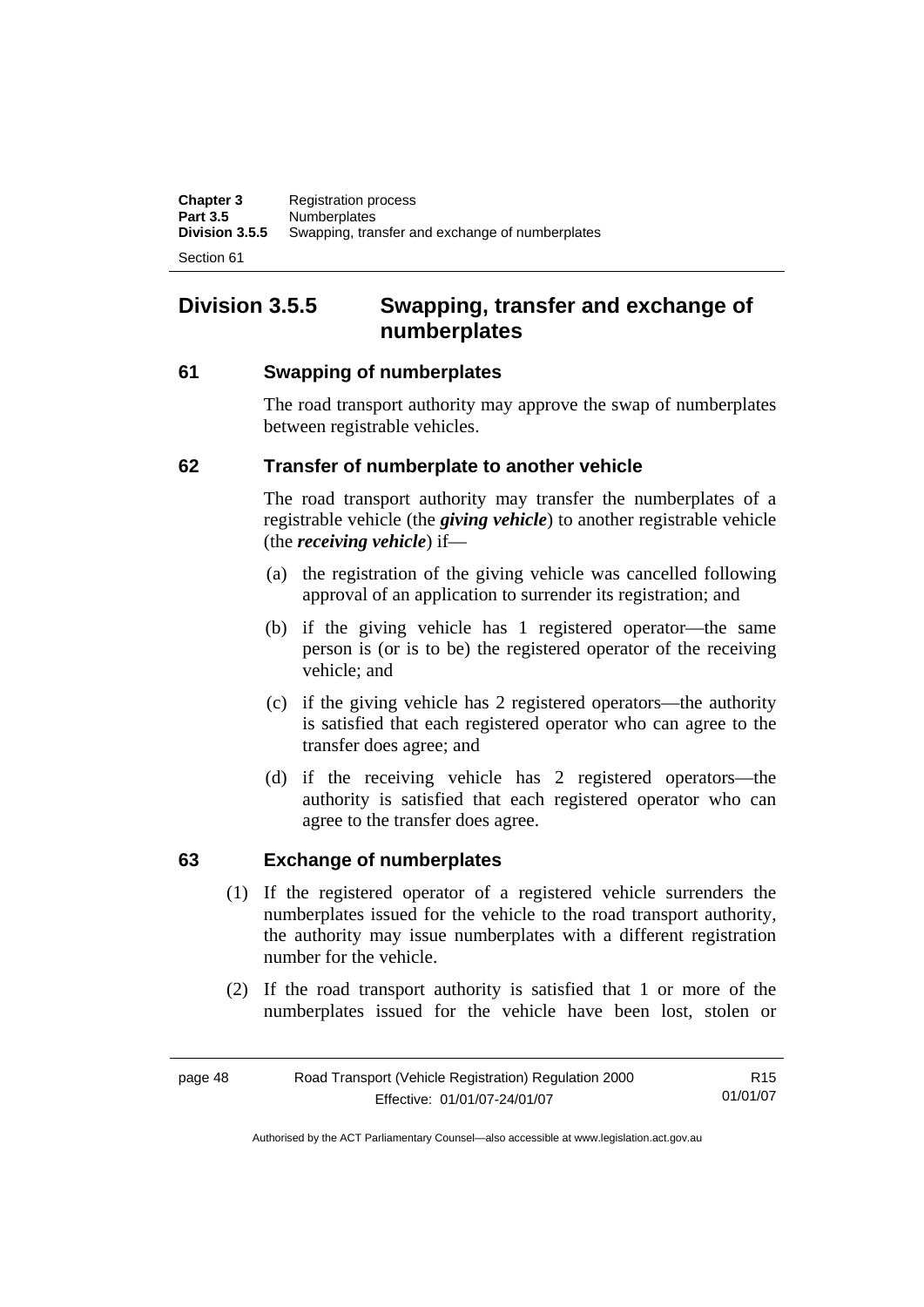destroyed, the authority may act under subsection (1) even though the numberplate or numberplates have not been surrendered.

# **Division 3.5.6 Damaged, lost, stolen and destroyed numberplates**

# **64 Damaged numberplates**

- (1) If a numberplate becomes damaged in a material respect, the plateholder must, as soon as is practicable (but within 14 days) after discovering the damage—
	- (a) tell the road transport authority about the damage; and
	- (b) return the numberplate to the authority and, unless otherwise approved by the authority, any other numberplate with the same registration number.

Maximum penalty: 20 penalty units.

- (2) If the plate-holder returns a numberplate under this section, the road transport authority may issue a replacement numberplate with the same distinguishing number to the plate-holder.
- (3) For this section, a numberplate becomes damaged in a *material respect* if anything required to be included on the numberplate is missing or cannot be readily read.
- (4) For subsection (3), a number on the numberplate is taken not to be readily readable if the number is not clearly visible as required by section 59 (1) (b) (Display of numberplates).

# **65 Lost, stolen or destroyed numberplates**

 (1) If a vehicle numberplate is lost, stolen or destroyed, the plate-holder must, as soon as practicable (but within 14 days) after discovering the loss, theft or destruction—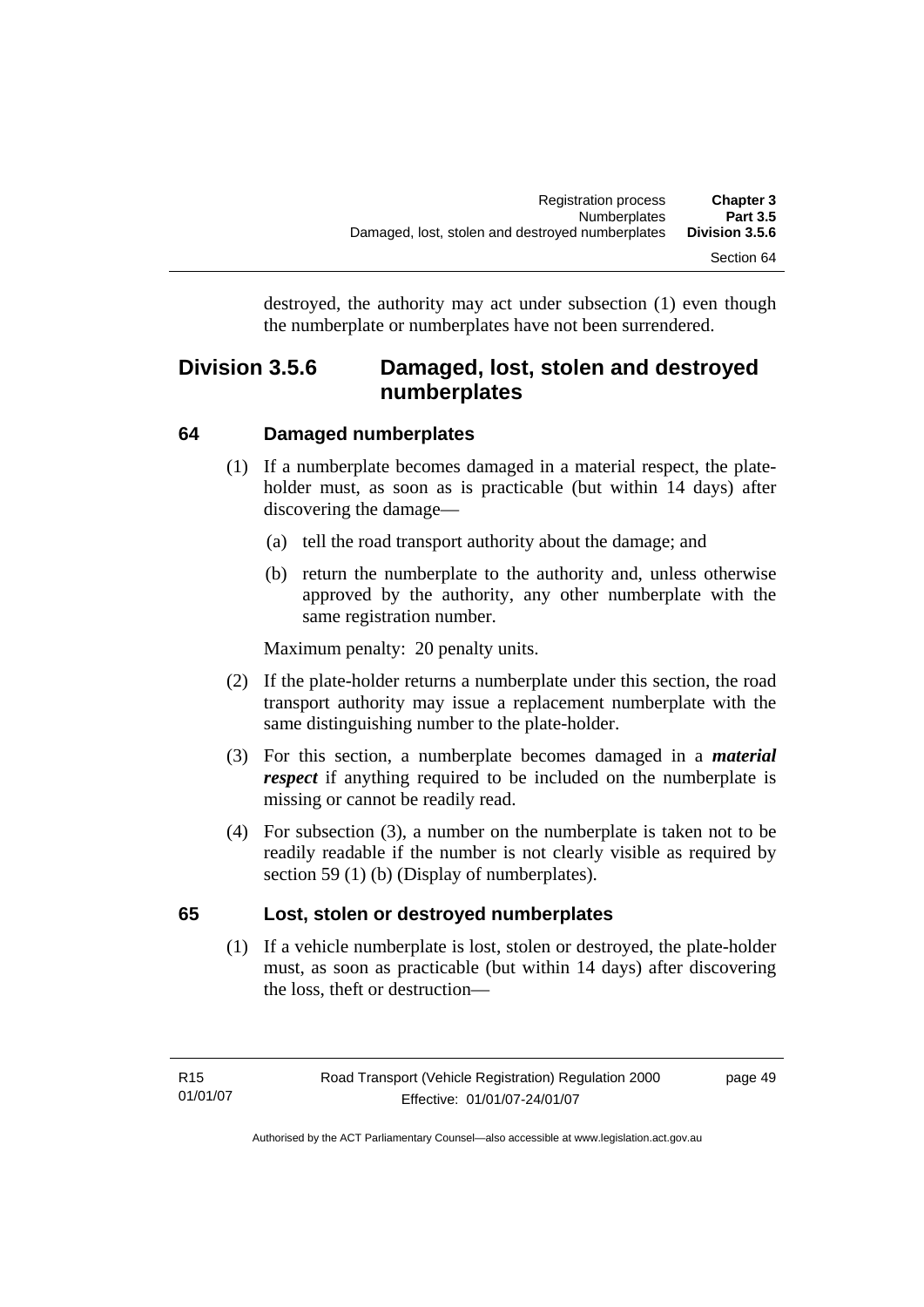- (a) tell the road transport authority about the loss, theft or destruction; and
- (b) return to the authority any other numberplate issued to the plate-holder with the same distinguishing number unless it has also been lost, stolen or destroyed.

Maximum penalty: 20 penalty units.

 (2) If a bicycle rack numberplate is lost, stolen or destroyed, the plateholder must, as soon as practicable (but within 14 days) after discovering the loss, theft or destruction, tell the road transport authority in writing about the loss, theft or destruction.

Maximum penalty: 20 penalty units.

- (3) If the plate-holder for a numberplate tells the road transport authority about the loss, theft or destruction of the numberplate, the authority may, by written notice given to the plate-holder, require the plate-holder to provide to the authority, within a stated period and in a stated form, a statement confirming, and explaining the circumstances of, the loss, theft or destruction.
- (4) A person must not, without reasonable excuse, fail to comply with a notice given to the person under subsection (3).

Maximum penalty: 20 penalty units.

- (5) If the road transport authority is satisfied that a vehicle numberplate has been lost, stolen or destroyed, the authority may issue replacement numberplates with the same or a different distinguishing number to the plate-holder.
- (6) If the road transport authority is satisfied that a bicycle rack numberplate has been lost, stolen or destroyed, the authority may issue a replacement numberplate with the same distinguishing number to the plate-holder.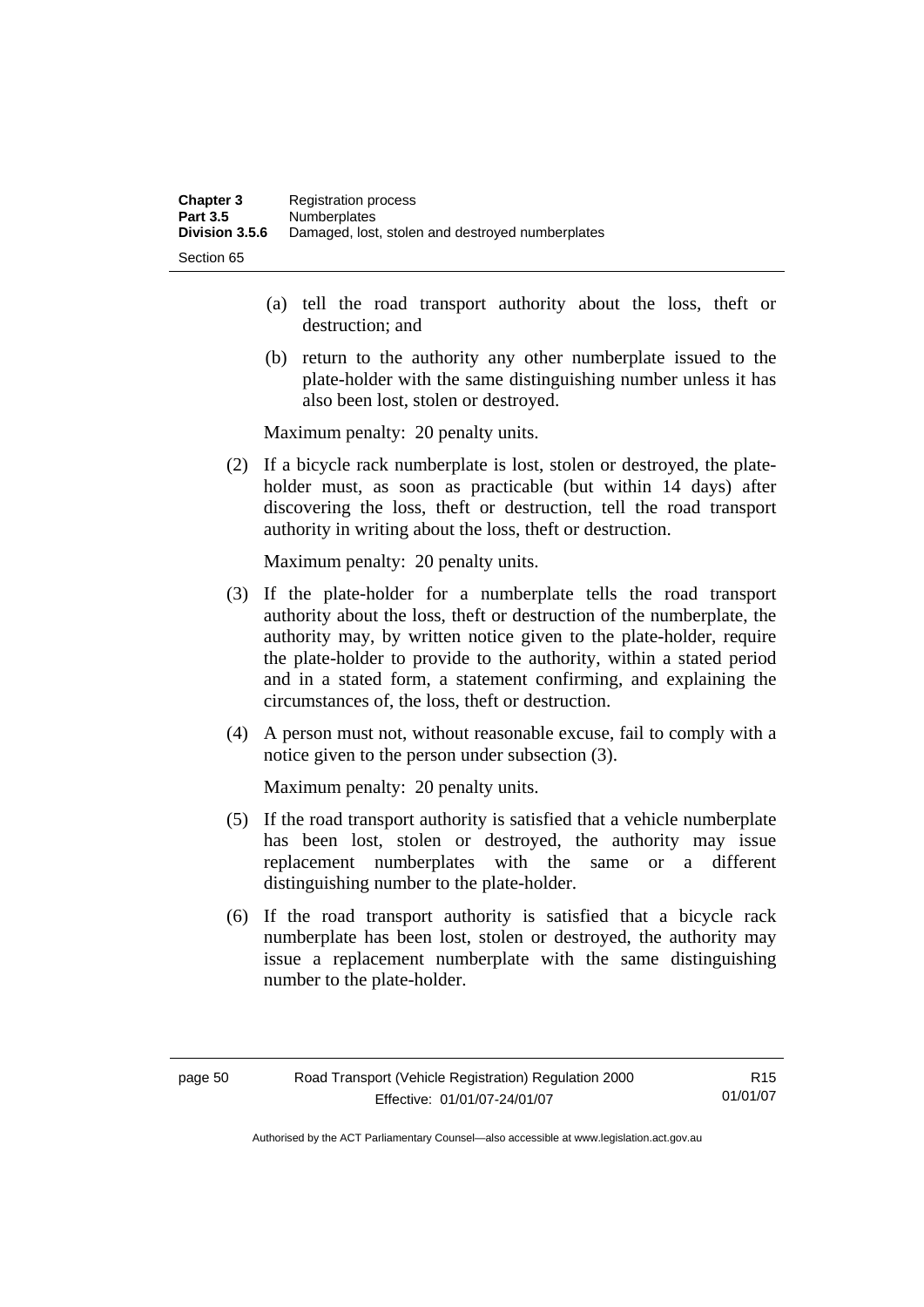### **66 Recovery of lost or stolen numberplates**

If the plate-holder of a lost or stolen numberplate recovers the numberplate, the plate-holder must, as soon as practicable (but within 14 days) after recovering the numberplate—

- (a) tell the road transport authority about the recovery of the numberplate; and
- (b) give the numberplate to the authority unless the authority tells the plate-holder that the numberplate need not be given to the authority.

Maximum penalty: 20 penalty units.

R15 01/01/07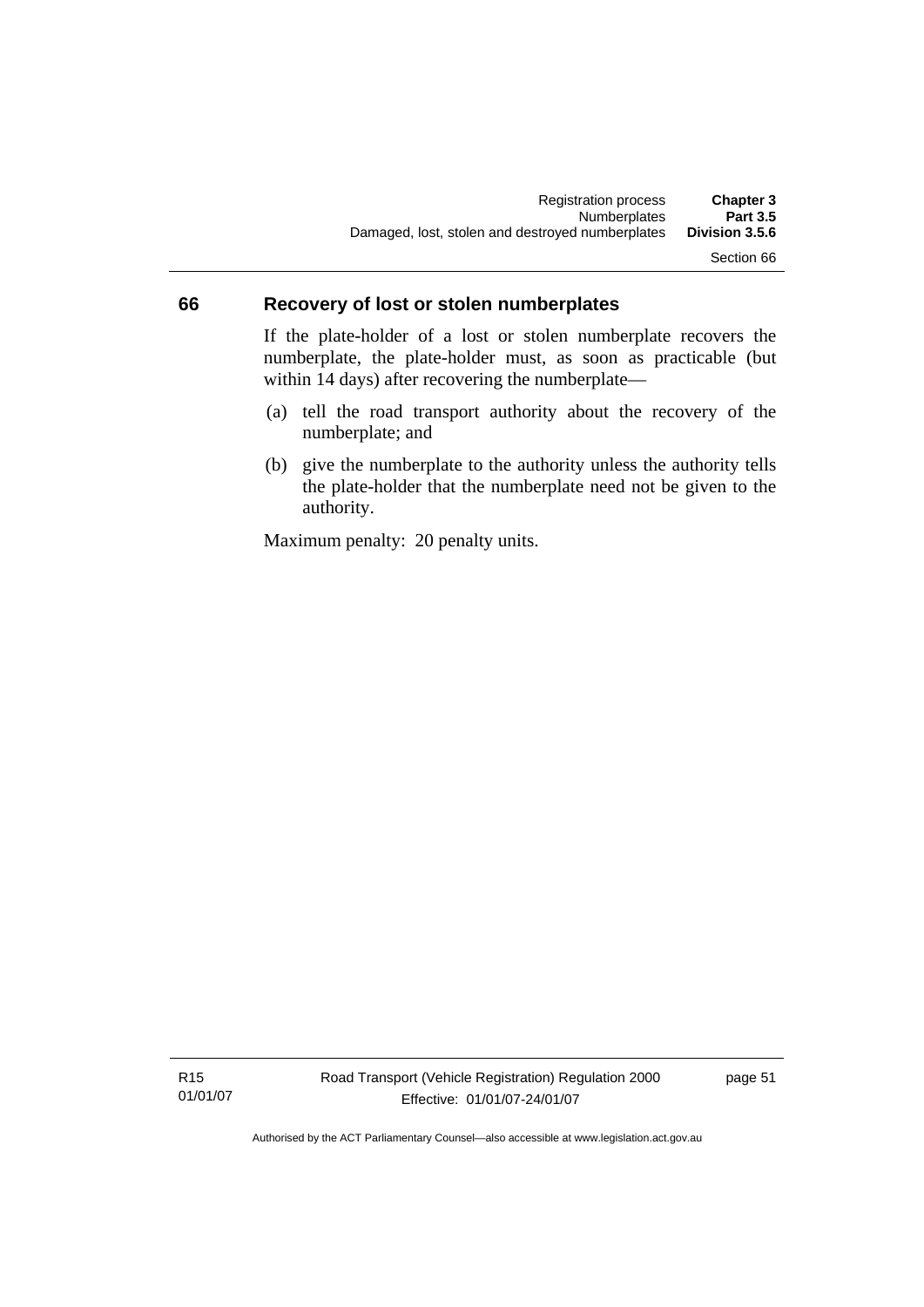**Chapter 3** Registration process<br>**Part 3.6** Renewal of registration **Renewal of registration** 

Section 67

# **Part 3.6 Renewal of registration**

### **67 Notice of renewal for registration**

- (1) A *notice of renewal* for the registration of a registered vehicle is a notice—
	- (a) addressed to the registered operator of the vehicle; and
	- (b) stating that the vehicle's registration will expire if it is not renewed on or before a date stated in the notice.
- (2) If the road transport authority fails to send a notice of renewal for the registration of a registered vehicle, or the notice is not received by the registered operator of the vehicle, the failure or nonreceipt does not affect—
	- (a) the expiry of the vehicle's registration; or
	- (b) the obligation of the operator to renew the vehicle's registration if the operator intends the vehicle to be used on a road or road related area after the expiry of its existing registration.
- (3) The road transport authority is not required to send a notice of renewal for the registration of a seasonal vehicle.

### **68 Renewal of registration**

- (1) The registered operator of a registered vehicle may apply to the road transport authority to renew the registration of the vehicle.
- (2) The registration of a registered vehicle may be renewed not more than 1 year after its expiry.
- (3) Subsection (2) does not have the effect of enabling a registrable vehicle to be retrospectively registered.

| page 52 | Road Transport (Vehicle Registration) Regulation 2000 | R <sub>15</sub> |
|---------|-------------------------------------------------------|-----------------|
|         | Effective: 01/01/07-24/01/07                          | 01/01/07        |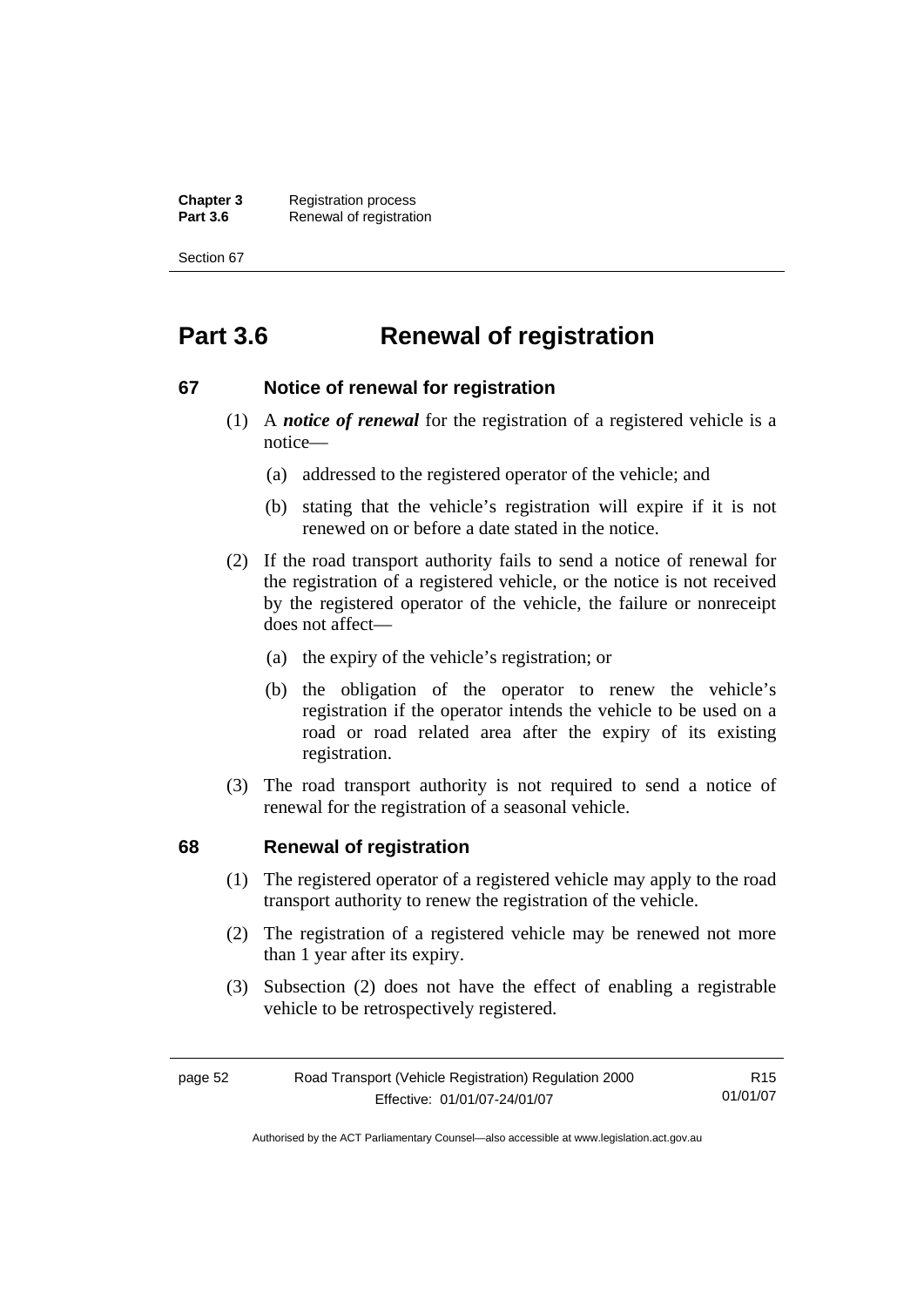- (4) The registration of a registrable vehicle may be renewed—
	- (a) for a vehicle other than a seasonal vehicle—for 1 year; or
	- (b) for a seasonal vehicle—for 9 months; or
	- (c) for any vehicle—for 3 or 6 months.
	- *Note* The renewal of registration of a seasonal vehicle may be restricted under s 68A (2).
- (5) However, the road transport authority may approve a different period of renewal nominated by the registered operator.
- (6) If the registered operator wishes to renew the registration for a period different from the current registration period, the operator must nominate the proposed renewal period in accordance with subsections (4) and (5).
- (7) The road transport authority may require the registered operator to give to the authority information or supporting evidence that the authority could require from an applicant for registration.
	- *Note* See s 28 (Information that may be required for registration application) and s 29 (Supporting evidence for registration application) for the kind of information or evidence the authority may require.
- (8) The road transport authority must renew the registration of the vehicle if the registered operator complies with this section.
- (9) However, the road transport authority—
	- (a) may refuse to renew the registration if the authority could have refused, under section 32 (1) (Deciding applications for registration—general), to approve an application by the registered operator for the registration of the vehicle; and
	- (b) must refuse to renew the registration if the authority is required to refuse to approve the application for a vehicle's registration under—

page 53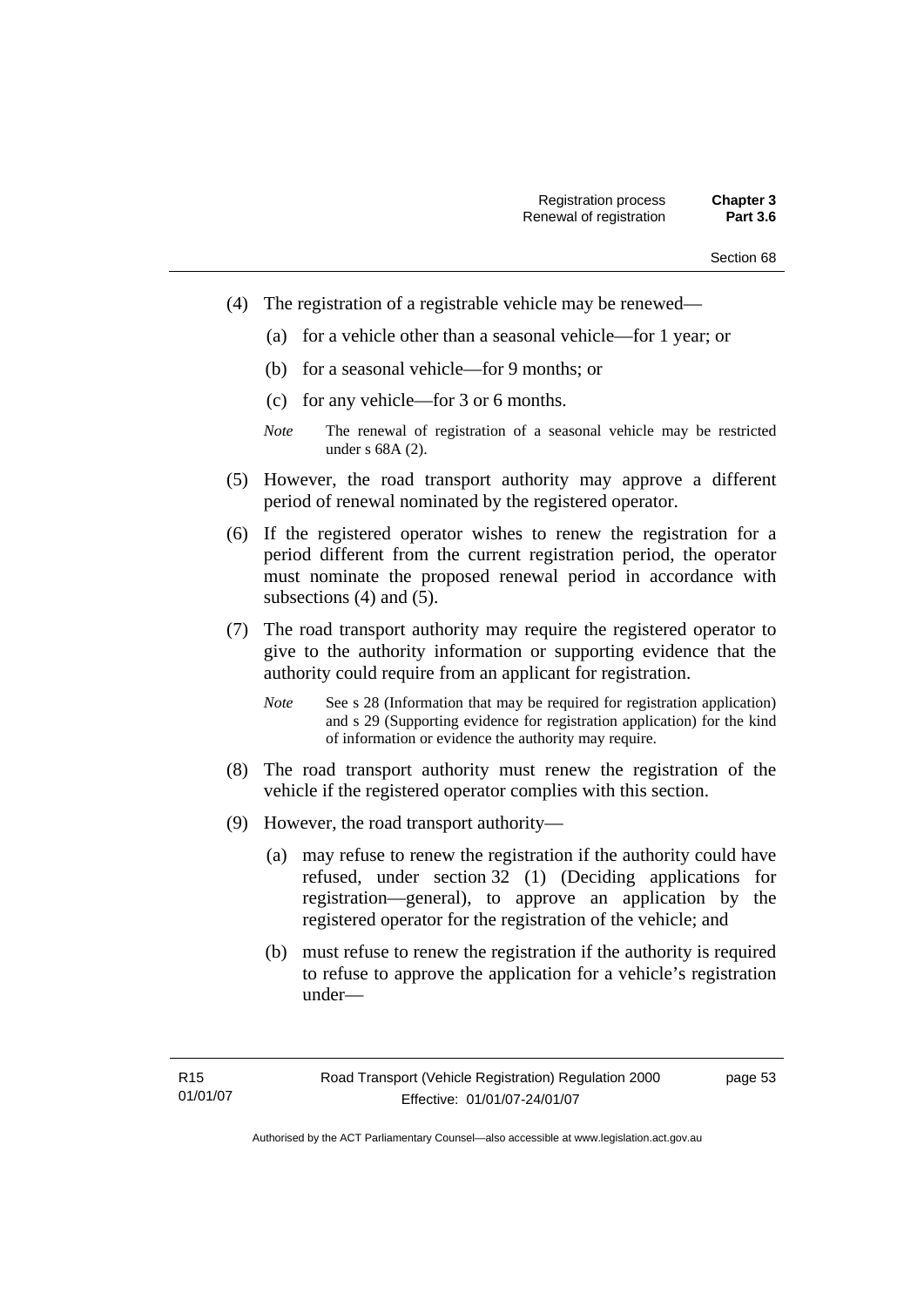#### **Chapter 3** Registration process<br>**Part 3.6** Renewal of registration **Renewal of registration**

Section 68A

- (i) section 32A (Deciding applications for registration written-off vehicles); or
- (ii) section 32B (Deciding applications for registration taxis); or
- (iii) section 32C (Deciding applications for registration certain hire cars).
- (10) Despite subsection (9) (b), the road transport authority may renew the registration of a vehicle recorded as a statutory write-off in the written-off vehicles register or an approved corresponding WOVR if—
	- (a) the vehicle has been registered, or the vehicle's registration has been renewed, in the ACT after the record was made and before 28 January 2003; and
	- (b) the authority is satisfied that—
		- (i) the vehicle is the original vehicle to which the vehicle's vehicle identifier was assigned; and
		- (ii) the vehicle complies with the applicable vehicle standards.

#### **68A Seasonal vehicles—maximum registration renewal period**

- (1) The road transport authority may, in writing, declare the maximum period for which a seasonal vehicle may be registered in any 12 month period.
- (2) The registration of a seasonal vehicle must not be renewed for the period mentioned in section 68 (4) (b) or (c) if renewal for the period would mean the vehicle was registered for more than the maximum period.

R15 01/01/07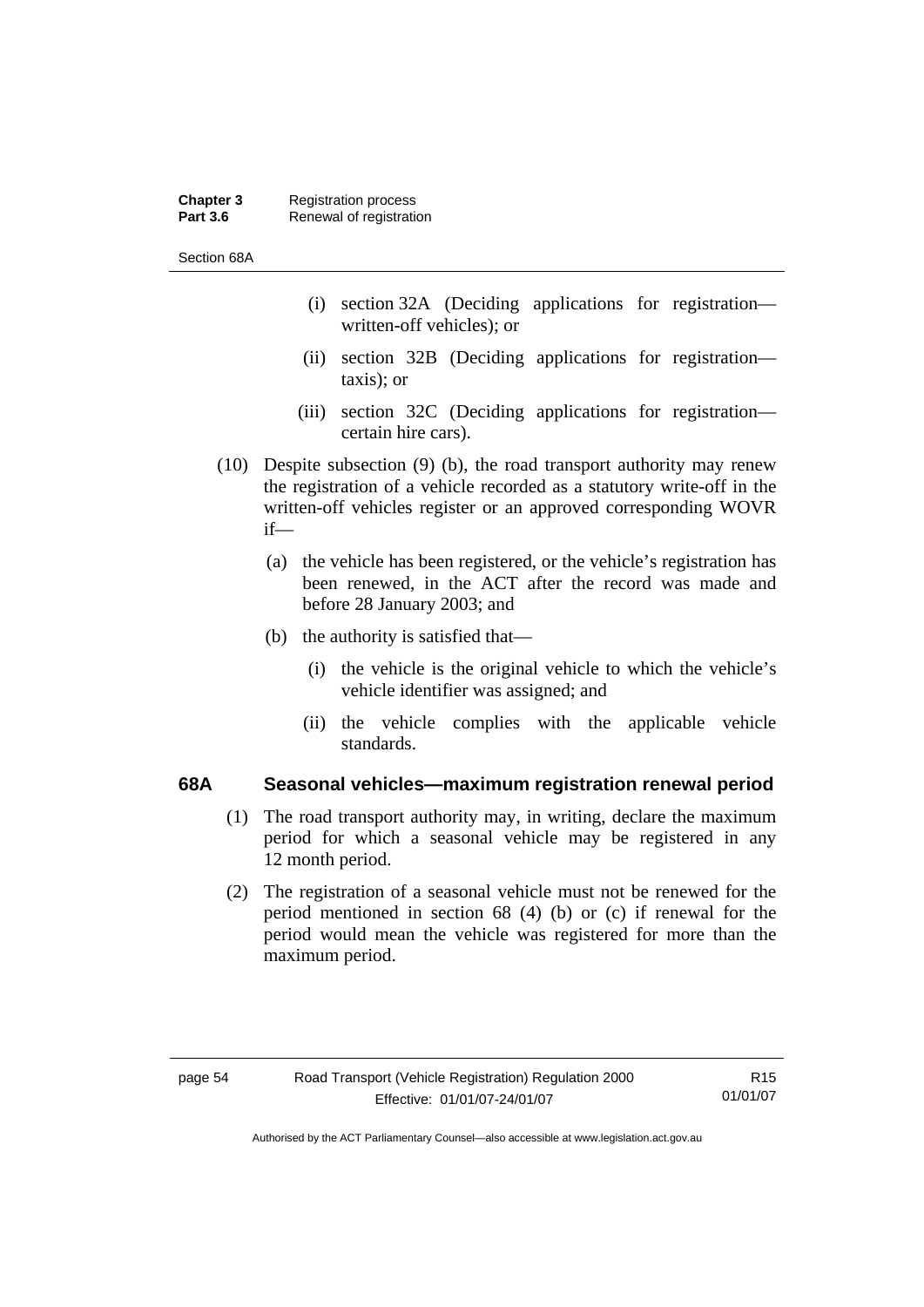- (3) A declaration under subsection (1) is a disallowable instrument.
	- *Note* A disallowable instrument must be notified, and presented to the Legislative Assembly, under the Legislation Act.

R15 01/01/07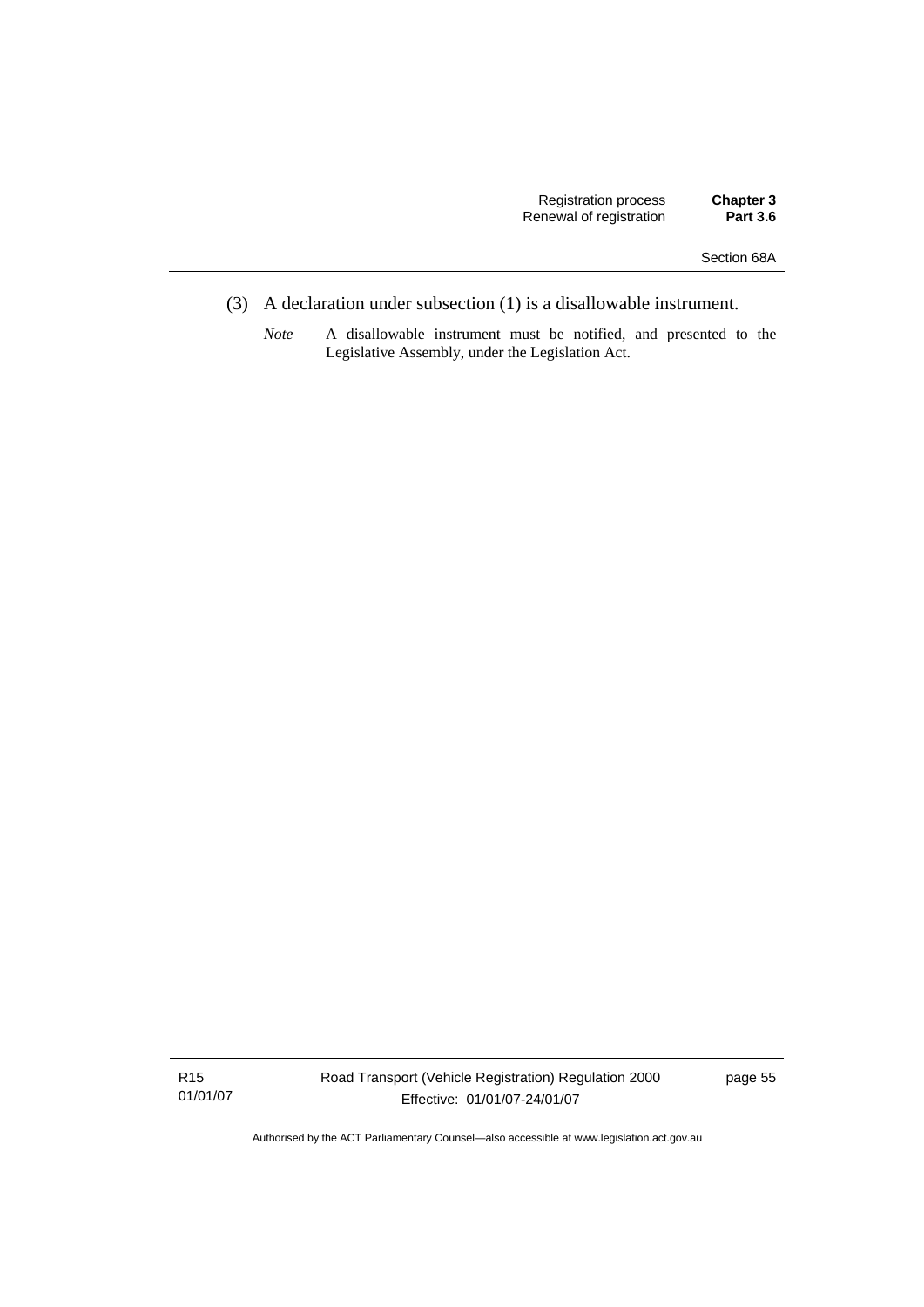# **Chapter 4 Alteration of registration status**

# **Part 4.1 General obligations of registered operators**

#### **69 Obligation to notify change of name or address etc**

- (1) This section applies to the registered operator of a registered vehicle if—
	- (a) the vehicle's garage address changes; or
	- (b) the operator changes his or her name, home address or address for service of notices.
	- *Note* The Act, dict defines *home address*, for a corporation, to mean its registered office or the address recorded in the register as its home or business address.
- (2) The registered operator must tell the road transport authority about the change—
	- (a) orally not later than 14 days after the change; and
	- (b) if the authority asks the operator to tell the authority about the change in writing—in writing within the period (not less than 14 days) required by the authority.

Maximum penalty: 20 penalty units.

### **71 Obligations in relation to changed vehicles**

 (1) This section applies to the registered operator of a registered vehicle if the vehicle has been changed in a way that changes the description of the vehicle from the description on the vehicle's registration certificate.

page 56 Road Transport (Vehicle Registration) Regulation 2000 Effective: 01/01/07-24/01/07

R15 01/01/07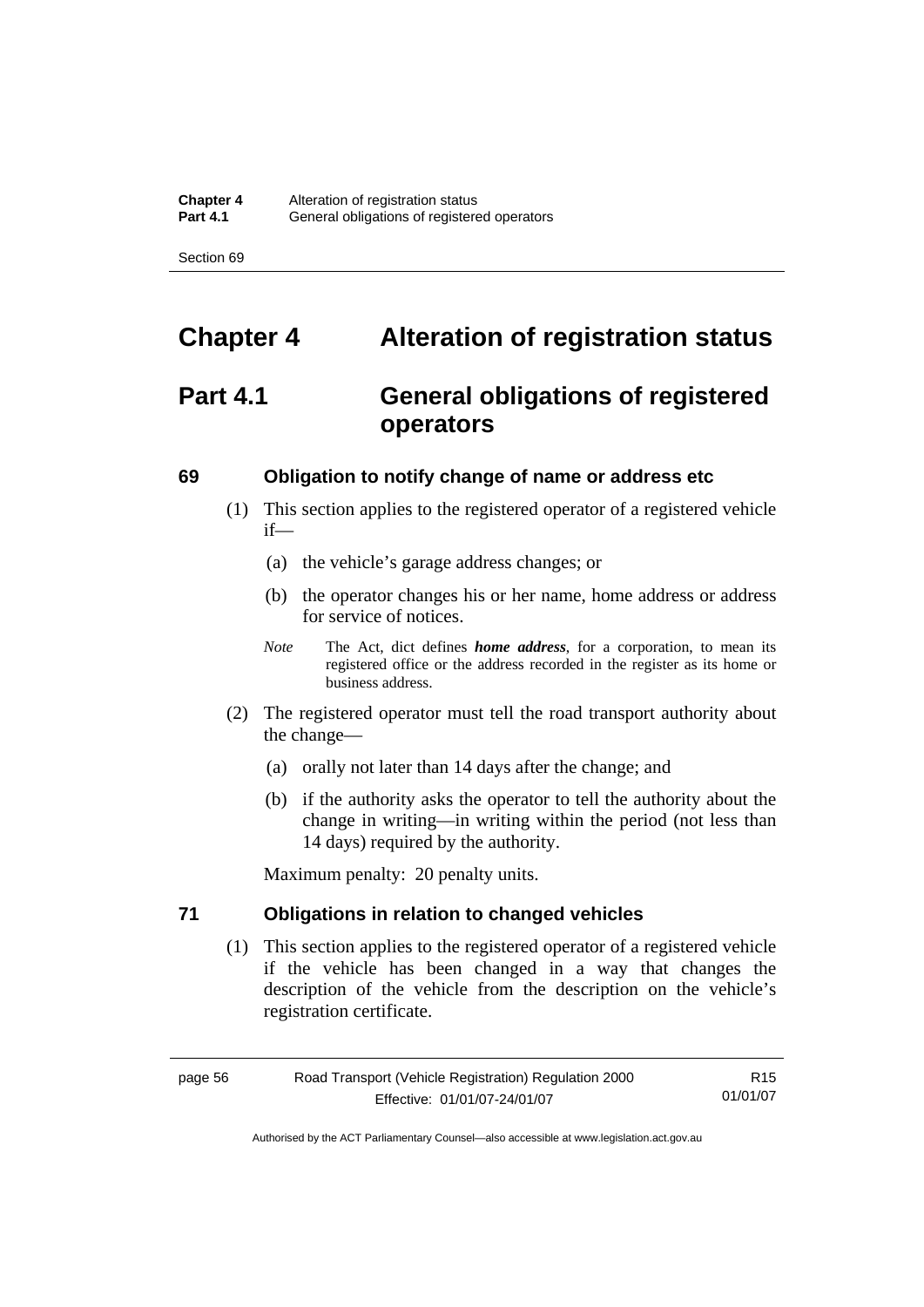(2) The registered operator must tell the road transport authority in writing about the change as soon as possible (but within 14 days) after the change.

Maximum penalty: 20 penalty units.

- (3) If the vehicle has been changed in a way that would incur liability for an additional fee, charge or other amount under the *Road Transport (General) Act 1999*, the registered operator must ensure that the vehicle is not used on a road or road related area until—
	- (a) the road transport authority has been told about the change in writing; and
	- (b) the amount has been paid.

Maximum penalty: 20 penalty units.

#### **72 Verification of register and monitoring of compliance**

- (1) If the road transport authority suspects on reasonable grounds that information in the register in relation to a registered vehicle may be inaccurate or misleading, the authority may, by written notice given to the registered operator, require the operator to provide evidence to the authority, in a stated form, about anything relevant to the registration or continued registration of the vehicle, including, for example—
	- (a) the vehicle's identification details; and
	- (b) the vehicle's garage address; and
	- (c) the operator's name, home address and address for the service of notices (if any); and
	- (d) the vehicle's registration charge category.
- (2) The notice may require the person to—
	- (a) provide a stated document that is in the person's possession or control for inspection; or

| R15      | Road Transport (Vehicle Registration) Regulation 2000 | page 57 |
|----------|-------------------------------------------------------|---------|
| 01/01/07 | Effective: 01/01/07-24/01/07                          |         |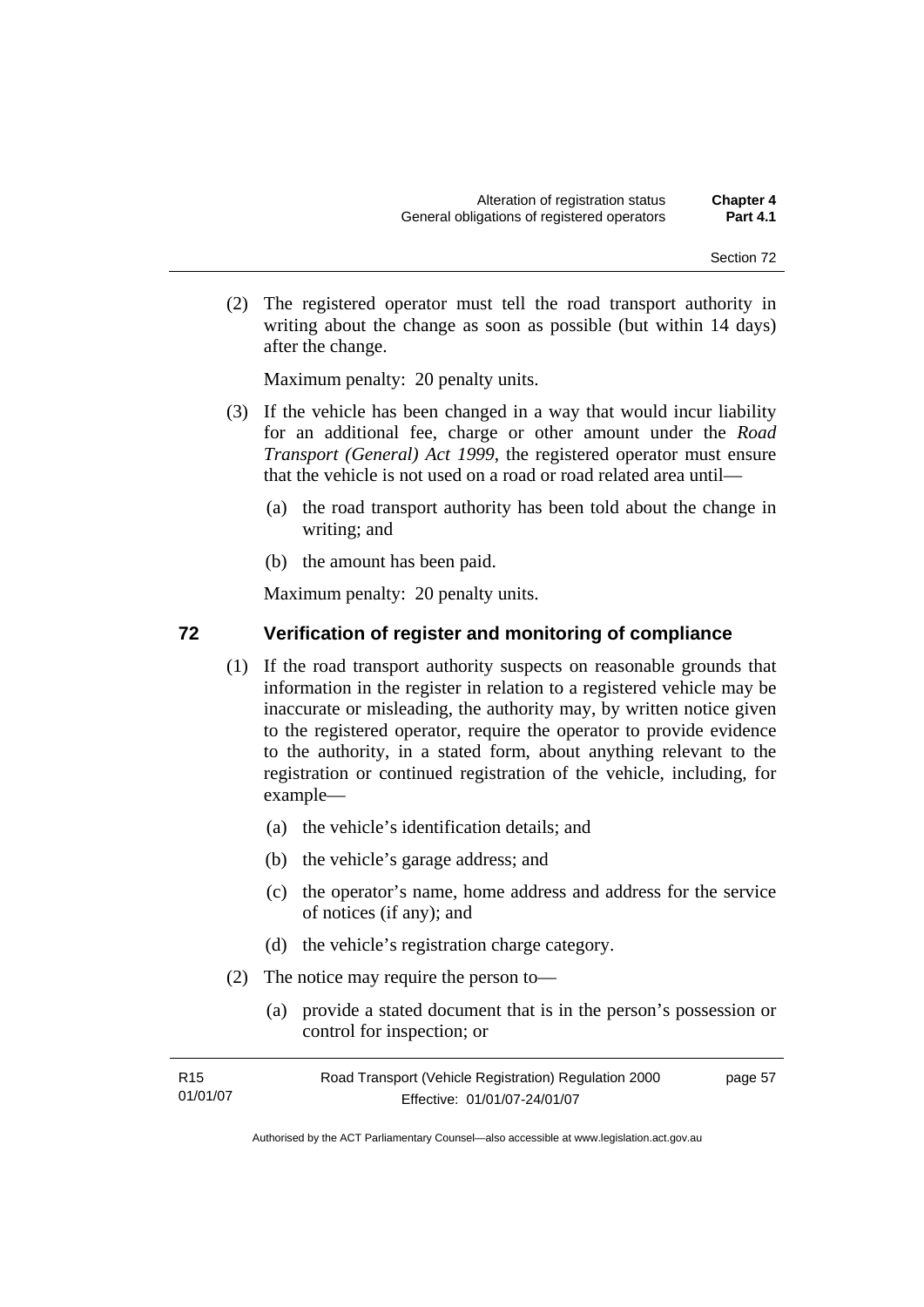| <b>Chapter 4</b> | Alteration of registration status           |
|------------------|---------------------------------------------|
| <b>Part 4.1</b>  | General obligations of registered operators |

- (b) produce the vehicle for inspection at a stated time and place.
- (3) If a person who is required to produce a vehicle for inspection under this section asks the road transport authority for a change to the time or place stated in the notice, the authority must consider the request and may, by written notice given to the person, change the time or place in accordance with the request.
- (4) A person must not, without reasonable excuse, fail to comply with a notice given to the person under this section.

Maximum penalty (for subsection (4)): 20 penalty units.

page 58 Road Transport (Vehicle Registration) Regulation 2000 Effective: 01/01/07-24/01/07

R15 01/01/07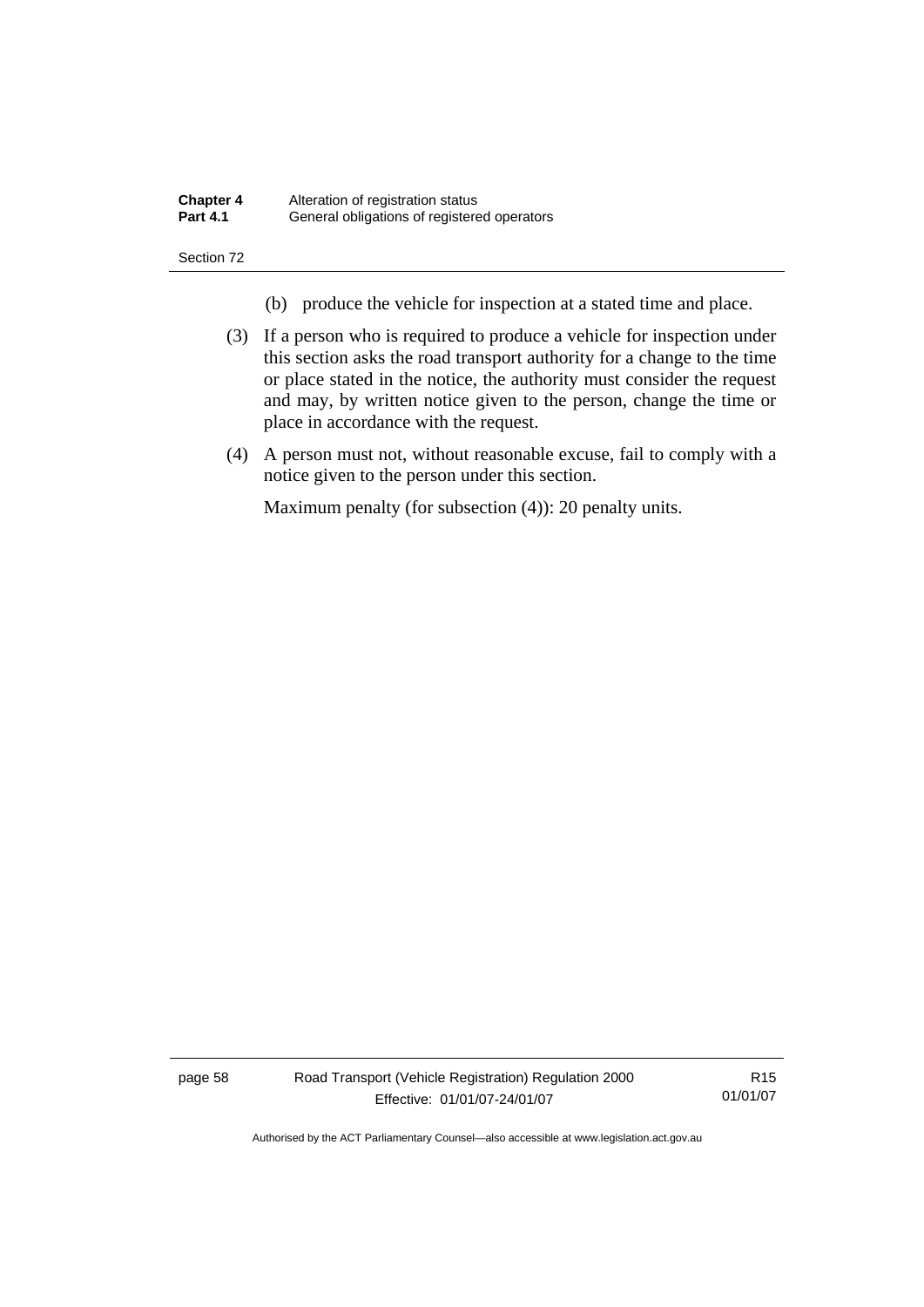# **Part 4.2 Transfer of registration**

#### **73 Obligations of disposers**

- (1) A person, or the agent of a person, who disposes of a registered vehicle must, immediately after disposing of the vehicle—
	- (a) fill in an application for transfer of registration form as disposer and sign it; and
	- (b) give the completed form to the person who has acquired the vehicle (the *acquirer*).
- (2) The person commits an offence if the person, or the agent of the person, does not give the completed form to the acquirer as required by subsection (1).

Maximum penalty: 20 penalty units.

- (3) This section and section 74 (1) (Obligations of acquirers) do not apply to—
	- (a) a passing of possession of a vehicle—
		- (i) under a hiring, other than a hiring under a hire-purchase agreement, for not longer than 3 months; or
		- (ii) under a lending, other than a lending under a lease agreement, for not longer than 3 months; or
		- (iii) to an agent for sale or disposal; or
		- (iv) to a bailee for alteration, repair, renovation, garaging, storing or a similar purpose not involving the use of the vehicle for the benefit of the bailee; or
	- (b) the transfer of a vehicle under an order of a court in Australia or any other legal process.

page 59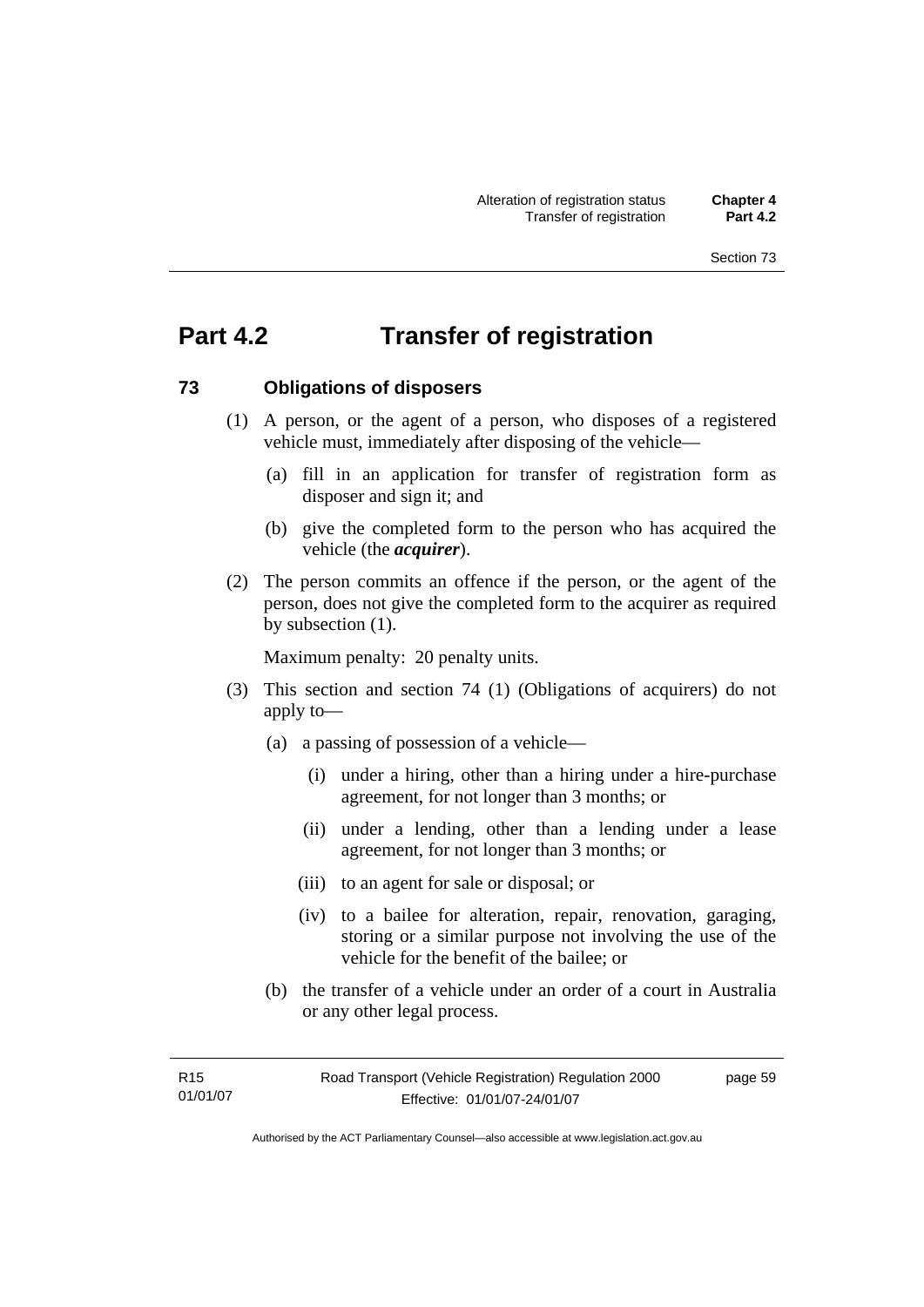**Chapter 4** Alteration of registration status<br>**Part 4.2** Transfer of registration **Transfer of registration** 

Section 74

### **74 Obligations of acquirers**

- (1) A person, or the agent of a person, who acquires a registered vehicle must, not later than 14 days after acquiring the vehicle—
	- (a) fill in as the acquirer the form received from the disposer as mentioned in section 73 (1) (Obligations of disposers) and sign it; and
	- (b) give the completed form to the road transport authority with any duty payable under the *Duties Act 1999* for the transfer of registration of the vehicle.
- (2) The person commits an offence if the person, or the agent of the person, does not give the completed form with the amount of the duty (if any) to the road transport authority as required by subsection  $(1)$ .

Maximum penalty: 20 penalty units.

- (3) If a registered vehicle is acquired under an order of a court in Australia or any other legal process, the person, or the agent of the person, who acquires the vehicle must, not later than 14 days after acquiring the vehicle—
	- (a) fill in a form telling the road transport authority about the court order or other legal process and sign it; and
	- (b) give the completed form to the authority with any duty payable under the *Duties Act 1999* for the transfer of registration of the vehicle.
- (4) The person commits an offence if the person, or an agent of the person, does not give the completed form with the amount of the duty (if any) to the road transport authority as required by subsection (3).

Maximum penalty: 20 penalty units.

R15 01/01/07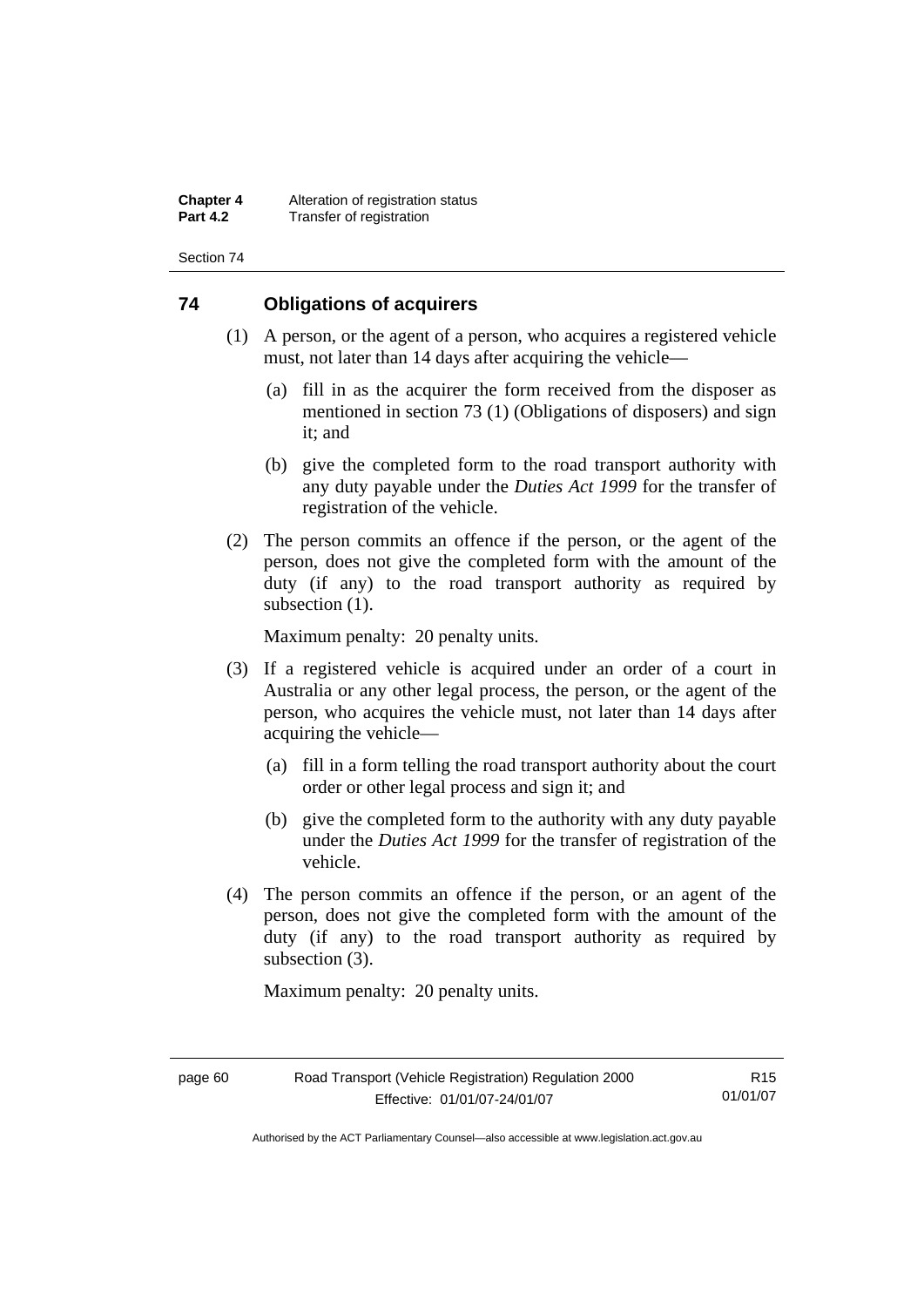### **75 Interim entry about disposal of vehicle**

If the road transport authority is told by the registered operator of a registered vehicle that the vehicle has been disposed of, the authority may make an entry in the register to that effect until the application for transfer of the vehicle is received.

### **76 Repossession and restoration**

- (1) If the holder of a security interest in a registered vehicle takes possession of the vehicle, or returns possession of the vehicle to the registered operator, the holder must, not later than 14 days after taking the action—
	- (a) fill in a form telling the road transport authority about the action and sign it; and
	- (b) give the completed and signed form to the authority with any duty payable under the *Duties Act 1999* for the transfer of registration of the vehicle.
- (2) The holder of the security interest commits an offence if the holder, or the agent of the holder, does not give the completed form with the amount of the duty (if any) to the road transport authority as required by subsection (1).

Maximum penalty: 20 penalty units.

(3) In this section:

*security interest* means an interest in, or a power over, goods that secures payment of a debt or other financial obligation or the performance of any other obligation, and includes any interest in, or power over, goods of a lessor, owner or other supplier of goods, but does not include a possessory lien or pledge.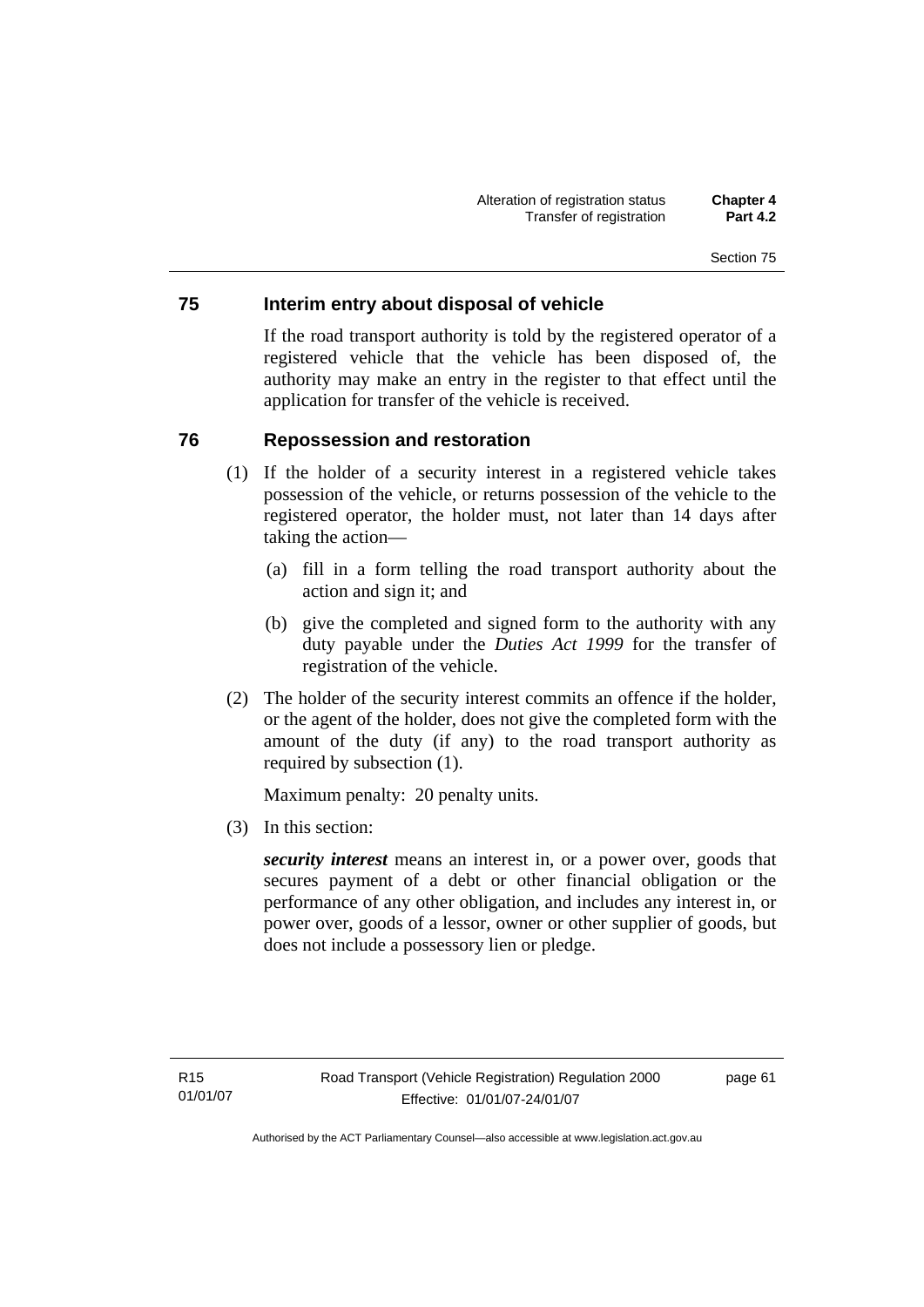**Chapter 4** Alteration of registration status<br>**Part 4.2** Transfer of registration **Transfer of registration** 

Section 77

#### **77 Transfer on death of registered operator**

- (1) This section applies if the road transport authority is satisfied that the registered operator of a registered vehicle (the *previous registered operator*) has died.
- (2) The road transport authority may transfer the registration of the vehicle to a person (the *first transferee*) who applies to the authority for the transfer if—
	- (a) the person satisfies the authority that the person is entitled to the transfer; and
	- (b) for a vehicle that has 2 registered operators—the authority is satisfied that the surviving registered operator agrees to the transfer; and
	- (c) the registration certificate for the vehicle is surrendered to the authority.
- (3) The road transport authority may subsequently transfer the registration of the vehicle to someone (the *second transferee*) other than the first transferee if, while the first transferee is the registered operator of the vehicle, a person produces probate of the will or letters of administration granted to the person for the estate of the previous registered operator and applies to have the registration transferred to the second transferee.
- (4) If the road transport authority intends to transfer the registration of the vehicle to the second transferee, the authority may, by written notice given to the first transferee, require the first transferee to return to the authority, within a stated reasonable period, the vehicle's registration certificate.
- (5) A person must not, without reasonable excuse, fail to comply with a notice given to the person under subsection (4).

Maximum penalty: 20 penalty units.

| page 62 | Road Transport (Vehicle Registration) Regulation 2000 | R <sub>15</sub> |
|---------|-------------------------------------------------------|-----------------|
|         | Effective: 01/01/07-24/01/07                          | 01/01/07        |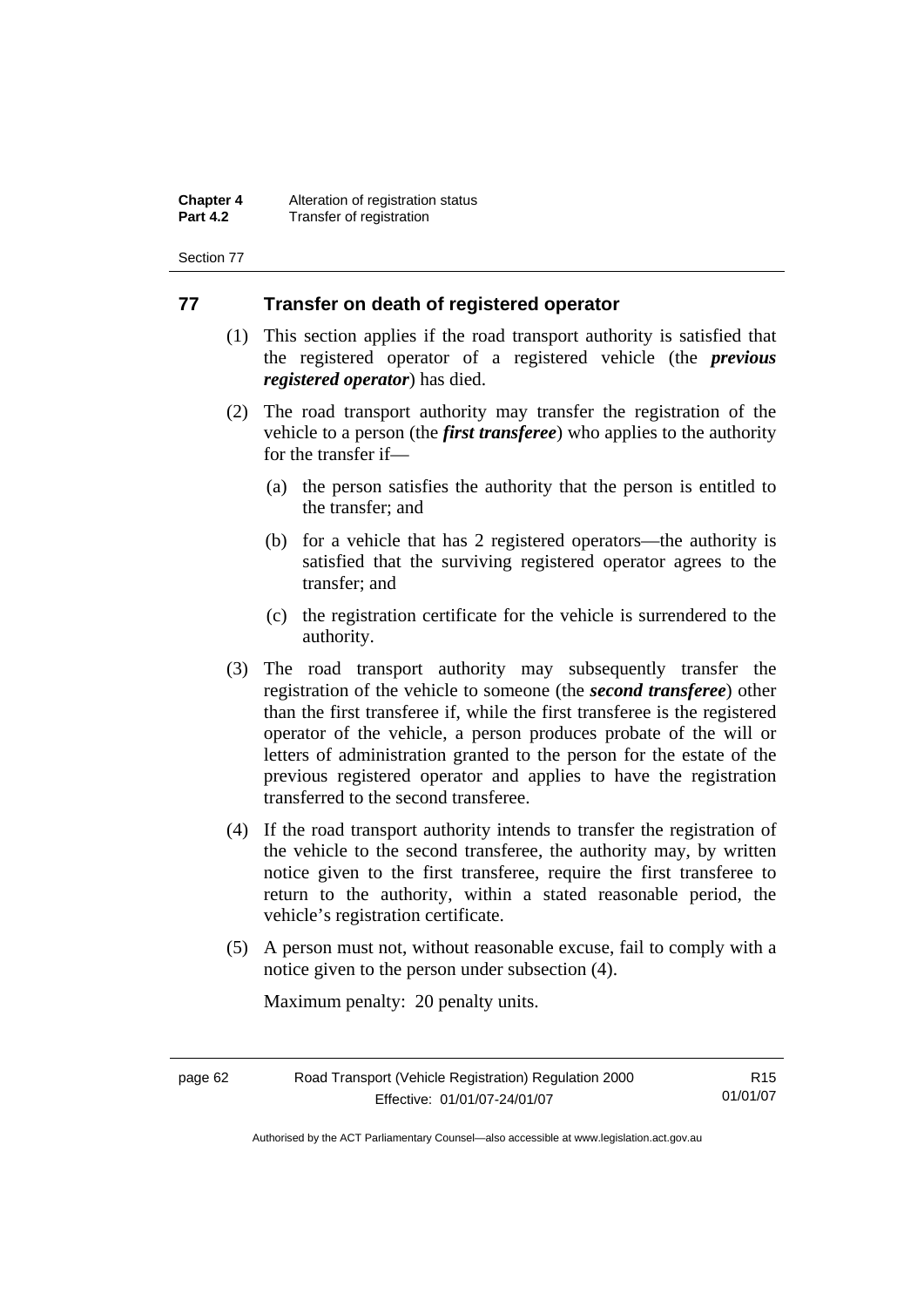#### **78 When transfer of registration may or must be refused**

- (1) The road transport authority may refuse an application to register the transfer of registration of a registrable vehicle if—
	- (a) a defect notice has been issued for the vehicle that prohibits use of the vehicle or imposes conditions on the use of the vehicle, and has not been cleared under section 160 (Recording, clearance and withdrawal of defect notices); or
	- (b) the vehicle is registered on condition that it not be transferred; or
	- (c) the applicant has not complied with the road transport legislation in relation to the transfer of the registration; or
	- (d) the vehicle identifier for the vehicle is the same as the vehicle identifier for a vehicle that is recorded as having been writtenoff in—
		- (i) the written-off vehicles register; or
		- (ii) an approved corresponding WOVR and the road transport authority has notice of the record in the corresponding register; or
	- (e) the authority believes on reasonable grounds that the ownership, possession, control or description of the vehicle is uncertain; or
	- (f) the person acquiring the vehicle fails to—
		- (i) provide a certificate of roadworthiness required by the authority; or
		- (ii) comply with any requirement of the authority in relation to the inspection of the vehicle; or
	- (g) the authority could have refused, under section 32 (1) (Deciding applications for registration—general), to have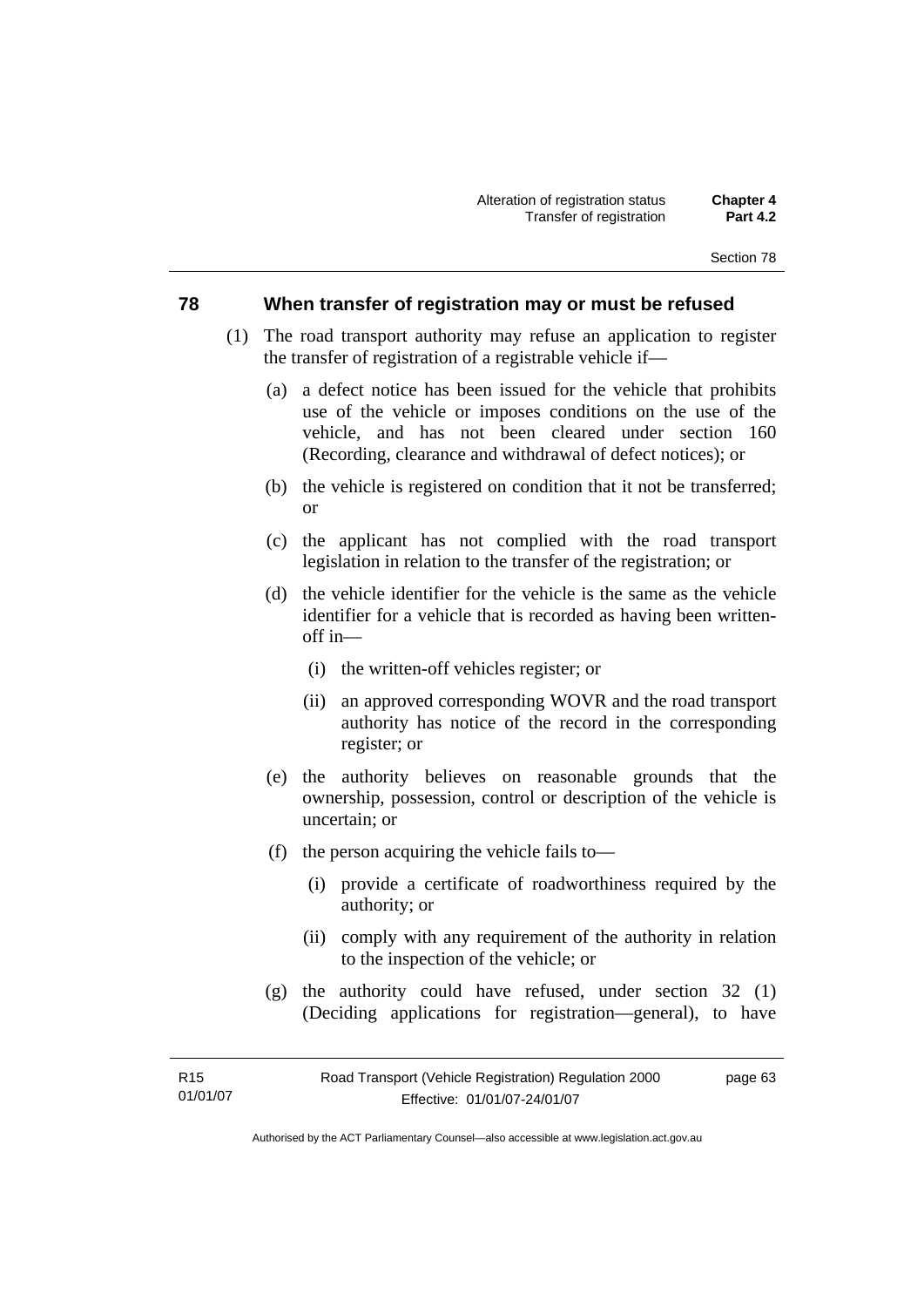#### **Chapter 4** Alteration of registration status<br>**Part 4.2** Transfer of registration **Transfer of registration**

Section 79

approved an application by the applicant for the registration of the vehicle; or

- (h) for a vehicle with 2 registered operators—the authority is not satisfied that both registered operators agree to the transfer; or
- (i) the authority is satisfied that the effective management of the vehicle has not changed.
- (2) However, the road transport authority may approve the application even if one of the parties to the transfer has not complied with a provision of this regulation in relation to the transfer.
- (3) The road transport authority must refuse to approve an application for the transfer of registration of a registered vehicle if an order of a court in Australia prevents the transfer of the vehicle's registration, and the authority has been told about the order.

### **79 Action on approval of application for transfer**

If the road transport authority approves an application to register the transfer of registration of a registered vehicle, the authority must record the details of the transfer in the register and issue a new registration certificate to the new registered operator.

#### **80 Exemptions from pt 4.2**

- (1) The road transport authority may exempt a vehicle or person from a provision of this part.
- (2) If an exemption is given subject to conditions, the exemption applies only if all the conditions of the exemption are complied with.

R15 01/01/07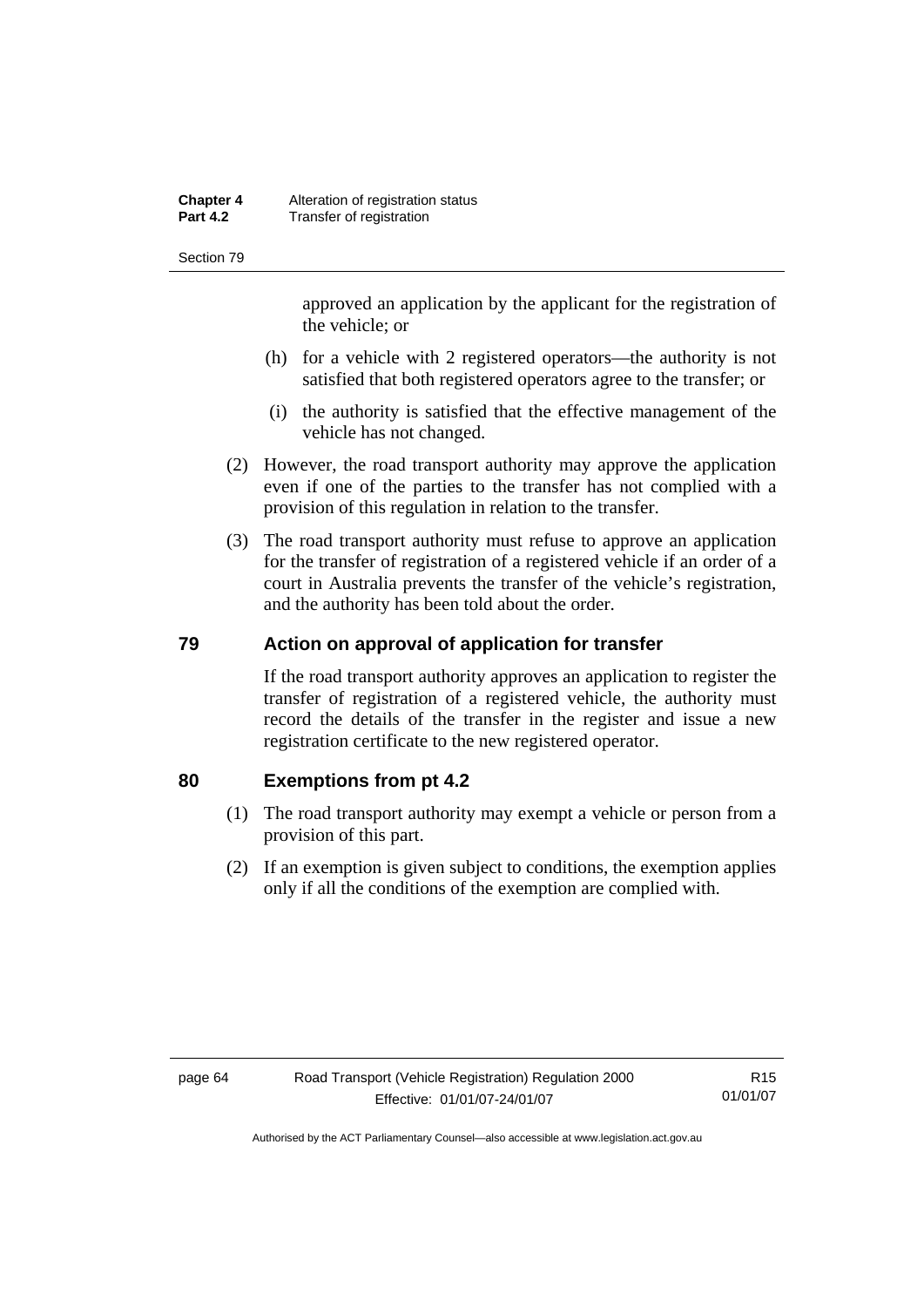# **Part 4.3 Expiry of registration**

# **81 Expiry of registration**

The registration of a registrable vehicle expires at the end of the day recorded in the register as the vehicle's registration expiry day.

# **82 Return of numberplates if registration expires**

- (1) This section applies to the registered operator of a registered vehicle if the vehicle's registration is not renewed before the expiry of the registration.
- (2) The road transport authority may, by written notice given to the registered operator, require the operator to return the numberplates issued for the vehicle.
- (3) A person must not, without reasonable excuse, fail to comply with a notice given to the person under this section.

Maximum penalty: 20 penalty units.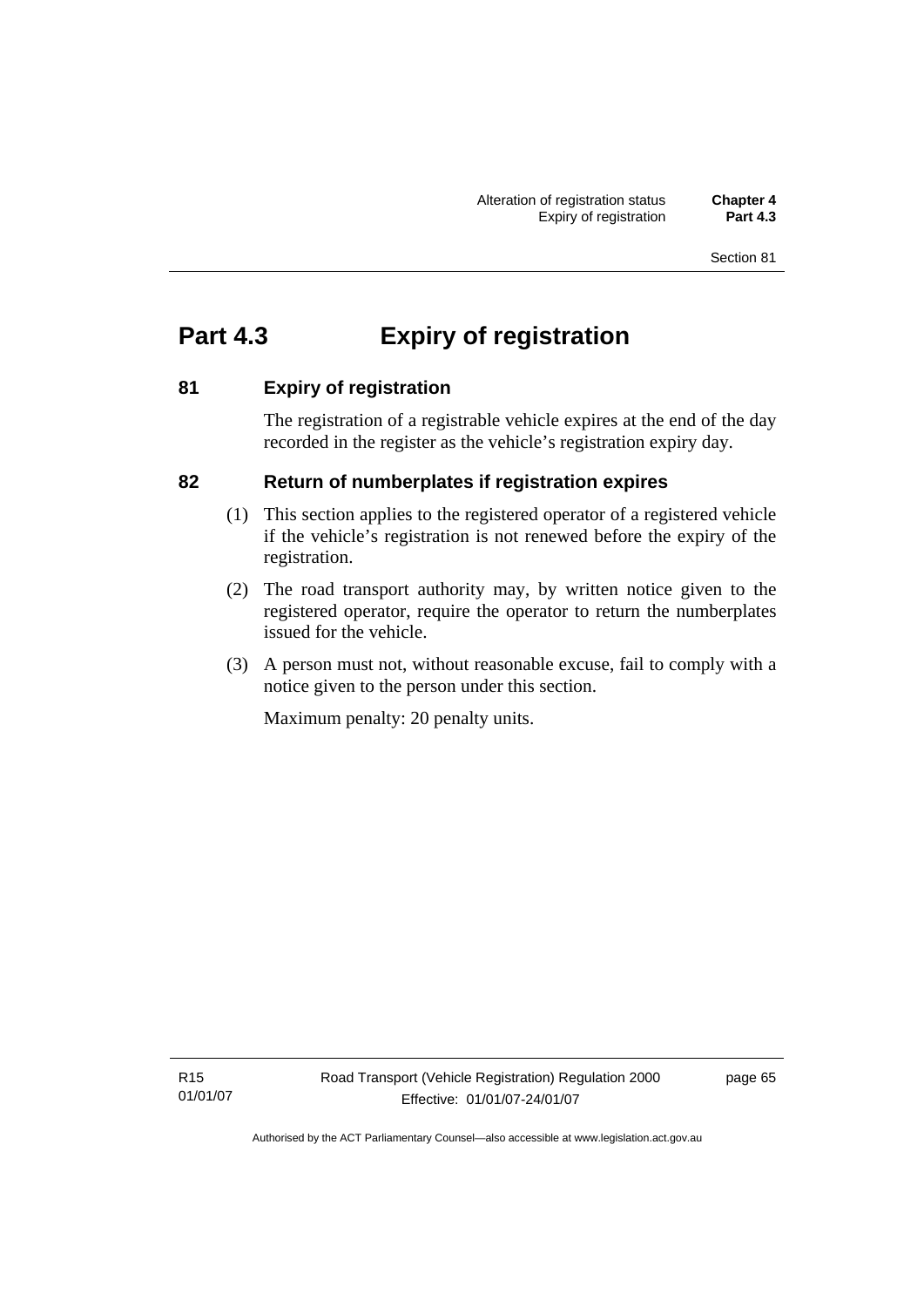# **Part 4.4 Surrender, suspension and cancellation of registration**

## **83 Surrender of registration by registered operator**

- (1) The registered operator of a registered vehicle may apply to the road transport authority to surrender its registration.
- (2) The application may be made personally by the registered operator or by an agent who produces written evidence of his or her appointment as an agent.
- (3) The applicant must, with the application, give the road transport authority a statement, signed by the registered operator or agent, that the vehicle's registration label has been destroyed.
- (4) The road transport authority may, by written notice given to the applicant, require the applicant to return the vehicle's registration certificate, numberplates or both.
- (5) If the applicant complies with this section, the road transport authority must approve the application, and cancel the vehicle's registration, unless the vehicle has 2 registered operators and the authority is not satisfied that both registered operators agree to the surrender.
	- *Note* The *Road Transport (General) Regulation 2000*, s 14 provides for the refund of fees on surrender of registration.

#### **84 Suspension or cancellation of registration**

 (1) The road transport authority may suspend or cancel the registration of a registered vehicle under section 85 (Procedures for suspension and cancellation of registration) if the authority is satisfied on reasonable grounds that—

R15 01/01/07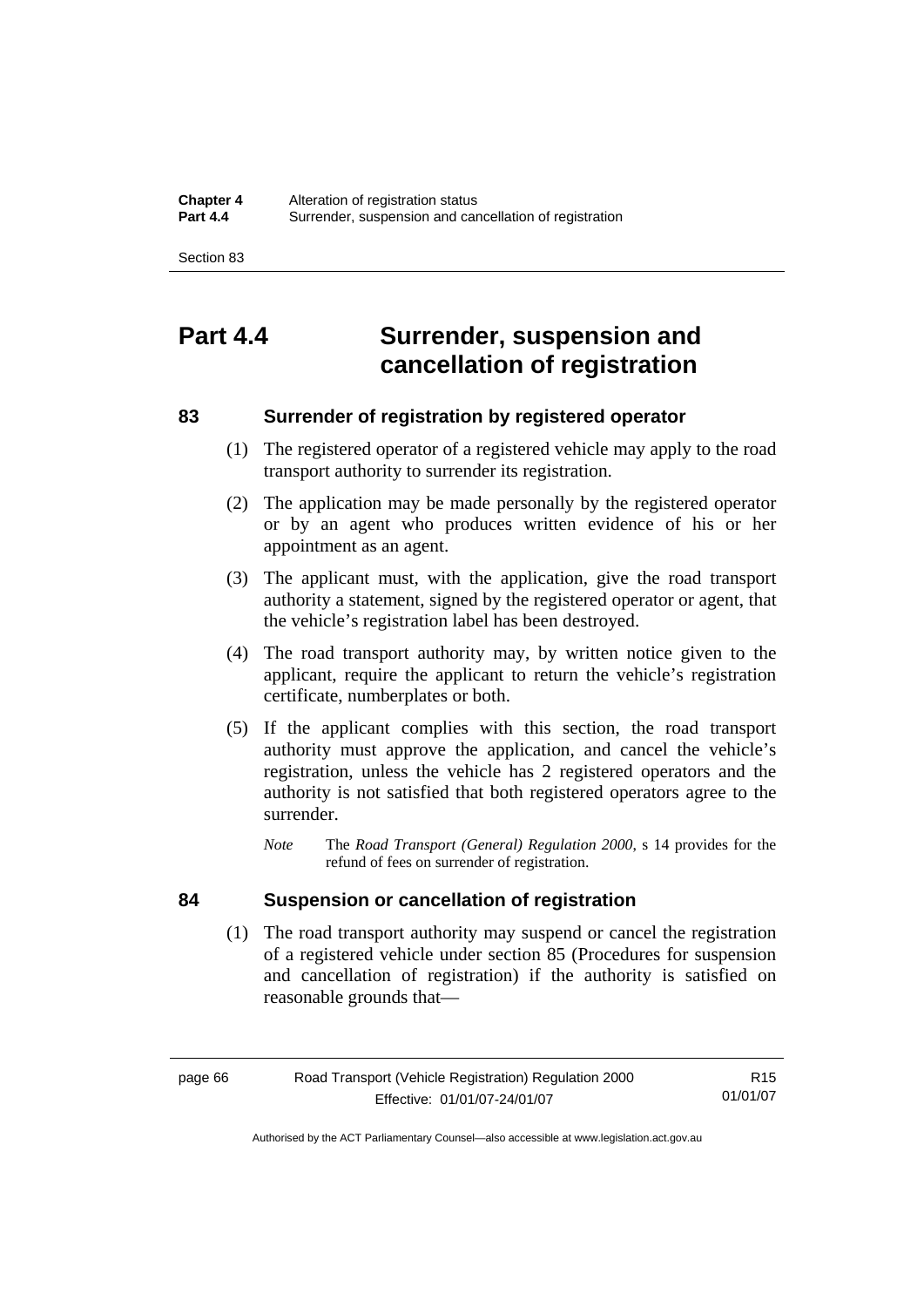- (a) a defect notice issued for the vehicle has not been complied with and the date for compliance mentioned in the notice has expired; or
- (b) the vehicle does not comply with the applicable vehicle standards; or
- (c) an amount payable under the *Road Transport (General) Act 1999* or the *Duties Act 1999* in relation to the vehicle has not been paid; or
- (d) the vehicle identifier for the vehicle is the same as the vehicle identifier for a vehicle that is recorded as having been writtenoff in—
	- (i) the written-off vehicles register; or
	- (ii) an approved corresponding WOVR and the road transport authority has notice of the record in the corresponding register; or
- (e) the ownership, possession, control or description of the vehicle as recorded in the register is uncertain; or
- (f) the vehicle has been registered in error; or
- (g) if the vehicle is a public passenger vehicle—
	- (i) for a vehicle licensed as a taxi or hire car under the *Road Transport (Public Passenger Services) Regulation 2002*—the vehicle is no longer licensed as a taxi or hire car; or
	- (ii) the registered operator of the vehicle is not accredited under the *Road Transport (Public Passenger Services) Regulation 2002* to operate that public passenger vehicle; or

page 67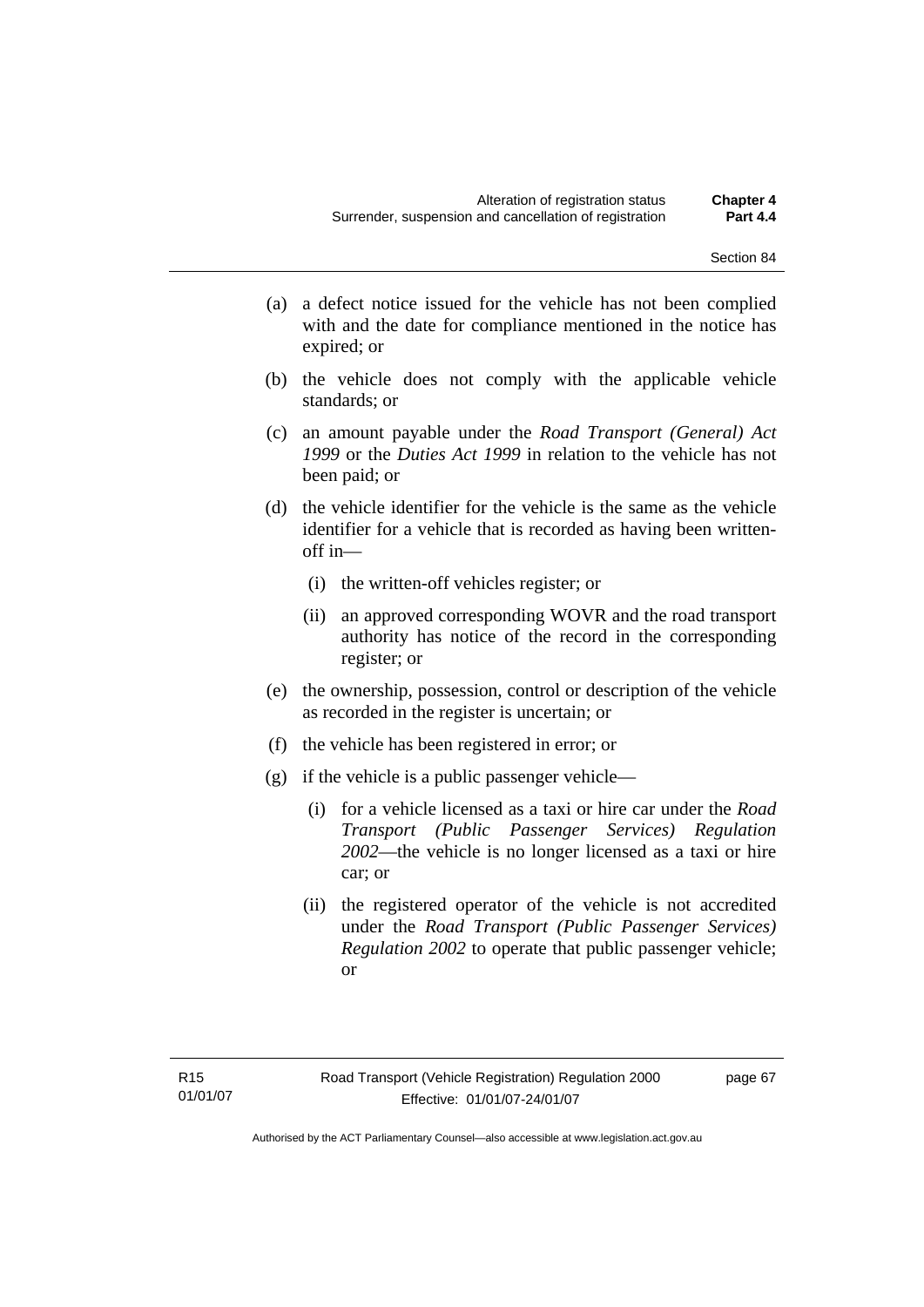#### **Chapter 4** Alteration of registration status<br>**Part 4.4** Surrender suspension and can **Part 4.4** Surrender, suspension and cancellation of registration

#### Section 85

 (iii) the vehicle is no longer operated as a public passenger vehicle.

#### **Examples for par (g) (i)**

- 1 The taxi licence has been transferred to someone else but the vehicle to which the licence relates has not been transferred to that person.
- 2 The taxi licence or hire car licence has been suspended or cancelled.
- *Note* An example is part of the regulation, is not exhaustive and may extend, but does not limit, the meaning of the provision in which it appears (see Legislation Act, s 126 and s 132).
- (2) The road transport authority may suspend the registration of a registered vehicle under section 85 for up to 3 months if—
	- (a) all or any part of the premium payable for a third-party policy for the vehicle is paid by cheque or credit card; and
	- (b) the cheque is not met on presentation or the credit card is not honoured; and
	- (c) the authorised insurer that issued the policy asks the authority, under the *Road Transport (General) Act 1999*, section 168 (4), to suspend the registration.
		- *Note* If the unpaid premium is not paid before the end of the suspension period, the road transport authority must cancel the vehicle's registration (see *Road Transport (General) Act 1999*, s 168 (6)).

#### **85 Procedures for suspension and cancellation of registration**

- (1) If the road transport authority proposes to suspend or cancel the registration of a registered vehicle (the *proposed action*), the authority must give the registered operator of the vehicle a written notice stating—
	- (a) the proposed action; and

| page 68 |
|---------|
|---------|

R15 01/01/07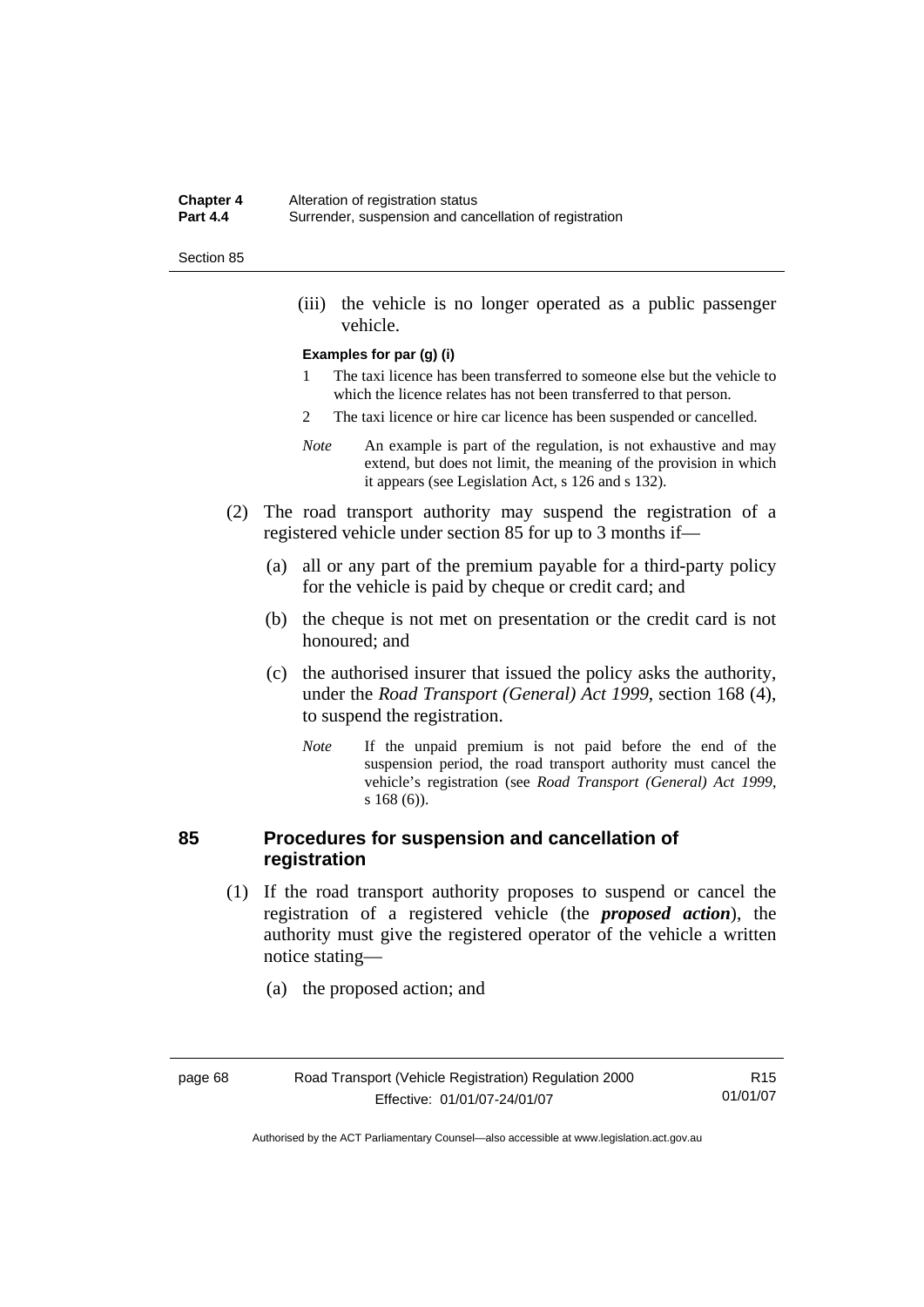- (b) if the proposed action is to suspend the registration—the suspension period; and
- (c) the grounds for the proposed action; and
- (d) any action that must be taken by the operator to avoid or reverse the proposed action; and
- (e) the date when the suspension or cancellation takes effect (the *date of effect*); and
- (f) if the proposed action is to cancel the registration—the operator must destroy the vehicle's registration label as soon as practicable after the cancellation takes effect; and
- (g) if the proposed action is to cancel the registration—whether and, if so, by when the operator is required to return to the authority the vehicle's registration certificate or the numberplates issued for the vehicle if the cancellation takes effect.
- (2) The notice must also state that, unless the notice is cancelled by the road transport authority before the date of effect—
	- (a) if the proposed action is to suspend the vehicle's registration the vehicle must not be used on a road or road related area during the suspension period; or
	- (b) if the proposed action is to cancel the vehicle's registration the vehicle must not be used on a road or road related area on or after the date of effect.
- (3) The notice may, but need not, provide an opportunity for the registered operator to make representations why the proposed action should not be taken.
- (4) The date of effect must not be earlier than 14 days after the notice is given to the registered operator.

page 69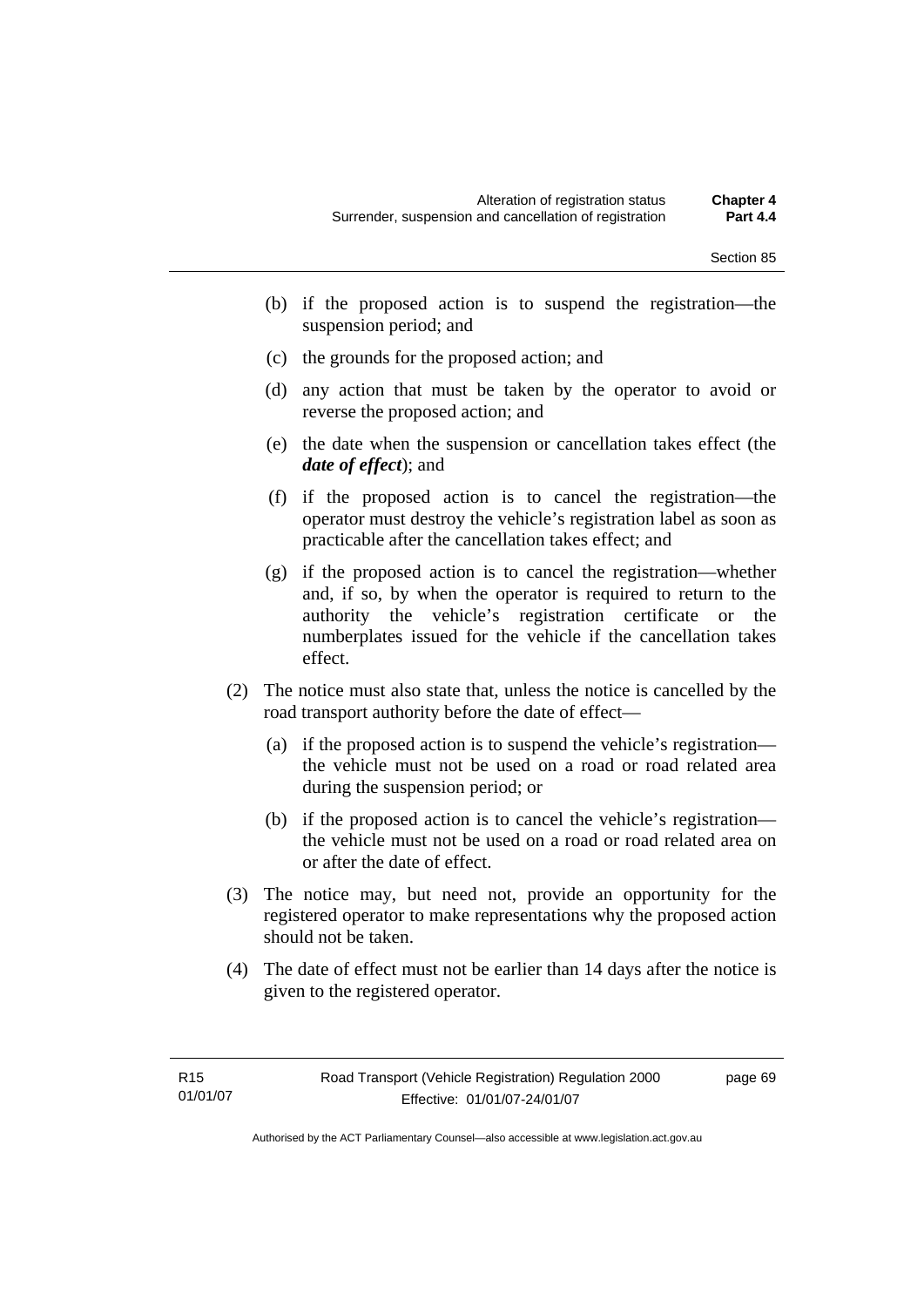#### **Chapter 4** Alteration of registration status<br>**Part 4.4** Surrender suspension and can **Part 4.4** Surrender, suspension and cancellation of registration

Section 85

- (5) However, the road transport authority may decide that the suspension or cancellation is to take effect on a date not earlier than the date when the notice is given to the registered operator if the authority is satisfied on reasonable grounds that—
	- (a) a defect notice issued for the vehicle has not been complied with and the date for compliance mentioned in the notice has expired; or
	- (b) the vehicle does not comply with the applicable vehicle standards; or
	- (c) the vehicle identifier for the vehicle is the same as the vehicle identifier for a vehicle that is recorded as having been writtenoff in—
		- (i) the written-off vehicles register; or
		- (ii) an approved corresponding WOVR and the road transport authority has notice of the record in the corresponding register.
- (6) If the vehicle's registration is cancelled, the registered operator—
	- (a) must destroy the vehicle's registration label as soon as practicable after the cancellation takes effect; and
	- (b) must not, without reasonable excuse, fail to return to the authority the vehicle's registration certificate, or a numberplate issued for the vehicle, in accordance with a requirement under subsection  $(1)$   $(g)$ .

Maximum penalty (for subsection (6)): 20 penalty units.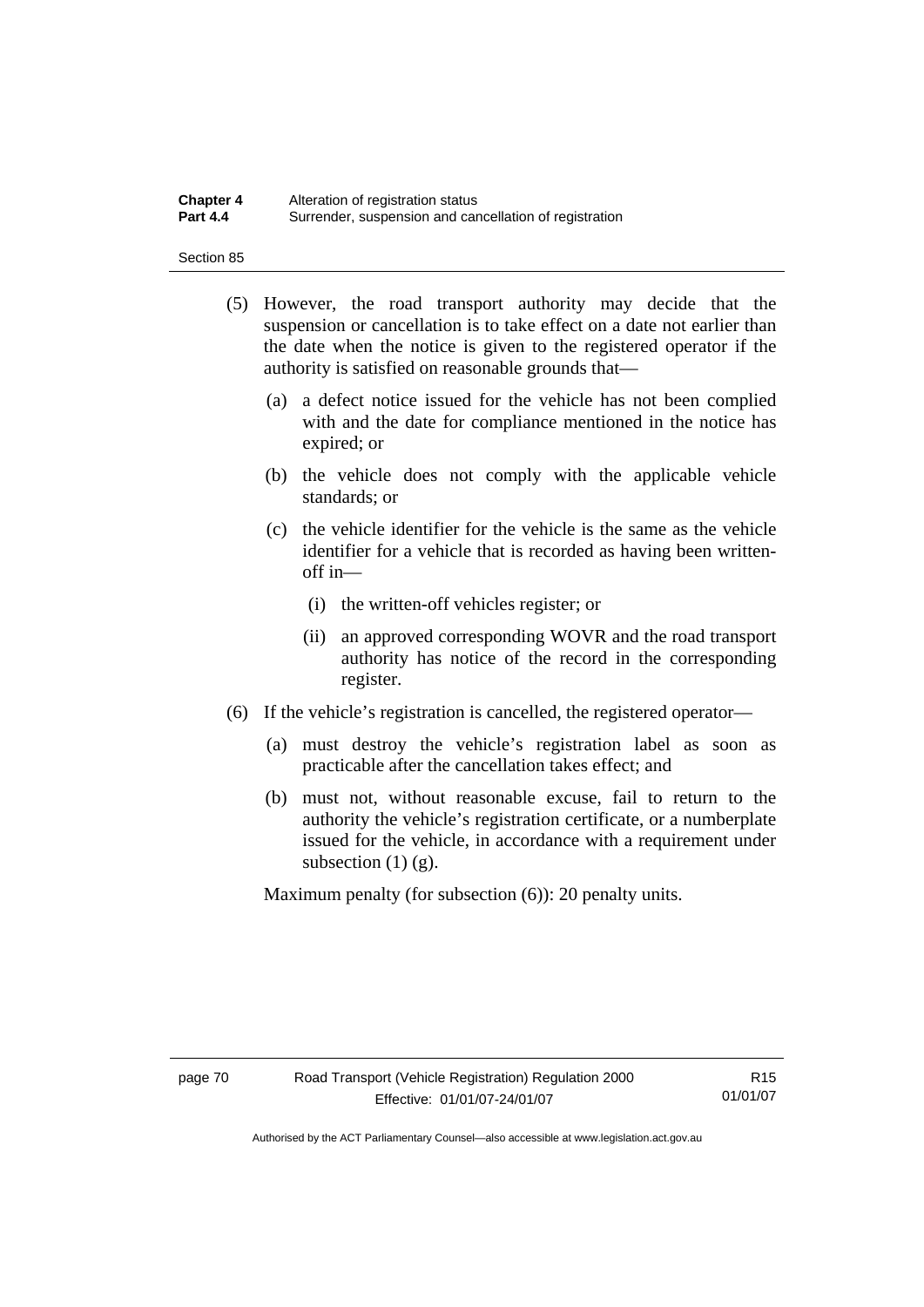# **Chapter 5 Authorised uses of unregistered vehicles**

# **Part 5.1 Unregistered vehicle permits**

#### **86 Issue of unregistered vehicle permits etc**

- (1) The road transport authority may issue an unregistered vehicle permit for a registrable vehicle if—
	- (a) it would be unreasonable or impracticable to require the vehicle to be registered during the period of the permit; or
	- (b) the vehicle has been driven to a place under section 22 (1) (Vehicles being driven to obtain registration etc) to obtain registration and registration has been refused.
- (2) An unregistered vehicle permit issued for a registrable vehicle authorises use of the vehicle, subject to the conditions (if any) stated in the permit, on—
	- (a) any road or road related area; or
	- (b) stated roads or road related areas.
- (3) Unless sooner cancelled, an unregistered vehicle permit expires on the expiry date stated in the permit—
	- (a) if the permit states an expiry time—at the expiry time; or
	- (b) if no expiry time is stated—at the end of the day recorded as the expiry date.
- (4) If the road transport authority issues an unregistered vehicle permit for a registrable vehicle, the authority must—

page 71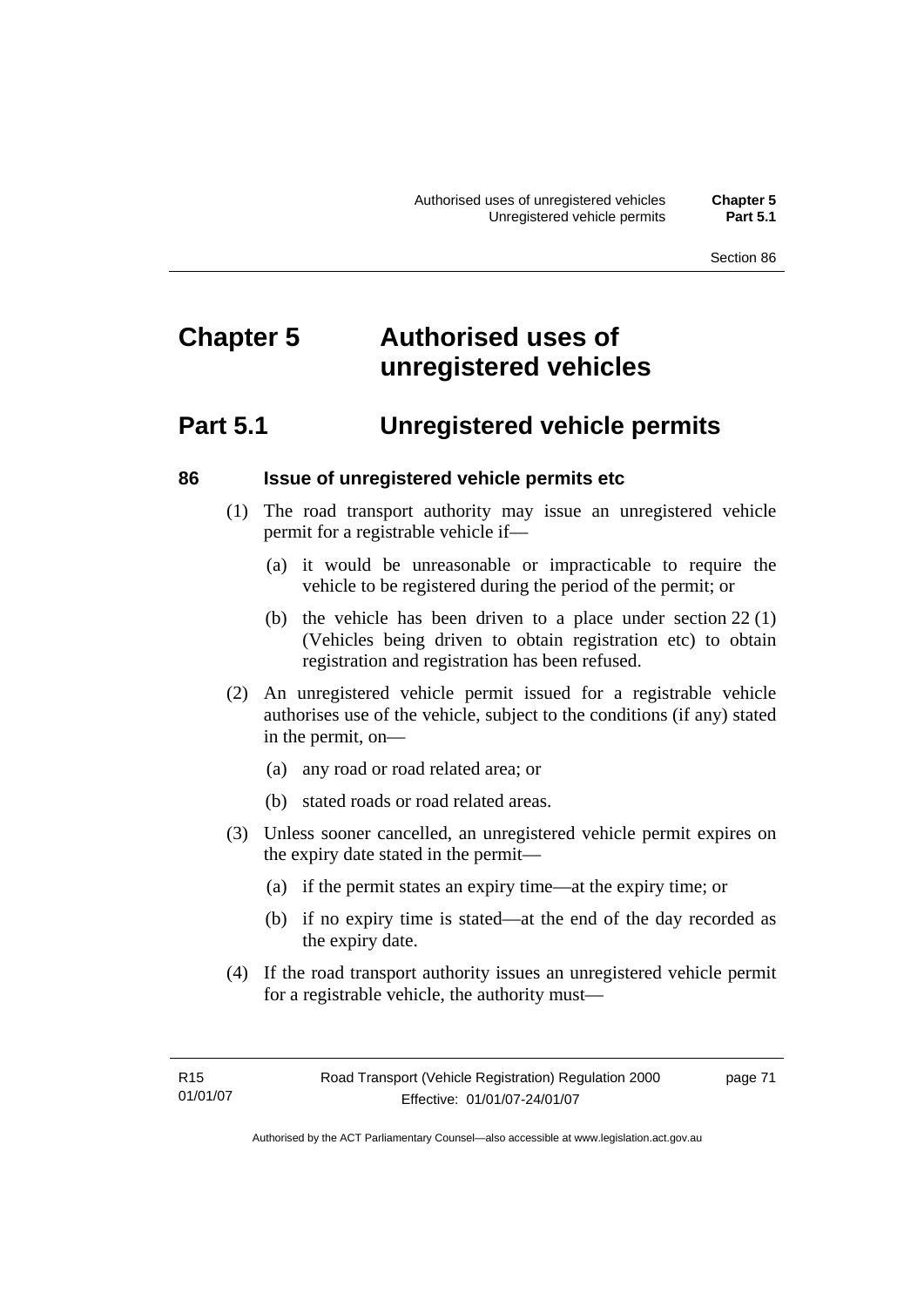| <b>Chapter 5</b> | Authorised uses of unregistered vehicles |
|------------------|------------------------------------------|
| <b>Part 5.1</b>  | Unregistered vehicle permits             |

- (a) record details of the permit, including any condition to which the permit is subject, in the register; and
- (b) give a temporary identification number to the vehicle and tell the person to whom the permit is issued what the number is.
- (5) The road transport authority may vary or cancel an unregistered vehicle permit at any time by written notice given to the holder of the permit.
- (6) An unregistered vehicle permit must include a label showing the temporary identification number given to the vehicle or, if the vehicle has a registration number, that number.

#### **87 Obligations of holder of unregistered vehicle permit**

The holder of an unregistered vehicle permit issued for a registrable vehicle must ensure that the label included in the permit is attached securely to the vehicle in a prominent place.

Maximum penalty: 20 penalty units.

page 72 Road Transport (Vehicle Registration) Regulation 2000 Effective: 01/01/07-24/01/07

R15 01/01/07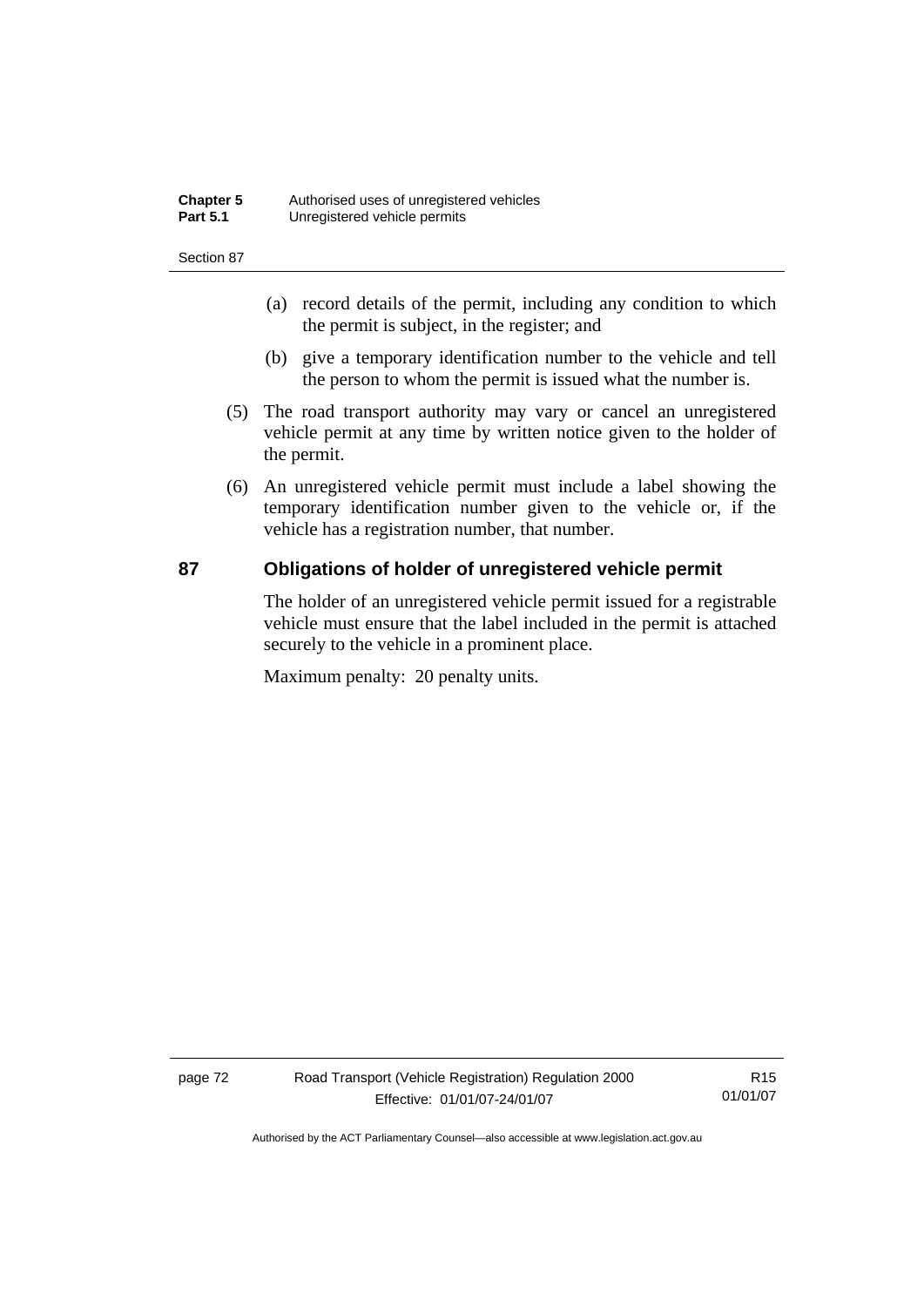# **Part 5.2 Trader's plates**

### **88 Issue of trader's plates**

- (1) The road transport authority may issue 1 or more trader's plates to a person if the authority is satisfied the person—
	- (a) is a manufacturer, repairer or transporter of, or dealer in, registrable vehicles; and
	- (b) has suitable premises for the purpose.
- (2) The road transport authority may, in writing, determine the dimensions, layout and other characteristics with which trader's plates must comply.
- (3) A determination is a notifiable instrument.

*Note* A notifiable instrument must be notified under the Legislation Act.

#### **89 Recall of trader's plates**

- (1) If the road transport authority considers that—
	- (a) there is an error of any kind in a trader's plate; or
	- (b) there has been an error of any kind in the issuing of a trader's plate; or
	- (c) a trader's plate should not have been issued for any other reason;

the authority may, by written notice given to the person to whom the plate was issued, require the person to return the plate to the authority within the period stated in the notice.

page 73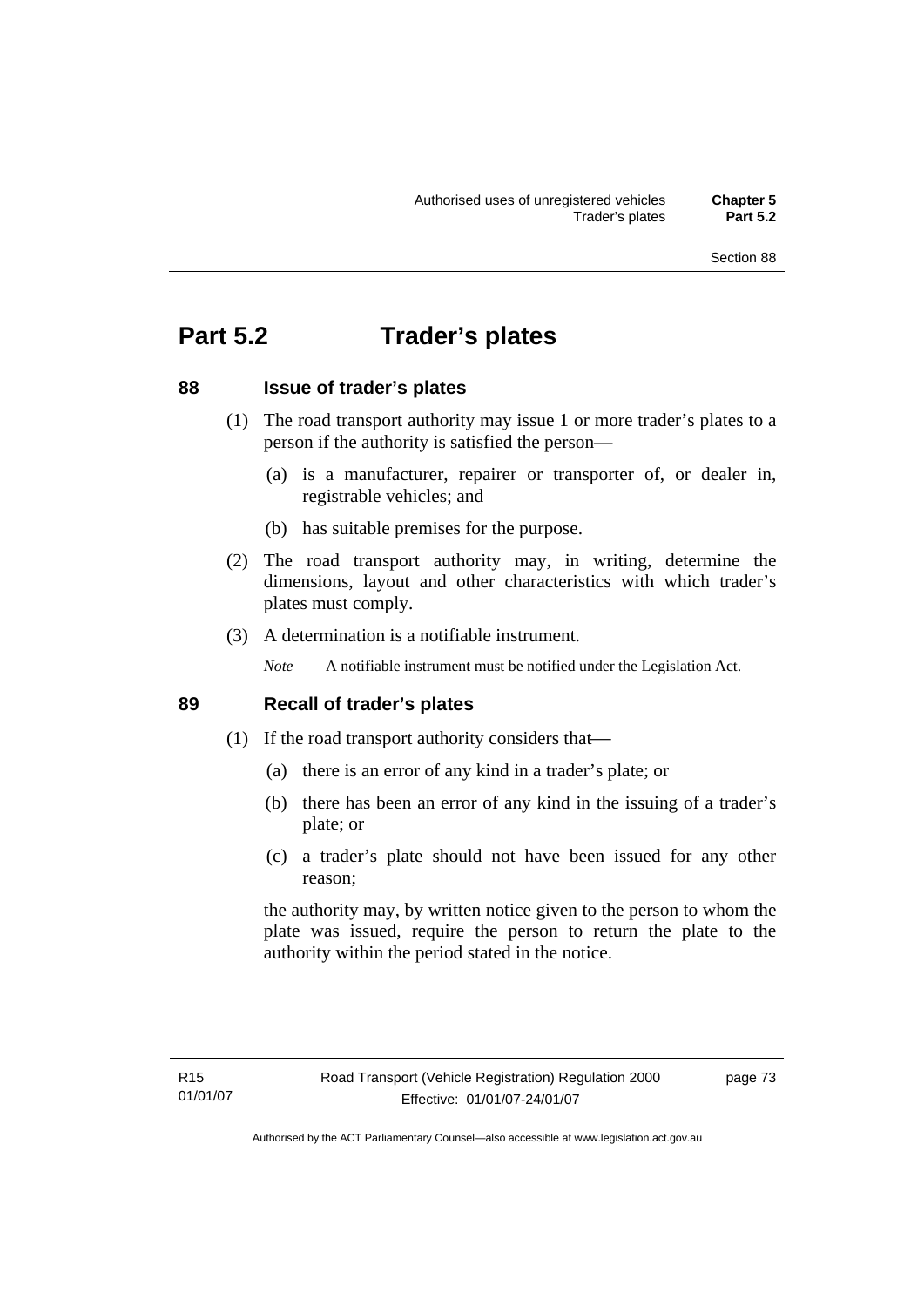(2) A person must not, without reasonable excuse, fail to comply with a notice given to the person under subsection (1).

Maximum penalty: 20 penalty units.

 (3) If a person returns a trader's plate under this section, the road transport authority may issue a replacement trader's plate to the person.

#### **90 Identification labels for trader's plates**

- (1) If the road transport authority issues a trader's plate to a person, the authority must also issue to the person an identification label for the plate.
- (2) The identification label must state the period for which the trader's plate is issued.

#### **91 Lost, stolen or destroyed identification labels**

 (1) If an identification label for a trader's plate is lost, stolen or destroyed, the person to whom it was issued must, as soon as practicable (but within 14 days) after discovering the loss, theft or destruction, tell the road transport authority about the loss, theft or destruction.

Maximum penalty: 20 penalty units.

- (2) If the person tells the road transport authority about the loss, theft or destruction of the identification label, the authority may, by written notice given to the person, require the person to provide to the authority, within a stated period and in a stated form, a statement confirming, and explaining the circumstances of, the loss, theft or destruction.
- (3) A person must not, without reasonable excuse, fail to comply with a notice given to the person under subsection (2).

Maximum penalty: 20 penalty units.

| page 74 | Road Transport (Vehicle Registration) Regulation 2000 | R <sub>15</sub> |
|---------|-------------------------------------------------------|-----------------|
|         | Effective: 01/01/07-24/01/07                          | 01/01/07        |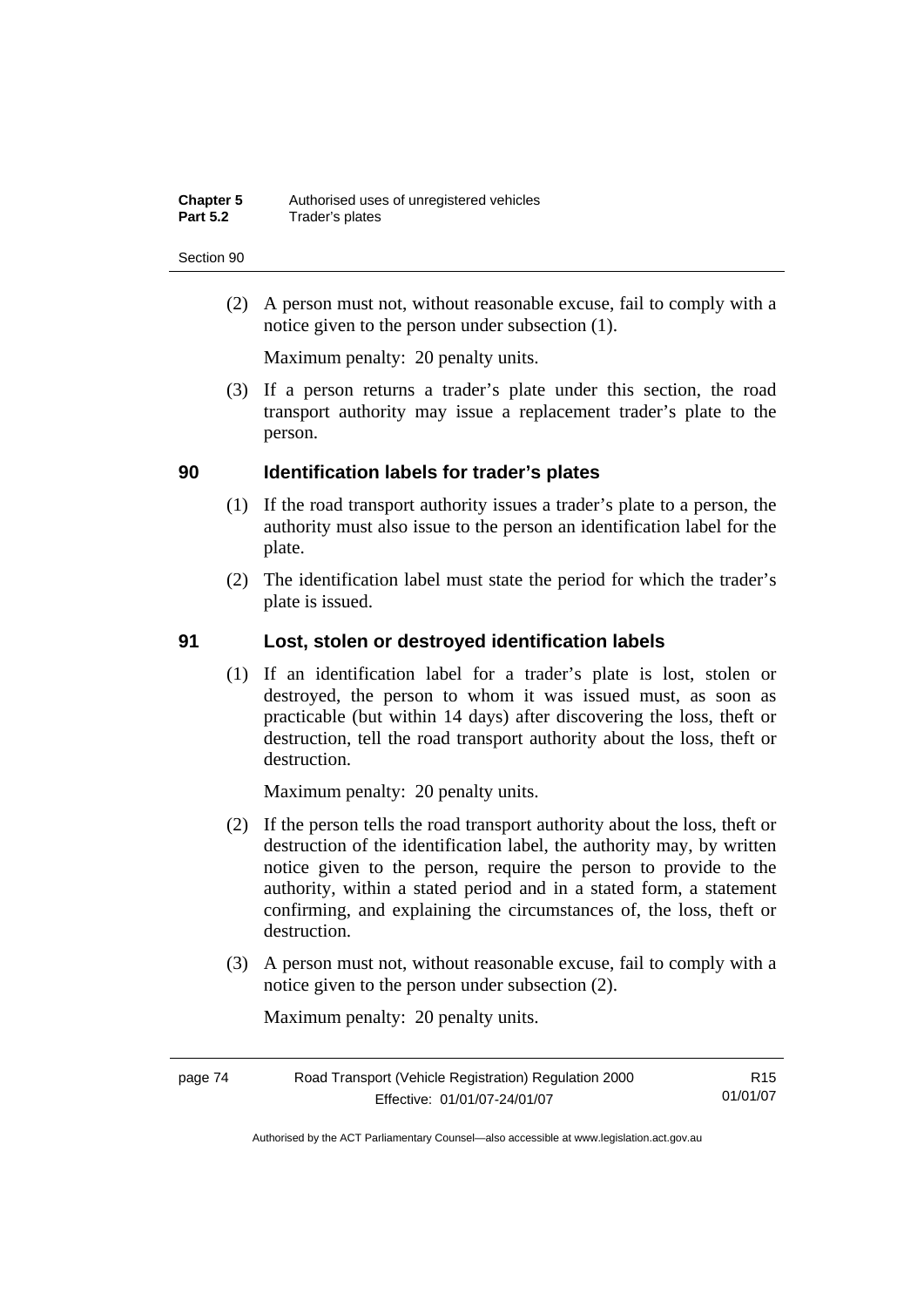#### **92 Replacement identification labels**

- (1) The road transport authority may give a replacement identification label for a trader's plate to the person to whom the original identification label was issued if satisfied that the original label is lost, stolen or damaged or has been destroyed.
- (2) Before the road transport authority issues a replacement identification label to the person, the authority may require the person to return the damaged original identification label to the authority.
- (3) On the issue of the replacement identification label, the original identification label is void.

#### **93 Recovery of lost or stolen identification labels**

If the person to whom a replacement identification label was issued recovers the original identification label, the person must, as soon as practicable (but within 14 days) after recovering the original label—

- (a) tell the road transport authority about the recovery of the original label; and
- (b) give the original label to the authority unless the authority tells the person that the original label need not be given to the authority.

Maximum penalty: 20 penalty units.

### **94 Use of vehicles with trader's plates on road or road related area**

For the Act, section 18 (2) (a), an unregistered vehicle with a trader's plate attached may be used on a road or road related area if—

 (a) the identification label for the trader's plate is displayed on the vehicle in accordance with section 95; and

| R15      | Road Transport (Vehicle Registration) Regulation 2000 | page 75 |
|----------|-------------------------------------------------------|---------|
| 01/01/07 | Effective: 01/01/07-24/01/07                          |         |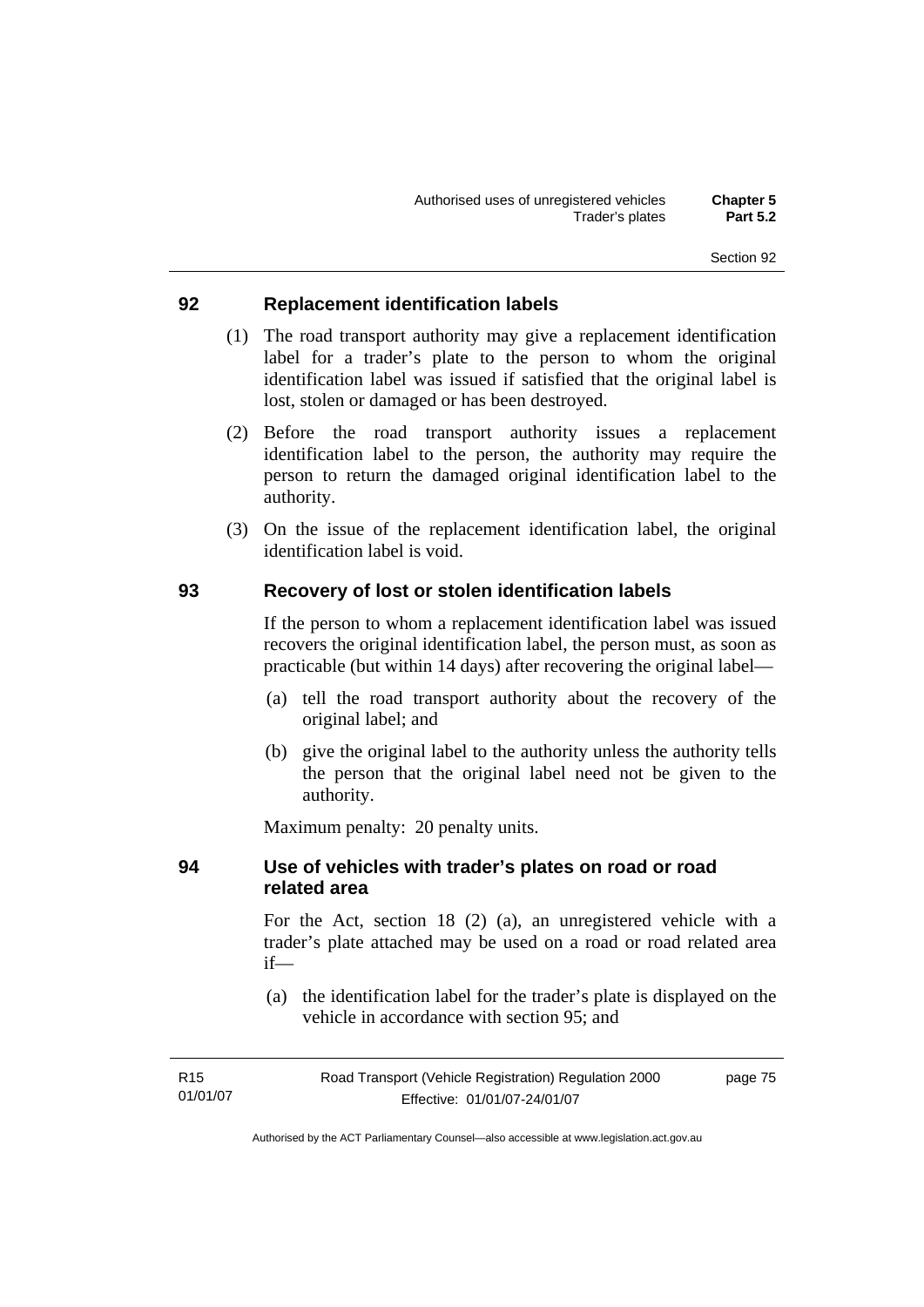(b) the use of the vehicle is an authorised use under section 96.

#### **95 Attaching of identification labels**

The identification label for the trader's plate must be displayed in a holder attached to the trader's plate in accordance with the following requirements:

- (a) the holder must be attached to the trader's plate so the label faces outward from the vehicle;
- (b) the holder must be made from transparent glass or other transparent material so the label is clearly visible to a person facing the label from 6m away from the label.

#### **96 Authorised use of trader's plates**

- (1) The use of an unregistered vehicle to which a trader's plate is attached is an authorised use if—
	- (a) the vehicle (or, for a trailer, the vehicle towing it) is carrying the person to whom the plate was issued (the *trader*), the trader's authorised employee or the trader's agent authorised in writing; and
	- (b) the vehicle is being driven—
		- (i) for a purpose related to its manufacture or repair (including painting or a similar process) or related to, or incidental to, dealing in the vehicle; or
		- (ii) for the purpose of obtaining registration of the vehicle, by the most direct or convenient route to the nearest convenient designated place or authorised examiner; or
		- (iii) for delivery at the address of a person who has acquired it from the trader.
- (2) However, subsection (1) authorises the use of the unregistered registrable vehicle to carry a load only if—

| page 76 | Road Transport (Vehicle Registration) Regulation 2000 | R15      |
|---------|-------------------------------------------------------|----------|
|         | Effective: 01/01/07-24/01/07                          | 01/01/07 |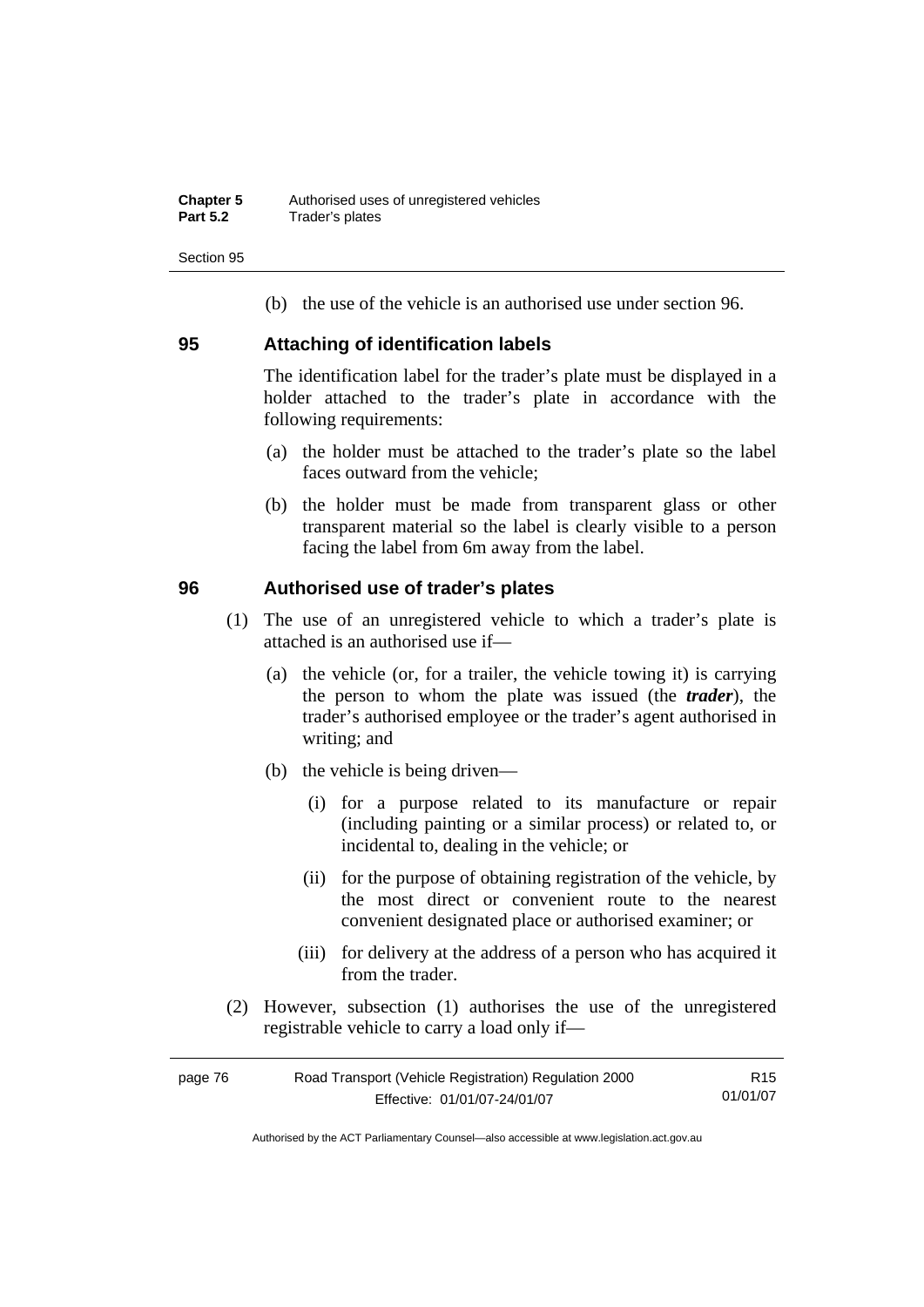- (a) the load is carried only to demonstrate to a genuine prospective purchaser the capacity of the vehicle for carrying a type or weight of load; or
- (b) the vehicle is being driven by the most direct or convenient route to the premises of the trader from the place where the trader has built or purchased the vehicle and the load consists only of a registrable vehicle built or purchased by the trader for sale by the trader; or
- (c) the vehicle is a trailer specially built to carry a boat and the load consists only of a boat; or
- (d) the vehicle is not heavier than 2t unladen and is being driven—
	- (i) by the shortest practicable route to the premises of the trader from the place where the trader has built or purchased the vehicle and the load consists only of goods intended for the trader's personal use or for use in his or her business; or
	- (ii) only for carrying spare parts, for use in relation to the repair of registrable vehicles by the trader, to the trader's premises from a railway station or airport to which they have been consigned to the trader.

## **97 Unauthorised uses of identification labels**

- (1) A person must not use a registrable vehicle to which a trader's plate is attached on a road or road related area if the identification label displayed on the trader's plate—
	- (a) is illegible; or
	- (b) has been changed in a material particular; or
	- (c) was issued for attachment to another trader's plate; or
	- (d) is void; or

page 77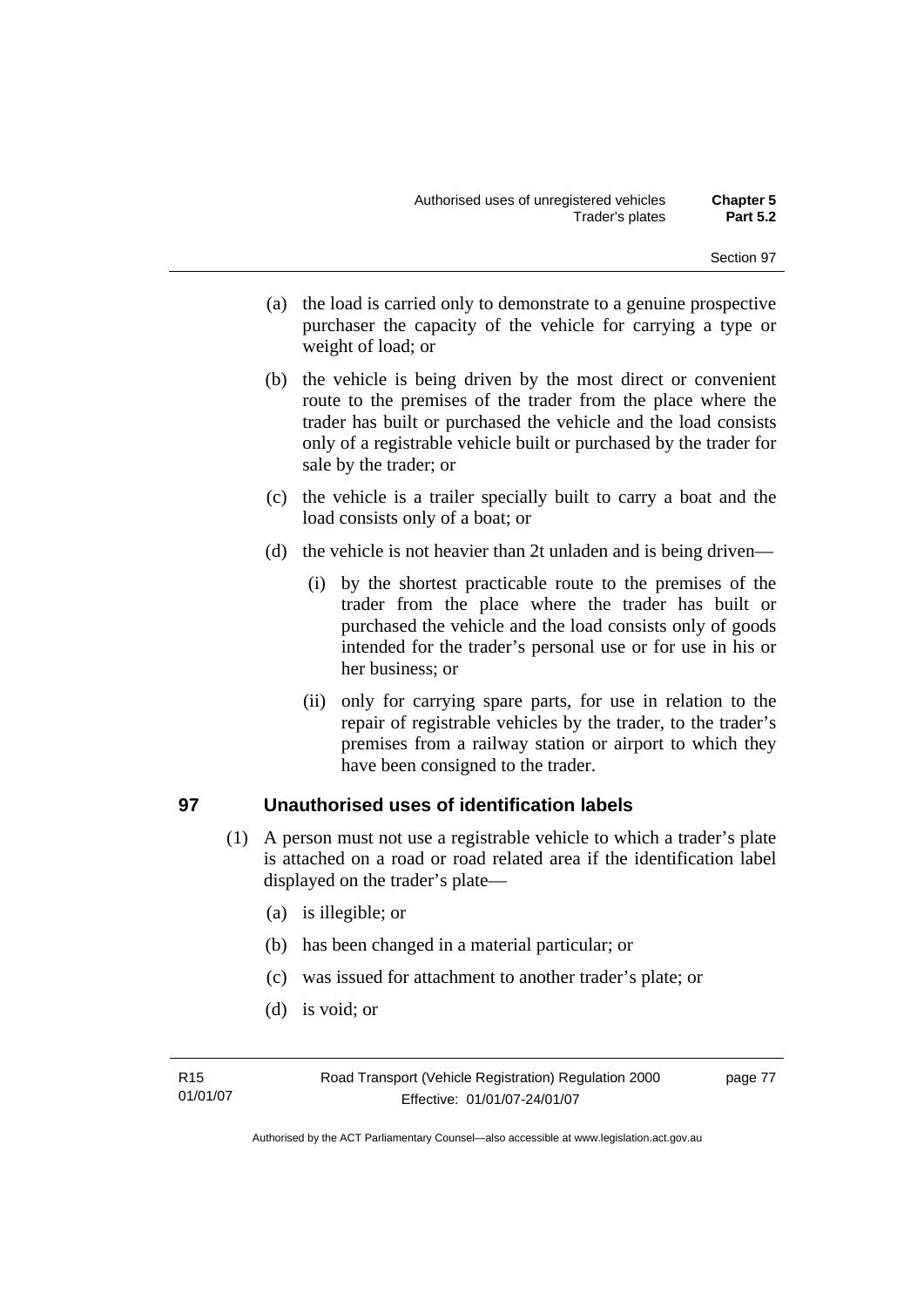(e) was issued for use in a period that has expired.

Maximum penalty: 20 penalty units.

 (2) A person must not lend or part with an identification label issued to the person unless authorised by this regulation.

Maximum penalty: 20 penalty units.

- (3) For this section:
	- (a) an identification label is *illegible* if anything required to be included on the label cannot, for any reason, be readily read; and
	- (b) an identification label has been changed in a *material particular* if anything that is required to be included on the label has been omitted or otherwise changed.

#### **98 Trader to make, keep and produce records**

A person issued with a trader's plate for a registrable vehicle must—

- (a) each time a registrable vehicle is driven on a road or road related area (the *journey*) with the plate attached, make a record of the following particulars:
	- (i) the date the vehicle was driven;
	- (ii) the number of the trader's plate;
	- (iii) the make of the vehicle;
	- (iv) the purpose for which the vehicle was used;
	- (v) the driver's name and home address;
	- (vi) the time the vehicle started the journey;
	- (vii) the time the vehicle returned from the journey, or the time the trader's plate was returned; and

| page 78 | Road Transport (Vehicle Registration) Regulation 2000 | R15      |
|---------|-------------------------------------------------------|----------|
|         | Effective: 01/01/07-24/01/07                          | 01/01/07 |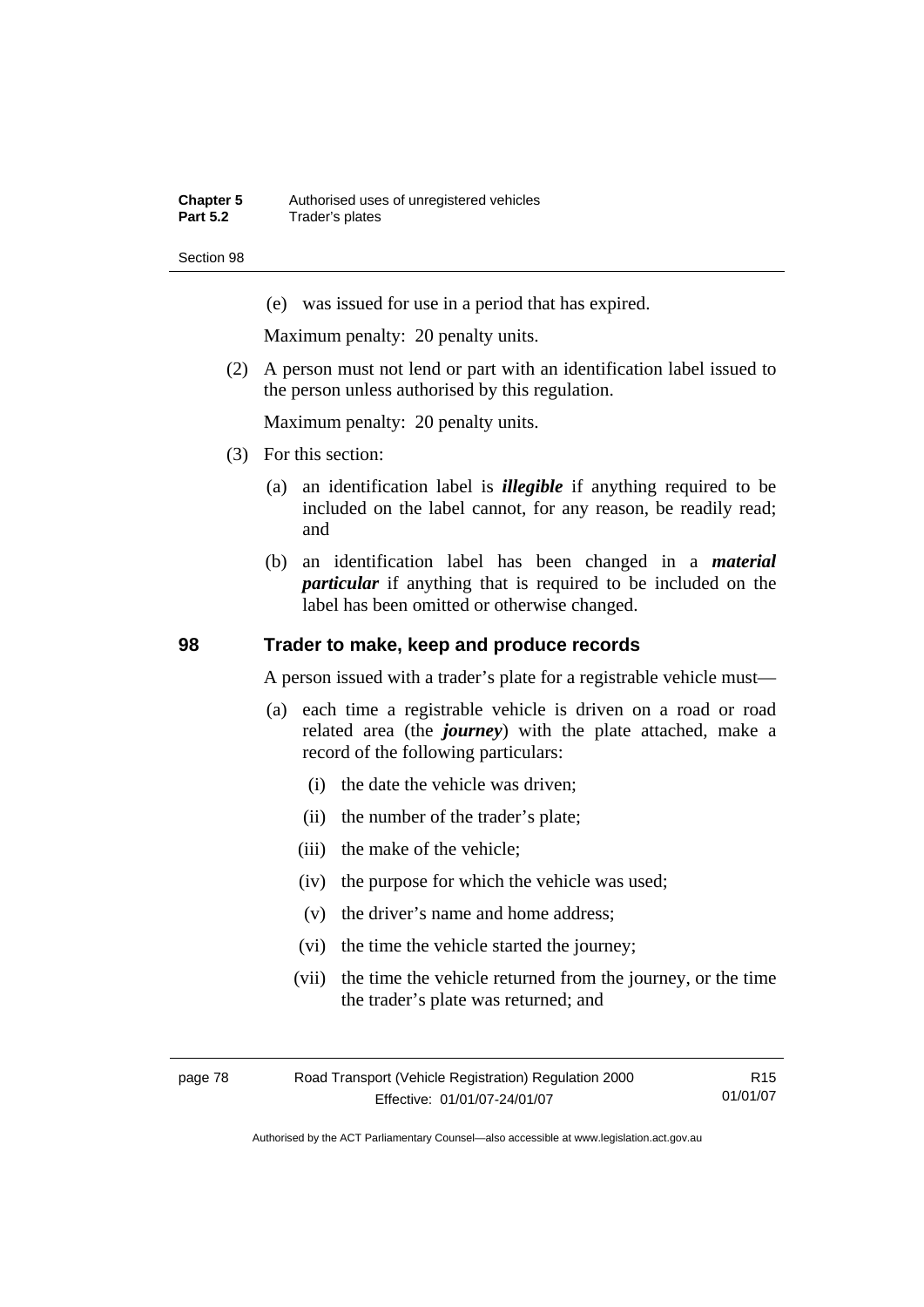- (b) keep the record at the premises mentioned in section 88 (1) (b) (Issue of trader's plates) for at least 6 months after the record is made; and
- (c) produce any record for the previous 6 months for inspection when asked by a police officer or authorised person.

Maximum penalty: 20 penalty units.

## **99 Questions about use of plate to be answered**

- (1) A police officer or authorised person may require the driver, or person in charge, of a vehicle to which a trader's plate is attached, or a person to whom a trader's plate has been issued, to answer any questions about the purpose for which the plate is being, or has been, used.
- (2) A person must not, without reasonable excuse, fail to answer a question when required to do so under subsection (1).

Maximum penalty: 20 penalty units.

## **100 Disposal or cessation of business**

 (1) If a person sells, disposes of or ceases to carry on the business in relation to which a trader's plate has been issued to the person, the person must give written notice of the sale, disposition or cessation of business to the road transport authority as soon as practicable (but within 14 days).

Maximum penalty: 20 penalty units.

 (2) On application by the person to whom the business has been sold or disposed of, the road transport authority may transfer the trader's plate to person.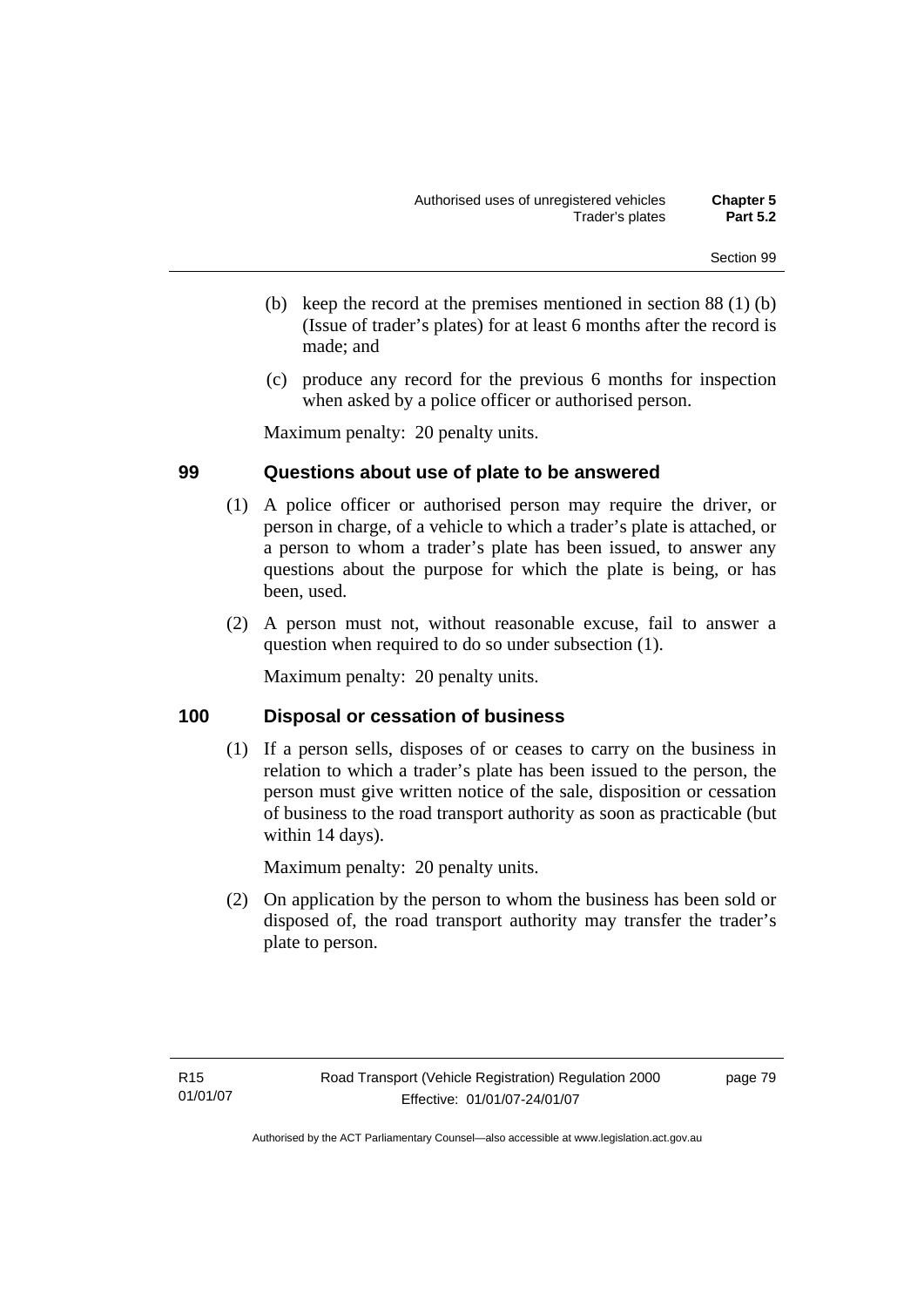#### **101 Return of trader's plate**

- (1) If the road transport authority is satisfied on reasonable grounds that a person is no longer entitled to hold a trader's plate issued or transferred to the person, the authority may, by written notice to the person, require the person to return the trader's plate to the authority within the period stated in the notice.
- (2) A person must not, without reasonable excuse, fail to comply with a notice under subsection (1).

Maximum penalty: 20 penalty units.

 (3) A person to whom a trader's plate has been issued or transferred must, not later than 14 days after the end of the period for which the trader's plate was issued, return the trader's plate to the road transport authority.

Maximum penalty: 20 penalty units.

#### **102 Surrender of trader's plates**

A trader's plate may be surrendered by the person to whom it was issued or transferred by returning it to the road transport authority.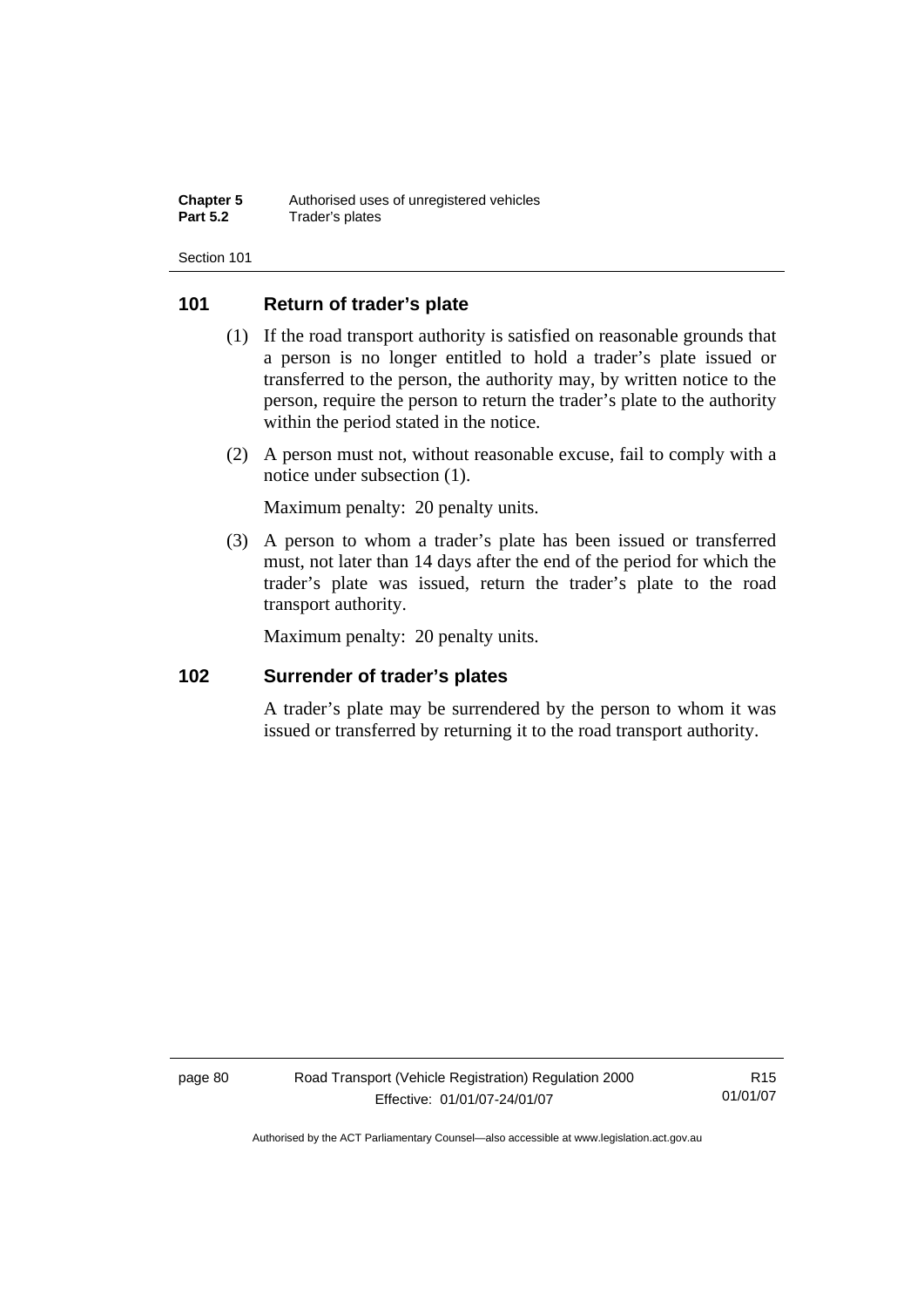# **Chapter 6 Vehicle standards**

# **Part 6.1 General requirements**

## **103 What are the applicable vehicle standards?**

The *applicable vehicle standards* for a registrable vehicle are the requirements mentioned in schedule 1 that apply to the vehicle.

### **104 Road transport authority may exempt vehicle etc from certain provisions**

- (1) The road transport authority may exempt a vehicle, combination or person from a provision of section 108 (Emission control systems to be fitted and properly maintained) or schedule 1.
- (2) If an exemption under this section is given subject to conditions, the exemption applies only if all the conditions of the exemption are complied with.

## **105 Meaning of** *operator* **of a motor vehicle or trailer for pt 6.1**

- (1) For this part, the *operator* of a motor vehicle or trailer is the registered operator of the vehicle.
- (2) However, if another person is responsible, or also responsible, for the maintenance of the vehicle, the other person is also the *operator* of the vehicle for this part.
- (3) Despite subsections (1) and (2), it is a defence to the prosecution of the registered operator for an offence against this part in relation to the vehicle if, at the relevant time—
	- (a) the registered operator was not solely or partly responsible for the maintenance of the vehicle; and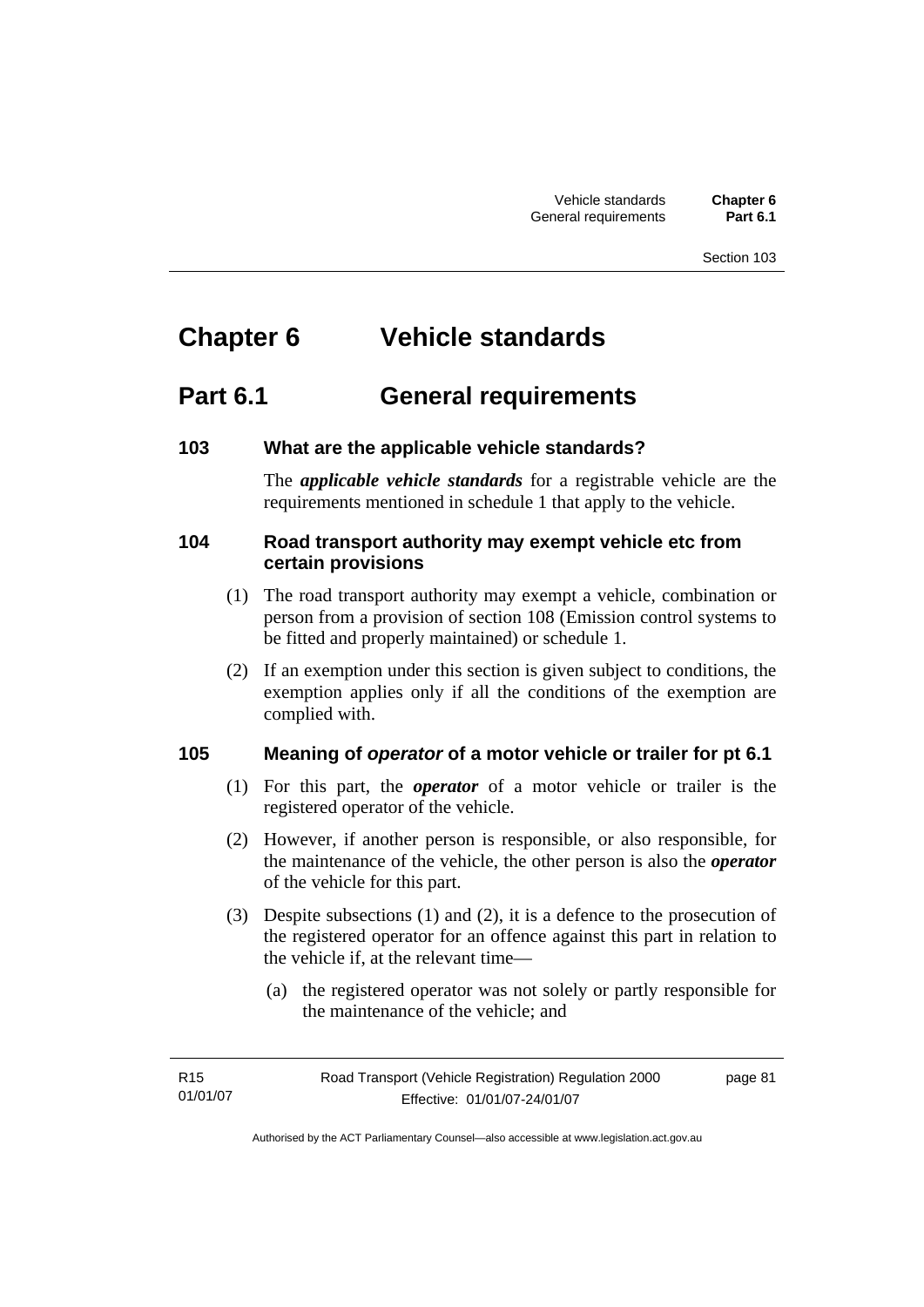| Chapter 6       | Vehicle standards    |
|-----------------|----------------------|
| <b>Part 6.1</b> | General requirements |

 (b) another person was, or other persons between them were, solely responsible for the maintenance of the vehicle.

#### **106 Meaning of** *operator* **of a combination for pt 6.1**

- (1) For this part, the *operator* of a combination is the registered operator of the first or only motor vehicle forming part of the combination.
- (2) However, if another person is responsible, or also responsible, for the operation of the combination, the other person is also the *operator* of the combination for this part.
- (3) Despite subsections (1) and (2), it is a defence to the prosecution of the registered operator of the motor vehicle for an offence against this part in relation to the combination if, at the relevant time—
	- (a) the registered operator was not solely or partly responsible for the operation of the combination; and
	- (b) another person was, or other persons between them were, solely responsible for the operation of the combination.

#### **107 Motor vehicles and trailers to be properly maintained**

- (1) This section applies to a motor vehicle or trailer whether or not it forms part of a combination, but does not apply to a vehicle mentioned in schedule 1, section 1.7.
	- *Note* Sch 1, s 1.7 provides that the schedule does not apply to the vehicles mentioned in the section.
- (2) A person must not drive a motor vehicle on a road or road related area unless the vehicle is maintained in a condition that enables it to be driven safely.

Maximum penalty: 20 penalty units.

 (3) A person must not drive the first or only motor vehicle forming part of a combination on a road or road related area unless each other

| page 82 | Road Transport (Vehicle Registration) Regulation 2000 | R15      |
|---------|-------------------------------------------------------|----------|
|         | Effective: 01/01/07-24/01/07                          | 01/01/07 |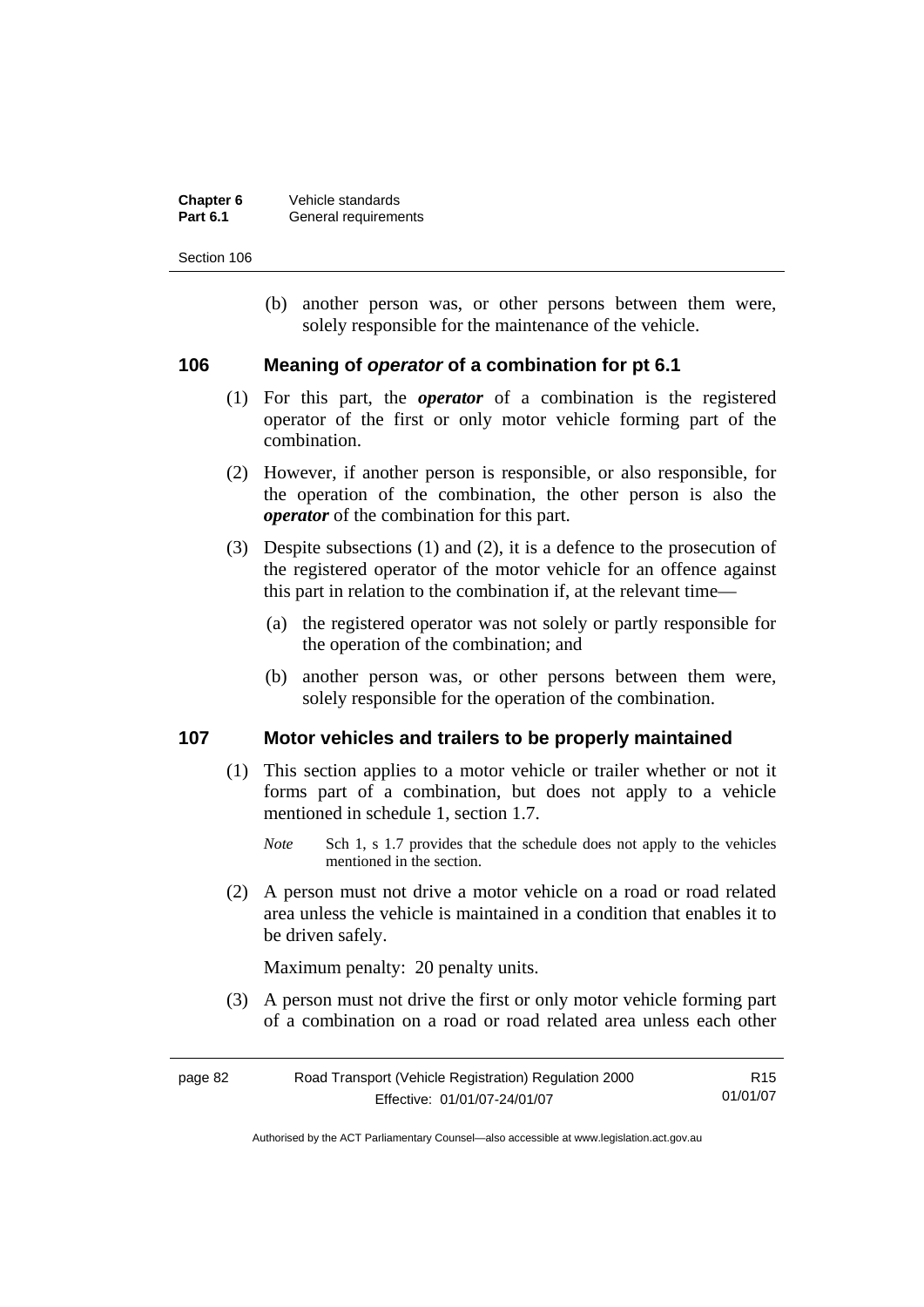vehicle forming part of the combination is maintained in a condition that enables it to be towed safely.

Maximum penalty: 20 penalty units.

 (4) The operator of a motor vehicle that is on a road or road related area must maintain the vehicle in a condition that enables it to be driven safely.

Maximum penalty: 20 penalty units.

 (5) The operator of a trailer that is on a road or road related area must maintain the trailer in a condition that enables it to be towed safely.

Maximum penalty: 20 penalty units.

- (6) For this section, a vehicle is not maintained in a condition that enables it to be driven or towed safely if driving or towing the vehicle would endanger the person driving or towing the vehicle, anyone else in or on the vehicle (or the combination of which it forms part) or other road users.
	- *Note* The *ACT Inspection Manual for Light Vehicles* and the *ACT Inspection Manual for Heavy Vehicles*, published by the road transport authority, provide information to help people meet the requirements of this section. The manuals are available from Road User Services, Department of Urban Services.

### **108 Emission control systems to be fitted and properly maintained**

- (1) This section applies to a motor vehicle or trailer whether or not it forms part of a combination, but does not apply to a vehicle mentioned in schedule 1, section 1.7.
	- *Note* Sch 1, s 1.7 provides that the schedule does not apply to the vehicles mentioned in the section.

page 83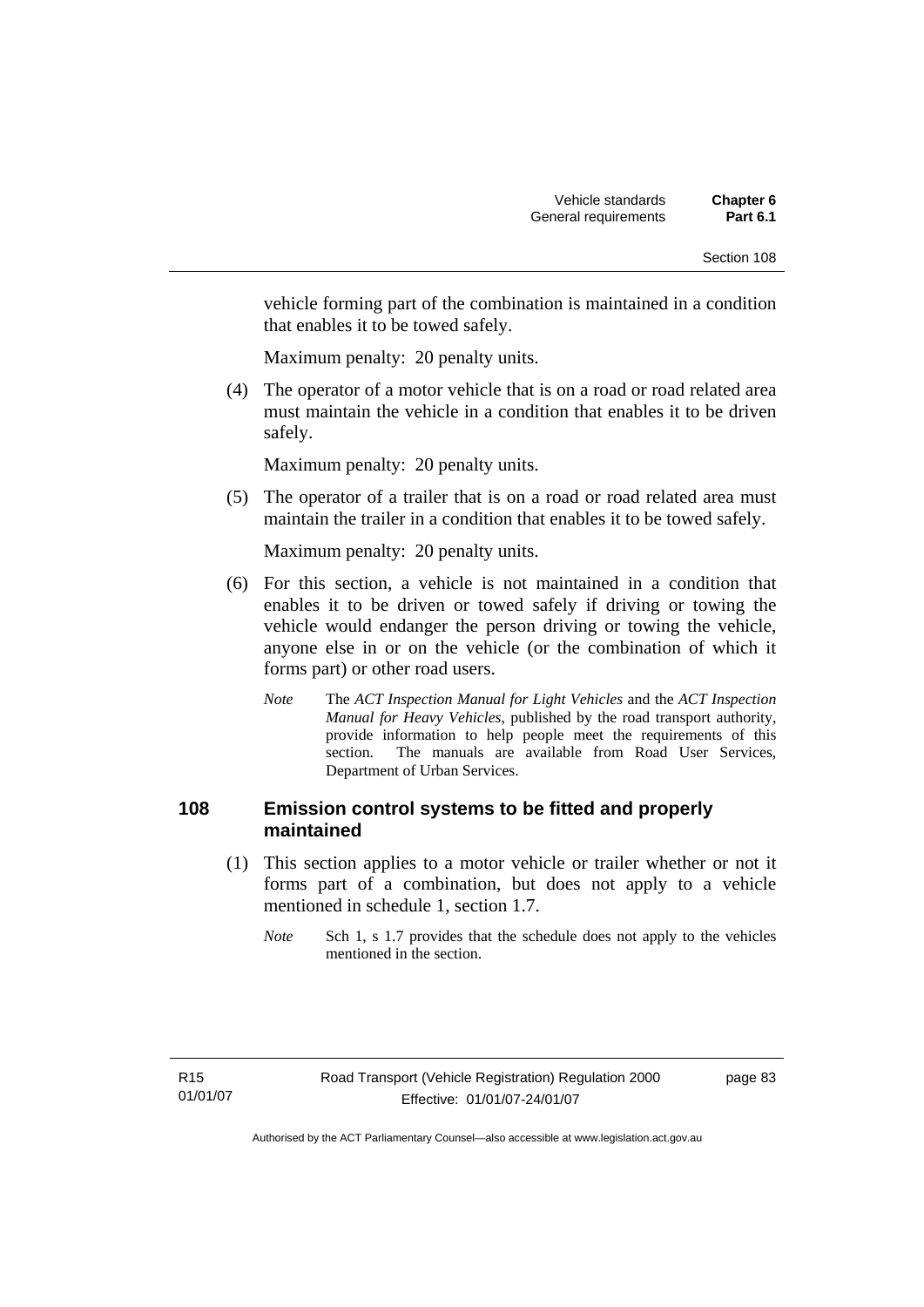| Chapter 6       | Vehicle standards    |
|-----------------|----------------------|
| <b>Part 6.1</b> | General requirements |

 (2) A person must not drive a motor vehicle on a road or road related area unless each emission control system of the vehicle remains fitted to the vehicle.

Maximum penalty: 20 penalty units.

 (3) A person must not drive a motor vehicle on a road or road related area unless each emission control system fitted to the vehicle is maintained in a condition that ensures that the system continues operating essentially in accordance with the system's original design.

Maximum penalty: 20 penalty units.

 (4) A person must not drive the first or only motor vehicle forming part of a combination on a road or road related area unless each emission control system of any other vehicle forming part of the combination remains fitted to the vehicle.

Maximum penalty: 20 penalty units.

 (5) A person must not drive the first or only motor vehicle forming part of a combination on a road or road related area unless each emission control system fitted to any other vehicle forming part of the combination is maintained in a condition that ensures that the system continues operating essentially in accordance with the system's original design.

Maximum penalty: 20 penalty units.

 (6) The operator of a vehicle that is on a road or road related area must ensure that each emission control system of the vehicle remains fitted to the vehicle.

Maximum penalty: 20 penalty units.

 (7) The operator of a vehicle that is on a road or road related area must maintain each emission control system fitted to the vehicle in a

R15 01/01/07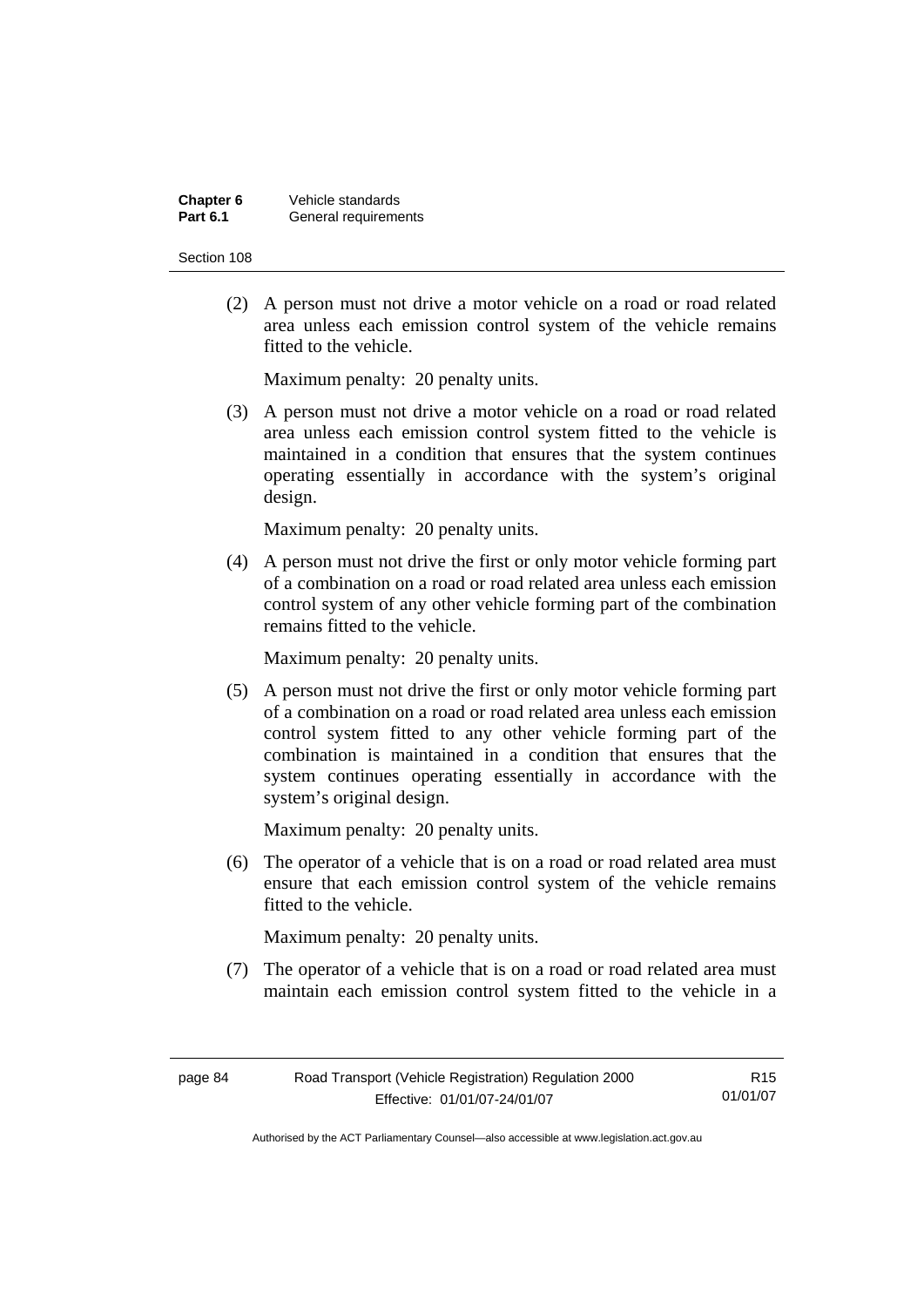condition that ensures that the system continues operating essentially in accordance with the system's original design.

Maximum penalty: 20 penalty units.

- (8) It is a defence to a prosecution for an offence against a subsection of this section if the person charged establishes that it was not reasonable or practicable to comply with the subsection.
- (9) A subsection of this section does not apply to a vehicle if the vehicle is exempt—
	- (a) from the subsection; or
	- (b) from the provision of the law of another jurisdiction corresponding to the subsection.
- (10) However, the vehicle is exempt from the subsection only if all conditions of the exemption (if any) are being complied with.
- (11) In this section:

*emission control system*, for a vehicle, means an emission control system fitted to the vehicle when it was built.

*Note* The *ACT Inspection Manual for Light Vehicles* and the *ACT Inspection Manual for Heavy Vehicles*, published by the road transport authority, provide information to help people meet the requirements of this section. The manuals are available from Road User Services, Department of Urban Services.

#### **109 Motor vehicles not complying with sch 1**

- (1) This section applies to a motor vehicle whether or not it forms part of a combination.
- (2) If the motor vehicle contravenes a provision of schedule 1 applying to the vehicle (other than as a vehicle forming part of a combination)—
	- (a) the driver of the motor vehicle commits an offence; and

| R <sub>15</sub> | Road Transport (Vehicle Registration) Regulation 2000 | page 85 |
|-----------------|-------------------------------------------------------|---------|
| 01/01/07        | Effective: 01/01/07-24/01/07                          |         |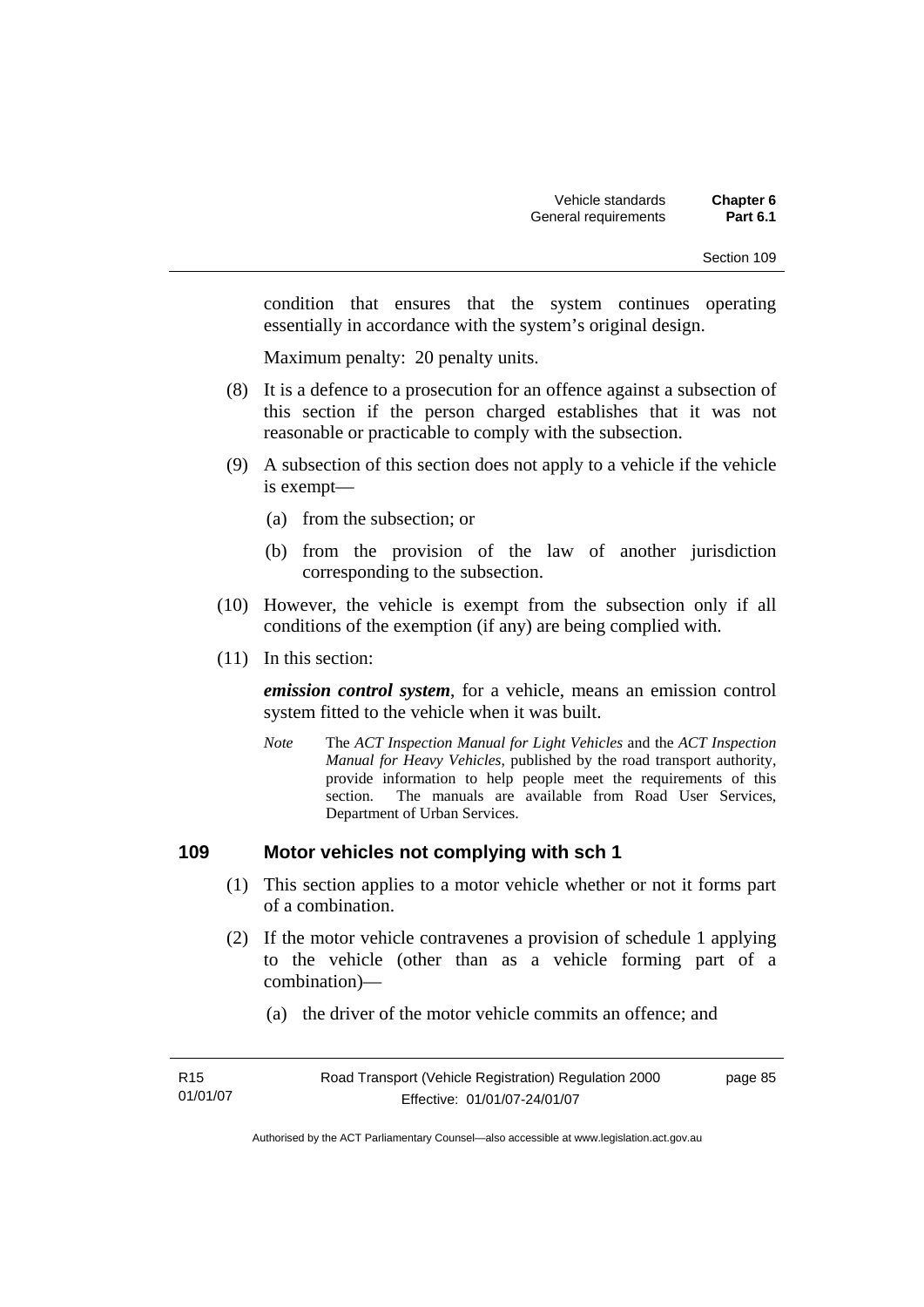**Chapter 6** Vehicle standards<br>**Part 6.1** General requirement **General requirements** 

Section 110

 (b) the operator, or each operator, of the motor vehicle also commits the offence.

Maximum penalty: 20 penalty units.

#### **Example of a provision applying to a motor vehicle (other than as a vehicle forming part of a combination)**

sch 1, s 1.83 (1), which is about how headlights are to be fitted to motor vehicles

*Note* An example is part of the regulation, is not exhaustive and may extend, but does not limit, the meaning of the provision in which it appears (see Legislation Act, s 126 and s 132).

#### **110 Trailers not complying with sch 1**

- (1) This section applies to a trailer whether or not it forms part of a combination.
- (2) If the trailer contravenes a provision of schedule 1 applying to the trailer (other than as a vehicle forming part of a combination)—
	- (a) the driver of the first or only motor vehicle towing the trailer commits an offence; and
	- (b) the operator, or each operator, of the trailer also commits the offence.

Maximum penalty: 20 penalty units.

#### **Example of a provision applying to a trailer (other than as a vehicle forming part of a combination)**

sch 1, s 1.69 (3), which is about axle configurations on trailers

*Note* An example is part of the regulation, is not exhaustive and may extend, but does not limit, the meaning of the provision in which it appears (see Legislation Act, s 126 and s 132).

# **111 Combinations not complying with sch 1**

 (1) If a combination contravenes a provision of schedule 1 applying to the combination—

page 86 Road Transport (Vehicle Registration) Regulation 2000 Effective: 01/01/07-24/01/07

R15 01/01/07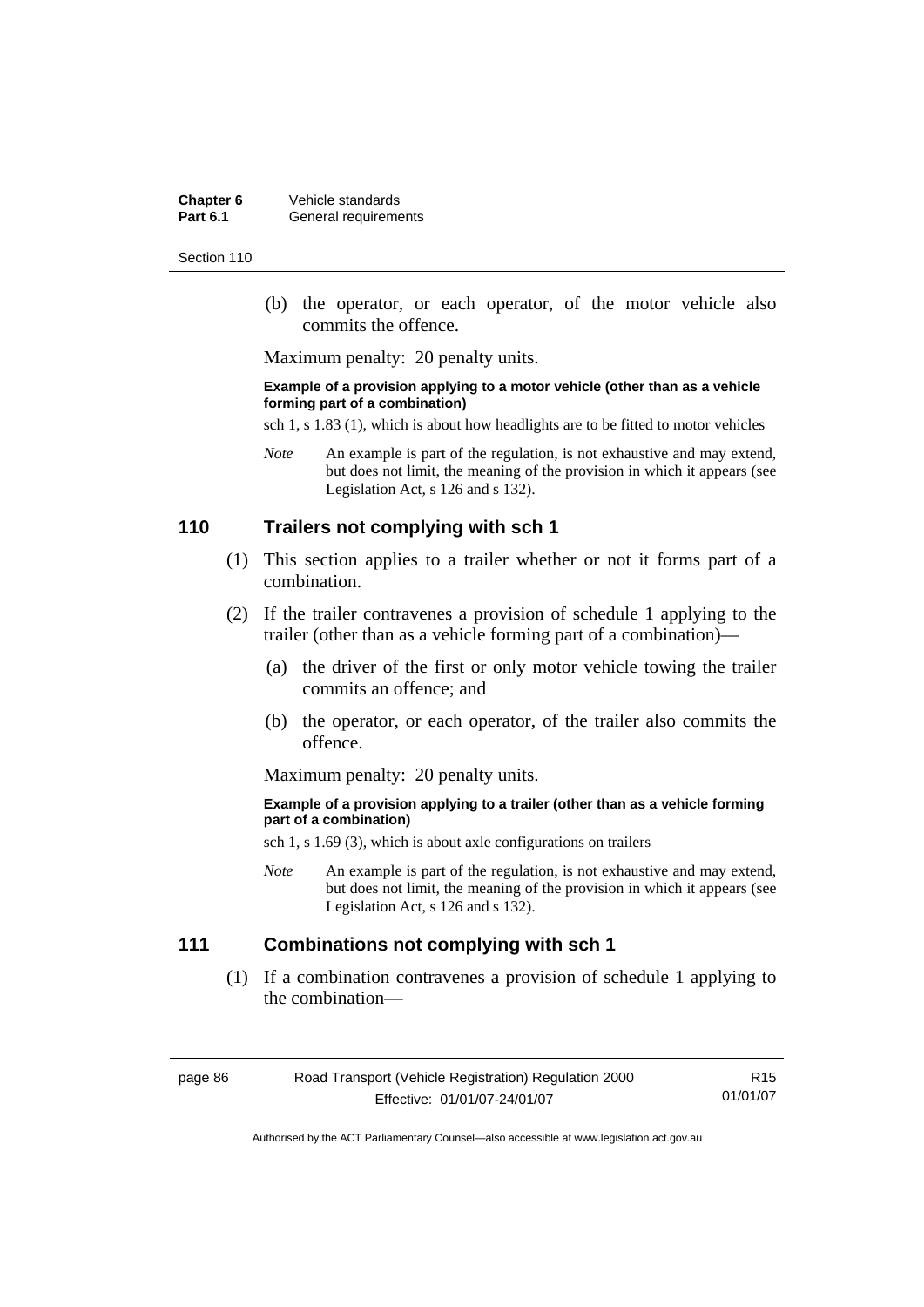- (a) the driver of the first or only motor vehicle forming part of the combination commits an offence; and
- (b) the operator, or each operator, of the combination also commits the offence.

Maximum penalty: 20 penalty units.

#### **Example of a provision applying to a combination**

sch 1, s 1.75, which is about the maximum length of combinations

- *Note* An example is part of the regulation, is not exhaustive and may extend, but does not limit, the meaning of the provision in which it appears (see Legislation Act, s 126 and s 132).
- (2) If a vehicle contravenes a provision of schedule 1 that applies to the vehicle as a vehicle forming part of a combination—
	- (a) the driver of the first or only motor vehicle forming part of the combination commits an offence; and
	- (b) the operator, or each operator, of the combination also commits the offence.

Maximum penalty: 20 penalty units.

#### **Example of a provision applying to a vehicle as a vehicle forming part of a combination**

sch 1, s 1.146, which is about brake performance for trailers in B-doubles and road trains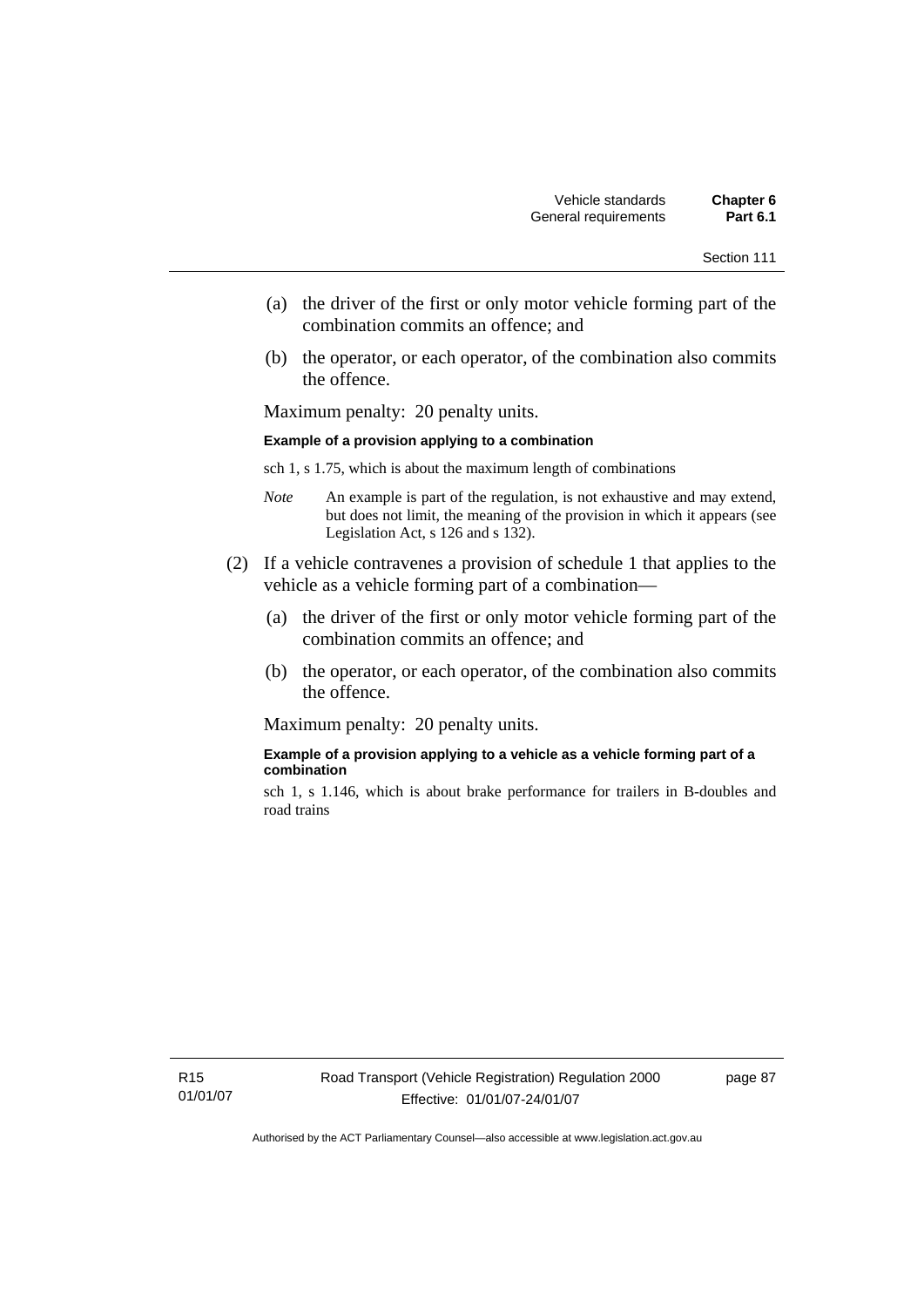**Chapter 6** Vehicle standards<br>**Part 6.2** Standards and cer-**Standards and certifications** 

Section 112

# **Part 6.2 Standards and certifications**

#### **112 Compliance with applicable vehicle standards**

- (1) The road transport authority may accept as evidence that a registrable vehicle complies with the applicable vehicle standards—
	- (a) an identification plate relating to the vehicle; or
	- (b) a certificate to that effect issued by the manufacturer of the vehicle.
- (2) If the road transport authority does not have the evidence mentioned in subsection (1) for a vehicle, the authority may inspect the vehicle and, if satisfied that the vehicle does comply, issue a certificate certifying that the vehicle complies with the applicable vehicle standards.

#### **113 Noncomplying and non-standard vehicles**

A registrable vehicle that does not comply with the applicable vehicle standards may be conditionally registered if the vehicle  $has$ —

- (a) an operations plate installed on it under section 114; or
- (b) a certificate of approved operations issued or accepted for it under section 114; or
- (c) an identification plate relating to the vehicle.

#### **114 Installation of operations plates, modification of vehicles etc**

 (1) The road transport authority may authorise a person to install an operations plate on, or issue or accept a certificate of approved operations for, a registrable vehicle that has been built or modified

| page 88 | Road Transport (Vehicle Registration) Regulation 2000 | R <sub>15</sub> |
|---------|-------------------------------------------------------|-----------------|
|         | Effective: 01/01/07-24/01/07                          | 01/01/07        |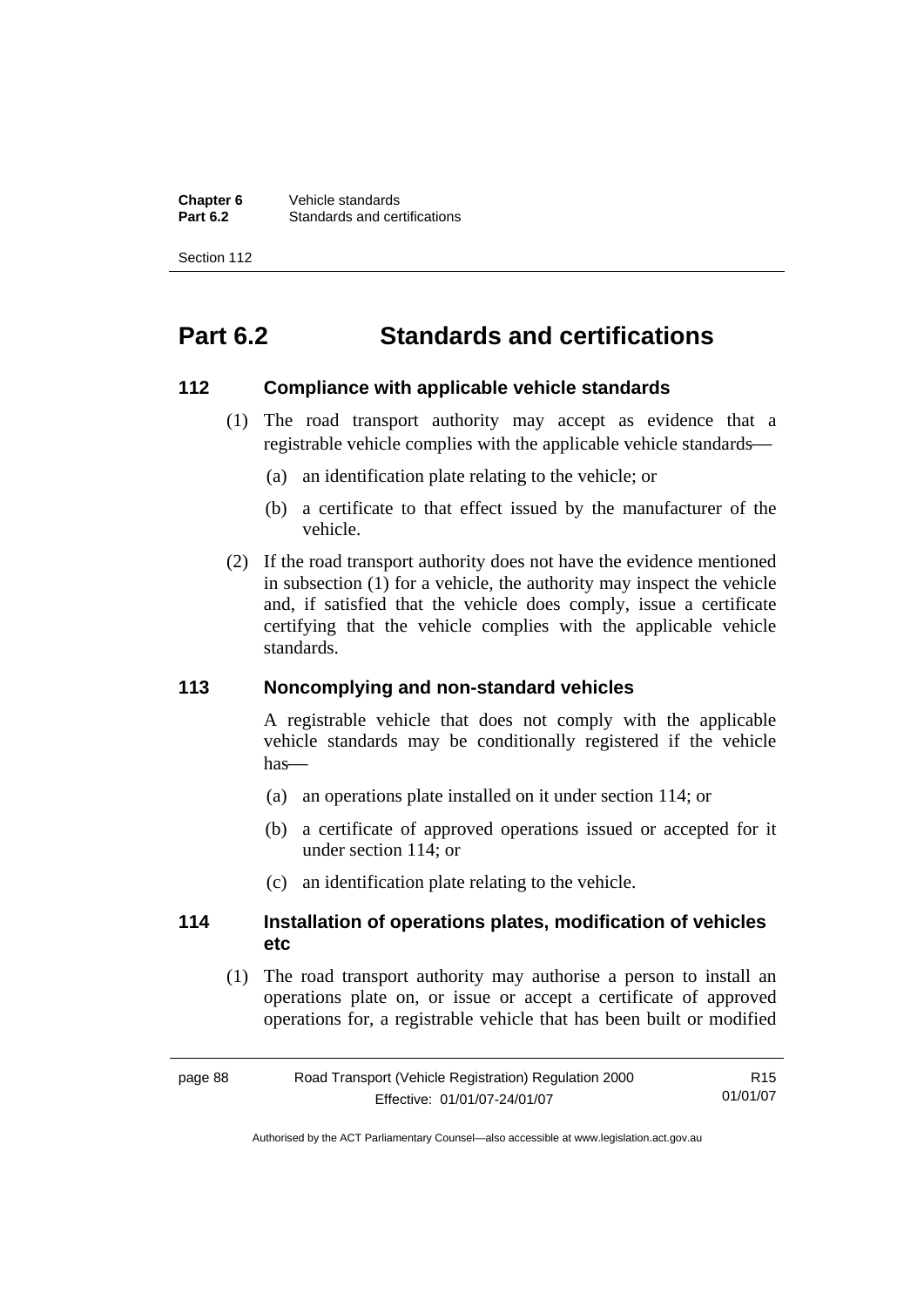in a way that causes the vehicle not to comply with the applicable vehicle standards.

- (2) An operations plate installed on, or a certificate of approved operations issued or accepted for, a registrable vehicle must indicate—
	- (a) any deficiency in the vehicle's operating characteristics; and
	- (b) any condition that should be imposed on the vehicle's registration.
- (3) A person who modifies, or adds components to, a registrable vehicle must ensure that—
	- (a) if the vehicle complied with the applicable vehicle standards immediately before the modification or addition—the vehicle continues to comply with the standards; and
	- (b) the modification or addition is certified by an authorised person as complying with the *National Code of Practice for Heavy Vehicle Modifications* (1993) published by the Federal Office of Road Safety as *Vehicle Standards Bulletin No 6* or a specification approved, in writing, by the road transport authority.

Maximum penalty: 20 penalty units.

(4) An approval under subsection (3) (b) is a notifiable instrument.

*Note* A notifiable instrument must be notified under the Legislation Act.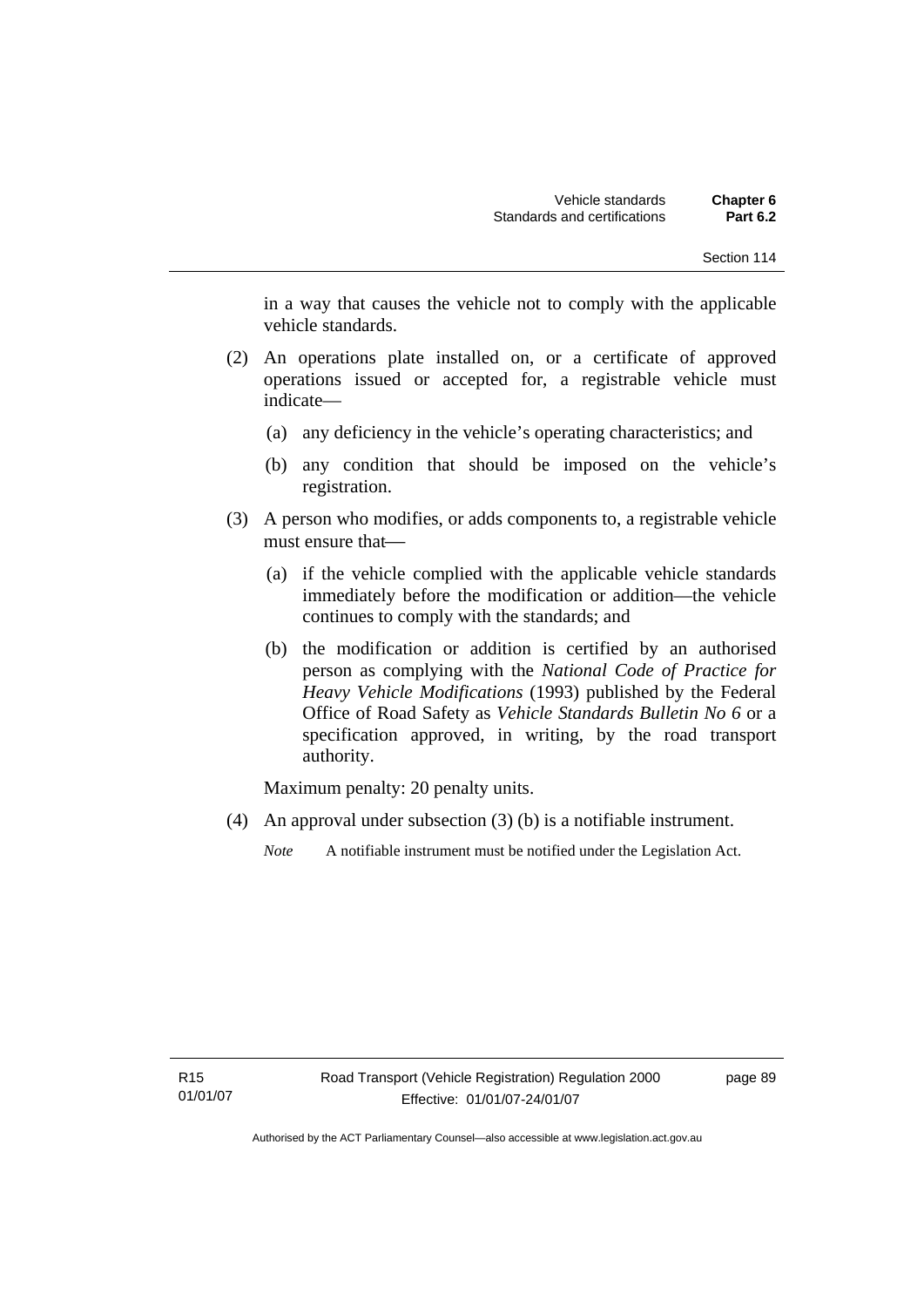**Chapter 6** Vehicle standards<br>**Part 6.3** Inspections **Inspections**<br>General **Division 6.3.1** 

Section 115

# **Part 6.3 Inspections**

# **Division 6.3.1 General**

#### **115 Definitions for pt 6.3**

In this part:

*approval*, of premises, means the approval of the premises under section 131.

*approved premises* means premises that are approved under section 131.

*authorised examiner* means a person who is authorised under section 119 as an examiner.

*authorisation* means the authorisation of a person as an examiner.

*certificate of approval* means a certificate issued under section 131.

*certificate of appointment* means a certificate of appointment given under section 119.

*examiners register* means the register of authorised examiners kept by the road transport authority under section 121.

*owner*, of premises, means the person who holds a lease of the premises from the Commonwealth.

*prescribed requirements*, for premises and equipment on premises, means the requirements set out in schedule 2 for the class of vehicles for which the premises and equipment are proposed to be used for inspection or testing.

*proprietor*, of premises, means—

(a) the owner of the premises; or

page 90 Road Transport (Vehicle Registration) Regulation 2000 Effective: 01/01/07-24/01/07

R15 01/01/07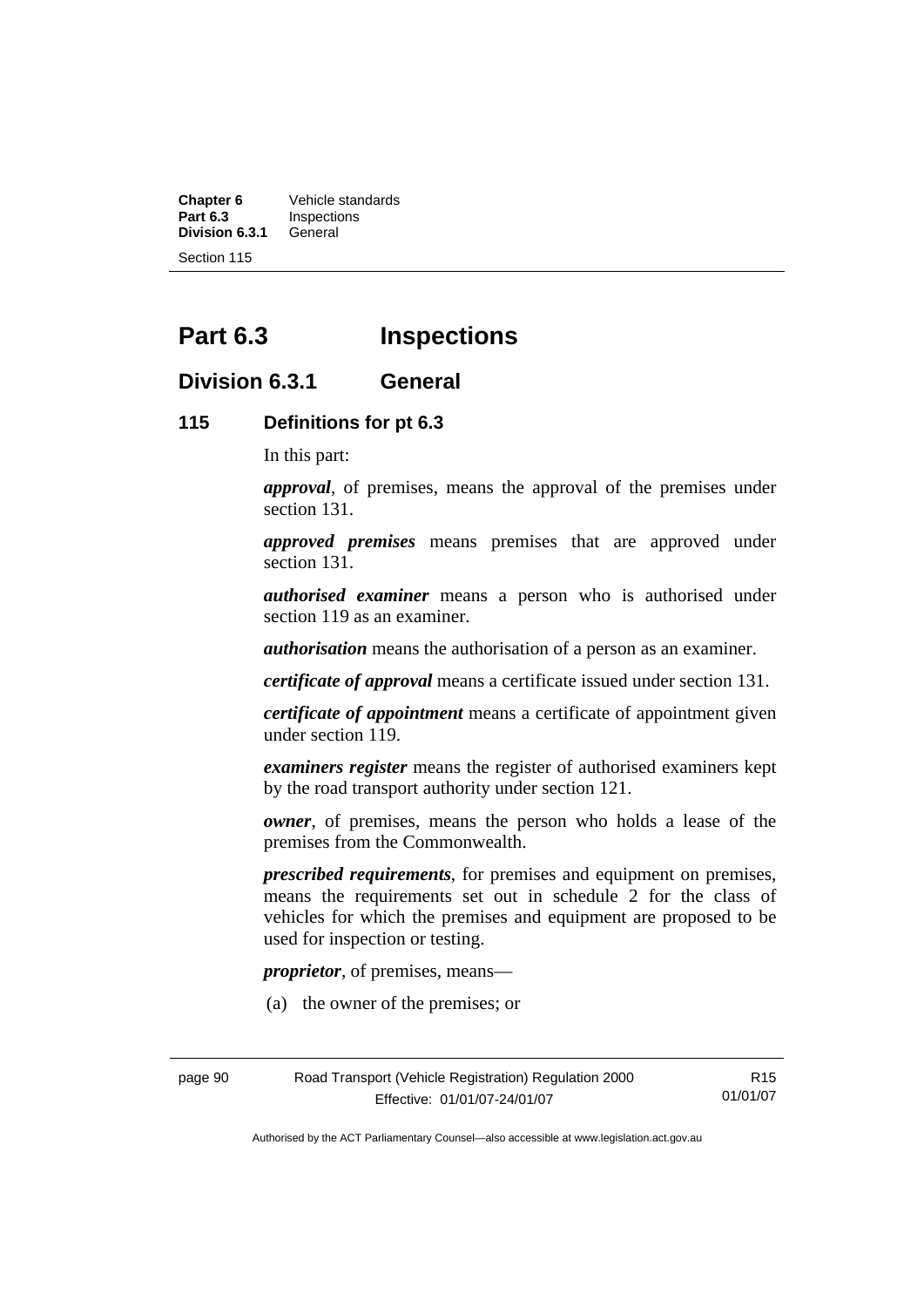(b) if the premises are occupied by someone other than the owner—the occupier of the premises.

# **Division 6.3.2 Authorised examiners**

# **116 Eligibility to apply for authorisation as examiners**

- (1) A person is eligible to apply for authorisation for a class of vehicles if the person—
	- (a) holds a qualification in relation to the mechanics of vehicles that is determined by the road transport authority, in writing, to be an acceptable qualification for that class of vehicles; and
	- (b) has not been convicted or found guilty of an offence that the road transport authority considers is relevant to the application; and
		- *Note* The road transport authority must comply with any guidelines approved by the Minister under s 153A (Authorisation and approval of premises guidelines—relevant offences).
	- (c) is not disqualified under section 125 (Procedures for authority taking action in relation to authorisation) from applying for the authorisation; and
	- (d) is a suitable person to be an authorised examiner.
- (2) A determination under subsection (1) (a) is a notifiable instrument.

*Note* A notifiable instrument must be notified under the Legislation Act.

# **117 Application procedure for authorisation**

 (1) A person who applies to the road transport authority for authorisation (including for the renewal of an authorisation) for a class of vehicles must give the authority—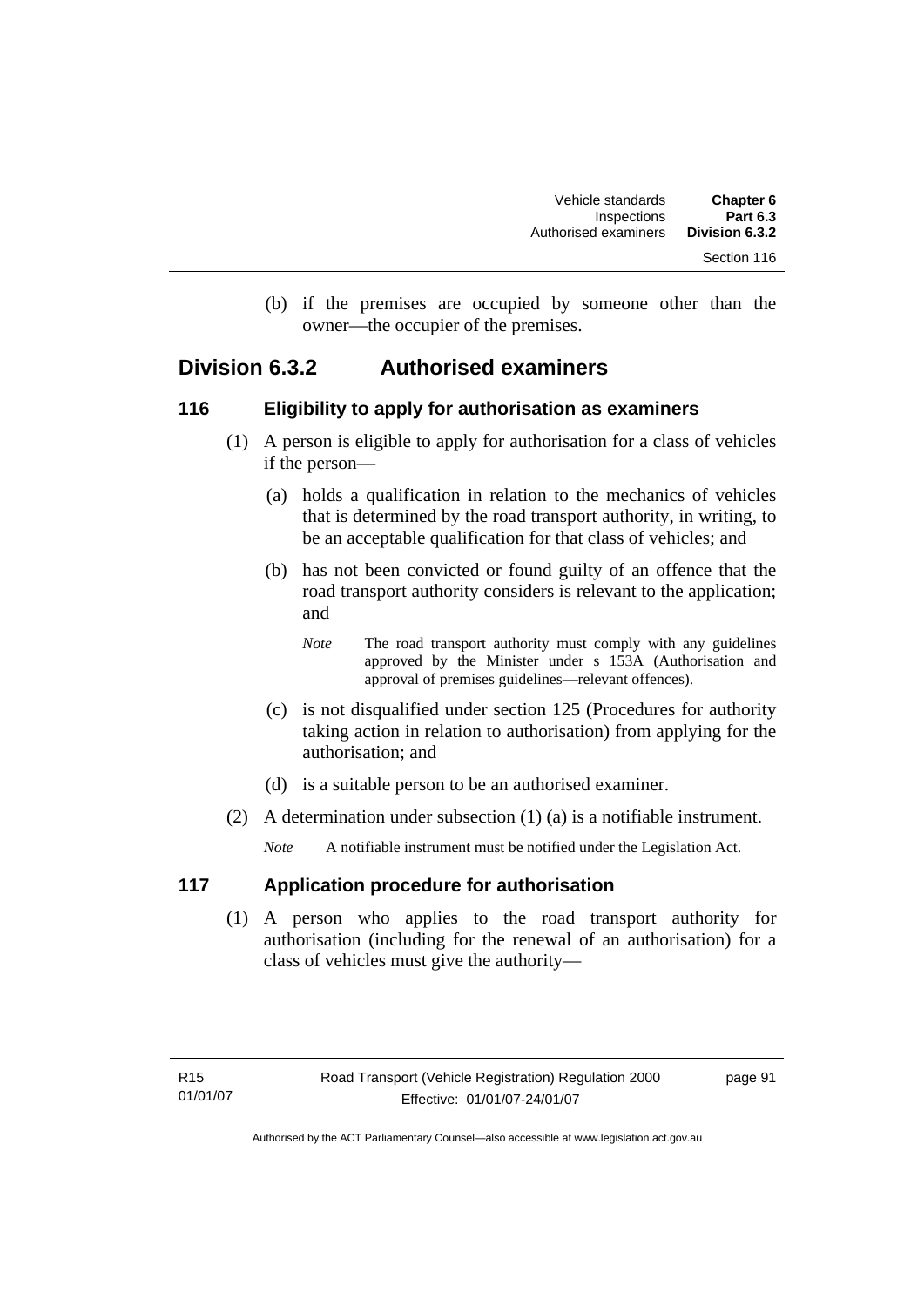| Chapter 6       | Vehicle standards    |
|-----------------|----------------------|
| <b>Part 6.3</b> | Inspections          |
| Division 6.3.2  | Authorised examiners |
| Section 118     |                      |

- (a) a completed application form that contains the particulars necessary to show that the person is eligible to be authorised as an examiner for the class of vehicles; and
- (b) a statement supplied by a police officer about the applicant's criminal history (if any) and the infringement notices (if any) served on the person.
- *Note* An infringement notice includes a notice (however described) served on a person under the law of another jurisdiction that gives the person the option of paying an amount for an offence instead of being charged with the offence (see dict, def *infringement notice*).
- (2) The road transport authority may require the person to give the authority any additional documents or other information that the authority reasonably needs to decide the application.

# **118 When applications for authorisation can be refused**

The road transport authority may refuse to approve an application by a person for authorisation (including for the renewal of an authorisation) for a class of vehicles if the authority believes on reasonable grounds that—

- (a) the person is not eligible to apply for authorisation as an examiner for that class of vehicles; or
- (b) the person has not complied with a requirement made by the authority in relation to the application or a requirement of the Act relating to the application.

# **119 Authorisation of examiners and certificates of appointment**

 (1) If the road transport authority approves an application by a person for authorisation for a class of vehicles, the authority must authorise the person as an examiner for that class and give the person a certificate of appointment.

R15 01/01/07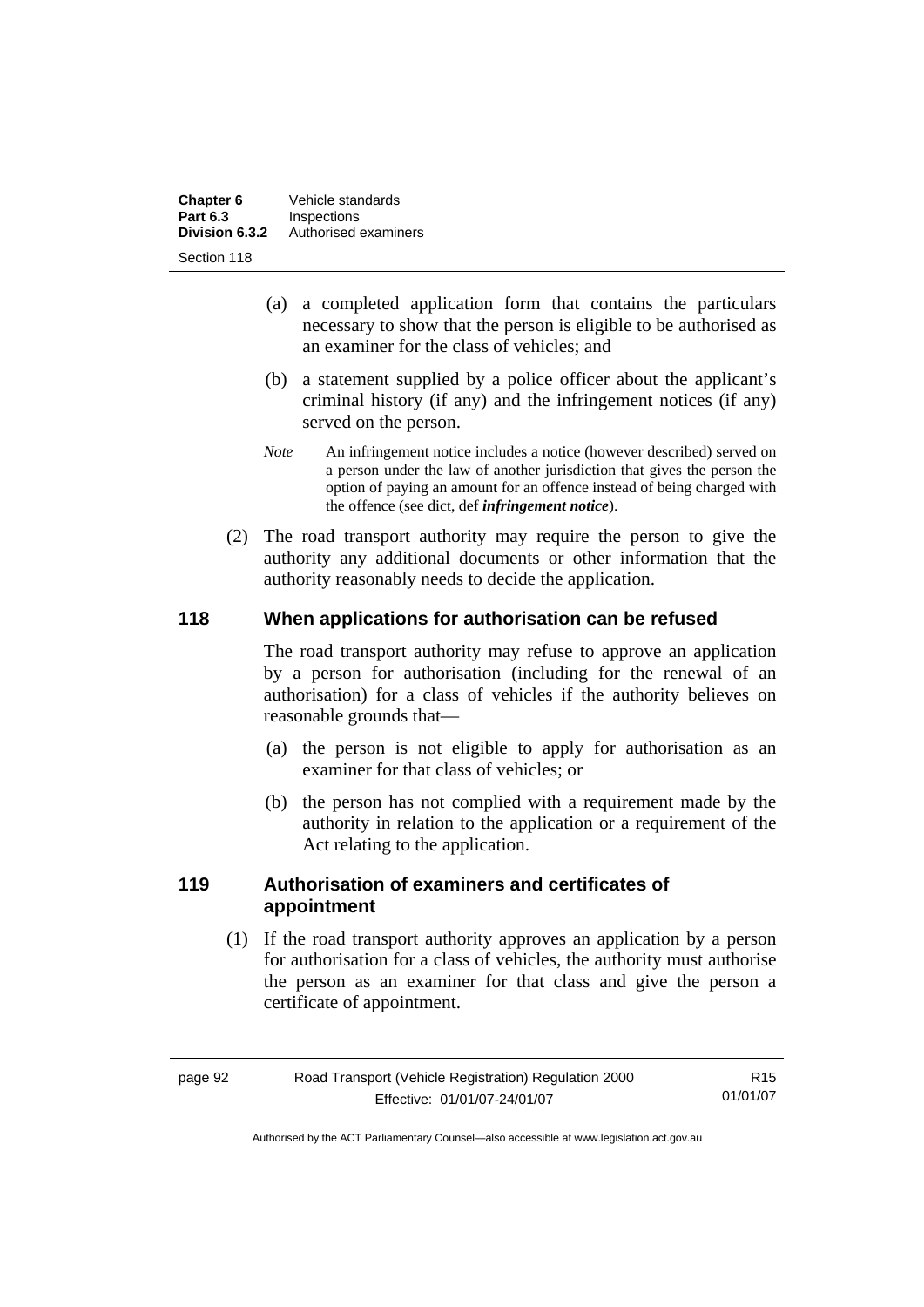- (2) The certificate of appointment must show—
	- (a) the person's name; and
	- (b) the class of vehicles for which the person is authorised; and
	- (c) the expiry date of the authorisation.
- (3) An authorisation is for 1 year.

# **120 Approval of application for additional class of vehicles**

If the road transport authority approves an application by an authorised examiner for authorisation (other than for renewal of an authorisation) for an additional class of vehicles, the road transport authority must, if the examiner returns his or her certificate of appointment to the authority, amend the certificate to include the additional class of vehicles and return it to the examiner.

### **121 Examiners register**

- (1) The road transport authority must keep a register of authorised examiners.
- (2) The register must contain—
	- (a) the name and home address of each authorised examiner; and
	- (b) the class of vehicle that the examiner is authorised to inspect or test; and
	- (c) if the examiner is the proprietor of approved premises—the address of the premises; and
	- (d) if the examiner is not the proprietor of approved premises—the address of the premises where the person is employed; and
	- (e) the date the entry is made.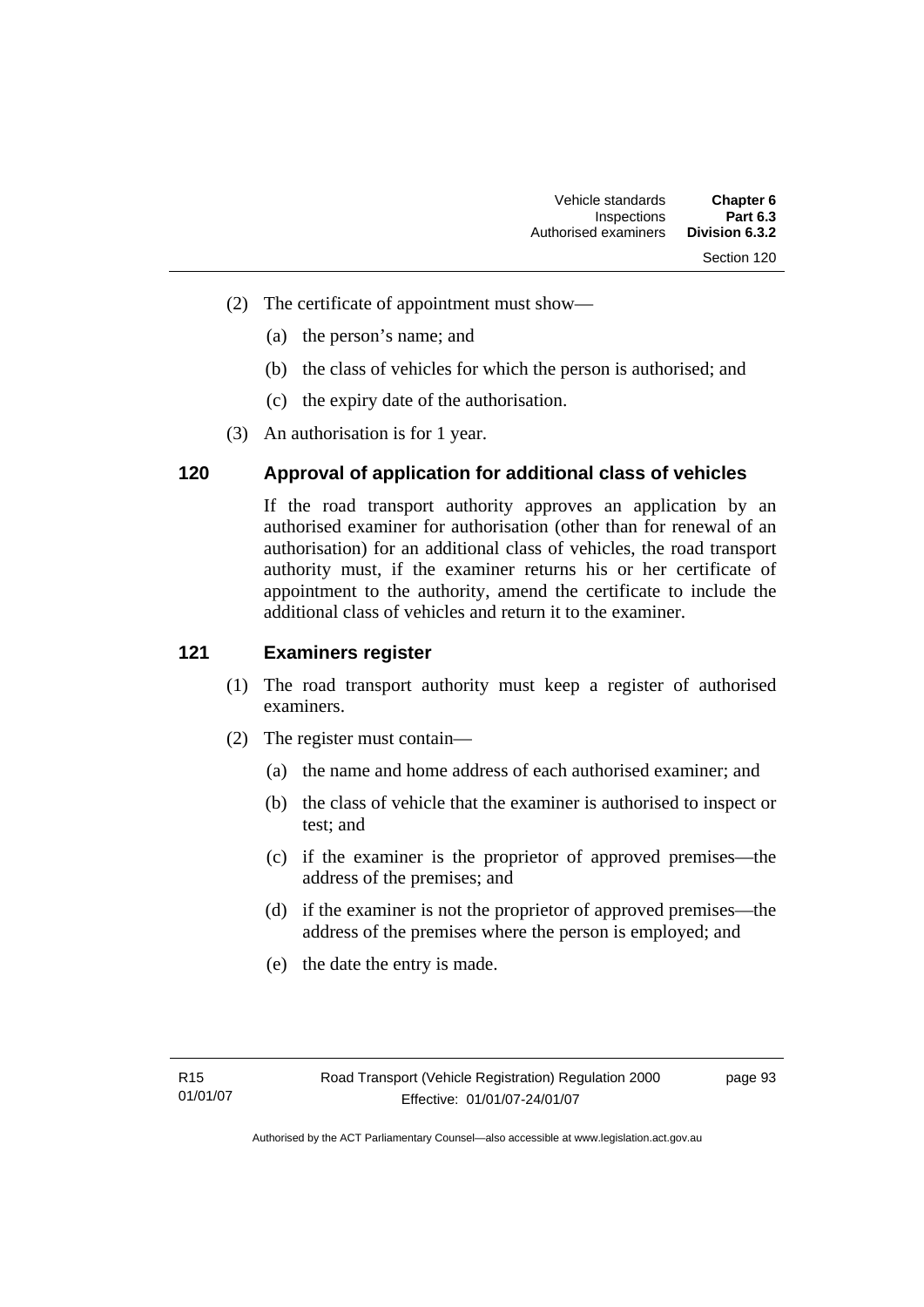| Chapter 6       | Vehicle standards    |
|-----------------|----------------------|
| <b>Part 6.3</b> | Inspections          |
| Division 6.3.2  | Authorised examiners |
| Section 122     |                      |

- (3) The register may also include any other information given to the road transport authority and any other information the authority considers appropriate.
- (4) The register may be kept in the form of, or as part of, 1 or more computer databases or in any other form the road transport authority considers appropriate.
- (5) The road transport authority may correct any mistake, error or omission in the register.
- (6) The road transport authority must remove from the register the name of anyone who is no longer an authorised examiner.
- (7) If the road transport authority is told about a change in something recorded in the register and the authority is satisfied that the change has happened, the authority must enter the particulars of the change in the register as soon as practicable.

# **122 Change of name or address of authorised examiner**

- (1) If an authorised examiner changes his or her name, the examiner must, as soon as practicable (but within 14 days) after the change—
	- (a) tell the road transport authority about the change; and
	- (b) return his or her certificate of appointment to the authority for amendment.

Maximum penalty: 5 penalty units.

- (2) If an authorised examiner changes his or her home address or another address recorded in the examiners register in relation to the examiner, the examiner must tell the road transport authority about the change—
	- (a) orally not later than 14 days after the change; and

R15 01/01/07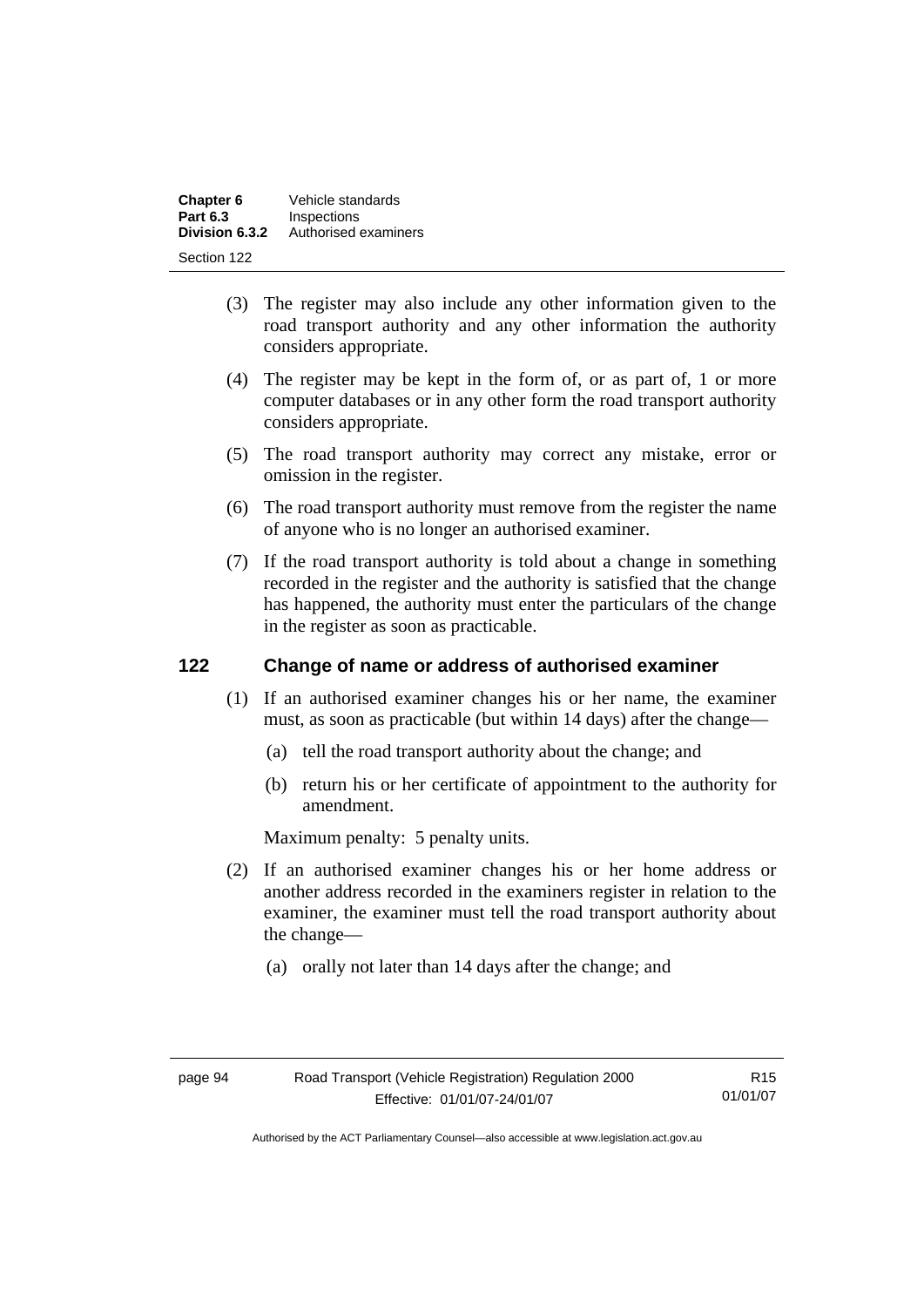(b) if the authority asks the person to tell the authority about the change in writing—in writing within the period (not less than 14 days) required by the authority.

Maximum penalty: 5 penalty units.

# **123 Surrender of authorisation**

- (1) A person who is authorised as an examiner may apply to the road transport authority to surrender the person's authorisation.
- (2) The application may be made personally by the person or by an agent who produces written evidence of his or her appointment as agent.
- (3) The person must return the certificate of appointment to the road transport authority with the application.
- (4) If the person complies with this section, the road transport authority must approve the application unless the authority is taking action to cancel or suspend the person's authorisation.

# **124 When authority may take action in relation to authorisation**

The road transport authority may take action under section 125 in relation to a person's authorisation if—

- (a) the person is not eligible to apply for authorisation or for authorisation for a class of vehicles for which the person is authorised; or
- (b) the person is convicted or found guilty of—
	- (i) an offence against this part; or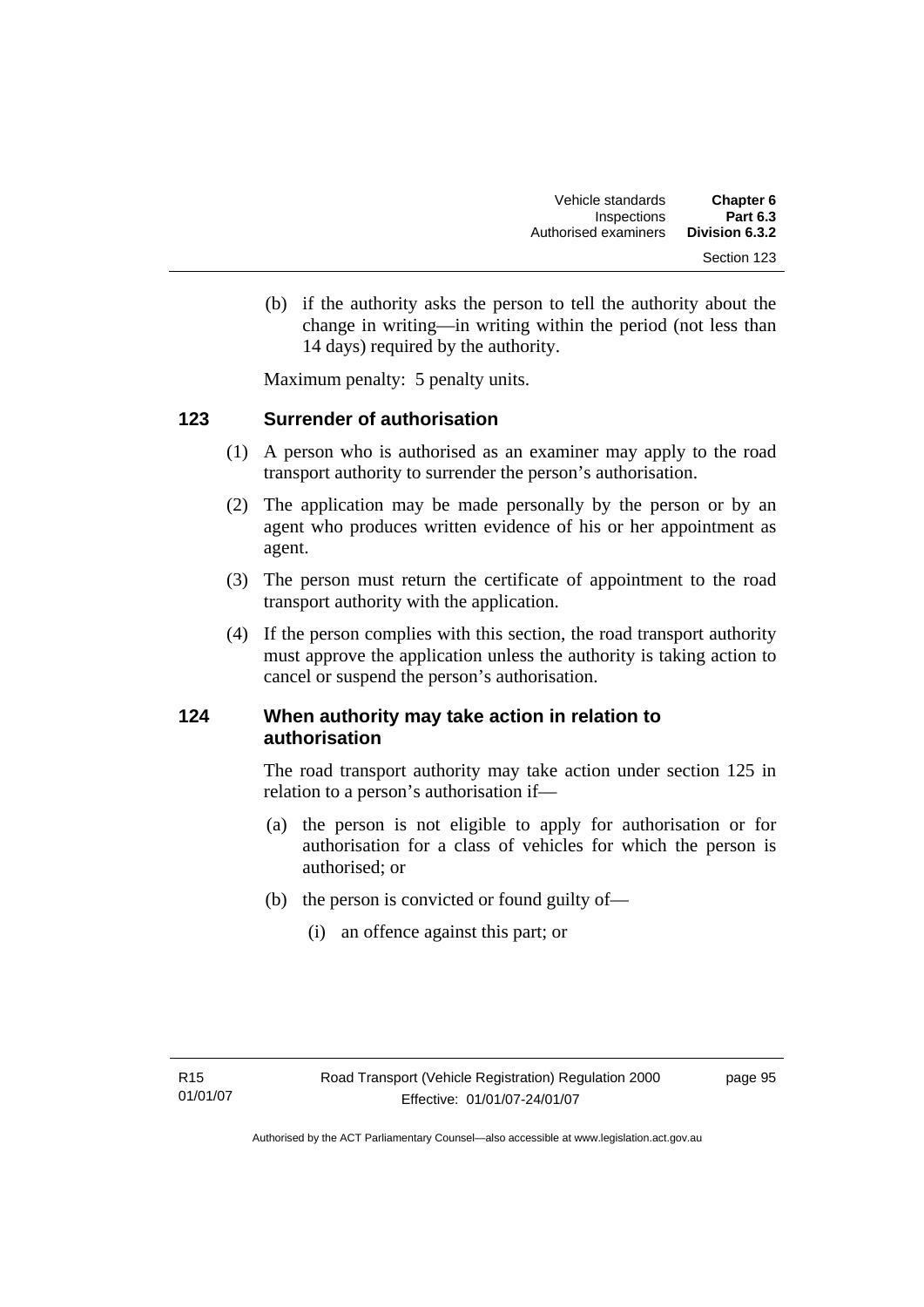**Chapter 6** Vehicle standards<br> **Part 6.3** Inspections **Part 6.3 Inspections**<br>**Division 6.3.2** Authorised **Division 6.3.2** Authorised examiners Section 125

- (ii) another offence that the road transport authority considers is relevant to the authorisation; or
	- *Note* The road transport authority must comply with any guidelines approved by the Minister under s 153A (Authorisation and approval of premises guidelines relevant offences).
- (c) the person was authorised because of a false or misleading statement made, or false or misleading information supplied, by the person in or in relation to the application for (or for renewal of) authorisation; or
- (d) the person contravenes either of the following sections:
	- (i) section 145 (Duties of authorised examiners inspecting and testing vehicles);
	- (ii) section 146 (Issue of certificates of inspection etc).
- *Note* If an authorised examiner does not pay a fee for the examiner's authorisation, or pays in a way that is not effective, the authorisation may also be cancelled (see *Road Transport (General) Regulation 2000*, pt 5).

# **125 Procedures for authority taking action in relation to authorisation**

- (1) The road transport authority may take the following action under this section in relation to a person's authorisation:
	- (a) cancel the authorisation and disqualify the person from applying for authorisation for not longer than 2 years;
	- (b) cancel the authorisation for a class of vehicles and disqualify the person from applying for authorisation for that class for not longer than 2 years:
	- (c) suspend the authorisation for not longer than 1 year and, if the authority considers appropriate, disqualify the person from applying for authorisation for not longer than 1 year;

| page 96 | Road Transport (Vehicle Registration) Regulation 2000 | R15      |
|---------|-------------------------------------------------------|----------|
|         | Effective: 01/01/07-24/01/07                          | 01/01/07 |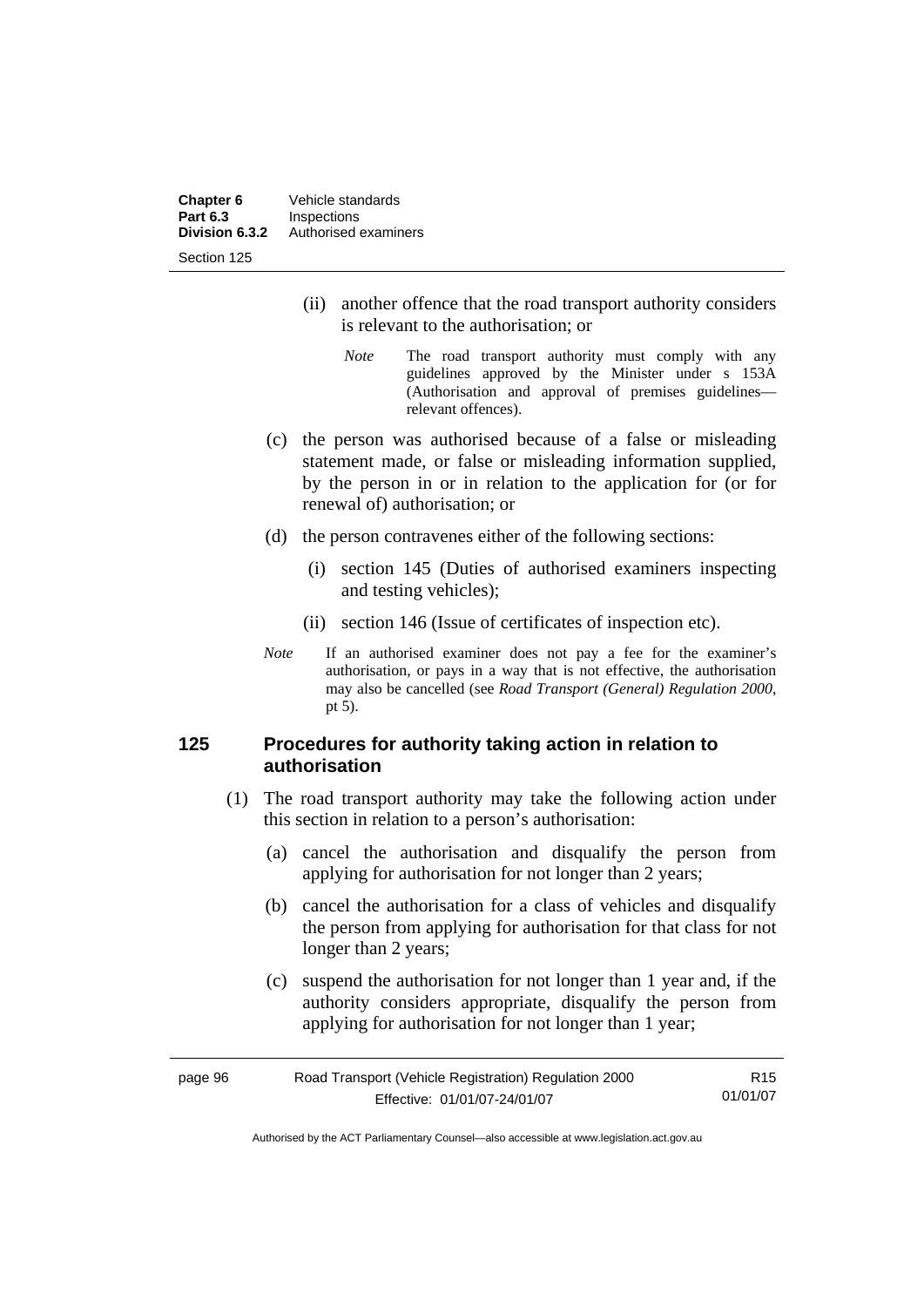- (d) suspend the authorisation for a class of vehicles for not longer than 1 year and, if the authority considers appropriate, disqualify the person from applying for authorisation for that class for not longer than 1 year;
- (e) if the authorisation is already suspended—do either of the following:
	- (i) cancel the authorisation (completely or for a class of vehicles) and disqualify the person from applying for authorisation (completely or for a class of vehicles) for not longer than 2 years;
	- (ii) suspend the authorisation (completely or for a class of vehicles) for an additional period of not longer than 1 year and, if the authority considers appropriate, disqualify the person from applying for authorisation (completely or for a class of vehicles) for a period, or an additional period, of not longer than 1 year.
- (2) If the road transport authority proposes to take action under this section in relation to a person's authorisation, the authority must give the person a notice that—
	- (a) states the proposed action, including any proposed suspension (or additional suspension) period and any proposed period of disqualification (or additional disqualification) from applying for authorisation; and
	- (b) states the grounds for the proposed action; and
	- (c) invites the person to make written representations, within a stated period of at least 14 days after the person is given the notice, why the proposed action should not be taken.
- (3) If, after considering any written representations made by the person within the stated period, the road transport authority is satisfied on reasonable grounds that a ground mentioned in section 124 exists to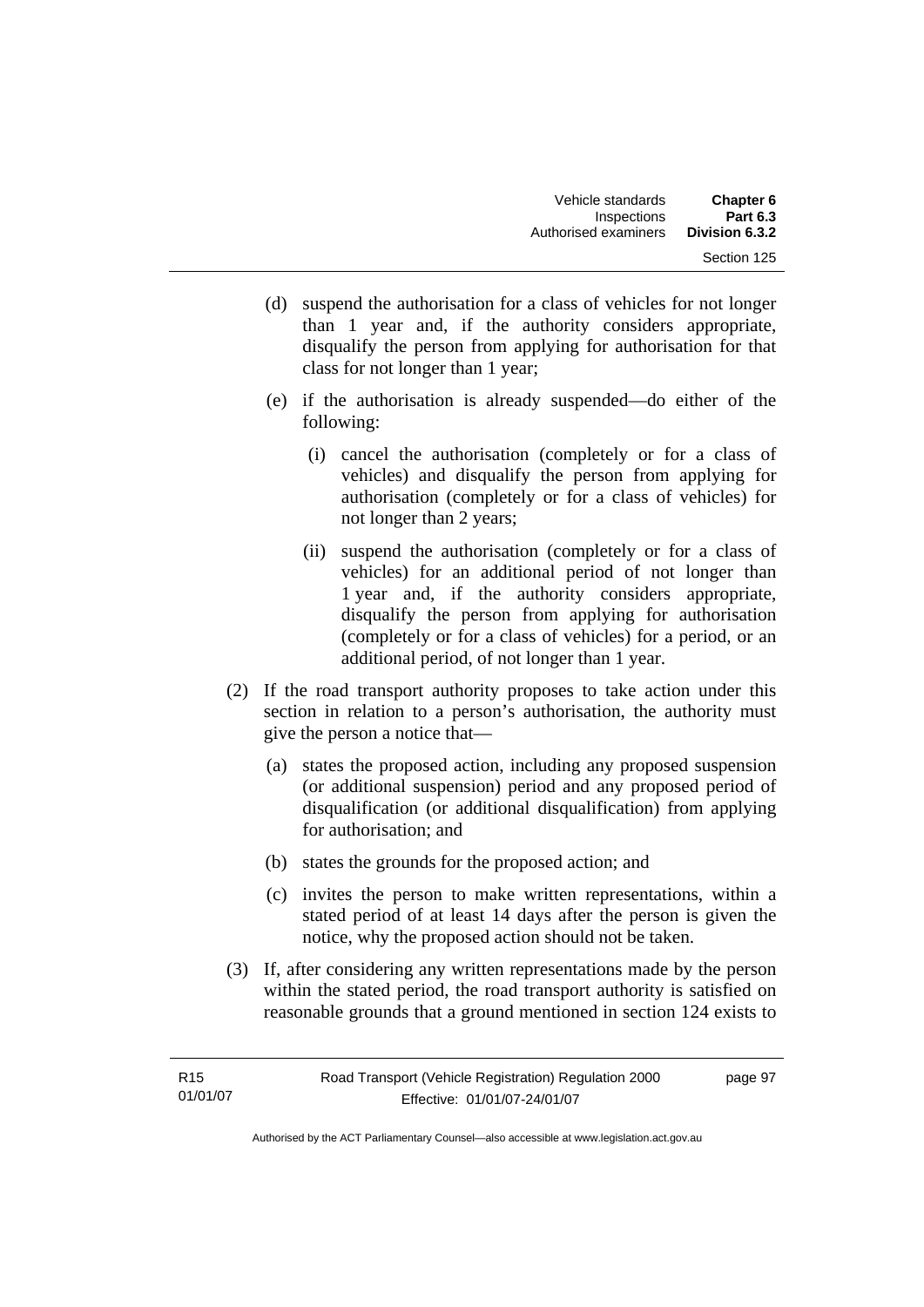take action under this section, the authority may take the following action:

- (a) if the proposed action included cancelling the person's authorisation—either cancel the authorisation or suspend the authorisation (completely or for a class of vehicles) for not longer than 1 year;
- (b) if the proposed action included cancelling the person's authorisation for a class of vehicles—either cancel the authorisation, or suspend the authorisation for not longer than 1 year, for that class;
- (c) if the proposed action included suspending the authorisation for a stated period or stated additional period—suspend the authorisation for not longer than that period;
- (d) if the proposed action included suspending the authorisation for a class of vehicles for a stated period or stated additional period—suspend the authorisation for that class for not longer than that period;
- (e) if the proposed action included disqualifying the person from applying for authorisation for a stated period or stated additional period—disqualify the person from applying for authorisation for not longer than that period (completely or for a class of vehicles);
- (f) if the proposed action included disqualifying the person from applying for authorisation for a class of vehicles for a stated period or stated additional period—disqualify the person from applying for authorisation for that class for not longer than that period.

R15 01/01/07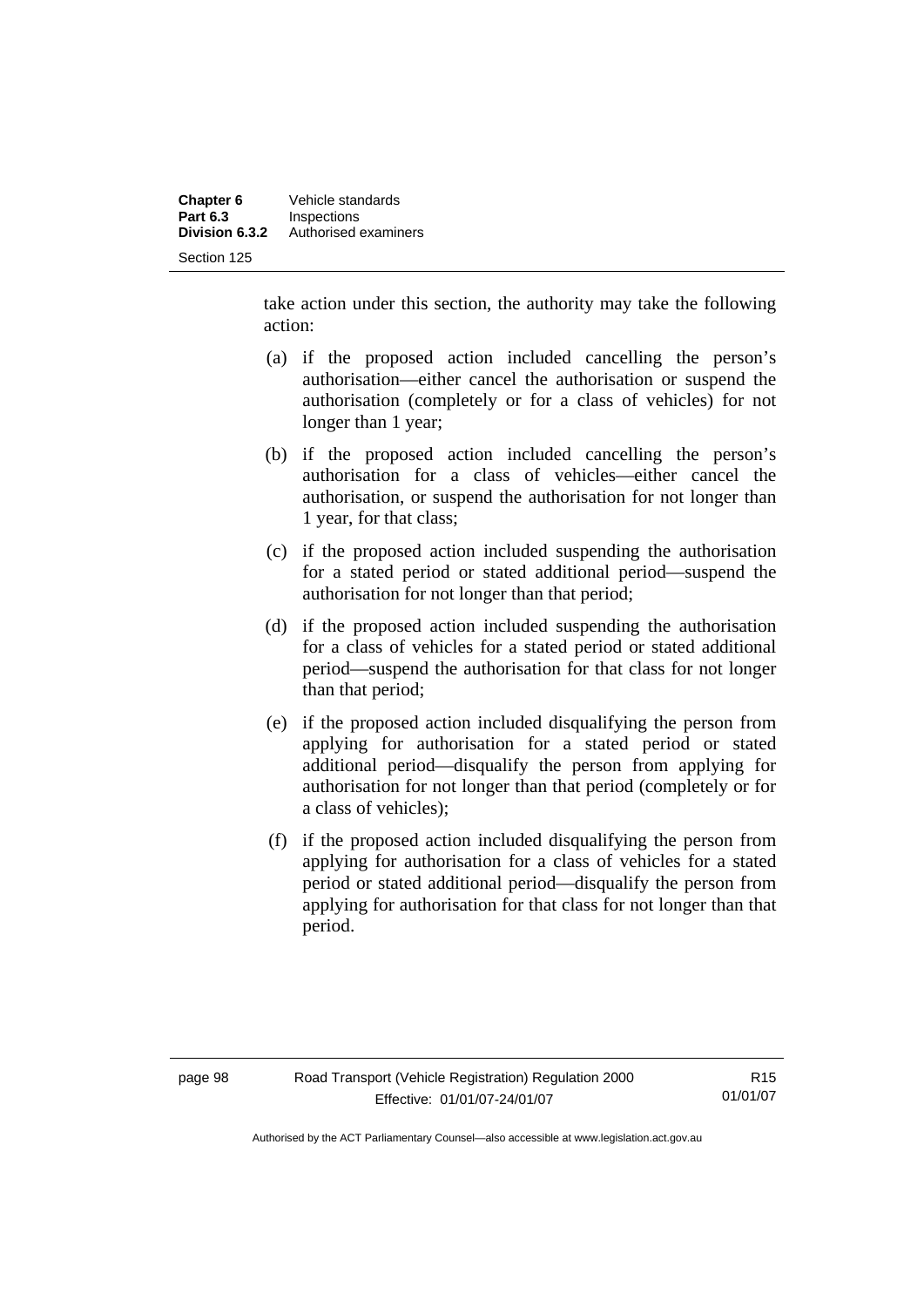- (4) The road transport authority must tell the person in writing of the decision.
	- *Note* The authority must tell the person in a way that complies with the code of practice for notification of reviewable decisions and review rights (see *Road Transport (General) Act 1999,* s 91 and *Road Transport (General) Regulation 2000*, sch 1).
- (5) If the road transport authority decides to cancel or suspend the authorisation (completely or for a class of vehicles), or disqualify the person from applying for authorisation (completely or for a class of vehicles), the authority must also tell the person in writing when the cancellation, suspension or disqualification takes effect.
- (6) A cancellation or suspension must not take effect earlier than 7 days after the person is told about the decision.
- (7) If the road transport authority suspends a person's authorisation, the person is, during the suspension—
	- (a) taken not to be an authorised examiner; and
	- (b) disqualified from applying for authorisation as an examiner.
- (8) If the road transport authority suspends a person's authorisation for a class of vehicles, the person is, during the suspension—
	- (a) taken not to be an authorised examiner for that class; and
	- (b) disqualified from applying for authorisation as an examiner for that class.

# **126 Return of certificate of appointment on cancellation or suspension**

If the authorisation of a person as an authorised examiner is cancelled or suspended (completely or for a class of vehicles), the person must not, without reasonable excuse, fail to return his or her certificate of appointment to the road transport authority as soon as practicable (but within 7 days) after the cancellation or suspension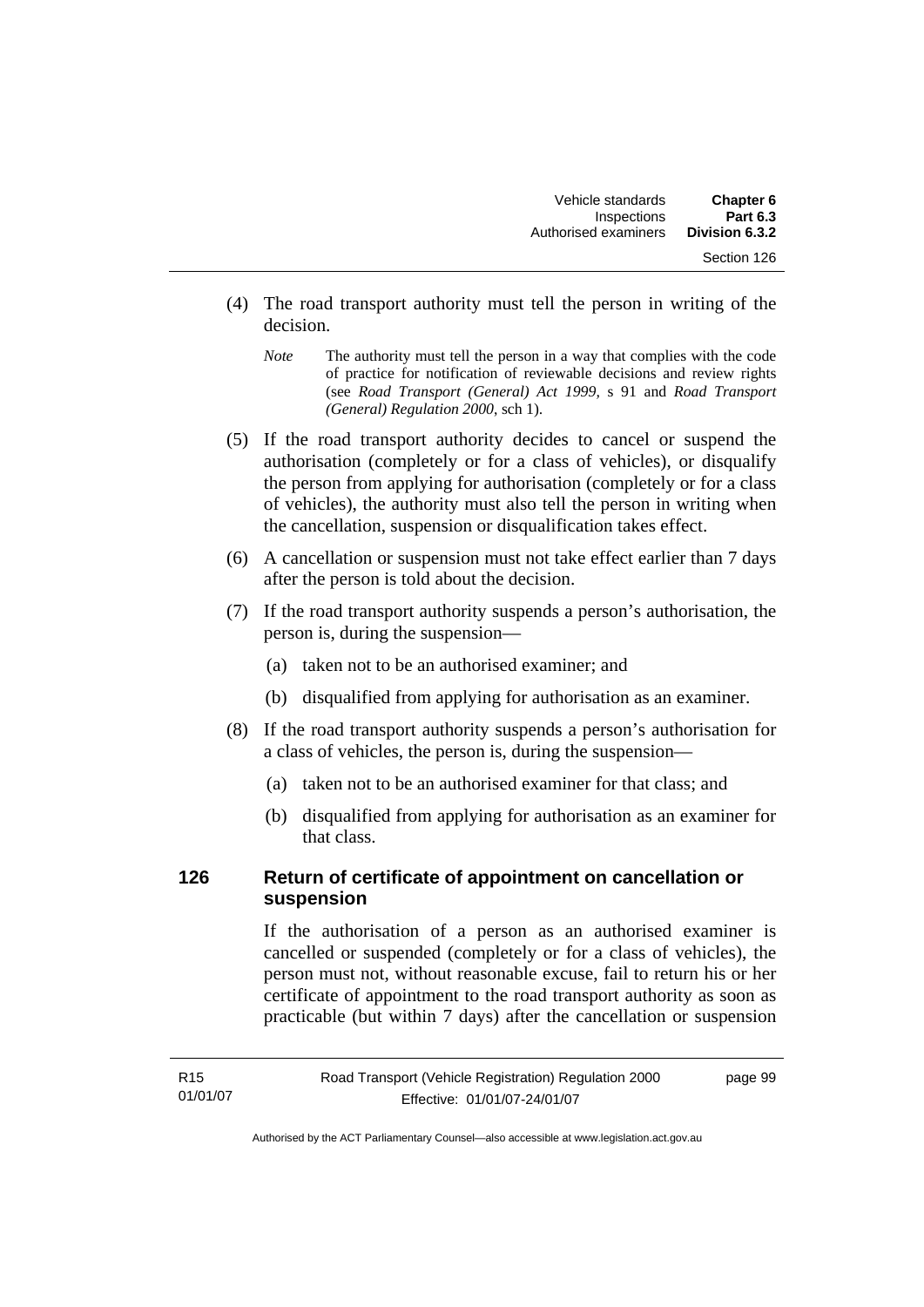| Chapter 6       | Vehicle standards    |
|-----------------|----------------------|
| <b>Part 6.3</b> | Inspections          |
| Division 6.3.3  | Approval of premises |
| Section 127     |                      |

takes effect, unless the authority tells the person that the certificate need not be returned.

Maximum penalty: 20 penalty units.

# **Division 6.3.3 Approval of premises**

# **127 Eligibility for approval of premises**

- (1) Premises are eligible for approval for a class of vehicles if—
	- (a) the premises, and the equipment proposed to be used on the premises in or in relation to the inspection and testing of vehicles, complies with the prescribed requirements for the class of vehicles; and
	- (b) the proprietor of the premises or, if the proprietor is a corporation, each director of the corporation has not been convicted or found guilty of an offence that the road transport authority considers is relevant to the approval; and
		- *Note* The road transport authority must comply with any guidelines approved by the Minister under s 153A (Authorisation and approval of premises guidelines—relevant offences).
	- (c) the proprietor is not disqualified under section 136 (Procedures for authority taking action in relation to approval of premises) from applying for the approval; and
	- (d) the proprietor of the premises is a suitable person to be the proprietor of approved premises.
- (2) A person is eligible to apply for approval of premises if the person is the proprietor of the premises.

# **128 Application procedure for approval of premises**

 (1) A person who applies to the road transport authority for approval (including renewal of an approval) of premises for a class of vehicles must give the authority—

| page 100 | Road Transport (Vehicle Registration) Regulation 2000 | R15      |
|----------|-------------------------------------------------------|----------|
|          | Effective: 01/01/07-24/01/07                          | 01/01/07 |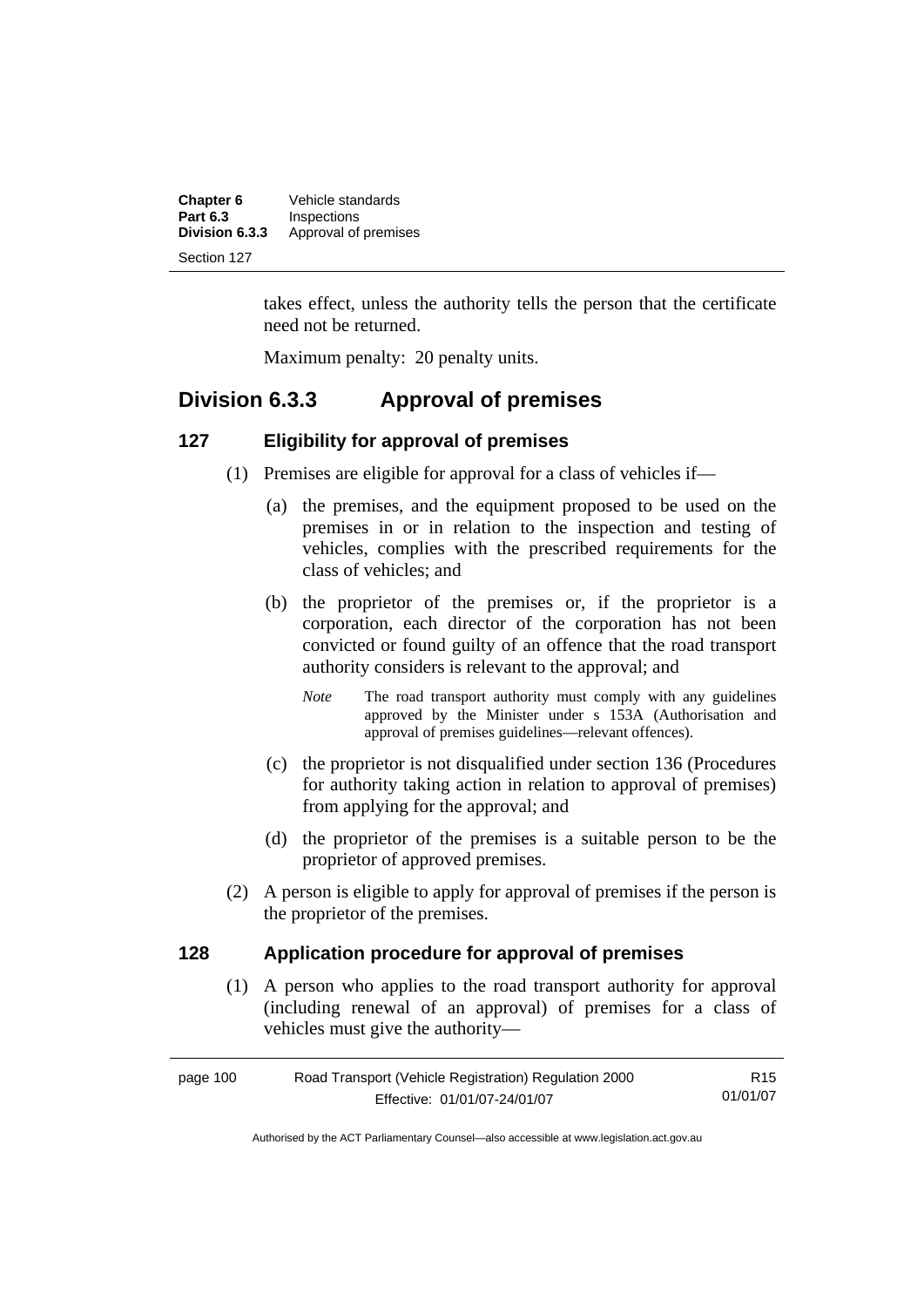- (a) a completed application form that contains the particulars necessary to show that the premises are eligible for approval for the class of vehicles and that the person is eligible to apply for approval of the premises; and
- (b) a statement supplied by a police officer about the applicant's criminal history (if any) and the infringement notices (if any) served on the person.
- *Note* An infringement notice includes a notice (however described) served on a person under the law of another jurisdiction that gives the person the option of paying an amount for an offence instead of being charged with the offence (see dict, def *infringement notice*).
- (2) The road transport authority may require the person to give the authority any additional documents or other information that the authority reasonably needs to decide the application.

# **129 Inspection of premises before approval**

- (1) An authorised person may enter premises for which an application has been made for approval with the consent of the occupier of the premises.
- (2) The authorised person may inspect the premises, and any equipment on the premises proposed to be used in or in relation to the inspection and testing of vehicles, to find out whether the premises and equipment comply with the prescribed requirements for the class of vehicles to which the application relates.

# **130 When applications for approval of premises can be refused**

The road transport authority may refuse to approve an application by a person for approval of premises (including renewal of an approval) for a class of vehicles if the authority believes on reasonable grounds that—

(a) the premises are not eligible to be approved for that class; or

| R15      | Road Transport (Vehicle Registration) Regulation 2000 | page 101 |
|----------|-------------------------------------------------------|----------|
| 01/01/07 | Effective: 01/01/07-24/01/07                          |          |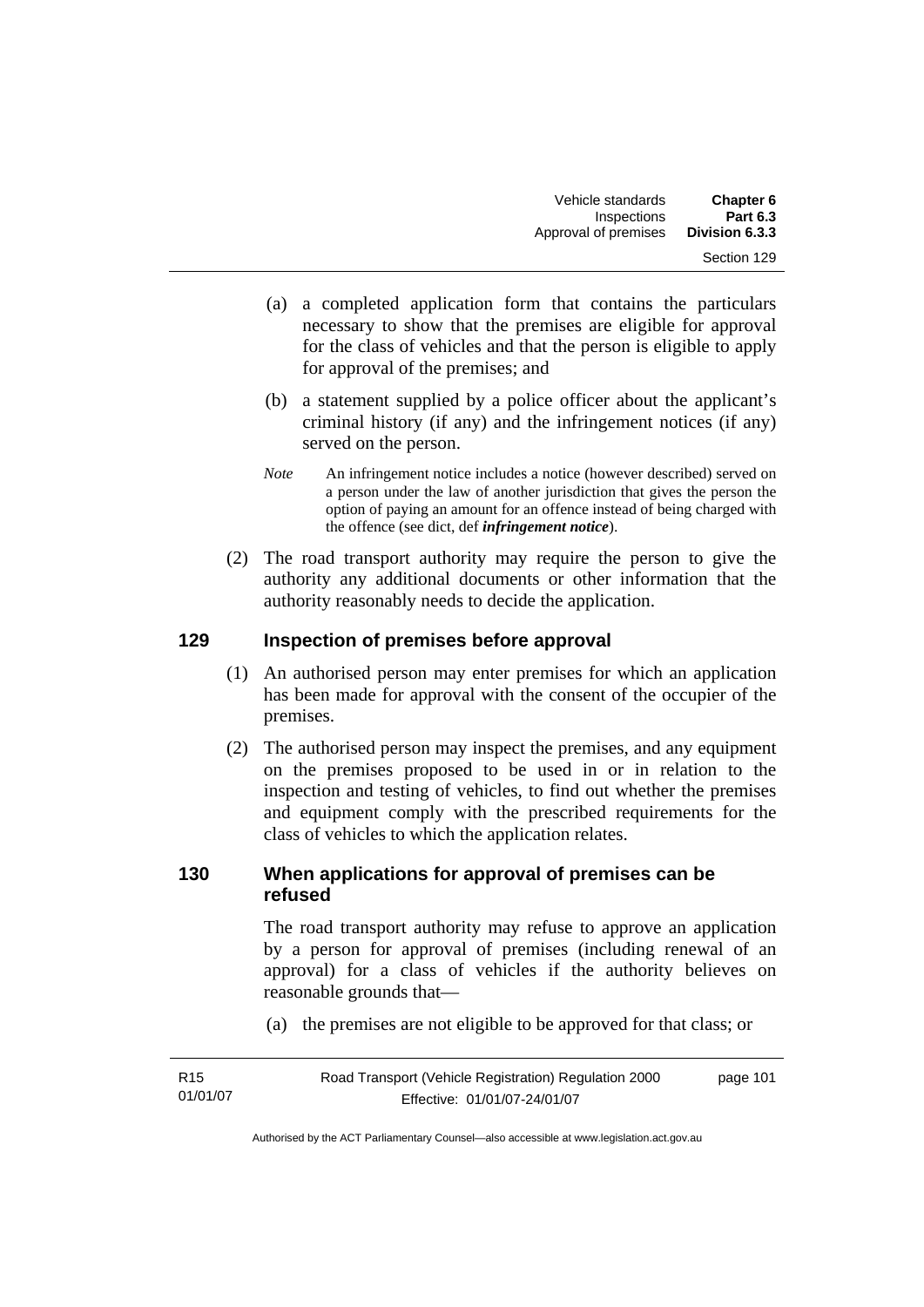| Chapter 6       | Vehicle standards    |
|-----------------|----------------------|
| <b>Part 6.3</b> | Inspections          |
| Division 6.3.3  | Approval of premises |
| Section 131     |                      |

(b) the applicant is not eligible to apply for the approval.

# **131 Approval of premises and certificates of approval**

- (1) If the road transport authority approves an application by a person for the approval of premises for a class of vehicles, the authority must approve the premises for that class and give the person a certificate of approval.
- (2) A certificate of approval for premises must show—
	- (a) the name of the proprietor of the premises; and
	- (b) the address of the premises; and
	- (c) the class of vehicles that may be inspected and tested on the premises; and
	- (d) the expiry date of the approval.
- (3) An approval is for 1 year.

# **132 Approval of application for additional class of vehicles**

If the road transport authority approves an application by the proprietor of approved premises for approval (other than for renewal of an approval) for an additional class of vehicles, the road transport authority must, if the proprietor of the premises returns his or her certificate of approval to the authority, amend the certificate to include the additional class of vehicles and return it to the proprietor.

# **133 Surrender of approval of premises**

- (1) The proprietor of approved premises may apply to the road transport authority to surrender the approval for the premises.
- (2) The application may be made personally or by an agent who produces written evidence of his or her appointment as agent.

| page 102 | Road Transport (Vehicle Registration) Regulation 2000 | R <sub>15</sub> |
|----------|-------------------------------------------------------|-----------------|
|          | Effective: 01/01/07-24/01/07                          | 01/01/07        |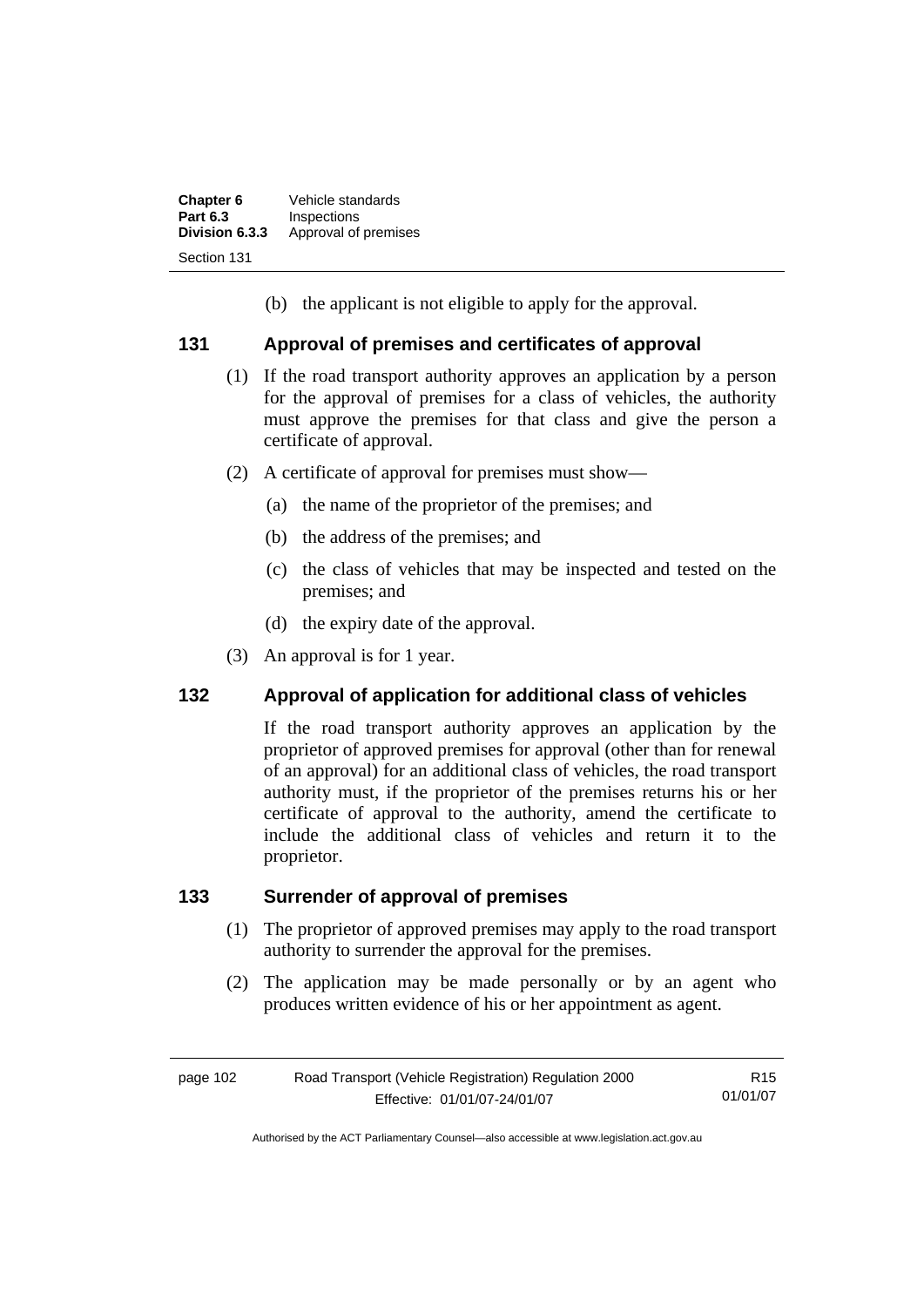- (3) The proprietor must return the certificate of approval for the premises to the road transport authority with the application.
- (4) If the proprietor complies with this section, the road transport authority must approve the application unless the authority is taking action to cancel or suspend approval of the premises.

# **134 Automatic cancellation of approval of premises**

The approval of premises is automatically cancelled if a person who is the proprietor of the premises ceases to be the proprietor of the premises.

# **135 When authority may take action in relation to approval of premises**

The road transport authority may take action under section 136 in relation to the approval of premises if—

- (a) the premises are not eligible to be approved premises or to be approved premises for a class of vehicles for which the premises are approved; or
- (b) the premises were approved because of a false or misleading statement made, or false or misleading information given, by the proprietor of the premises in or in relation to the application for (or for renewal of) the approval; or
- (c) the proprietor of the premises or, if the proprietor is a corporation, a director of the corporation is convicted or found guilty of—
	- (i) an offence against this part; or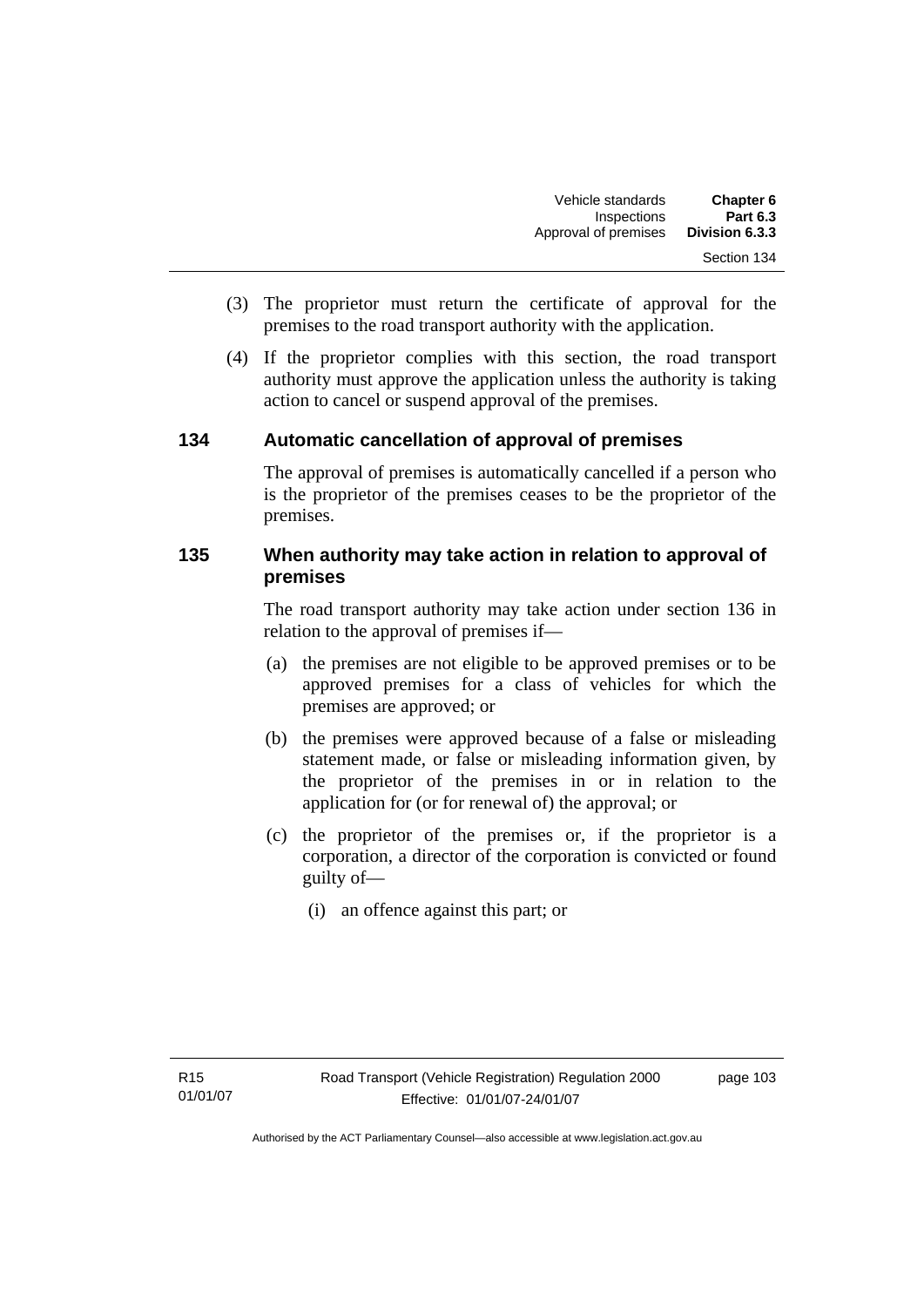**Chapter 6** Vehicle standards<br>**Part 6.3** Inspections **Part 6.3 Inspections**<br>**Division 6.3.3** Approval of Approval of premises Section 136

- (ii) another offence that the road transport authority considers is relevant to the approval; or
	- *Note* The road transport authority must comply with any guidelines approved by the Minister under s 153A (Authorisation and approval of premises guidelines relevant offences).
- (d) the proprietor of the premises contravenes any of the following sections:
	- (i) section 144 (Vehicles to be inspected on request);
	- (ii) section 146 (Issue of certificates of inspection etc);
	- (iii) section 148 (Fees payable on inspection).
- *Note* If the proprietor fails to pay a fee for renewal of the approval of premises, or pays in a way that is not effective, the approval may also be cancelled (see *Road Transport (General) Regulation 2000*, pt 5).

### **136 Procedures for authority taking action in relation to approval of premises**

- (1) The road transport authority may take the following action under this section in relation to the approval of premises:
	- (a) cancel the approval and disqualify the proprietor from applying for approval of premises for not longer than 2 years;
	- (b) cancel the approval for a class of vehicles and disqualify the proprietor from applying for approval of premises for that class for not longer than 2 years;
	- (c) suspend the approval for not longer than 1 year and, if the authority considers appropriate, disqualify the proprietor from applying for approval of premises for not longer than 1 year;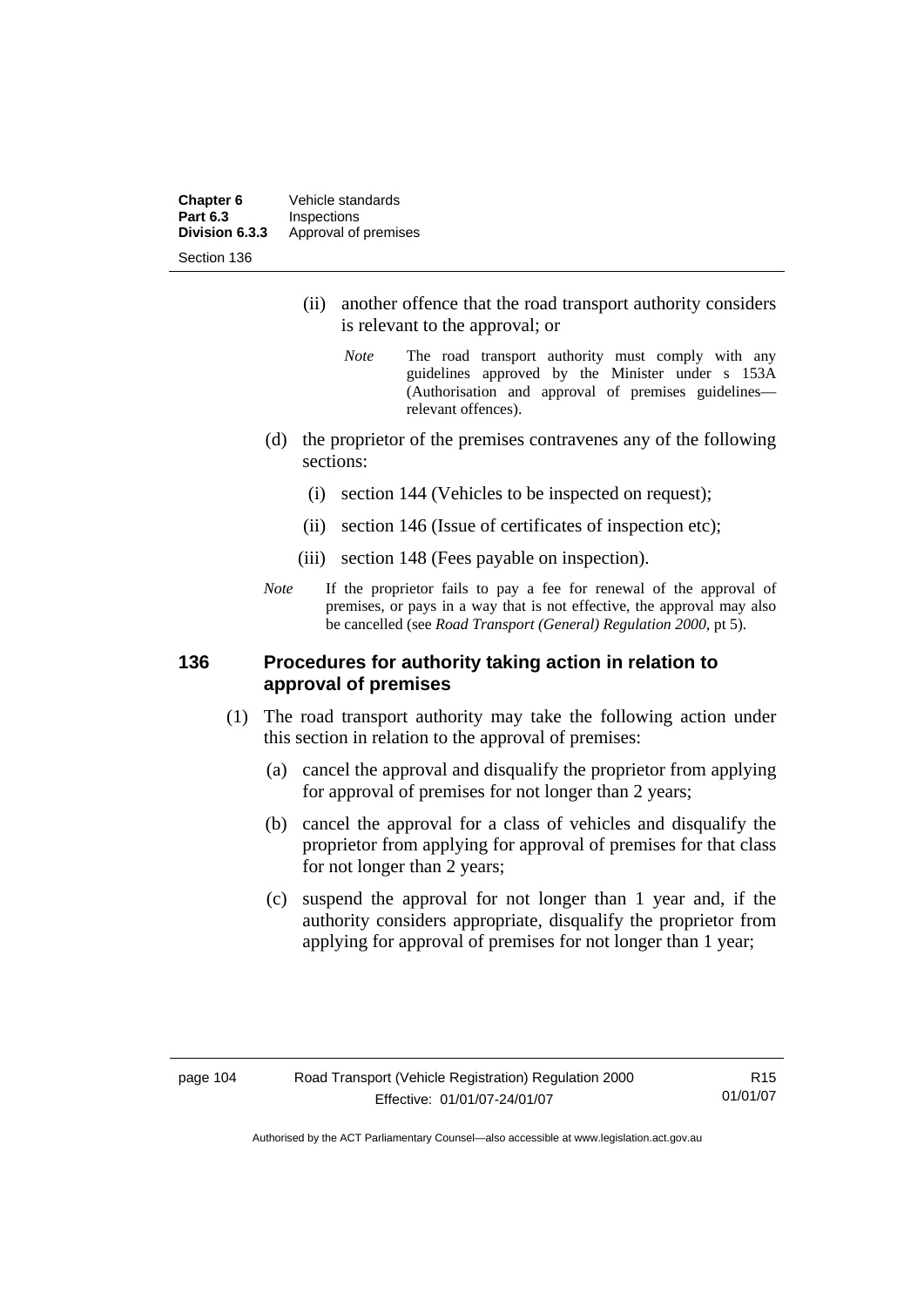- (d) suspend the approval for a class of vehicles for not longer than 1 year and, if the authority considers appropriate, disqualify the proprietor from applying for approval of premises for that class for not longer than 1 year;
- (e) if the approval is already suspended—do either of the following:
	- (i) cancel the approval (completely or for a class of vehicles) and disqualify the proprietor from applying for approval of premises (completely or for a class of vehicles) for not longer than 2 years;
	- (ii) suspend the approval (completely or for a class of vehicles) for an additional period of not longer than 1 year and, if the authority considers appropriate, disqualify the proprietor from applying for approval of premises (completely or for a class of vehicles) for a period, or an additional period, of not longer than 1 year.
- (2) If the road transport authority proposes to take action under this section in relation to the approval of premises, the authority must give the proprietor of the premises a notice that—
	- (a) states the proposed action, including any proposed suspension (or additional suspension) period and any proposed period of disqualification (or additional disqualification) from applying for approval of premises; and
	- (b) states the grounds for the proposed action; and
	- (c) invites the proprietor to make written representations, within a stated period of at least 14 days after the proprietor is given the notice, why the proposed action should not be taken.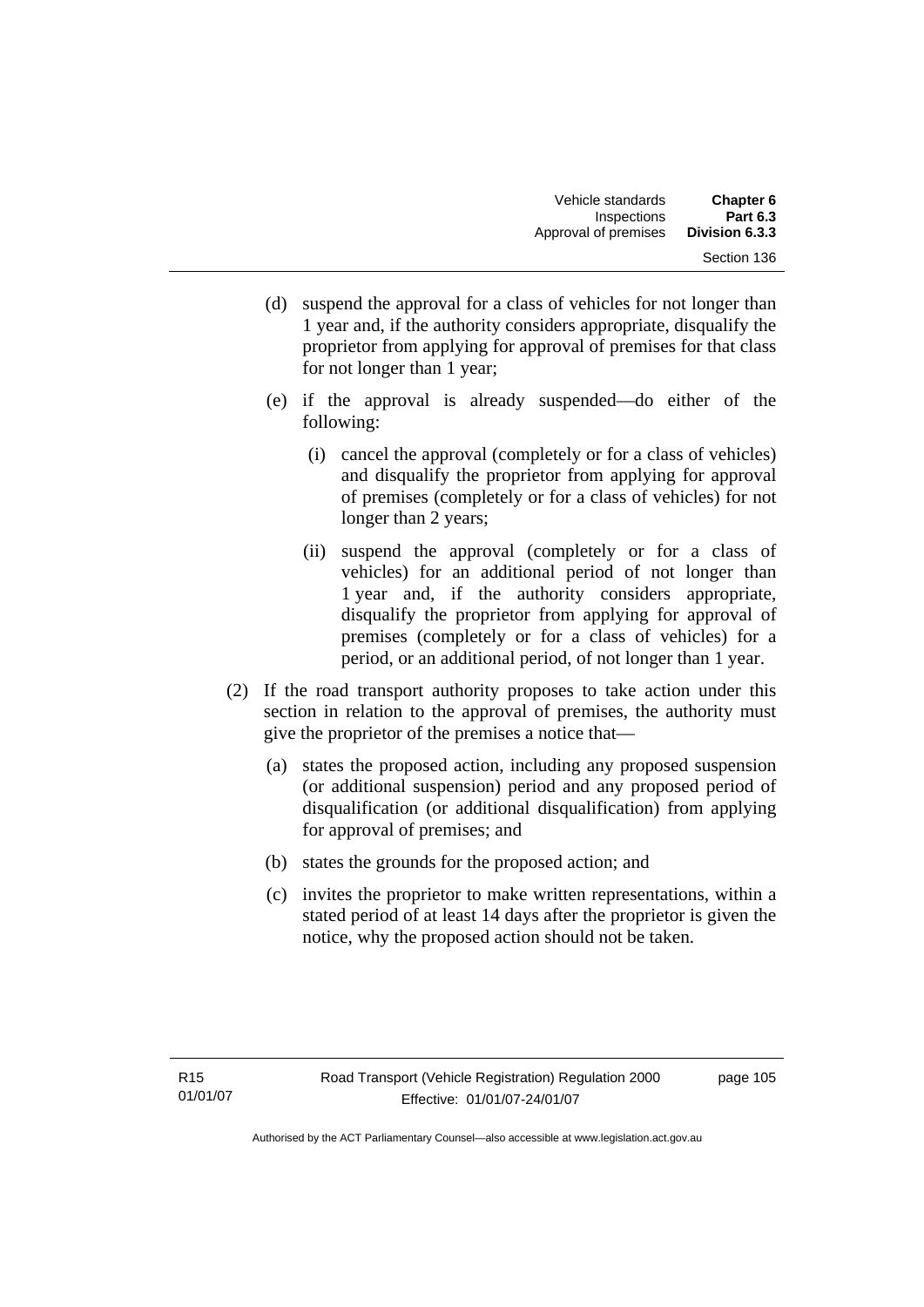| Chapter 6       | Vehicle standards    |
|-----------------|----------------------|
| <b>Part 6.3</b> | Inspections          |
| Division 6.3.3  | Approval of premises |
| Section 136     |                      |

- (3) If, after considering any written representations made by the proprietor within the stated period, the road transport authority is satisfied on reasonable grounds that a ground mentioned in section 135 exists to take action under this section, the authority may take the following action:
	- (a) if the proposed action included cancelling the approval of the premises—either cancel the approval or suspend the approval (completely or for a class of vehicles) for not longer than 1 year;
	- (b) if the proposed action included cancelling the approval for a class of vehicles—either cancel the approval, or suspend the approval for not longer than 1 year, for that class;
	- (c) if the proposed action included suspending the approval for a stated period or stated additional period—suspend the approval for not longer than that period;
	- (d) if the proposed action included suspending the approval for a class of vehicles for a stated period or stated additional period—suspend the approval for that class for not longer than that period;
	- (e) if the proposed action included disqualifying the proprietor from applying for approval for a stated period or stated additional period—disqualify the person from applying for approval (completely or for a class of vehicles) for not longer than that period;
	- (f) if the proposed action included disqualifying the proprietor from applying for approval for a class of vehicles for a stated period or stated additional period—disqualify the person from applying for approval for that class for not longer than that period.

| page 106 |  |
|----------|--|
|----------|--|

R15 01/01/07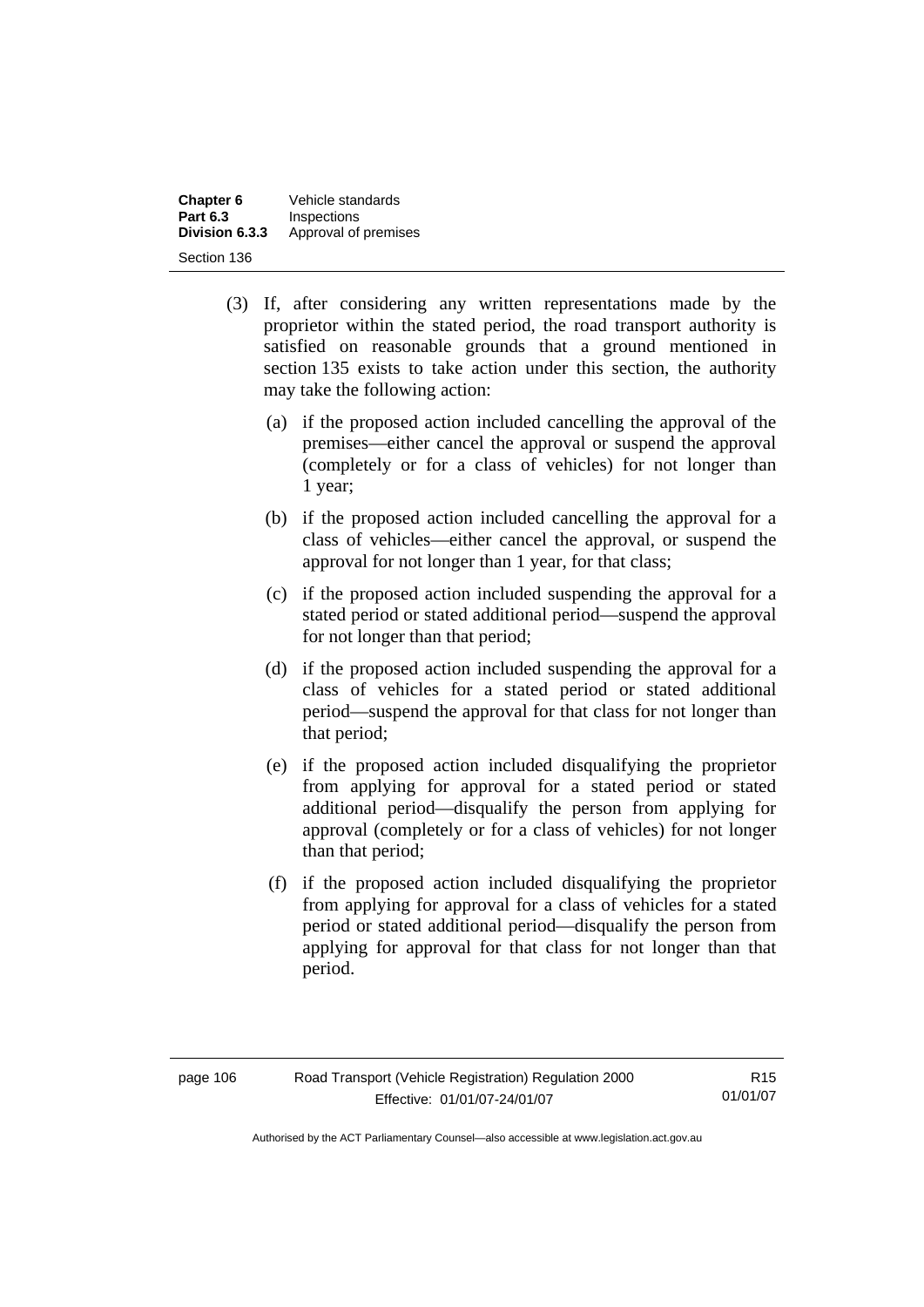- (4) The road transport authority must tell the proprietor in writing of the decision.
	- *Note* The authority must tell the proprietor in a way that complies with the code of practice for notification of reviewable decisions and review rights (see *Road Transport (General) Act 1999*, s 91 and *Road Transport (General) Regulation 2000*, sch 1).
- (5) If the road transport authority decides to cancel or suspend the approval (completely or for a class of vehicles), or disqualify the proprietor from applying for approval of premises (completely or for a class of vehicles), the authority must also tell the proprietor in writing when the cancellation, suspension or disqualification takes effect.
- (6) A cancellation or suspension must not take effect earlier than 7 days after the proprietor is told of the decision.
- (7) If the road transport authority suspends the approval of premises, then, during the suspension—
	- (a) the premises are taken not to be approved premises; and
	- (b) the proprietor is disqualified from applying for approval of premises.
- (8) If the road transport authority suspends the approval of premises for a class of vehicles, then, during the suspension—
	- (a) the premises are taken not to be approved premises for that class; and
	- (b) the proprietor is disqualified from applying for approval for that class.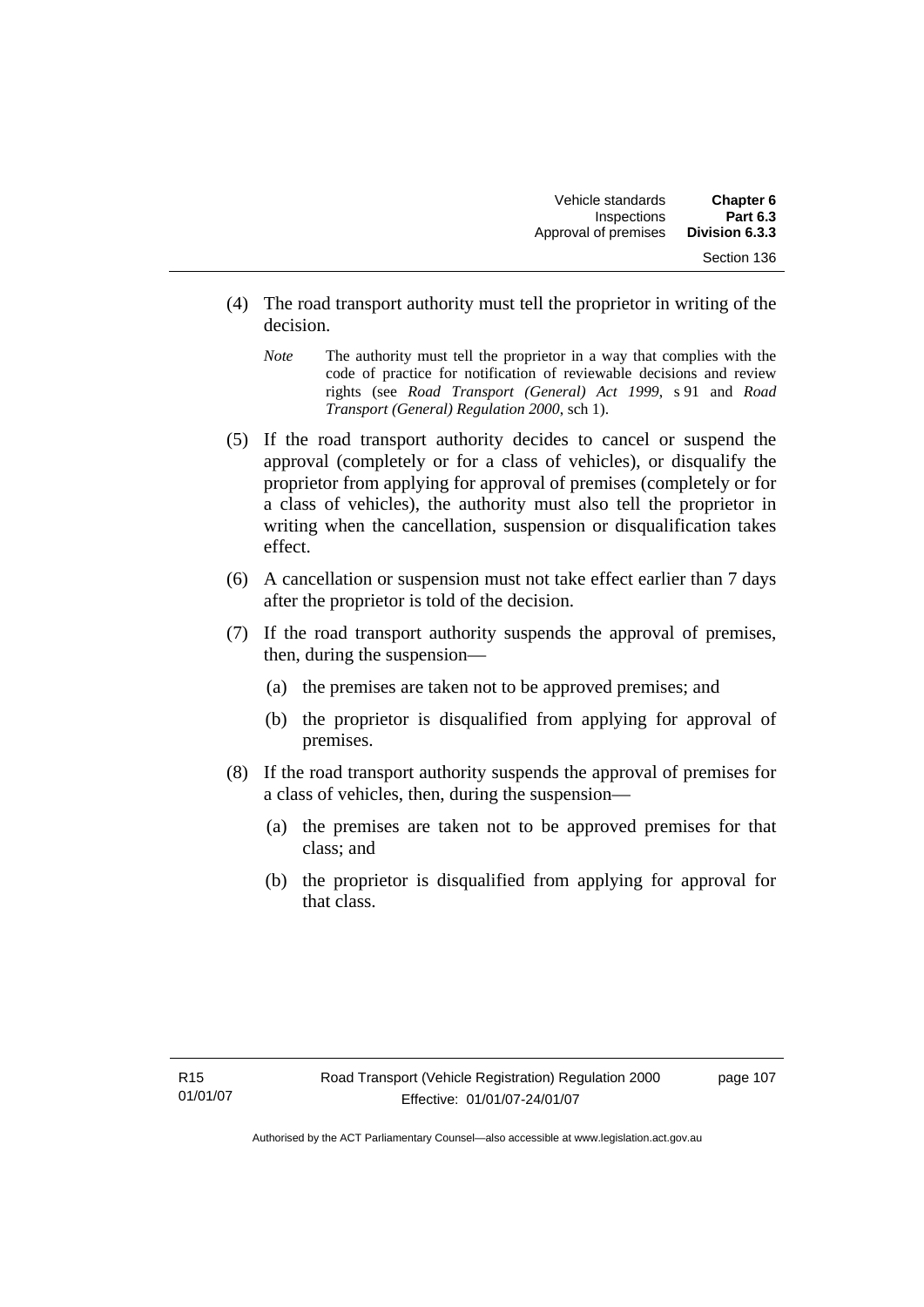**137 Return of certificate of approval on cancellation or suspension** 

> If the approval of premises is cancelled or suspended (completely or for a class of vehicles), the proprietor must not, without reasonable excuse, fail to return the certificate of approval for the premises to the road transport authority as soon as practicable (but within 7 days) after the cancellation or suspension takes effect unless the authority tells the person that the certificate need not be returned.

Maximum penalty: 20 penalty units.

# **Division 6.3.4 General duties of proprietors of approved premises**

# **138 Certificate of approval to be displayed at approved premises**

The proprietor of approved premises must display the certificate of approval for the premises at the premises so it can be readily seen by anyone entering the premises.

Maximum penalty: 5 penalty units.

# **139 Manuals and design rules to be kept at approved premises**

- (1) The proprietor of approved premises must keep at the premises an up-to-date copy of—
	- (a) the ACT Inspection Manual for Light Vehicles and the ACT Inspection Manual for Heavy Vehicles published by the road transport authority and each Australian Design Rule forming a part of either manual; and
	- (b) any document a part of which is applied, adopted or incorporated in either manual.

Maximum penalty: 5 penalty units.

| page 108 | Road Transport (Vehicle Registration) Regulation 2000 | R15      |
|----------|-------------------------------------------------------|----------|
|          | Effective: 01/01/07-24/01/07                          | 01/01/07 |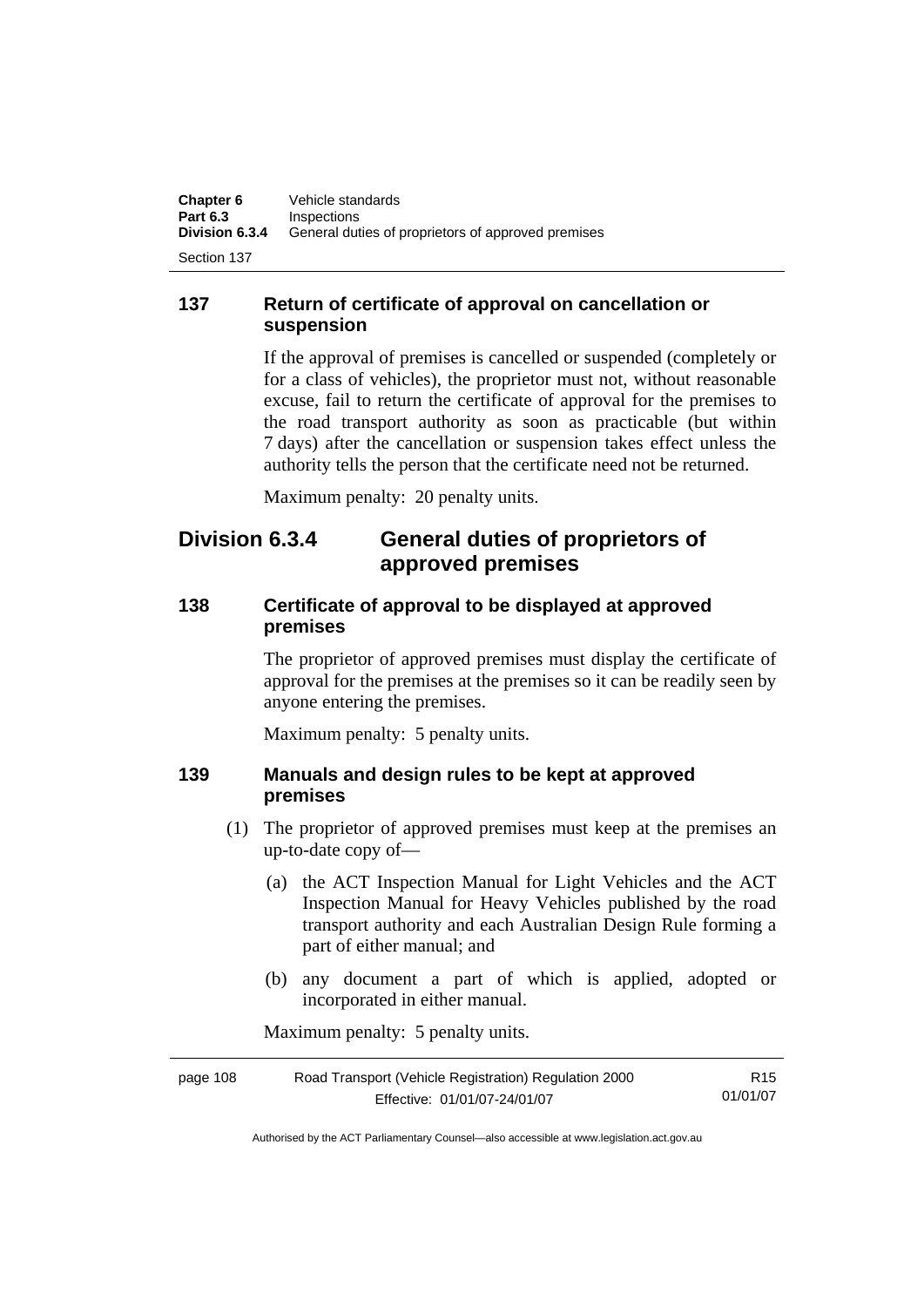(2) The proprietor of approved premises must, if asked by someone, make a copy of the documents mentioned in subsection (1) available for inspection by the person at any reasonable time.

Maximum penalty: 5 penalty units.

# **140 Notice to be displayed at approved premises**

The proprietor of approved premises must display a notice with the words 'approved inspection station' in capital letters at least 5cm high at the premises so it can be readily seen by anyone entering the premises.

Maximum penalty: 5 penalty units.

# **141 Proprietor of approved premises to give notice on ceasing to be proprietor**

If the person who is the proprietor of approved premises ceases to be the proprietor of the premises, the person must, as soon as practicable (but within 7 days) after ceasing to be the proprietor—

- (a) tell the road transport authority in writing; and
- (b) return the certificate of approval issued to the proprietor for the premises to the authority.

Maximum penalty: 5 penalty units.

# **142 Change of name of proprietor of approved premises**

If the proprietor of approved premises changes his or her name, the proprietor must, as soon as practicable (but within 14 days) after the change—

(a) tell the road transport authority about the change; and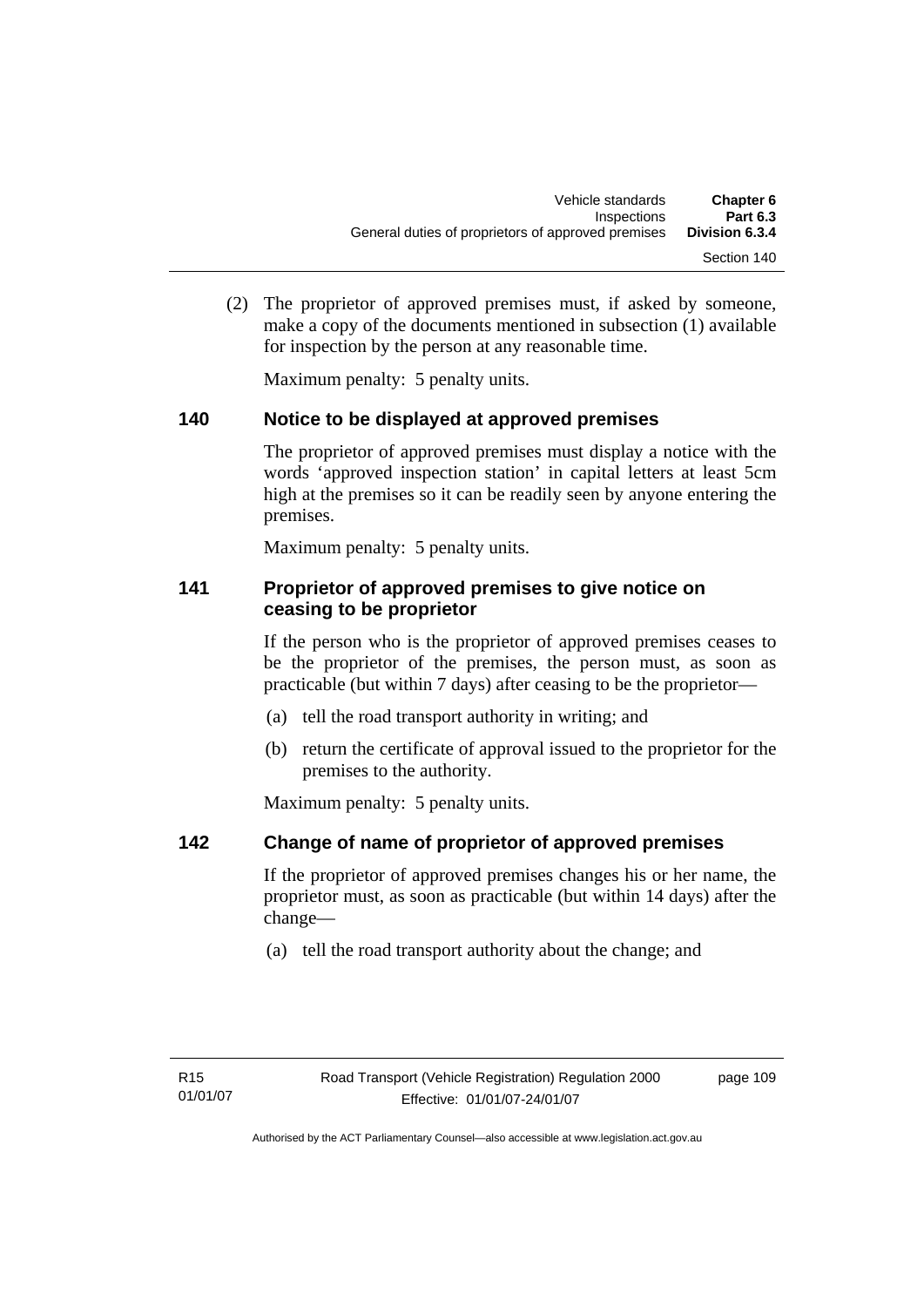| Chapter 6       | Vehicle standards                 |
|-----------------|-----------------------------------|
| <b>Part 6.3</b> | Inspections                       |
| Division 6.3.5  | Inspections and tests of vehicles |
| Section 143     |                                   |

 (b) return the certificate of approval issued to the proprietor in relation to the premises to the authority for amendment.

Maximum penalty: 5 penalty units.

# **Division 6.3.5 Inspections and tests of vehicles**

# **143 Inspection of vehicles**

- (1) This section applies to a person who is the registered operator of a registered vehicle or has control over an unregistered vehicle.
- (2) The road transport authority may, by written notice given to the person, require the person to produce the vehicle for inspection by an authorised person or authorised examiner at a time and place stated in the notice.
- (3) If the person asks the road transport authority for a change to the time or place stated in the notice, the authority must consider the request and, if the request is reasonable, must, by written notice given to the person, change the time or place in accordance with the request.
- (4) A person must not, without reasonable excuse, fail to comply with a notice given to the person under this section.

Maximum penalty (for subsection (4)): 20 penalty units.

# **144 Vehicles to be inspected on request**

The proprietor of approved premises must not, without reasonable excuse, refuse to inspect or test a vehicle (or arrange for it to be inspected or tested) if—

 (a) the proprietor is asked by the driver of the vehicle to inspect or test the vehicle, to decide whether the vehicle, and its parts and equipment, comply with the applicable vehicle standards; and

| Road Transport (Vehicle Registration) Regulation 2000<br>page 110 |                              | R15      |
|-------------------------------------------------------------------|------------------------------|----------|
|                                                                   | Effective: 01/01/07-24/01/07 | 01/01/07 |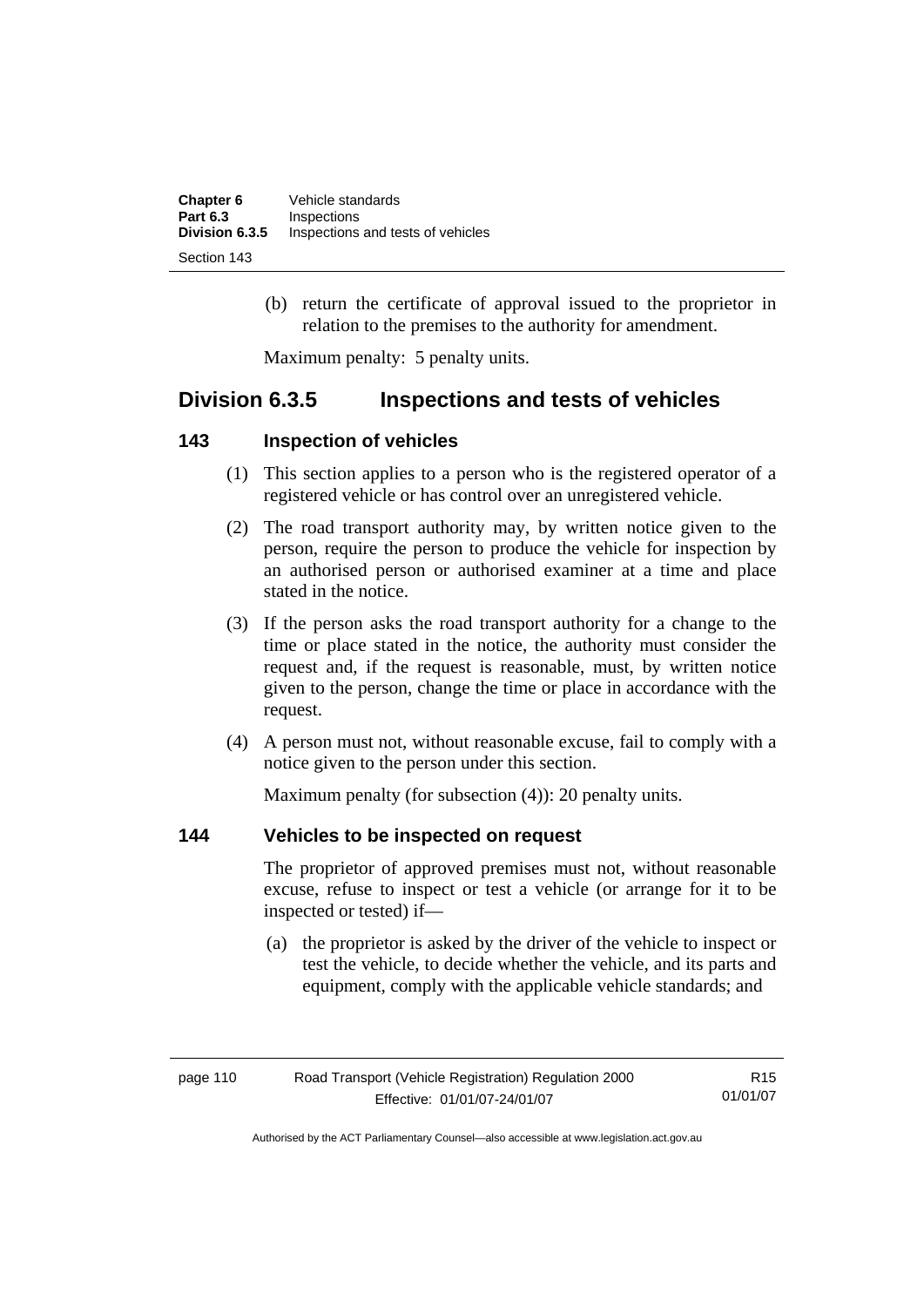- (b) the vehicle is a vehicle that may be inspected or tested under this regulation on the premises; and
- (c) the proprietor of the premises is an authorised examiner, or an authorised examiner is employed at the premises, who is authorised under this regulation to inspect or test the vehicle.

# **145 Duties of authorised examiners inspecting and testing vehicles**

An authorised examiner must not, for this regulation—

- (a) inspect or test a vehicle included in a class of vehicles that is not mentioned in his or her certificate of appointment; or
- (b) inspect or test a vehicle other than at approved premises; or
- (c) without reasonable excuse, refuse to inspect or test a vehicle included in a class of vehicles mentioned in his or her certificate of appointment; or
- (d) knowing that a vehicle inspected or tested by the examiner, or any part or equipment of the vehicle, does not comply with the applicable vehicle standards, certify in a certificate issued under section 146 that it does comply.

# **146 Issue of certificates of inspection etc**

- (1) If a vehicle is inspected or tested by an authorised examiner, the authorised examiner must issue a certificate of inspection for the vehicle—
	- (a) certifying that the vehicle, and its parts and equipment, comply with the applicable vehicle standards; or
	- (b) certifying that the vehicle, or a part or equipment of the vehicle, does not comply with the applicable vehicle standards and stating the ways in which it does not comply.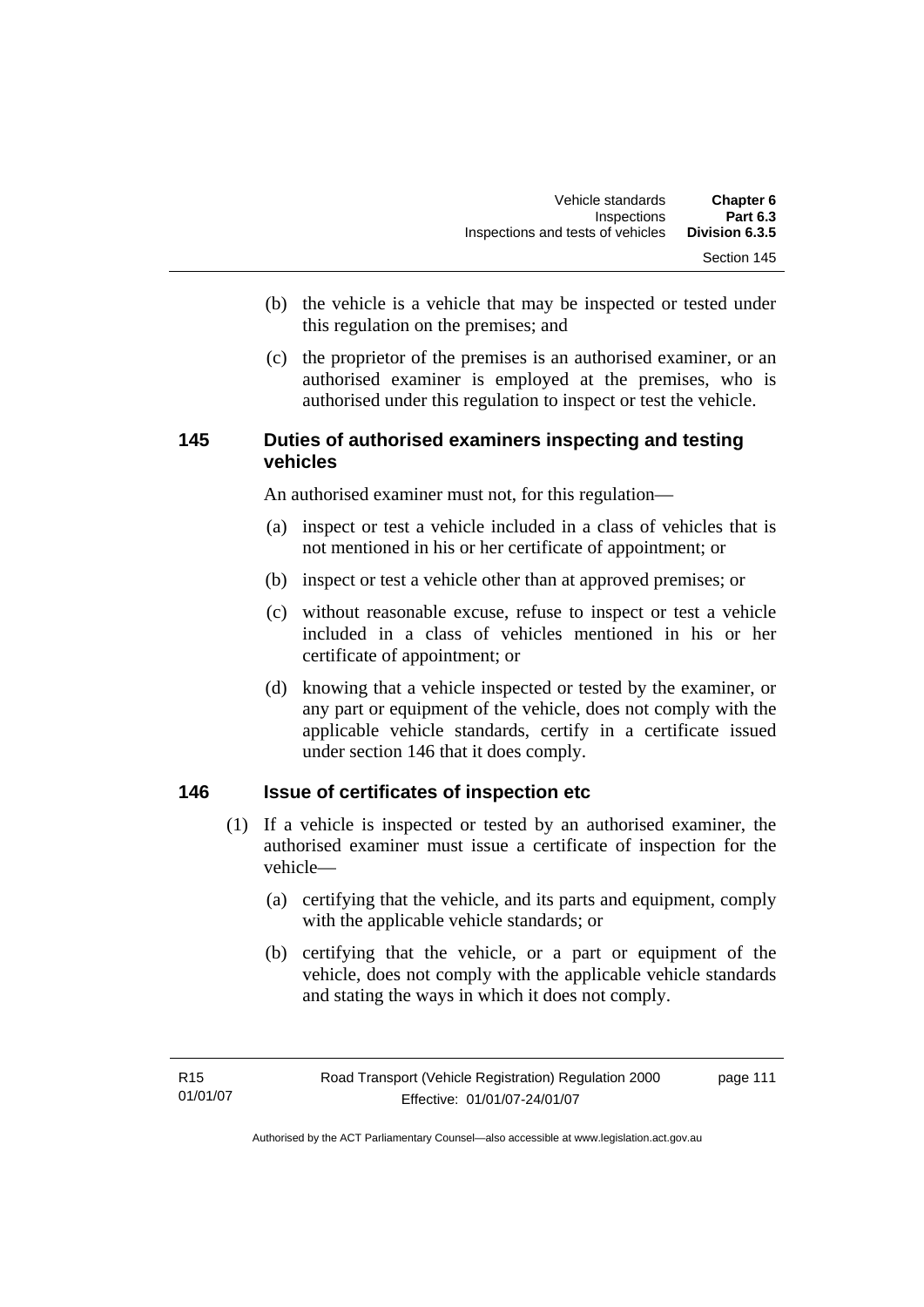| Chapter 6       | Vehicle standards                 |
|-----------------|-----------------------------------|
| <b>Part 6.3</b> | Inspections                       |
| Division 6.3.5  | Inspections and tests of vehicles |
| Section 147     |                                   |

- (2) The proprietor of the approved premises where the vehicle was tested or inspected must—
	- (a) give the certificate to the driver of the vehicle; and
	- (b) give a copy of the certificate to the road transport authority; and
	- (c) keep a copy of the certificate at the premises.
- (3) A certificate of inspection remains in force for 1 month beginning on the day it is given.

# **147 People by whom inspections may be carried out**

The proprietor of approved premises must not allow a person employed by the proprietor—

- (a) who is not an authorised examiner to test or inspect a vehicle for this regulation; or
- (b) who is an authorised examiner to test or inspect, for this regulation—
	- (i) a vehicle in a class of vehicles that is not mentioned in the proprietor's certificate of approval for the premises; or
	- (ii) a vehicle in a class of vehicles that is not mentioned in the examiner's certificate of appointment.

Maximum penalty: 20 penalty units.

# **148 Fees payable on inspection**

 (1) The proprietor of approved premises must not charge a fee for an inspection or test of a vehicle for this regulation that is more than the appropriate fee worked out in accordance with the determination in force under section 153 (Minister may determine maximum fees for inspections).

| Road Transport (Vehicle Registration) Regulation 2000<br>page 112 |                              | R15      |
|-------------------------------------------------------------------|------------------------------|----------|
|                                                                   | Effective: 01/01/07-24/01/07 | 01/01/07 |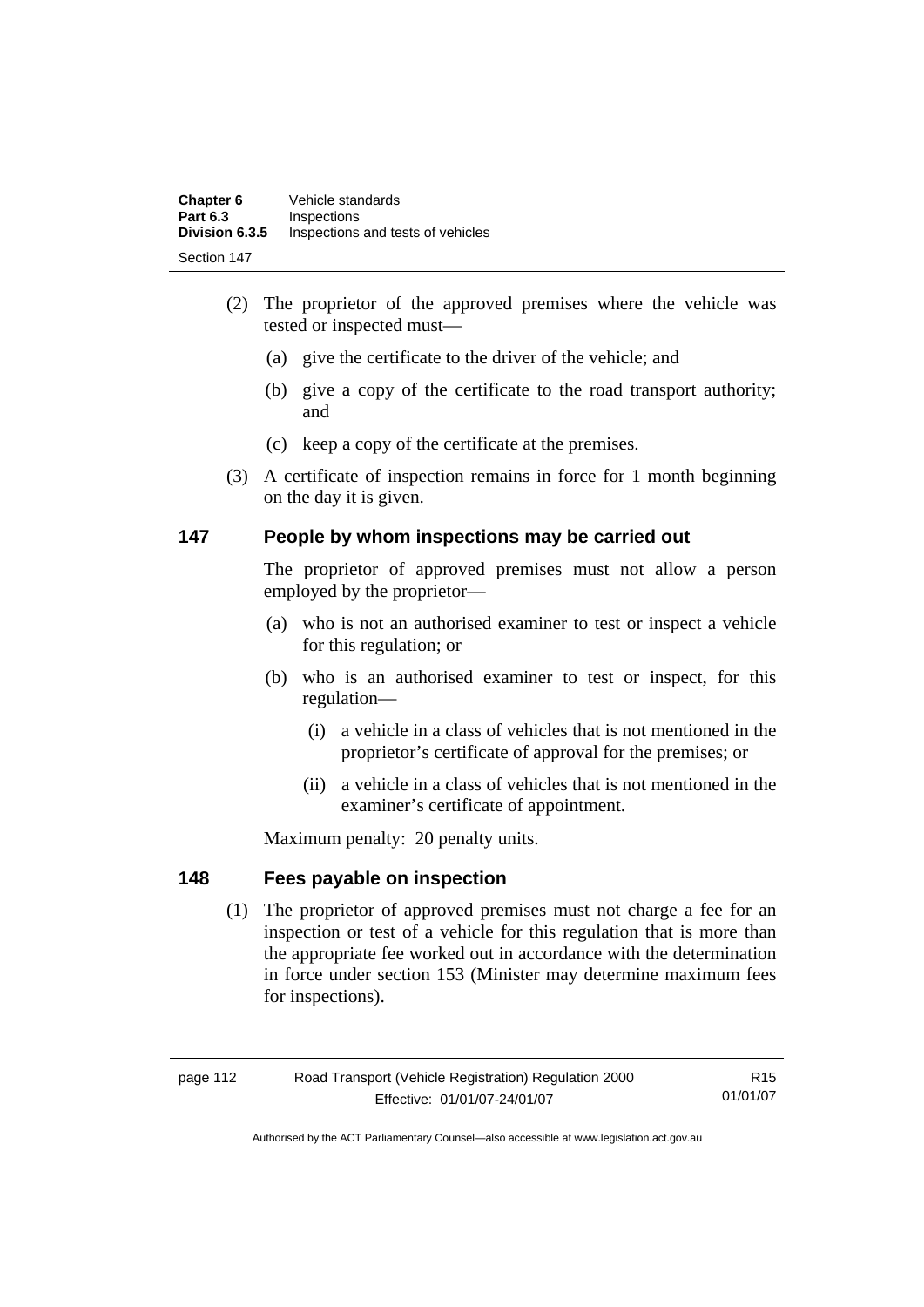- (2) A person is entitled to bring a proceeding to recover a fee in relation to an inspection or test of a vehicle for this regulation only if—
	- (a) the inspection or test was carried out by a person who was, at the time, an authorised examiner; and
	- (b) the inspection or test was carried out at premises that were, at the time, approved premises; and
	- (c) the vehicle was included in a class of motor vehicles that was, at the time, mentioned in—
		- (i) the certificate of appointment held by the person mentioned in paragraph (a); and
		- (ii) the certificate of approval issued for the premises mentioned in paragraph (b).

# **149 Offences relating to unauthorised people and unapproved premises**

 (1) A person who is not an authorised examiner must not inspect or test a vehicle for this regulation.

Maximum penalty: 20 penalty units.

(2) A person must not pretend to be an authorised examiner.

Maximum penalty: 20 penalty units.

 (3) The proprietor of premises that are not approved premises must not permit a vehicle to be inspected or tested for this regulation at the premises.

Maximum penalty: 20 penalty units.

 (4) The proprietor of premises must not pretend that the premises are approved premises.

Maximum penalty: 20 penalty units.

page 113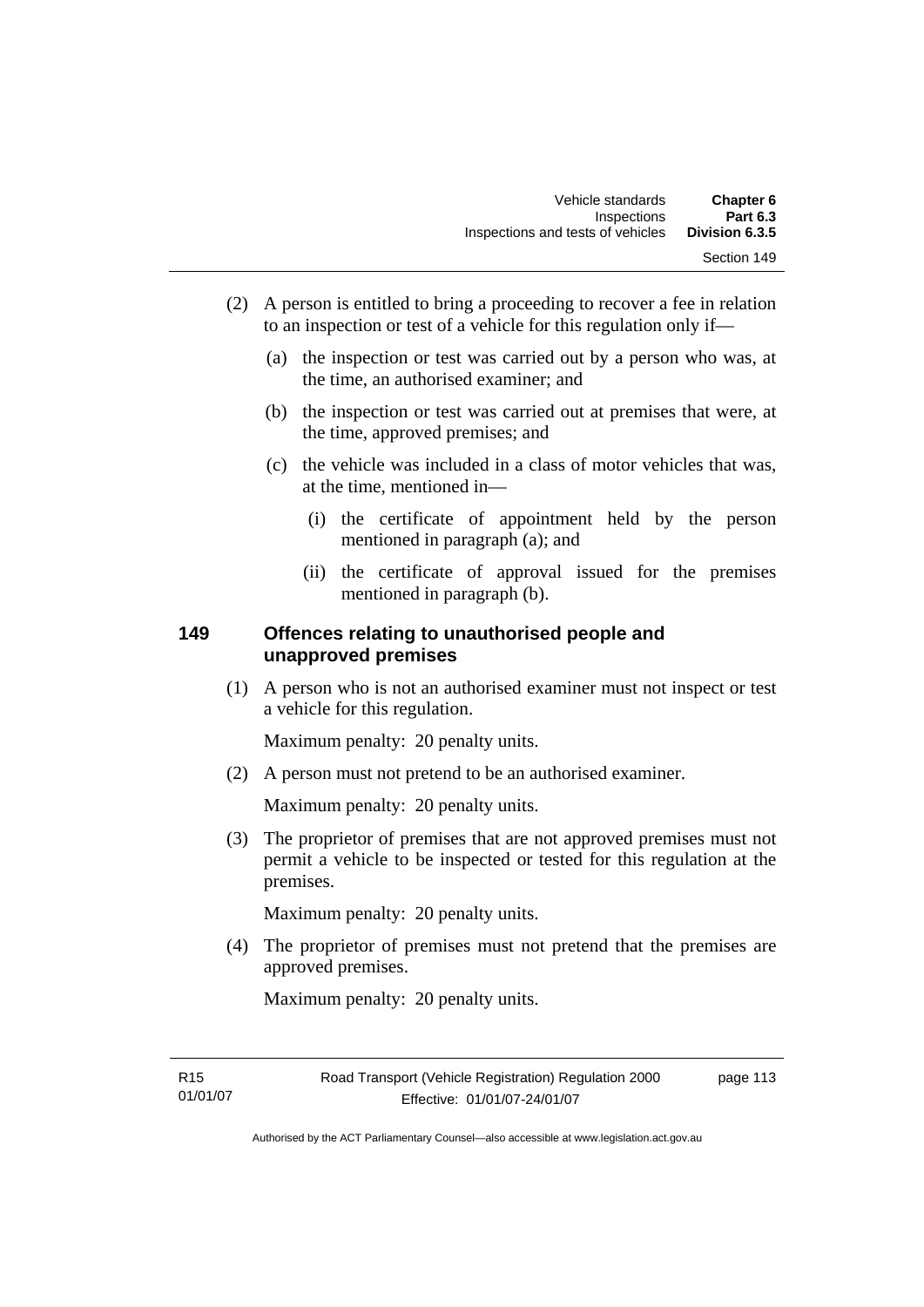| Chapter 6       | Vehicle standards |  |
|-----------------|-------------------|--|
| <b>Part 6.3</b> | Inspections       |  |
| Division 6.3.6  | Miscellaneous     |  |
|                 |                   |  |

# **150 Review of decision of authorised examiner**

- (1) Application may be made to the road transport authority for review of a decision of an authorised examiner certifying that a vehicle, or a part or equipment of a vehicle, does not comply with the applicable vehicle standards.
- (2) As soon as practicable after the application is made to the road transport authority, the authority must—
	- (a) have the vehicle inspected or tested by an authorised person; and
	- (b) decide whether the vehicle complies with the applicable vehicle standards; and
	- (c) tell the applicant in writing of the decision.

# **Division 6.3.6 Miscellaneous**

# **152 Issue of replacement certificates of appointment and approval**

- (1) The road transport authority may issue a replacement certificate of appointment to an examiner if satisfied that the certificate of appointment has been lost, stolen or destroyed.
- (2) The road transport authority may issue a replacement certificate of approval to the proprietor of approved premises if satisfied that the certificate of approval has been lost, stolen or destroyed.

# **153 Minister may determine maximum fees for inspections**

- (1) The Minister may, in writing, determine the maximum fees that are payable to a proprietor of approved premises for inspecting or testing vehicles for this regulation.
- (2) A determination is a notifiable instrument.

*Note* A notifiable instrument must be notified under the Legislation Act.

| page 114 | Road Transport (Vehicle Registration) Regulation 2000 |          |
|----------|-------------------------------------------------------|----------|
|          | Effective: 01/01/07-24/01/07                          | 01/01/07 |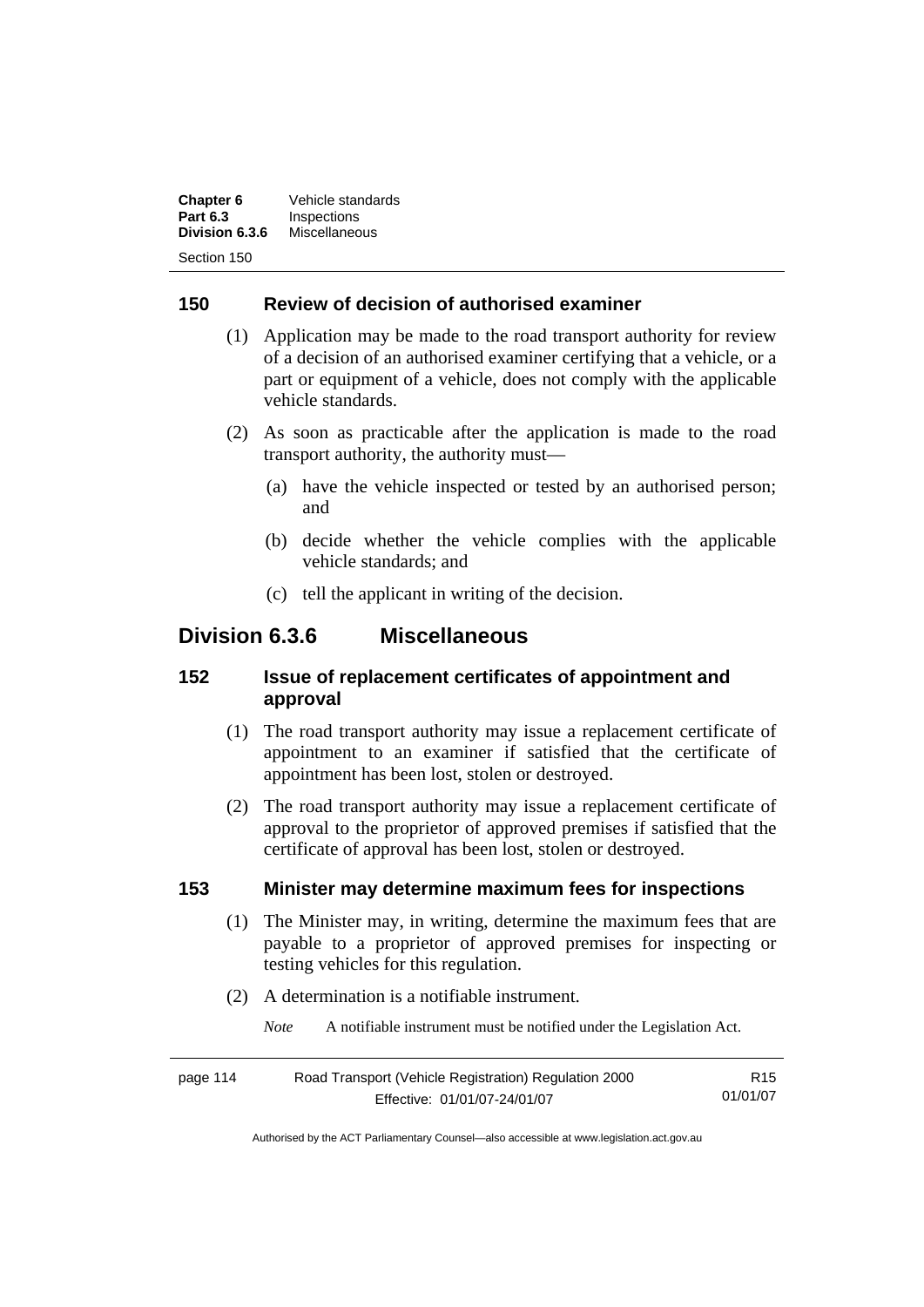# **153A Authorisation and approval of premises guidelines relevant offences**

- (1) The Minister may approve guidelines about the exercise of the road transport authority's functions under the following provisions:
	- (a) section 116 (1) (b) (Eligibility to apply for authorisation as examiners);
	- (b) section 124 (b) (When authority may take action in relation to authorisation);
	- (c) section 127 (1) (b) (Eligibility for approval of premises);
	- (d) section 135 (c) (ii) (When authority may take action in relation to approval of premises).
- (2) Without limiting subsection (1), the guidelines may make provision about—
	- (a) the offences that are relevant in relation to—
		- (i) an application for authorisation as an examiner; and
		- (ii) the suitability of a person to continue to hold an authorisation; and
		- (iii) the eligibility for approval of premises; and
		- (iv) the suitability of premises to continue to be approved premises; and
	- (b) the matters or circumstances that may or must be considered in deciding whether—
		- (i) an application for an authorisation or approval of premises may or must be refused; or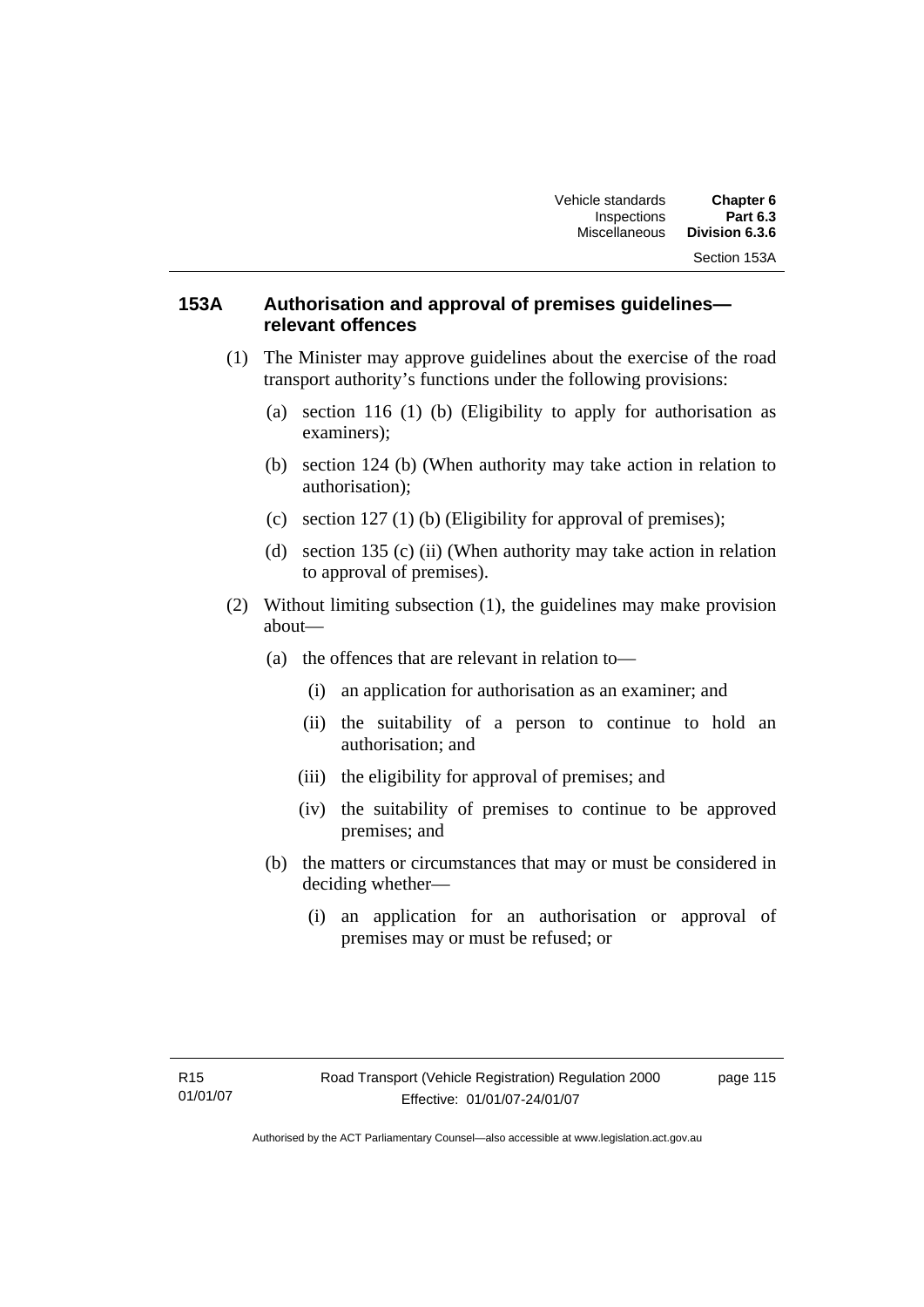**Chapter 6** Vehicle standards<br> **Part 6.3** Inspections **Inspections**<br>Miscellaneous **Division 6.3.6** 

Section 153A

 (ii) an authorisation or approval of premises may or must be suspended or cancelled.

#### **Examples for par (b)**

- 1 whether a person has been convicted for a single offence or multiple offences and the nature and seriousness of the offence
- 2 the age of the person when the offence was committed
- 3 the time elapsed since the offence was committed
- *Note* An example is part of the regulation, is not exhaustive and may extend, but does not limit, the meaning of the provision in which it appears (see Legislation Act, s 126 and s 132).
- (3) The road transport authority must comply with any guidelines approved under this section.
- (4) Approved guidelines are a disallowable instrument.
	- *Note* A disallowable instrument must be notified, and presented to the Legislative Assembly, under the Legislation Act.

page 116 Road Transport (Vehicle Registration) Regulation 2000 Effective: 01/01/07-24/01/07

R15 01/01/07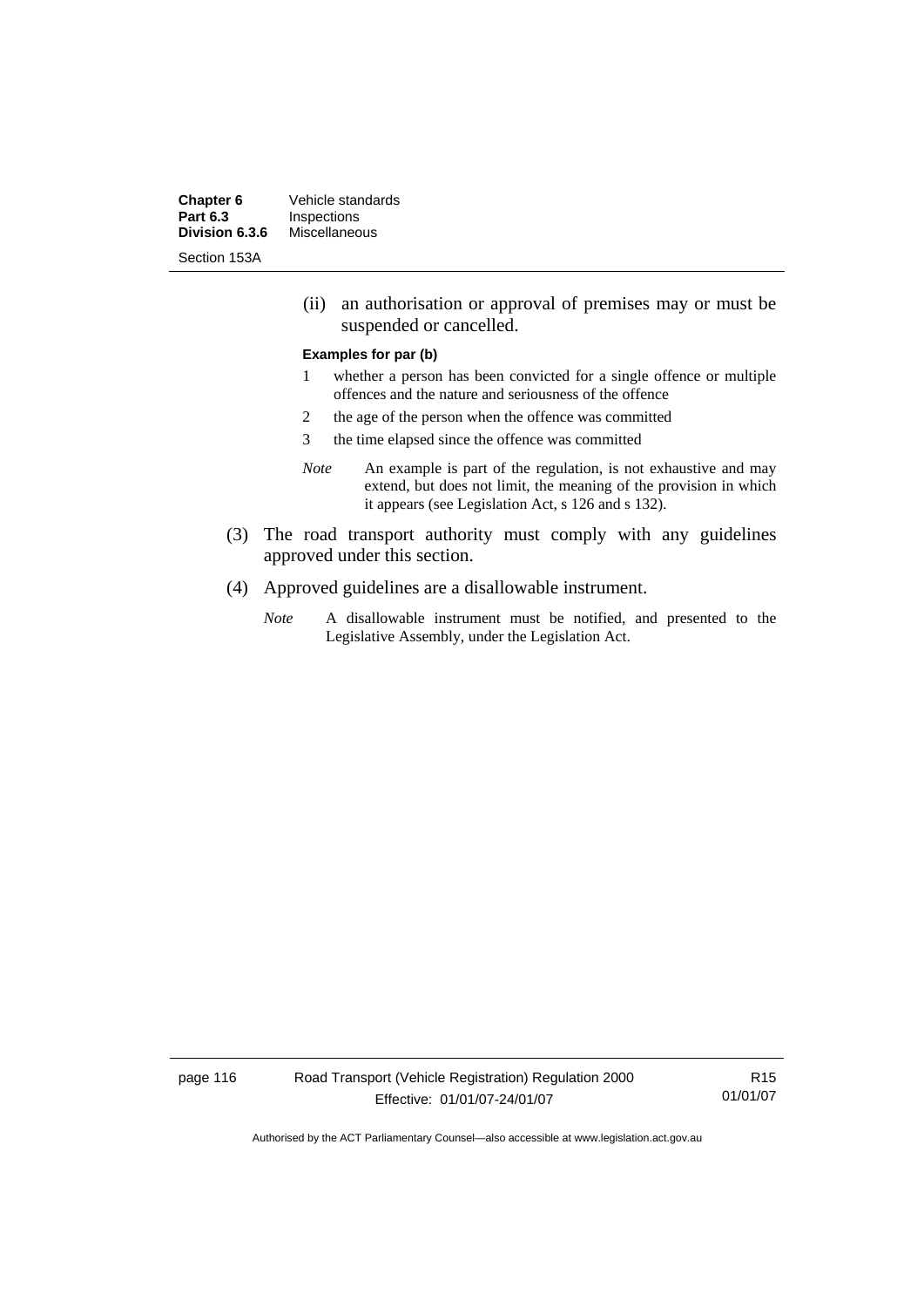# **Part 6.4 Component identification numbers**

# **154 Definitions for pt 6.4**

In this part:

*component identification number*, for a vehicle part of a registrable vehicle, means the number and any accompanying letters or symbols stamped on, or otherwise attached to, the part as a way of identifying the part, but does not include a casting number or a number used to identify a class of parts for manufacturing purposes.

*vehicle part*, of a registrable vehicle, means—

- (a) the vehicle's engine; or
- (b) the vehicle's engine block; or
- (c) for a motor vehicle other than a motorbike—the vehicle's chassis, chassis sub-frame or body; or
- (d) for a motorbike or motortrike—the vehicle's frame or crankcase.

# **155 Allocation of component identification numbers by authority**

- (1) The road transport authority may allot an engine number (the *number*) for a vehicle part of a registrable vehicle if-
	- (a) there is no component identification number stamped on or attached to the part, or the component identification number stamped on or attached to the part appears to have been changed, defaced, removed or otherwise interfered with; and
	- (b) the number is necessary to identify the part.

| R15      | Road Transport (Vehicle Registration) Regulation 2000 | page 117 |
|----------|-------------------------------------------------------|----------|
| 01/01/07 | Effective: 01/01/07-24/01/07                          |          |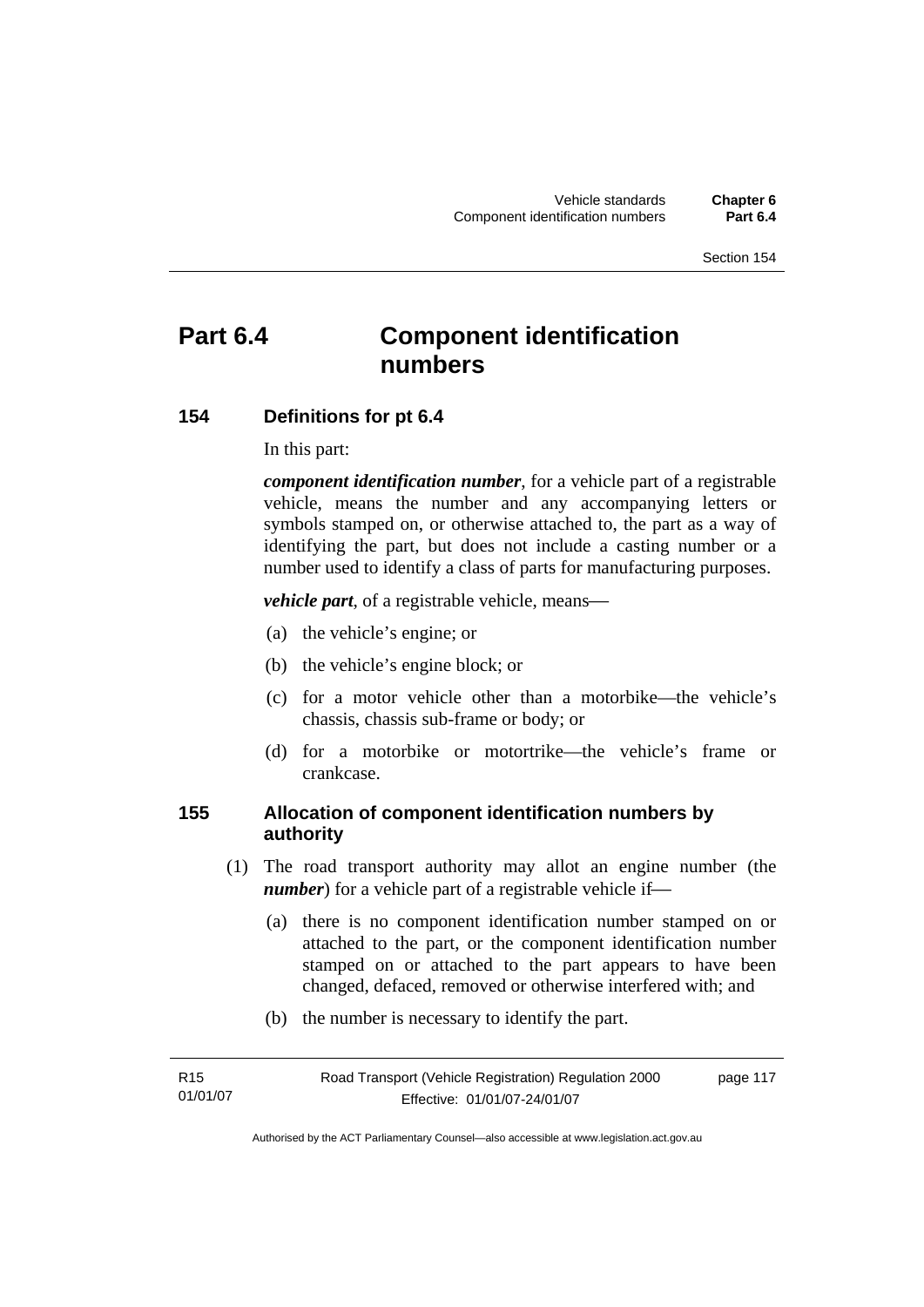| Chapter 6       | Vehicle standards                |
|-----------------|----------------------------------|
| <b>Part 6.4</b> | Component identification numbers |

- (2) The road transport authority may, by written notice given to the registered operator of the registrable vehicle, require the operator to have the number the authority has allotted to the vehicle part stamped on or attached to the part in the place stated in the notice.
- (3) A person must not, without reasonable excuse, fail to comply with a notice under subsection (2).

Maximum penalty: 20 penalty units.

## **156 Stamping component identification numbers without authority etc**

 (1) A person (other than a manufacturer) must not stamp or attach a component identification number on or to a vehicle part of a registrable vehicle.

Maximum penalty: 20 penalty units.

- (2) Subsection (1) does not apply to a person who stamps or attaches a component identification number on or to a vehicle part of a registrable vehicle in accordance with this part.
- (3) A person must not change, deface, remove or otherwise interfere with a component identification number stamped on or attached to a vehicle part of a registrable vehicle otherwise than in accordance with an authorisation under section 158 (Authority may authorise interference with component identification number).

Maximum penalty: 20 penalty units.

 (4) A person must not possess a vehicle part of a registrable vehicle knowing that the component identification number stamped on or attached to the part has been changed, defaced, removed or otherwise interfered with otherwise than in accordance with an authorisation under section 158 or in accordance with a law of another jurisdiction corresponding to that section.

Maximum penalty: 20 penalty units.

| Road Transport (Vehicle Registration) Regulation 2000<br>page 118 |                              | R <sub>15</sub> |
|-------------------------------------------------------------------|------------------------------|-----------------|
|                                                                   | Effective: 01/01/07-24/01/07 | 01/01/07        |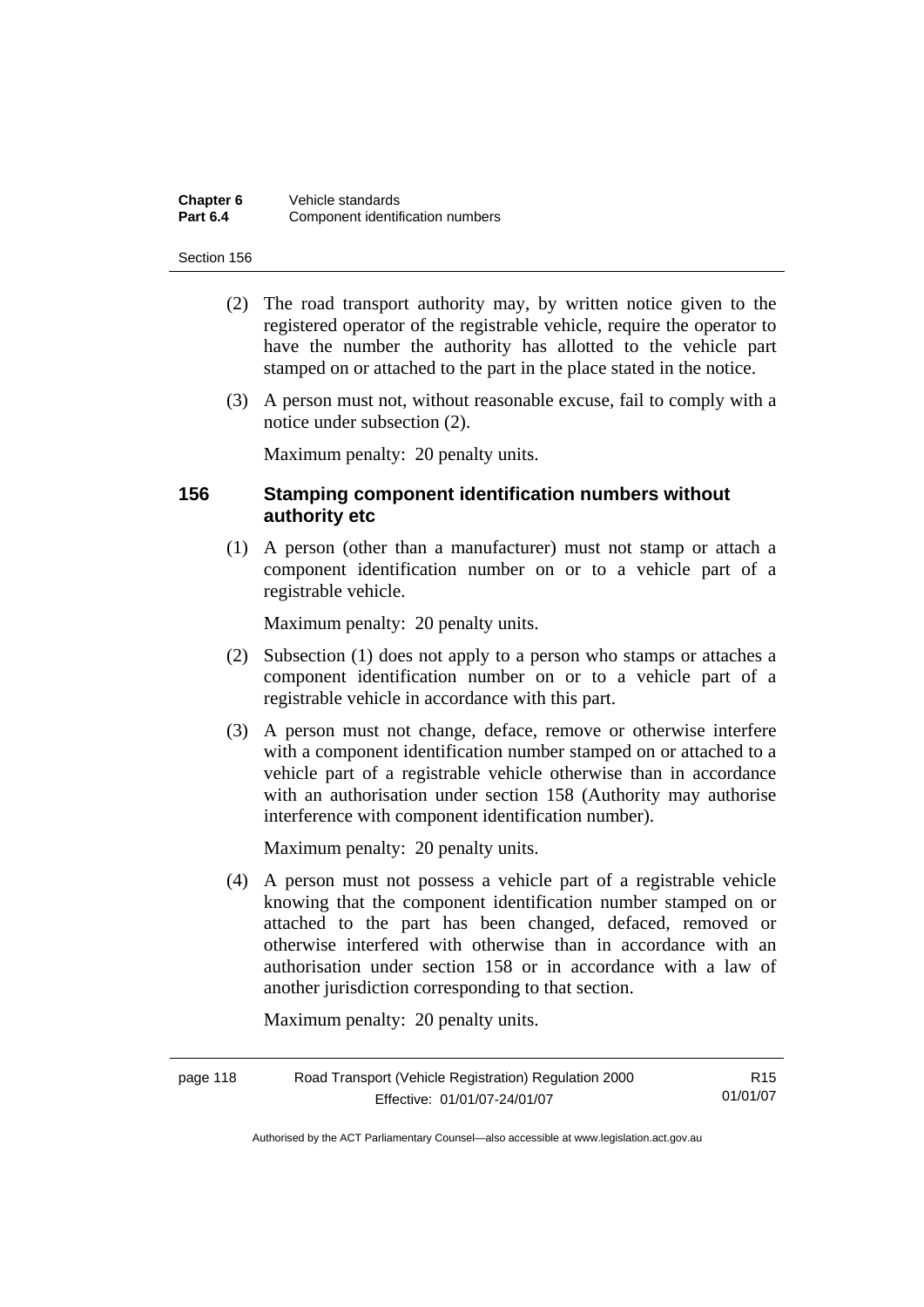# **157 Change or replacement of vehicle part**

A person who changes or replaces a vehicle part of a registrable vehicle must—

- (a) within 14 days after the change or replacement, tell the road transport authority, by written notice, about the change or replacement, including-
	- (i) the date of the change or replacement; and
	- (ii) the registration number (if any) of the vehicle; and
	- (iii) the name and address of the registered operator of, or responsible person for, the vehicle; and
	- (iv) the make and component identification number of the vehicle part removed from the vehicle; and
	- (v) the make and component identification number of the vehicle part substituted for the original vehicle part; and
	- (vi) the name and address of the person from whom the substituted vehicle part was obtained; and
- (b) keep a copy of the notice in the person's possession for 6 months; and
- (c) produce a copy of the notice for inspection on request by a police officer or authorised person.

Maximum penalty: 20 penalty units.

*Note* The *Road Transport (General) Act 1999*, s 80 empowers police officers to enter premises carrying out vehicle repairs for the purpose of tracing stolen vehicles and vehicle parts.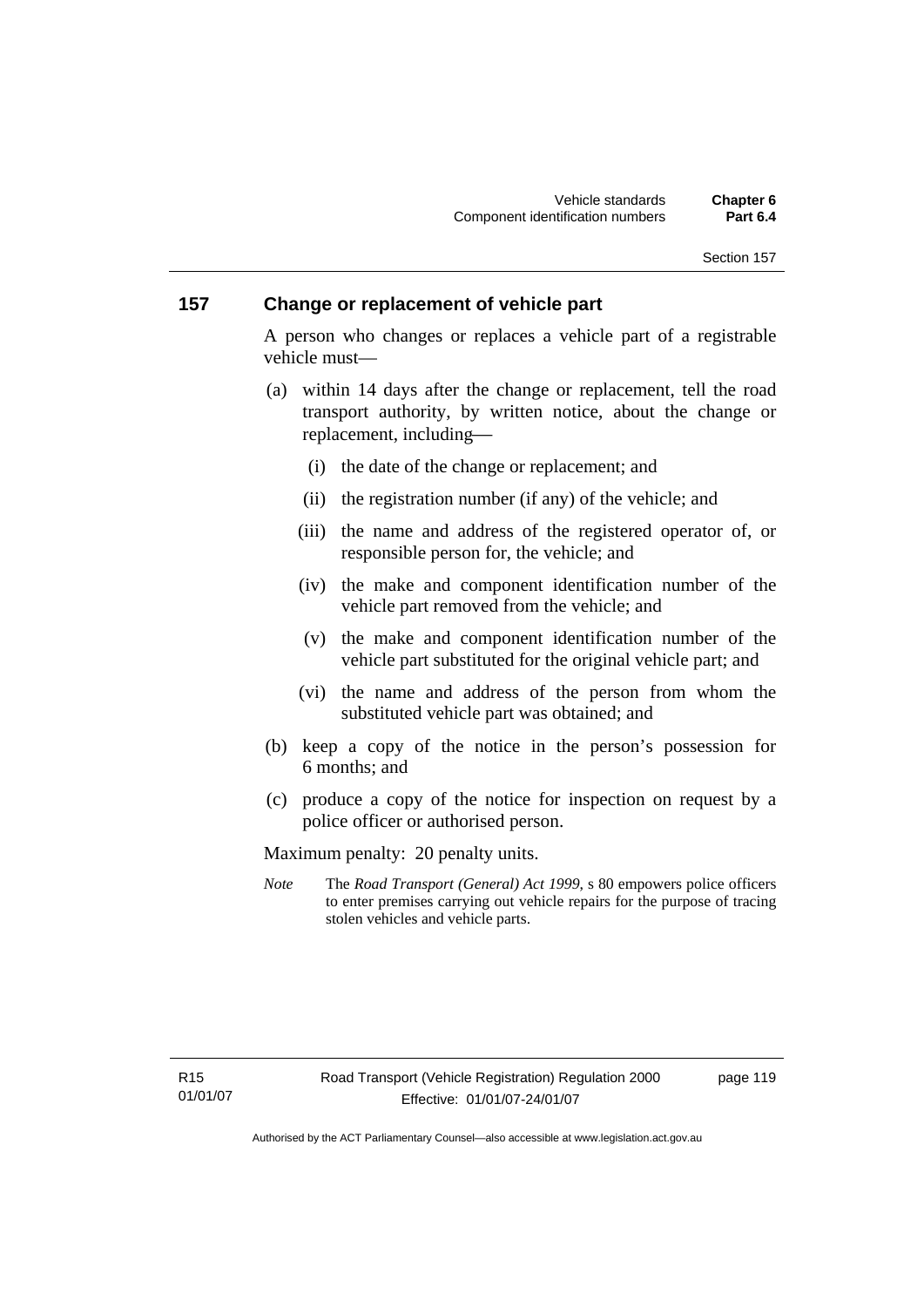**Chapter 6** Vehicle standards<br>**Part 6.4** Component identifi **Component identification numbers** 

Section 158

# **158 Authority may authorise interference with component identification number**

The road transport authority may authorise, in writing, the registered operator of a registrable vehicle to change, deface, remove or otherwise interfere with a component identification number stamped on or attached to a vehicle part of the vehicle.

page 120 Road Transport (Vehicle Registration) Regulation 2000 Effective: 01/01/07-24/01/07

R15 01/01/07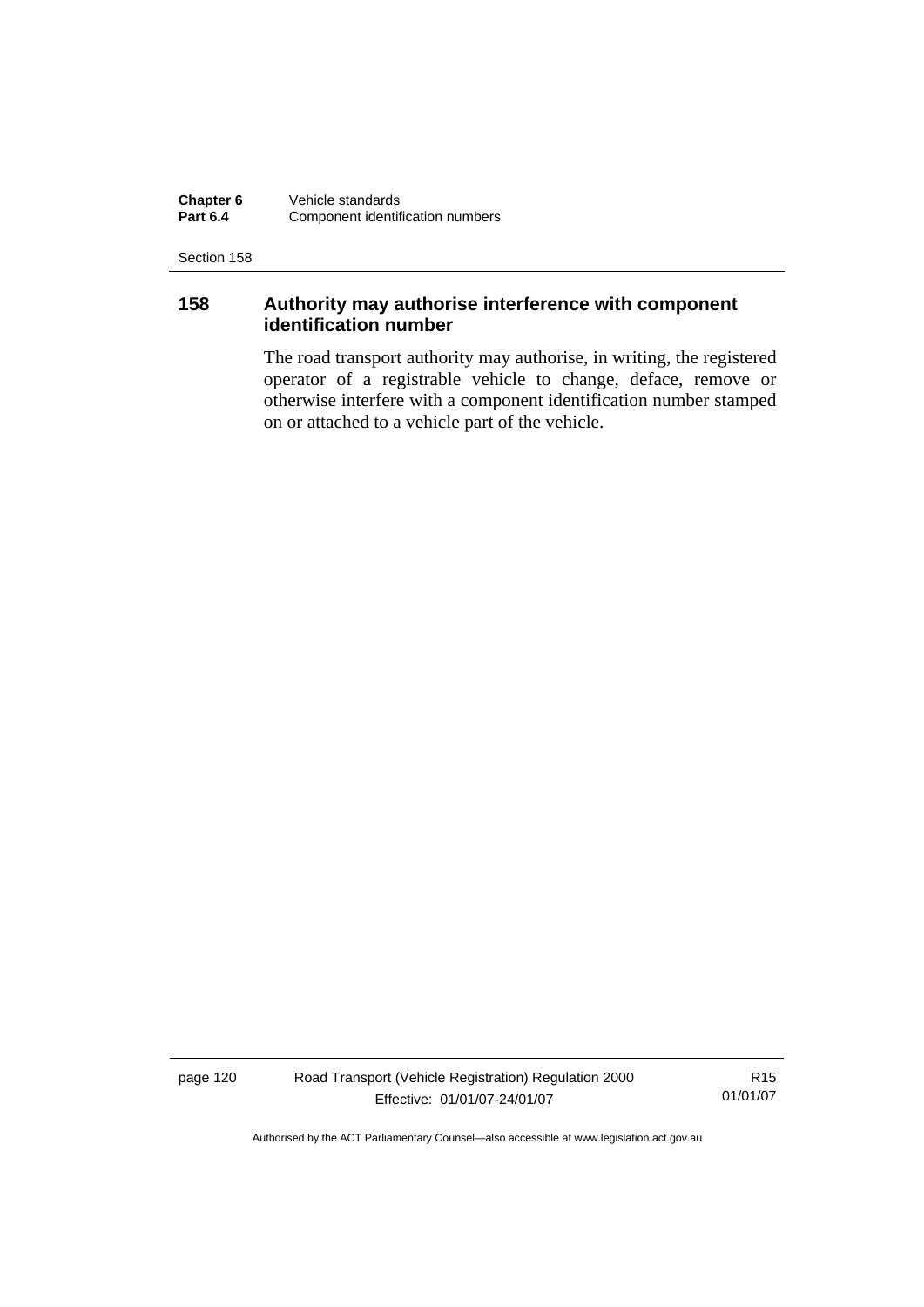# **Part 6.5 Defect notices**

#### **159 Issue of defect notices and formal warnings**

- (1) A defect notice issued for a registrable vehicle is—
	- (a) a *major defect notice* if, in the opinion of the police officer or authorised person issuing the notice based on reasonable grounds, further use of the vehicle for road transport after the time and date stated in the notice would be an imminent and serious safety risk; or
	- (b) a *minor defect notice* if, in the opinion of the police officer or authorised person issuing the notice based on reasonable grounds, deficiencies in the vehicle may be a safety risk if allowed to continue after the time and date stated in the notice.
	- *Note* The Act, s 25 provides that a police officer or the authority may issue a defect notice.
- (2) A defect notice for a registrable vehicle must state—
	- (a) the vehicle's registration details, including the registration number, unregistered vehicle permit number (if practicable and applicable), the expiry date of the registration or permit and the jurisdiction that issued the registration or permit; and
	- (b) the name of the driver of the vehicle or, if the driver is not present when the notice is issued, the term 'registered operator'; and
	- (c) to the extent practicable, the vehicle's identification details including its VIN or, if there is no VIN, the chassis number or engine number, its make and type; and
	- (d) the kind of inspection conducted; and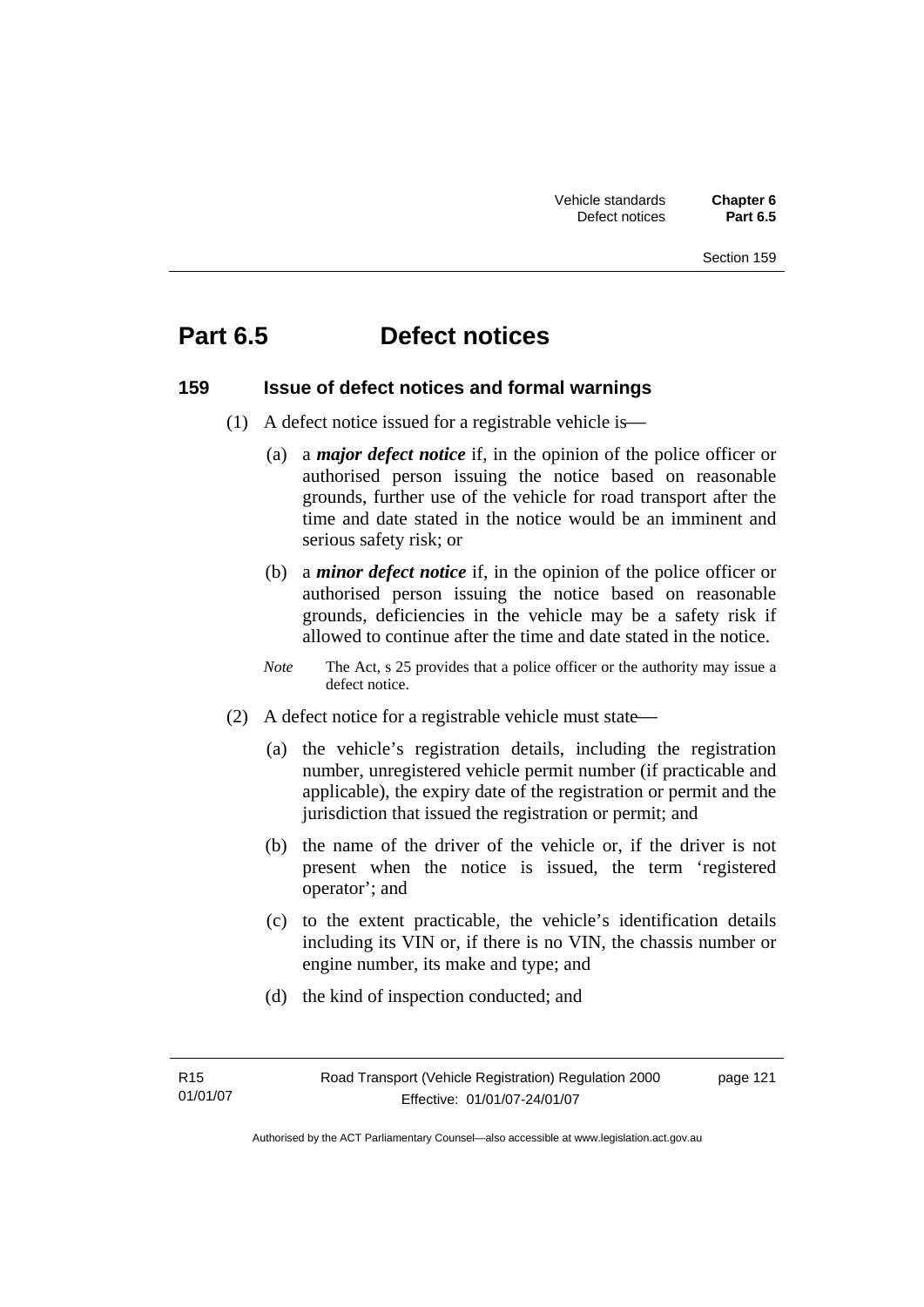| Chapter 6       | Vehicle standards |
|-----------------|-------------------|
| <b>Part 6.5</b> | Defect notices    |

- (e) the details of the vehicle's defects and whether the notice is a major defect notice or minor defect notice; and
- (f) whether use of the vehicle on a road or road related area is prohibited; and
- (g) if use of the vehicle is prohibited from a time other than the time by which the notice must be cleared—that time; and
- (h) if conditions are imposed on the use of the vehicle—the conditions; and
- (i) for a major defect notice—how the vehicle must be moved to another place; and
- (j) the repair requirement, including the date by which repairs must be finished if the vehicle is to be used on a road or road related area; and
- (k) whether an infringement notice under the *Road Transport (General) Act 1999* has also been served in relation to the defect; and
- (l) the official number or other identification of the police officer or authorised person who issued the notice; and
- (m) a unique identification number for the notice; and
- (n) the date and, if appropriate, time of issue of the notice.

#### **Examples for par (i)**

The notice may require the vehicle to be moved by towing away or all up lifting only.

- *Note* An example is part of the regulation, is not exhaustive and may extend, but does not limit, the meaning of the provision in which it appears (see Legislation Act, s 126 and s 132).
- (3) A police officer or authorised person who issues a defect notice for a registrable vehicle must-

| Road Transport (Vehicle Registration) Regulation 2000<br>page 122 |                              | R <sub>15</sub> |
|-------------------------------------------------------------------|------------------------------|-----------------|
|                                                                   | Effective: 01/01/07-24/01/07 | 01/01/07        |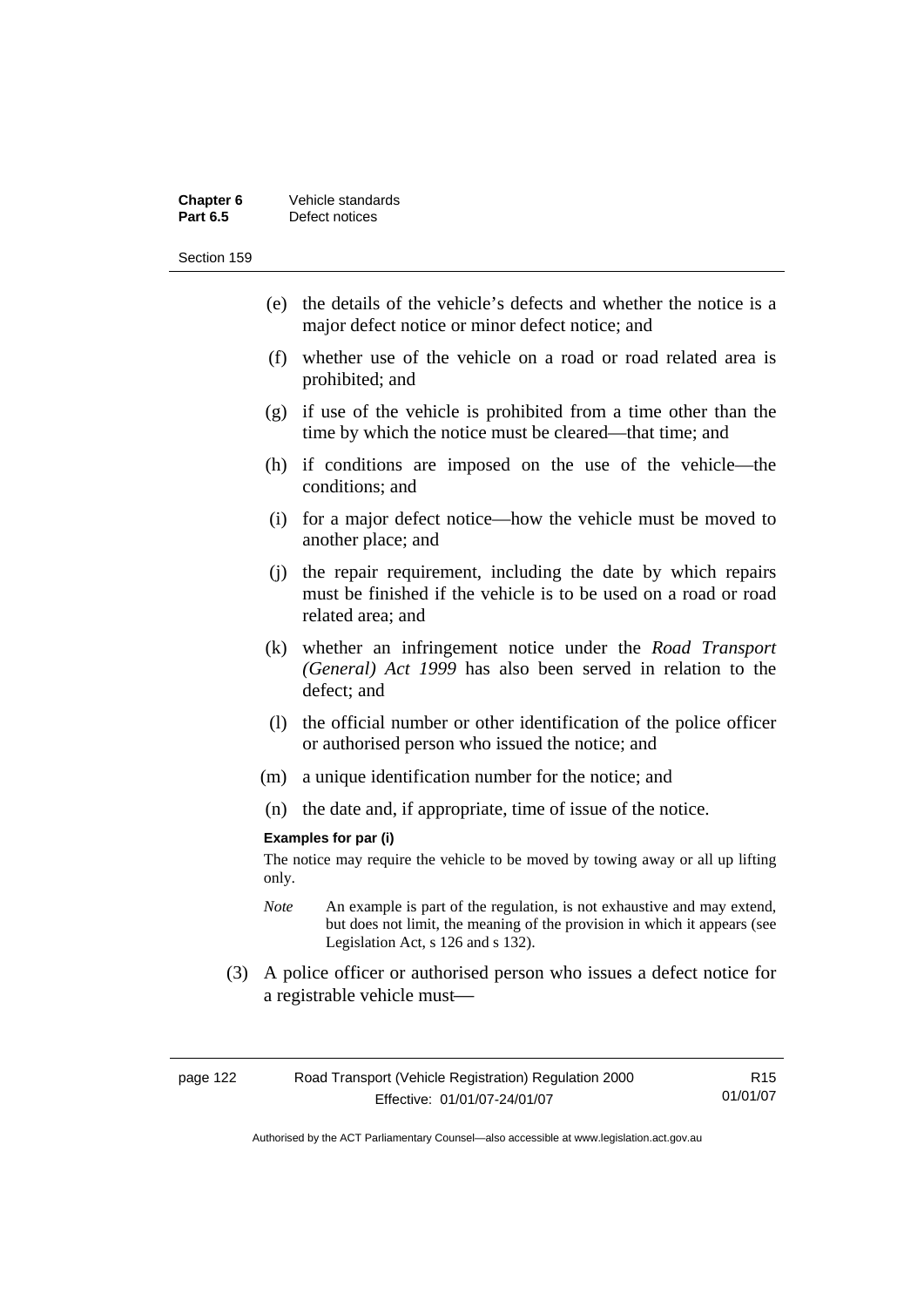- (a) if the driver of the vehicle is present—give the notice to the driver; and
- (b) if the vehicle is unattended—attach the defect notice to the vehicle; and
- (c) if the notice is a major defect notice—issue a defective vehicle label for the vehicle and attach it to the vehicle.
- (4) If the driver of a vehicle who is given a defect notice under subsection (3) is not the registered operator, the driver must give the notice to the registered operator.
- (5) A defective vehicle label for a registrable vehicle must state—
	- (a) the vehicle's registration number or unregistered vehicle permit number; and
	- (b) the date and, if appropriate, time after which the vehicle must not be used on a road or road related area; and
	- (c) how the vehicle must be moved to another place; and
	- (d) the official number or other identification of the police officer or authorised person who issued the notice; and
	- (e) the date and, if appropriate, time of issue of the label; and
	- (f) the identification number of the defect notice to which the label relates.
- (6) If a police officer or authorised person considers that deficiencies in a registrable vehicle do not constitute a safety risk but should be remedied, the person may—
	- (a) if the driver of the vehicle is present—give the driver a warning notice; and
	- (b) if the vehicle is unattended—attach a warning notice to the vehicle.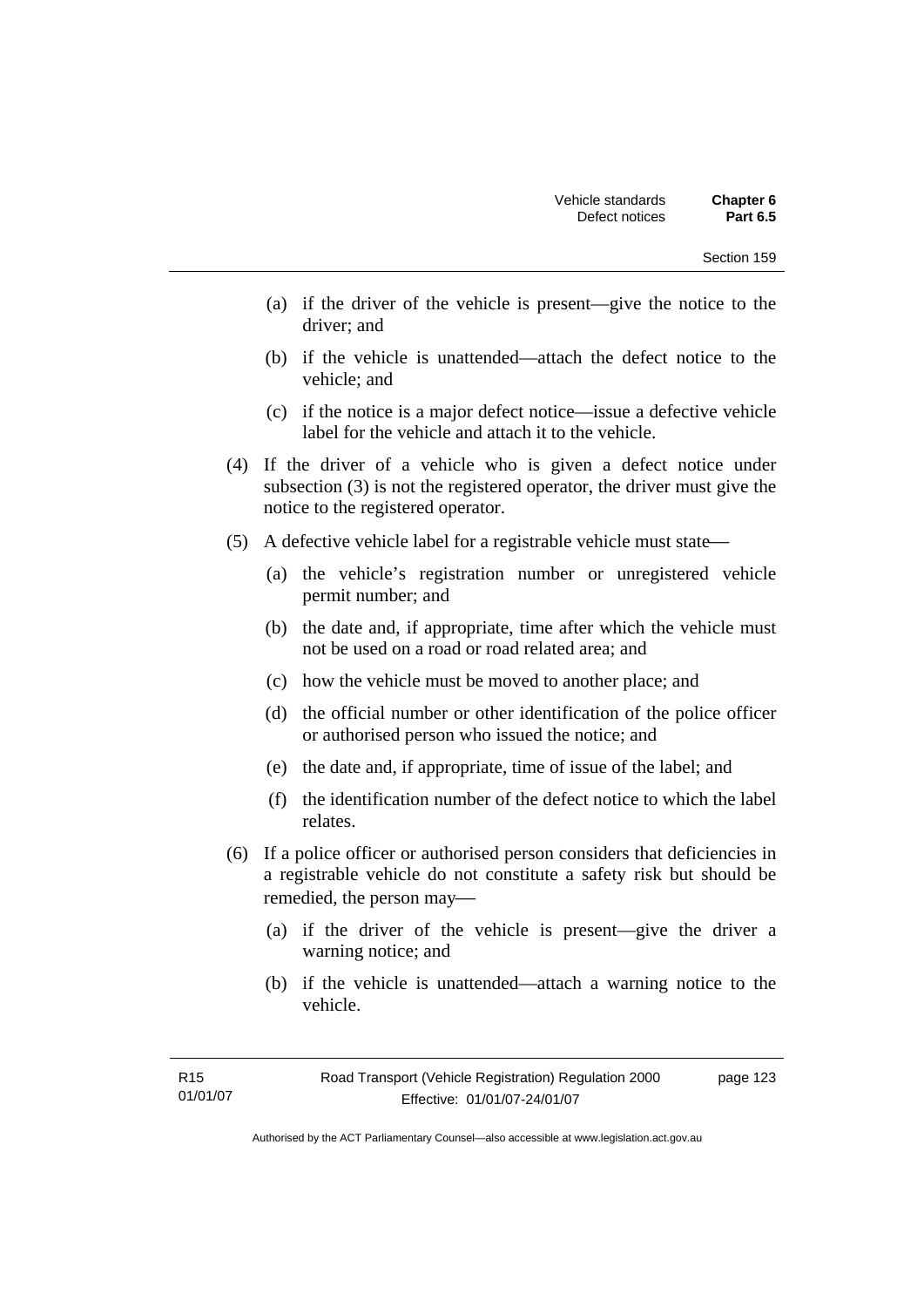| Chapter 6       | Vehicle standards |
|-----------------|-------------------|
| <b>Part 6.5</b> | Defect notices    |

- (7) If the driver of a vehicle who is given a warning notice under subsection (6) is not the registered operator, the driver must give the warning notice to the registered operator.
- (8) In this section:

*official number* means—

- (a) for a police officer—the officer's service number; or
- (b) for an authorised person—the unique number (if any) given to the person under the *Road Transport (Offences) Regulation 2001*, section 11.

*safety risk* means danger to a person, property or the environment.

#### **160 Recording, clearance and withdrawal of defect notices**

- (1) If a defect notice or corresponding defect notice is issued for a vehicle registered in this jurisdiction, the road transport authority must record in the registrable vehicles register in relation to the vehicle—
	- (a) the identification number of the notice; and
	- (b) the date and, if appropriate, time shown on the notice by which the notice must be cleared, unless that date is later than the date of a recorded certificate of inspection issued after the notice was issued.
- (2) The road transport authority may inspect the vehicle or require an inspection to be made to find out whether—
	- (a) the defects mentioned in the defect notice or corresponding defect notice have been fixed; and
	- (b) the registrable vehicle has any other defects.
- (3) A defect notice may be cleared by the road transport authority, a corresponding registration authority, a police officer or an authorised person.

| page 124 | Road Transport (Vehicle Registration) Regulation 2000 | R <sub>15</sub> |
|----------|-------------------------------------------------------|-----------------|
|          | Effective: 01/01/07-24/01/07                          | 01/01/07        |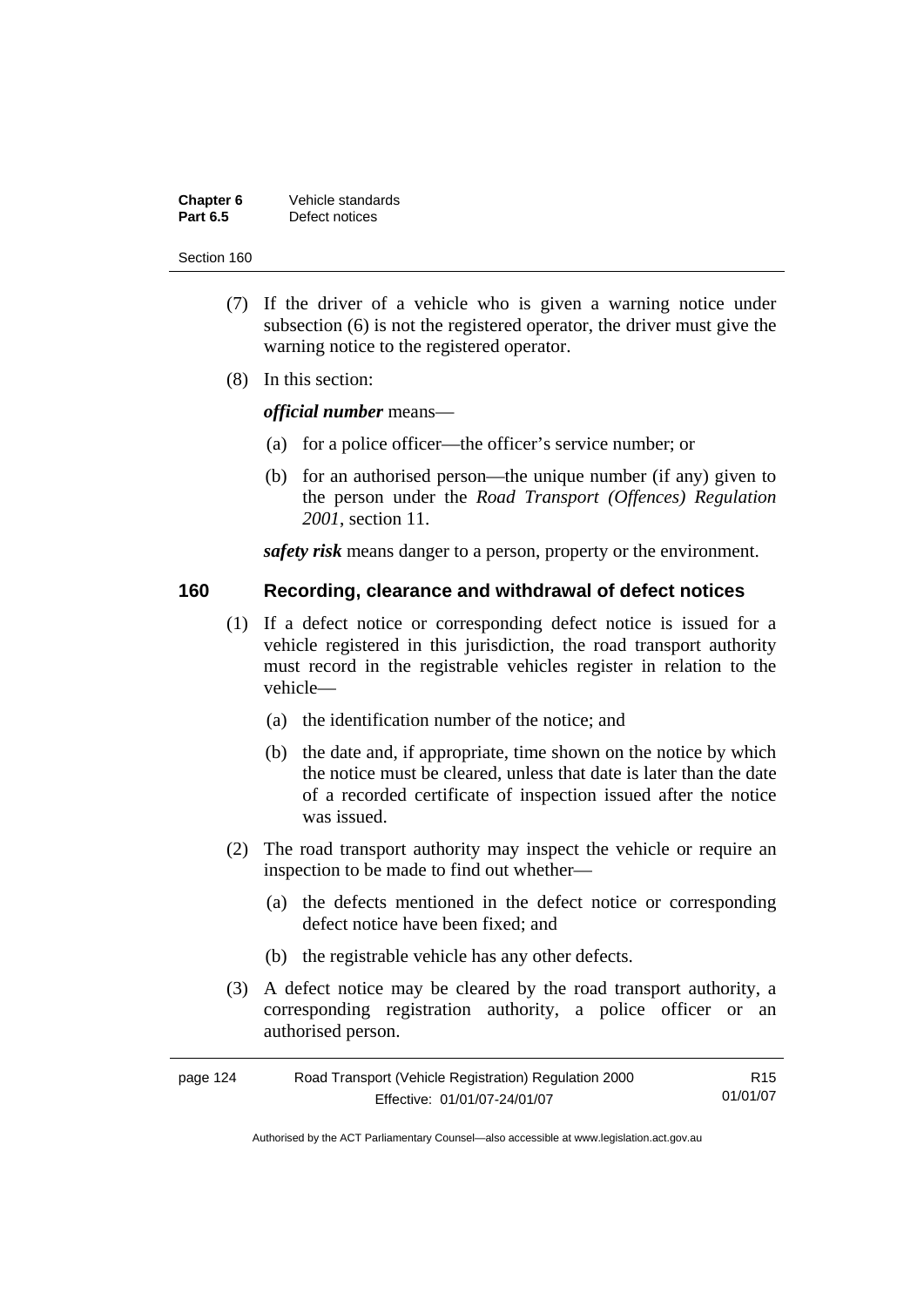- (4) For this section, a defect notice issued for a vehicle is cleared if—
	- (a) the road transport authority, a corresponding authority, a police officer or an authorised person is given acceptable evidence that the vehicle is no longer defective; and
	- (b) for a major defect notice—the authority or a corresponding registration authority defaces or removes the defective vehicle label issued for the registrable vehicle or authorises it to be defaced or removed; and
	- (c) the authority records in the register that the notice has been cleared.
- (5) A police officer or authorised person who issues a defect notice for a vehicle may withdraw the notice at any time and, if the police officer or authorised person withdraws the notice, he or she must—
	- (a) give notice of the withdrawal to—
		- (i) if the driver of the vehicle is present when the notice is withdrawn—the driver; or
		- (ii) in any other case—the registered operator of the vehicle; and
	- (b) either—
		- (i) have a record made in the register to the effect that the notice has been withdrawn; or
		- (ii) if the vehicle is registered in another jurisdiction—tell the relevant corresponding registration authority that the notice has been withdrawn.
- (6) In this section:

*corresponding defect notice* means a notice issued under a corresponding law for a defective vehicle or dangerously defective vehicle that corresponds to a defect notice under this regulation.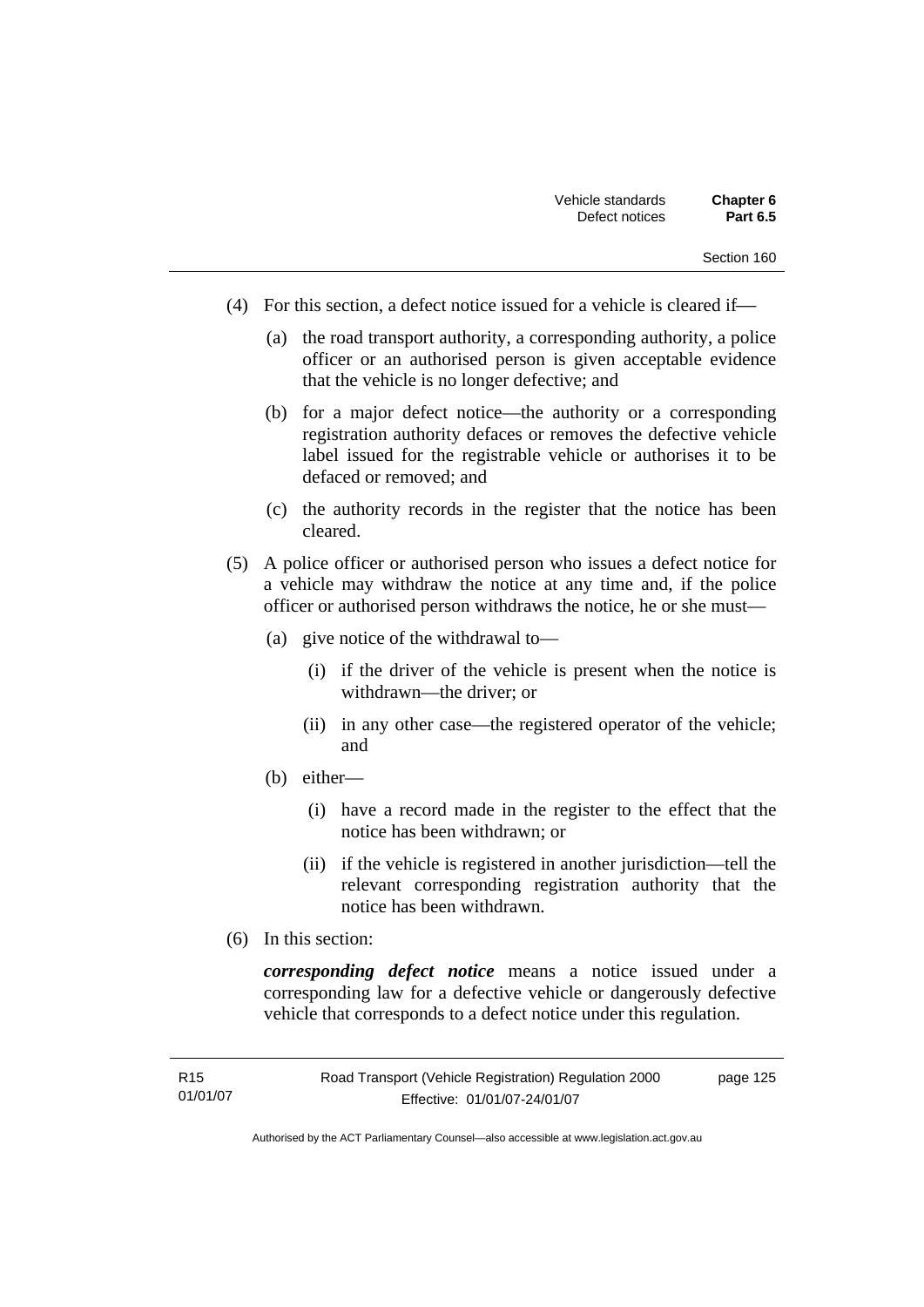**Chapter 6** Vehicle standards<br>**Part 6.5** Defect notices **Part 6.5 Part 6.5 Part 6.5 Part 6.5 <b>Part 6.5 Part 6.5 Part 6.5 Part 6.5 Part 6.5 Part 6.5 Part 6.5 Part 6.5 Part 6.5 Part 6.6 Part 6.6 Part 6.6 Part 6.6 Part 6.6 Part 6.6 Part 6.6 Part 6.6 Part 6.6 Part 6.6 Part 6.6 Part** 

Section 160

*corresponding registration authority* means an authority appointed under a corresponding law.

*Note Corresponding law* is defined in the Act, dict.

page 126 Road Transport (Vehicle Registration) Regulation 2000 Effective: 01/01/07-24/01/07

R15 01/01/07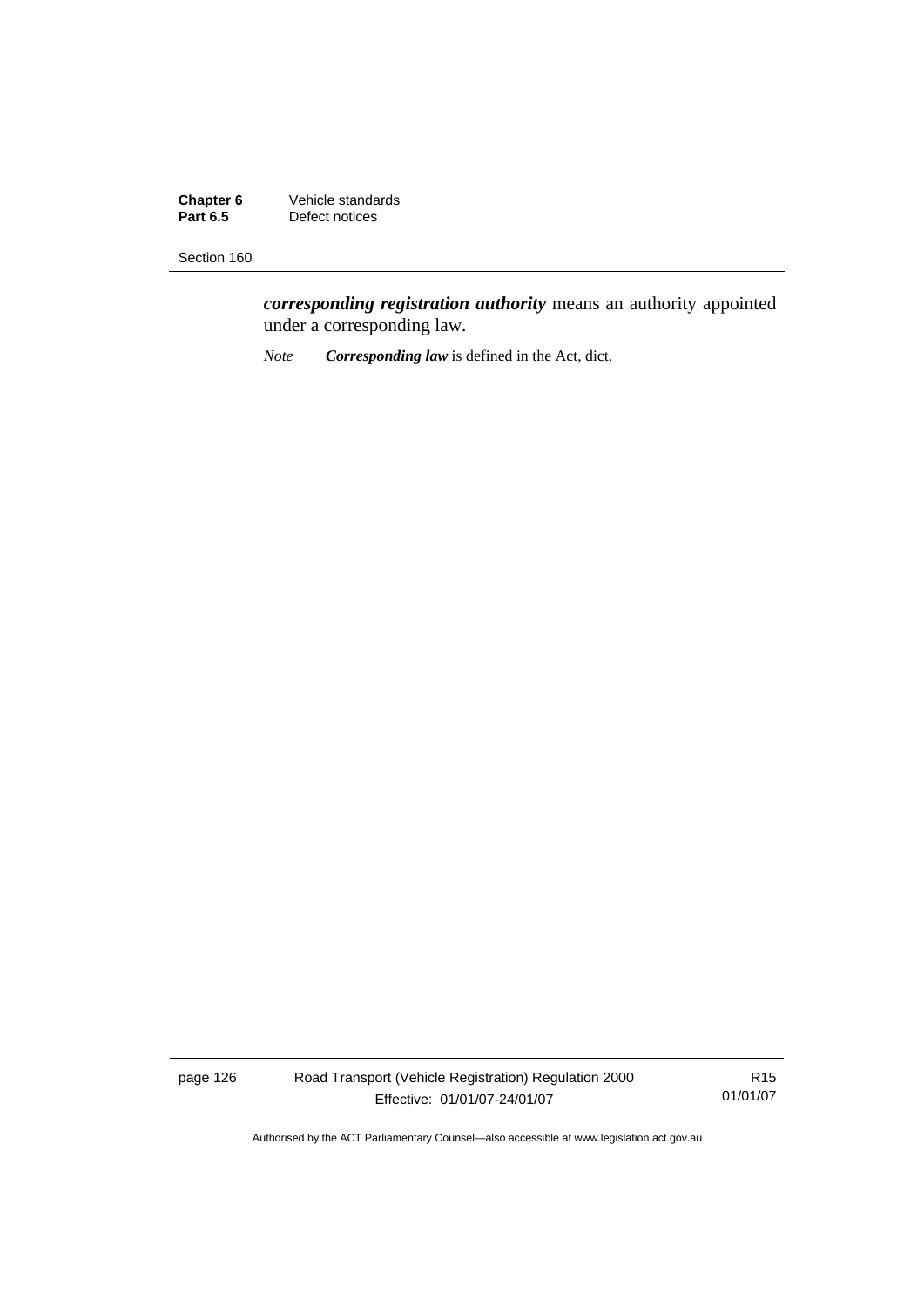# **Chapter 7 Miscellaneous**

#### **161 Authorised use of vehicles with suspended registration**

A vehicle with suspended registration is exempt from the Act, section 18 (1) in relation to the use of the vehicle on a road or road related area at a particular place and time if the use of the vehicle at the place and time is authorised in writing by the road transport authority.

## **162 2 individuals may be recorded as registered operator of light vehicle**

- (1) For the Act, section 29 (1), 2 individuals may be recorded in the registrable vehicles register as registered operators of a light vehicle when the vehicle is first registered or at any time afterwards.
- (2) If a light vehicle is registered in the name of 1 individual, the road transport authority may record an additional individual as a registered operator of the vehicle, but only if the authority first approves an application by the additional individual for the partial transfer of the registration of the vehicle.
- (3) For this section, the road transport authority may approve an application for the partial transfer of registration of a vehicle to a person only if—
	- (a) the application is signed by the existing registered operator as indicated on the application form; and
	- (b) the application is accompanied by any duty payable under the *Duties Act 1999* for partial transfer of registration of the vehicle; and
	- (c) the applicant provides the information and supporting evidence the authority requires; and

| R15      | Road Transport (Vehicle Registration) Regulation 2000 | page 127 |
|----------|-------------------------------------------------------|----------|
| 01/01/07 | Effective: 01/01/07-24/01/07                          |          |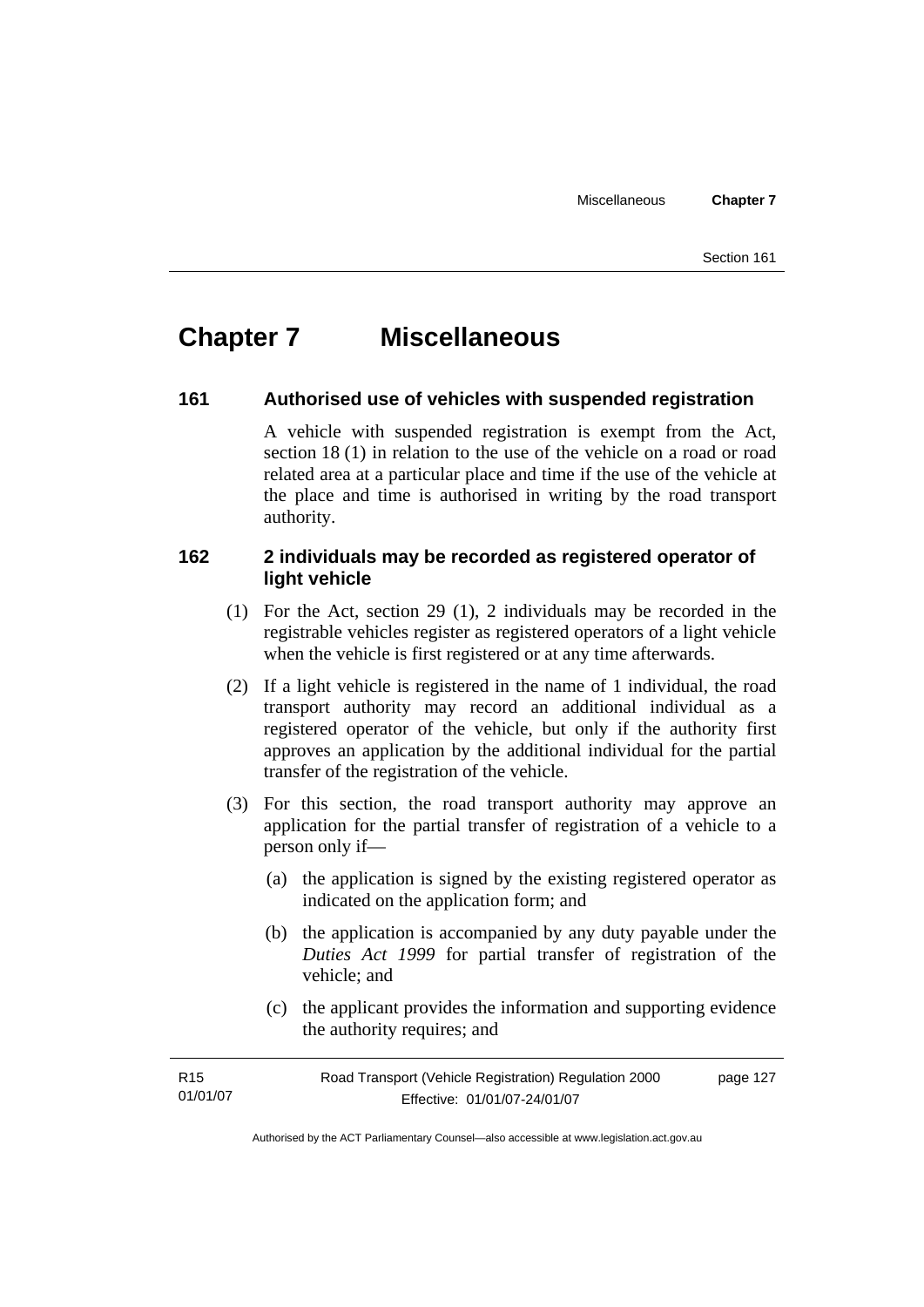#### **Chapter 7** Miscellaneous

#### Section 162

- (d) the authority is satisfied that, had the vehicle been sold to the person and section 73 (Obligations of disposers) and section 74 (Obligations of acquirers) been complied with, registration of the transfer of the registration of the vehicle to the individual would not have been refused under section 78 (When transfer of registration may or must be refused).
- (4) If the road transport authority records an additional person as a registered operator of a light vehicle after approving the person's application for the partial transfer of registration, the authority must issue a new registration certificate with the names of both the existing registered operator and the additional registered operator.
- (5) If 2 individuals are recorded as registered operators of a light vehicle—
	- (a) any right or liability given to or imposed on the registered operator of the vehicle under the relevant legislation is taken to be given to or imposed on each of the individuals; and
	- (b) each of the individuals is taken to have complied with an obligation imposed under the relevant legislation if either of them (whether personally or through an agent) complies with the obligation; and
	- (c) the road transport authority is taken to have complied with an obligation under the relevant legislation to give notice to the registered operator of the vehicle if the authority gives notice to at least 1 of the individuals.
- (6) In this section:

#### *relevant legislation* means—

- (a) a provision of the Act; or
- (b) a provision of any other Act (or a provision of a section made under any other Act) concerned with the registered operator of a registrable vehicle within the meaning of the Act.

| page 128 | Road Transport (Vehicle Registration) Regulation 2000 | R <sub>15</sub> |
|----------|-------------------------------------------------------|-----------------|
|          | Effective: 01/01/07-24/01/07                          | 01/01/07        |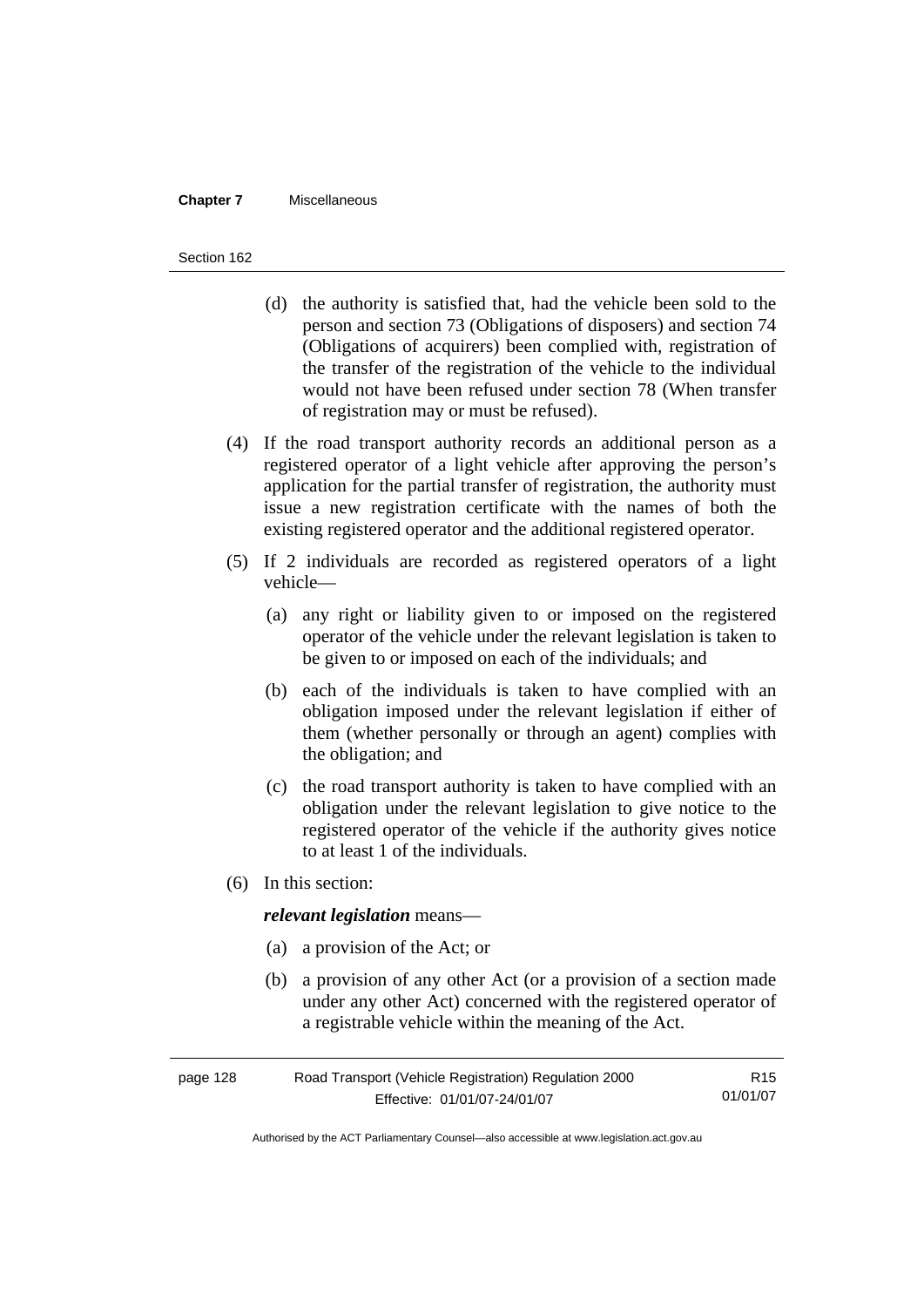Section 163

## **163 Application of the Road Transport (Dimensions and Mass) Act**

- (1) A vehicle is exempted from a dimension limit or any other requirement of this regulation if the person or vehicle is exempted from the limit or requirement under the *Road Transport (Dimensions and Mass) Act 1990*.
- (2) A breach of this regulation is to be disregarded in a prosecution if it is to be disregarded under the *Road Transport (Dimensions and Mass) Act 1990*.
- (3) In this section:

*dimension limit* means a provision of this regulation that limits or otherwise regulates the dimensions of a registrable vehicle (or a load or projection of the vehicle).

#### **164 Special provisions about boat trailers**

- (1) A trailer built, or being used, to transport a boat is taken to comply with an attaching provision if the attached item is securely attached to a removable panel or panels, built of wood, metal or other similar material and the panel or panels are—
	- (a) while a boat is carried on the trailer—securely attached to the boat so that the attached item is in a position, and is facing in a direction, that would comply with this regulation if the boat were part of the trailer; and
	- (b) while a boat is not carried on the trailer—securely attached to the trailer so that the attached item is in a position, and is facing in a direction, that complies with this regulation.
- (2) In this section:

*attached item*, for an attaching provision, means a numberplate, fitting for a numberplate, trader's plate, registration label, identification label, unregistered vehicle permit, holder for a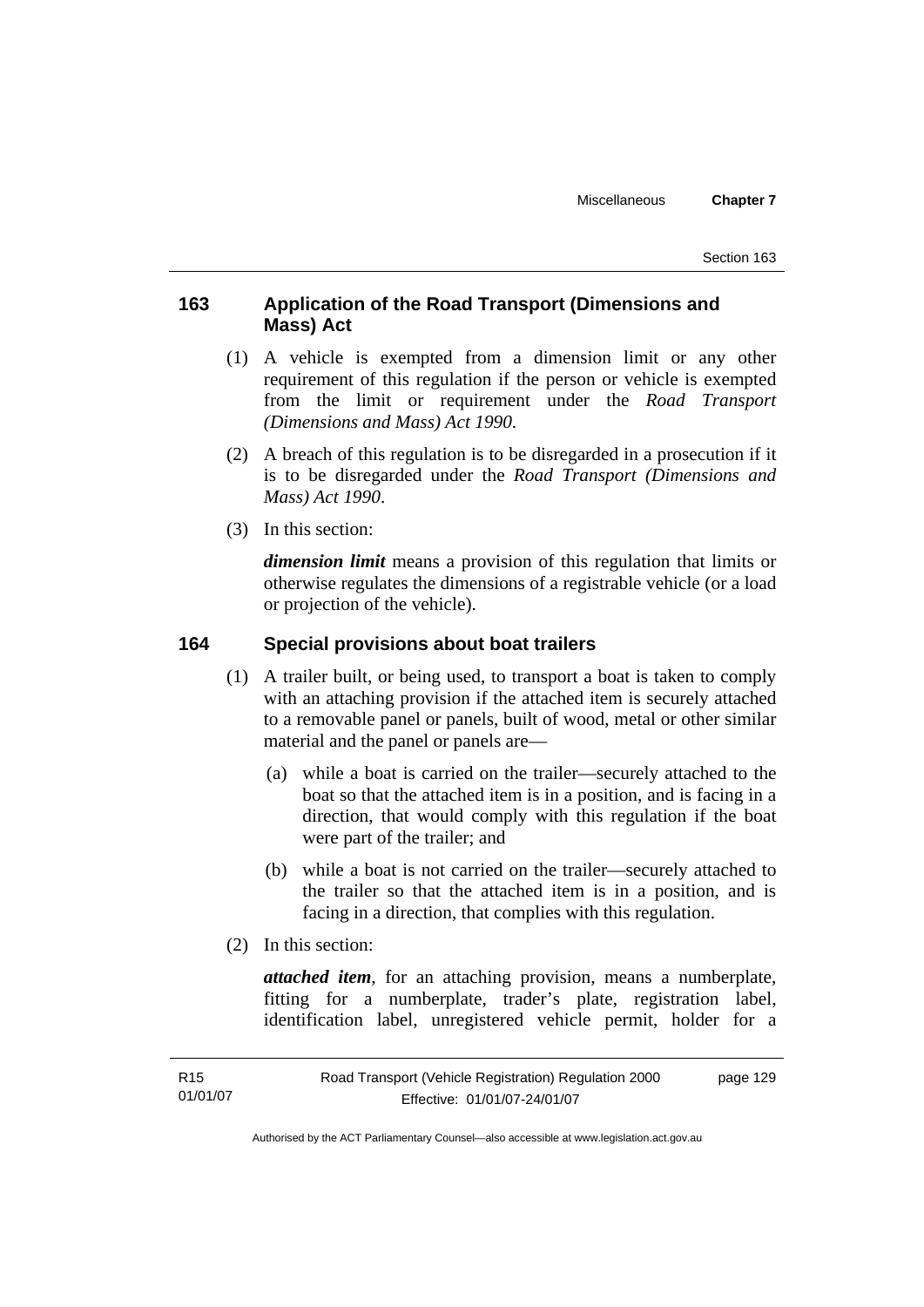#### **Chapter 7** Miscellaneous

#### Section 164

registration or identification label or an unregistered vehicle permit, light, reflector or direction indicator light to which the attaching provision applies.

*attaching provision*, in relation to a trailer, means a provision of this regulation about—

- (a) the attaching of, and a fitting for, a numberplate, trader's plate, registration label, identification label, unregistered vehicle permit or holder for a registration or identification label or an unregistered vehicle permit; or
- (b) the attaching of, and a fitting for, a light, reflector or direction indicator light, required or permitted by this regulation to be fitted to the trailer.

page 130 Road Transport (Vehicle Registration) Regulation 2000 Effective: 01/01/07-24/01/07

R15 01/01/07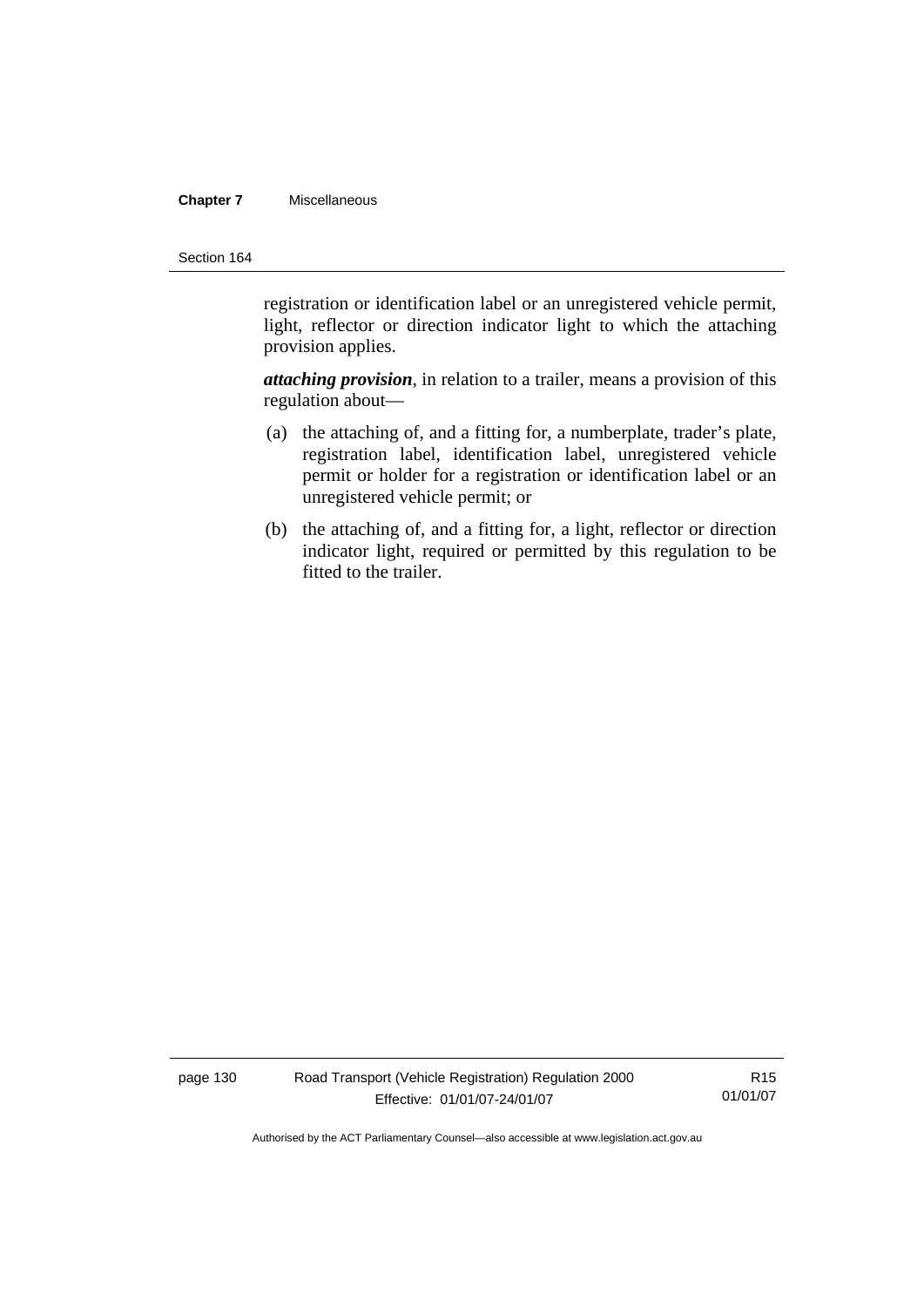# **Schedule 1 Vehicle standards**

(see s 103)

# **Part 1.1 General**

*Note 1* The *Australian Vehicle Standards Rules 1999* (the *Vehicle Standards*), which were approved by the Australian Transport Council on 29 January 1999, set standards that vehicles must comply with to be driven on roads and road related areas.

> This schedule contains the Vehicle Standards as modified for implementation in the ACT.

> The ADRs (Australian Design Rules) are rules for designing and building vehicles. Imported vehicles must also comply with the ADRs.

> The Vehicle Standards require a vehicle that is subject to an ADR when built or imported to continue to comply with the ADR.

> The Vehicle Standards also apply certain other standards (adopted standards) that are intended to complement the ADRs.

The ADRs do not cover:

- vehicles built before 1969
- combinations of vehicles of any age
- every safety feature for vehicles built between 1969 and 1988.

These matters are covered by the Vehicle Standards.

In most cases, if a vehicle complies with this schedule, it is suitable for road use.

*Note 2* The *ACT Inspection Manual for Light Vehicles* and the *ACT Inspection Manual for Heavy Vehicles*, published by the road transport authority, provide information to help people meet the requirements of this schedule. The manuals are available from Road User Services, Department of Urban Services.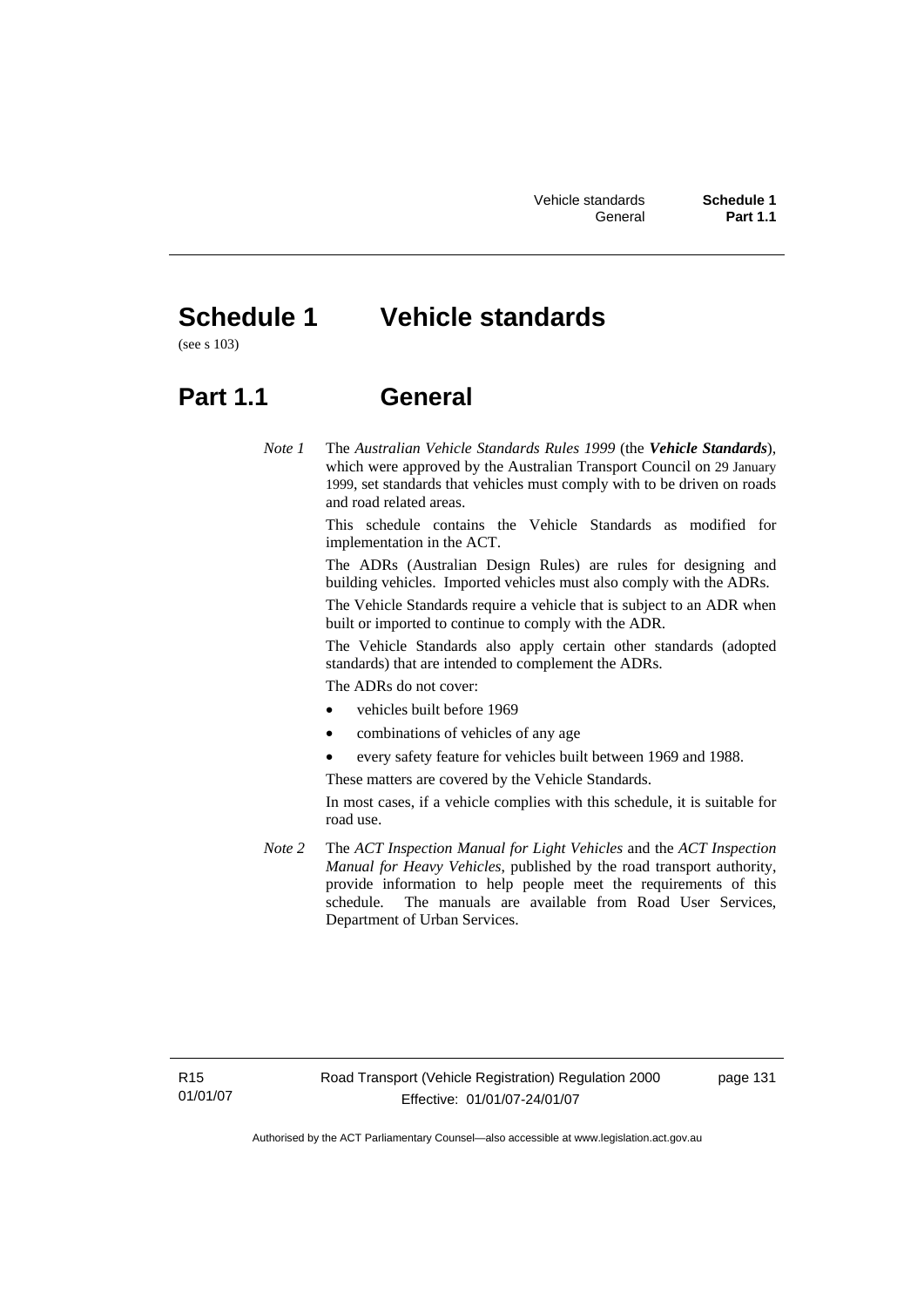**Schedule 1** Vehicle standards **Part 1.1** General

Section 1.1

## **1.1 Object of sch 1**

- (1) The object of this schedule is to set standards, about the construction and performance of motor vehicles, trailers and combinations, that are part of the uniform national road transport legislation envisaged by the *National Road Transport Commission Act 1991* (Cwlth).
	- *Note* The Commonwealth Act mentioned in s (1) has been repealed and replaced by the *National Transport Commission Act 2003* (Cwlth).
- (2) The standards are intended—
	- (a) to promote, throughout the life of motor vehicles, trailers and combinations, their safe use and efficiency and the protection of the environment; and
	- (b) to reduce the cost of transport administration.

#### **1.2 Diagrams—sch 1**

- (1) A diagram in this schedule is part of the schedule.
- (2) A diagram of something (other than the essential diagram in section 1.174) is an illustrative example of the thing in black and white, but does not represent its dimensions or the dimensions of any part of it.
	- *Note* The essential diagram in s 1.174 provides the dimensions required for a 75mm kingpin used in a B-double or road train.

#### **1.4 Optional items**

If it is provided or indicated, in a provision of this schedule, a 2nd edition ADR or a 3rd edition ADR, that an item of equipment is optional and the item is used on a registrable vehicle to which the provision applies, the item must comply with the provision.

page 132 Road Transport (Vehicle Registration) Regulation 2000 Effective: 01/01/07-24/01/07

R15 01/01/07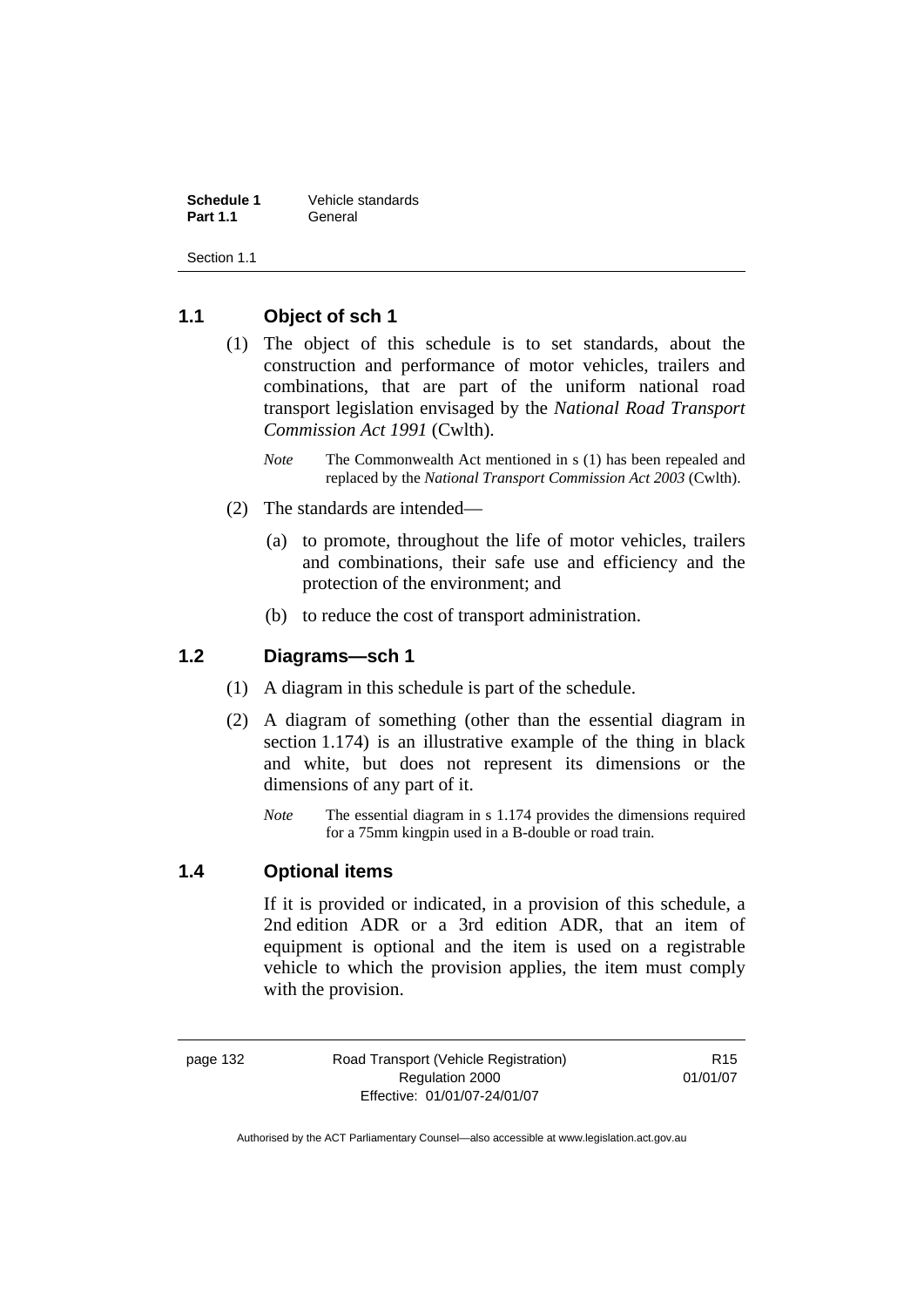| Vehicle standards | Schedule 1      |
|-------------------|-----------------|
| General           | <b>Part 1.1</b> |

Section 1.5

## **1.5 Special requirements for vehicles used by people with disabilities etc**

The road transport authority may require or permit a registrable vehicle to be specially built, equipped or adapted in a way not provided for under this schedule if it is to be used by a person with a physical disability.

R15 01/01/07 Road Transport (Vehicle Registration) Regulation 2000 Effective: 01/01/07-24/01/07

page 133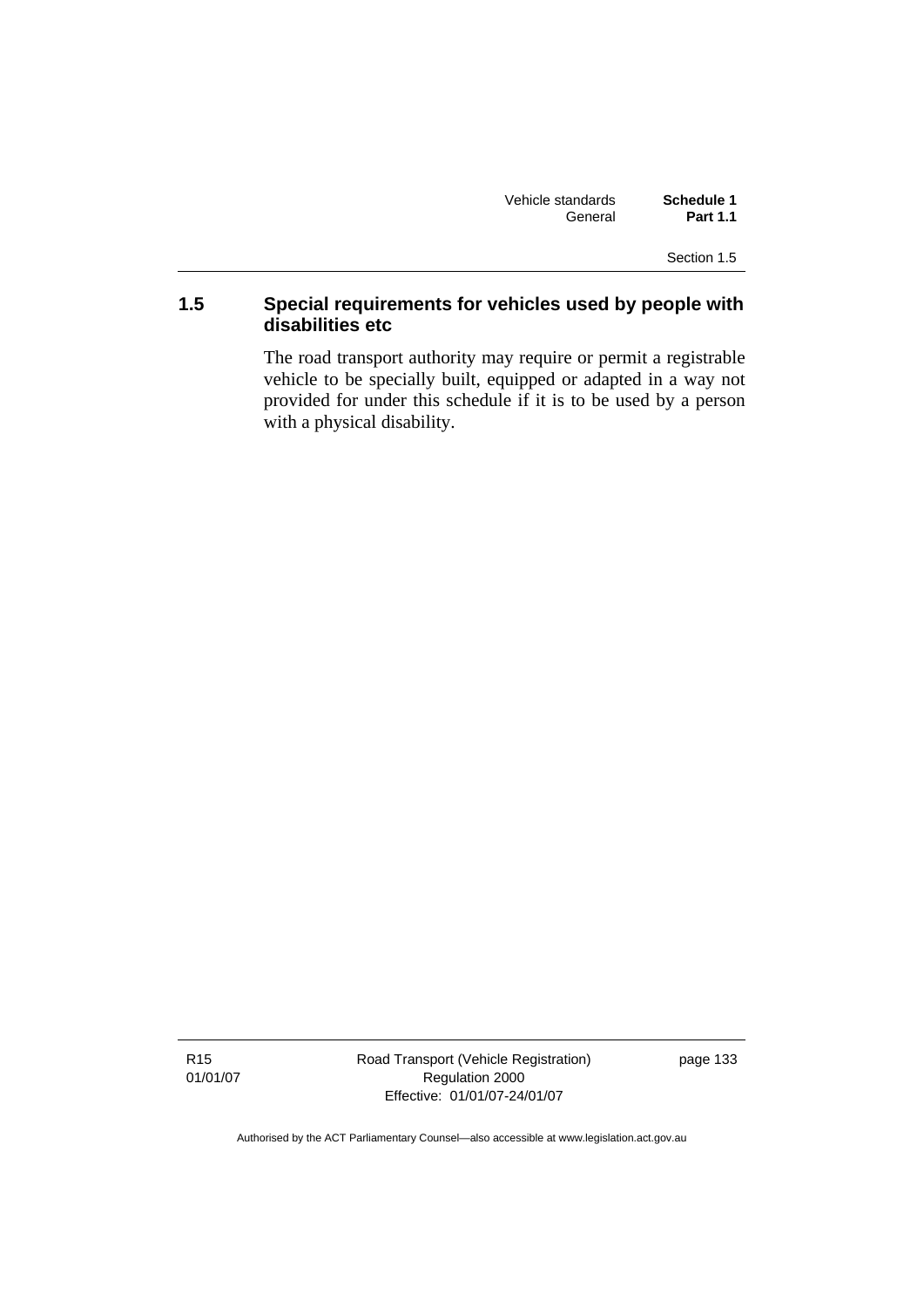**Schedule 1** Vehicle standards<br> **Part 1.2** Application of sch Application of sch 1.

Section 1.6

# **Part 1.2 Application of sch 1**

*Note* The requirements of this schedule apply to registrable vehicles that are used on a road or road related area (see s 109 (Motor vehicles not complying with sch 1), s 110 (Trailers not complying with sch 1) and s 111 (Combinations not complying with sch 1))

#### **1.6 Application of sch 1 to plant**

- (1) The provisions of this schedule (other than this section) do not apply to plant.
- (2) However, plant must continue to comply with the technical specifications to which it was built and remain safe for use on roads or road related areas.
	- *Note* Although the *ACT Inspection Manual for Light Vehicles* and the *ACT Inspection Manual for Heavy Vehicles* do not apply directly to plant, they provide a guide to the maintenance and repair of vehicles generally.
- (3) In this section:

*plant* means a motor vehicle that consists solely of—

- (a) a machine or implement that cannot carry a load, other than tools and accessories usually carried in or on the vehicle; or
- (b) a crane or forklift truck.

#### **1.7 Vehicles to which sch 1 does not apply**

This schedule does not apply to—

- (a) a vehicle used only on a railway or tramway; or
- (b) a vehicle designed to be controlled by a person walking next to it; or

| page 134 | Road Transport (Vehicle Registration) | R <sub>15</sub> |
|----------|---------------------------------------|-----------------|
|          | Regulation 2000                       | 01/01/07        |
|          | Effective: 01/01/07-24/01/07          |                 |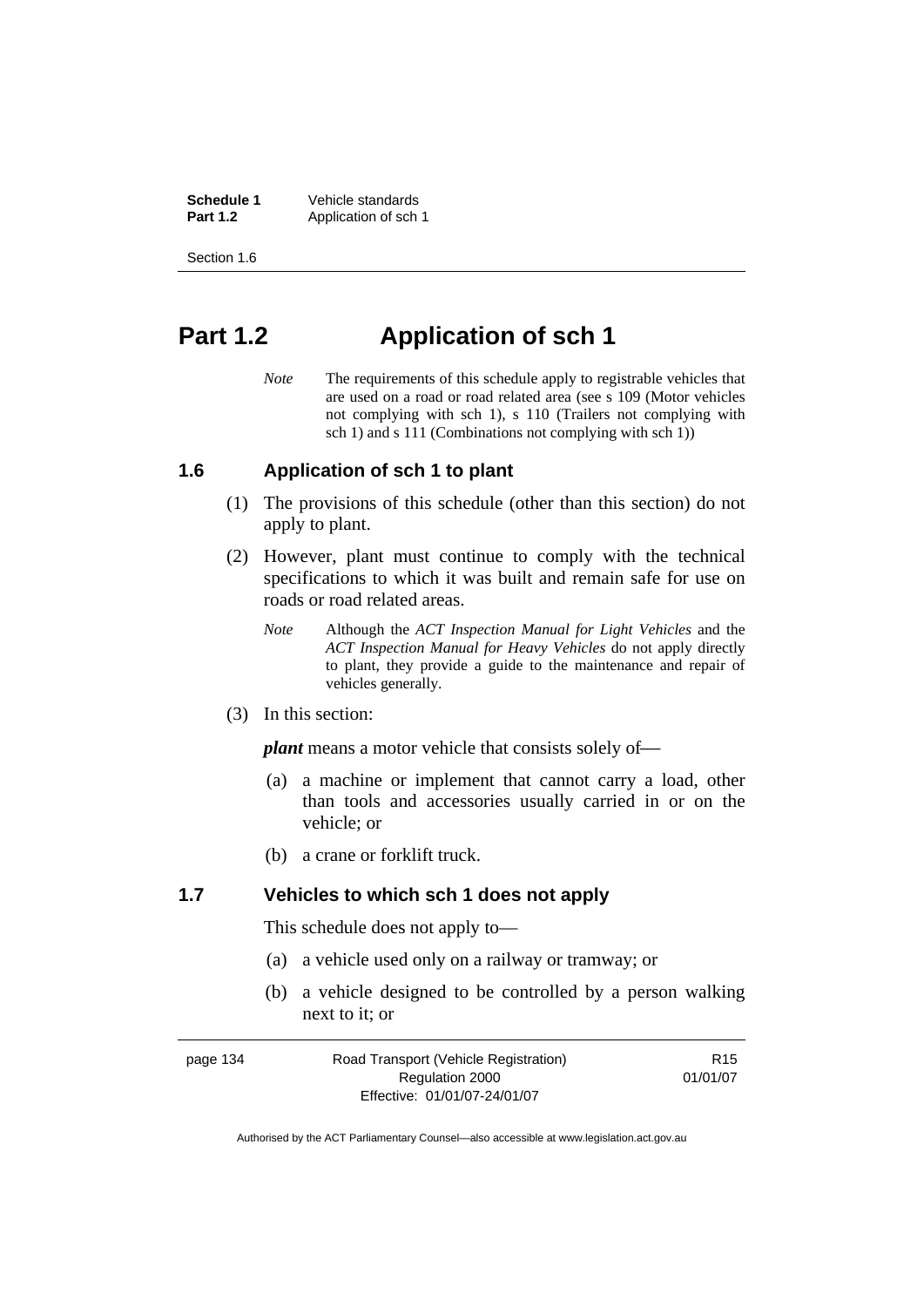- (c) a vehicle propelled by a motor with a maximum power output of not over 200W; or
- (d) a motorised wheelchair that cannot travel faster than 10km/h; or
- (e) a vehicle or combination that is being repaired, or is being tested in the course of being repaired, so it will comply with this schedule; or
- (f) a vehicle or combination being driven or towed directly to a place where it is to be repaired so it will comply with this schedule.

## **1.8 Non-application of sch 1—inconsistent ADR requirements**

A provision of parts 1.5 (General safety requirements) to 1.13 (Mechanical connections between vehicles) does not apply to a vehicle if—

- (a) the provision is inconsistent with a requirement of a 2nd or 3rd edition ADR applying to the vehicle; and
- (b) the vehicle complies with the requirement.

#### **1.9 Non-application of sch 1—exemption under other laws**

- (1) A provision of this schedule does not apply to a vehicle or combination if the vehicle or combination is exempt from—
	- (a) the provision under section 104 (Road transport authority may exempt vehicle etc from certain provisions); or
	- (b) the corresponding provision of the law of another jurisdiction.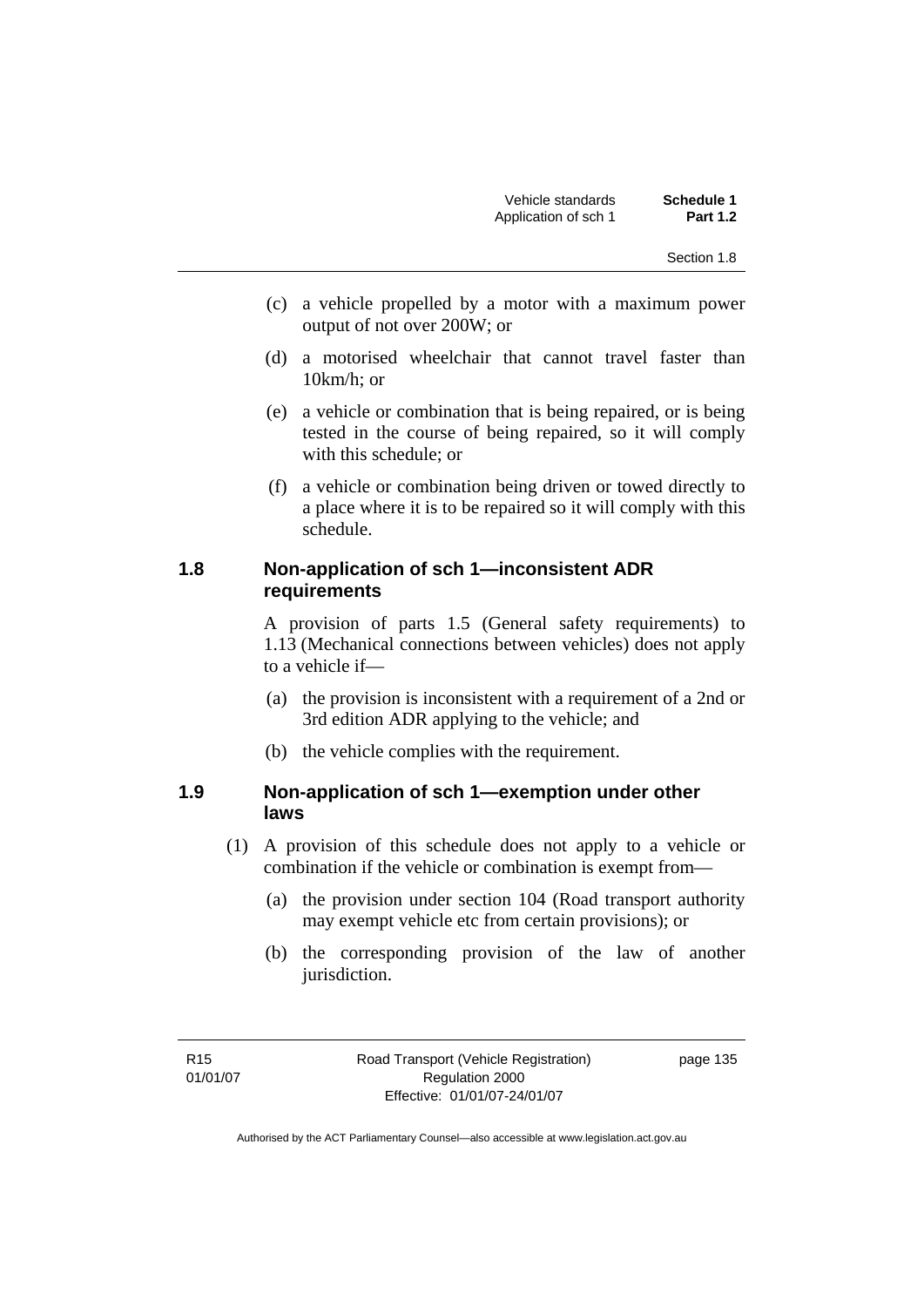**Schedule 1** Vehicle standards **Part 1.2** Application of sch 1

#### Section 1.10

 (2) However, the vehicle or combination is exempt only if all conditions of the exemption (if any) are being complied with.

#### **Example**

An exemption permitting a greater dimension limit for a vehicle is subject to conditions about the route where, and times when, the vehicle is permitted to travel, and the escort vehicles needed to accompany the vehicle. A relevant provision of this schedule does not apply to the vehicle only if the conditions are complied with.

*Note* An example is part of the regulation, is not exhaustive and may extend, but does not limit, the meaning of the provision in which it appears (see Legislation Act, s 126 and s 132).

#### **1.10 Non-application of sch 1—Motor Vehicle Standards Act approvals**

A provision of parts 1.5 (General safety requirements) to 1.13 (Mechanical connections between vehicles) does not apply to a vehicle if—

- (a) the vehicle does not comply with a requirement of an ADR applying to the vehicle; and
- (b) the provision of this schedule corresponds to the requirement of the ADR; and
- (c) despite the noncompliance, approval has been given, under the *Motor Vehicle Standards Act 1989* (Cwlth), section 10A (2) or (3), to place identification plates on vehicles of that type; and
- (d) the vehicle complies with the approval conditions (if any).
- *Note 1* The *Motor Vehicle Standards Act 1989* (Cwlth), s 10A (2) deals with vehicles that do not comply with an ADR, but the noncompliance is only in minor and inconsequential respects.
- *Note 2* That Act, s 10A (3) deals with vehicles that do not comply with an ADR, and the noncompliance is not minor and inconsequential, but the vehicle will be safe to use if conditions are complied with.

| page 136 | Road Transport (Vehicle Registration) | R <sub>15</sub> |
|----------|---------------------------------------|-----------------|
|          | Regulation 2000                       | 01/01/07        |
|          | Effective: 01/01/07-24/01/07          |                 |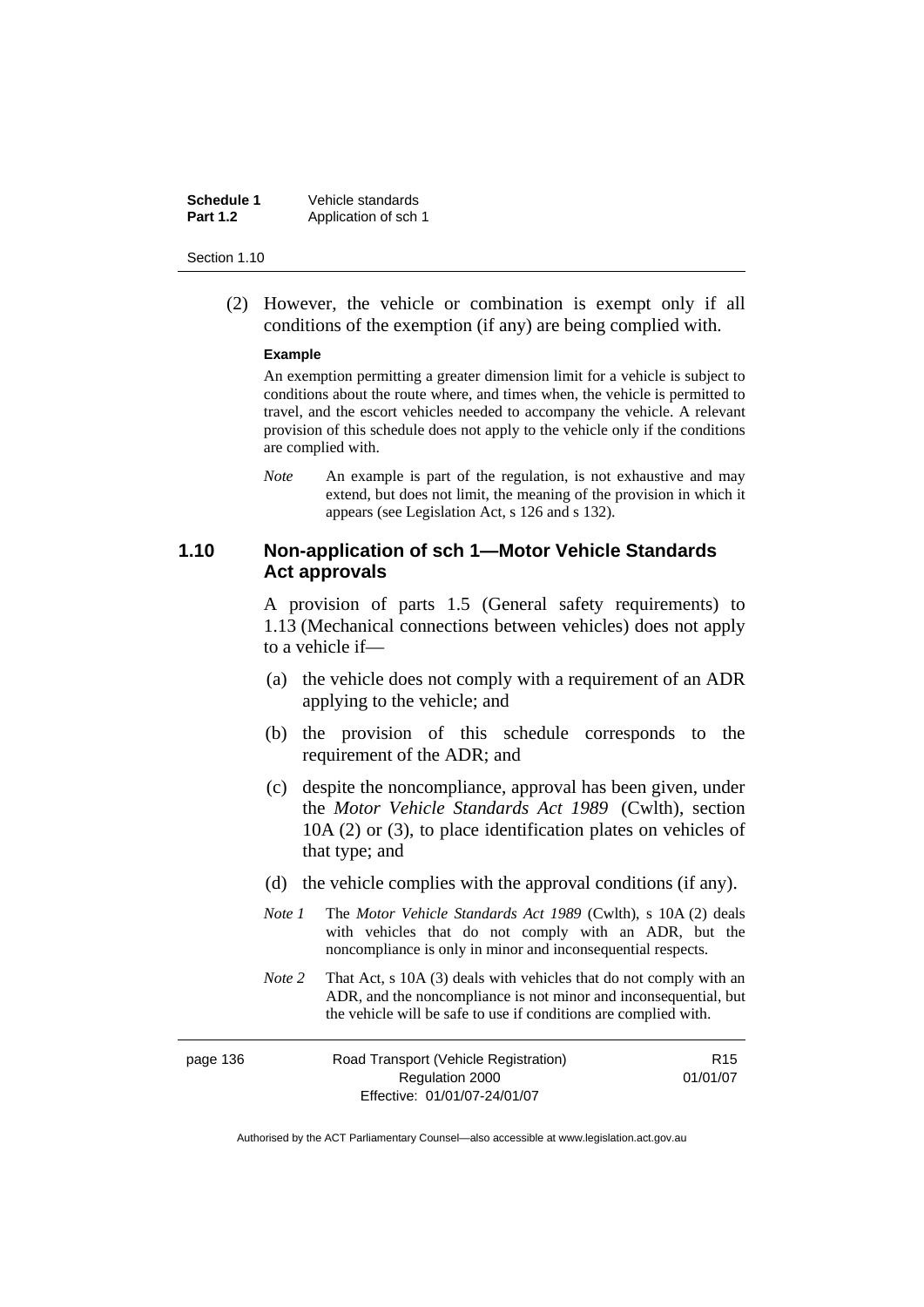# **Part 1.3 Australian Design Rules**

*Note* This part applies the 2nd and 3rd edition ADRs to various vehicles.

Under the part, a vehicle that is subject to ADRs when it is built generally remains subject to the ADRs throughout its life. However, a vehicle need not comply with a standard if the standard is replaced by, or inconsistent with, a later standard and the vehicle complies with the later standard. Older vehicles may, therefore, be fitted with any equipment allowed on newer vehicles.

Vehicles that are modified must continue to comply with this schedule.

The following provisions of this schedule extend the application of particular 2nd or 3rd edition ADRs to vehicles to which the ADRs are not expressed to apply:

- s 1.42 (4) (Electrical wiring, connections and installations)
- s 1.126 (3) (Rear marking plates)
- s 1.144 (1) and (2) (Braking system design for a prime mover in a B-double)
- s 1.145 (Braking system design for motor vehicles in road trains)
- s 1.146 (1) and (3) (Braking system design for trailers in B-doubles or road trains)
- s 1.164 (1) and (2) (Speed limiting).

The following provisions of this schedule apply to a vehicle instead of the corresponding ADR requirement:

- s 1.47 (5) (Window tinting)
- s 1.54 (Tyres for use on vehicles with GVM over 4.5t)
- s 1.55 (Tyres—manufacturer's rating).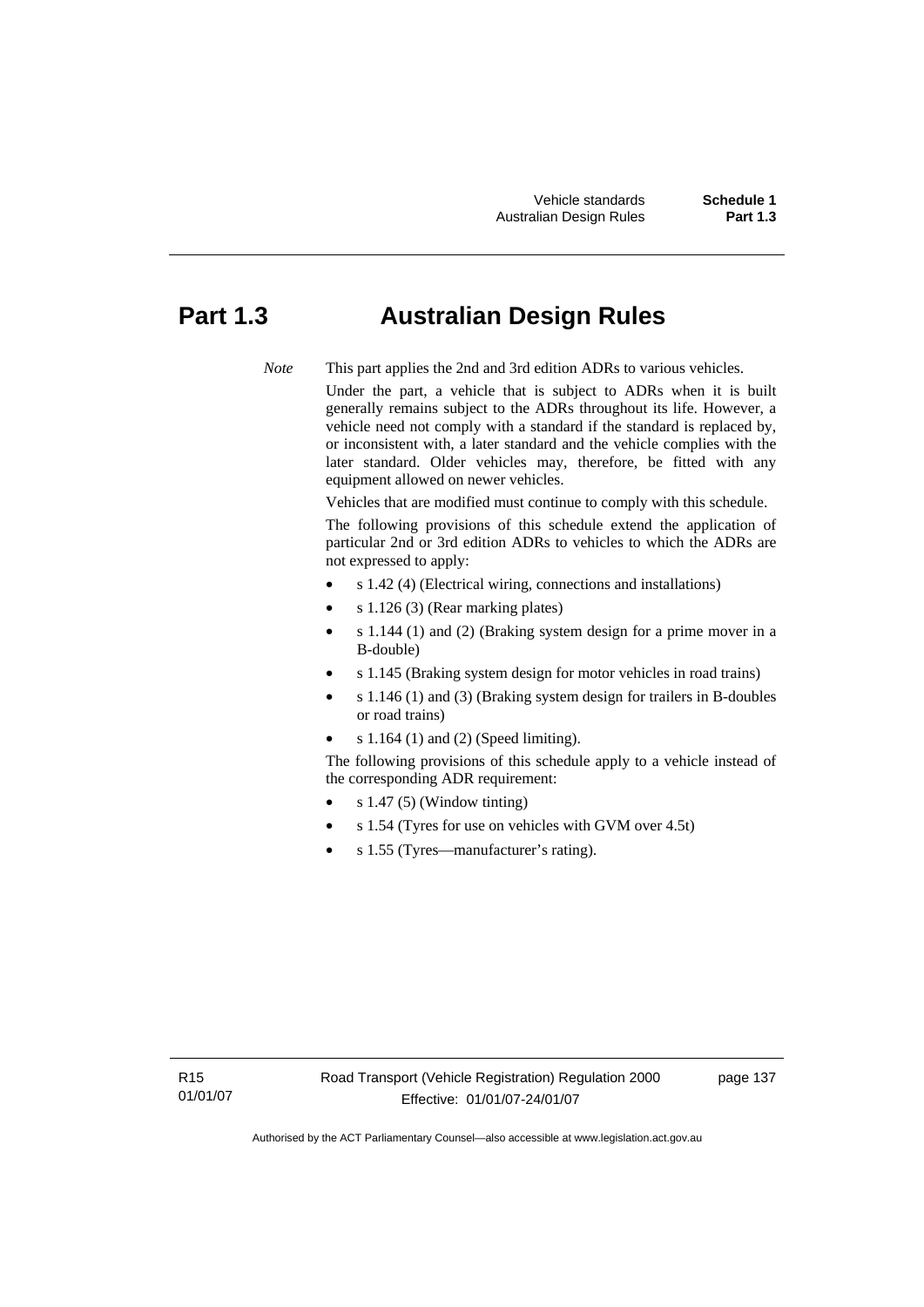| <b>Schedule 1</b>              | Vehicle standards       |
|--------------------------------|-------------------------|
| <b>Part 1.3</b>                | Australian Design Rules |
| Division 1.3.1<br>Section 1.11 | Interpretation          |

# **Division 1.3.1 Interpretation**

#### **1.11 What is an** *ADR***?**

An *ADR* (Australian Design Rule) is a national standard.

#### **1.12 What is a** *national standard***?**

A *national standard* is a national standard under the *Motor Vehicle Standards Act 1989* (Cwlth).

## **1.13 References to national standards**

Unless the contrary intention appears, a reference in this schedule to a national standard is a reference to the national standard as in force from time to time.

#### **1.14 What is a 2nd edition ADR?**

A *2nd edition ADR* is a national standard incorporated in the document described as the *Australian Design Rules for Motor Vehicle Safety, Second Edition* originally published by the then Commonwealth Department of Transport.

## **1.15 What is a 3rd edition ADR?**

A *3rd edition ADR* is a national standard incorporated in the document described as the *Australian Design Rules for Motor Vehicles and Trailers, Third Edition* published by the Federal Office of Road Safety of the Commonwealth Department of Transport and Regional Development.

page 138 Road Transport (Vehicle Registration) Regulation 2000 Effective: 01/01/07-24/01/07

R15 01/01/07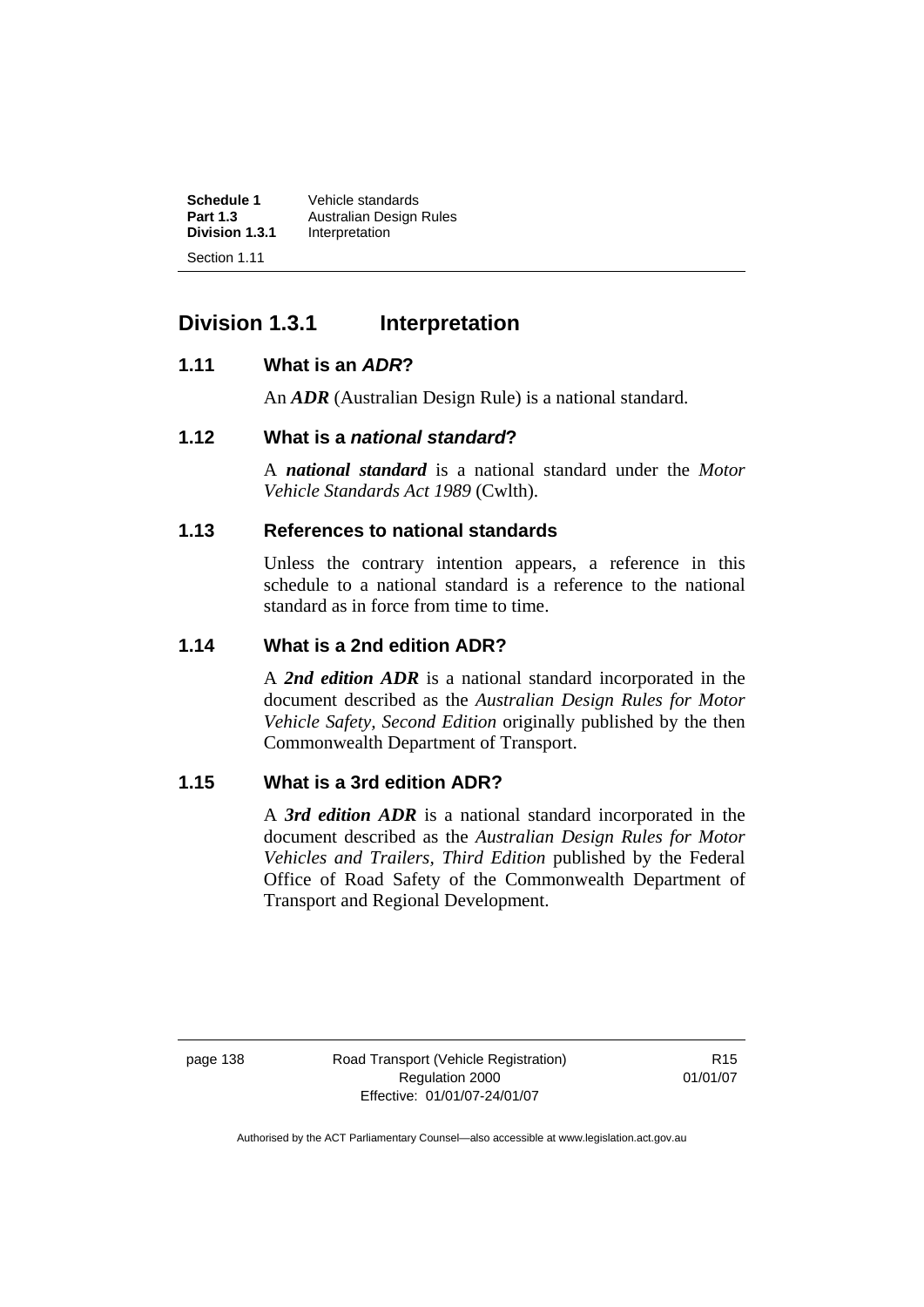Vehicle standards **Schedule 1**  Australian Design Rules **Part 1.3 Compliance with ADRs** 

# **Division 1.3.2 Compliance with ADRs**

#### **1.16 Compliance with 2nd edition ADRs**

- (1) If a 2nd edition ADR recommends that the ADR should apply to the design and construction of a vehicle, the vehicle must comply with the ADR.
- (2) If a 2nd edition ADR contains a requirement for a type of equipment fitted to a vehicle built on or after a stated time, any equipment of the same type fitted to the vehicle after it is built must comply with—
	- (a) the requirement as in force when the vehicle was built; or
	- (b) if the requirement is amended after the vehicle is built and before the equipment is fitted—the requirement as in force—
		- (i) when the vehicle was built; or
		- (ii) when the equipment was fitted; or
		- (iii) at any time between when the vehicle was built and the equipment was fitted.
- (3) However, a vehicle, or equipment fitted to a vehicle, need not comply with a recommendation or requirement of a 2nd edition ADR if—
	- (a) the recommendation or requirement is replaced by, or is inconsistent with, a requirement of a 3rd edition ADR applying to the vehicle or equipment; and
	- (b) the vehicle or equipment complies with the requirement of the 3rd edition ADR.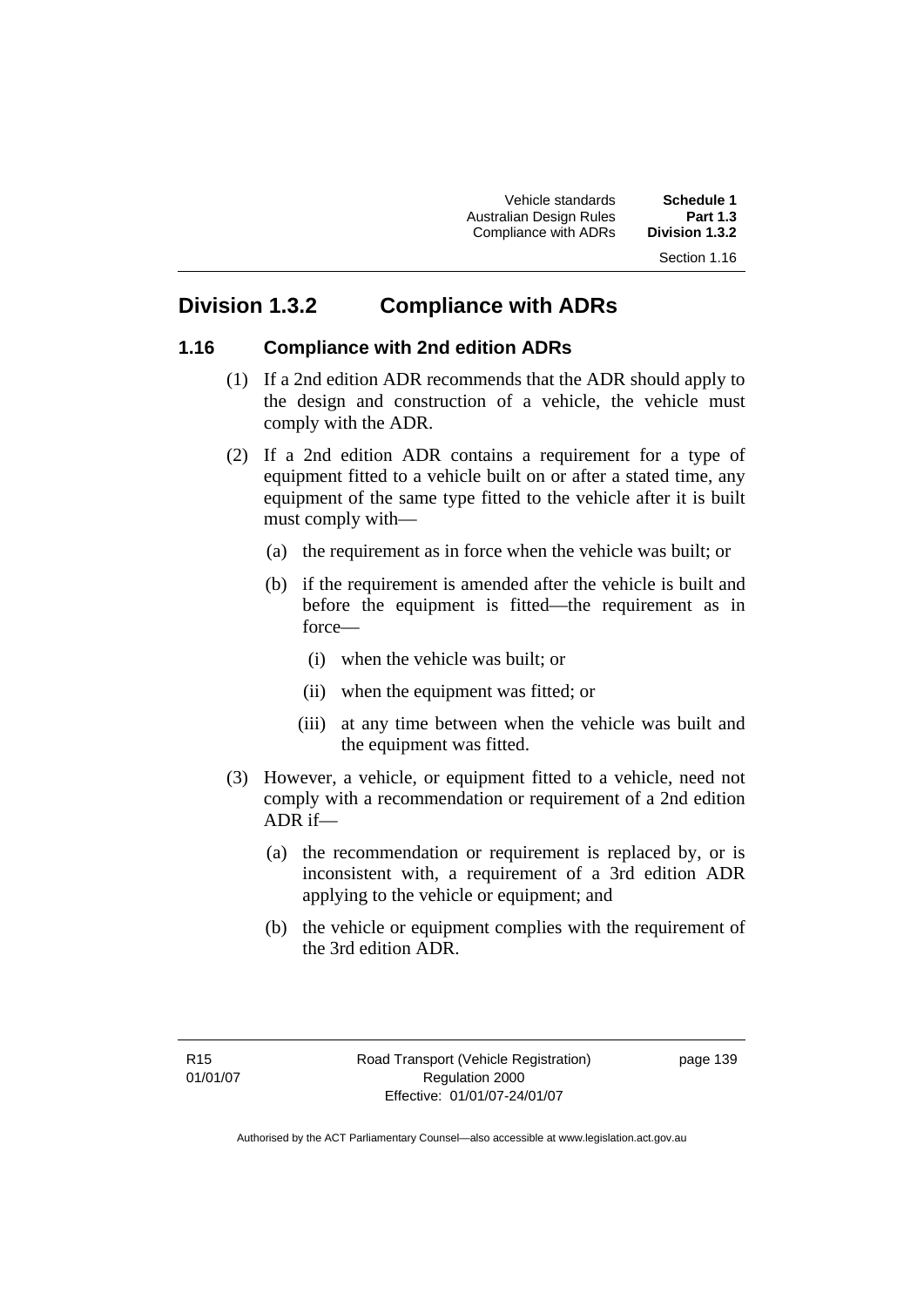| Schedule 1      | Vehicle standards       |
|-----------------|-------------------------|
| <b>Part 1.3</b> | Australian Design Rules |
| Division 1.3.2  | Compliance with ADRs    |
| Section 1.17    |                         |

 (4) If a 2nd edition ADR allows a vehicle built on or after a stated time to be fitted with equipment, a vehicle built before the time may also be fitted with the equipment.

#### **1.17 Compliance with 3rd edition ADRs**

- (1) If a 3rd edition ADR applies to the design and construction of a vehicle, the vehicle must comply with the ADR.
- (2) If a 3rd edition ADR contains a requirement for a type of equipment fitted to a vehicle built on or after a stated time, any equipment of the same type fitted to the vehicle after it is built must comply with—
	- (a) the requirement as in force when the vehicle was built; or
	- (b) if the requirement is amended after the vehicle is built and before the equipment is fitted—the requirement as in force—
		- (i) when the vehicle was built; or
		- (ii) when the equipment was fitted; or
		- (iii) at any time between when the vehicle was built and the equipment was fitted.
- (3) However, a vehicle, or equipment fitted to a vehicle, need not comply with a requirement of a 3rd edition ADR if—
	- (a) the requirement is replaced by, or is inconsistent with, a requirement of a later version of the ADR applying to the vehicle or equipment; and
	- (b) the vehicle or equipment complies with the requirement of the later version.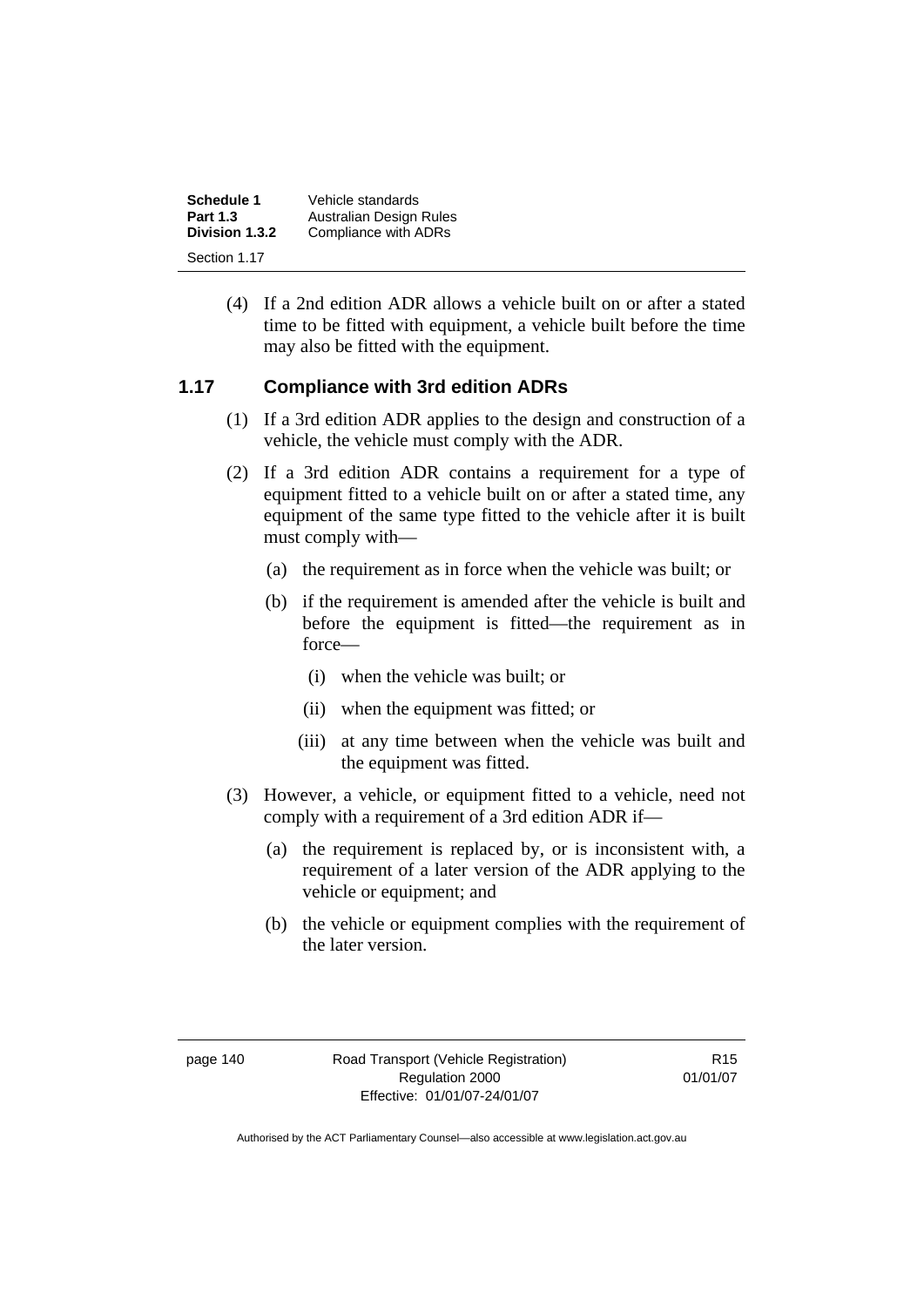| <b>Schedule 1</b> | Vehicle standards       |
|-------------------|-------------------------|
| <b>Part 1.3</b>   | Australian Design Rules |
| Division 1.3.2    | Compliance with ADRs    |
| Section 1.18      |                         |

 (4) If a 3rd edition ADR allows a vehicle built on or after a stated time to be fitted with equipment, a vehicle built before the time may also be fitted with the equipment.

#### **1.18 Exception to compliance with ADRs—vehicles that are not road vehicles**

A vehicle need not comply with an ADR applied by section 1.16 (1) or section 1.17 (1) if a determination or declaration under the *Motor Vehicle Standards Act 1989* (Cwlth), section 5B provides that the vehicle is not a road vehicle for that Act.

#### **1.19 Exception to compliance with ADRs—Motor Vehicle Standards Act**

- (1) A vehicle need not comply with an ADR applied by section 1.16 (1) or section 1.17 (1) if—
	- (a) despite noncompliance with the ADR, approval has been given, under the *Motor Vehicle Standards Act 1989*  (Cwlth), section 10A (2) or (3), to place identification plates on vehicles of that type; and
	- (b) the vehicle complies with the approval conditions (if any).
	- *Note 1* The *Motor Vehicle Standards Act 1989* (Cwlth), s 10A (2) deals with vehicles that do not comply with an ADR, but the noncompliance is only in minor and inconsequential respects.
	- *Note 2* That Act, section 10A (3) deals with vehicles that do not comply with an ADR, and the noncompliance is not minor and inconsequential, but the vehicle will be safe to use if conditions are complied with.
- (2) A vehicle need not comply with an ADR applied by section 1.16 (1) or section 1.17 (1) if—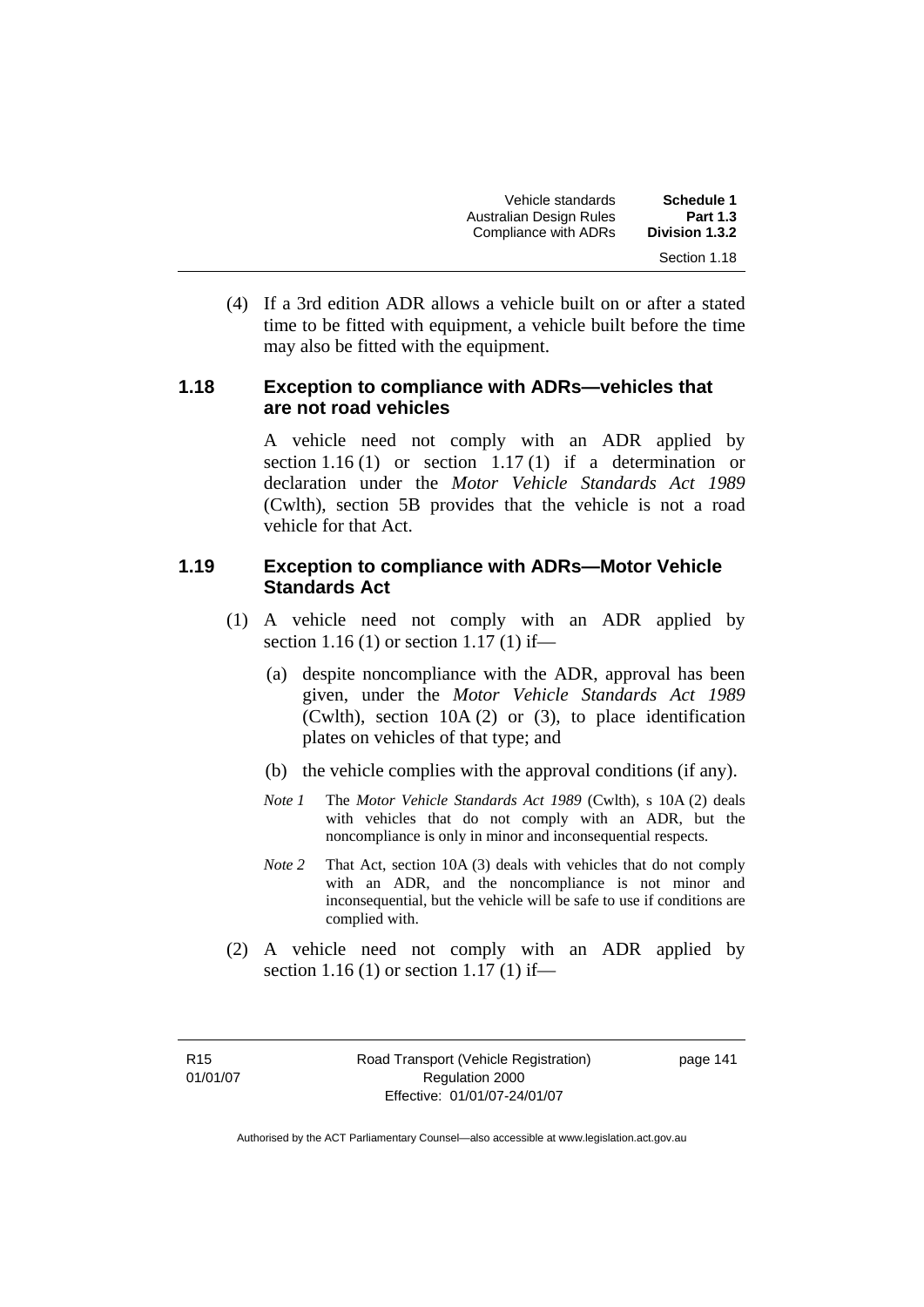| Schedule 1<br><b>Part 1.3</b> | Vehicle standards<br>Australian Design Rules |
|-------------------------------|----------------------------------------------|
| Division 1.3.2                | Compliance with ADRs                         |
| Section 1.20                  |                                              |

- (a) the vehicle may be supplied to the market under the *Motor Vehicle Standards Act 1989* (Cwlth), section 14A (1); and
- (b) for a vehicle for which an approval has been given under that subsection—the vehicle complies with the approval conditions (if any).
- (3) A vehicle need not comply with an ADR applied by section 1.16 (1) or section 1.17 (1) if—
	- (a) the vehicle may be used in transport in Australia under the *Motor Vehicle Standards Act 1989* (Cwlth), section 15 (2); and
	- (b) for a vehicle for which an approval has been given under that subsection—the vehicle complies with the approval conditions (if any).

#### **1.20 Partial exception to compliance with ADRs personally imported vehicles**

- (1) A personally imported vehicle must be fitted with—
	- (a) seatbelts that are as effective as seatbelts that meet an Australian Standard or British Standard for seatbelts as in force when this section commenced; and
	- (b) seatbelt anchorages that meet the number and location requirements of 2nd or 3rd edition ADR 5; and
	- (c) child restraint anchorages that meet the number, location, accessibility, thread size and form requirements of 2nd edition ADR 34 or 3rd edition ADR 5 or 34; and
	- (d) head restraints that meet the number, location and size requirements of 2nd or 3rd edition ADR 22.
- (2) However, a personally imported vehicle need only meet the requirements of an ADR mentioned in subsection (1) if the

| page 142 | Road Transport (Vehicle Registration) | R <sub>15</sub> |
|----------|---------------------------------------|-----------------|
|          | Regulation 2000                       | 01/01/07        |
|          | Effective: 01/01/07-24/01/07          |                 |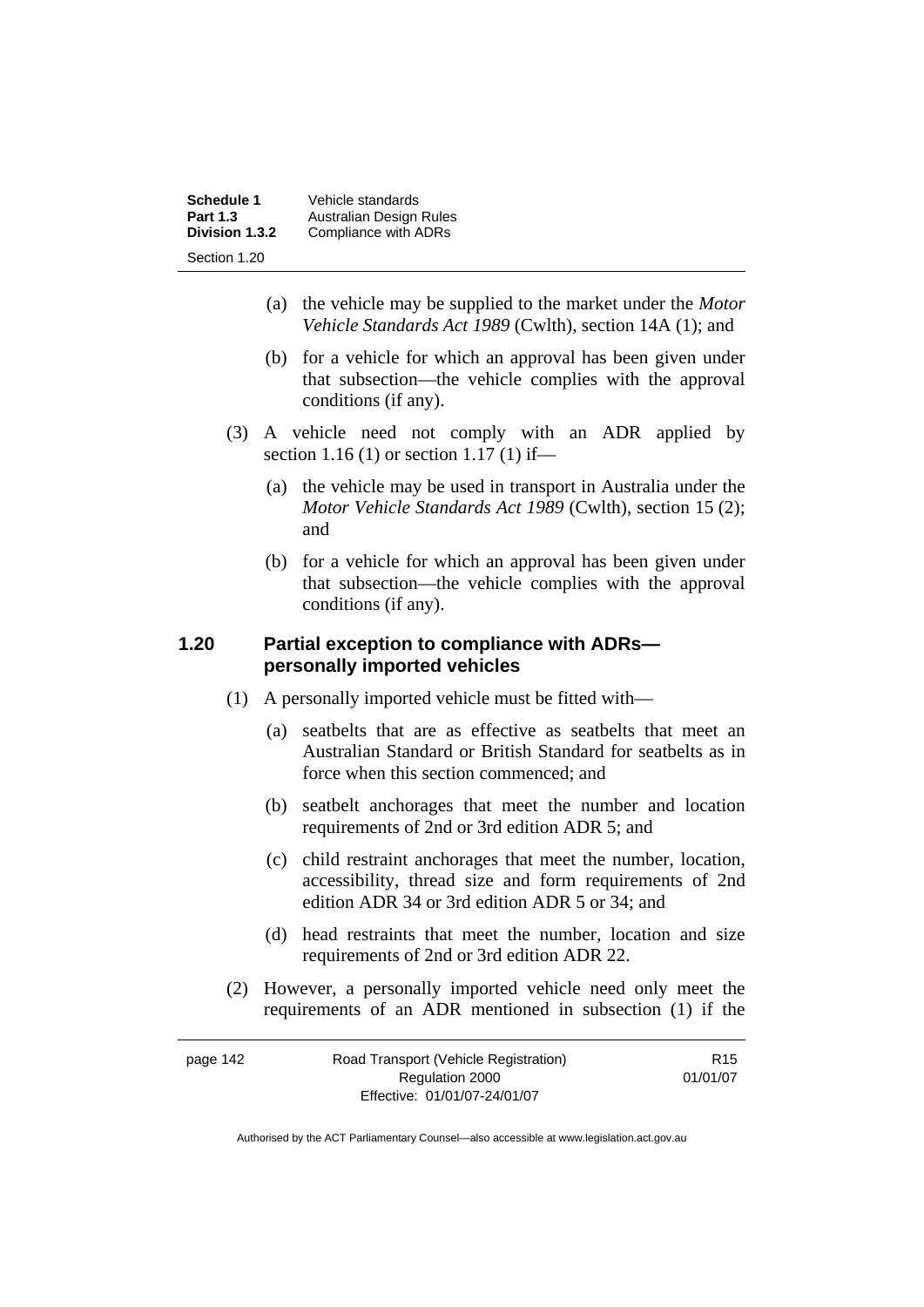| <b>Schedule 1</b><br><b>Part 1.3</b> | Vehicle standards<br>Australian Design Rules |  |
|--------------------------------------|----------------------------------------------|--|
| Division 1.3.2                       | Compliance with ADRs                         |  |
| Section 1.21                         |                                              |  |

ADR recommends that it should apply, or applies, to a vehicle of the same type.

- (3) A personally imported vehicle need not otherwise comply with an ADR applied by section 1.16 (1) or section 1.17 (1).
- (4) In this section:

*personally imported vehicle* means a vehicle that is imported into Australia by a person who—

- (a) owned and used the vehicle for the period decided in accordance with the *Motor Vehicle Standards Act 1989*  (Cwlth) before the vehicle was imported into Australia; and
- (b) when the vehicle is imported, is—
	- (i) an Australian citizen or an Australian permanent resident or is a person who has applied to become an Australian citizen or an Australian permanent resident; and
	- (ii) old enough to hold a licence or a permit to drive the vehicle; and
	- (c) within 12 months before the vehicle is landed in Australia, had not imported into Australia another vehicle owned by him or her; and
	- (d) had the approval of the Minister responsible for the *Motor Vehicle Standards Act 1989* (Cwlth) to import the vehicle.

#### **1.21 Alteration of specifications**

 (1) A vehicle must not be altered from its specifications, as originally built, so that it no longer complies with the

R15 01/01/07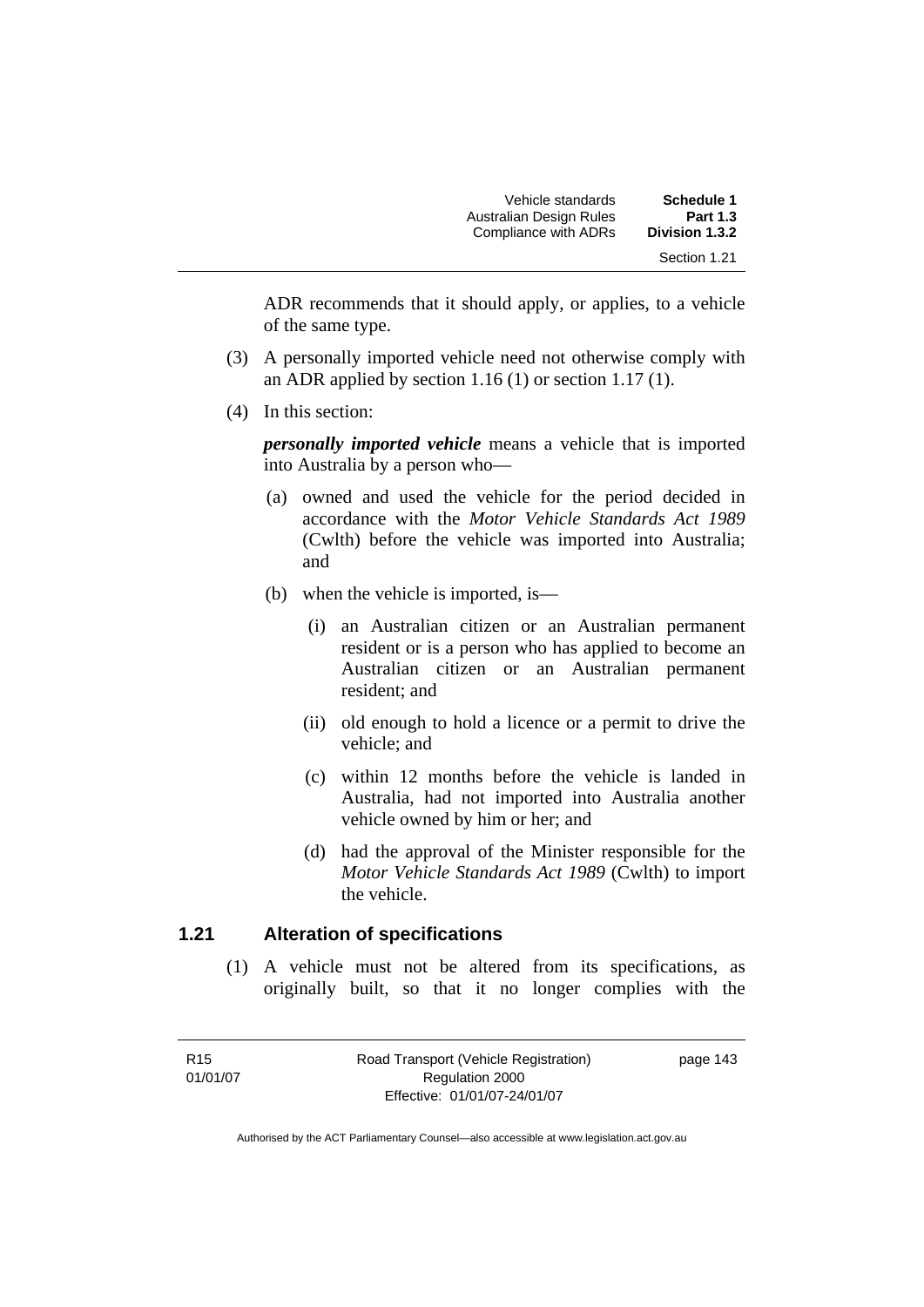| Schedule 1      | Vehicle standards       |
|-----------------|-------------------------|
| <b>Part 1.3</b> | Australian Design Rules |
| Division 1.3.2  | Compliance with ADRs    |
| Section 1.21    |                         |

requirements of a 2nd edition ADR or 3rd edition ADR applying to that vehicle.

- (2) A car, or a car derivative, must also not be altered in any of the following respects:
	- (a) by fitting a wheel rim that does not comply with the relevant dimensional standards for wheel rims in the Tyre and Rim Standards Manual issued by the Tyre and Rim Association of Australia;
	- (b) by widening the wheel track of the front or rear wheels by over 25mm (or, for a four-wheel drive built for off-road use, 50mm) beyond the maximum specified by the axle or vehicle manufacturer;
	- (c) by fitting a wheel nut that does not—
		- (i) engage the thread of the wheel stud for at least the same length as the wheel nut provided by the vehicle manufacturer; or
		- (ii) match the taper on the wheel stud hole;
	- (d) by fitting a tyre that is not appropriate to the wheel rim as specified in the Tyre and Rim Standards Manual issued by the Tyre and Rim Association of Australia;
	- (e) by fitting a tyre with a section width over 30% (or, for a four-wheel drive built for off-road use, 50%) larger than the largest optional tyre specified by the vehicle's manufacturer;
	- (f) so that any part of it other than a tyre or wheel rim will contact the road surface if a tyre completely deflates;
	- (g) by welding or heating an axle, stub axle, steering arm, steering knuckle support or heat degradable component.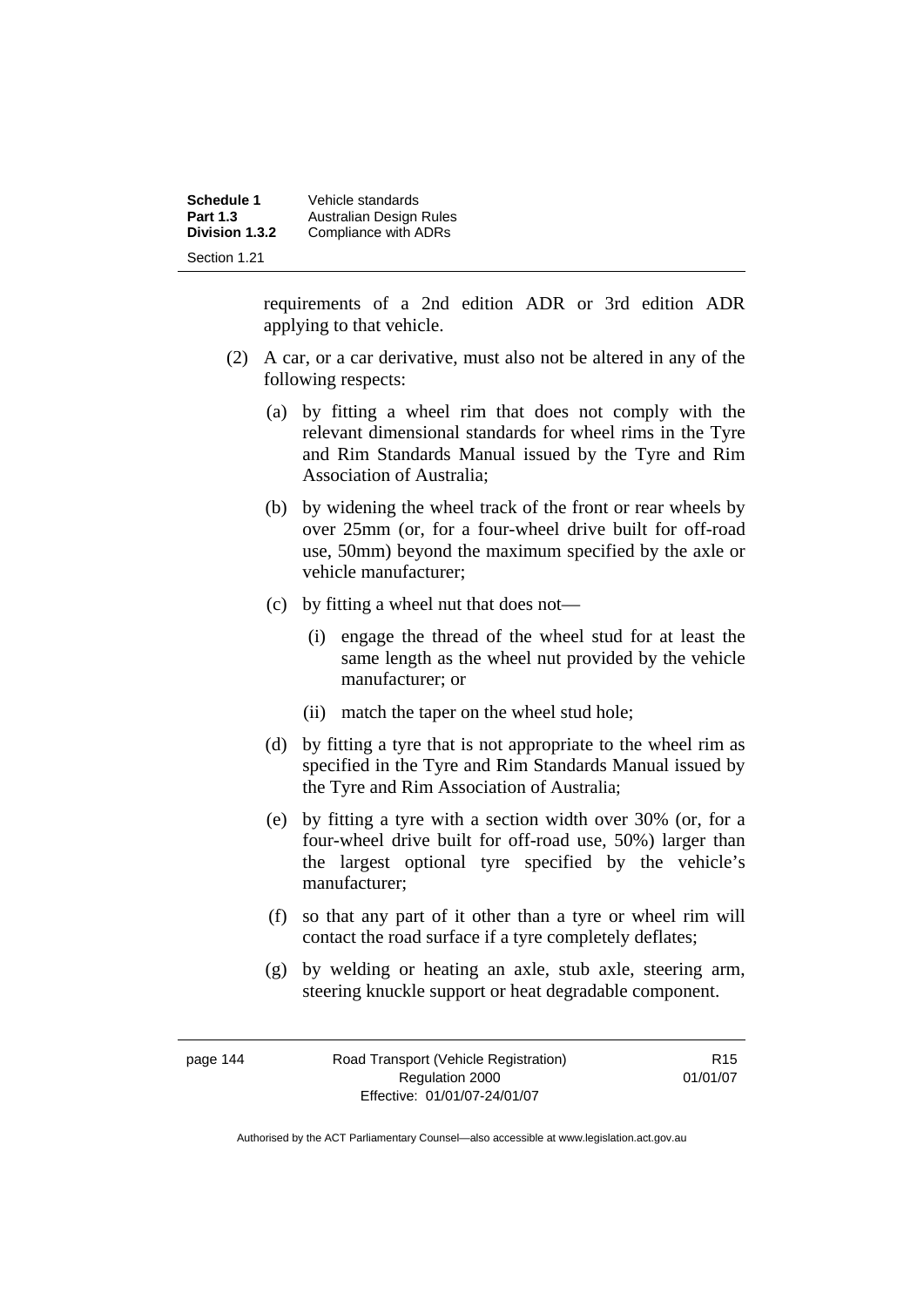| Vehicle standards       | Schedule 1      |
|-------------------------|-----------------|
| Australian Design Rules | <b>Part 1.3</b> |
| Compliance with ADRs    | Division 1.3.2  |
|                         | Section 1.21    |

- (3) If a vehicle is altered from its specifications as originally built, the road transport authority may require the responsible person for the vehicle to supply information about the alterations.
- (4) Despite subsections (1) and (2), a vehicle may be altered from its specifications as originally built if the alteration only gives effect to any subsequent 2nd edition ADR or 3rd edition ADR applying to a vehicle of that type.

Road Transport (Vehicle Registration) Regulation 2000 Effective: 01/01/07-24/01/07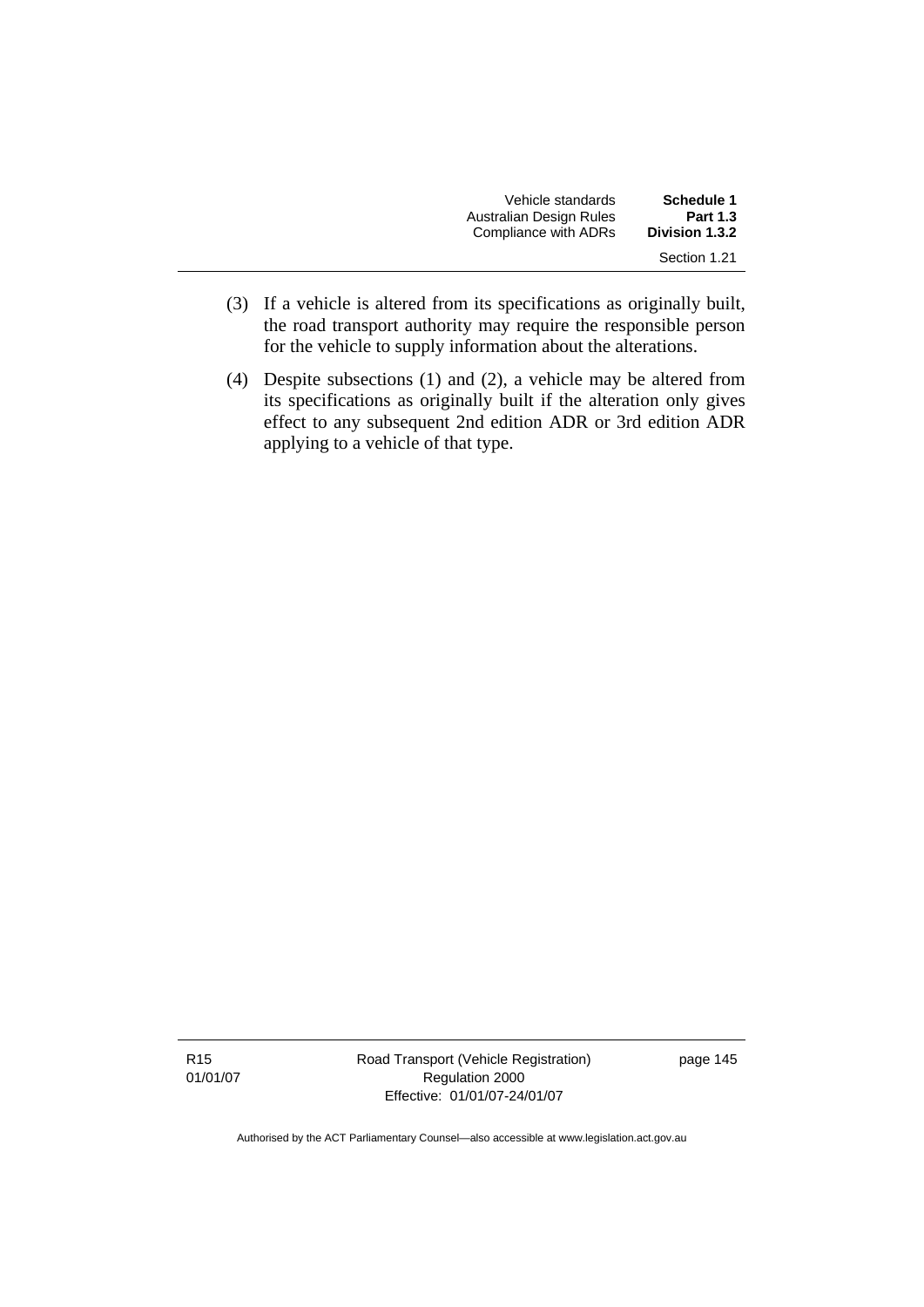**Schedule 1 Vehicle standards**<br>**Part 1.4 Adopted standards Adopted standards** 

Section 1.22

# **Part 1.4 Adopted standards**

#### **1.22 What is an** *adopted standard***?**

An *adopted standard* is a standard, other than a national standard, that is applied, adopted or incorporated by this schedule.

#### **Example**

Section 1.67 (7) adopts Australian Standard AS 1906 *Retro-reflective Materials and Devices for Road Traffic Control Purposes*.

*Note* An example is part of the regulation, is not exhaustive and may extend, but does not limit, the meaning of the provision in which it appears (see Legislation Act, s 126 and s 132).

#### **1.23 Exception to compliance with adopted standards**

A vehicle need not comply with an adopted standard if—

- (a) the standard is replaced by, or is inconsistent with, a later version of the standard; and
- (b) the vehicle complies with the later version of the standard.

#### **1.24 Reference to adopted standards**

A reference in a section or subsection to an adopted standard is a reference to the standard as in force when the section or subsection commenced.

page 146 Road Transport (Vehicle Registration) Regulation 2000 Effective: 01/01/07-24/01/07

R15 01/01/07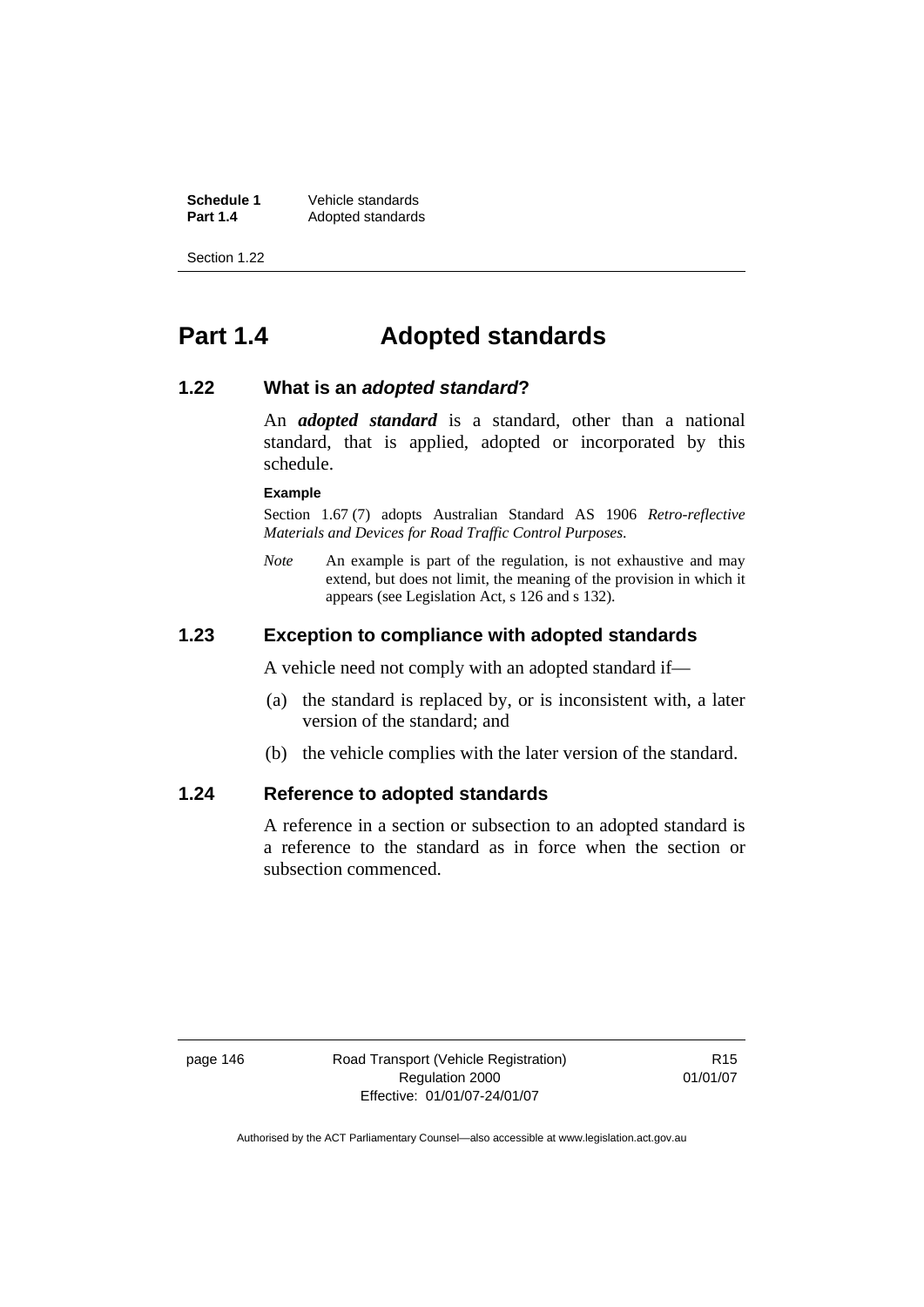| Vehicle standards           | Schedule 1      |
|-----------------------------|-----------------|
| General safety requirements | <b>Part 1.5</b> |
| All vehicles                | Division 1.5.1  |
|                             |                 |

Section 1.25

# **Part 1.5 General safety requirements**

*Note* For a vehicle to be operated safely, the vehicle needs to be properly designed to minimise the potential for accidents and harm to other road users.

This part sets out various requirements covering the driver's view from a vehicle, the driver's control of a vehicle, protection of vehicle occupants and other road users, and other general safety features.

## **Division 1.5.1 All vehicles**

## **1.25 Steering**

- (1) A motor vehicle with a GVM over 4.5t must have a right-hand drive.
- (2) A motor vehicle with a GVM not over 4.5t that is less than 30 years old must have a right-hand drive if the vehicle—
	- (a) was not registered unconditionally in left-hand drive form in Australia before 1 January 1985; or
	- (b) is temporarily in Australia under a Commonwealth law or in accordance with an agreement with the Commonwealth.
- (3) A motor vehicle has a right-hand drive if the centre of at least 1 steering control of the vehicle is to the right of, or in line with, the centre of the vehicle.
- (4) A component of the steering system of a motor vehicle that is essential for effective steering of the vehicle must be built to transmit energy by mechanical means only.
- (5) Failure of a non-mechanical component of the steering system must not prevent effective steering of the vehicle.

R15 01/01/07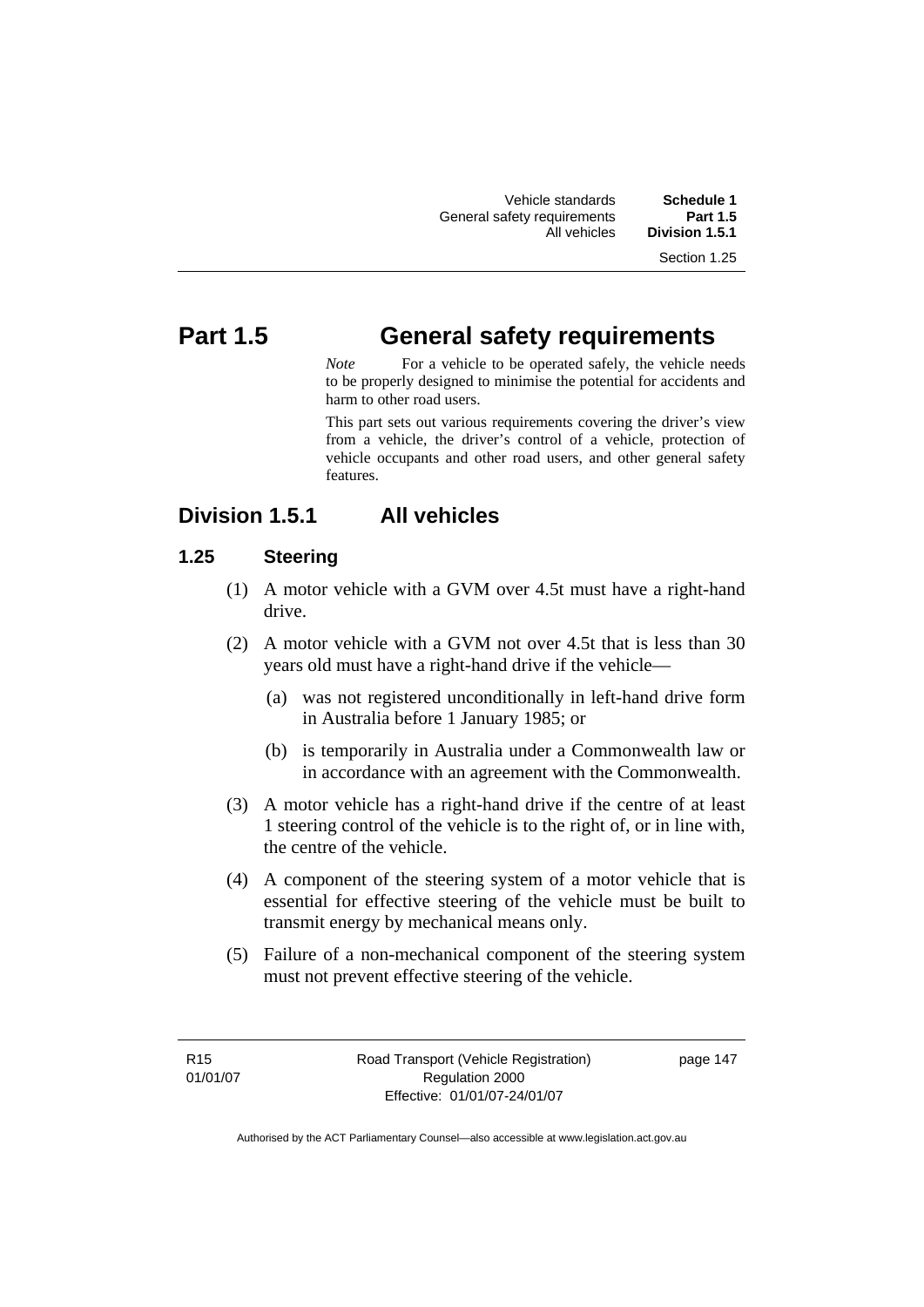| Schedule 1      | Vehicle standards           |
|-----------------|-----------------------------|
| <b>Part 1.5</b> | General safety requirements |
| Division 1.5.1  | All vehicles                |
| Section 1.26    |                             |

 (6) This section does not apply to a vehicle if the vehicle is built or used mainly for a purpose other than the transport of goods or people by road.

#### **1.26 Turning ability**

- (1) A motor vehicle must be able to turn in a circle not over 25m in diameter, measured by the outer edge of the tyre track at ground level.
- (2) The vehicle must be able to comply with subsection (1) whether it turns to the left or to the right.

#### **1.27 Ability to travel backwards and forwards**

A motor vehicle with an unloaded mass over 450kg must be able to be driven both backwards and forwards when the driver is in the normal driving position.

#### **1.28 Protrusions**

- (1) An object fitted to a vehicle must be designed, built and fitted to the vehicle in a way that minimises the likelihood of injury to a person making contact with the vehicle.
- (2) However, subsection (1) does not apply to an object fitted to a vehicle if—
	- (a) the vehicle was designed before 1965 and the object was part of the design of the vehicle; or
	- (b) the object was fitted to the vehicle before 1965 in accordance with the law of the place where the object was fitted.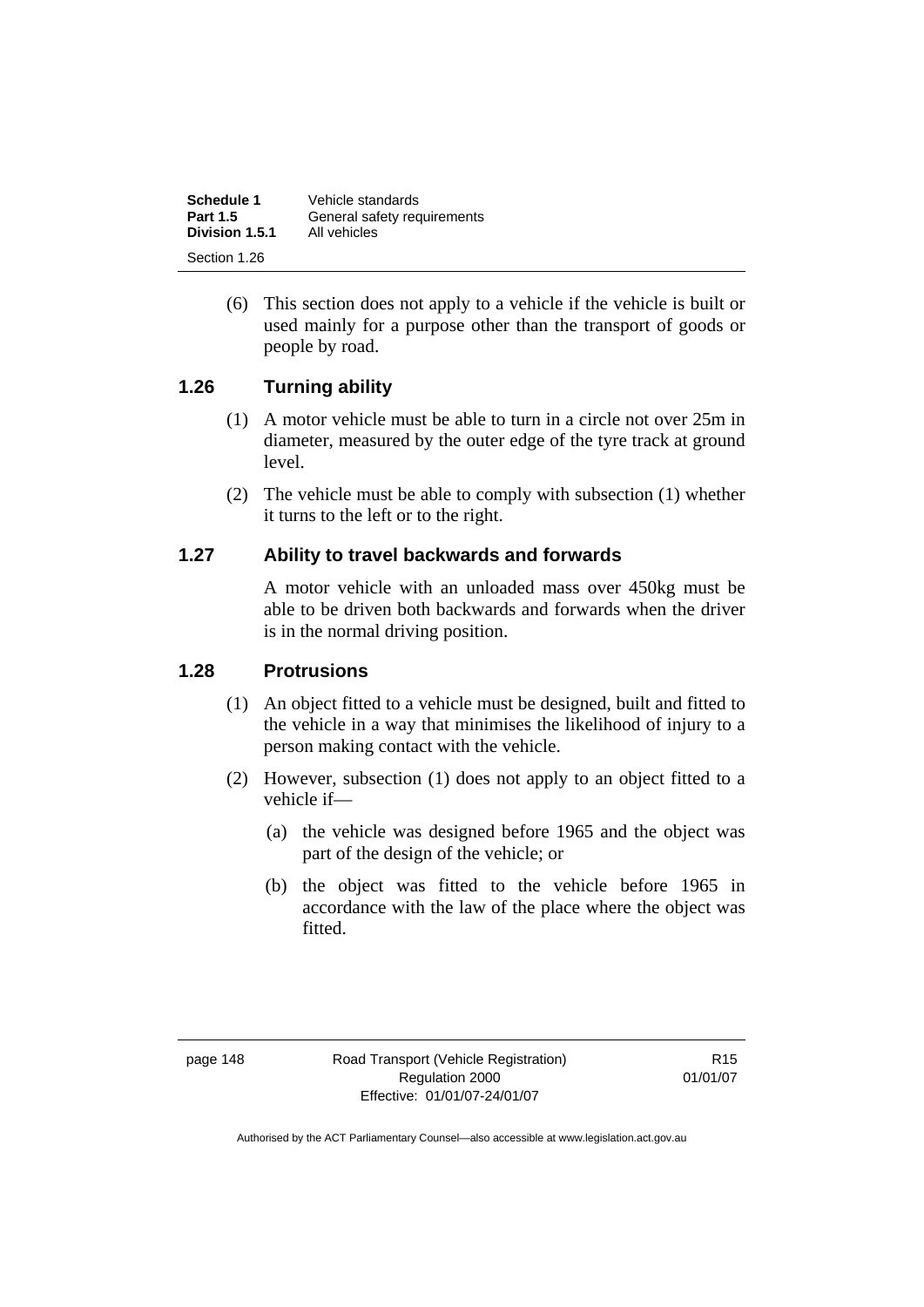Vehicle standards **Schedule 1**  General safety requirements<br>All vehicles Division 1.5.1 Section 1.29

#### **1.29 Oil and grease not to be dropped**

All parts and fittings of a motor vehicle or trailer must be designed, built and maintained so that an excessive amount of oil or grease will not be dropped onto the roadway.

#### **1.30 Driver's view and vehicle controls**

A motor vehicle must be built—

- (a) to allow the driver a view of the road and of traffic to the front and sides of the vehicle so the driver can drive the vehicle safely; and
- (b) with its controls located so the driver can drive the vehicle safely.

#### **1.31 Seating**

A seat for a driver or passenger in a vehicle must be securely attached to the vehicle.

#### **1.32 Child restraint anchorages**

- (1) The following vehicles must be fitted with a child restraint anchorage complying with ADR 34:
	- (a) a car (other than a car with a hinged or folding rear seat or a station wagon) built after June 1976;
	- (b) a car with a hinged or folding rear seat, or a station wagon, built after 1976;
	- (c) a forward-control passenger vehicle built after 1985;
	- (d) a bus built after June 1988 that has a GVM not over 3.5t and not over 12 seating positions (including the driver's).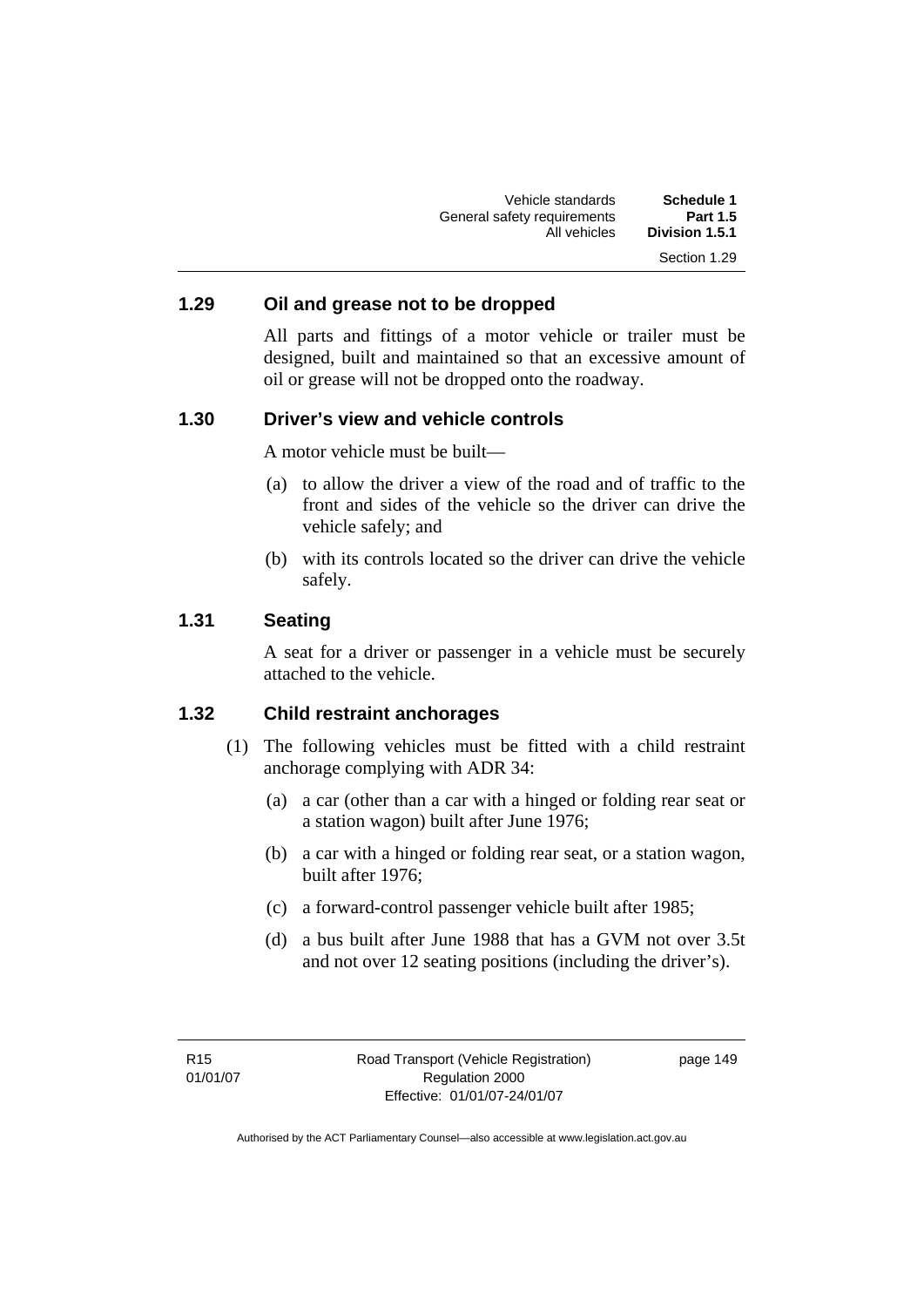| Schedule 1      | Vehicle standards           |
|-----------------|-----------------------------|
| <b>Part 1.5</b> | General safety requirements |
| Division 1.5.1  | All vehicles                |
| Section 1.33    |                             |

(2) In subsection (1):

#### *forward-control passenger vehicle* means a car that has—

- (a) up to 9 seating positions (including the driver's); and
- (b) the centre of the steering wheel in the front quarter of the vehicle's total length (including any bumpers or overriders); and
- (c) a GVM not over 3.5t; and
- (d) a difference between its tare mass and its GVM that is not more than double the total weight of passengers calculated by multiplying the number of seating positions by 68kg.

## **1.33 Door latches and hinges**

Door latches and hinges on a vehicle must be built so the doors are securely attached to the vehicle and can remain securely fastened when closed.

## **1.34 Mudguards and spray suppression**

- (1) A vehicle must have firmly fitted—
	- (a) a mudguard for each wheel or for adjacent wheels; and
	- (b) for each axle group and single axle on a vehicle that is part of a B-double—spray suppression devices complying with British Standard AU200-1984 *Spray Reducing Devices for Heavy Goods Vehicle*, parts 1 and 2.
- (2) However, subsection (1) (a) does not apply to a vehicle if—
	- (a) the construction or use of the vehicle makes the fitting of mudguards unnecessary or impracticable; or

page 150 Road Transport (Vehicle Registration) Regulation 2000 Effective: 01/01/07-24/01/07

R15 01/01/07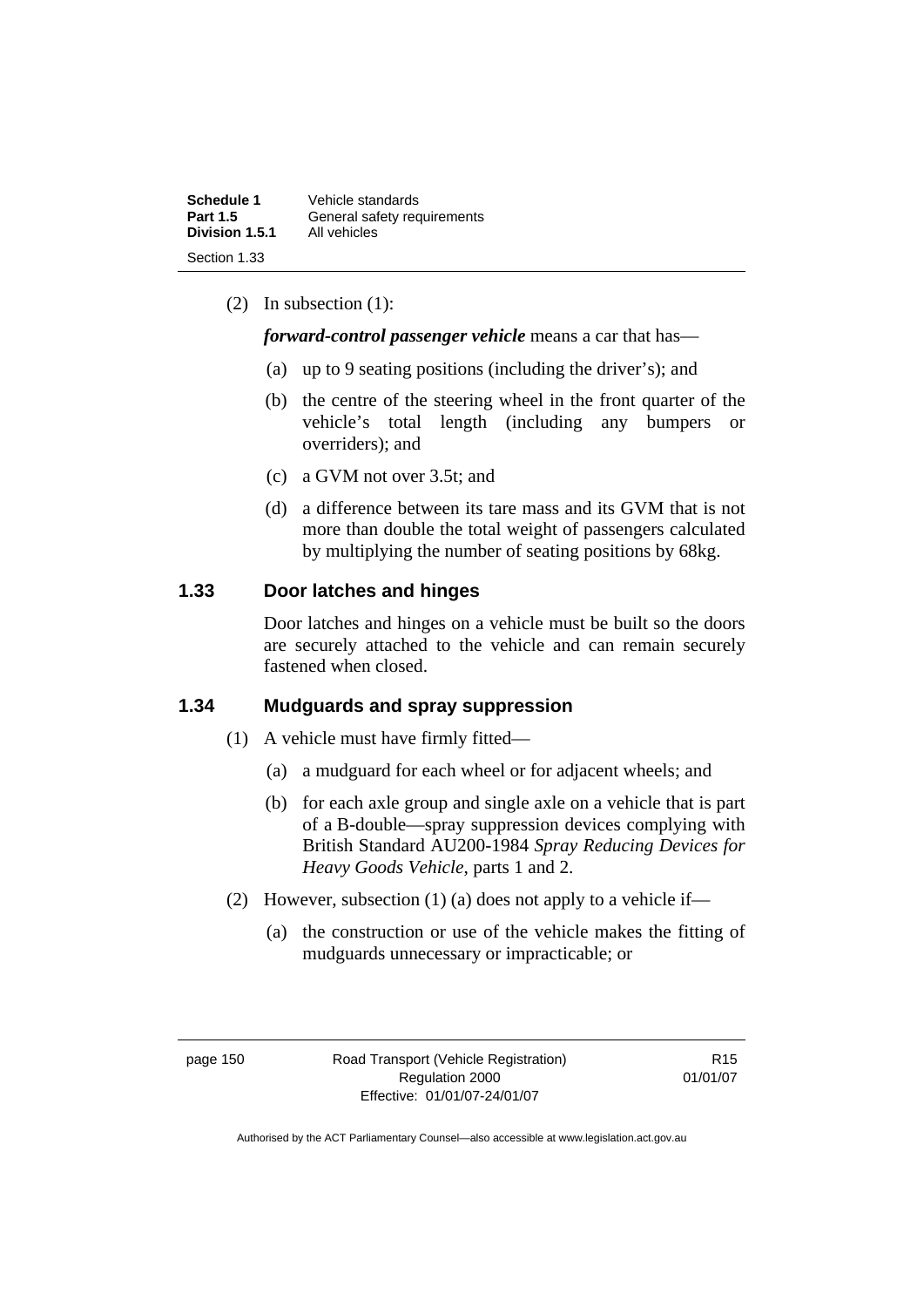(b) the body or part of the body of the vehicle acts as a mudguard.

#### **Example of vehicles for par (a)**

- 1 timber jinkers
- 2 most road plant
- 3 some agricultural equipment
- *Note* An example is part of the regulation, is not exhaustive and may extend, but does not limit, the meaning of the provision in which it appears (see Legislation Act, s 126 and s 132).
- (3) A mudguard fitted to a vehicle with a GVM over 4.5t must, when the wheels of the vehicle are in position to move straight ahead—
	- (a) reduce the danger of a person contacting the moving wheels; and
	- (b) for the rear wheels—
		- (i) cover the overall tyre width of the wheel or wheels to which it is fitted; and
		- (ii) be fitted so the height above ground level of the lowest edge of the rear of the mudguard is not over  $1/3$  of the horizontal distance between the edge and the centre of the rearmost axle.
- (4) However, a mudguard may be up to—
	- (a) 230mm above ground level; or
	- (b) on a vehicle built to be used off-road—300mm above ground level.
- (5) The outside of a rear mudguard, except a mudflap, of a vehicle that can be seen from the rear of the vehicle must be coloured white or silver if the vehicle—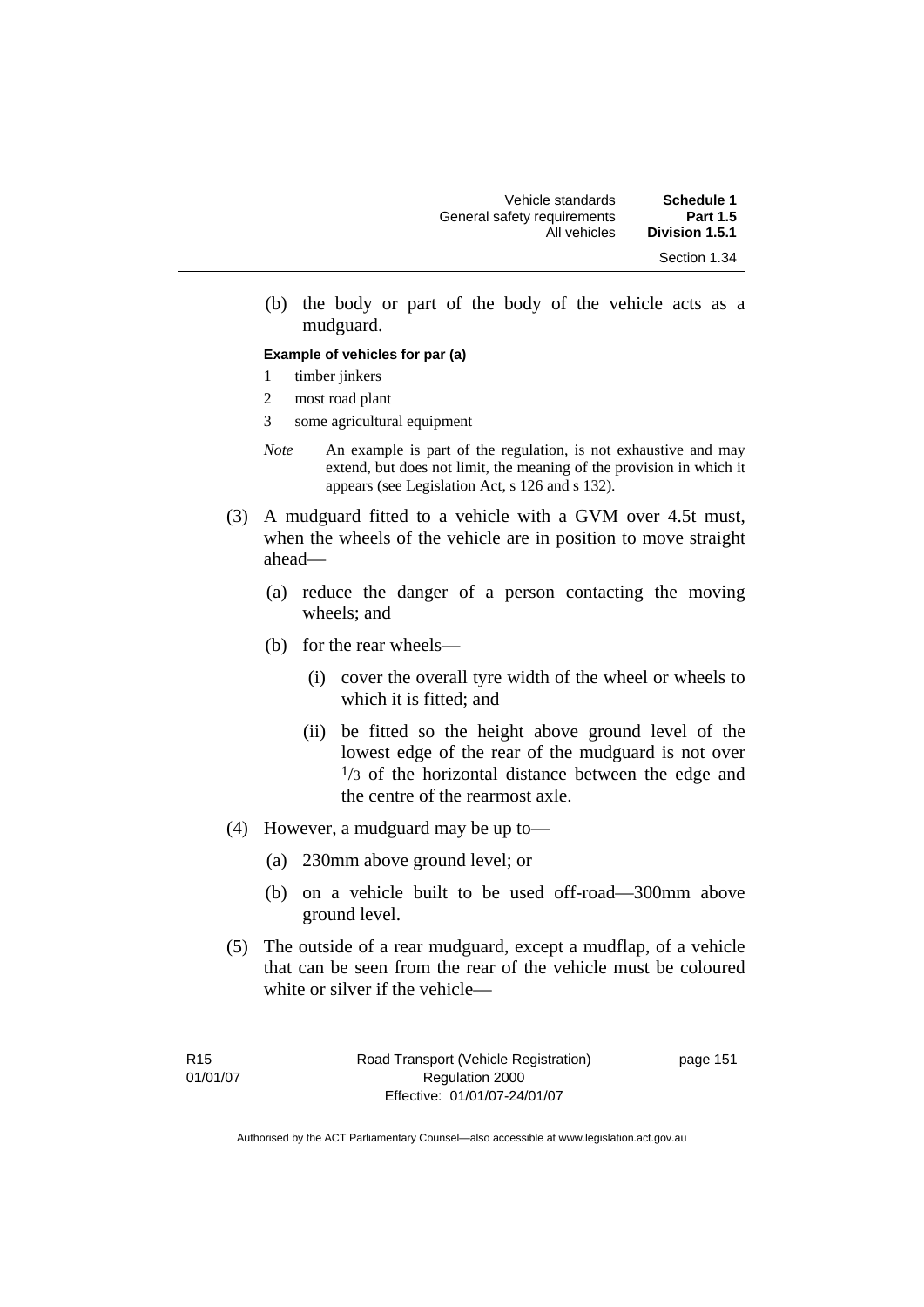| Schedule 1      | Vehicle standards           |
|-----------------|-----------------------------|
| <b>Part 1.5</b> | General safety requirements |
| Division 1.5.1  | All vehicles                |
| Section 1.35    |                             |

- (a) is at least 2.2m wide; and
- (b) has a body the vertical measurement of which is under 300mm at the rear, measured from the lowest point of the body above ground level to the highest point; and
- (c) is not fitted with rear marking plates in accordance with section 126.
- (6) For subsection (5) (a), the width of a vehicle is measured disregarding any anti-skid device mounted on wheels, central tyre inflation systems, lights, mirrors, reflectors, signalling devices and tyre pressure gauges.

## **1.35 Horns, alarms etc**

- (1) A motor vehicle must be fitted with at least 1 horn or other device that can give sufficient audible warning to other road users of the approach or position of the vehicle.
- (2) A motor vehicle must not be fitted with a device that can make a sound like the sound of a siren, bell, exhaust whistle, compression whistle or repeater horn.
- (3) However, subsection (2) does not apply to—
	- (a) a police vehicle; or
	- (b) an emergency vehicle; or
	- (c) a transport enforcement vehicle; or
	- (d) an Australian Protective Service vehicle; or
	- (e) an Australian Customs Service vehicle; or
	- (f) an Airservices Australia vehicle; or
	- (g) a vehicle at least 25 years old that is fitted as a police or emergency vehicle if—

| page 152 | Road Transport (Vehicle Registration) | R <sub>15</sub> |
|----------|---------------------------------------|-----------------|
|          | Regulation 2000                       | 01/01/07        |
|          | Effective: 01/01/07-24/01/07          |                 |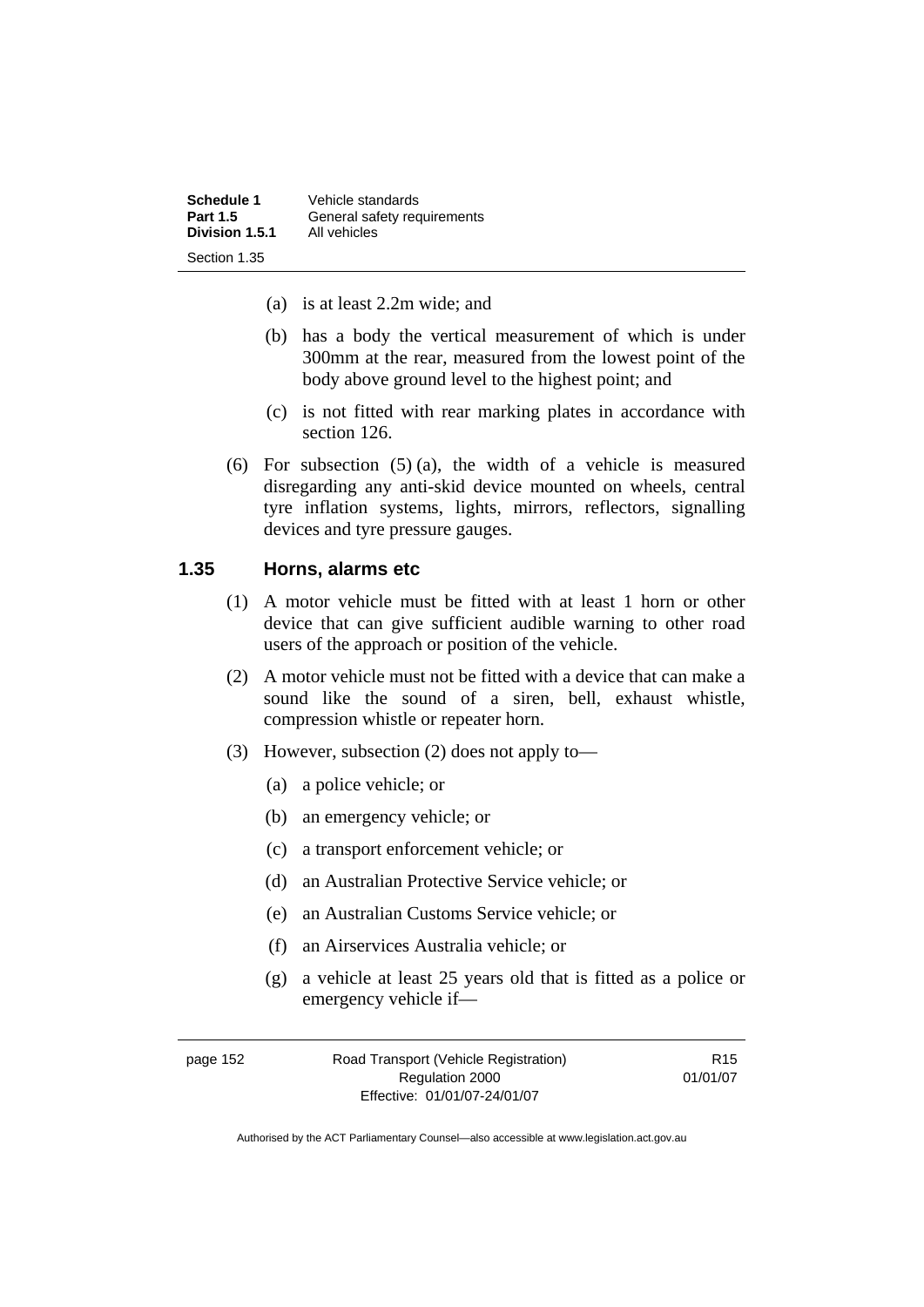| Schedule 1      | Vehicle standards           |
|-----------------|-----------------------------|
| <b>Part 1.5</b> | General safety requirements |
| Division 1.5.1  | All vehicles                |
| Section 1.36    |                             |

- (i) the vehicle is used for exhibition purposes; or
- (ii) it is part of a collection of former police or emergency vehicles; or
- (h) an anti-theft alarm if the alarm cannot be operated while the vehicle's ignition is on.
- (4) Also, a motor vehicle may be fitted with a device that emits a regular, intermittent sound while the vehicle is reversing or in reverse gear.
- (5) The device must not be louder than is necessary so the driver, and a person near the vehicle, can hear the device when it is operating.
- (6) In this section:

*repeater horn* means a device that makes a sound alternating between different tones or frequencies on a regular time cycle.

#### **1.36 Rear-vision mirrors**

- (1) A rear-vision mirror or mirrors must be fitted to a motor vehicle as required by this section so a driver of the vehicle can clearly see by reflection the road behind the vehicle and any following or overtaking vehicle.
- (2) At least 1 rear-vision mirror must be fitted to—
	- (a) a car; and
	- (b) a motortrike with 2 front wheels; and
	- (c) a motorbike, or motortrike with 1 front wheel, built before July 1975.
- (3) At least 1 rear-vision mirror must be fitted to each side of the following motor vehicles: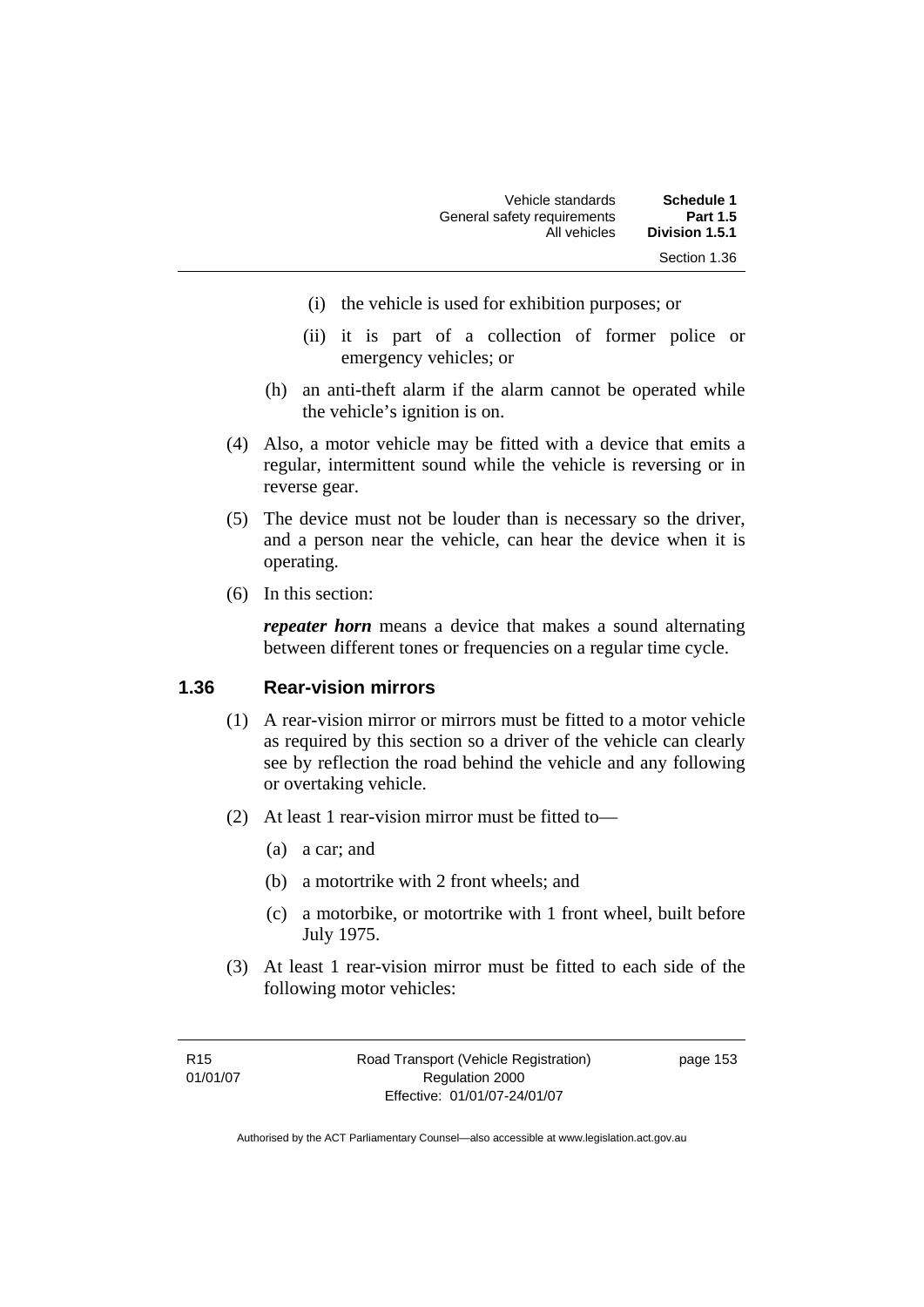- (a) a motor vehicle with a GVM over 3.5t;
- (b) a motorbike, or motortrike with 1 front wheel, built after June 1975;
- (c) a motor vehicle (other than a station wagon) built to transport goods;
- (d) a bus;
- (e) a motor vehicle towing a trailer or another vehicle if the towed trailer or vehicle is wider than the towing vehicle;
- (f) a motor vehicle if the driver cannot, by using a mirror fixed to the interior of the vehicle, have a clear view of the road to the rear of the vehicle and of any following or overtaking vehicle—
	- (i) because of the way in which the vehicle is built, equipped or loaded; or
	- (ii) because the vehicle is towing a trailer or other vehicle; or
	- (iii) for any other reason.
- (4) A motor vehicle with a GVM not over 3.5t (other than a motor vehicle mentioned in subsection (2) or (3)) must be fitted with—
	- (a) at least 1 rear-vision mirror on the right side of the vehicle; and
	- (b) at least 1 rear-vision mirror on the left side of the vehicle or inside the vehicle.
- (5) A rear-vision mirror fitted to a motor vehicle with a GVM over 3.5t must not project over 150mm beyond the widest part (excluding lights, signalling devices and reflectors) of the vehicle or the combination of which it forms part.

| page 154 | Road Transport (Vehicle Registration) | R <sub>15</sub> |
|----------|---------------------------------------|-----------------|
|          | Regulation 2000                       | 01/01/07        |
|          | Effective: 01/01/07-24/01/07          |                 |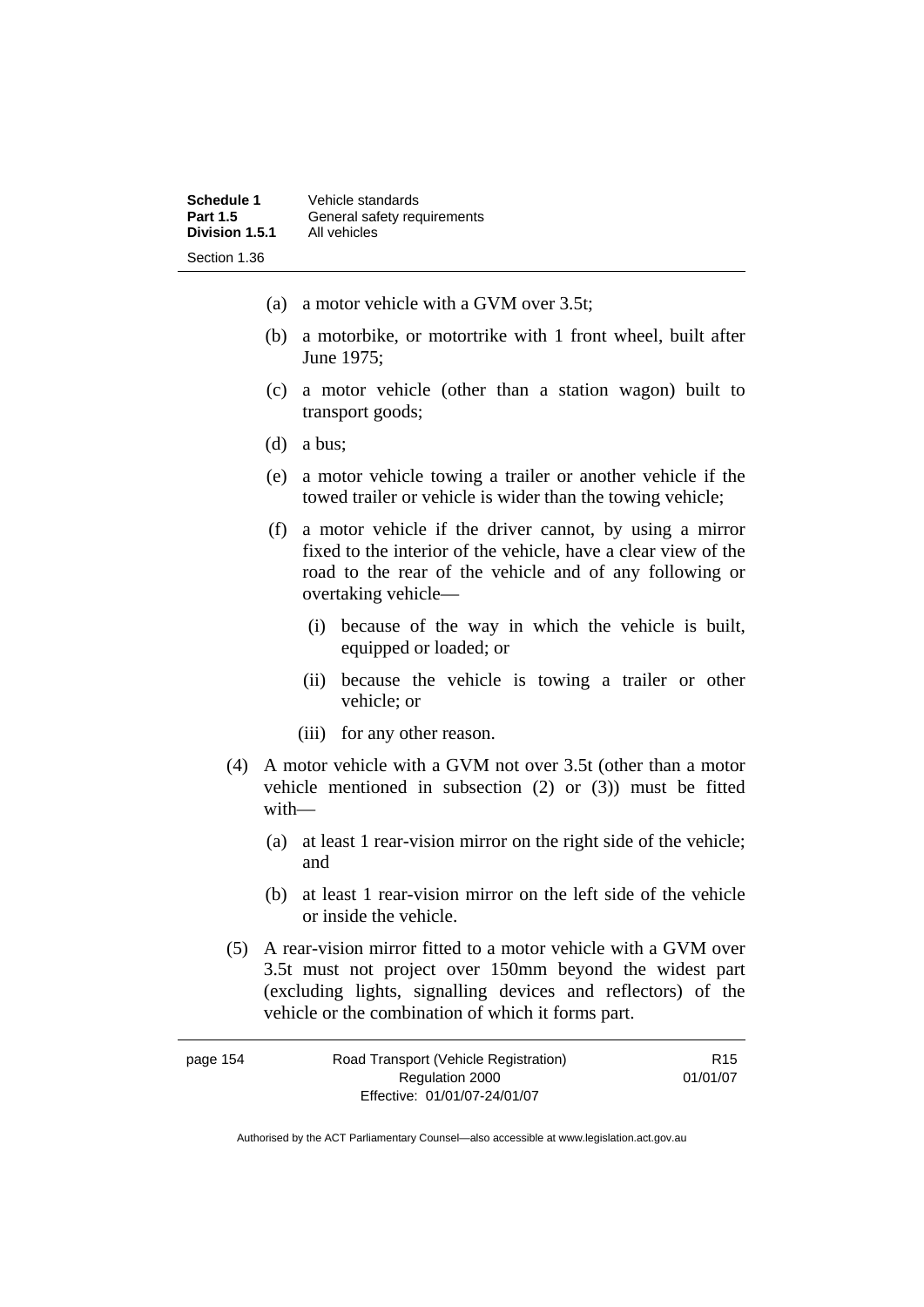| Schedule 1<br><b>Part 1.5</b> | Vehicle standards<br>General safety requirements |
|-------------------------------|--------------------------------------------------|
| Division 1.5.1                | All vehicles                                     |
| Section 1.37                  |                                                  |

 (6) However, the rear-vision mirror may project not over 230mm beyond the widest part of the vehicle or combination if it can fold to project not over 150mm beyond the widest part.

#### **1.37 Rear-vision mirrors—surfaces**

- (1) A rear-vision mirror required to be fitted to the side of a motor vehicle with a GVM over 3.5t must have a reflecting surface of at least  $150 \text{cm}^2$ .
- (2) A rear-vision mirror required to be fitted to the right side of a motor vehicle with a GVM over 3.5t must have a flat reflecting surface if—
	- (a) the motor vehicle has only 1 steering control; and
	- (b) the centre of the steering control is to the right of, or in line with, the centre of the motor vehicle.
- (3) The reflecting surface of the rear-vision mirrors that are required to be fitted to a motorbike or moped must—
	- (a) each be of the same curvature; and
	- (b) if convex, be part of a notional sphere with a radius of at least 1.2m.

#### **1.38 Additional rear-vision mirrors**

A motor vehicle may be fitted with additional rear-vision mirrors or mirror surfaces that are flat or convex or a combination of flat and convex surfaces.

#### **1.39 Automatic transmission**

 (1) A motor vehicle fitted with an automatic transmission must have an engine starter mechanism that cannot operate when the transmission control is in a position to drive the vehicle.

R15 01/01/07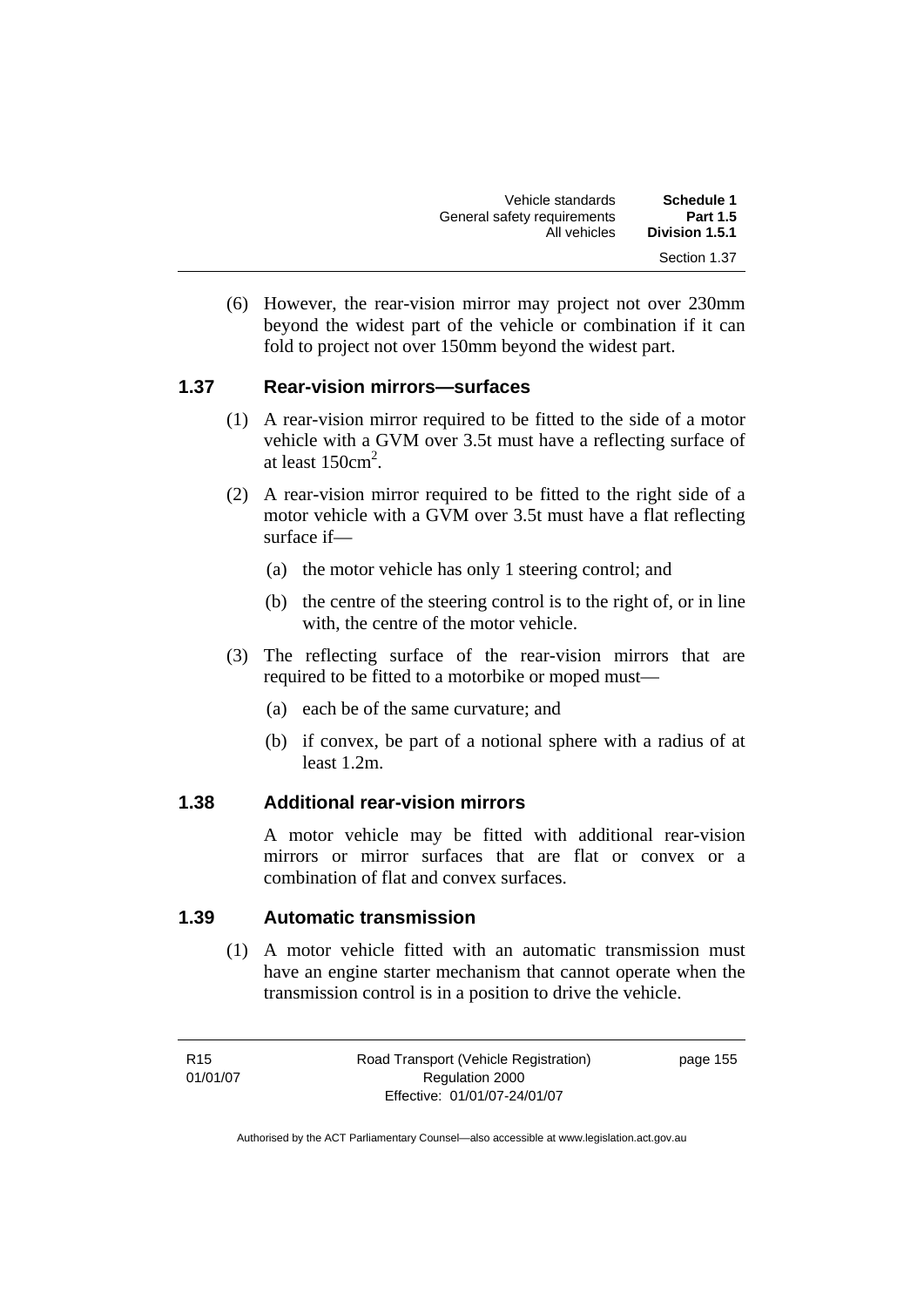| Schedule 1      | Vehicle standards           |
|-----------------|-----------------------------|
| <b>Part 1.5</b> | General safety requirements |
| Division 1.5.1  | All vehicles                |
| Section 1.39    |                             |

- (2) A vehicle built after 1975 that is fitted with an automatic transmission must have an indicator in the driver's compartment showing the transmission control position.
- (3) Subsections (1) and (2) do not apply to a motor vehicle with less than 4 wheels.
- (4) If a motor vehicle (other than a motorbike or implement) built after 1975 is equipped with automatic transmission—
	- (a) the transmission control lever position, and an indication of the transmission gear ratio selected, must be displayed within the driver's compartment where they will be readily visible to the driver; and
	- (b) the sequence of transmission control lever positions must—
		- (i) include a neutral position (in which no power is transmitted to the driving wheels) located between the reverse drive and forward drive positions; and
		- (ii) if a park position (in which forward or rearward movement of the vehicle is prevented) is included the park position must be located at the end of the sequence adjacent to the reverse drive position.
- (5) If a car, or a car derivative, built after 1975 is equipped with automatic transmission and—
	- (a) the transmission control lever is located on the steering column—
		- (i) the movement of the lever from neutral to reverse must be clockwise or, if all lever positions are to the right of the vertical longitudinal plane through the centre of the steering wheel, the movement of the

page 156 Road Transport (Vehicle Registration) Regulation 2000 Effective: 01/01/07-24/01/07

R15 01/01/07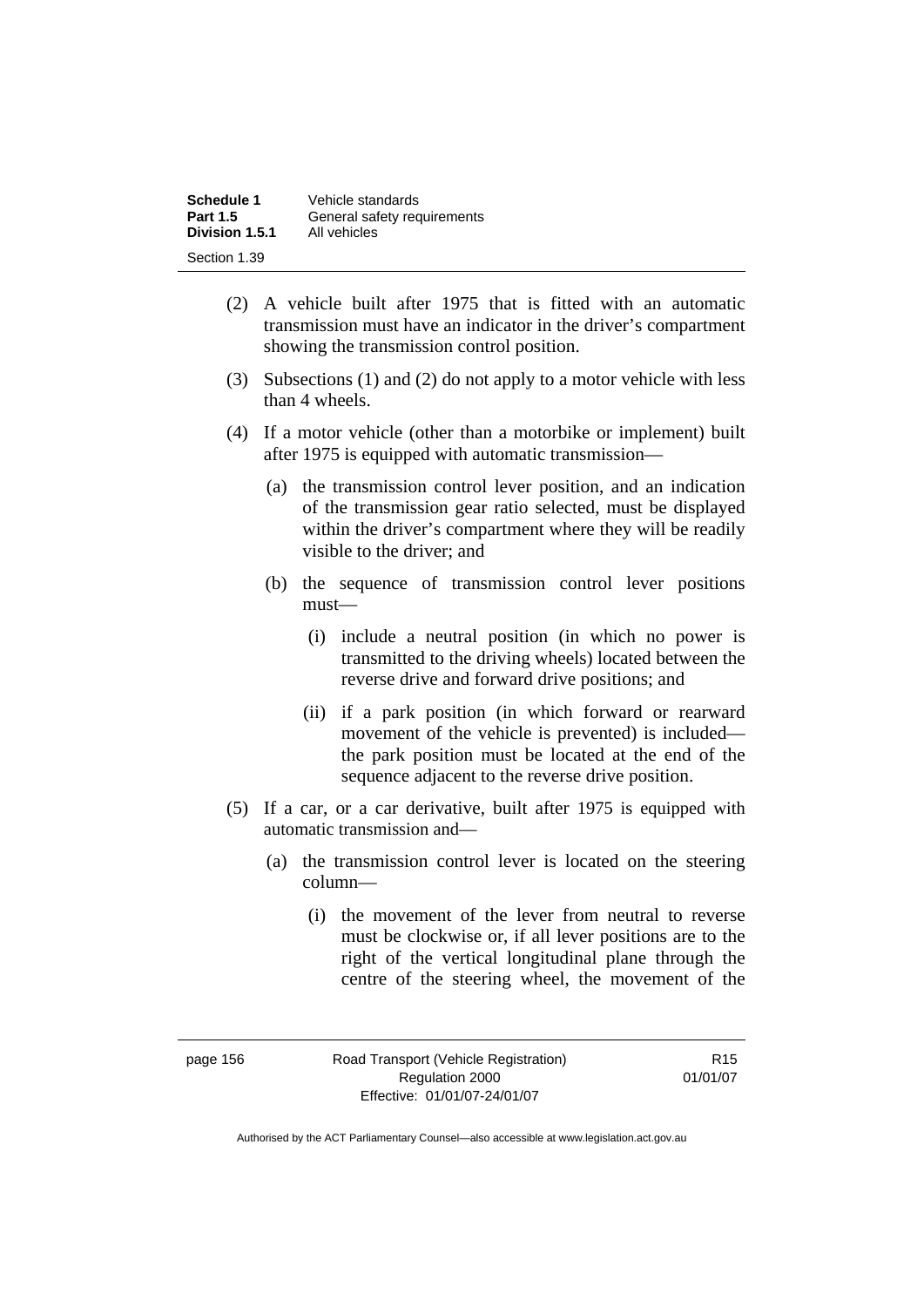| <b>Schedule 1</b> | Vehicle standards           |
|-------------------|-----------------------------|
| <b>Part 1.5</b>   | General safety requirements |
| Division 1.5.1    | All vehicles                |
| Section 1.40      |                             |

lever from neutral to reverse must be anticlockwise; and

- (ii) the movement of the device provided to indicate the transmission gear ratio selected must be generally in the same linear or rotational direction as the movement of the lever; or
- (b) the transmission control lever is located in another position—
	- (i) all lever positions must be to the left of the vertical longitudinal plane through the centre of the steering wheel; and
	- (ii) the movement of the lever from neutral to reverse must be generally upwards, forward or to the left according to whether the lever is constrained to be moved generally in a vertical, longitudinal or transverse direction, as the case may be.

#### **1.40 Diesel engines**

A motor vehicle propelled by a compression ignition engine (commonly known as a diesel engine) must be fitted with a device preventing the engine from being started accidentally or inadvertently.

## **1.41 Bonnet securing devices**

- (1) A motor vehicle with a moveable body panel forward of the windscreen must have a device to secure the panel if it covers an engine, luggage storage or battery compartment.
- (2) However, if the panel opens from the front in a way that partly or completely obstructs the driver's forward view through the

R15 01/01/07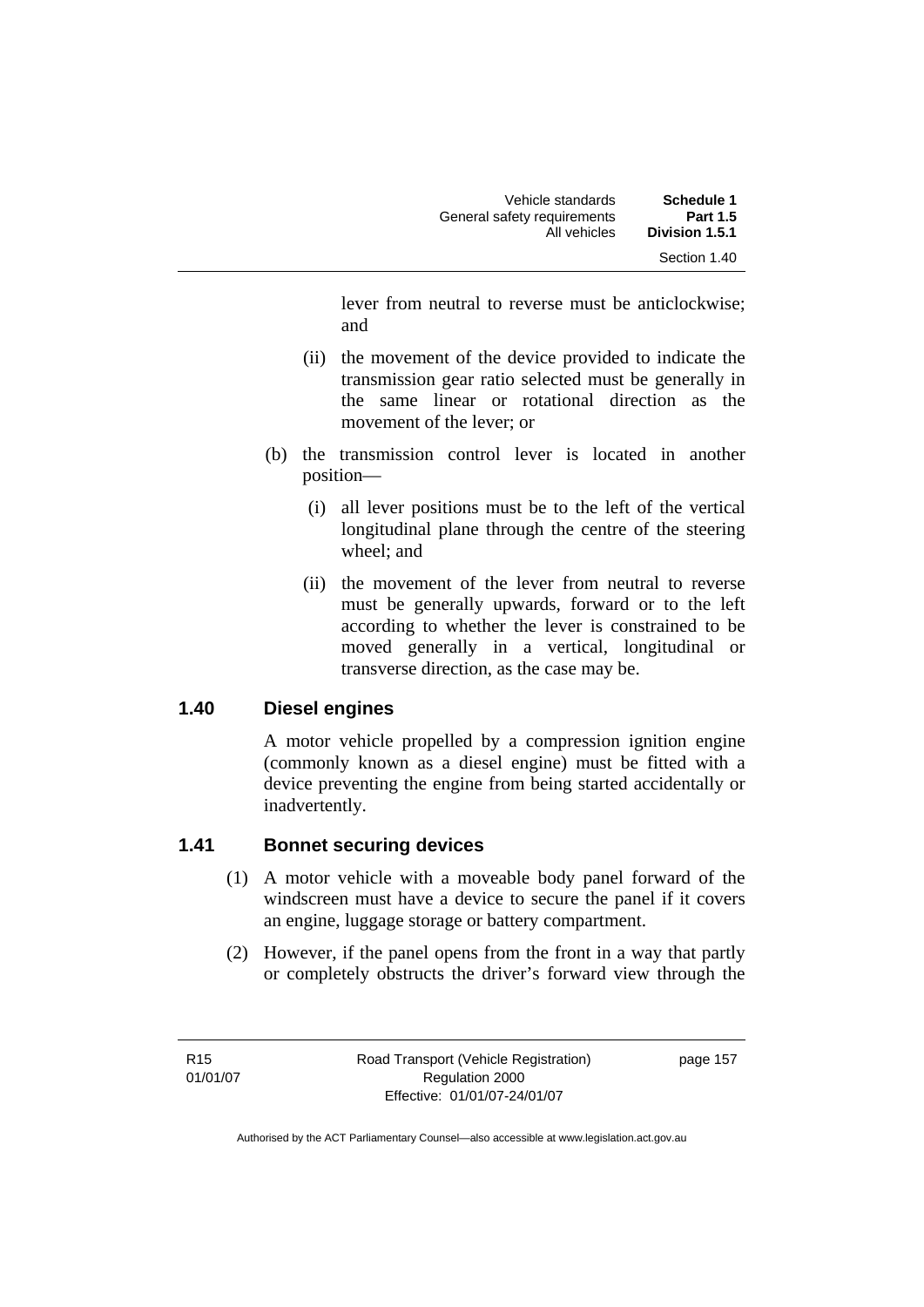| Schedule 1<br><b>Part 1.5</b> | Vehicle standards<br>General safety requirements |
|-------------------------------|--------------------------------------------------|
| Division 1.5.1                | All vehicles                                     |
| Section 1.42                  |                                                  |

windscreen, the panel must have primary and secondary devices to secure the panel.

#### **1.42 Electrical wiring, connections and installations**

- (1) The wiring of electrical equipment of a vehicle, except the hightension ignition wiring, must—
	- (a) be supported at intervals of not over 600mm, unless the vehicle is a pole-type trailer with a pole with an adjustable length, or an extendible trailer; and
	- (b) be insulated at each of its joints; and
	- (c) be located where it cannot—
		- (i) become overheated; or
		- (ii) contact moving parts; or
		- (iii) come near enough to the fuel system to be a fire hazard; and
	- (d) be protected from chafing.
- (2) The electrical connectors between motor vehicles and trailers, for operation of the vehicle lights required by this schedule, must comply with Australian Standard AS 2513-1982 *Electrical Connections for Trailer Vehicles*.
- (3) A trailer must be equipped with an electrical conductor, independent of the trailer coupling, that provides a return path between the electrical circuits of the trailer and towing vehicle.
- (4) The electrical wiring, connections and installations of a semitrailer, dog trailer or converter dolly used in a road train over 19m long must comply with 3rd edition ADR 63, whether or not it was built before the date stated in the ADR for vehicles of that type.

page 158 Road Transport (Vehicle Registration) Regulation 2000 Effective: 01/01/07-24/01/07

R15 01/01/07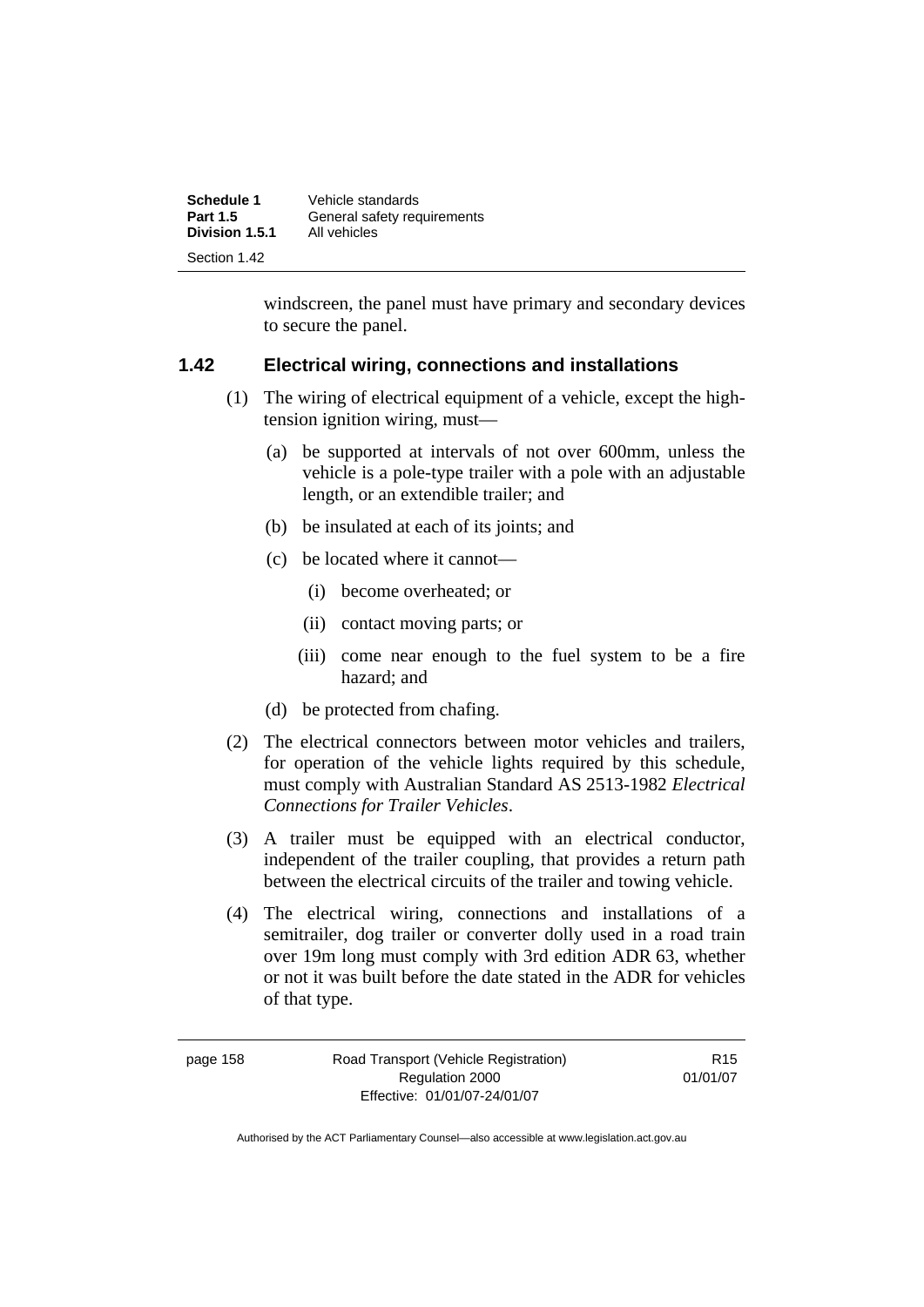| Schedule 1      | Vehicle standards           |
|-----------------|-----------------------------|
| <b>Part 1.5</b> | General safety requirements |
| Division 1.5.1  | All vehicles                |
| Section 1.43    |                             |

## **1.43 Speedometers**

- (1) A motor vehicle (other than a trailer) built after June 1974 that can be driven faster than 50km/h on a level road must be fitted with a speedometer.
- (2) The speedometer must—
	- (a) indicate the speed at which the vehicle is being driven in kilometres per hour; and
	- (b) indicate, when the vehicle is travelling faster than 40km/h, a speed that is not over 10% less than the actual speed; and
	- (c) be readily visible to the driver.

#### **1.44 Television receivers and visual display units**

- (1) A television receiver or visual display unit must not be installed in a vehicle so any part of the image on the screen is visible to the driver from the normal driving position.
- (2) However, subsection (1) does not apply to—
	- (a) a television receiver or visual display unit that cannot be operated when the vehicle is moving; or
	- (b) a driver's aid in any vehicle or a destination sign in a bus.

#### **Example of driver's aids**

- 1 closed-circuit television security cameras
- 2 dispatch systems
- 3 navigational or intelligent highway and vehicle system equipment
- 4 rear-view screens
- 5 ticket-issuing machines
- 6 vehicle monitoring devices
- *Note* An example is part of the regulation, is not exhaustive and may extend, but does not limit, the meaning of the provision in which it appears (see Legislation Act, s 126 and s 132).

R15 01/01/07 Road Transport (Vehicle Registration) Regulation 2000 Effective: 01/01/07-24/01/07

page 159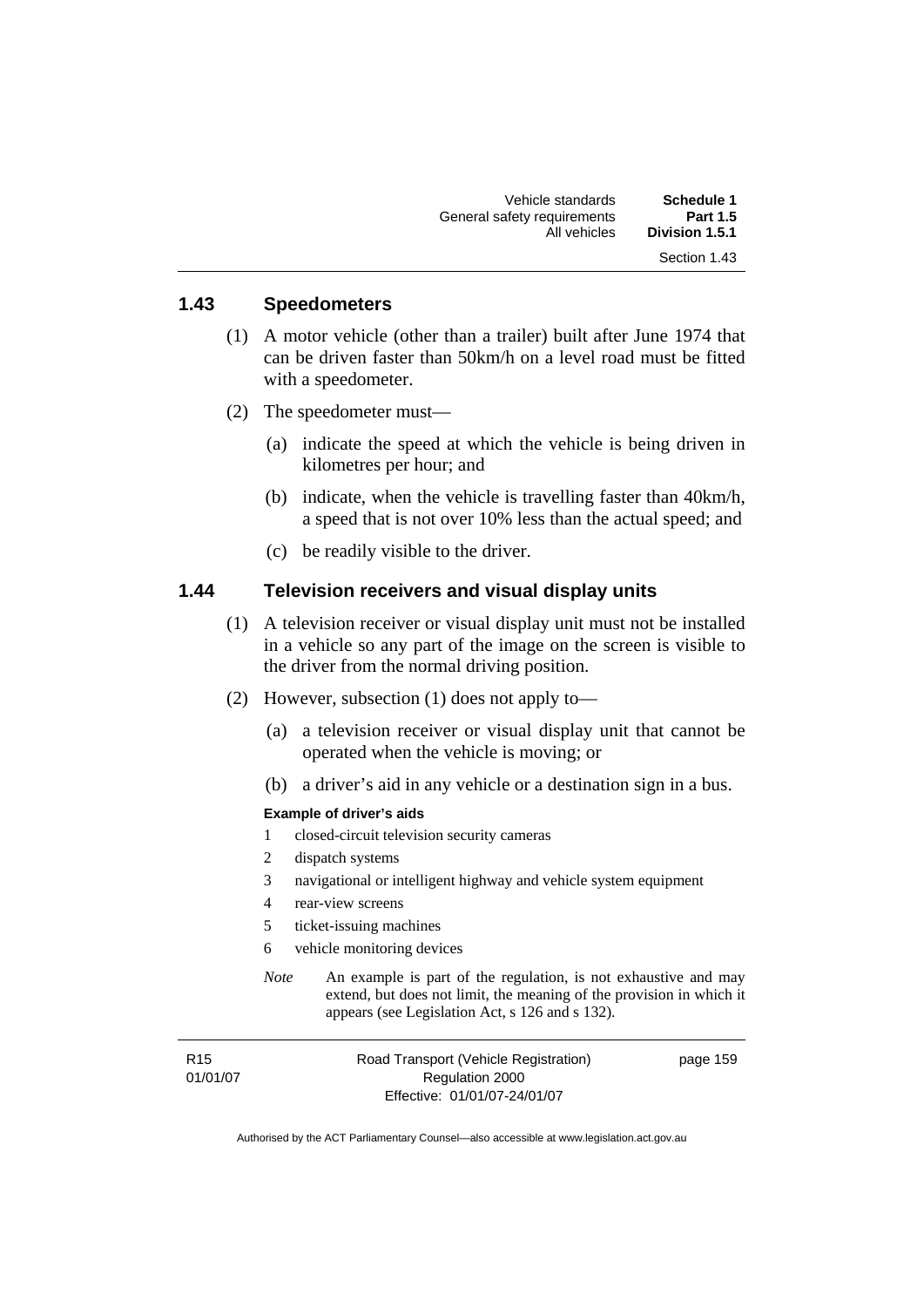| Schedule 1      | Vehicle standards           |
|-----------------|-----------------------------|
| <b>Part 1.5</b> | General safety requirements |
| Division 1.5.1  | All vehicles                |
| Section 1.45    |                             |

- (3) A television receiver, or visual display unit, and its associated equipment in a vehicle must be securely mounted in a position that—
	- (a) does not obscure the driver's view of the road; and
	- (b) does not impede the movement of a person in the vehicle.

#### **1.45 Windows generally**

- (1) A window on a vehicle must be sound and properly fitted.
- (2) A movable window on a vehicle must be fitted with a suitable device to open and close it.
- (3) At least  $\frac{1}{2}$  of the side windows on a vehicle must be openable.

#### **1.46 Windscreens and windows**

- (1) Transparent material used in a windscreen, window, or an interior partition, of a motor vehicle must be of approved material if—
	- (a) the vehicle was built after June 1953; or
	- (b) the material was first fitted to the vehicle after June 1953.
- (2) However, non-shatterable transparent material may be used in a window or an interior partition of a motor vehicle.
- (3) In this section:

*approved material* means material with the same characteristics as material mentioned in any of the following standards:

- Australian Standard AS R1-1965 *Safety Glass for Land Transport*
- Australian Standard AS R1-1968 *Safety Glass for Land Transport*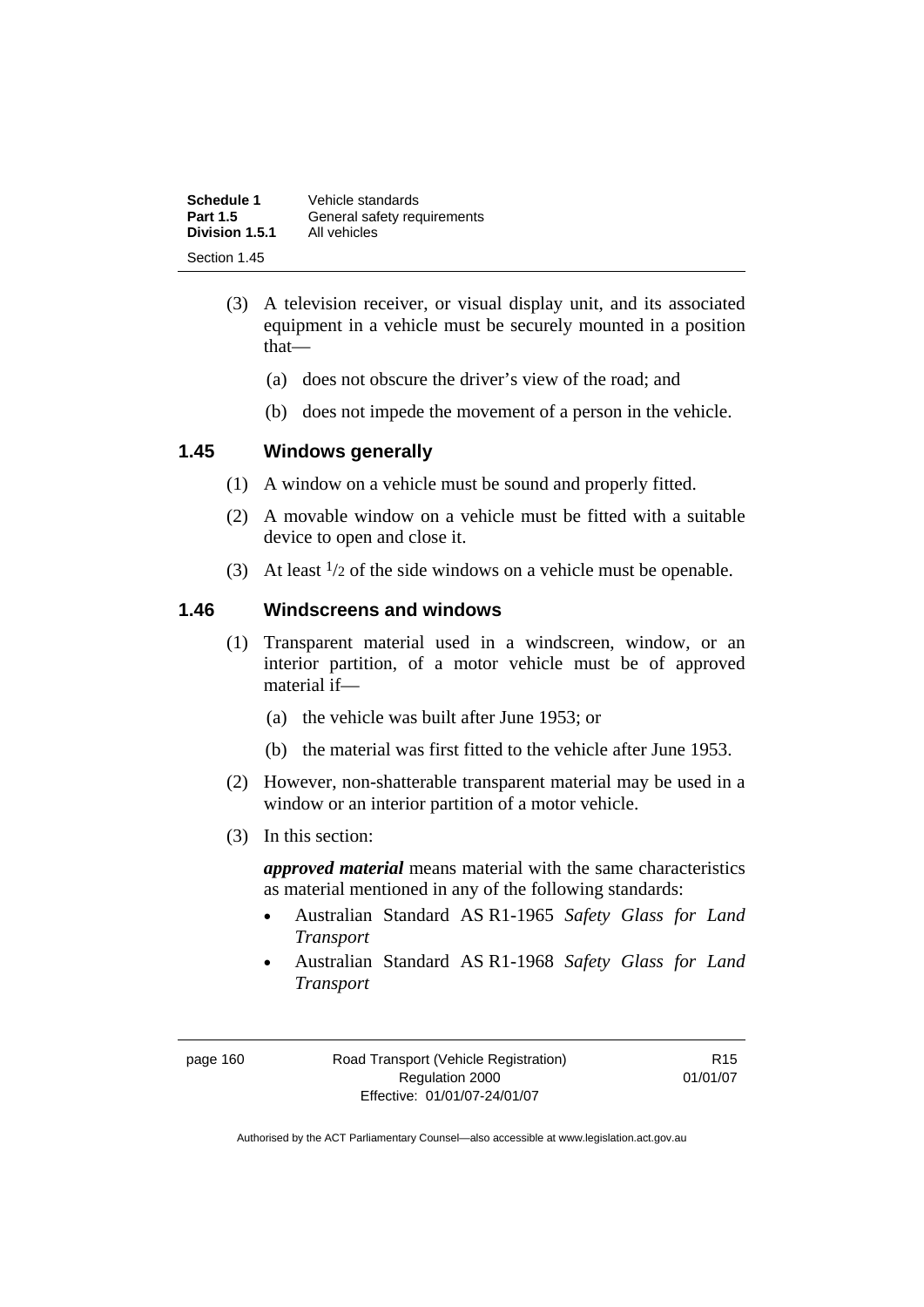| <b>Schedule 1</b> | Vehicle standards           |
|-------------------|-----------------------------|
| <b>Part 1.5</b>   | General safety requirements |
| Division 1.5.1    | All vehicles                |
| Section 1.47      |                             |

- Australian Standard AS 2080-1977 *Safety Glass for Vehicles*
- British Standard BS 857:1967 *Specification for Safety Glass for Land Transport*
- British Standard BS 5282:1975 *Road Vehicle Safety Glass*
- Economic Commission for Europe Regulation No 43 *Uniform Provisions Concerning Approval of Safety Glazing and Glazing Materials for Installation on Power Driven Vehicles and their Trailers*.
- British Standard BS AU178:1980 *Road Vehicle Safety Glass*
- Japanese Industrial Standard JIS R 3211-1979 *Safety Glasses for Road Vehicles*
- American National Standard ANSI Z26.1-1980 *Safety Code for Safety Glazing Materials for Glazing Motor Vehicles Operating on Land Highway*.

*Economic Commission for Europe* means the commission of that name established by the United Nations.

*transparent material* does not include any coating added to the windscreen, window or partition after its manufacture.

*Note* Copies of the standards, except the Economic Commission for Europe standard, are available from offices of Standards Australia. The Economic Commission for Europe standard is available from the Federal Office of Road Safety, Commonwealth Department of Transport and Regional Development, Canberra.

#### **1.47 Window tinting**

- (1) Glazing used in a windscreen of a motor vehicle must have a luminous transmittance of at least—
	- (a) for a motor vehicle built after 1971—75%; or
	- (b) for another motor vehicle—70%.

R15 01/01/07 Road Transport (Vehicle Registration) Regulation 2000 Effective: 01/01/07-24/01/07

page 161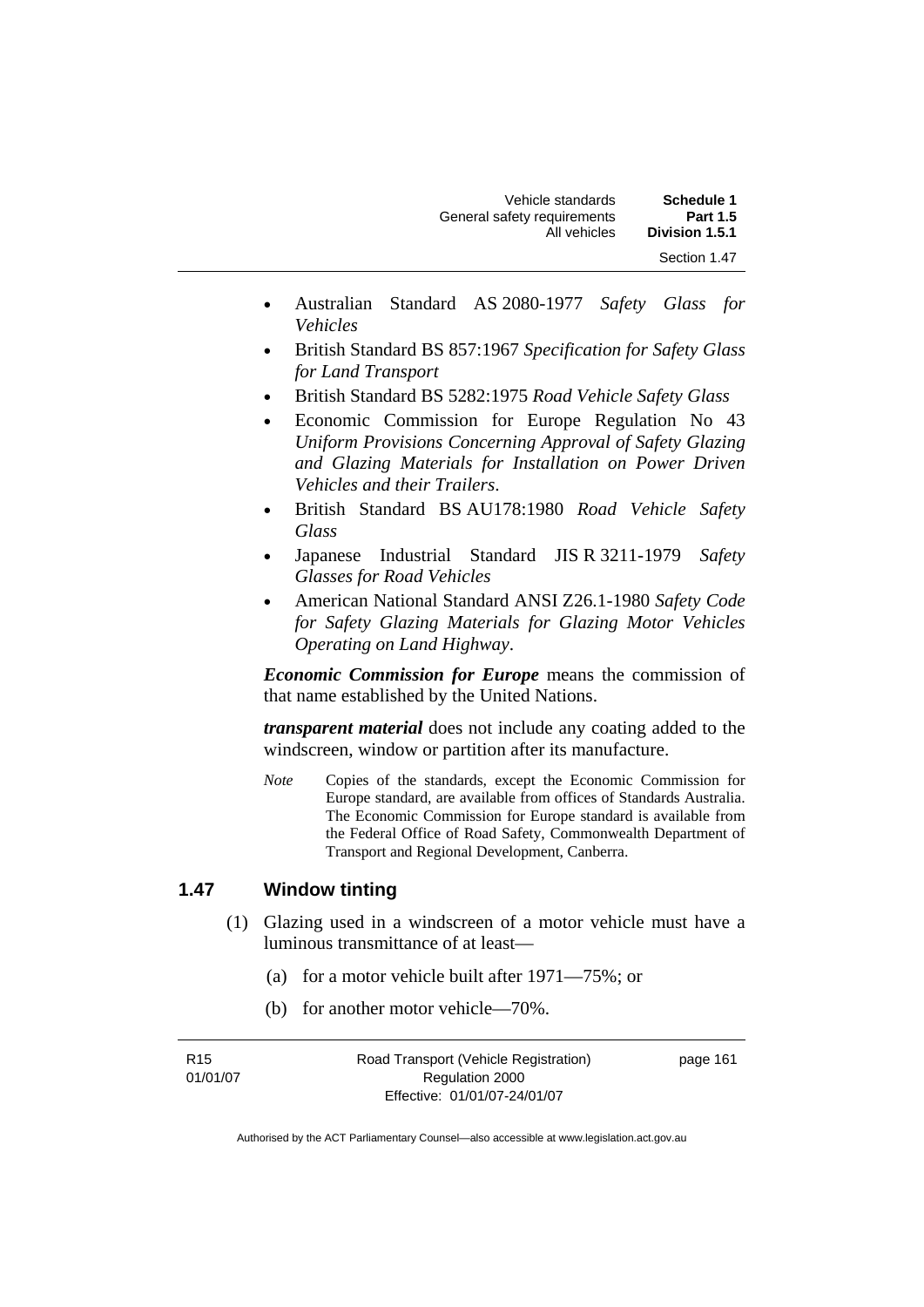| Schedule 1      | Vehicle standards           |
|-----------------|-----------------------------|
| <b>Part 1.5</b> | General safety requirements |
| Division 1.5.1  | All vehicles                |
| Section 1.48    |                             |

- (2) Windscreen glazing of a motor vehicle must not be coated in a way that reduces its luminous transmittance.
- (3) However, subsections (1) and (2) do not apply to the greater of the following areas of a windscreen:
	- (a) the area above the highest point of the windscreen that is swept by a windscreen-wiper;
	- (b) the upper 10% of the windscreen.
- (4) Glazing used in a window or interior partition of a motor vehicle must have a luminous transmittance of at least 70%.
- (5) Glazing (other than glazing used in the windscreen in a motor vehicle) may be coated to achieve a luminous transmittance of not less than 35%.
- (6) Glazing that has been coated to reduce its luminous transmittance must not have a reflectance of over 10%.
- (7) The luminous transmittance requirements in subsection (5) apply to a vehicle instead of the corresponding requirements in the relevant ADR.
- (8) In this section:

*luminous transmittance*, for glazing, means the amount of light that can pass through the glazing as a percentage of the amount of light that would be transmitted if the glazing were absent.

#### **1.48 Windscreen-wipers and washers**

 (1) A motor vehicle with 3 or more wheels that is fitted with a windscreen must be fitted with at least 1 windscreen-wiper unless a driver in a normal driving position can obtain an adequate view of the road ahead of the motor vehicle without looking through the windscreen.

page 162 Road Transport (Vehicle Registration) Regulation 2000 Effective: 01/01/07-24/01/07

R15 01/01/07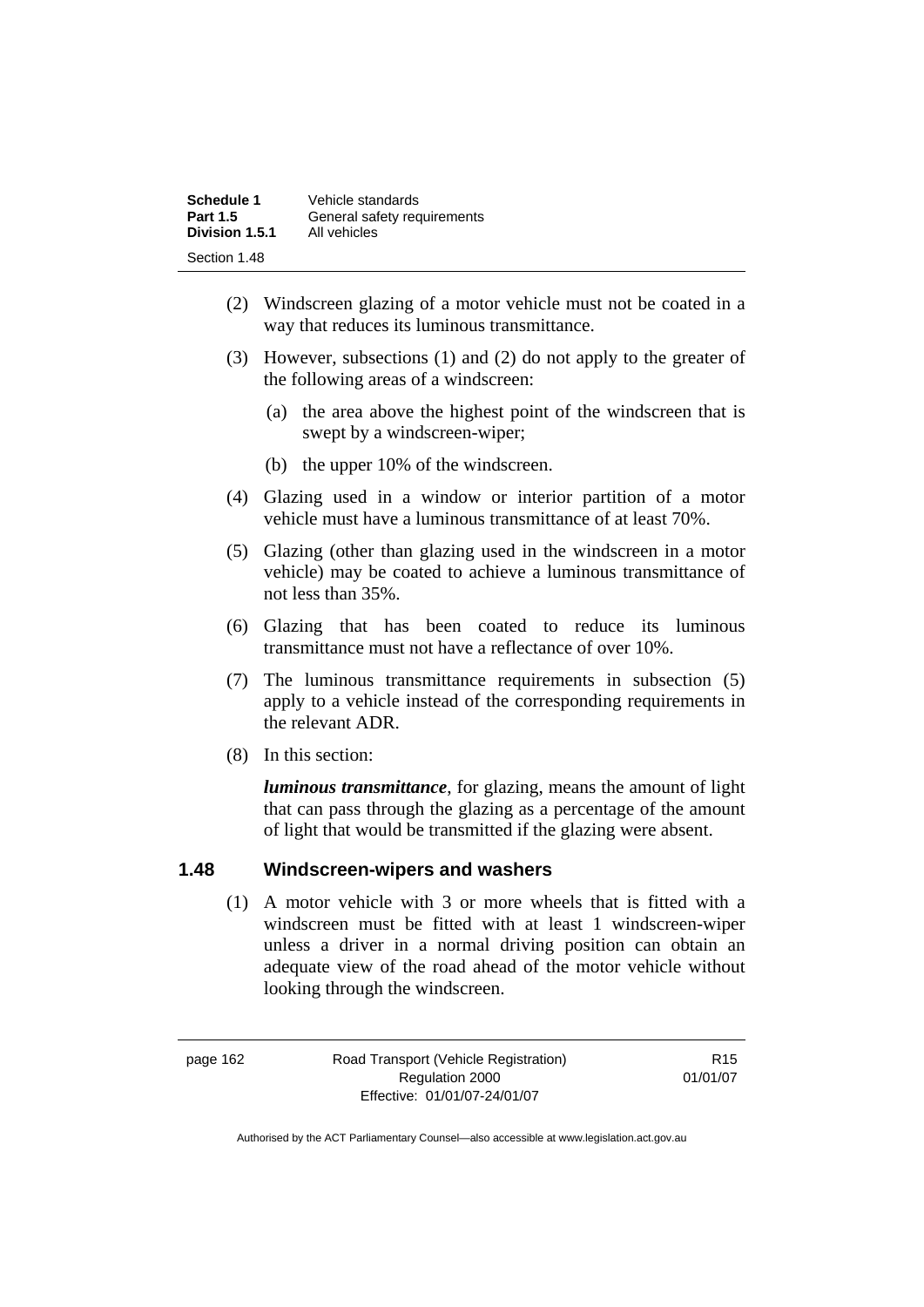| Schedule 1      | Vehicle standards           |
|-----------------|-----------------------------|
| <b>Part 1.5</b> | General safety requirements |
| Division 1.5.1  | All vehicles                |
| Section 1.48    |                             |

- (2) At least 1 windscreen-wiper fitted to the motor vehicle must—
	- (a) be able to remove moisture from the part of the windscreen in front of the driver to allow the driver an adequate view of the road ahead of the motor vehicle when the windscreen is wet; and
	- (b) be able to be operated from a normal driving position; and
	- (c) for a motor vehicle built after 1934—continue to operate until the wiper is switched off; and
	- (d) for a motor vehicle built after 1959 the driving position of which is nearer one side of the vehicle than the other—
		- (i) be able to remove moisture from the part of the windscreen in front of the driver, and a corresponding part of the windscreen on the other side of the centre of the motor vehicle, to allow the driver an adequate view of the road ahead of the motor vehicle when the windscreen is wet; and
		- (ii) if the windscreen-wipers are operated by engine manifold vacuum—be provided with a vacuum reservoir or pump to maintain the efficient operation of the wiper or wipers while the vehicle is in motion.
- (3) If the motor vehicle was built after 1982 and has a GVM over 4.5t, it must also be fitted with a windscreen-washer that can direct water onto the windscreen within the area swept by a windscreen-wiper so the wiper can spread the water to all of the area swept by the wiper.
	- *Note* The ADRs require certain vehicles with a GVM not over 4.5t to be fitted with a windscreen-washer.
- (4) The windscreen-washer must be able to be operated from a normal driving position.

R15 01/01/07 Road Transport (Vehicle Registration) Regulation 2000 Effective: 01/01/07-24/01/07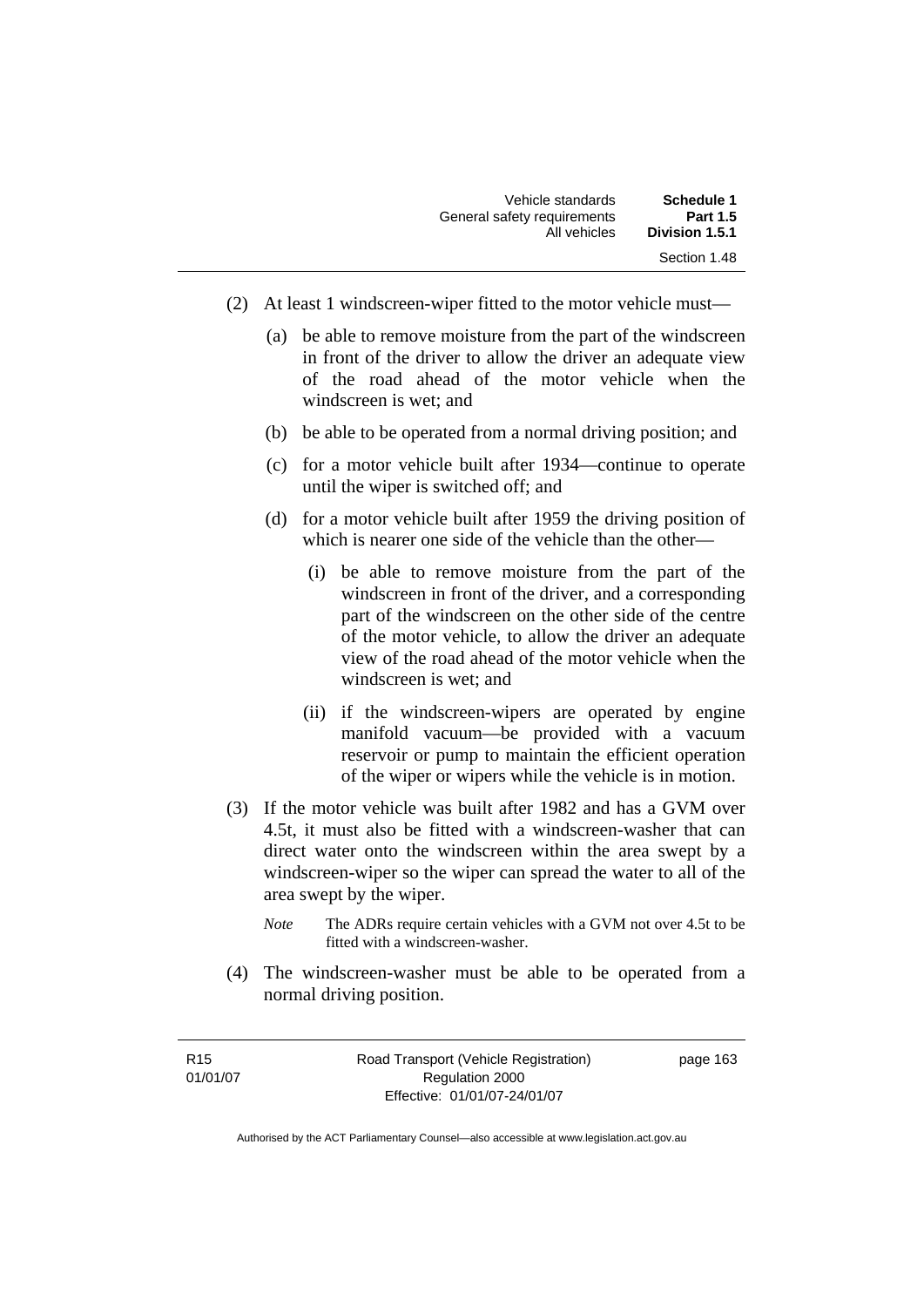| Schedule 1      | Vehicle standards           |
|-----------------|-----------------------------|
| <b>Part 1.5</b> | General safety requirements |
| Division 1.5.1  | All vehicles                |
| Section 1.49    |                             |

### **1.49 Wheels and tyres—size and capacity**

The wheels and tyres fitted to an axle of a vehicle must be of sufficient size and capacity to carry the part of the vehicle's gross mass transmitted to the ground through the axle.

#### **1.50 Pneumatic tyres generally**

A vehicle built after 1932 must be fitted with pneumatic tyres.

# **1.51 Pneumatic tyres—carcass construction**

- (1) A vehicle with a GVM not over 4.5t must not have pneumatic tyres of different carcass construction fitted to the same axle, but the tyres may have different cord materials and a different number of plies.
- (2) However, subsection (1) does not apply to a tyre being used in an emergency as a temporary replacement for a tyre complying with the subsection.

#### **1.52 Pneumatic tyres—size and capacity**

The size and capacity of a pneumatic tyre to be fitted to a vehicle must be decided using a cold inflation pressure that is not over the lesser of—

- (a) the pressure recommended by the tyre manufacturer; and
- (b) a pressure of—
	- (i) for a radial ply tyre—825kPa; or
	- (ii) for another tyre—700kPa.

#### **1.53 Tyres—defects**

A tyre fitted to a vehicle must be free of any apparent defect that could make the vehicle unsafe.

| page 164 | Road Transport (Vehicle Registration) | R <sub>15</sub> |
|----------|---------------------------------------|-----------------|
|          | Regulation 2000                       | 01/01/07        |
|          | Effective: 01/01/07-24/01/07          |                 |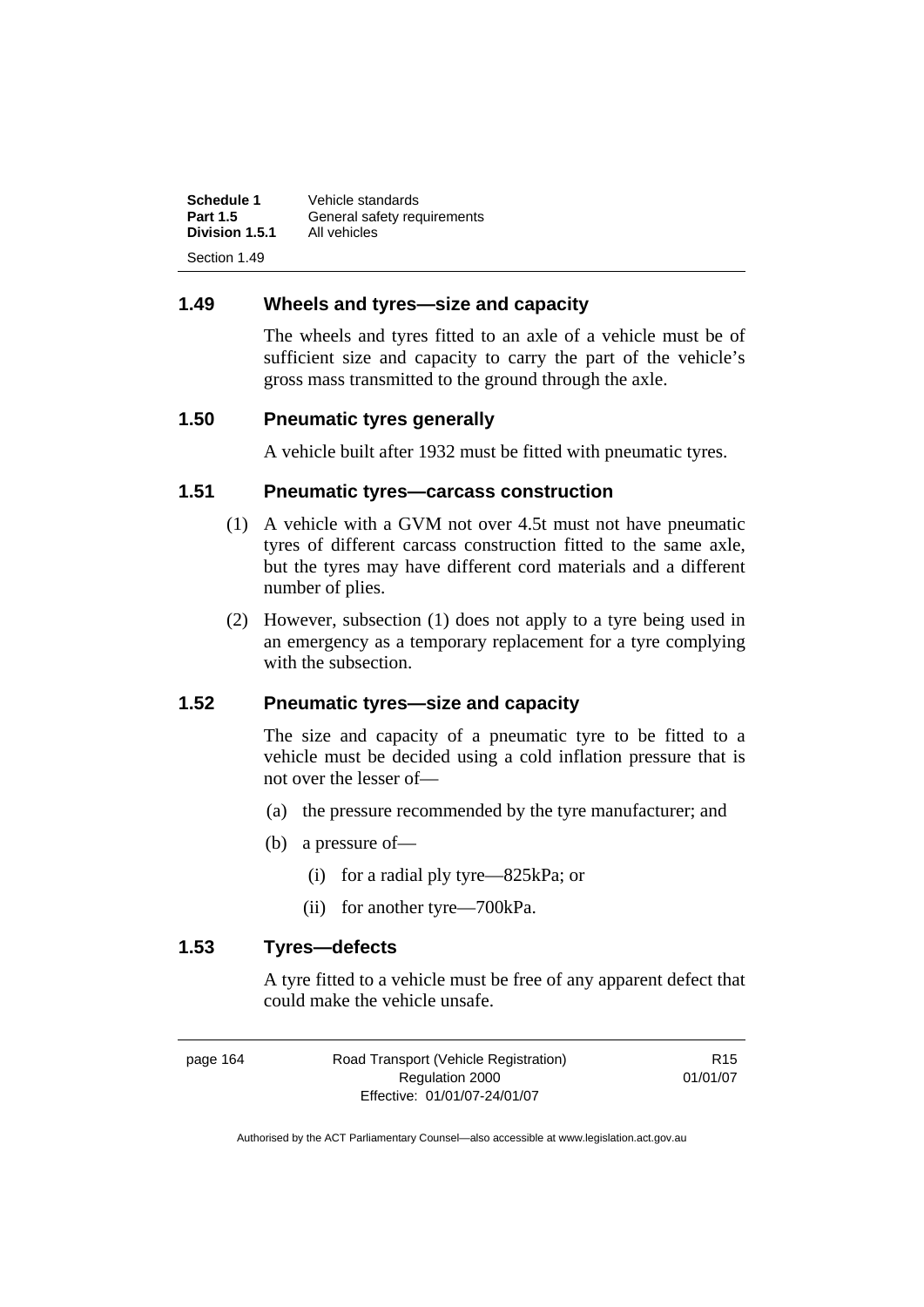# **1.54 Tyres for use on vehicles with GVM over 4.5t**

- (1) A tyre fitted to a vehicle with a GVM over 4.5t must be suitable for road use at the lesser of—
	- (a) 100km/h; and
	- (b) the vehicle's top speed.
- (2) This section applies to a vehicle instead of the tyre speed category requirements in the relevant ADR.

#### **1.55 Tyres—manufacturer's rating**

- (1) This section applies to a motor vehicle if the vehicle—
	- (a) has 4 or more wheels; and
	- (b) was built after 1972; and
	- (c) has a GVM not over 4.5t.
- (2) However, this section does not apply to a tyre if the tyre—
	- (a) is recommended by the vehicle builder as suitable for limited use on the vehicle in special circumstances at a speed less than the speed applying to the vehicle under subsection (3); or
	- (b) is being used in an emergency as a temporary replacement for a tyre complying with this section.
- (3) A tyre fitted to a motor vehicle must, when first built, have been rated by the tyre manufacturer as suitable for road use at the lesser of—
	- (a) a speed of at least—
		- (i) for a car with special features for off-road use— 140km/h; or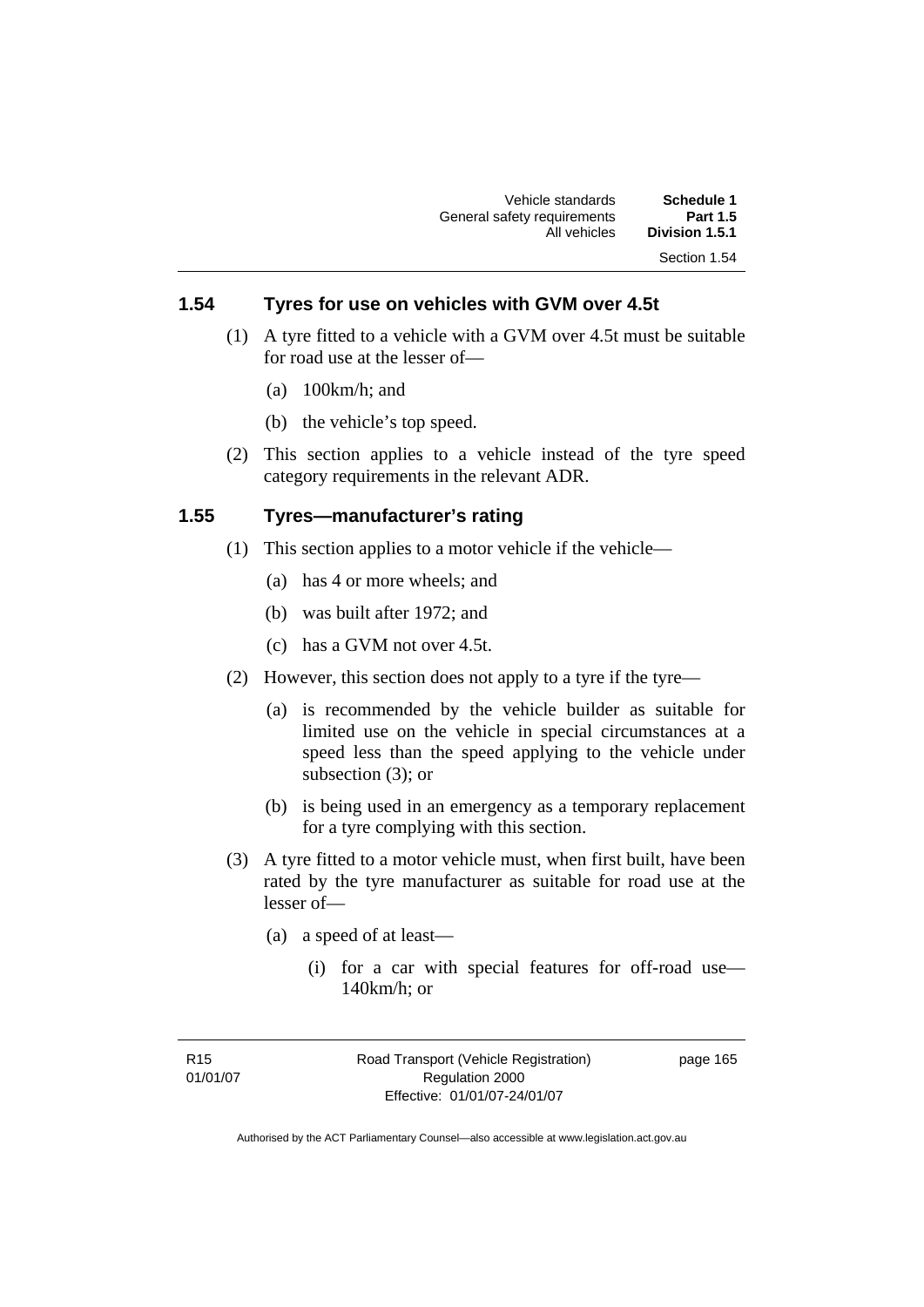**Schedule 1** Vehicle standards<br>**Part 1.5** General safety rec General safety requirements<br>All vehicles **Division 1.5.1** Section 1.56

- (ii) for another car—180km/h; or
- (iii) for another motor vehicle—120km/h; and
- (b) the vehicle's top speed.

#### **Example for par (a) (i)**

a four-wheel drive

- *Note* An example is part of the regulation, is not exhaustive and may extend, but does not limit, the meaning of the provision in which it appears (see Legislation Act, s 126 and s 132).
- (4) This section applies to a vehicle instead of the tyre speed category requirements in the relevant ADR.

#### **1.56 Retreads**

- (1) A tyre that is retreaded before the commencement of this section must not be used on a vehicle if—
	- (a) Australian Standard AS 1973-1976 *Retreaded Pneumatic Passenger Car and Light Truck Tyre* or Australian Standard AS 1973-1985 *Retreaded Pneumatic Passenger and Light Truck Tyre* applies to the tyre; and
	- (b) the tyre was retreaded after publication of the Australian Standard; and
	- (c) the tyre was not retreaded in accordance with Australian Standard AS 1973-1976 *Retreaded Pneumatic Passenger Car and Light Truck Tyre*, Australian Standard AS 1973- 1985 *Retreaded Pneumatic Passenger and Light Truck Tyre* or Australian Standard AS 1973-1993 *Pneumatic Tyres—Passenger Car, Light Truck and Truck/Bus— Retreading and Repair Processes*.
- (2) A tyre that is retreaded after the commencement of this section must not be used on a vehicle if—

page 166 Road Transport (Vehicle Registration) Regulation 2000 Effective: 01/01/07-24/01/07

R15 01/01/07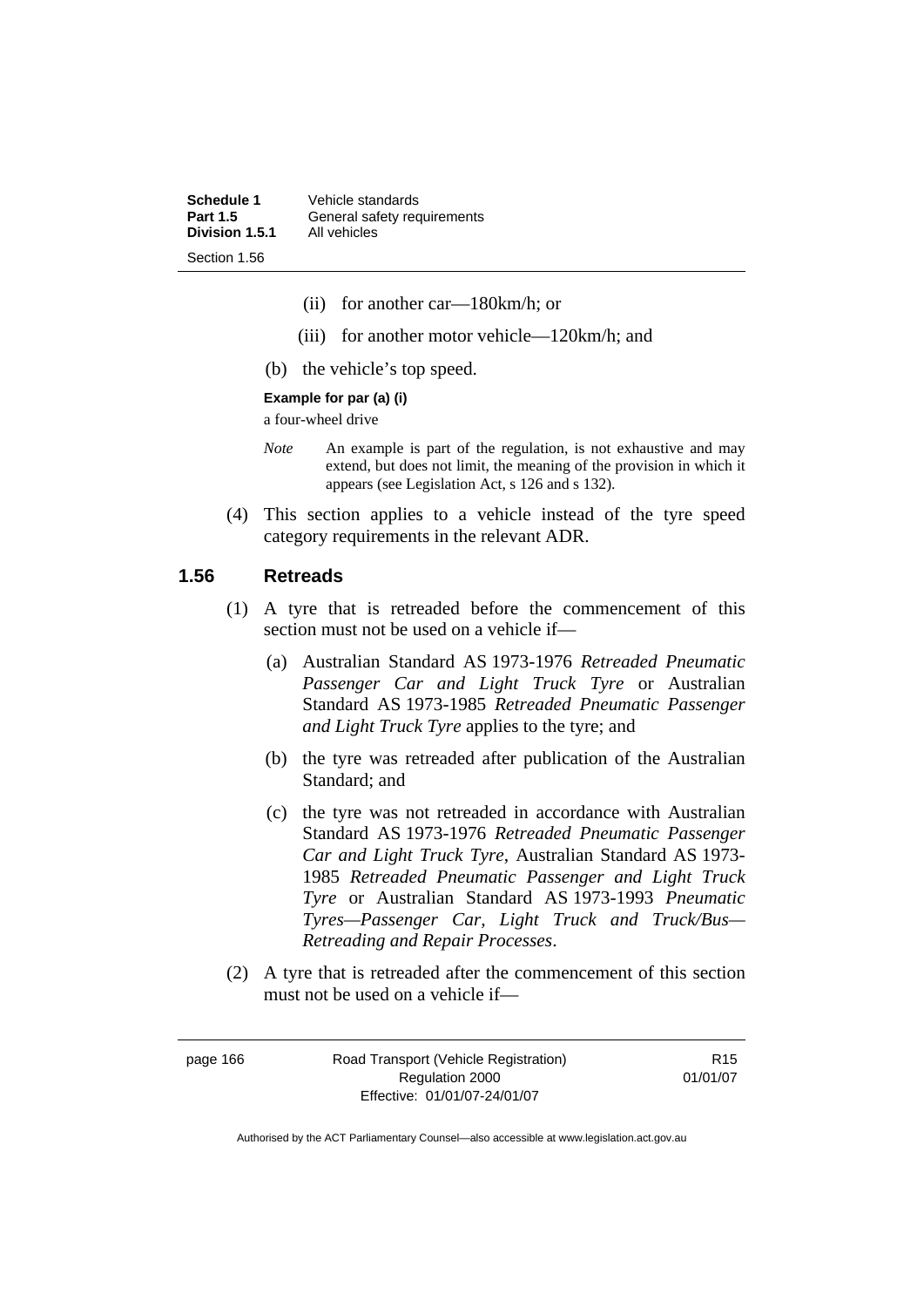| <b>Schedule 1</b> | Vehicle standards           |
|-------------------|-----------------------------|
| <b>Part 1.5</b>   | General safety requirements |
| Division 1.5.1    | All vehicles                |
| Section 1.57      |                             |

- (a) Australian Standard AS 1973-1993 *Pneumatic Tyres— Passenger Car, Light Truck and Truck/Bus—Retreading and Repair Processes* applies to the tyre; and
- (b) the tyre was not retreaded in accordance with the Australian Standard.
- *Note* The Australian Standards mentioned in this section require various markings on retreaded tyres. These may include a speed rating less than the rating originally marked on the tyre.

## **1.57 Tyre tread**

- (1) A tyre on a motor vehicle must not have cleats or other gripping devices that could damage road surfaces.
- (2) Except at tread wear indicators, a tyre fitted to the vehicle must have a tread pattern at least 1.5mm deep in a band that runs continuously—
	- (a) across—
		- (i) for a vehicle with a GVM over 4.5t—at least 75% of the tyre width that normally comes into contact with the road; or
		- (ii) for another vehicle—the tyre width that normally comes into contact with the road; and
	- (b) around the whole circumference of the tyre.
- (3) A vehicle must not be fitted with a tyre that has been treated by recutting or regrooving the tread rubber, unless the tyre was—
	- (a) built with an extra thickness of rubber designed for recutting or regrooving; and
	- (b) labelled to indicate the construction.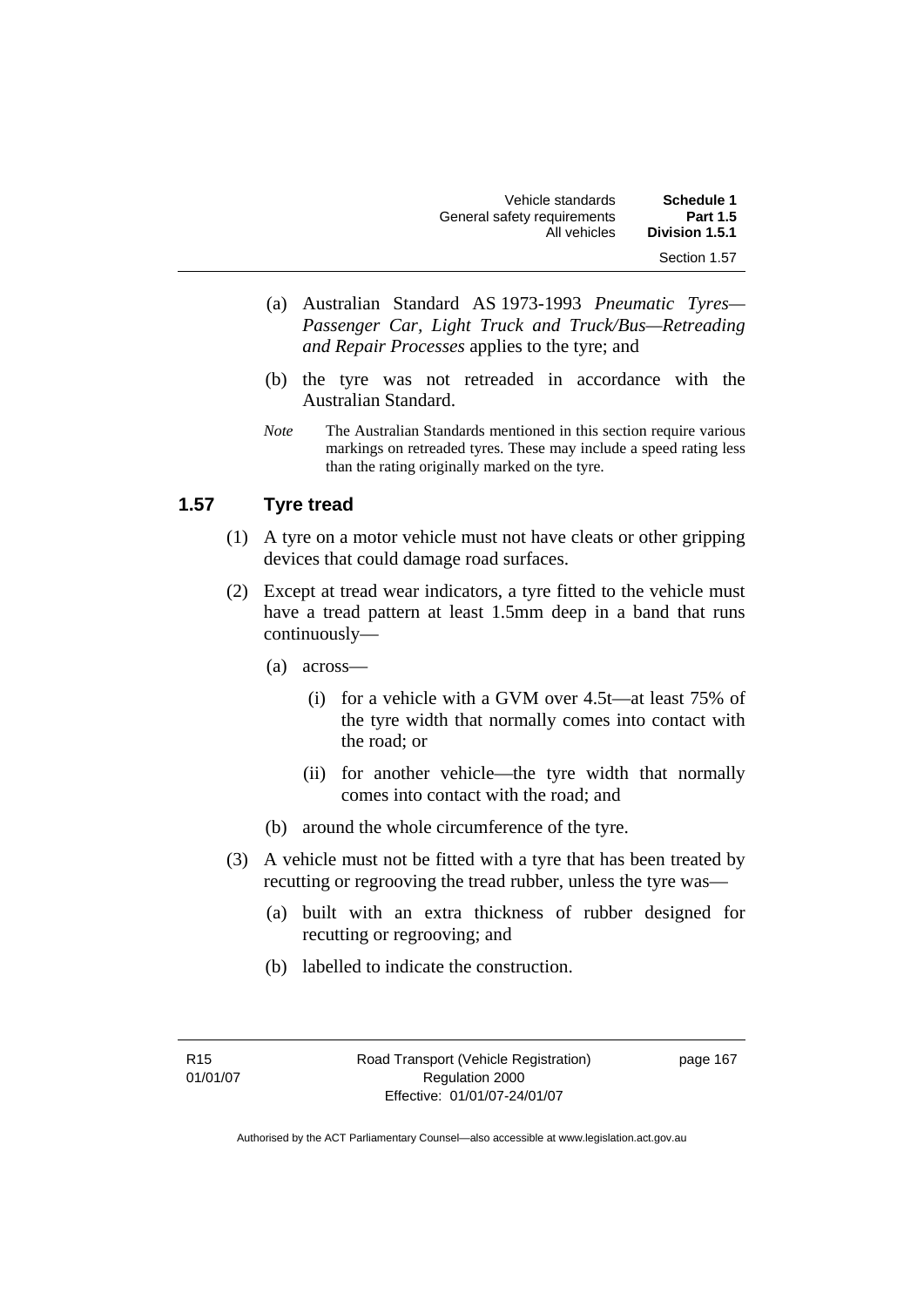| <b>Schedule 1</b> | Vehicle standards                      |
|-------------------|----------------------------------------|
| <b>Part 1.5</b>   | General safety requirements            |
| Division 1.5.2    | Additional requirements for motorbikes |
| Section 1.58      |                                        |

# **Division 1.5.2 Additional requirements for motorbikes**

#### **1.58 Steering gear and handlebars**

- (1) The handlebars on a motorbike must extend at least 250mm, but not over 450mm, on each side of the centre-line of the vehicle.
- (2) In taking a measurement for subsection (1), mirrors and lights mounted on the handlebars of the motorbike are disregarded.
- (3) The lowest part of the handgrip on the handlebars must not be higher than 380mm above the attachment point of the handlebars to the motorbike.
- (4) Handgrips on the handlebars must be fitted symmetrically.
- (5) If a motorbike has the head stem as the steering pivot point, the horizontal distance from the midpoint between the head stem bearings to the centre of the front wheel must not be over 550mm.



page 168 Road Transport (Vehicle Registration) Regulation 2000 Effective: 01/01/07-24/01/07

R15 01/01/07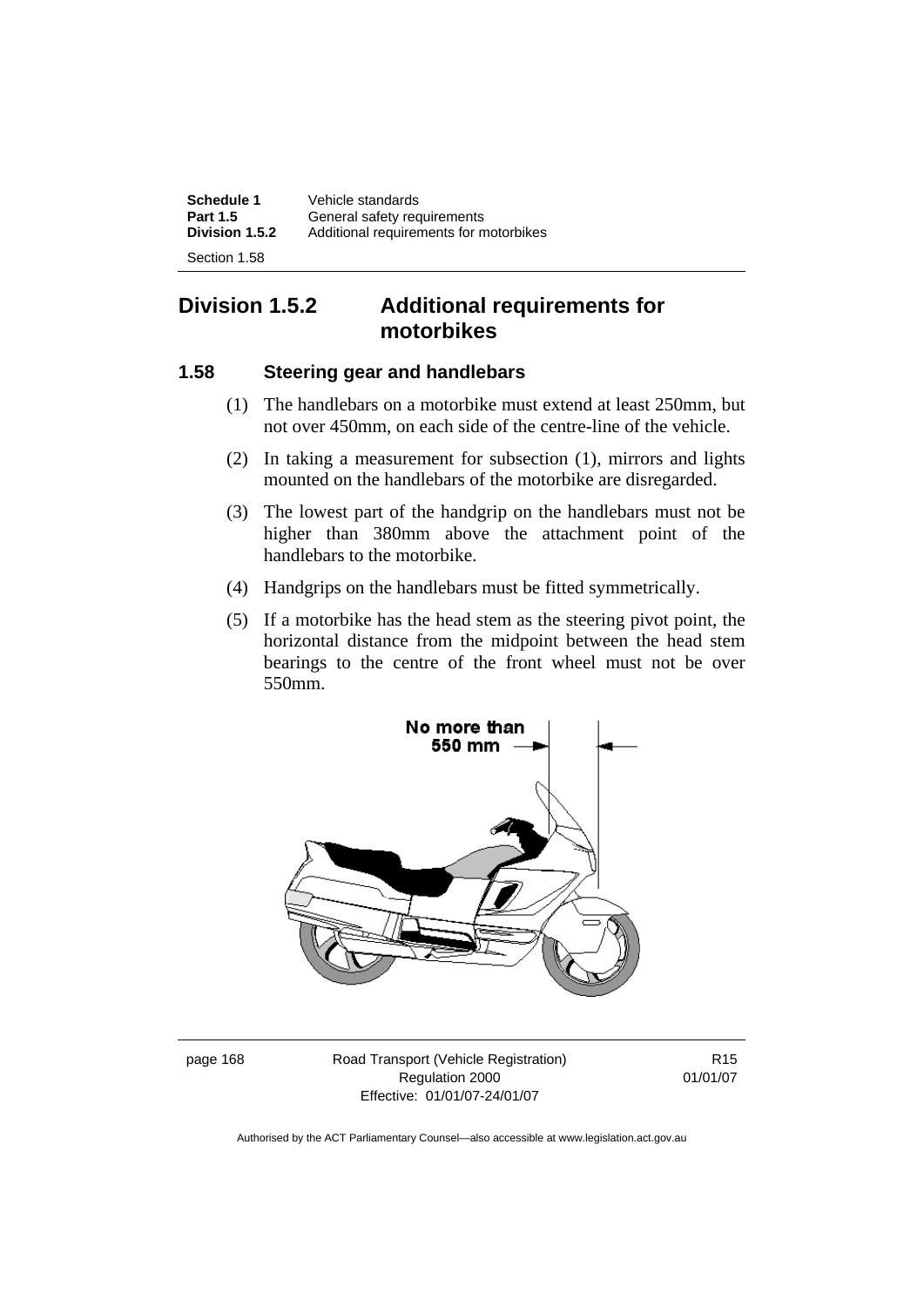Vehicle standards **Schedule 1**  General safety requirements **Part 1.5**  Additional requirements for taxis

Section 1.59

**Maximum horizontal distance from midpoint between head stem bearings of motorbike to centre of front wheel** 

#### **1.59 Footrests**

A motorbike must be fitted with footrests for the driver, and for any passenger for whom a seating position is provided.

### **1.60 Chain guards**

- (1) If the engine power of a motorbike is transmitted to the rear wheel by a chain, the driver and any passenger must be protected from the front sprocket and at least the upper part of the chain by—
	- (a) the frame or equipment of the motorbike; or
	- (b) a chain guard.
- (2) A chain guard must cover the chain to a point—
	- (a) at least 300mm to the rear of the rearmost footrest; or
	- (b) above the centre of the rear drive sprocket.

# **Division 1.5.3 Additional requirements for taxis**

#### **1.60A Public passenger vehicles to have fire-extinguisher**

A public passenger vehicle (other than a motorbike) must be equipped with a fire-extinguisher.

*Note* A public passenger vehicle is a public bus, taxi, hire car or demand responsive service vehicle.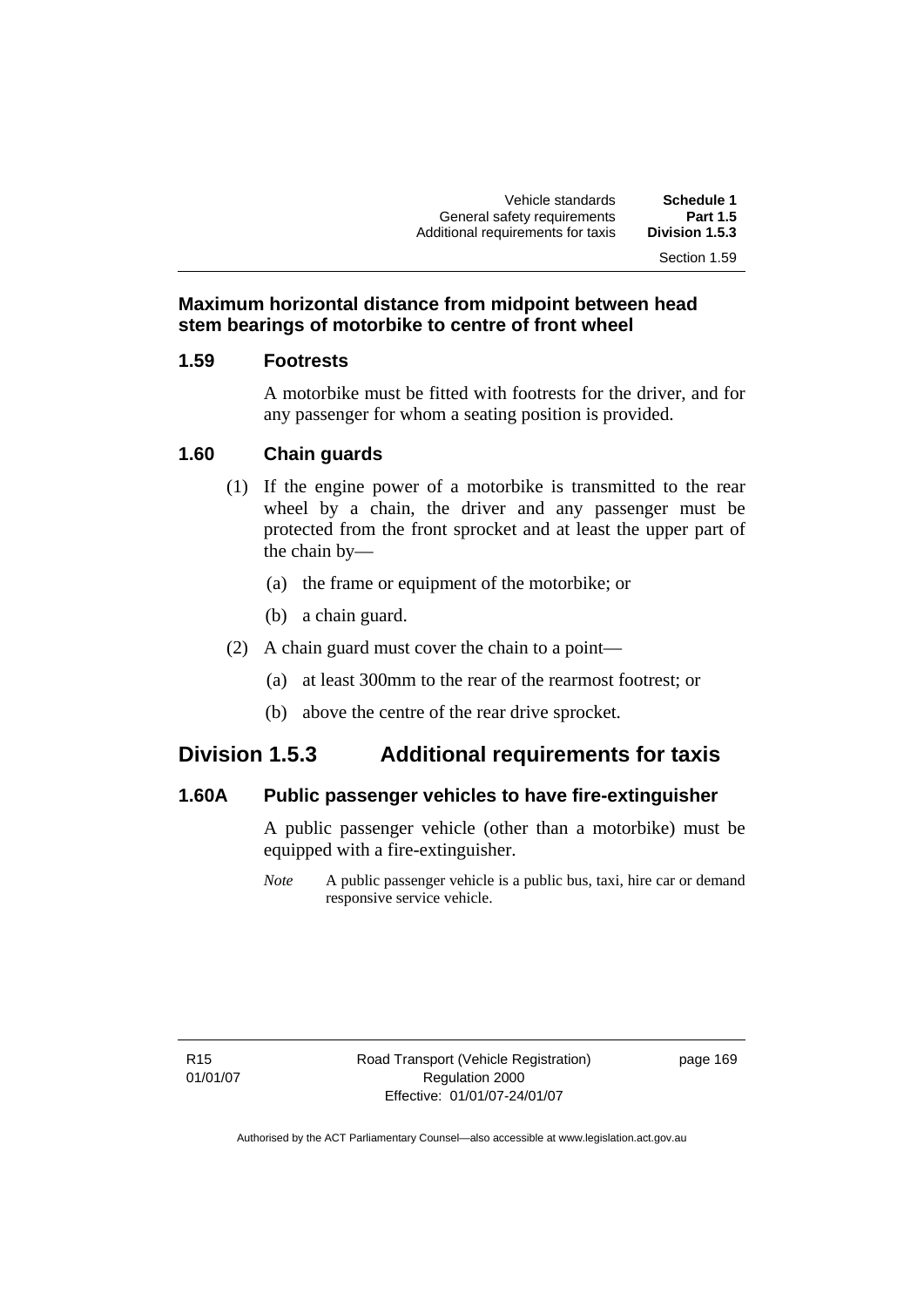**Schedule 1** Vehicle standards<br> **Part 1.6** Vehicle marking Vehicle marking

Section 1.61

# **Part 1.6 Vehicle marking**

*Note* This part contains requirements for a vehicle that help to identify the vehicle and, if the vehicle is unusually long, to warn other motorists.

### **1.61 Vehicle and engine identification numbers**

(1) In this section:

*number* includes letter.

- (2) A motor vehicle must have an individual engine identification number clearly stamped, embossed or otherwise permanently marked on it.
- (3) A motor vehicle built after 1930 must have the engine identification number on its engine block or the main component of its engine.
- (4) A vehicle must have an individual vehicle identification number clearly stamped, embossed or otherwise permanently marked on a substantial part of its frame or chassis.
- (5) A vehicle or engine identification number must be located where a person can read it easily without having to use tools to remove a part of the vehicle that would otherwise obstruct the person's view.

#### **1.62 Compliance plate to be attached to certain motor vehicles**

 (1) This section applies to a motor vehicle (other than a tractor, trailer or implement) registered for the first time after July 1972.

page 170 Road Transport (Vehicle Registration) Regulation 2000 Effective: 01/01/07-24/01/07

R15 01/01/07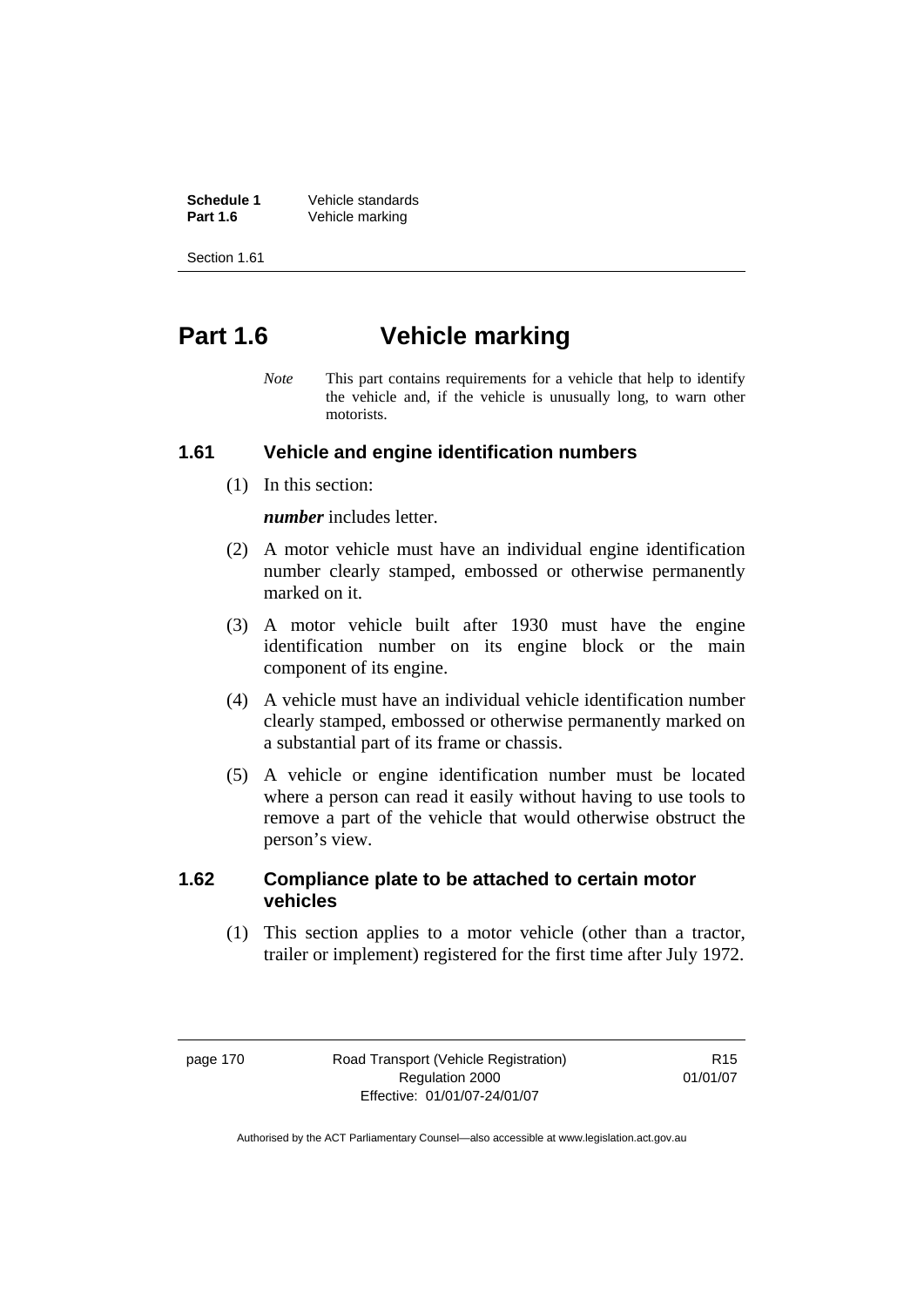| Vehicle standards | Schedule 1      |
|-------------------|-----------------|
| Vehicle marking   | <b>Part 1.6</b> |

- (2) The vehicle must have securely and prominently attached within the engine compartment, or another position approved by the road transport authority, a plate that—
	- (a) is approved by the motor vehicle certification board or the administrator of vehicle standards; and
	- (b) identifies the vehicle; and
	- (c) indicates that, at the time the plate was attached, the vehicle met the standards and procedures administered by the motor vehicle certification board or administrator of vehicle standards for that class of vehicle.

## **1.63 Compliance plate to be attached to certain trailers**

 (1) This section applies to a trailer built after 1985 that has an individual gross trailer weight rating (as decided by the road transport authority) over 4.5t, but not over 60t.

*Note* As a semitrailer is a trailer, this section applies to semitrailers.

- (2) At or as soon as practicable after the time of the first registration of the trailer, the trailer must have securely and prominently attached to it, in a position designated by the motor vehicle certification board or administrator of vehicle standards, a plate that—
	- (a) is approved by the board or the administrator of vehicle standards; and
	- (b) identifies the vehicle; and
	- (c) indicates that, at the time the plate was attached, the vehicle met the standards and procedures administered by the motor vehicle certification board or administrator of vehicle standards for that class of vehicle.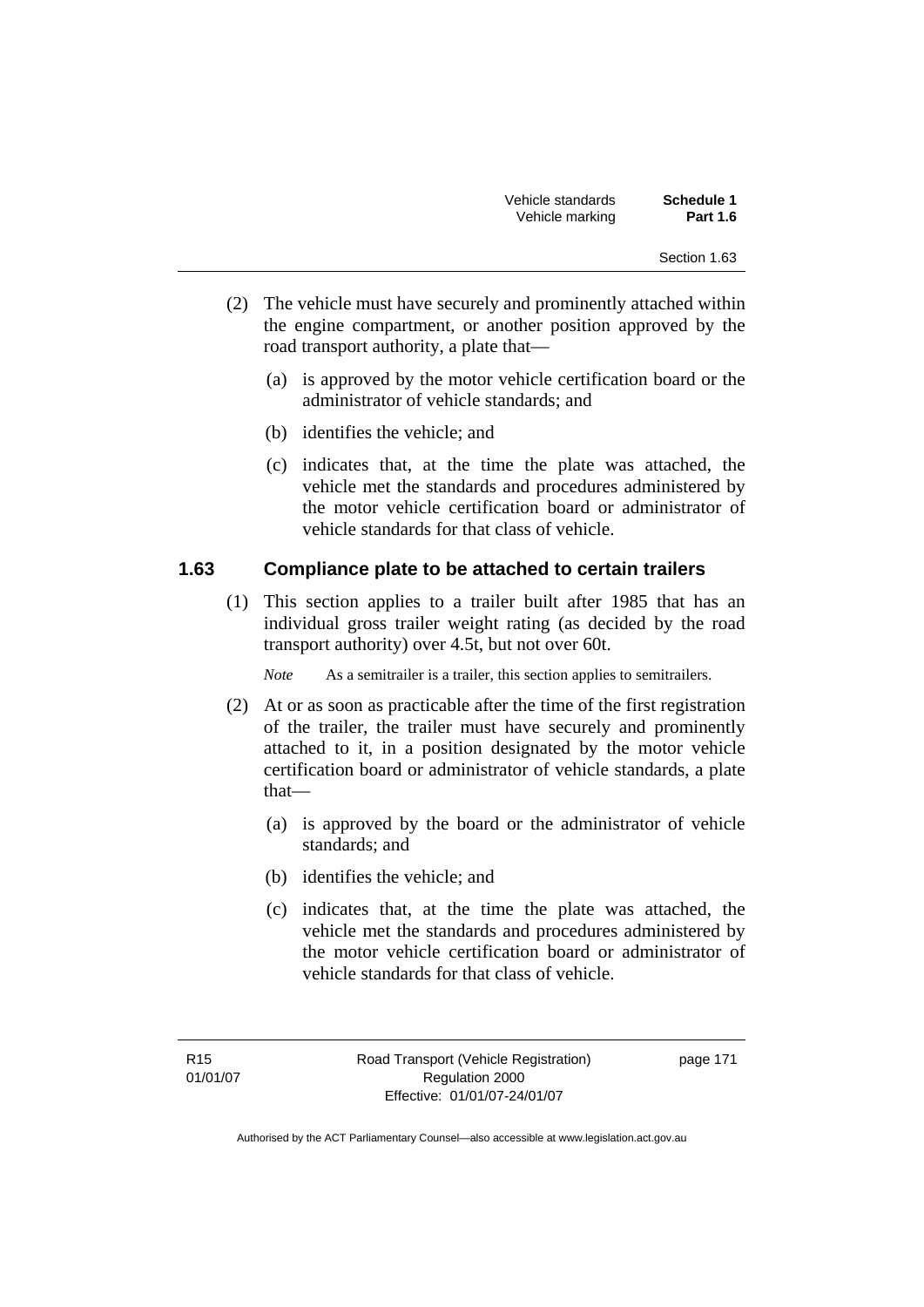**Schedule 1** Vehicle standards<br> **Part 1.6** Vehicle marking Vehicle marking

Section 1.64

#### **1.64 White or silver band on certain vehicles**

- (1) This section applies to a vehicle that—
	- (a) is at least 2.2m wide; and
	- (b) has a body with a vertical measurement under 300mm at the rear, measured from the lowest point of the body above ground level to the highest point; and
	- (c) is not fitted with rear marking plates in accordance with section 1.126.
- (2) For subsection (1) (a), the width of a vehicle is measured disregarding any anti-skid device mounted on wheels, central tyre inflation systems, lights, mirrors, reflectors, signalling devices and tyre pressure gauges.
- (3) The vehicle must have a white or silver band at least 75mm high across the full width of the rearmost part of the body of the vehicle.

# **1.65 Warning signs for combinations over 22m long**

- (1) The following vehicles must display road train warning signs complying with this section and section 1.67:
	- (a) a combination over 36.5m long;
	- (b) a road train over 30m, but not over 36.5m, long that includes 1 or more dog trailers.
- (2) The following vehicles must display road train warning signs, or a long vehicle warning sign, complying with this section and section 1.67:
	- (a) a road train over 22m, but not over 30m, long that includes 1 or more dog trailers;

R15 01/01/07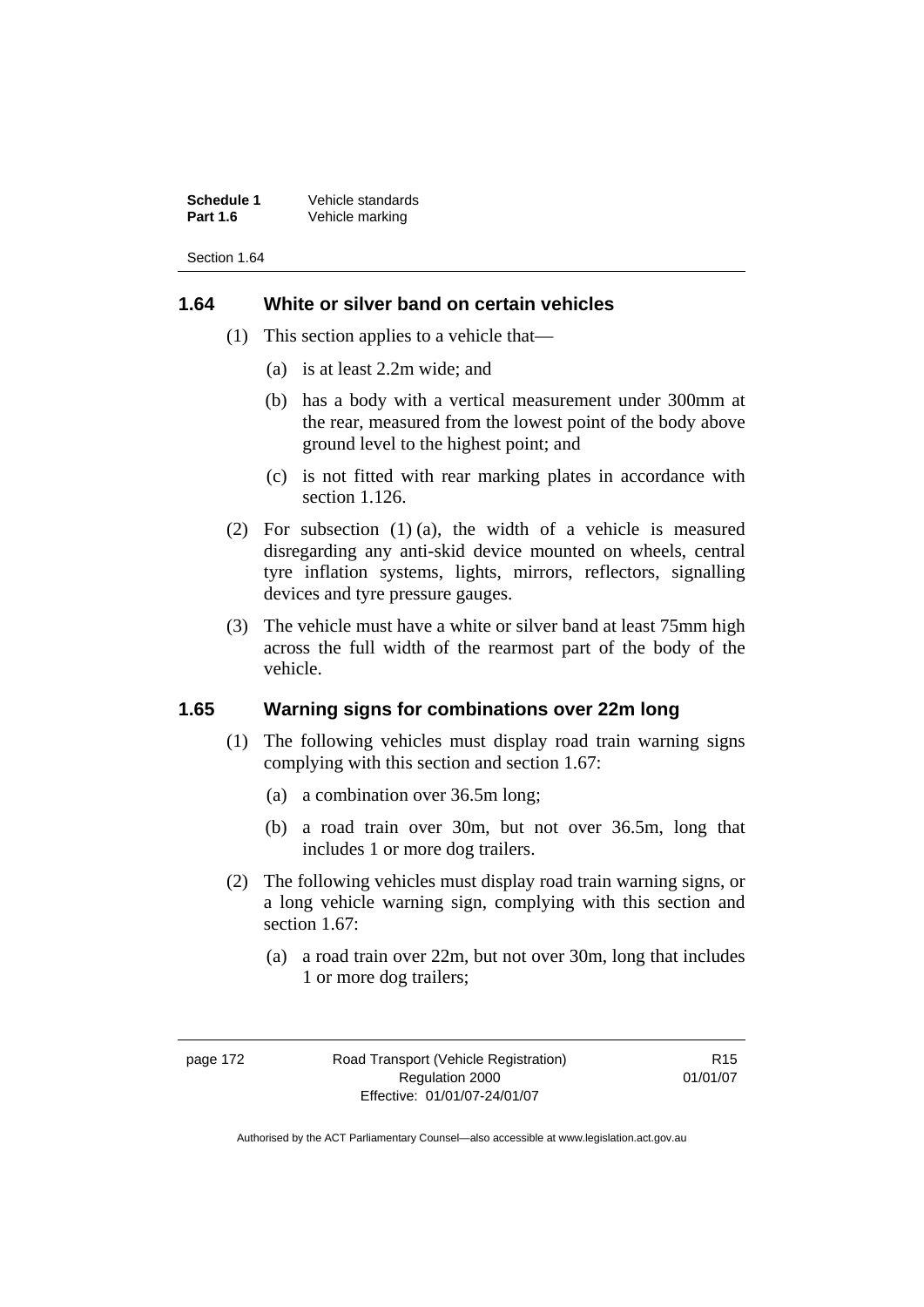| Vehicle standards | <b>Schedule 1</b> |
|-------------------|-------------------|
| Vehicle marking   | <b>Part 1.6</b>   |

- (b) a road train over 22m, but not over 36.5m, long that does not include a dog trailer.
- (3) Another combination over 22m, but not over 36.5m, long must display a long vehicle warning sign complying with this section and section 1.67.
- (4) Subsections (1), (2) and (3) do not apply to the extent of any inconsistency with a notice or permit issued under the *Road Transport (Dimensions and Mass) Act 1990* that applies to the combination.
- (5) Road train warning signs must be used in pairs and fitted horizontally, a warning sign at the front and the other at the rear of the combination.
- (6) A long vehicle warning sign must be fitted horizontally at the rear of the combination.

#### **1.66 Warning signs not to be displayed on other vehicles**

- (1) A road train warning sign must not be displayed on a vehicle unless the vehicle is part of a combination or road train mentioned in section 1.65 (1) or (2).
- (2) A long vehicle warning sign must not be displayed on a vehicle unless the vehicle is a part of a combination or road train mentioned in section 1.65 (2) or (3).

# **1.67 Specifications for warning signs**

- (1) A road train or long vehicle warning sign must be built in 1 or 2 parts from sheet steel 0.8mm thick or another material of at least the same stiffness, unless it is designed to be fixed to a vehicle using an adhesive.
- (2) The warning sign must be at least 1.02m wide and at least 250mm high.

R15 01/01/07 Road Transport (Vehicle Registration) Regulation 2000 Effective: 01/01/07-24/01/07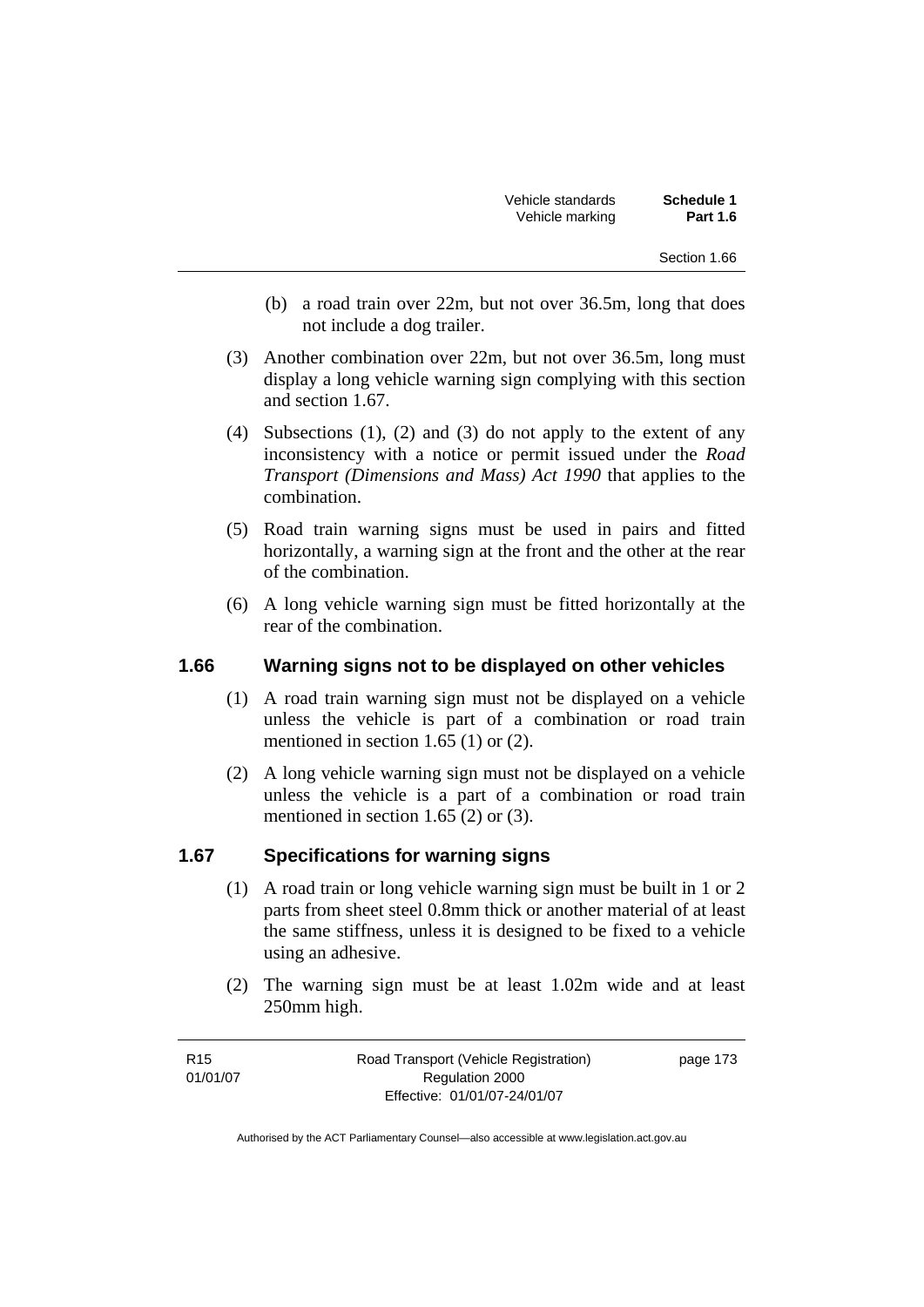| <b>Schedule 1</b> | Vehicle standards |
|-------------------|-------------------|
| <b>Part 1.6</b>   | Vehicle marking   |

#### Section 1.67

- (3) A road train warning sign must display the words 'road train', and a long vehicle warning sign must display the words 'long vehicle', in black capital letters at least 180mm high in typeface Series B (N) that complies with Australian Standard AS 1744 *Forms of Letters and Numerals for Road Signs*.
- (4) If the warning sign is in 2 parts, 1 word of the term 'road train' or 'long vehicle' must be on one part and the other word of the term must be on the other part.
- (5) The warning sign must display the sign manufacturer's name or logo, and the brand and class of retro-reflective material used, in block letters not over 10mm high.
- (6) The warning sign must have a black border.
- (7) The warning sign must be coated with yellow retro-reflective material of class 1 or 2 that meets Australian Standard AS 1906 *Retro-reflective Materials and Devices for Road Traffic Control Purposes*.
- (8) The warning sign must be fitted so—
	- (a) no part of the sign is—
		- (i) over 1.8m above ground level; or
		- (ii) under 500mm above ground level; and
	- (b) if the sign is in 2 parts—the parts are fitted at the same height above ground level.

page 174 Road Transport (Vehicle Registration) Regulation 2000 Effective: 01/01/07-24/01/07

R15 01/01/07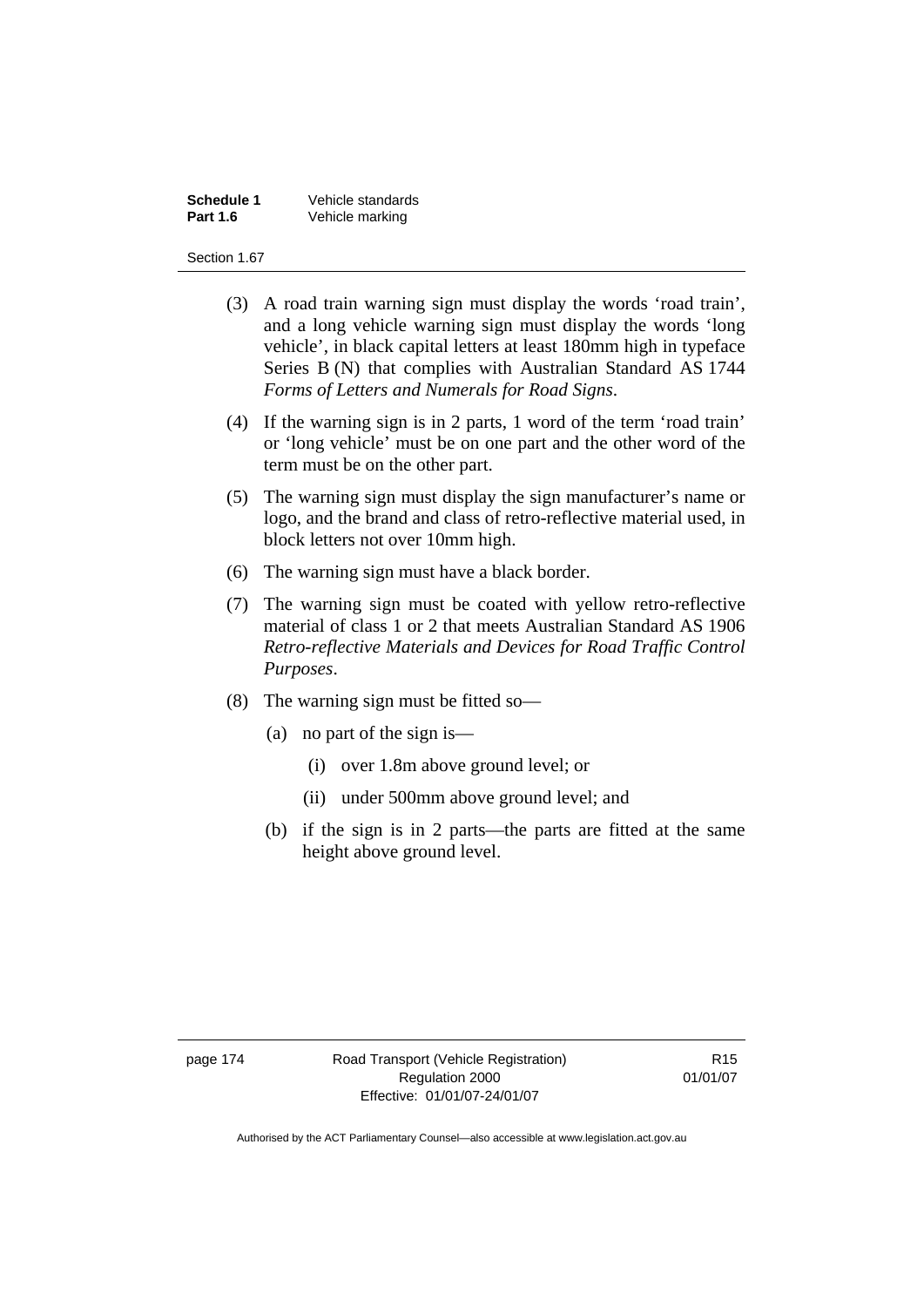

### **Positioning of a warning sign**

### **1.68 Left-hand drive signs**

- (1) This section applies to a motor vehicle with a GVM over 4.5t that has the centre of a steering control to the left of the centre of the vehicle.
- (2) The vehicle must display the words 'left hand drive' on the rear of the vehicle.
- (3) The words must be in letters at least 75mm high, and in a colour that contrasts with the background to the words.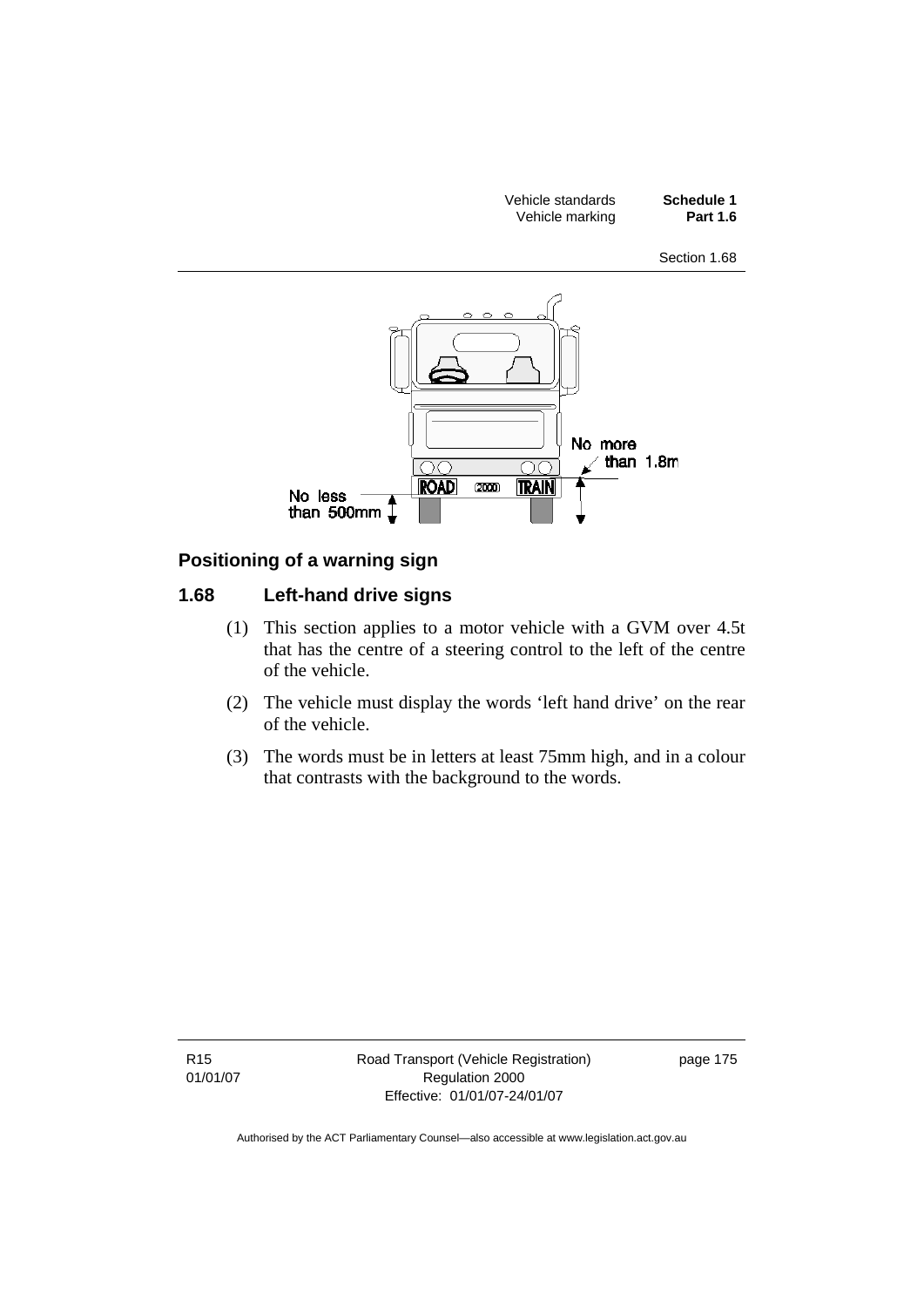| Schedule 1      | Vehicle standards                    |
|-----------------|--------------------------------------|
| <b>Part 1.7</b> | Vehicle configuration and dimensions |
| Division 1.7.1  | Axles                                |
|                 |                                      |

Section 1.69

# **Part 1.7 Vehicle configuration and dimensions**

*Note* This part sets out various requirements covering the suspension on vehicles and size limits for single vehicles and combinations of vehicles, so that they can be operated safely with other traffic, without taking up too much road space or damaging the road and structures on the road.

> Generally, the limits in this part apply to a vehicle and any load it may be carrying.

> Particular requirements for loaded vehicles are covered by the *Road Transport (Dimensions and Mass) Act 1990*.

# **Division 1.7.1 Axles**

#### **1.69 Axle configuration**

- (1) A motor vehicle, other than an articulated bus, must have only—
	- (a) 1 axle group, or single axle, towards the front of the vehicle; and
	- (b) 1 axle group, or single axle, towards the rear of the vehicle.
- (2) An articulated bus must have—
	- (a) on its front section—
		- (i) only 1 axle group, or single axle, towards the front of the section; and
		- (ii) only 1 axle group, or single axle, towards the rear of the section; and
	- (b) on another section—only 1 axle group or single axle.
- (3) A trailer must have only—

| page 176 | Road Transport (Vehicle Registration) | R <sub>15</sub> |
|----------|---------------------------------------|-----------------|
|          | Regulation 2000                       | 01/01/07        |
|          | Effective: 01/01/07-24/01/07          |                 |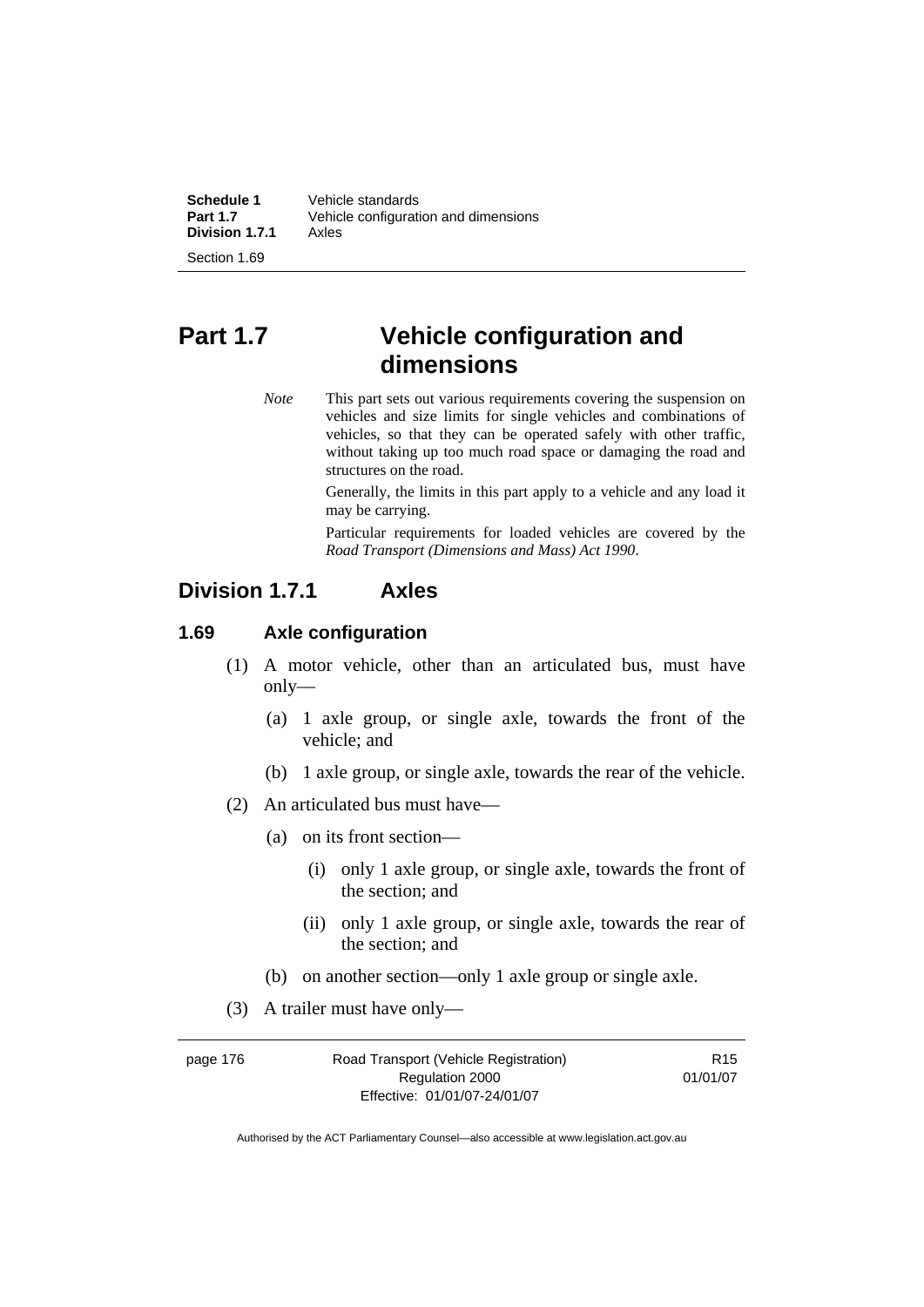| Schedule 1      | Vehicle standards                    |
|-----------------|--------------------------------------|
| <b>Part 1.7</b> | Vehicle configuration and dimensions |
| Division 1.7.1  | Axles                                |
| Section 1.69    |                                      |

- (a) 1 axle group or single axle; or
- (b) 2 axle groups, 2 single axles, or 1 axle group and single axle, in the following configuration—
	- (i) 1 axle group, or single axle, towards the front of the vehicle, with all the wheels on the axle group or single axle connected to the steering mechanism for that part of the trailer; and
	- (ii) 1 axle group, or single axle, towards the rear of the vehicle.
- (4) A semitrailer that is extendible, or is fitted with sliding axles, must—
	- (a) have a securing device that—
		- (i) can securely fix the extendible part or sliding axles to the rest of the vehicle in any position of adjustment provided; and
		- (ii) is located in a position that can prevent accidental or inadvertent release, if the device is mounted on the chassis of the vehicle; and
		- (iii) is fitted with a visible or audible warning system to indicate to a person standing beside the vehicle that the device is not engaged; and
		- (iv) is fitted with a way of preventing loss of air from the air brake supply, if the device uses air from the brake system and fails in a way allowing air to escape; and
		- (v) is held in the applied position by direct mechanical action without the intervention of an electric, hydraulic or pneumatic device; and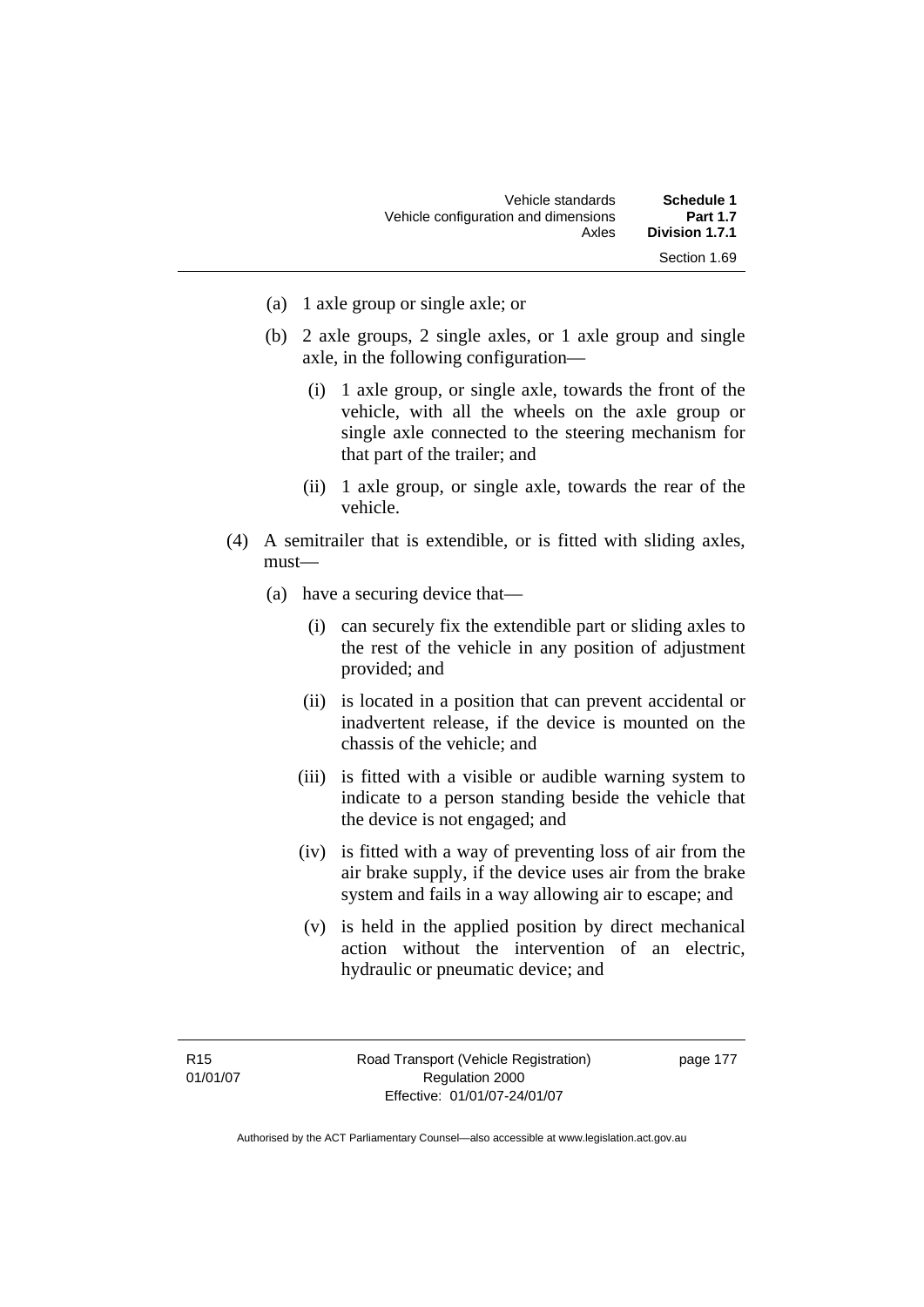| Schedule 1      | Vehicle standards                    |
|-----------------|--------------------------------------|
| <b>Part 1.7</b> | Vehicle configuration and dimensions |
| Division 1.7.2  | Dimensions                           |
| Section 1.70    |                                      |

 (b) be built so the adjustable parts of the vehicle remain connected if the securing device fails.

#### **1.70 Relation between axles in axle group**

- (1) The axles in an axle group, other than a twinsteer axle group, fitted to a vehicle with a GVM over 4.5t must relate to each other through a load-sharing suspension system.
- (2) In this section:

*load-sharing suspension system* means an axle group suspension system that—

- (a) is built to divide the load between the tyres on the group so that no tyre carries a mass over 10% over the mass that it would carry if the load were divided equally; and
- (b) has effective damping characteristics on all axles of the group.

# **Division 1.7.2 Dimensions**

#### **1.71 References to length etc in div 1.7.2**

In this division, a reference to the length, width or height of a vehicle or part of a vehicle is a reference to that dimension of the vehicle or part together with any load or equipment on the vehicle or part.

#### **1.72 Width**

- (1) A vehicle must not be over 2.5m wide.
- (2) For subsection (1), the width of a vehicle is measured without taking into account any anti-skid device mounted on wheels, central tyre inflation systems, lights, mirrors, reflectors, signalling devices and tyre pressure gauges.

page 178 Road Transport (Vehicle Registration) Regulation 2000 Effective: 01/01/07-24/01/07

R15 01/01/07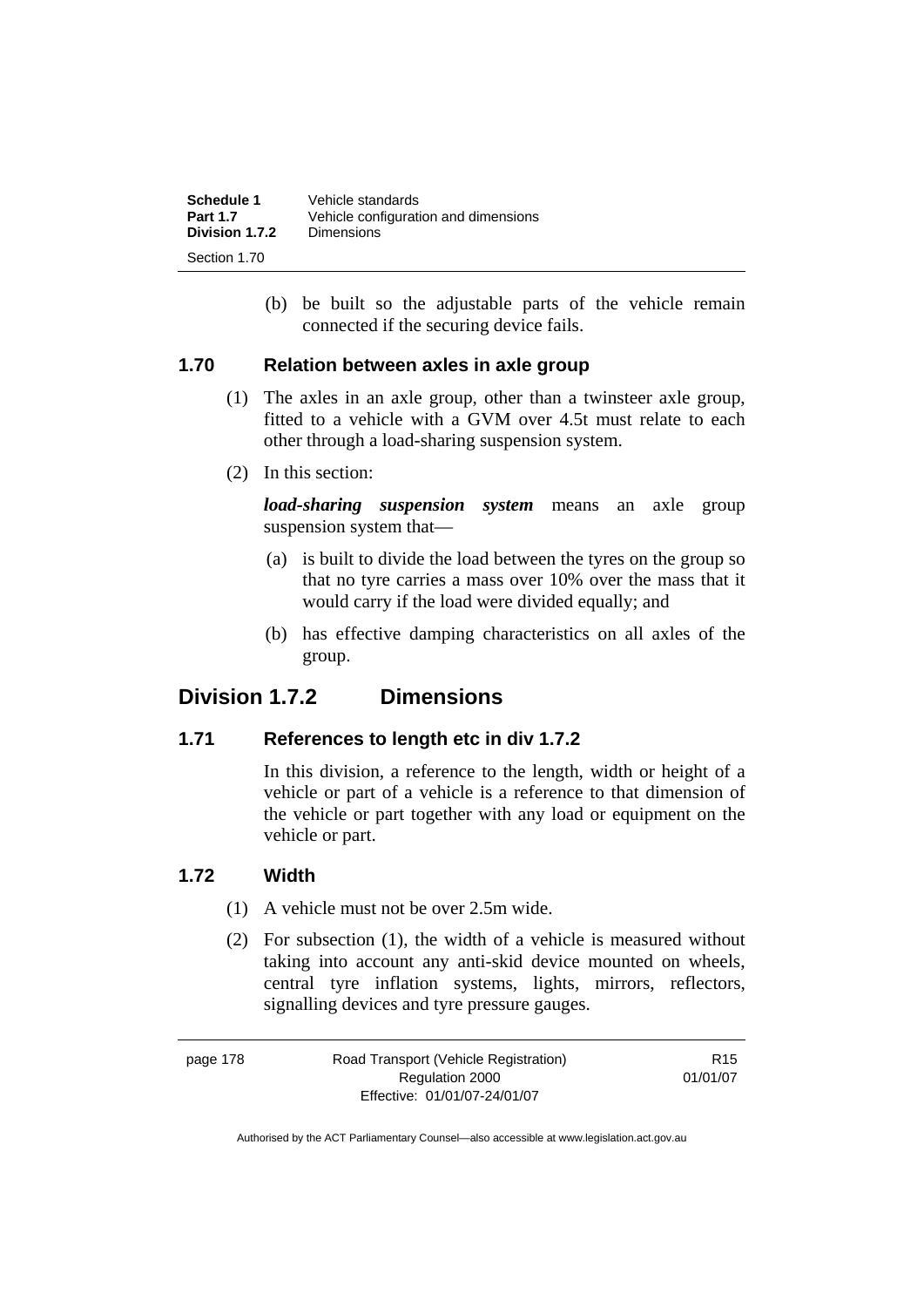# **1.73 Length of single motor vehicles**

- (1) A motor vehicle, other than an articulated or controlled access bus, must not be over 12.5m long.
- (2) A controlled access bus must not be over 14.5m long.
- (3) An articulated bus must not be over 18m long.

# **1.74 Length of single trailers**

- (1) On a semitrailer or dog trailer—
	- (a) the distance between the point of articulation at the front of the trailer and the rear overhang line must not be over 9.5m; and
	- (b) the distance between the point of articulation at the front of the trailer and the rear of the trailer must not be over 12.3m.
- (2) A projection forward of the point of articulation at the front of a semitrailer must be contained within a radius of 1.9m from the point of articulation.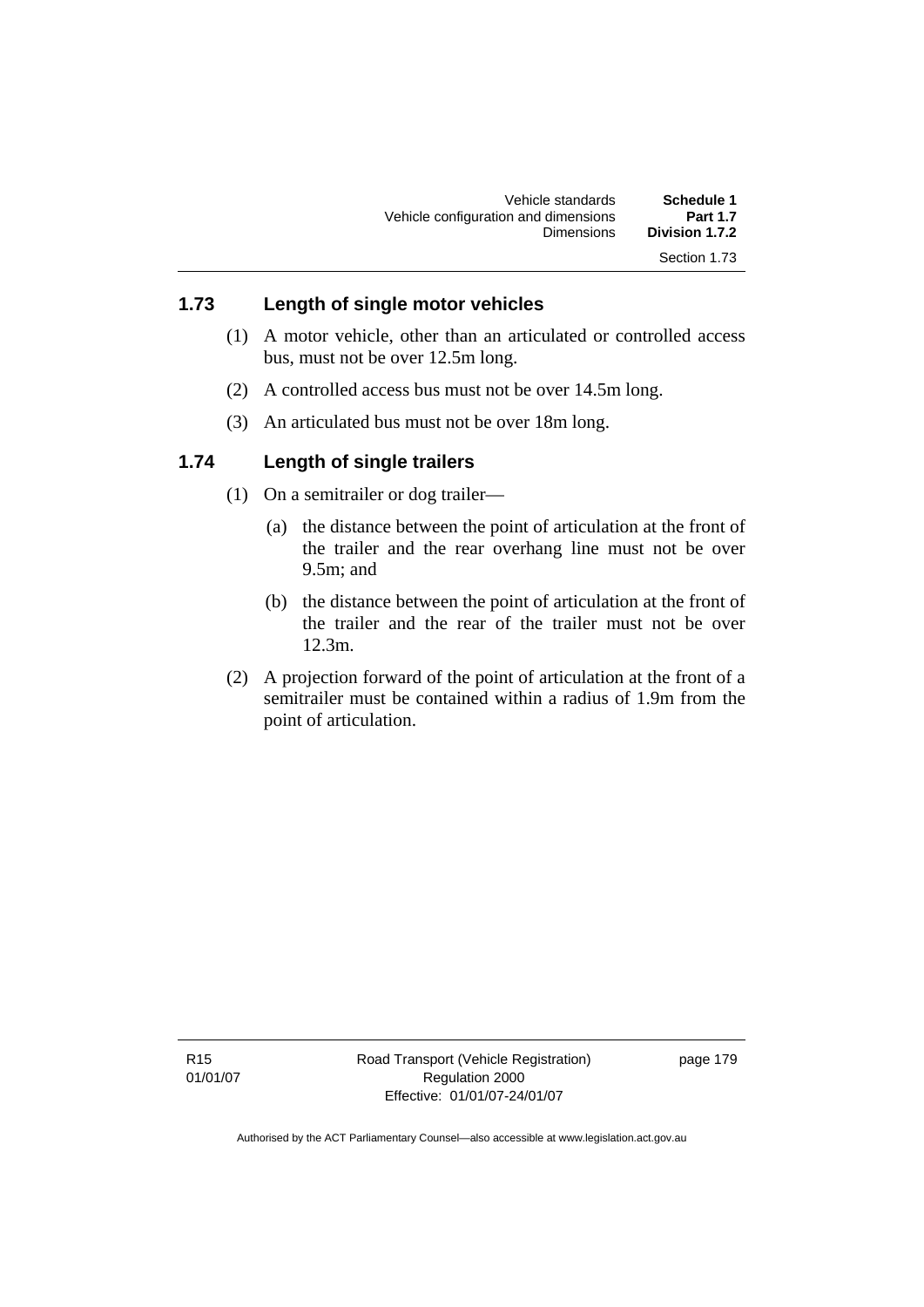| <b>Schedule 1</b> | Vehicle standards                    |
|-------------------|--------------------------------------|
| <b>Part 1.7</b>   | Vehicle configuration and dimensions |
| Division 1.7.2    | <b>Dimensions</b>                    |
|                   |                                      |

Section 1.74



#### **Maximum dimensions of a semitrailer**

- (3) If a semitrailer has 2 or more points of articulation at the front of the trailer, it must comply with subsections (1) and (2) when measured at 1 of the points.
- (4) A trailer (other than a pig trailer) built to carry cattle, sheep, pigs or horses on 2 or more partly or completely overlapping decks must not have over 12.5m of its length available for the transport of animals.
- (5) For subsection (4), the length available for the transport of animals on a trailer is measured from the inside of the front wall or door of the trailer to the inside of the rear wall or door of the trailer, with any intervening partitions disregarded.
- (6) A pig trailer must not be longer than 12.5m.
- (7) In this section:

page 180 Road Transport (Vehicle Registration) Regulation 2000 Effective: 01/01/07-24/01/07

R15 01/01/07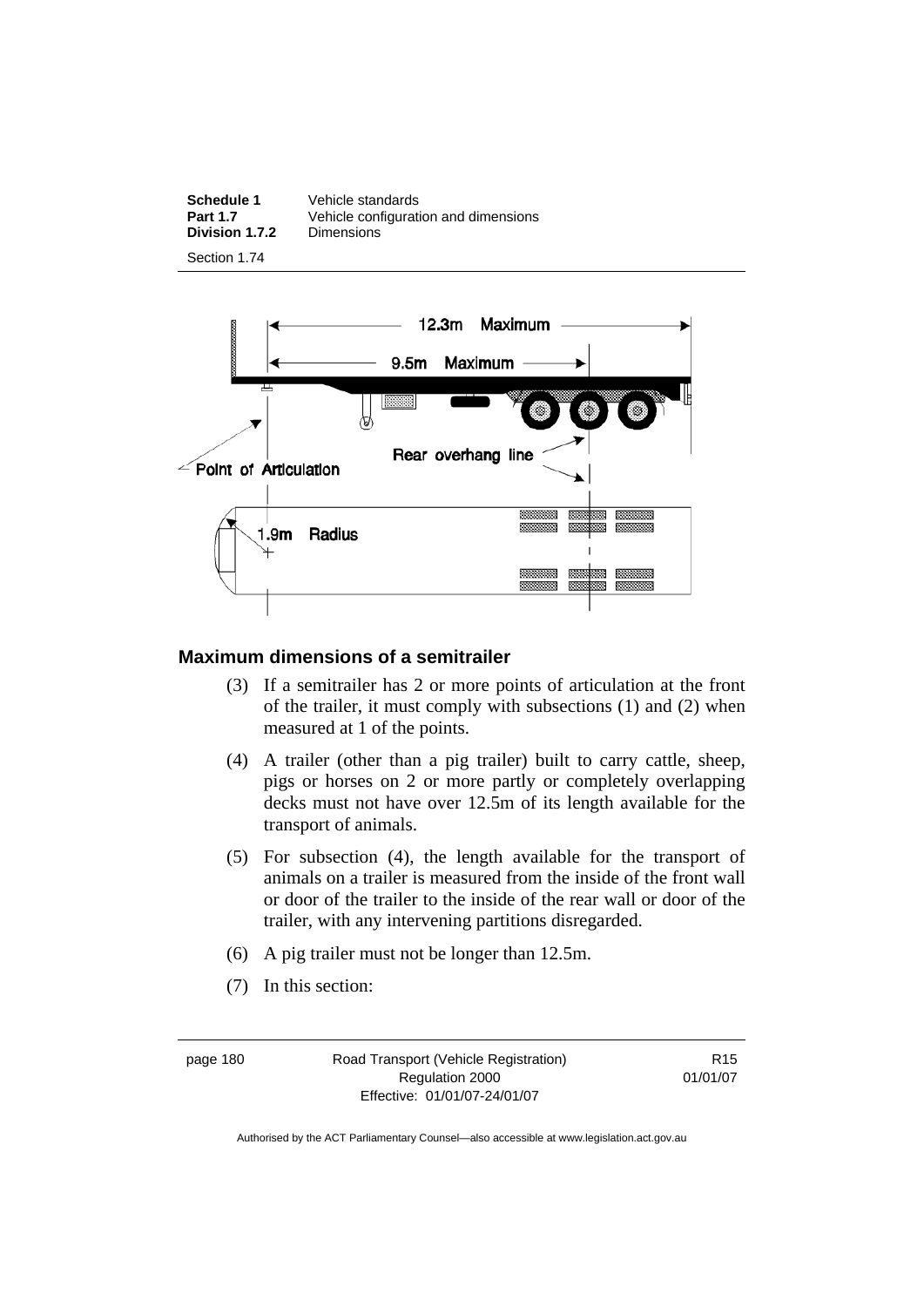| Schedule 1      | Vehicle standards                    |
|-----------------|--------------------------------------|
| <b>Part 1.7</b> | Vehicle configuration and dimensions |
| Division 1.7.2  | <b>Dimensions</b>                    |
| Section 1.75    |                                      |

*pig trailer* means a trailer that is not fitted with an axle group other than 1 non-steerable axle group.

#### **1.75 Length of combinations**

- (1) A combination must not be over—
	- (a) for a B-double—25m long; and
	- (b) for a road train—53.5m long; and
	- (c) for a combination, other than a road train, designed to carry vehicles on 2 or more partly or completely overlapping decks—25m long; and
	- (d) for another combination—19m long.
- (2) In a B-double built to carry cattle, sheep, pigs or horses, the 2 semitrailers must not have over 18.8m of their combined length available for the transport of animals.
- (3) For subsection (2), the length available for the transport of animals on a trailer is measured from the inside of the front wall or door of the trailer to the inside of the rear wall or door of the trailer, with any intervening partitions disregarded.

#### **1.76 Rear overhang**

- (1) The rear overhang of a semitrailer, or dog trailer consisting of a semitrailer and converter dolly, must not be over the lesser of—
	- (a) 60% of the distance between the point of articulation at the front and the rear overhang line; and
	- (b) 3.7m.
- (2) A semitrailer with 2 or more points of articulation at the front must comply with subsection (1) when measured at the same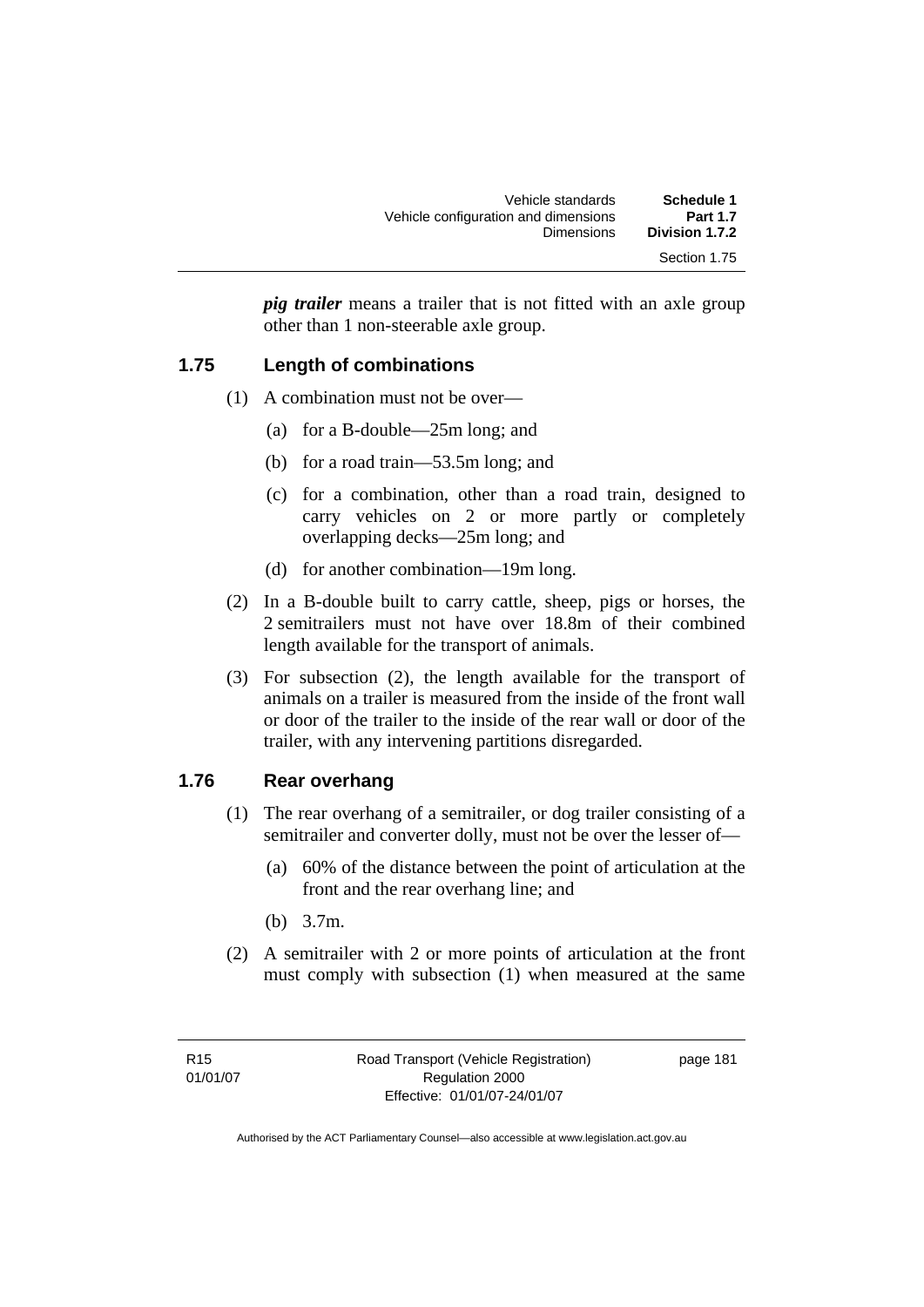| Schedule 1      | Vehicle standards                    |
|-----------------|--------------------------------------|
| <b>Part 1.7</b> | Vehicle configuration and dimensions |
| Division 1.7.2  | Dimensions                           |
| Section 1.77    |                                      |

point used for measurement for compliance with section 1.74 (3).

- (3) The rear overhang of a trailer with only 1 axle group or single axle (other than a semitrailer) must not be over the lesser of—
	- (a) the length of the load carrying area, or body, ahead of the rear overhang line; and
	- (b) 3.7m.
- (4) The rear overhang of a controlled access bus must not be over the lesser of—
	- (a) 70% of the distance between the centre of the front axle and the rear overhang line; and
	- (b) 4.9m.
- (5) The rear overhang of a vehicle not mentioned in subsection (1), (3) or (4) must not be over the lesser of—
	- (a) 60% of the distance between the centre of the front axle and the rear overhang line; and
	- (b) 3.7m.

#### **1.77 Trailer drawbar length**

- (1) The distance between the coupling pivot point on the drawbar of a dog trailer, and the centre-line of the front axle group or of the front single axle of the trailer, must—
	- (a) not be over 5m; and
	- (b) not be under 3m, if the trailer is used in a road train over 19m long.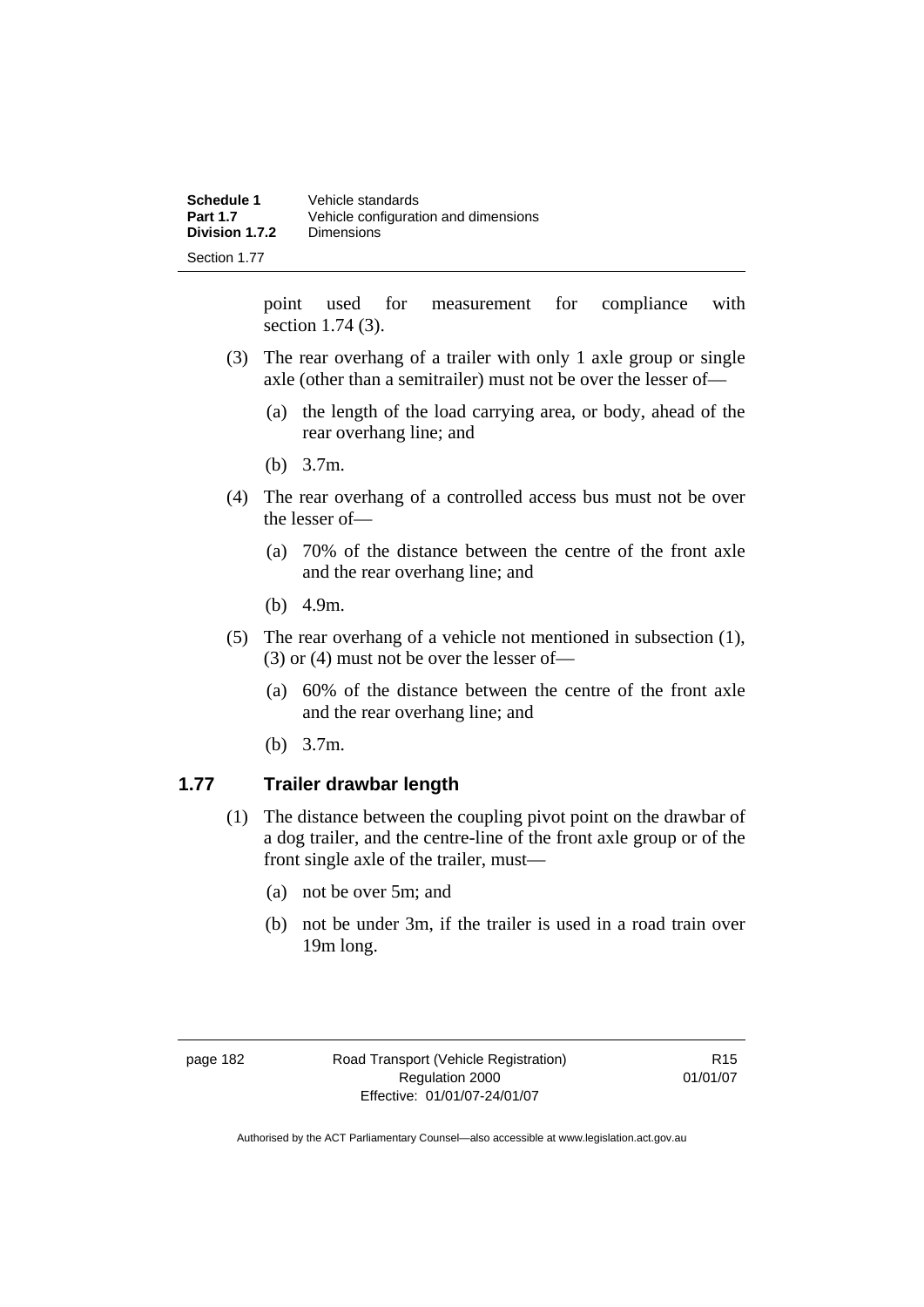Vehicle standards **Schedule 1**  Vehicle configuration and dimensions<br>Dimensions Division 1.7.2 Section 1.78



#### **Length of a drawbar on a dog trailer**

 (2) The distance between the coupling pivot point on a drawbar, and the centre-line of the axle group or single axle on a trailer with only 1 axle group or single axle (other than a semitrailer) must not be over 8.5m.

#### **1.78 Height**

- (1) A vehicle must not be over 4.3m high.
- (2) However—
	- (a) a vehicle built to carry cattle, sheep, pigs or horses must not be over 4.6m high; and
	- (b) a double-deck bus must not be over 4.4m high; and
	- (c) a vehicle built to carry vehicles on 2 or more decks must not be over 4.6m high when laden.

### **1.79 Ground clearance**

(1) In this section:

*ground clearance*, of a vehicle, means the minimum distance to the ground from a point on the underside of the vehicle, other

R15 01/01/07 Road Transport (Vehicle Registration) Regulation 2000 Effective: 01/01/07-24/01/07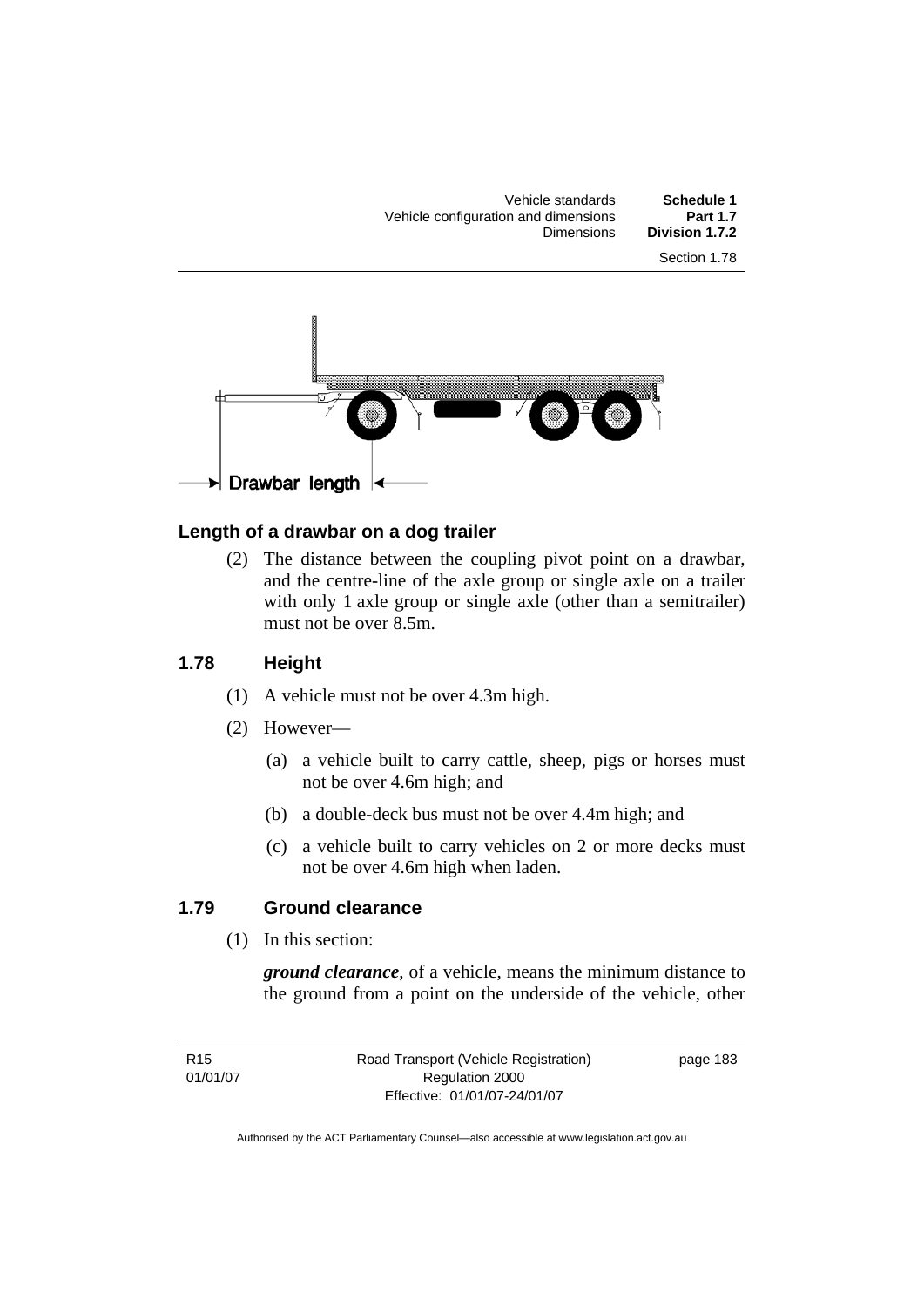| Schedule 1      | Vehicle standards                    |
|-----------------|--------------------------------------|
| <b>Part 1.7</b> | Vehicle configuration and dimensions |
| Division 1.7.2  | <b>Dimensions</b>                    |
| Section 1.79    |                                      |

than a point on a tyre, wheel, wheel hub, brake backing plate or flexible mudguard or mudflap of the vehicle.

- (2) A motor vehicle or combination must have a ground clearance of—
	- (a) at least 100mm at any point within 1m of an axle; and
	- (b) at least  $\frac{1}{30}$  of the distance between the centres of adjacent axles at the midpoint between them; and
	- (c) at any other point—at least the distance that allows the vehicle or combination to pass over a peak in the road with a gradient on either side of 1:15, if the wheels of 1 axle of the vehicle or combination are on the slope on one side of the peak and the wheels of the next axle are on the slope on the other side.
- (3) However, subsection (2) does not apply to—
	- (a) a motor vehicle with less than 4 wheels; or
	- (b) a combination that includes a motor vehicle with less than 4 wheels.



#### **Ground clearance at the midpoint between 2 axles**

page 184 Road Transport (Vehicle Registration) Regulation 2000 Effective: 01/01/07-24/01/07

R15 01/01/07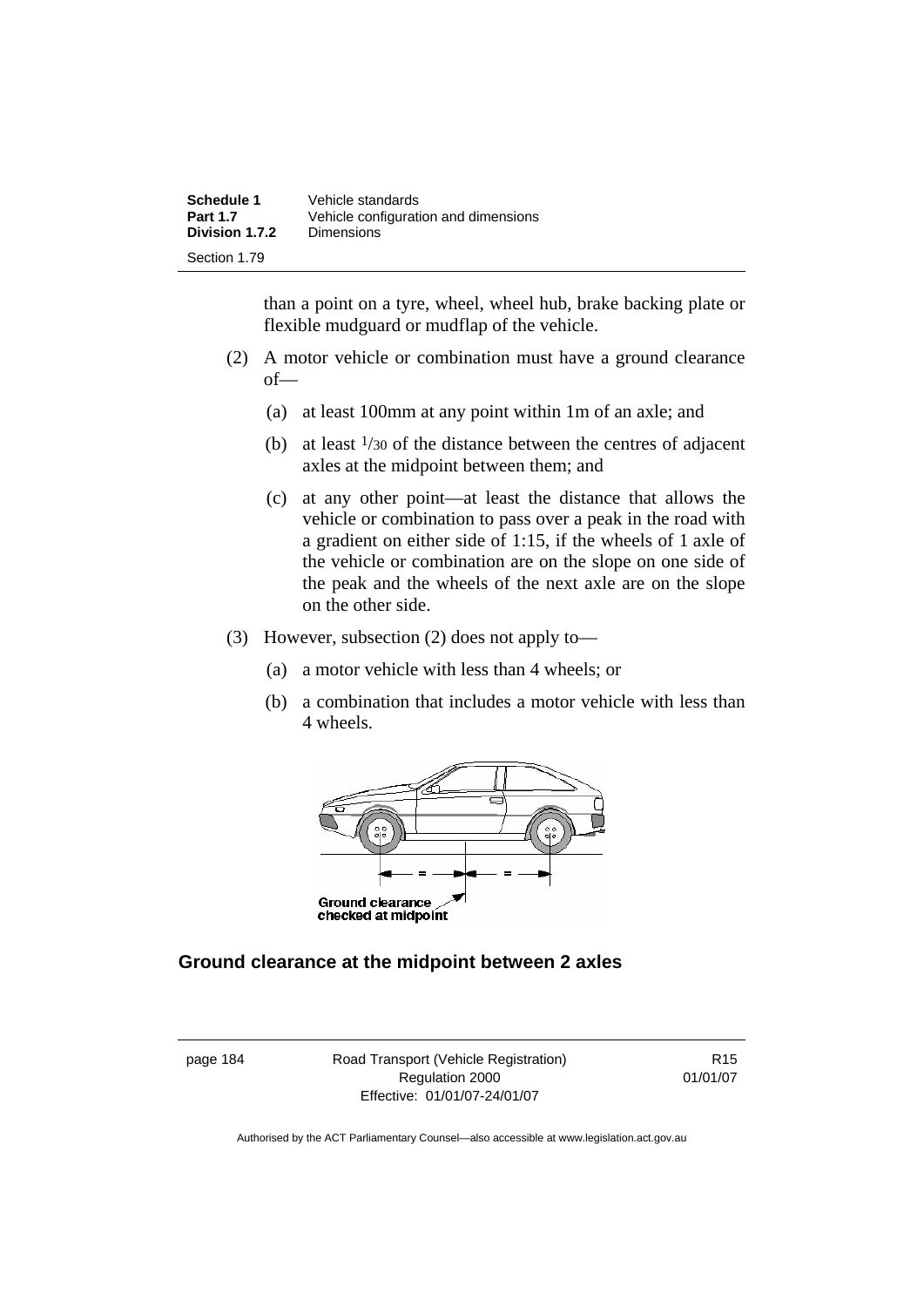Vehicle standards **Schedule 1**  Vehicle configuration and dimensions **Part 1.7**  Dimensions **Division 1.7.2**  Section 1.79



**Ground clearance over a peak in the road** 

R15 01/01/07 Road Transport (Vehicle Registration) Regulation 2000 Effective: 01/01/07-24/01/07

page 185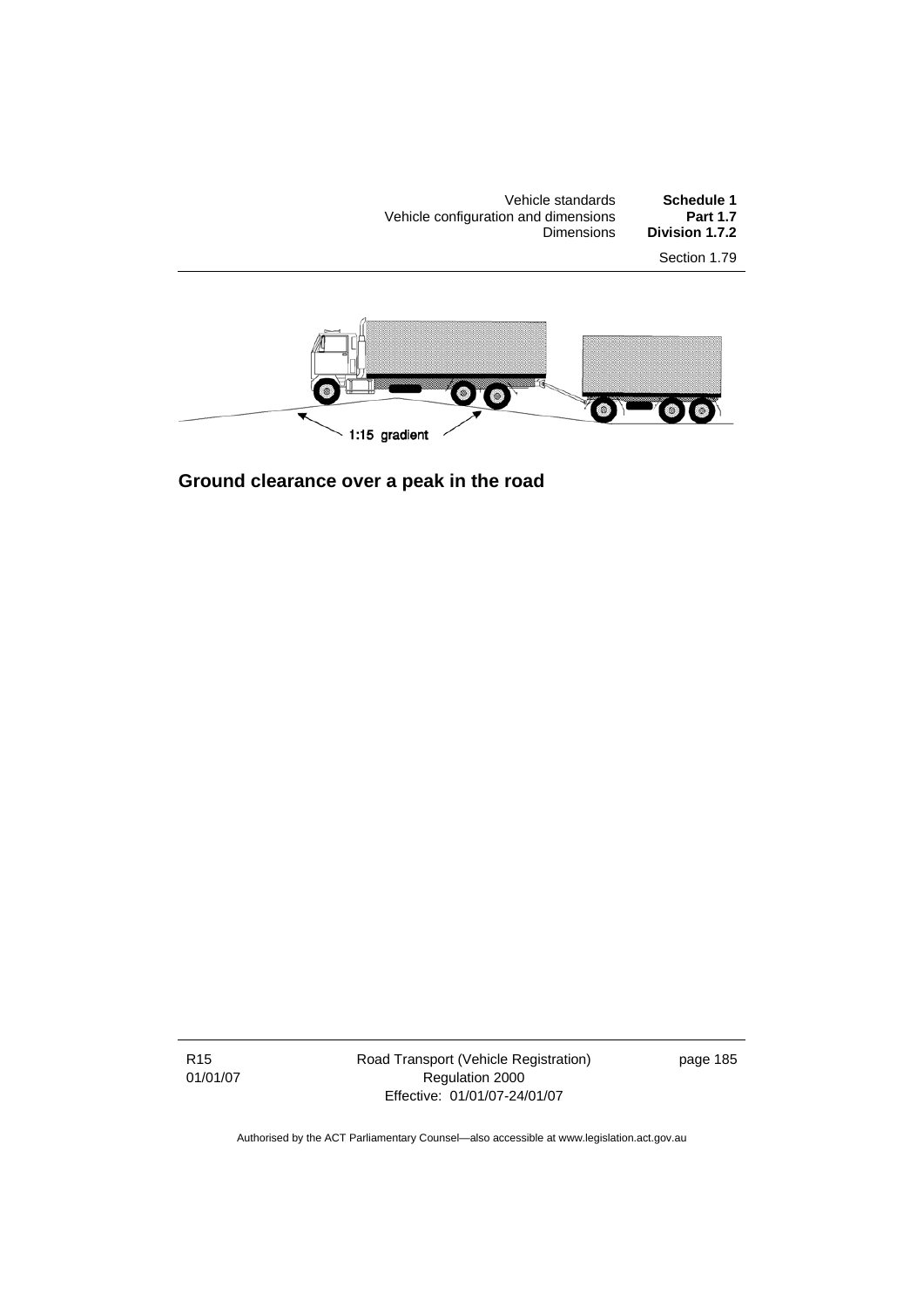**Schedule 1** Vehicle standards<br>**Part 1.8 Lights** and reflector **Part 1.8 Lights and reflectors**<br>**Division 1.8.1 General requirement Division 1.8.1** General requirements for lights Section 1.80

**Part 1.8 Lights and reflectors** 

*Note* This part deals with how the lights on a vehicle must be fitted and work so that the driver can see the road, pedestrians and other vehicles at night, and can signal to others. The Australian Road Rules provide for when certain lights must be switched on.

> In this part, the description '*yellow*' is used as a more modern term instead of the description 'amber', which is used in earlier legislation and some ADRs.

# **Division 1.8.1 General requirements for lights**

# **1.80 Certain requirements apply only at night**

The requirements of this part for a light, other than a brake or direction indicator light, to be visible over a stated distance apply only at night.

#### **1.81 Prevention of glare**

A light, other than a high-beam headlight, fitted to a vehicle must be built and adjusted to provide the necessary amount of light, without dazzling the driver of another vehicle approaching, or being approached by, the vehicle.

# **1.82 Pairs of lights**

- (1) If lights are required under this schedule to be fitted to a vehicle in pairs—
	- (a) a light must be fitted on each side of the longitudinal axis of the vehicle; and
	- (b) the centre of each light in a pair must be the same distance from the longitudinal axis of the vehicle; and

page 186 Road Transport (Vehicle Registration) Regulation 2000 Effective: 01/01/07-24/01/07

R15 01/01/07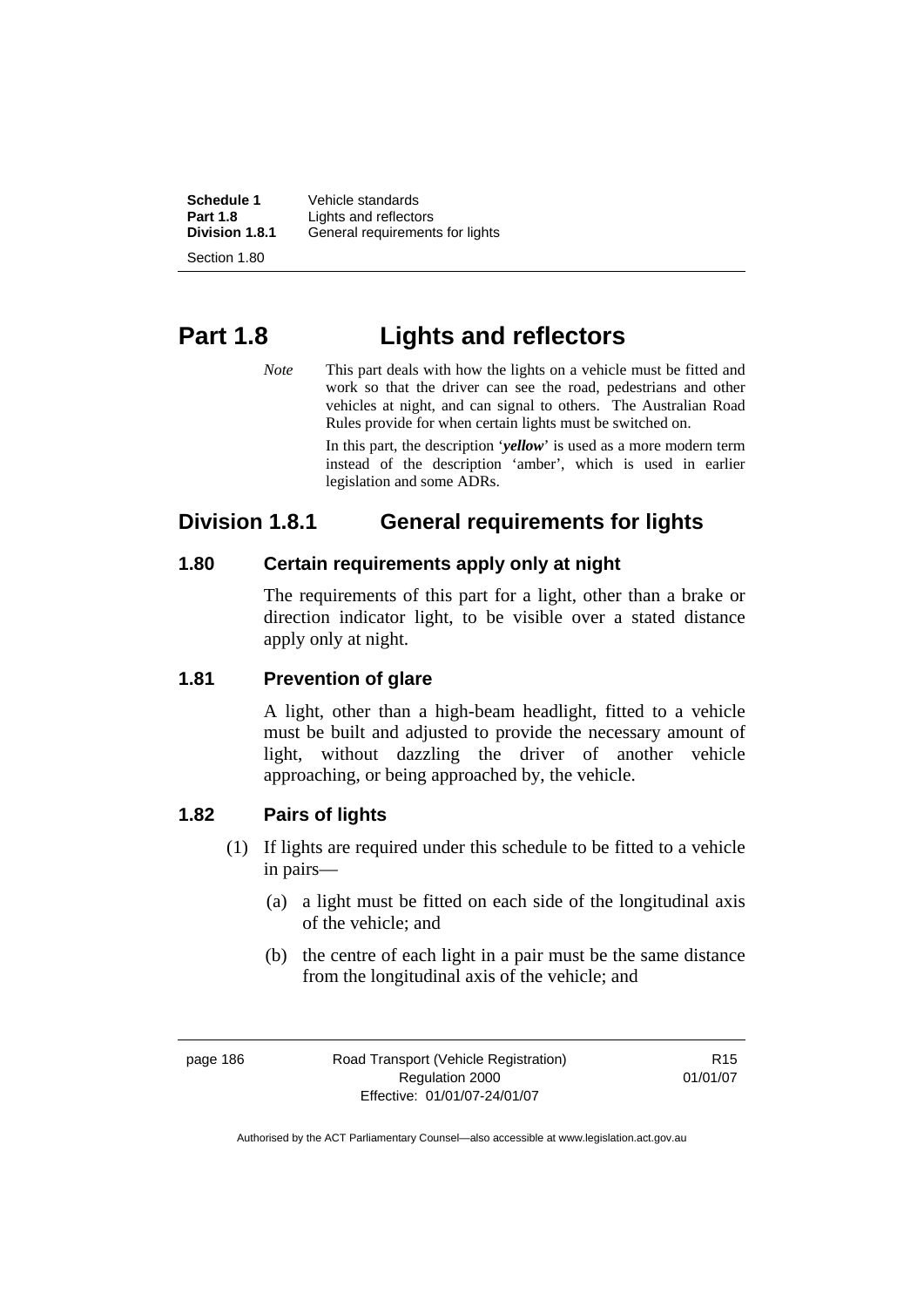| Schedule 1      | Vehicle standards     |
|-----------------|-----------------------|
| <b>Part 1.8</b> | Lights and reflectors |
| Division 1.8.2  | Headlights            |
| Section 1.83    |                       |

- (c) the centre of each light in a pair must be at the same height above ground level; and
- (d) each light in a pair must project approximately the same amount of light of the same colour.
- (2) Subsection (1) applies to a motorbike with an attached sidecar as if the sidecar were not attached.

# **Division 1.8.2 Headlights**

#### **1.83 Headlights to be fitted to vehicles**

- (1) A motor vehicle must be fitted with—
	- (a) 1 low-beam headlight if it is a moped, motorbike, or motortrike with 1 front wheel; or
	- (b) a pair of low-beam headlights if it has 4 or more wheels or is a motortrike, other than a moped, with 2 front wheels.
- (2) If a motor vehicle built after 1934 can travel at over 60km/h—
	- (a) each low-beam headlight mentioned in subsection (1) must be able to work in the high-beam position; or
	- (b) the vehicle must be fitted with—
		- (i) 1 headlight that can work in the high-beam position if the vehicle is required to have 1 low-beam headlight; or
		- (ii) a pair of headlights that can work in the high-beam position.
- (3) A motorbike may be equipped with a headlight modulation system that—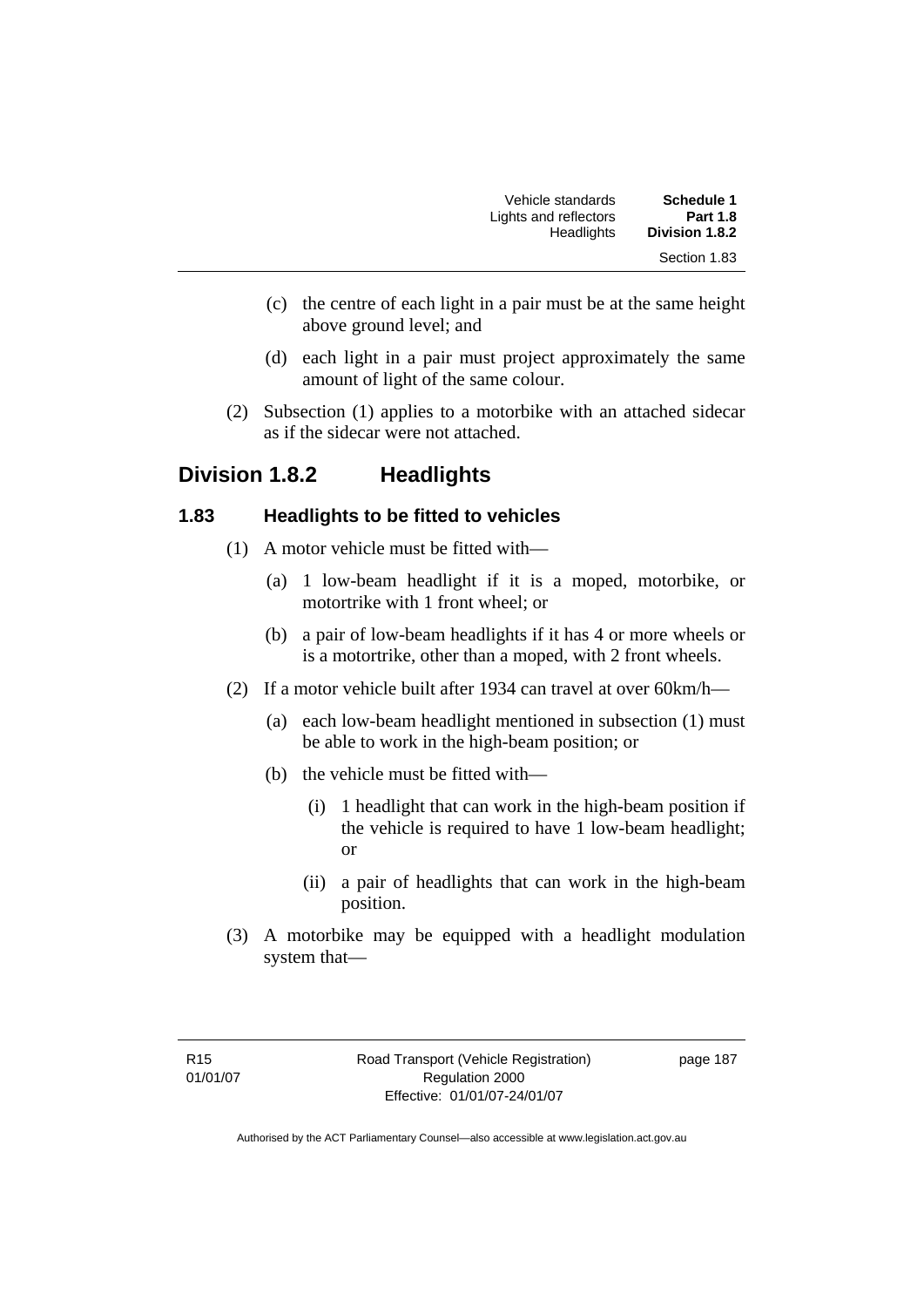**Schedule 1** Vehicle standards<br>**Part 1.8 Lights** and reflector **Lights and reflectors**<br>Headlights **Division 1.8.2** Section 1.84

- (a) varies the brightness of its high-beam headlight or low-beam headlight, but not both, at a rate of at least 200 and at most 280 flashes a minute; and
- (b) is designed to operate only in the daylight.
- (4) Additional headlights may be fitted to a motorbike or motortrike, or a motor vehicle with 4 or more wheels that was built before 1970.
- (5) Additional pairs of headlights may be fitted to a motor vehicle with 4 or more wheels that was built after 1969.

#### **1.84 How headlights are to be fitted**

- (1) The centres of low-beam headlights fitted as a pair on a motor vehicle with 4 or more wheels must be at least 600mm apart.
- (2) However, subsection (1) does not apply to a motor vehicle built before 1970 if the centres of its low-beam headlights—
	- (a) were under 600mm apart when the vehicle was built; and
	- (b) are not nearer than they were when the vehicle was built.
- (3) Each low-beam headlight of a pair on a motortrike (other than a moped) with 2 front wheels must not be over 400mm from the nearer side of the vehicle.
- (4) The centre of a low-beam headlight fitted to a motor vehicle built after June 1953 must be—
	- (a) at least 500mm above ground level; and
	- (b) not over 1.4m above ground level.

#### **1.85 How single headlights are to be fitted**

 (1) A motorbike or motortrike with a single headlight fitted must have the light fitted in the centre.

| page 188 | Road Transport (Vehicle Registration) | R <sub>15</sub> |
|----------|---------------------------------------|-----------------|
|          | Regulation 2000                       | 01/01/07        |
|          | Effective: 01/01/07-24/01/07          |                 |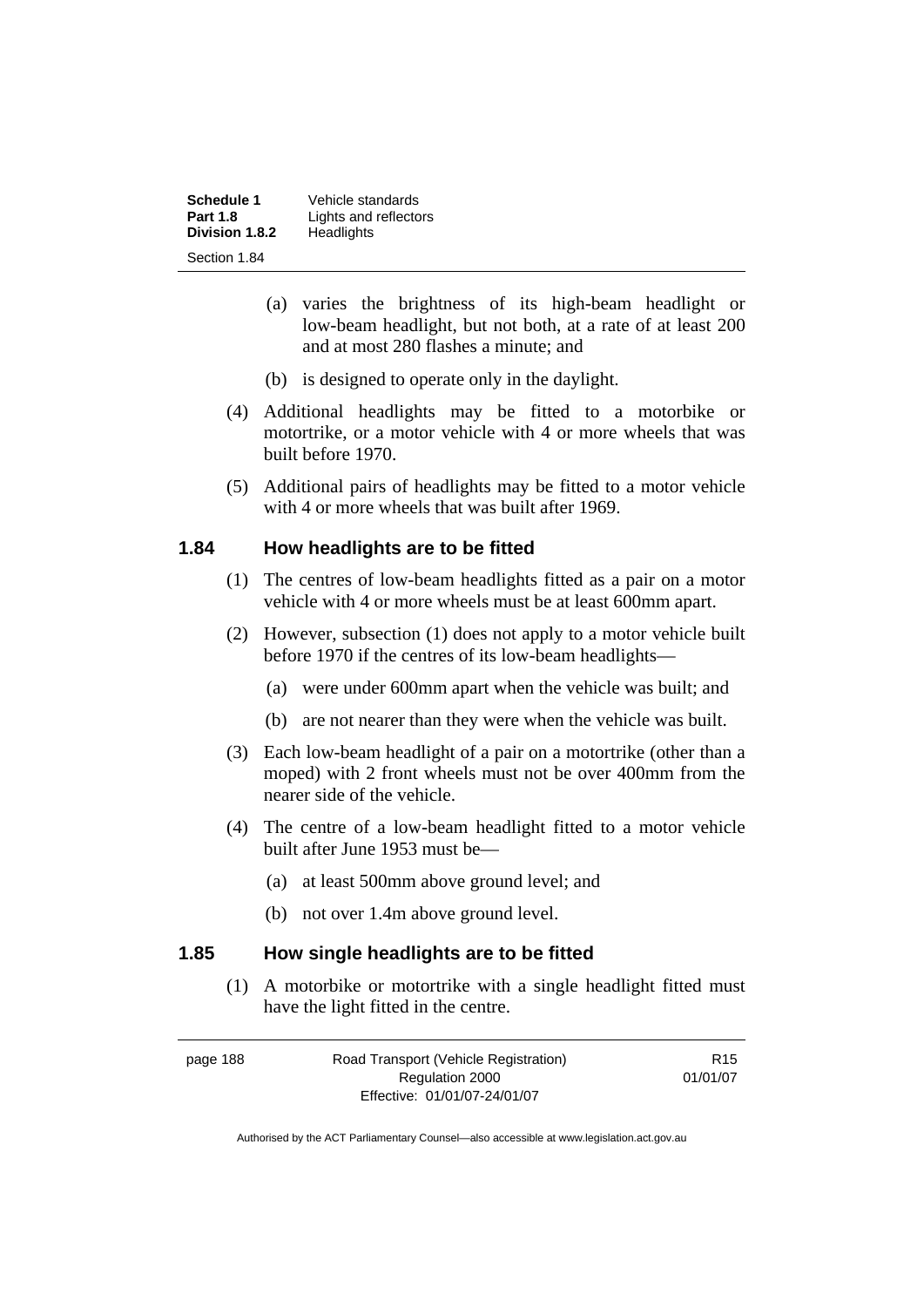| Schedule 1<br><b>Part 1.8</b> | Vehicle standards                   |
|-------------------------------|-------------------------------------|
| Division 1.8.2                | Lights and reflectors<br>Headlights |
| Section 1.86                  |                                     |

 (2) Subsection (1) applies to a motorbike with an attached sidecar as if the sidecar were not attached.

### **1.86 How additional headlights are to be fitted**

If 2 or more additional headlights are fitted to a motor vehicle with 4 or more wheels, the additional headlights must as far as possible be fitted in pairs.

# **1.87 Performance of headlights**

- (1) When on, a headlight, or additional headlight, fitted to a vehicle must—
	- (a) show only white light; and
	- (b) project its main beam of light ahead of the vehicle.
- (2) Headlights must be fitted to a vehicle so their light does not reflect off the vehicle into the driver's eyes.

# **1.88 Effective range of headlights**

- (1) This section applies to a headlight that is on at night.
- (2) A low-beam headlight must illuminate the road ahead of the vehicle for at least 25m.
- (3) A high-beam headlight must illuminate the road ahead of the vehicle for at least 50m.
- (4) However, a low-beam headlight fitted to a motor vehicle built before 1931, or a moped, need only illuminate the road ahead of the vehicle for 12m.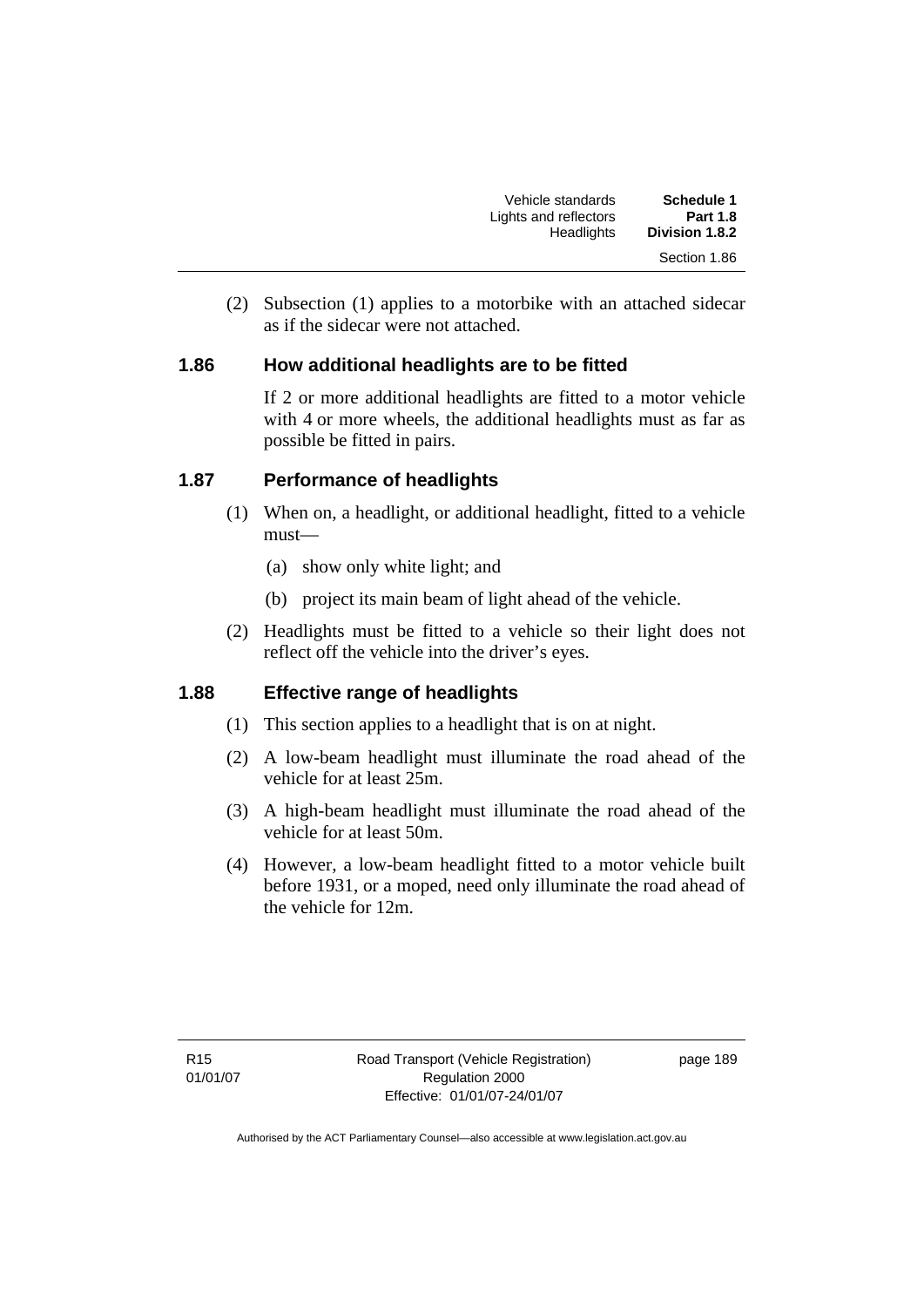| Schedule 1      | Vehicle standards     |
|-----------------|-----------------------|
| <b>Part 1.8</b> | Lights and reflectors |
| Division 1.8.3  | Parking lights        |
| Section 1.89    |                       |

#### **1.89 Changing headlights from high-beam to low-beam position**

- (1) A motor vehicle built after 1934 that can travel at over 60km/h must be fitted with—
	- (a) a dipping device enabling the driver in the normal driving position—
		- (i) to change the headlights from the high-beam position to the low-beam position; or
		- (ii) simultaneously to switch off a high-beam headlight and switch on a low-beam headlight; and
	- (b) for a vehicle built after June 1953—a device to indicate to the driver that the headlights are in the high-beam position.
- (2) A headlight fitted to a vehicle not fitted with a dipping device mentioned in subsection (1) (a) must operate in the low-beam position.
- (3) When a headlight fitted to a vehicle is switched to the low-beam position, any other headlight on the vehicle must operate only in the low-beam position or be off.

# **Division 1.8.3 Parking lights**

# **1.90 Parking lights**

- (1) A motor vehicle built after June 1953 must be fitted with—
	- (a) a pair of parking lights if it is a motortrike with 2 front wheels (other than a moped) or a motor vehicle with 4 or more wheels; or
	- (b) at least 1 parking light if it is a motorbike with an attached sidecar, or a motortrike with 1 front wheel, (other than a moped).

| page 190 | Road Transport (Vehicle Registration) | R <sub>15</sub> |
|----------|---------------------------------------|-----------------|
|          | Regulation 2000                       | 01/01/07        |
|          | Effective: 01/01/07-24/01/07          |                 |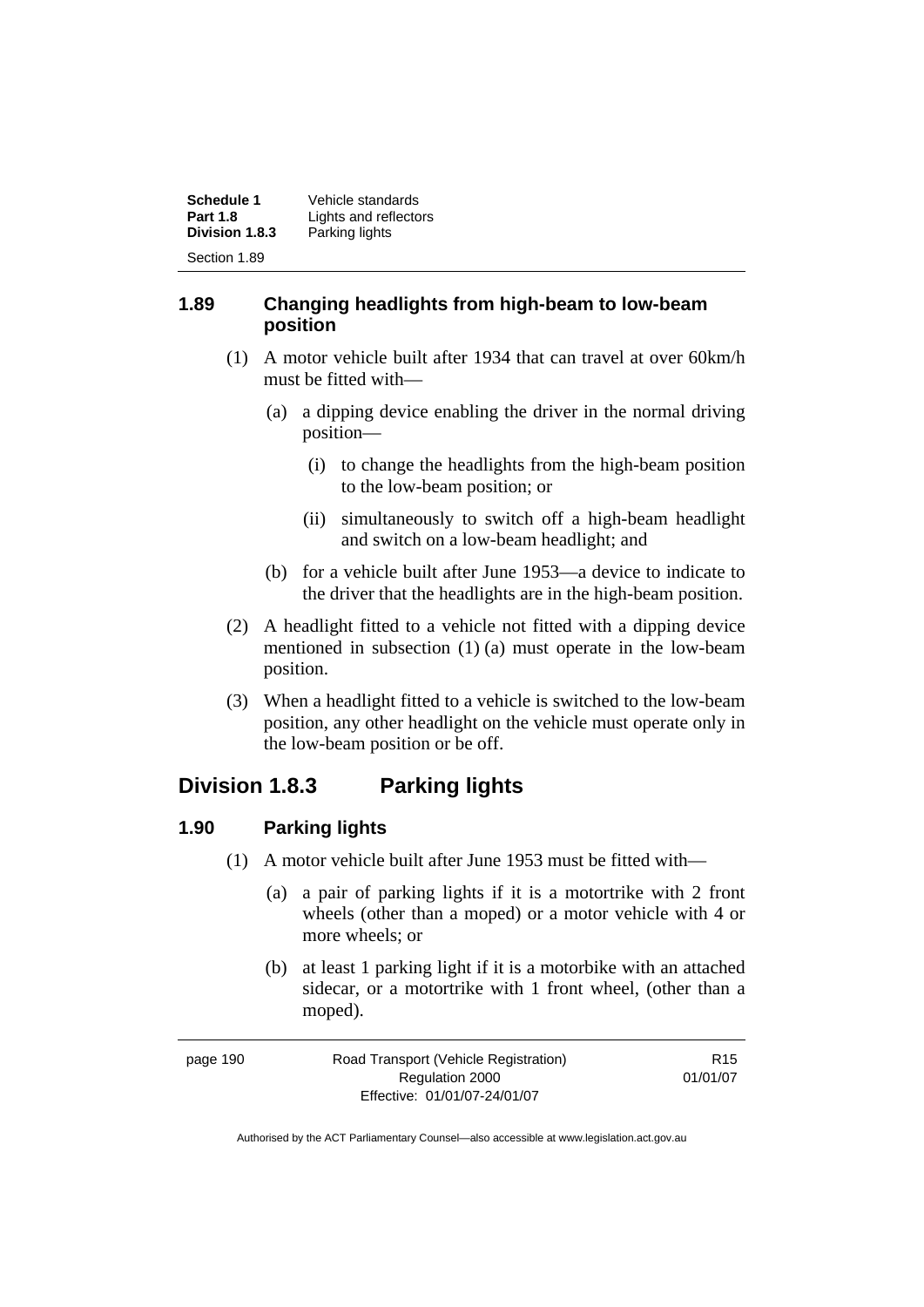| Vehicle standards     | Schedule 1      |
|-----------------------|-----------------|
| Lights and reflectors | <b>Part 1.8</b> |
| Parking lights        | Division 1.8.3  |
|                       | Section 1.90    |

- (2) A pair of parking lights fitted to a motor vehicle with 4 or more wheels must be fitted with the centre of each light—
	- (a) at least 600mm from the centre of the other light; and
	- (b) not over 510mm from the nearer side of the vehicle.
- (3) However, a pair of parking lights fitted to a motor vehicle under 1.3m wide may be fitted with the centre of each light not under 400mm from the centre of the other light.
- (4) A parking light fitted to a motortrike with 2 front wheels must not be over 400mm from the nearer side of the vehicle.
- (5) A parking light fitted to a motorbike with a sidecar must be fitted not over 150mm from the side of the sidecar furthest from the motorbike.



# **Location of parking lights on a vehicle**

- (6) When on, a parking light must—
	- (a) show a white or yellow light visible 200m from the front of the vehicle; and

R15 01/01/07 Road Transport (Vehicle Registration) Regulation 2000 Effective: 01/01/07-24/01/07

page 191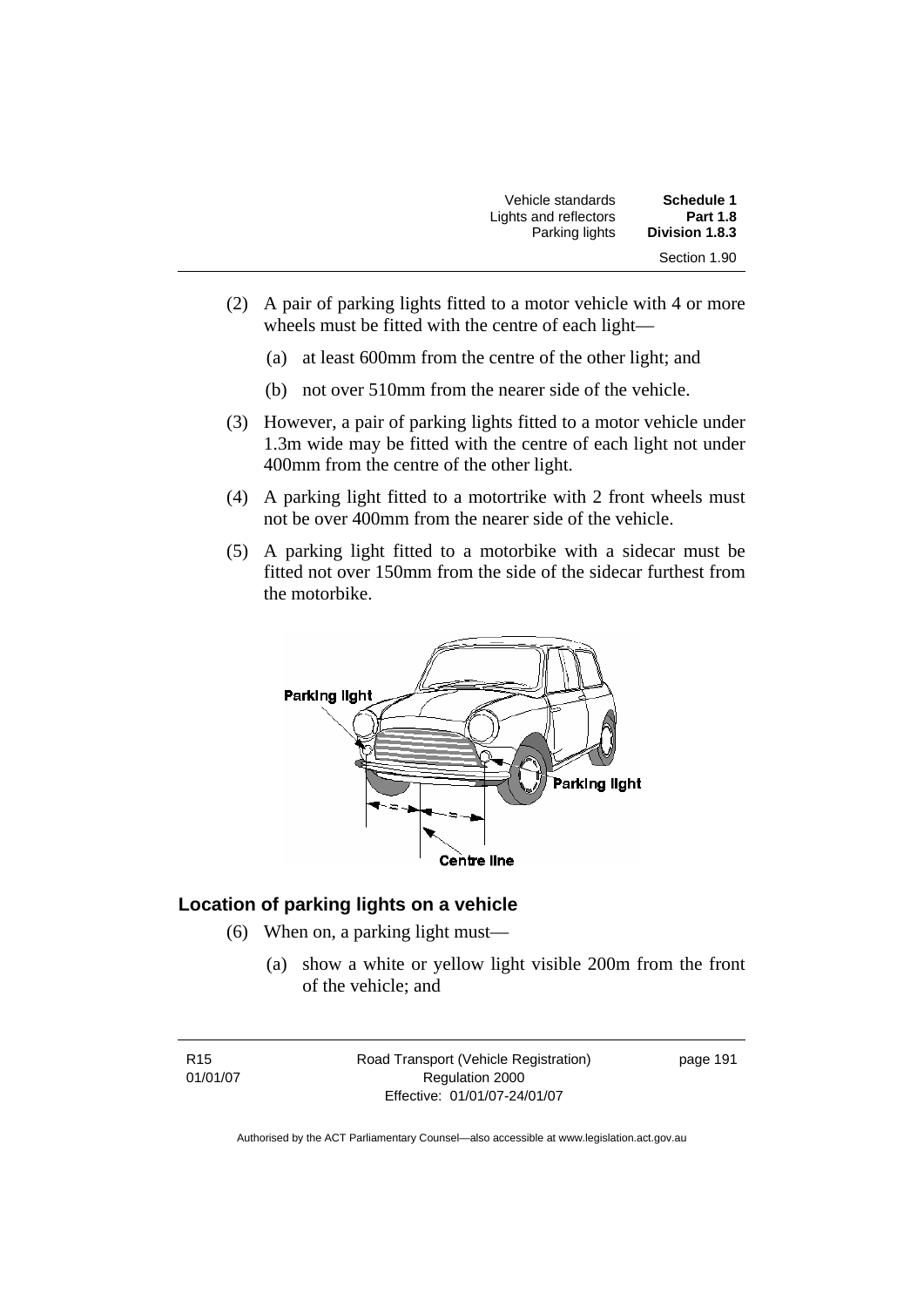| Schedule 1      | Vehicle standards      |
|-----------------|------------------------|
| <b>Part 1.8</b> | Lights and reflectors  |
| Division 1.8.4  | Daytime running lights |
| Section 1.91    |                        |

- (b) not use over 7W.
- (7) A parking light fitted to a motor vehicle built after 1969 must be wired so the parking light is on when a headlight on the vehicle is on.
- (8) A parking light fitted to a sidecar attached to a motorbike must be wired to operate when a headlight, tail-light or parking light on the motorbike is on.
- (9) For subsection (3), the width of a vehicle is measured disregarding any anti-skid device mounted on wheels, central tyre inflation systems, lights, mirrors, reflectors, signalling devices and tyre pressure gauges.

# **Division 1.8.4 Daytime running lights**

#### **1.91 Daytime running lights**

- (1) A pair of daytime running lights may be fitted to a motor vehicle.
- (2) A pair of daytime running lights fitted to a vehicle with 4 or more wheels must be fitted with the centre of each light—
	- (a) at least 600mm from the centre of the other light; and
	- (b) not over 510mm from the nearer side of the vehicle.
- (3) However, a pair of daytime running lights fitted to a motor vehicle under 1.3m wide may be fitted with the centre of each light not under 400mm from the centre of the other light.

page 192 Road Transport (Vehicle Registration) Regulation 2000 Effective: 01/01/07-24/01/07

R15 01/01/07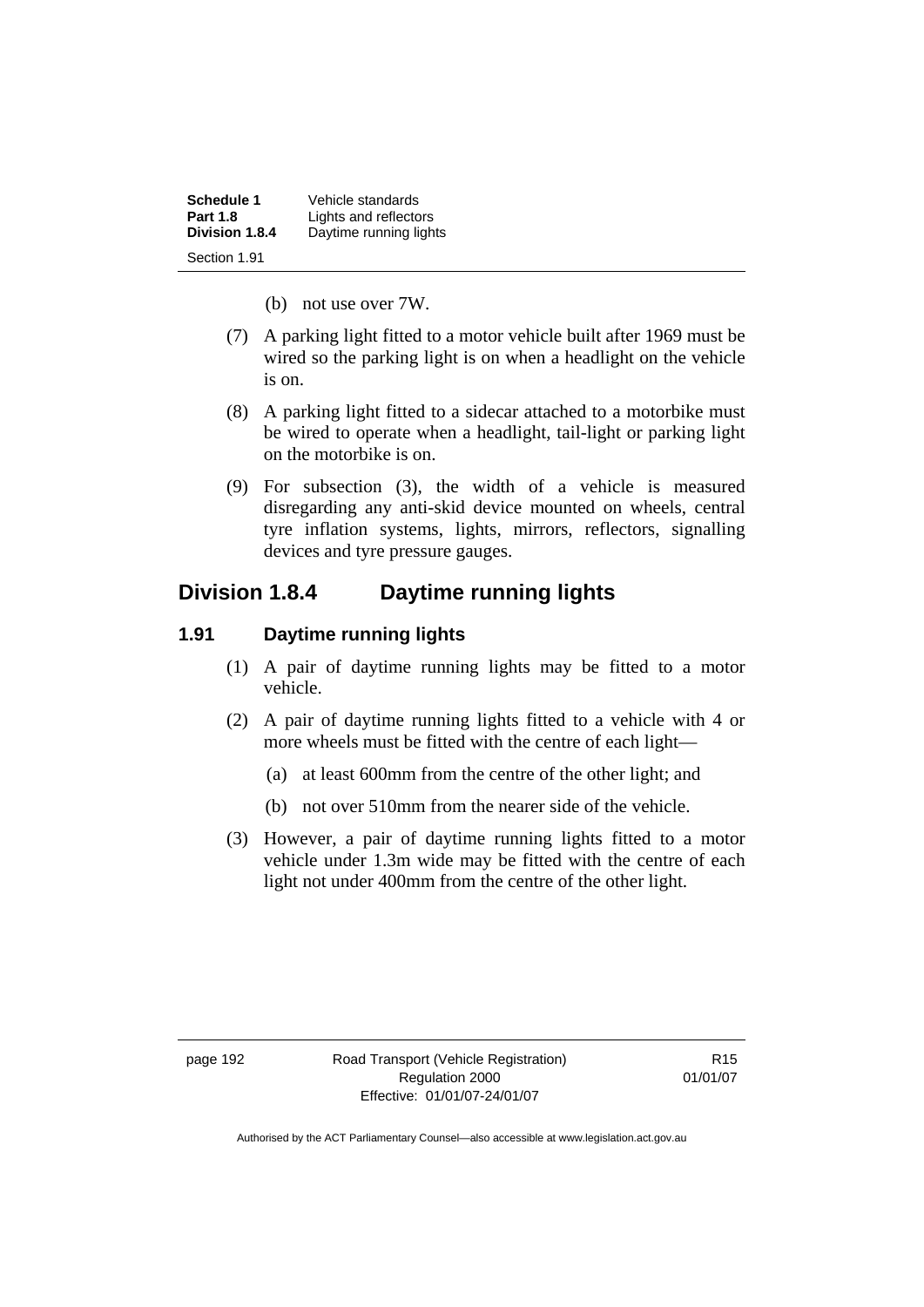| Schedule 1<br><b>Part 1.8</b> | Vehicle standards                    |  |
|-------------------------------|--------------------------------------|--|
| Division 1.8.5                | Lights and reflectors<br>Tail-lights |  |
| Section 1.92                  |                                      |  |



#### **Location of daytime running lights on a vehicle**

- (4) When on, a daytime running light must—
	- (a) show a white or yellow light visible from the front of the vehicle; and
	- (b) not use over 25W.
	- *Note* The 3rd edition ADRs only allow white daytime running lights.
- (5) Daytime running lights must be wired so they are off when a headlight, other than a headlight being used as a flashing signal, is on.
- (6) For subsection (3), the width of a vehicle is measured disregarding any anti-skid device mounted on wheels, central tyre inflation systems, lights, mirrors, reflectors, signalling devices and tyre pressure gauges.

# **Division 1.8.5 Tail-lights**

# **1.92 Tail-lights generally**

 (1) A vehicle must have at least 1 tail-light fitted on or towards the rear of the vehicle.

R15 01/01/07 Road Transport (Vehicle Registration) Regulation 2000 Effective: 01/01/07-24/01/07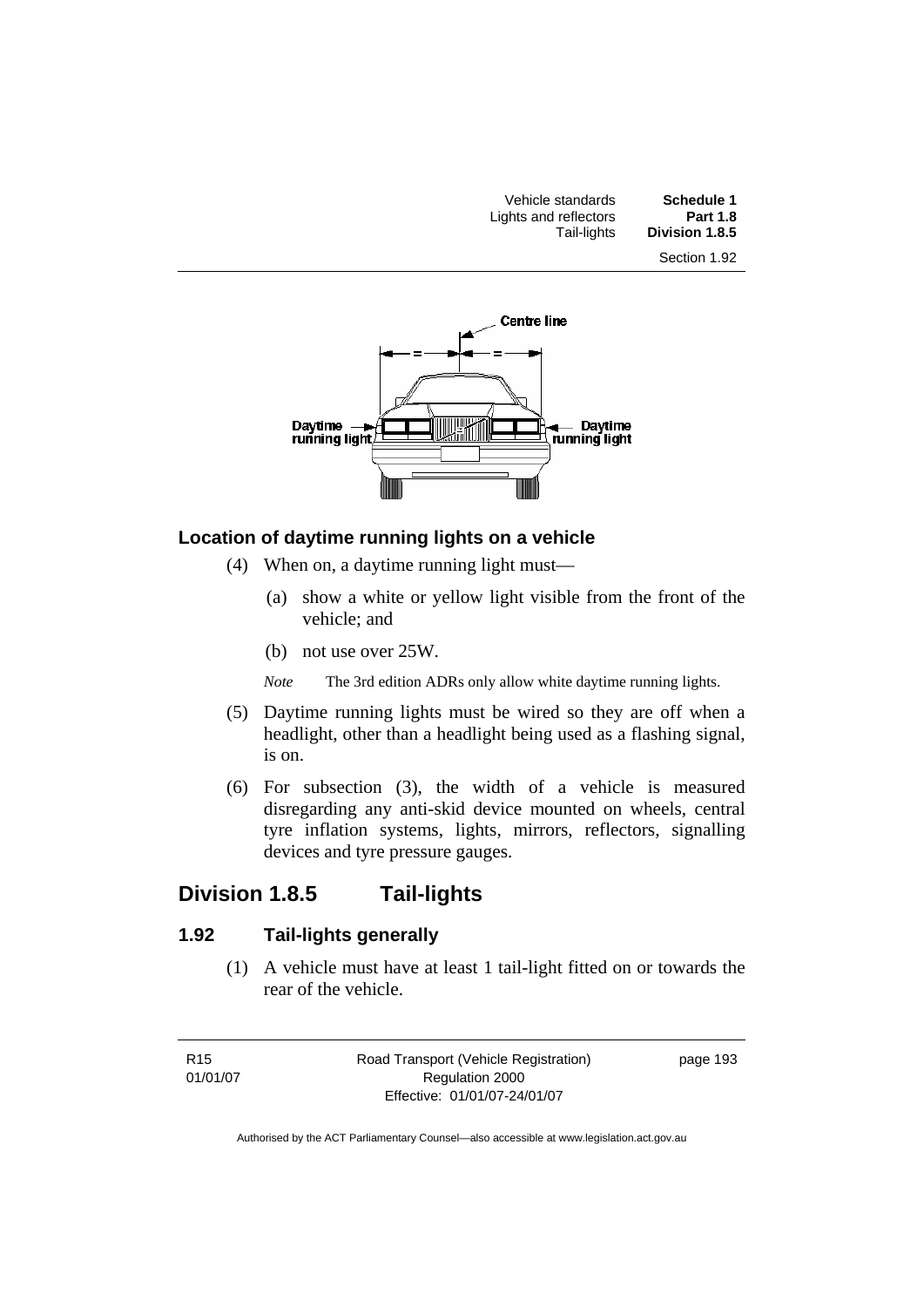| Schedule 1      | Vehicle standards     |
|-----------------|-----------------------|
| <b>Part 1.8</b> | Lights and reflectors |
| Division 1.8.5  | Tail-lights           |
| Section 1.93    |                       |

- (2) A motortrike with 2 rear wheels, or a motor vehicle with 4 or more wheels, built after 1959 must have at least 1 tail-light fitted on or towards each side of the rear of the vehicle.
- (3) A trailer built after June 1988 must have at least 1 tail-light fitted on or towards each side of the rear of the vehicle.
- (4) The centre of a tail-light mentioned in subsection (1), (2) or (3) must not be over—
	- (a) 1.5m above ground level; or
	- (b) if it is not practicable to fit the light lower—2.1m above ground level.
- (5) A vehicle may have 1 or more additional tail-lights at any height above ground level.

#### **1.93 Pattern of fitting tail-lights**

- (1) If only 1 tail-light is fitted to a vehicle, it must be fitted in the centre or to the right of the centre of the vehicle's rear.
- (2) Subsection (1) applies to a motorbike with an attached sidecar as if the sidecar were not attached.
- (3) If 2 or more tail-lights are fitted to a vehicle, at least 2 must be fitted as a pair.

page 194 Road Transport (Vehicle Registration) Regulation 2000 Effective: 01/01/07-24/01/07

R15 01/01/07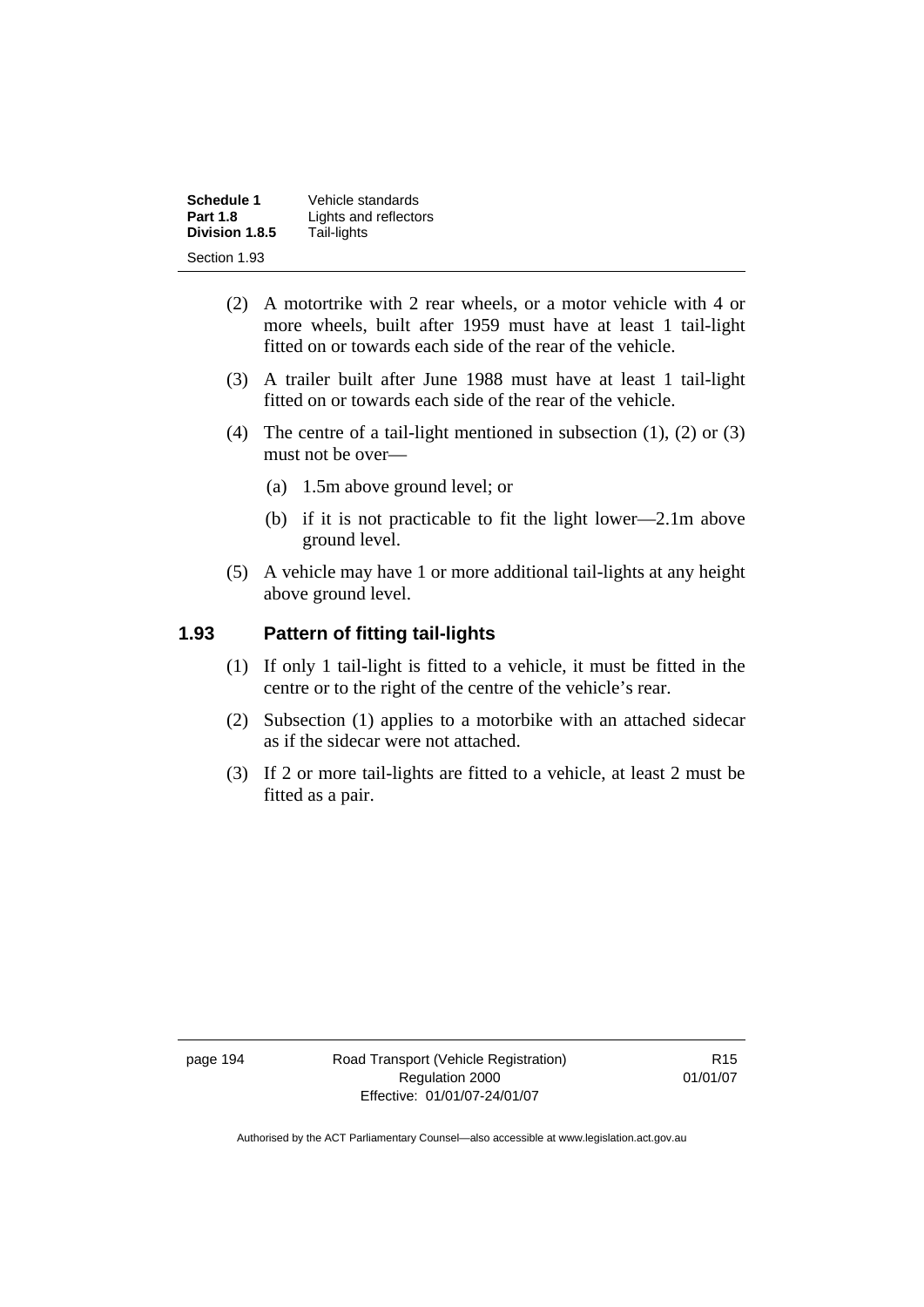



## **Location of tail-lights on a vehicle**

 (4) Tail-lights fitted in accordance with this division may also serve as rear clearance lights if they are fitted to a vehicle in accordance with section 1.91 (3).

#### **1.94 Performance of tail-lights**

When on, a tail-light of a vehicle must—

- (a) show a red light visible 200m from the rear of the vehicle; and
- (b) not use over 7W.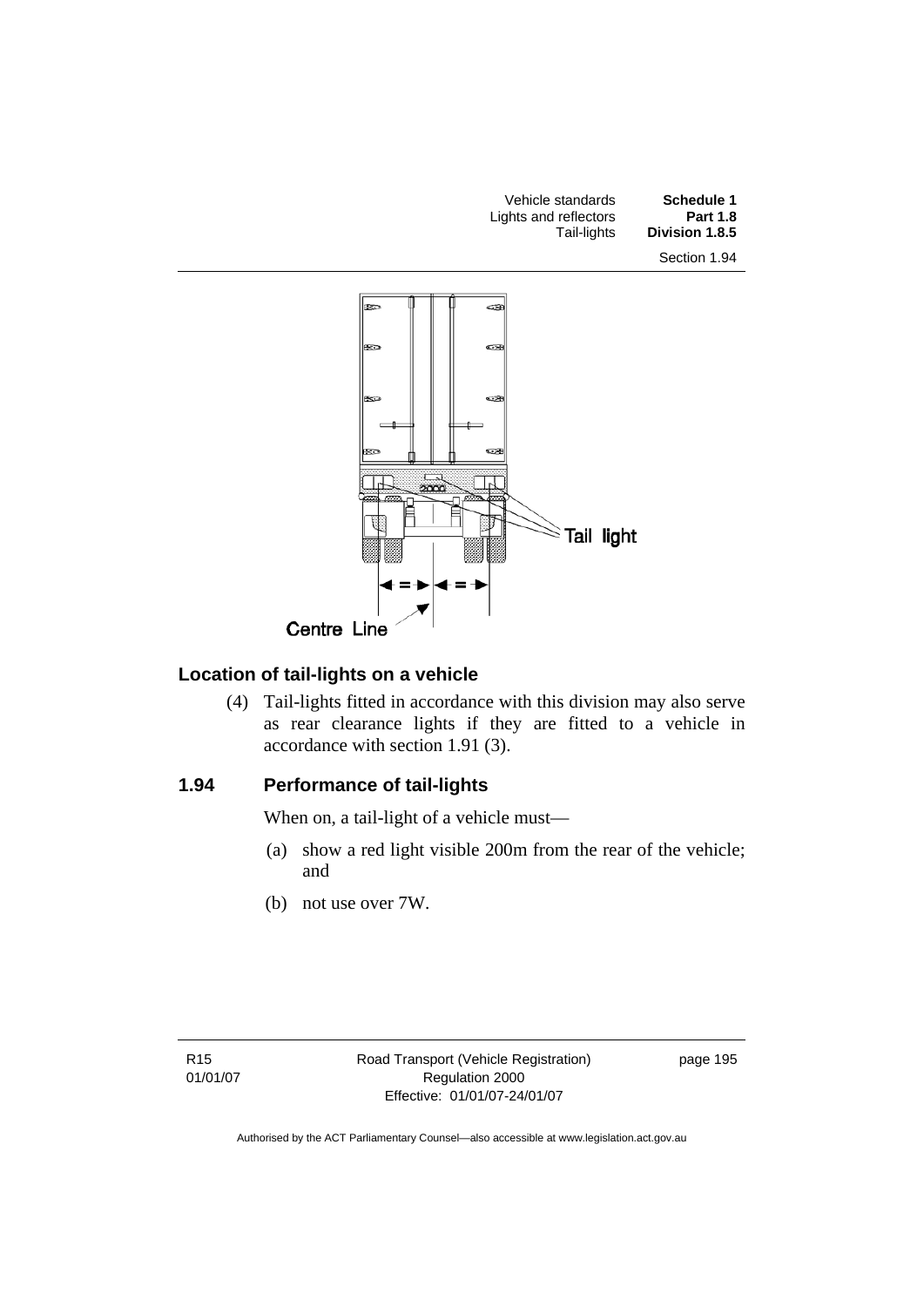| Schedule 1      | Vehicle standards     |
|-----------------|-----------------------|
| <b>Part 1.8</b> | Lights and reflectors |
| Division 1.8.6  | Numberplate lights    |
| Section 1.95    |                       |

#### **1.95 Wiring of tail-lights**

A tail-light of a motor vehicle must be wired to come on, and stay on, when a parking light or headlight on the vehicle is on, unless an external switch is fitted to operate the tail-light.

# **Division 1.8.6 Numberplate lights**

#### **1.96 Numberplate lights**

- (1) At least 1 numberplate light must be fitted to the rear of a vehicle.
- (2) When on, the numberplate light or lights must illuminate a numberplate on the rear of the vehicle with white light, so the characters on the numberplate can be read at night 20m from the rear of the vehicle.
- (3) A numberplate light—
	- (a) may be combined with another light; and
	- (b) must not project white light to the rear of the vehicle except by reflection; and
	- (c) must not obscure the characters on the numberplate; and
	- (d) must be wired to come on, and stay on, when a parking light, headlight or tail-light on the vehicle is on.

# **Division 1.8.7 Clearance lights**

#### **1.97 Front clearance lights**

- (1) Front clearance lights may only be fitted to a vehicle that is at least 1.8m wide.
- (2) A pair of front clearance lights must be fitted to a motor vehicle that is at least 2.2m wide, or a prime mover.

| page 196 | Road Transport (Vehicle Registration) | R15      |
|----------|---------------------------------------|----------|
|          | Regulation 2000                       | 01/01/07 |
|          | Effective: 01/01/07-24/01/07          |          |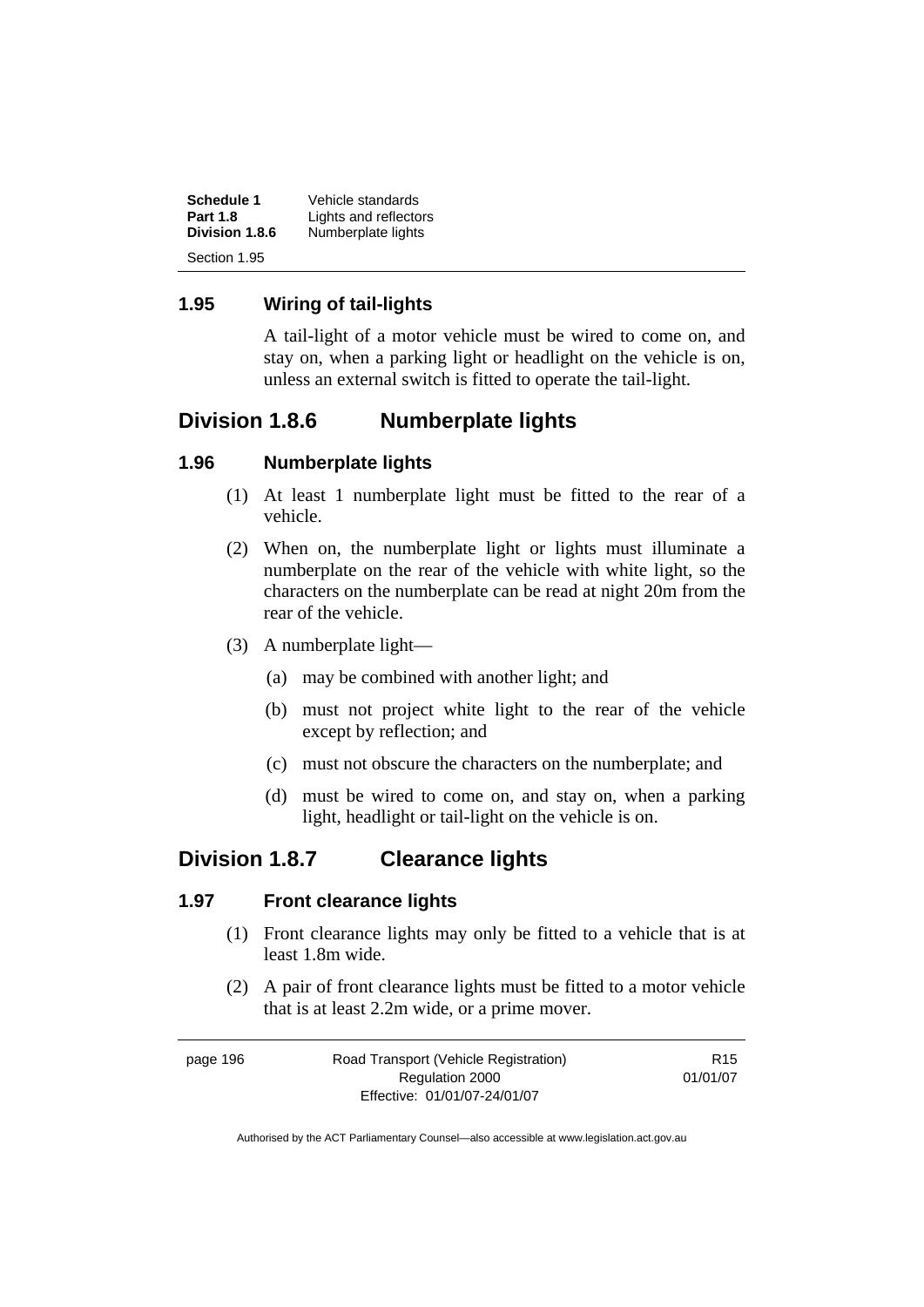| Vehicle standards     | Schedule 1            |
|-----------------------|-----------------------|
| Lights and reflectors | <b>Part 1.8</b>       |
| Clearance lights      | <b>Division 1.8.7</b> |
|                       | Section 1.98          |

- (3) The centre of a front clearance light must be—
	- (a) not over 400mm from the nearer side of the vehicle; and
	- (b) if the vehicle was built after June 1953—
		- (i) at least 750mm higher than the centre of any lowbeam headlight fitted to the vehicle; or
		- (ii) not lower than the top of the windscreen.
- (4) However, a front clearance light may be mounted on an external rear-vision mirror or a mirror support if, when the mirror is correctly adjusted, no part of the lens of the clearance light is visible to a person in the normal driving position.
- (5) When on, a front clearance light must—
	- (a) show a yellow or white light visible 200m from the front of the vehicle; and
	- (b) not use over 7W.

#### **1.98 External cabin lights**

- (1) A motor vehicle fitted with front clearance lights may also have additional forward-facing lights on or above the roof of its cabin.
- (2) The additional forward-facing lights must be spaced evenly between the front clearance lights, with their centres at least 120mm apart.
- (3) When on, an additional forward-facing light must—
	- (a) show a yellow or white light; and
	- (b) not use over 7W.

page 197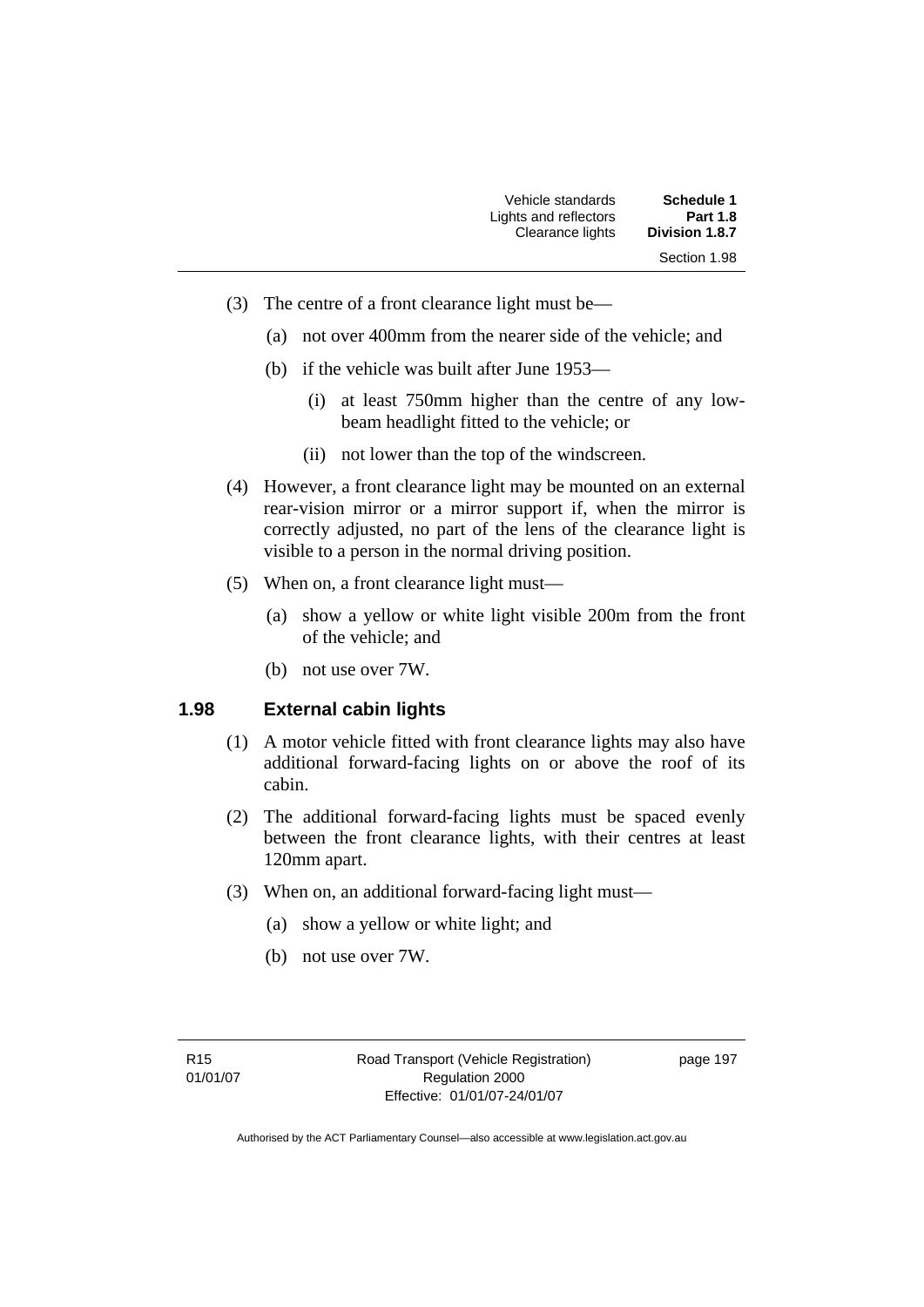| Schedule 1<br><b>Part 1.8</b> | Vehicle standards<br>Lights and reflectors |
|-------------------------------|--------------------------------------------|
| Division 1.8.8                | Side marker lights                         |
| Section 1.99                  |                                            |

#### **1.99 Rear clearance lights**

- (1) Rear clearance lights may only be fitted to a vehicle that is at least 1.8m wide.
- (2) A pair of rear clearance lights must be fitted to the rear of a vehicle that is at least 2.2m wide.
- (3) The centre of a rear clearance light must be—
	- (a) not over 400mm from the nearer side of the vehicle; and
	- (b) if practicable, at least 600mm above ground level.
- (4) When on, a rear clearance light must—
	- (a) show a red light visible 200m from the rear of the vehicle; and
	- (b) not use over 7W.

## **Division 1.8.8 Side marker lights**

#### **1.100 Vehicles needing side marker lights**

- (1) A pair of side marker lights must be fitted towards the rear of the sides of a motor vehicle that is over 7.5m long and at least 2.2m wide.
- (2) A pole-type trailer, and a motor vehicle built to tow a pole-type trailer, with at least 1 crossbar or bolster must have a side marker light fitted to each side of the back or only crossbar or bolster.
- (3) A pole-type trailer with 2 or more crossbars or bolsters may also have a side marker light fitted to each side of the front crossbar or bolster.
- (4) At least 2 side marker lights must be fitted to each side of—

page 198 Road Transport (Vehicle Registration) Regulation 2000 Effective: 01/01/07-24/01/07

R15 01/01/07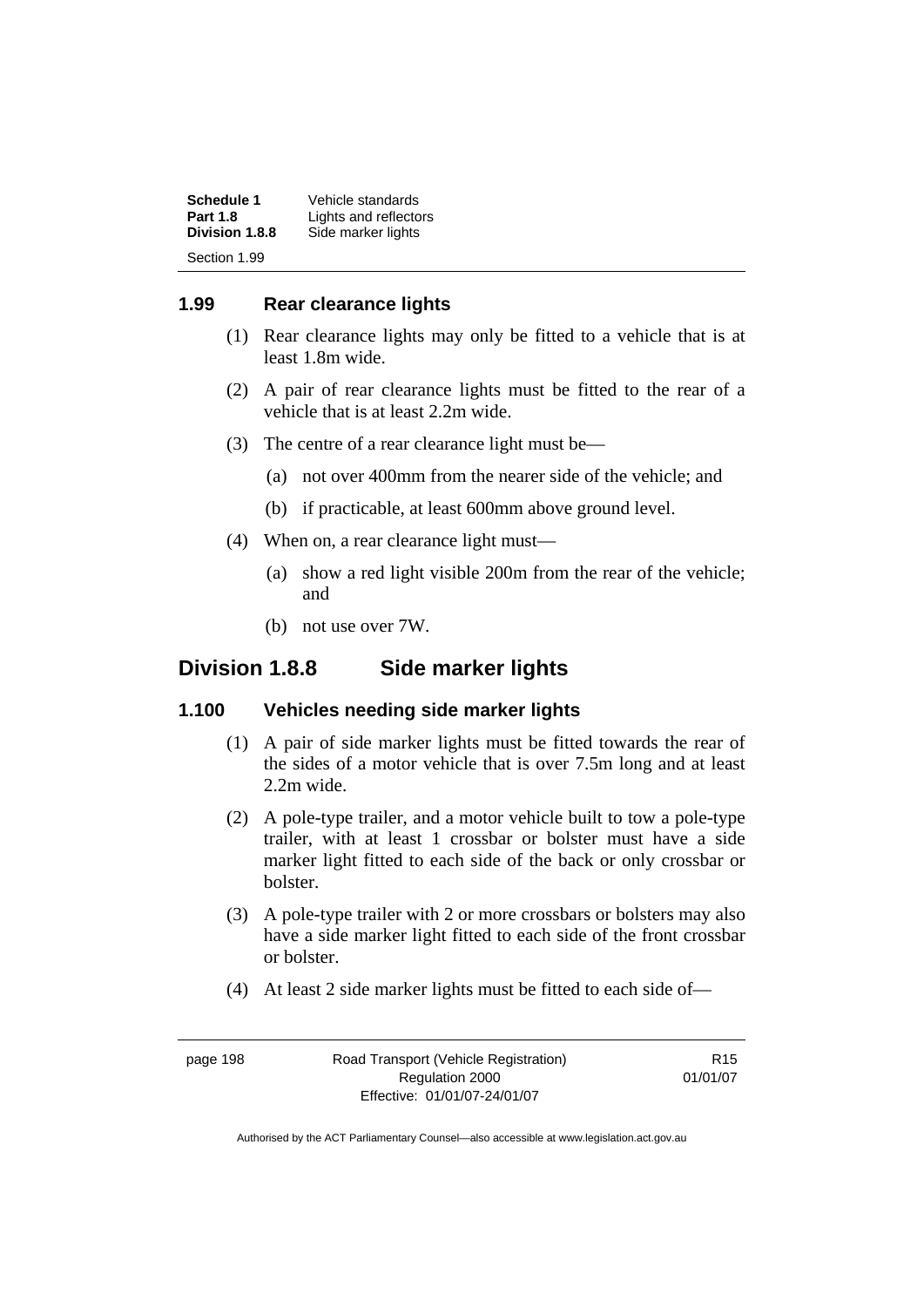| Schedule 1      | Vehicle standards     |
|-----------------|-----------------------|
| <b>Part 1.8</b> | Lights and reflectors |
| Division 1.8.8  | Side marker lights    |
| Section 1.101   |                       |

- (a) a trailer, other than a pole-type trailer, that is at least 2.2m wide and not over 7.5m long; and
- (b) a semitrailer that is not over 7.5m long.
- (5) At least 3 side marker lights must be fitted to each side of—
	- (a) a trailer, other than a pole-type trailer, that is at least 2.2m wide and over 7.5m long; and
	- (b) a semitrailer that is over 7.5m long.
- (6) For subsections (1), (4) and (5), the width of a vehicle is measured disregarding any anti-skid device mounted on wheels, central tyre inflation systems, lights, mirrors, reflectors, signalling devices and tyre pressure gauges.

#### **1.101 Location of side marker lights**

- (1) The centre of a side marker light must not be over 150mm from the nearer side of the vehicle.
- (2) A front side marker light fitted to a motor vehicle must be towards the front of the side of the vehicle with no part of the lens visible to the driver.
- (3) The centre of a front side marker light fitted to a trailer must be—
	- (a) within 300mm of the front of the side of the trailer; or
	- (b) if the construction of the trailer makes it impracticable to comply with paragraph (a)—as near as practicable to the front of the trailer.
- (4) The centre of a rear side marker light fitted to a vehicle must be—
	- (a) within 300mm of the rear of the side of the vehicle; or

page 199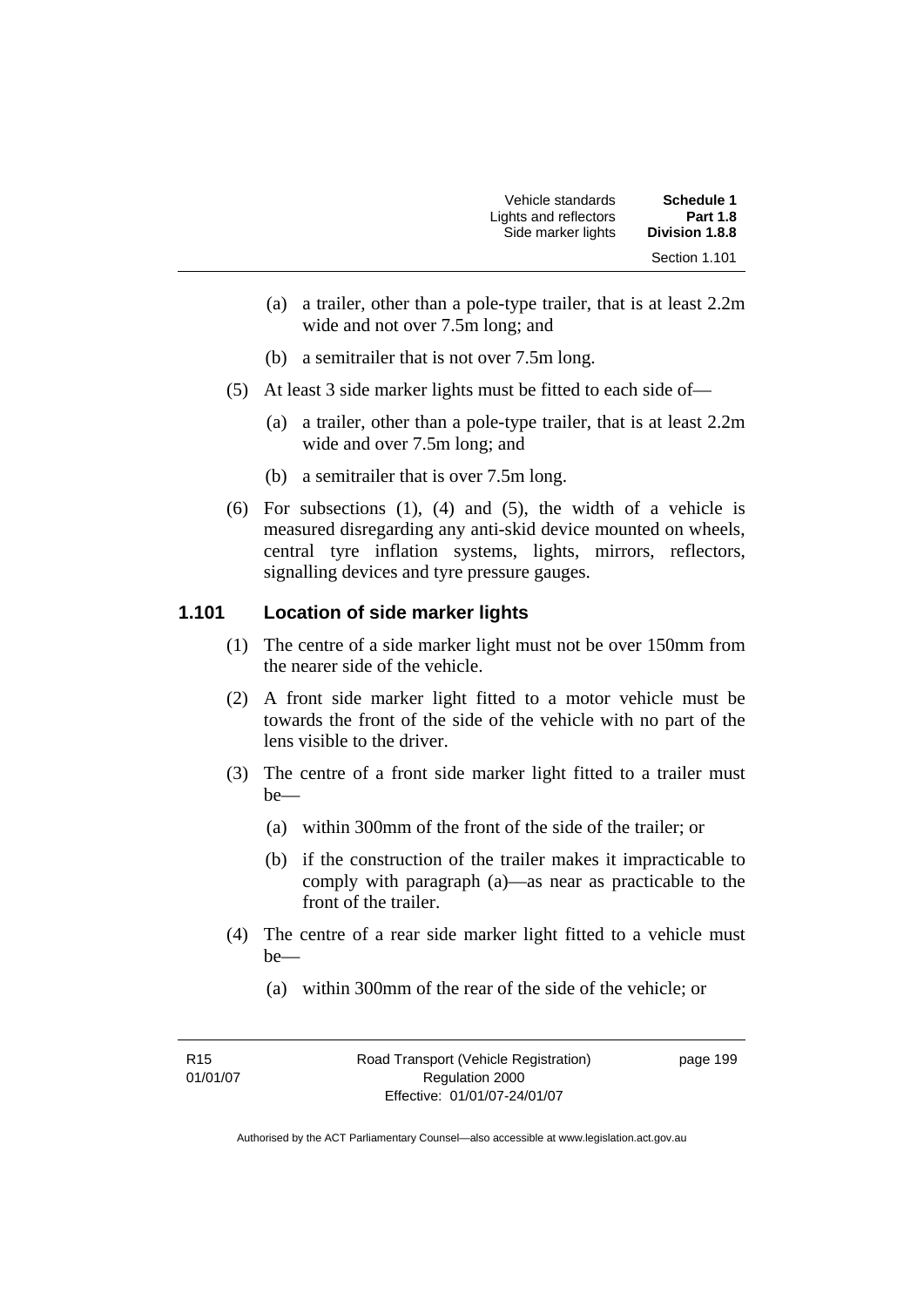**Schedule 1 Vehicle standards**<br>**Part 1.8 Lights and reflector Part 1.8** Lights and reflectors<br>**Division 1.8.8** Side marker lights Side marker lights Section 1.102

- (b) if the construction of the vehicle makes it impracticable to comply with paragraph (a)—as near as practicable to the rear of the vehicle.
- (5) Side marker lights fitted to a vehicle must, as far as practicable, be evenly spaced along the side of the vehicle.
- (6) Subsections (2) to (5) do not apply to side marker lights fitted to a crossbar or bolster of a pole-type trailer.
- (7) Only the side marker lights nearest to the rear need be fitted if complying with subsections (3) and (4) would result in the front and rear side marker lights being under 2.5m apart.
- (8) A side marker light fitted to a vehicle must be fitted so—
	- (a) its centre is not over—
		- (i) 1.5m above ground level; or
		- (ii) if it is not practicable to fit it lower—2.1m above ground level; and
	- (b) its centre is at least 600mm above ground level; and
	- (c) it is, as far as practicable, in a row of side marker lights along the side of the vehicle.
- (9) Subsection (8) (a) does not apply to a side marker light that is not required to be fitted to the vehicle by section 1.100.

#### **1.102 Performance of side marker lights**

- (1) When on, a side marker light fitted to a vehicle must—
	- (a) show a light visible 200m from the vehicle; and
	- (b) not use over 7W.
- (2) When on, a side marker light fitted to a vehicle must show—

page 200 Road Transport (Vehicle Registration) Regulation 2000 Effective: 01/01/07-24/01/07

R15 01/01/07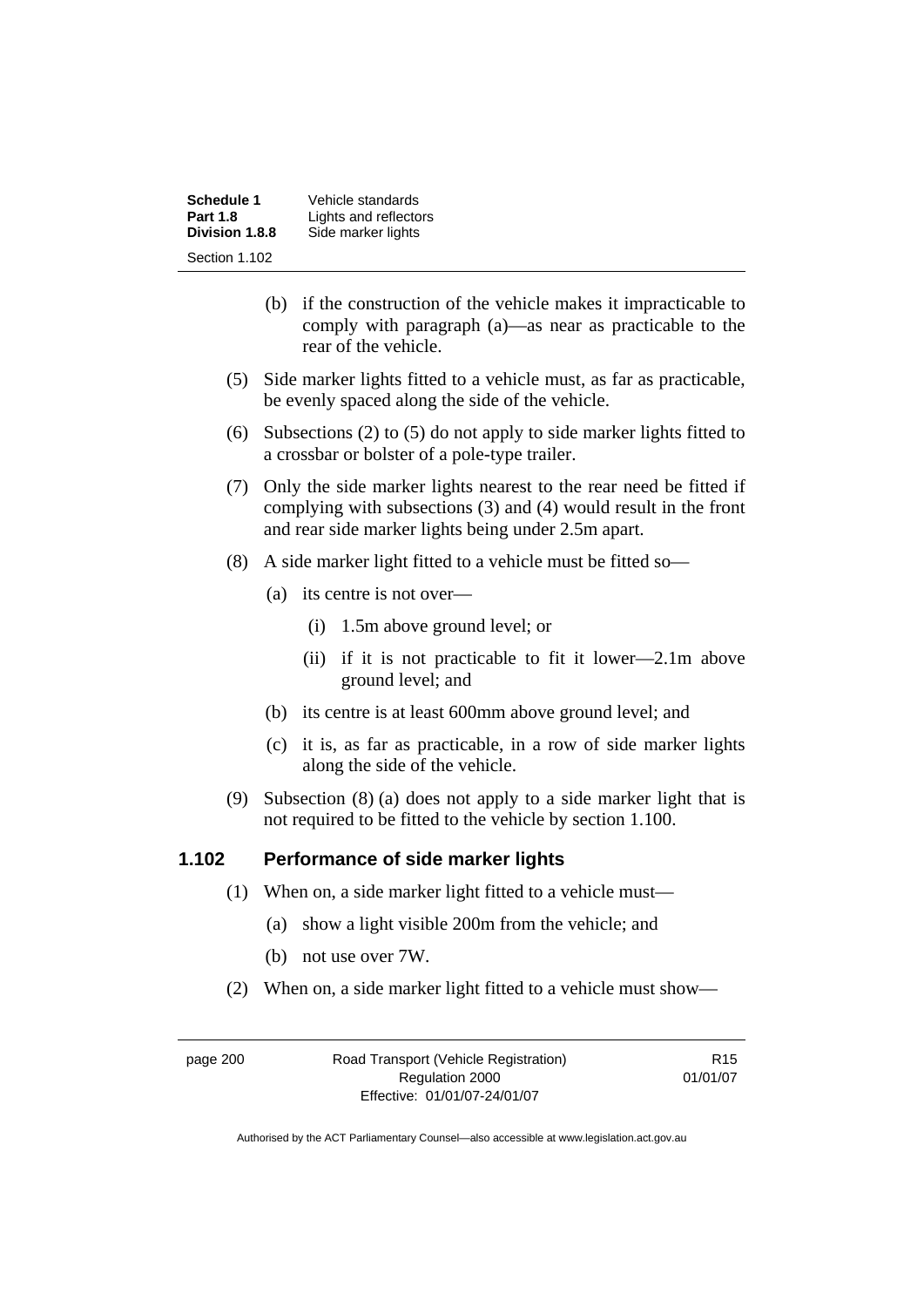| Schedule 1      | Vehicle standards     |
|-----------------|-----------------------|
| <b>Part 1.8</b> | Lights and reflectors |
| Division 1.8.9  | <b>Brakelights</b>    |
| Section 1.103   |                       |

- (a) to the front of the vehicle—a yellow light; and
- (b) to the rear of the vehicle—
	- (i) if the light also operates as a rear light or reflector—a red light; and
	- (ii) in any other case—a red or yellow light.
- (3) However, if a pole-type trailer with 2 or more crossbars or bolsters has the side marker lights permitted by section 1.100 (3)—
	- (a) the side marker lights fitted to the front crossbar or bolster may comply with subsection (2) (a) only; and
	- (b) the side marker lights fitted to the back crossbar or bolster may comply with subsection (2) (b) only.

#### **1.103 Side marker lights and rear clearance lights**

The side marker light nearest to the rear of a vehicle may also be a rear clearance light for section 1.99.

# **Division 1.8.9 Brakelights**

#### **1.104 Fitting brakelights**

- (1) A brakelight must be fitted to the rear of a vehicle built after 1934.
- (2) A pair of brakelights must be fitted to the rear of—
	- (a) a motor vehicle built after 1959 that has 4 or more wheels; and
	- (b) a motortrike built after 1959 that has 2 rear wheels; and
	- (c) a trailer built after June 1988.

R15 01/01/07 Road Transport (Vehicle Registration) Regulation 2000 Effective: 01/01/07-24/01/07

page 201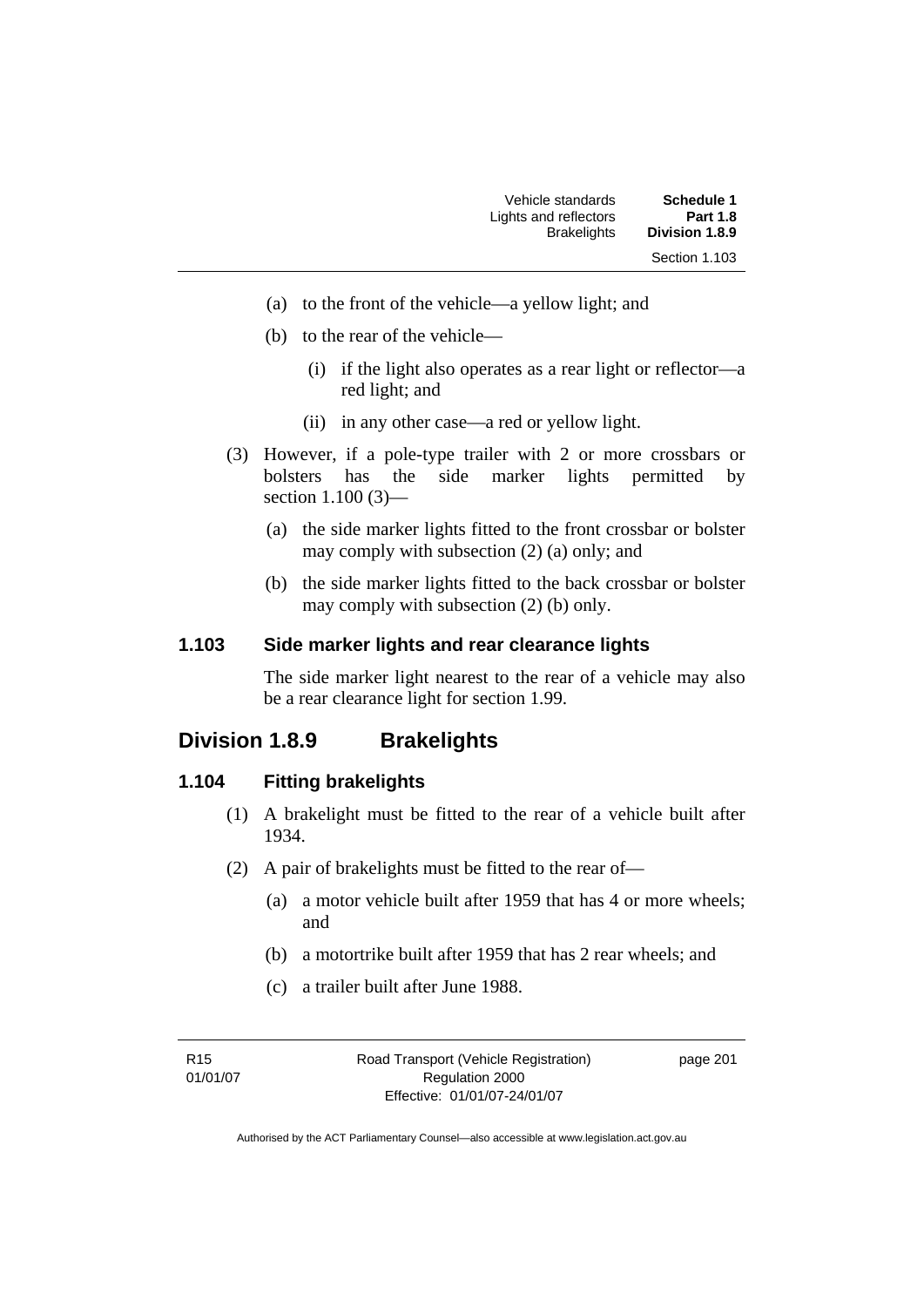**Schedule 1** Vehicle standards<br>**Part 1.8 Lights** and reflector **Lights and reflectors**<br>**Brakelights Division 1.8.9** Section 1.105

- (3) The centre of a brakelight must be—
	- (a) at least 350mm above ground level; and
	- (b) not over—
		- (i) 1.5m above ground level; or
		- (ii) if it is not practicable to fit the light lower—2.1m above ground level.
- (4) A vehicle may be fitted with 1 or more additional brakelights.
- (5) The centre of an additional brakelight must be at least 350mm above ground level.
- (6) If only 1 brakelight is fitted to a vehicle, it must be fitted in the centre or to the right of the centre of the vehicle's rear.
- (7) Subsection (6) applies to a motorbike with an attached sidecar as if the sidecar were not attached.



#### **Location of brakelights on a vehicle**

#### **1.105 Performance and operation of brakelights**

 (1) When on, a brakelight must show a red light visible 30m from the rear of the vehicle.

page 202 Road Transport (Vehicle Registration) Regulation 2000 Effective: 01/01/07-24/01/07

R15 01/01/07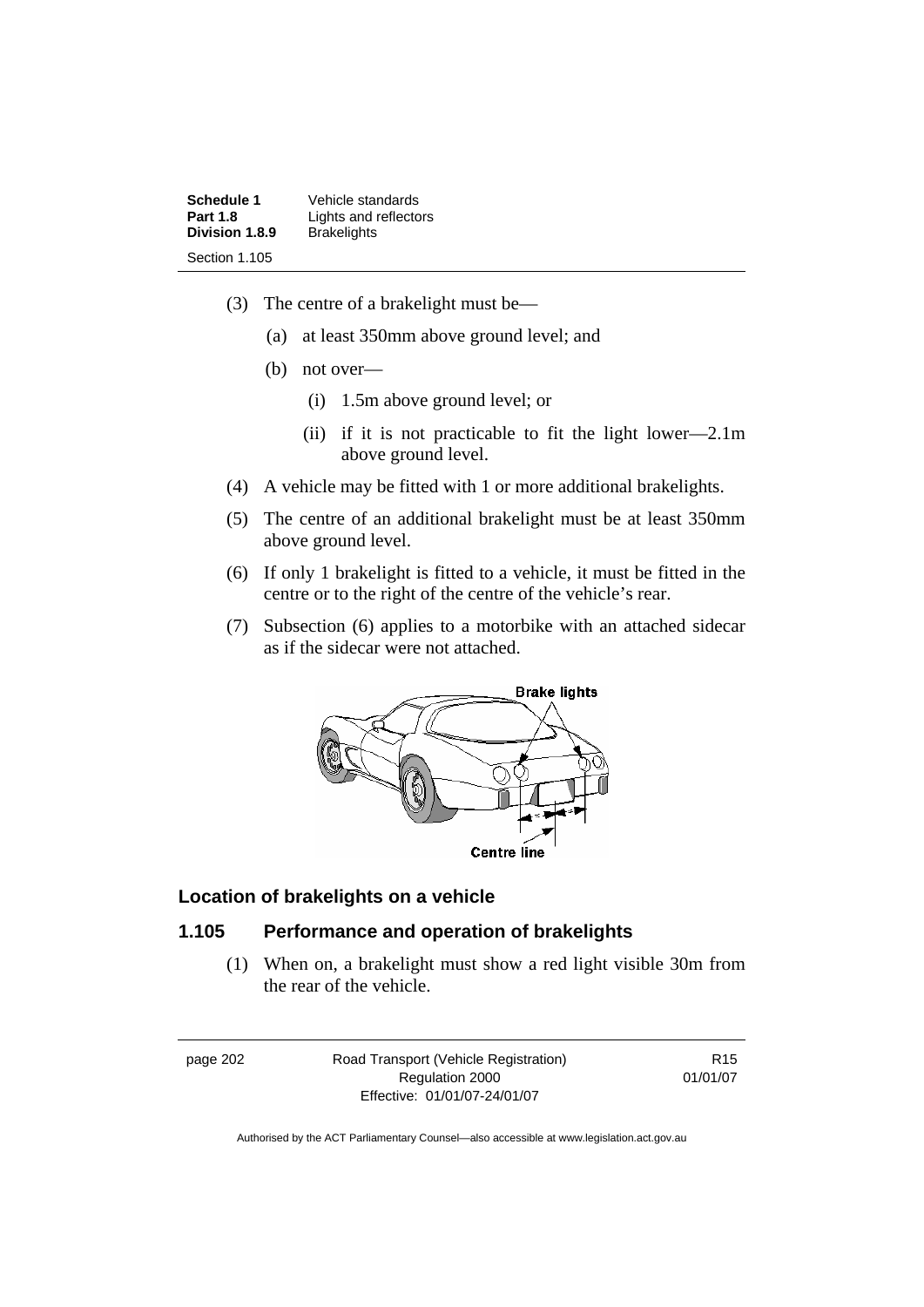| Schedule 1      | Vehicle standards     |
|-----------------|-----------------------|
| <b>Part 1.8</b> | Lights and reflectors |
| Division 1.8.10 | Reversing lights      |
| Section 1.106   |                       |

- (2) A brakelight fitted to a motor vehicle must come on, if it is not already on, when—
	- (a) for a vehicle with 4 or more wheels or built after 1974—a service brake is applied; or
	- (b) for another vehicle—the rear wheel brake is applied.
- (3) Subsection (3) does not apply if the controls in the vehicle that start the engine are in a position that makes it impossible for the engine to operate.
- (4) A brakelight on a trailer must come on when—
	- (a) the brakelight of the towing vehicle comes on; or
	- (b) a brake control on the towing vehicle, which independently activates the service brake on the trailer, is operated.
- (5) A brakelight may be operated by an engine brake, retarder, or similar device if the device does not interfere with the proper operation of the brakelight.

## **Division 1.8.10 Reversing lights**

#### **1.106 Reversing lights**

- (1) One or more reversing lights may be fitted to the rear of a vehicle and on each side towards the rear of the vehicle.
- (2) A reversing light must have its centre not over 1.2m above ground level.
- (3) When on, a reversing light must show a white or yellow light to the rear or to the side and rear of the vehicle.

*Note* The 3rd edition ADRs only allow white reversing lights.

 (4) A reversing light fitted to a motor vehicle must be wired so it operates only when the vehicle is reversing or in reverse gear.

| R <sub>15</sub> | Road Transport (Vehicle Registration) | page 203 |
|-----------------|---------------------------------------|----------|
| 01/01/07        | Regulation 2000                       |          |
|                 | Effective: 01/01/07-24/01/07          |          |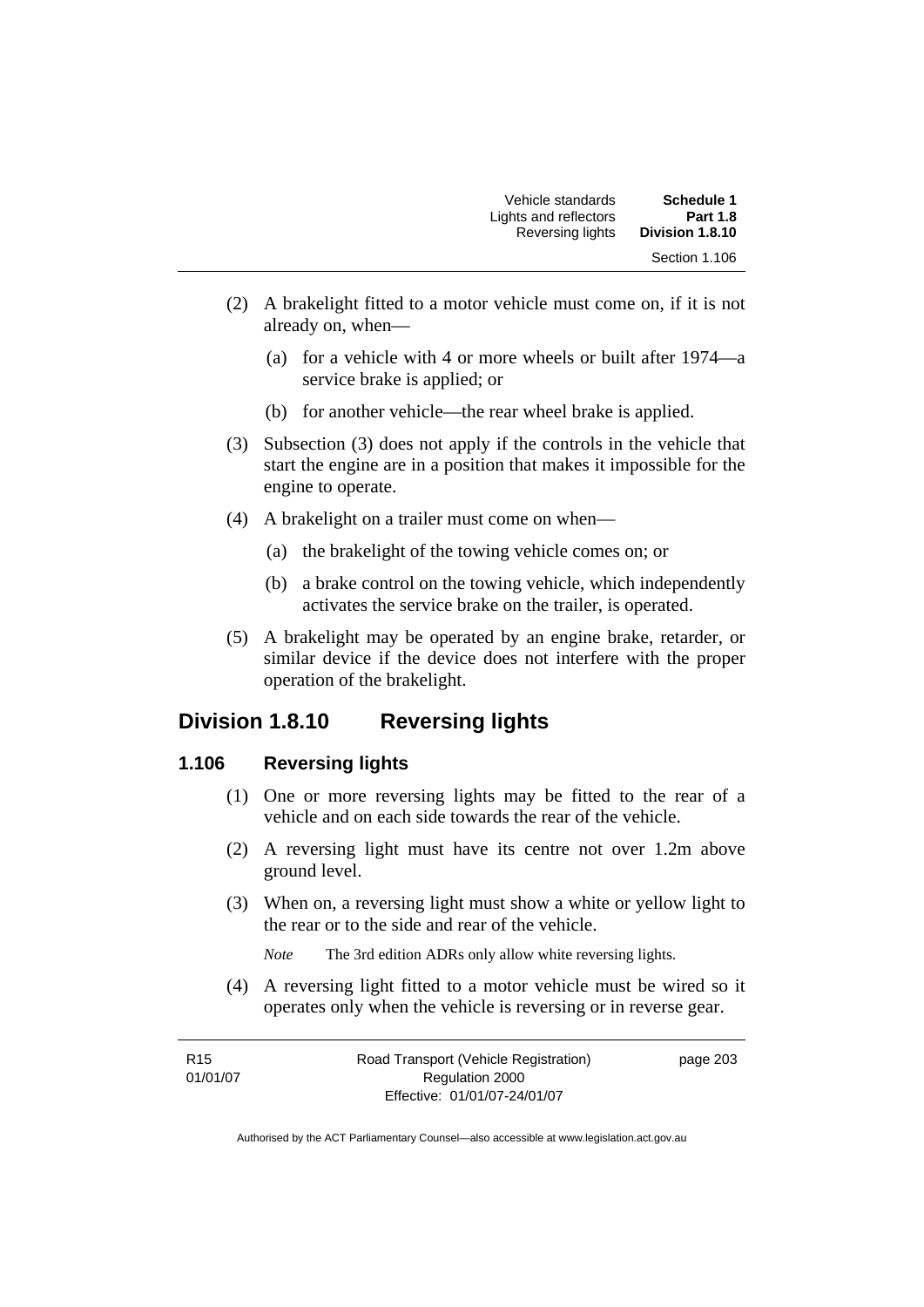| Schedule 1<br><b>Part 1.8</b> | Vehicle standards<br>Lights and reflectors |
|-------------------------------|--------------------------------------------|
| Division 1.8.11               | Direction indicator lights                 |
| Section 1.107                 |                                            |

- (5) A reversing light fitted to a trailer must be wired so it operates only when a motor vehicle towing the trailer is reversing or in reverse gear.
- (6) A yellow reversing light may also operate as a direction indicator light.

## **Division 1.8.11 Direction indicator lights**

#### **1.107 Direction indicator lights on motor vehicles**

- (1) A motor vehicle with 4 or more wheels that was built after 1972 must have—
	- (a) a pair of direction indicator lights fitted on, or towards, its front that face forwards; and
	- (b) a pair of direction indicator lights fitted on, or towards, its rear that face backwards.
- (2) A motor vehicle with less than 4 wheels that was built after June 1975 must have—
	- (a) a pair of direction indicator lights fitted on, or towards, its front that face forwards; and
	- (b) a pair of direction indicator lights fitted on, or towards, its rear that face backwards.
- (3) A motor vehicle that is not required to have direction indicator lights may have—
	- (a) 1 or more pairs of direction indicator lights that are visible from both the front and rear of the vehicle; or
	- (b) both—
		- (i) a pair of direction indicator lights fitted on, or towards, its front that face forwards; and

| page 204 | Road Transport (Vehicle Registration) | R <sub>15</sub> |
|----------|---------------------------------------|-----------------|
|          | Regulation 2000                       | 01/01/07        |
|          | Effective: 01/01/07-24/01/07          |                 |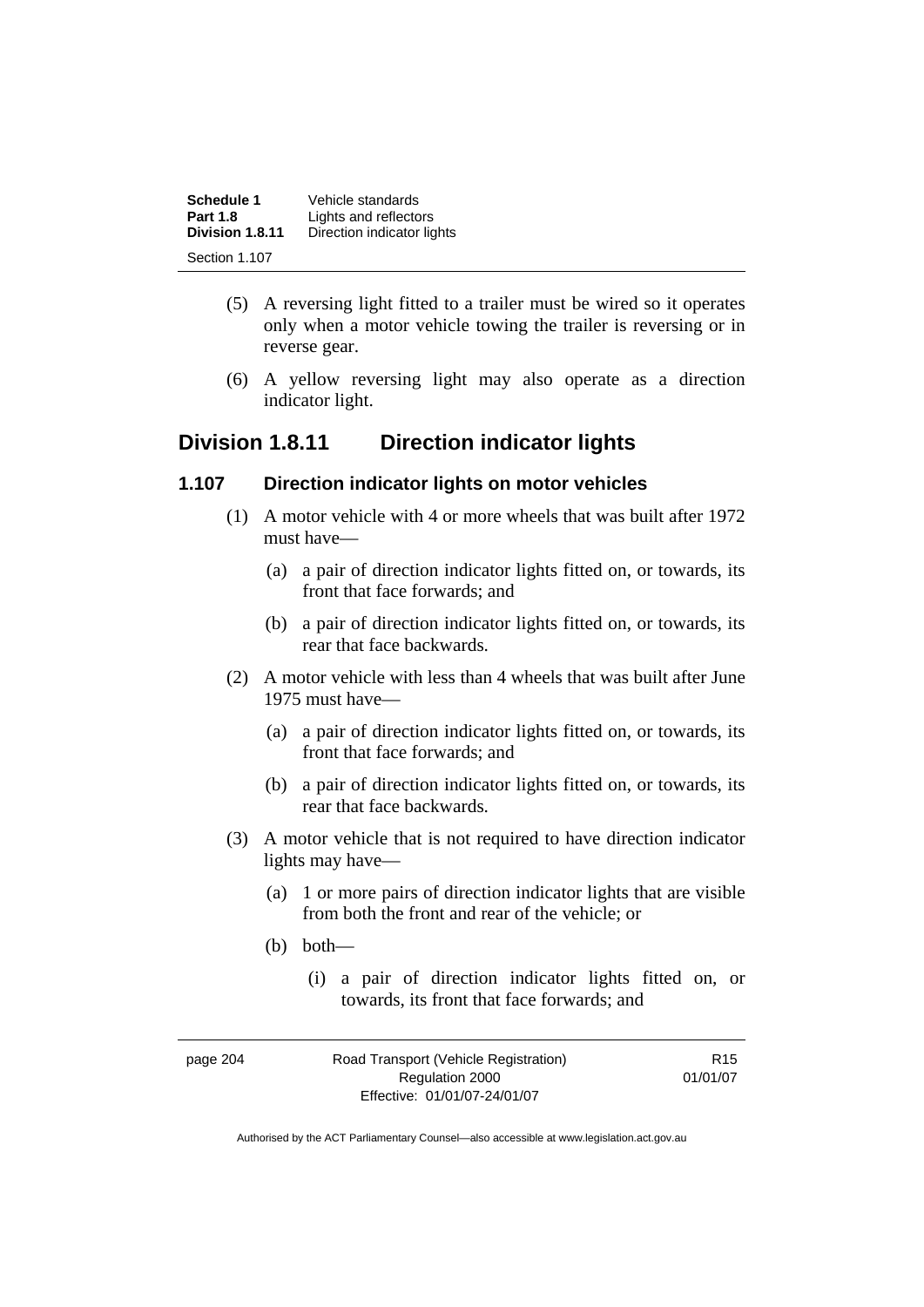| Vehicle standards          | <b>Schedule 1</b> |
|----------------------------|-------------------|
| Lights and reflectors      | <b>Part 1.8</b>   |
| Direction indicator lights | Division 1.8.11   |
|                            | Section 1.108     |

 (ii) a pair of direction indicator lights fitted on, or towards, its rear that face backwards.

#### **1.108 Direction indicator lights on trailers**

- (1) A trailer built after June 1973 must have a pair of direction indicator lights fitted on, or towards, its rear that face backwards.
- (2) A trailer that is not required to have direction indicator lights may have 1 or more pairs of direction indicator lights fitted on, or towards, its rear that face backwards.

#### **1.109 Location of direction indicator lights**

- (1) A pair of direction indicator lights fitted to a vehicle must have the centre of each light at least—
	- (a) for a motorbike or the single wheel end of a motortrike— 300mm from the centre of the other light; and
	- (b) for lights fitted at the 2 wheel end of a motortrike— 600mm from the centre of the other light, unless the centre of each direction indicator light is not over 400mm from the nearer side of the vehicle; and
	- (c) for another vehicle with a width of not over 1.3m—400mm from the centre of the other light; and
	- (d) for another vehicle with a width of over 1.3m—600mm from the centre of the other light.
- (2) The centre of each direction indicator light must be at least 350mm above ground level.
- (3) The centre of each light in a pair of direction indicator lights required to be fitted to a vehicle must not be over—
	- (a) 1.5m above ground level; or

| R <sub>15</sub> | Road Transport (Vehicle Registration) |
|-----------------|---------------------------------------|
| 01/01/07        | Regulation 2000                       |
|                 | Effective: 01/01/07-24/01/07          |

page 205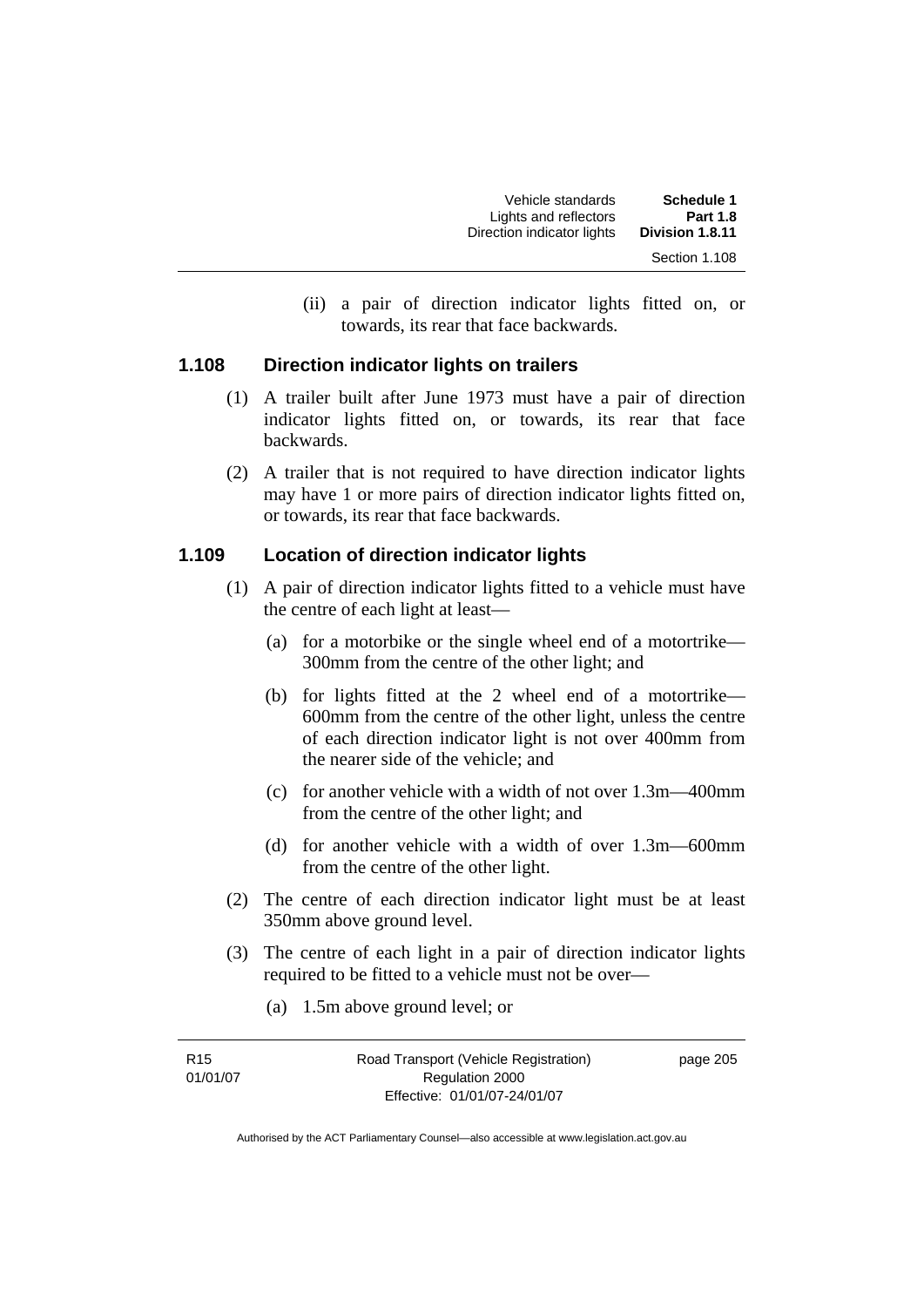| Schedule 1      | Vehicle standards          |
|-----------------|----------------------------|
| <b>Part 1.8</b> | Lights and reflectors      |
| Division 1.8.11 | Direction indicator lights |
| Section 1.110   |                            |

- (b) if it is not practicable for the light to be fitted lower—2.1m above ground level.
- (4) For subsection (1), the width of a vehicle is measured disregarding any anti-skid device mounted on wheels, central tyre inflation systems, lights, mirrors, reflectors, signalling devices and tyre pressure gauges.

#### **1.110 Operation and visibility of direction indicator lights**

- (1) A direction indicator light fitted to a motor vehicle must—
	- (a) when operating, display regular flashes of light at a rate of not over 120, and—
		- (i) for a motor vehicle with 4 or more wheels—at least 60, flashes a minute; and
		- (ii) for another motor vehicle—at least 45, flashes a minute; and
	- (b) be able to be operated by a person in the normal driving position; and
	- (c) be wired to an audible or visible device in the vehicle that tells the driver that the direction indicator light is operating; and
	- (d) flash at the same time and rate as any other direction indicator lights fitted on the same side of the vehicle.
- (2) A direction indicator light fitted to a side of a trailer must, when operating, flash at the same time and rate as the direction indicator light or lights fitted to the same side of the motor vehicle towing the trailer.
- (3) The flashes of light displayed by a direction indicator light must be—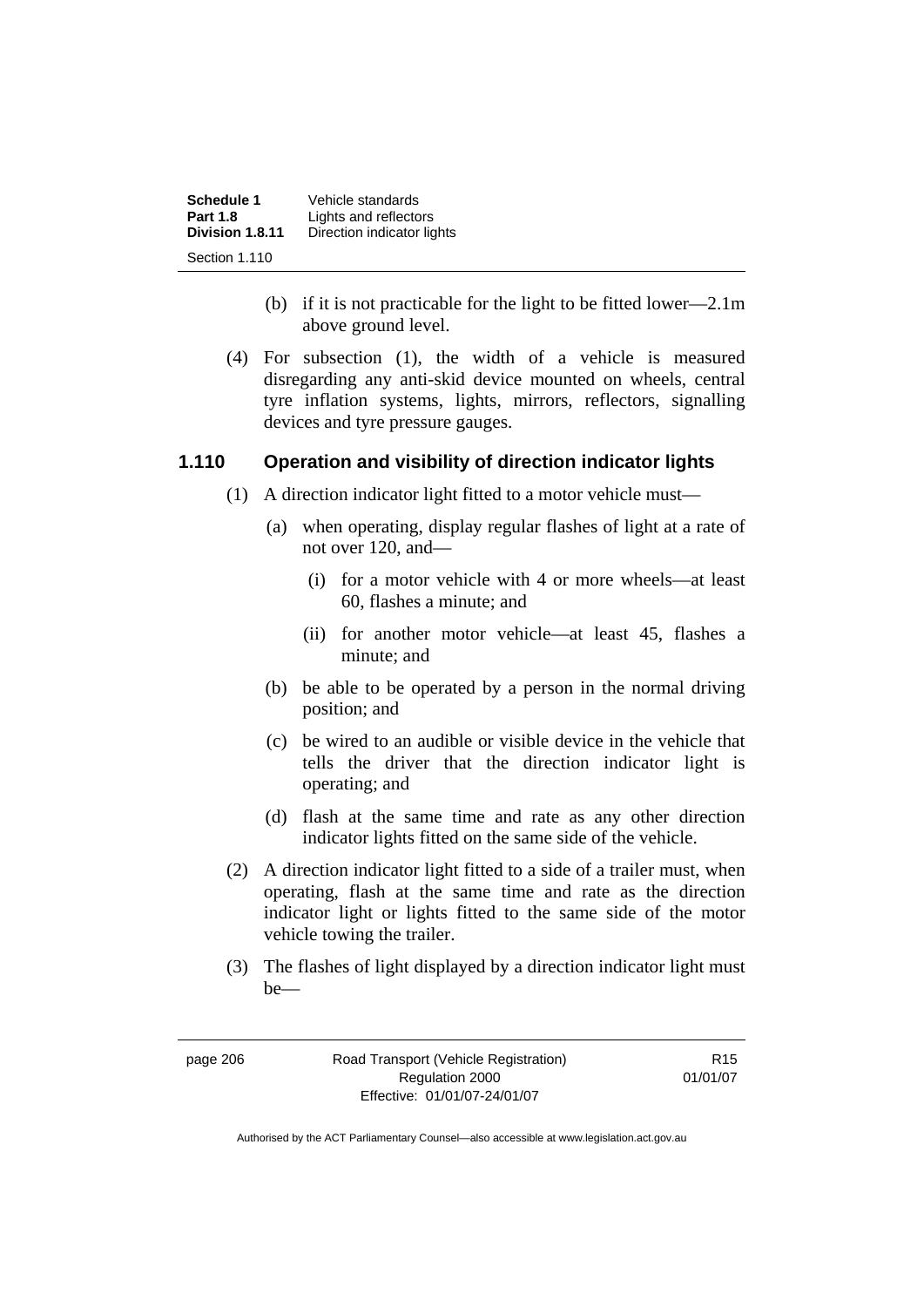| Schedule 1      | Vehicle standards          |
|-----------------|----------------------------|
| <b>Part 1.8</b> | Lights and reflectors      |
| Division 1.8.11 | Direction indicator lights |
| Section 1.110   |                            |

- (a) if the light faces forwards—white or yellow; and
- (b) if the light faces backwards—
	- (i) yellow; or
	- (ii) for a vehicle built before July 1973—yellow or red; and
- (c) if the light faces out from the side of the vehicle—
	- (i) white or yellow towards the front and side; and
	- (ii) for a vehicle built before July 1973—yellow or red towards the rear and side; and
	- (iii) for a vehicle built after June 1973—yellow towards the rear and side.
- *Note* The ADRs only allow yellow direction indicator lights.
- (4) If a motor vehicle's direction indicator lights display only yellow light, the vehicle may be equipped to allow the lights to operate simultaneously on both sides of the vehicle, if a visible or audible signal tells the driver when the lights are operating simultaneously.
- (5) When on, a direction indicator light must be visible 30m from—
	- (a) if the light faces forwards—the front of the vehicle; or
	- (b) if the light faces backwards—the rear of the vehicle; or
	- (c) if the light faces out from the side of the vehicle—that side of the vehicle.
- (6) When on, each direction indicator light in at least 1 pair of lights fitted on or towards the front of a prime mover, or a motor vehicle over 7.5m long, must be visible at a point—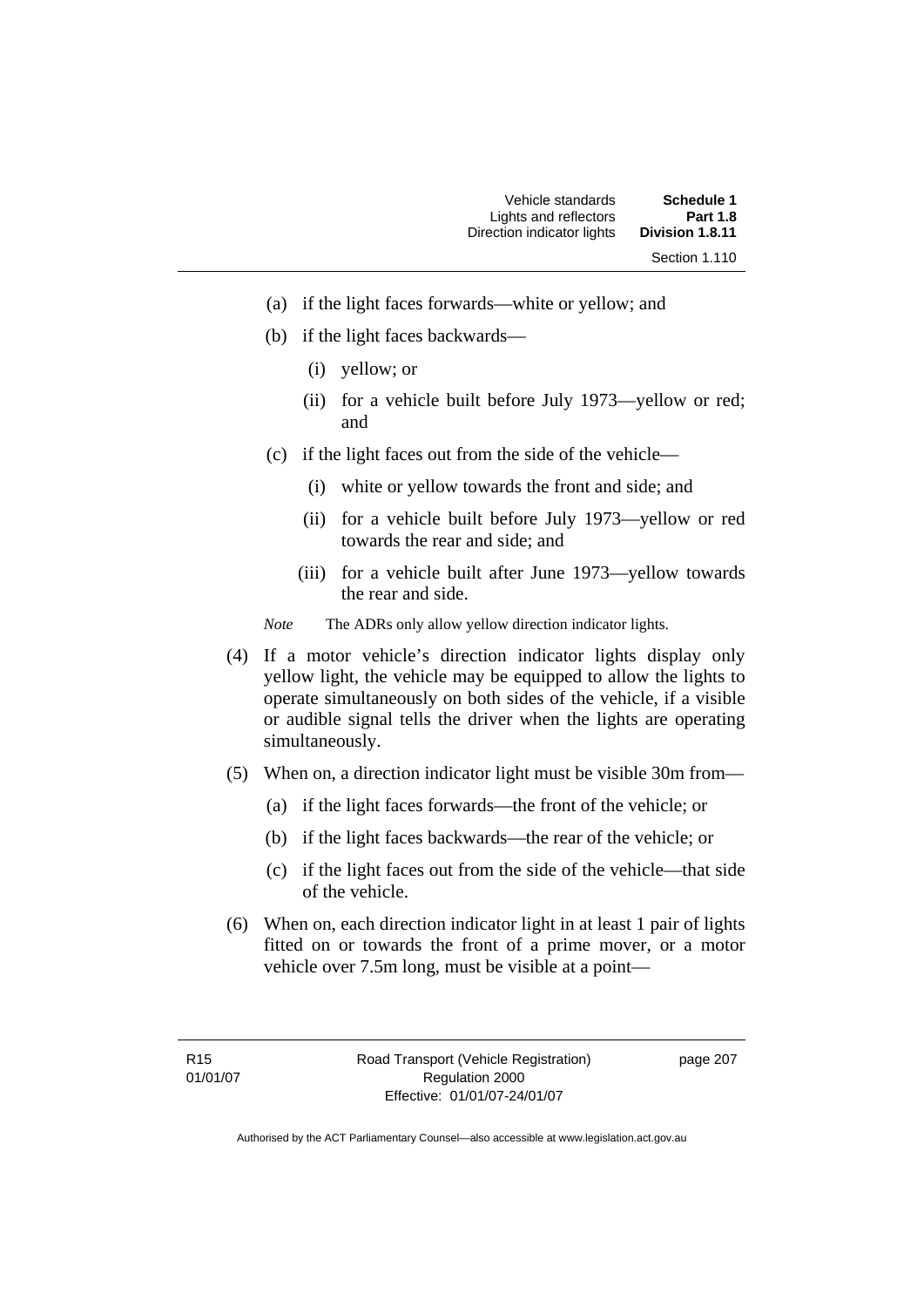| Schedule 1      | Vehicle standards     |
|-----------------|-----------------------|
| <b>Part 1.8</b> | Lights and reflectors |
| Division 1.8.12 | Fog lights            |
| Section 1.111   |                       |

- (a) 1.5m at right angles from the side of the vehicle where the light is fitted; and
- (b) in line with the rear of the vehicle.

# **Division 1.8.12 Fog lights**

#### **1.111 Front fog lights**

- (1) A pair of front fog lights may be fitted to a motor vehicle with 4 or more wheels.
- (2) A pair of front fog lights, or a single front fog light, may be fitted to a motorbike or motortrike.
- (3) A pair of front fog lights fitted to a motor vehicle with 4 or more wheels must have the centre of each light not over 400mm from the nearer side of the vehicle unless the centres of the lights are at least 600mm apart.
- (4) If the top of the front fog light is higher than the top of any lowbeam headlight on the vehicle, the centre of the fog light must not be higher than the centre of the low-beam headlight.
- (5) A front fog light must—
	- (a) when on—
		- (i) project white or yellow light in front of the vehicle; and
		- (ii) be a low-beam light; and
	- (b) be able to be operated independently of any headlight; and
	- (c) be fitted so the light from it does not reflect off the vehicle into the driver's eyes.

page 208 Road Transport (Vehicle Registration) Regulation 2000 Effective: 01/01/07-24/01/07

R15 01/01/07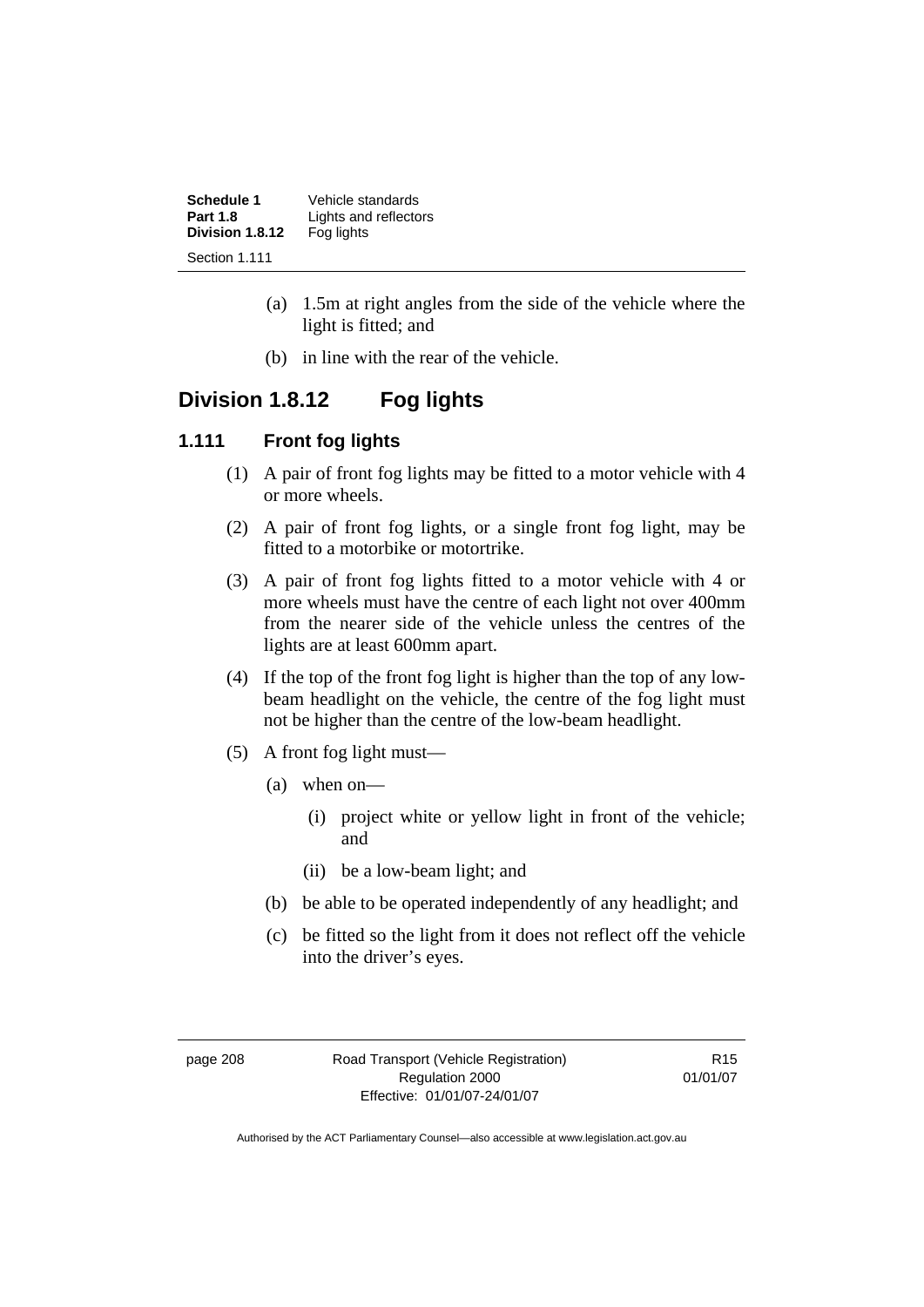| <b>Schedule 1</b> | Vehicle standards     |
|-------------------|-----------------------|
| <b>Part 1.8</b>   | Lights and reflectors |
| Division 1.8.13   | Interior lights       |
| Section 1.112     |                       |

## **1.112 Rear fog lights**

- (1) A vehicle may have fitted to its rear—
	- (a) a pair of rear fog lights; or
	- (b) 1 rear fog light fitted on, or to the right, of the centre of the vehicle.
- (2) Subsection (1) (b) applies to a motorbike with an attached sidecar as if the sidecar were not attached.
- (3) A rear fog light must—
	- (a) have its centre—
		- (i) not over 1.5m above ground level; and
		- (ii) at least 100mm from the centre of a brakelight; and
	- (b) when on, project red light behind the vehicle; and
	- (c) not use over 27W; and
	- (d) be wired to a visible device in the vehicle that tells the driver that the rear fog light is operating.

## **Division 1.8.13 Interior lights**

### **1.113 Interior lights**

A vehicle may be fitted with interior lights that illuminate any interior part of the vehicle.

page 209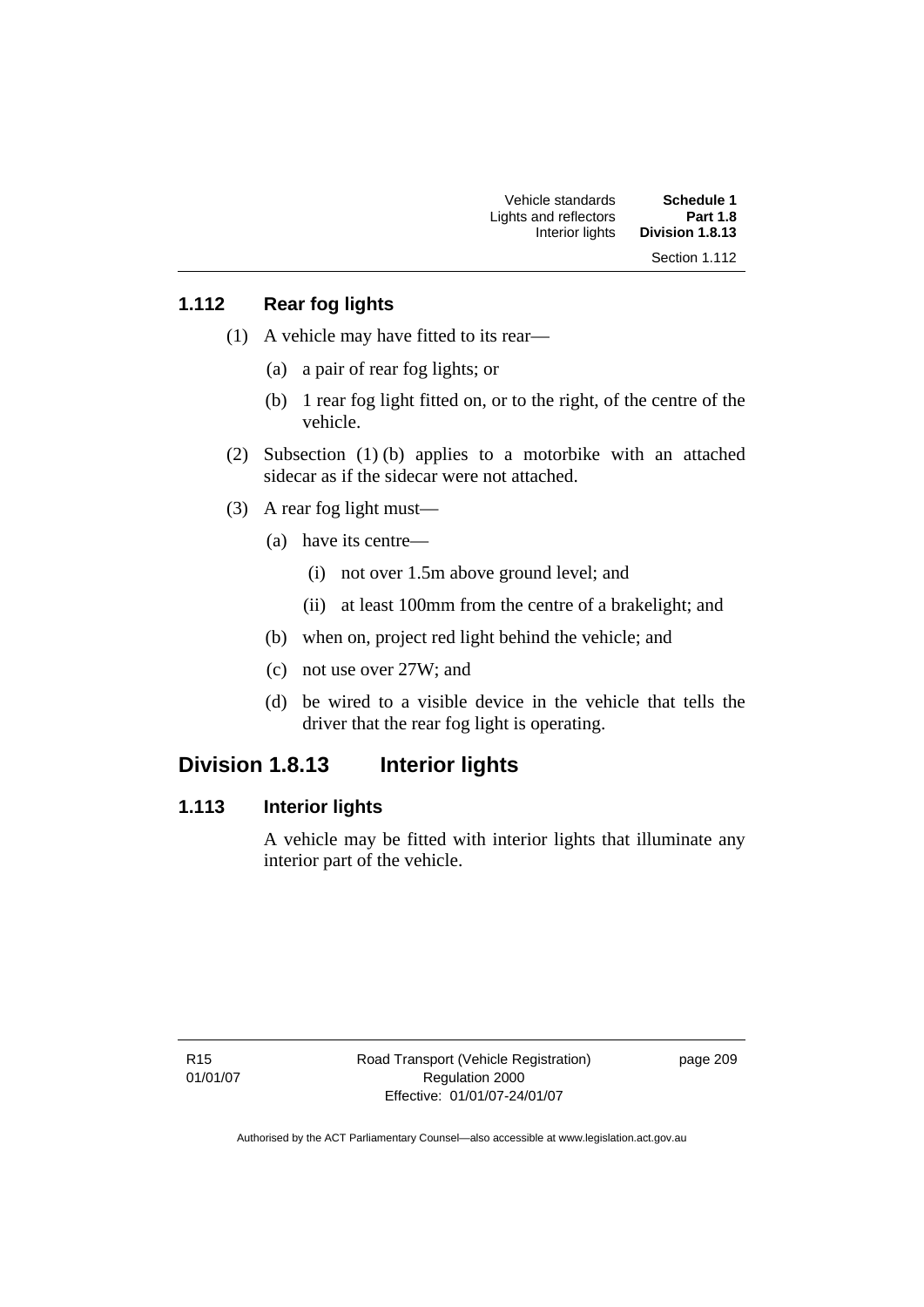| Schedule 1      | Vehicle standards     |
|-----------------|-----------------------|
| <b>Part 1.8</b> | Lights and reflectors |
| Division 1.8.14 | Reflectors generally  |
| Section 1.114   |                       |

# **Division 1.8.14 Reflectors generally**

#### **1.114 General requirements for reflectors**

- (1) A reflector fitted to a vehicle must show a red, yellow or white reflection of light when light is projected directly onto the reflector at night by a low-beam headlight that—
	- (a) is 45m from the reflector; and
	- (b) complies with this schedule.
- (2) The reflection must be clearly visible from the position of the headlight.

# **Division 1.8.15 Rear reflectors**

#### **1.115 Rear reflectors**

- (1) A motor vehicle with 4 or more wheels, and a trailer, must have a rear-facing red reflector towards each side of its rear.
- (2) A motorbike, a sidecar attached to a motorbike, and a motortrike, must have a rear-facing red reflector.
- (3) The centre of each reflector must be—
	- (a) at the same height above ground level; and
	- (b) not over 1.5m above ground level.
- (4) However, subsection (3) does not apply to a reflector fitted to a sidecar attached to a motorbike.
- (5) A reflector fitted to a motor vehicle with 4 or more wheels, or a trailer, must not be over 400mm from the nearer side of the vehicle.
- (6) A vehicle fitted with rear-facing red reflectors in accordance with subsection (1) or (2) may be fitted with additional red

| page 210 | Road Transport (Vehicle Registration) | R <sub>15</sub> |
|----------|---------------------------------------|-----------------|
|          | Regulation 2000                       | 01/01/07        |
|          | Effective: 01/01/07-24/01/07          |                 |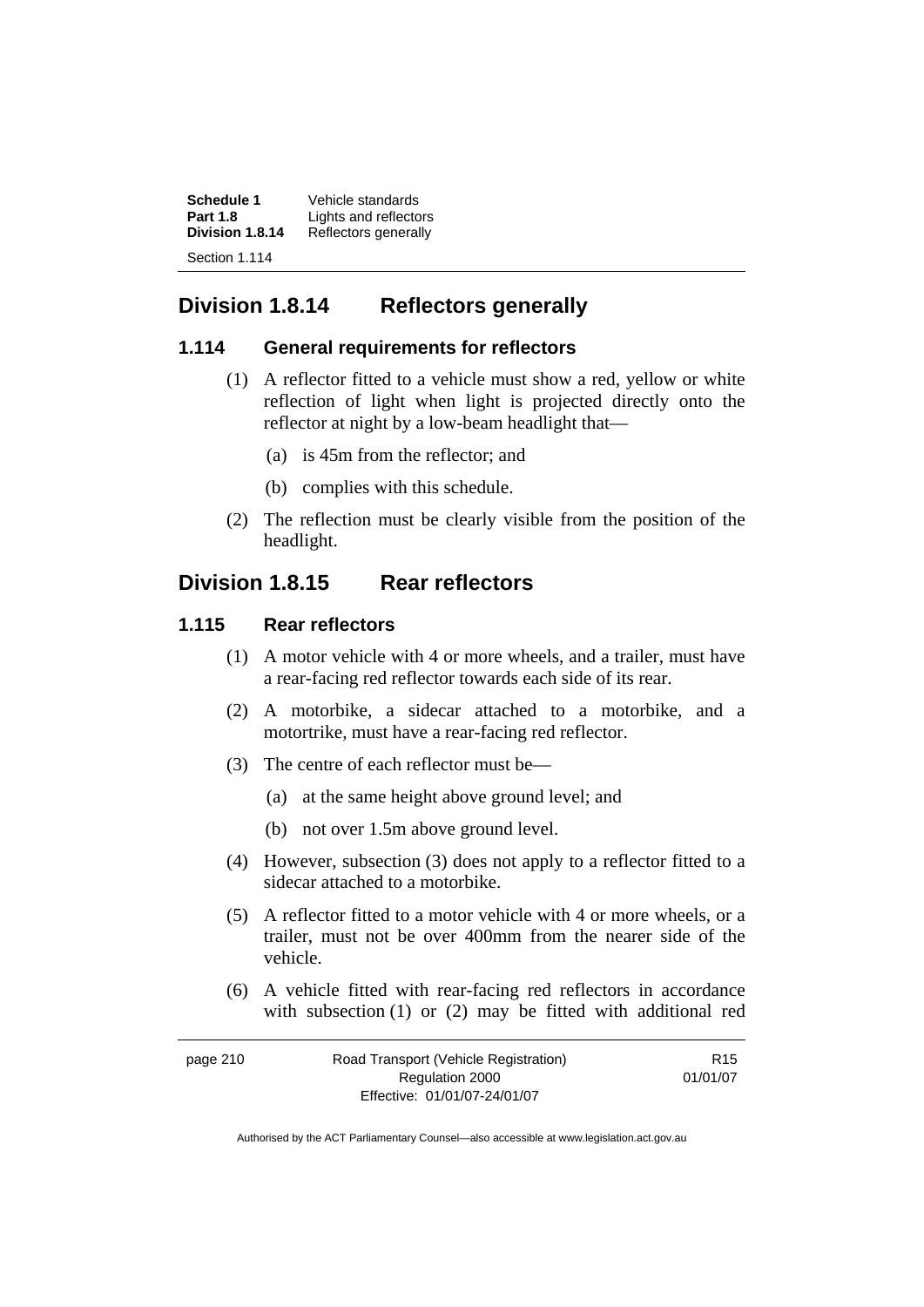| Schedule 1      | Vehicle standards     |
|-----------------|-----------------------|
| <b>Part 1.8</b> | Lights and reflectors |
| Division 1.8.16 | Side reflectors       |
| Section 1.116   |                       |

reflectors at any height above ground level or at any distance from the side of the vehicle.

# **Division 1.8.16 Side reflectors**

#### **1.116 Compulsory side reflectors on pole-type trailers**

- (1) Yellow or red side-facing reflectors must be fitted to the pole of a pole-type trailer so—
	- (a) 1 reflector is fitted to the middle  $\frac{1}{3}$  of the left and right faces of the pole; and
	- (b) the front reflector is not over 3m from the front of the trailer; and
	- (c) the other reflectors are not over 3m apart.
- (2) Additional side-facing reflectors may be fitted to a pole-type trailer in accordance with section 1.117.

## **1.117 Optional side reflectors**

- (1) A vehicle may be fitted with side-facing reflectors.
- (2) A side-facing reflector—
	- (a) towards the front of the vehicle must be yellow or white; and
	- (b) towards the rear of the vehicle must be yellow or red; and
	- (c) on the central part of the vehicle must be yellow.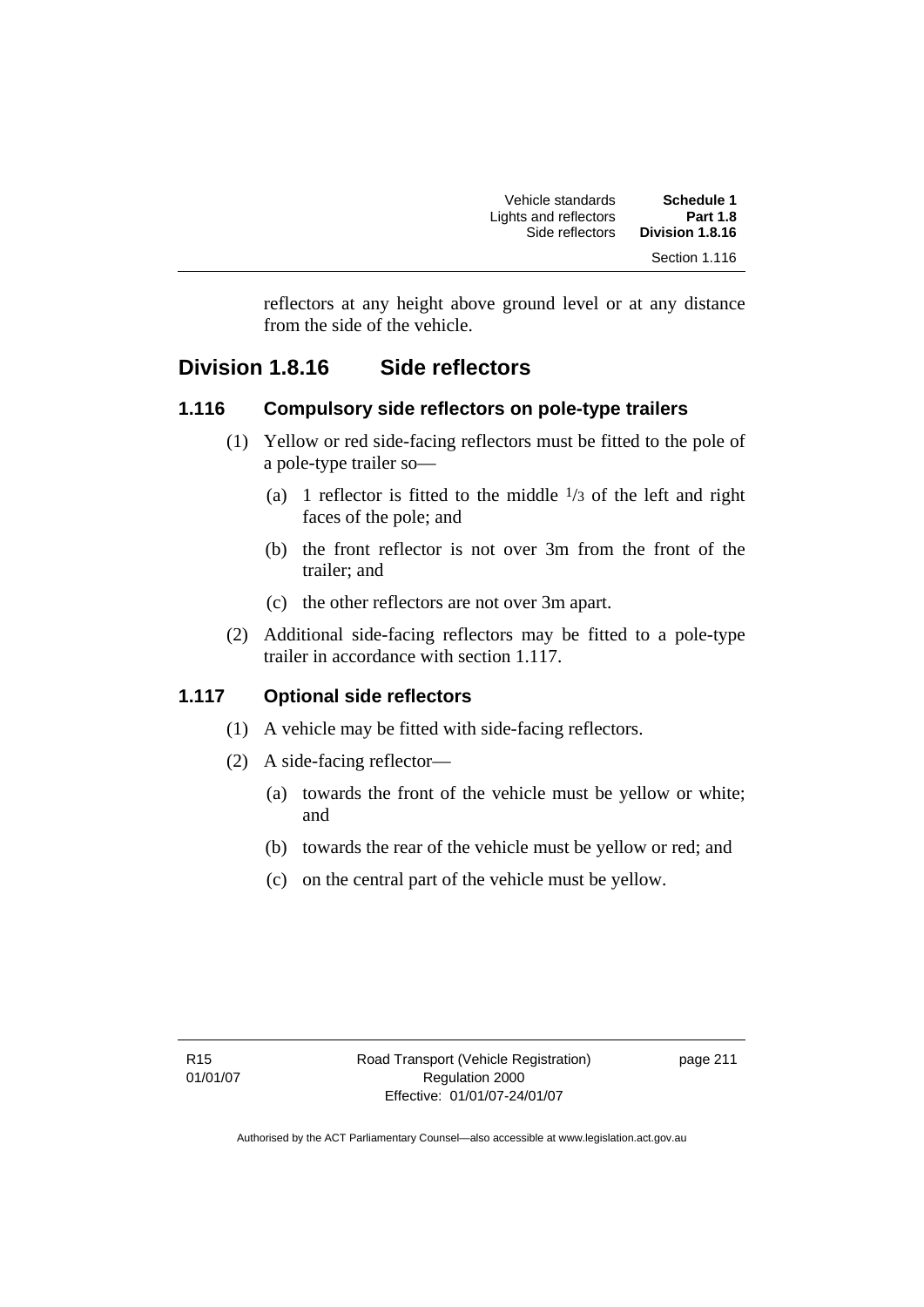**Schedule 1** Vehicle standards<br>**Part 1.8 Lights** and reflector **Lights and reflectors**<br>Front reflectors Division 1.8.17 Section 1.118

# **Division 1.8.17 Front reflectors**

#### **1.118 Compulsory front reflectors on trailers**

- (1) A front-facing white or yellow reflector must be fitted towards each side of the front of—
	- (a) a semitrailer, other than a pole-type trailer; and
	- (b) the front crossbar or bolster of a pole-type trailer; and
	- (c) a trailer that is at least 2.2m wide.
- (2) Each reflector must have its centre—
	- (a) at the same height above ground level; and
	- (b) not over 1.5m above ground level; and
	- (c) not over 400mm from the nearer side of the vehicle.
- (3) Additional front-facing reflectors may be fitted to a trailer mentioned in subsection (1) in accordance with section 1.119.

#### **1.119 Optional front reflectors**

- (1) A motor vehicle with 4 or more wheels, or a trailer, may have 1 or more front-facing white or yellow reflectors fitted towards each side of its front.
- (2) A motor vehicle with less than 4 wheels may have 1 or more front-facing white or yellow reflectors.
- (3) The centre of at least 1 reflector on each side of the front of the vehicle must be—
	- (a) at the same height above ground level as the centre of the other reflector; and
	- (b) the same distance from the longitudinal axis of the vehicle as the centre of the other reflector; and

| page 212 | Road Transport (Vehicle Registration) | R <sub>15</sub> |
|----------|---------------------------------------|-----------------|
|          | Regulation 2000                       | 01/01/07        |
|          | Effective: 01/01/07-24/01/07          |                 |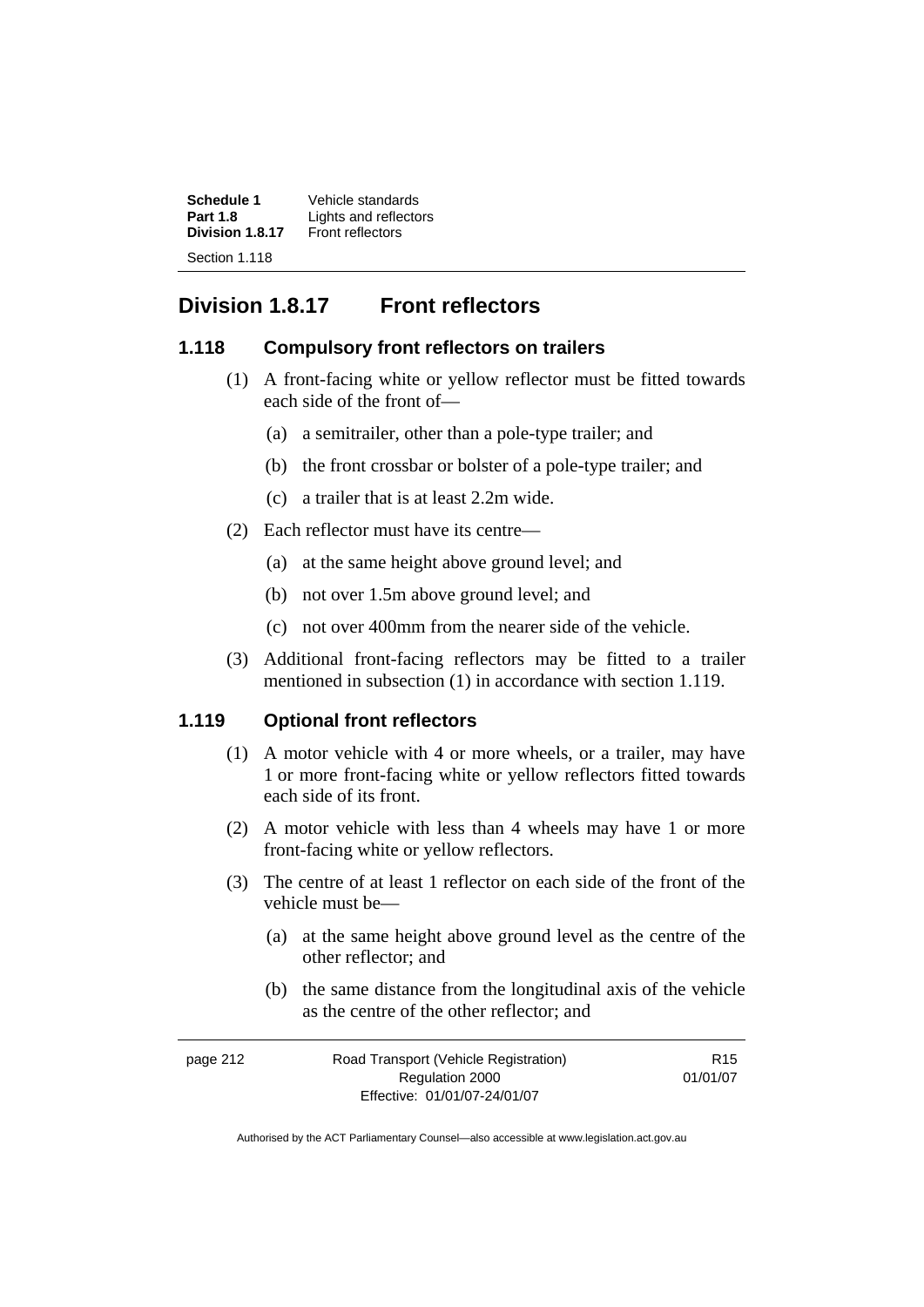| Schedule 1<br><b>Part 1.8</b> | Vehicle standards<br>Lights and reflectors          |
|-------------------------------|-----------------------------------------------------|
| Division 1.8.19               | Warning lights and signs on buses carrying children |
| Section 1.120                 |                                                     |

- (c) at least—
	- (i) for a vehicle with a width under 1.3m—400mm from the centre of the other reflector; and
	- (ii) for another vehicle—600mm from the centre of the other reflector.
- (4) For subsection (3) (c), the width of a vehicle is measured disregarding any anti-skid device mounted on wheels, central tyre inflation systems, lights, mirrors, reflectors, signalling devices and tyre pressure gauges.

# **Division 1.8.19 Warning lights and signs on buses carrying children**

#### **1.120 Application of div 1.8.19**

This division applies to a bus that is used mainly for carrying children if the bus is fitted with warning lights after June 1999.

*Note* For warning signs and lights fitted before July 1999, see s 1.124.

#### **1.121 Fitting of warning lights and signs**

- (1) Two warning lights and a warning sign must be fitted to the front and rear of the bus.
- (2) The warning lights must be fitted—
	- (a) on each side of, and the same distance from, the centre of the warning sign; and
	- (b) with the edge of the warning sign not over 100mm from the nearest point on the lens of the warning lights; and
	- (c) with the distance between the warning lights at least 300mm at the nearest point; and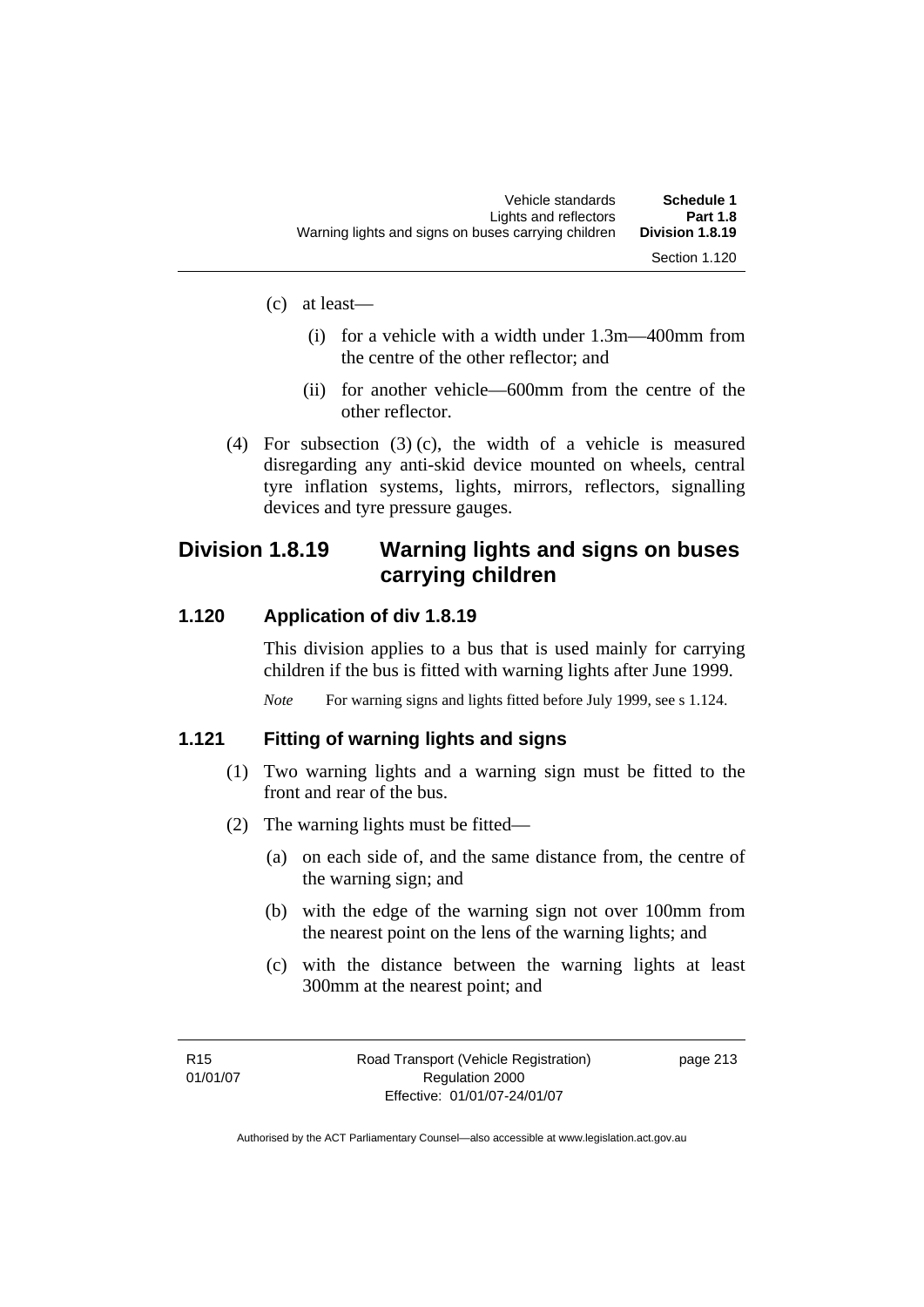| Schedule 1      | Vehicle standards                                   |
|-----------------|-----------------------------------------------------|
| <b>Part 1.8</b> | Lights and reflectors                               |
| Division 1.8.19 | Warning lights and signs on buses carrying children |
| Section 1.122   |                                                     |

- (d) so no part of the bus obstructs the light displayed—
	- (i) to the left and right of the centre of each light; and
	- (ii) above and below the centre of each light.
- (3) The warning lights may be on the warning sign if the words or image on the sign are not obscured.
- (4) The warning lights at the same end of the bus must be fitted—
	- (a) at the same height; and
	- (b) as high as practicable; and
	- (c) with the lowest point on the lens of each light not lower than midway between the highest and lowest points on the bus body.
- (5) If the centres of the warning lights are under 1.8m above ground level, no part of the warning lights or warning sign may be on the left of the bus.
- (6) This rule applies to a bus despite any requirement of a 3rd edition ADR.

### **1.122 Operation and performance of warning lights**

- (1) When operating, a warning light must display regular flashes of yellow light at a rate of at least 90, and not over 180, flashes a minute.
- (2) The warning lights at the same end of the bus must flash alternately.
- (3) Unless the driver has turned the warning lights off, they must operate automatically when a door on the bus opens and for at least 10, and not over 20, seconds after all the doors on the bus have closed.

R15 01/01/07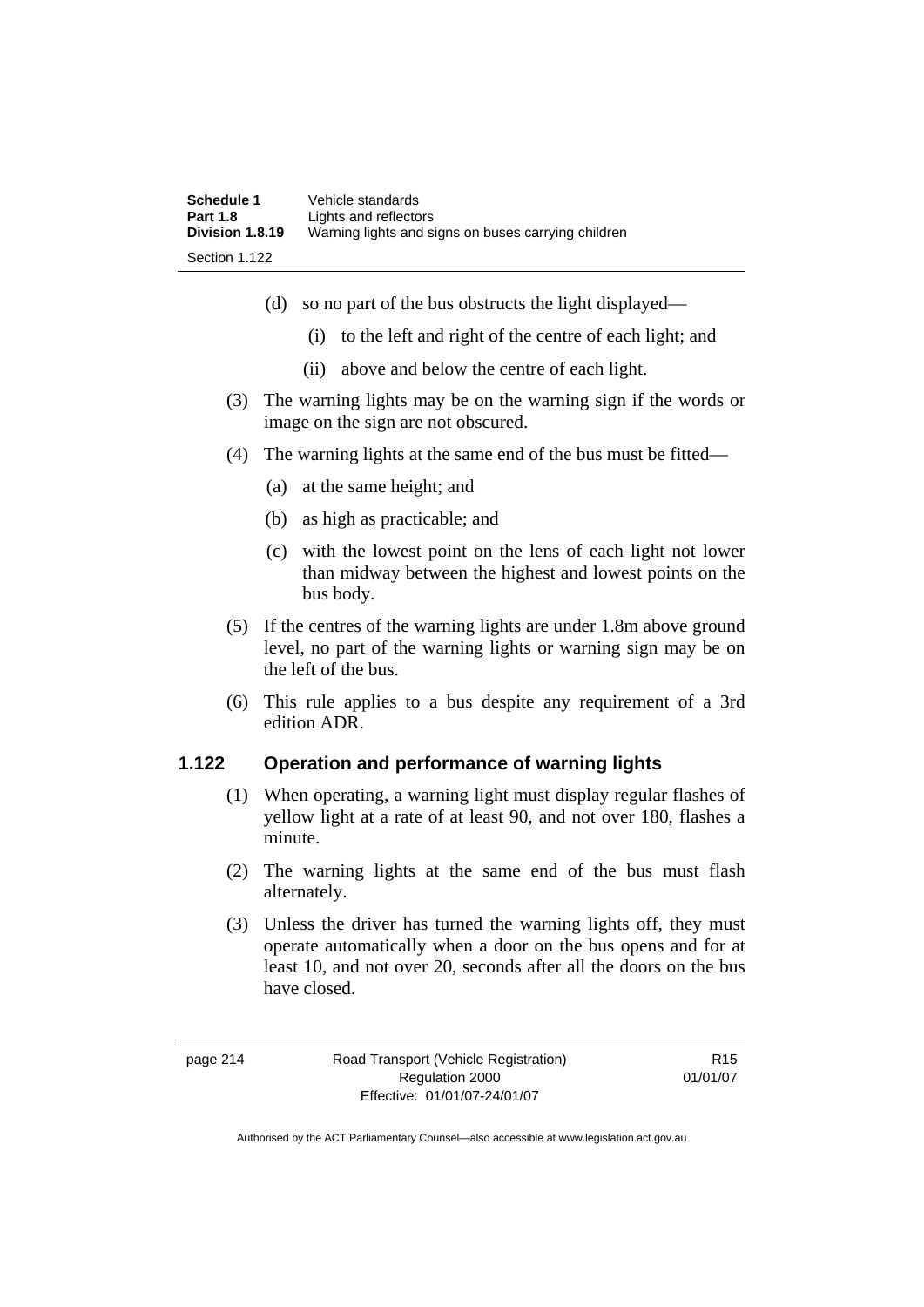| Warning lights and signs on buses carrying children | Vehicle standards<br>Lights and reflectors | Schedule 1<br><b>Part 1.8</b><br>Division 1.8.19 |
|-----------------------------------------------------|--------------------------------------------|--------------------------------------------------|
|                                                     |                                            | Section 1.122                                    |

- (4) The bus must have a visible or audible signal that tells the driver when the warning lights are operating.
- (5) The bus must be fitted with a switch that allows the driver to turn the warning lights off.
- (6) A warning light must have—
- (a) an effective lit lens area of at least  $60 \text{cm}^2$ ; and
	- (b) a luminous intensity (in candela) of at least the values mentioned in table 1.122 when measured at the angles mentioned in the table.

#### **Table 1.122**

| column 1<br>item | column 2<br>vertical<br>angle<br>from<br>centre of<br>light | column 3    |             | horizontal angle from centre of light |            |             |           |              |            |            |
|------------------|-------------------------------------------------------------|-------------|-------------|---------------------------------------|------------|-------------|-----------|--------------|------------|------------|
| 1                |                                                             | $-30^\circ$ | $-20^\circ$ | $-10^{\circ}$                         | $-5^\circ$ | $0^{\circ}$ | $5^\circ$ | $10^{\circ}$ | $20^\circ$ | $30^\circ$ |
| $\overline{2}$   | $10^{\circ}$                                                |             |             |                                       | 50         | 80          | 50        |              |            |            |
| 3                | $5^\circ$                                                   |             | 180         | 320                                   | 350        | 450         | 350       | 320          | 180        |            |
| 4                | $0^{\circ}$                                                 | 75          | 450         | 1000                                  |            | 1250 1500   | 1250      | 1000         | 450        | 75         |
| 5                | $-5^\circ$                                                  | 40          | 270         | 450                                   | 570        | 600         | 570       | 450          | 270        | 40         |
| 6                | $-10^{\circ}$                                               |             |             |                                       | 75         | 75          | 75        |              |            |            |

 (7) For subsection (6) (b), the luminous intensity of a light is to be measured in accordance with the test method mentioned in 3rd edition ADR 6.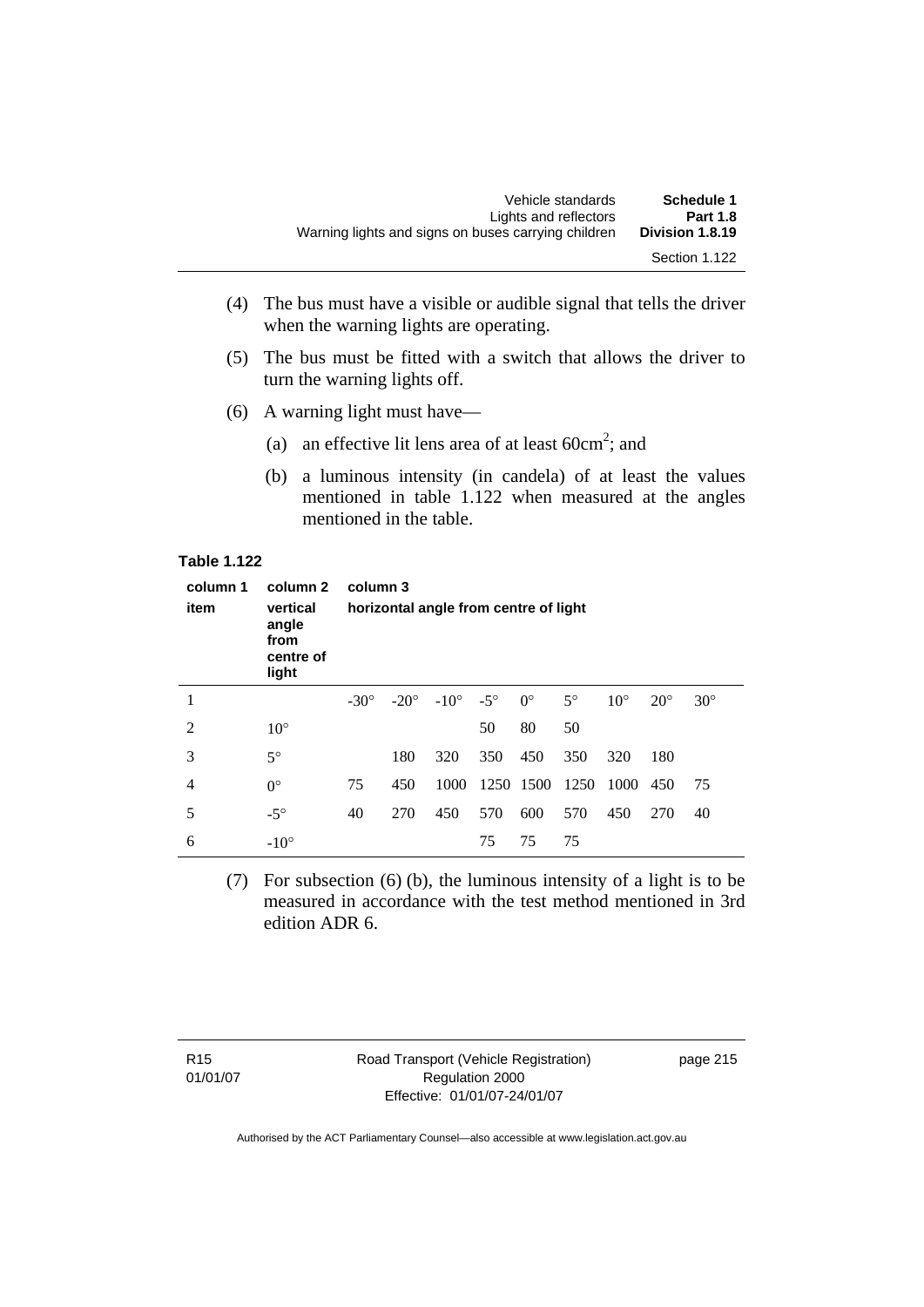| Schedule 1      | Vehicle standards                                   |
|-----------------|-----------------------------------------------------|
| <b>Part 1.8</b> | Lights and reflectors                               |
| Division 1.8.19 | Warning lights and signs on buses carrying children |
| Section 1.123   |                                                     |

#### **1.123 Specifications for warning signs**

- (1) A warning sign at the front of the bus must—
	- (a) display the words 'school bus' in capital letters at least 100mm high; or
	- (b) display an image of 2 children in the same proportions as the children in AS 1743 *Road Signs—Specifications*  (image W6-3), with the image of the taller child at least 230mm high.
- (2) A warning sign at the rear of the bus must display an image of 2 children in the same proportions as the children in AS 1743 *Road Signs—Specifications* (image W6-3), with the image of the taller child at least 230mm high.
- (3) The warning sign mentioned in subsection (1) (b) and subsection (2) must—
	- (a) be a rectangular shape at least—
		- (i) if warning lights are on the warning sign—550mm wide and 400mm high; and
		- (ii) in any other case—400mm wide and 250mm high; and
	- (b) have a black border; and
	- (c) have black graphics and be coated with yellow retroreflective material of class 1 or 2 that meets Australian Standard AS 1906 *Retro-reflective Materials and Devices for Road Traffic Control Purposes*.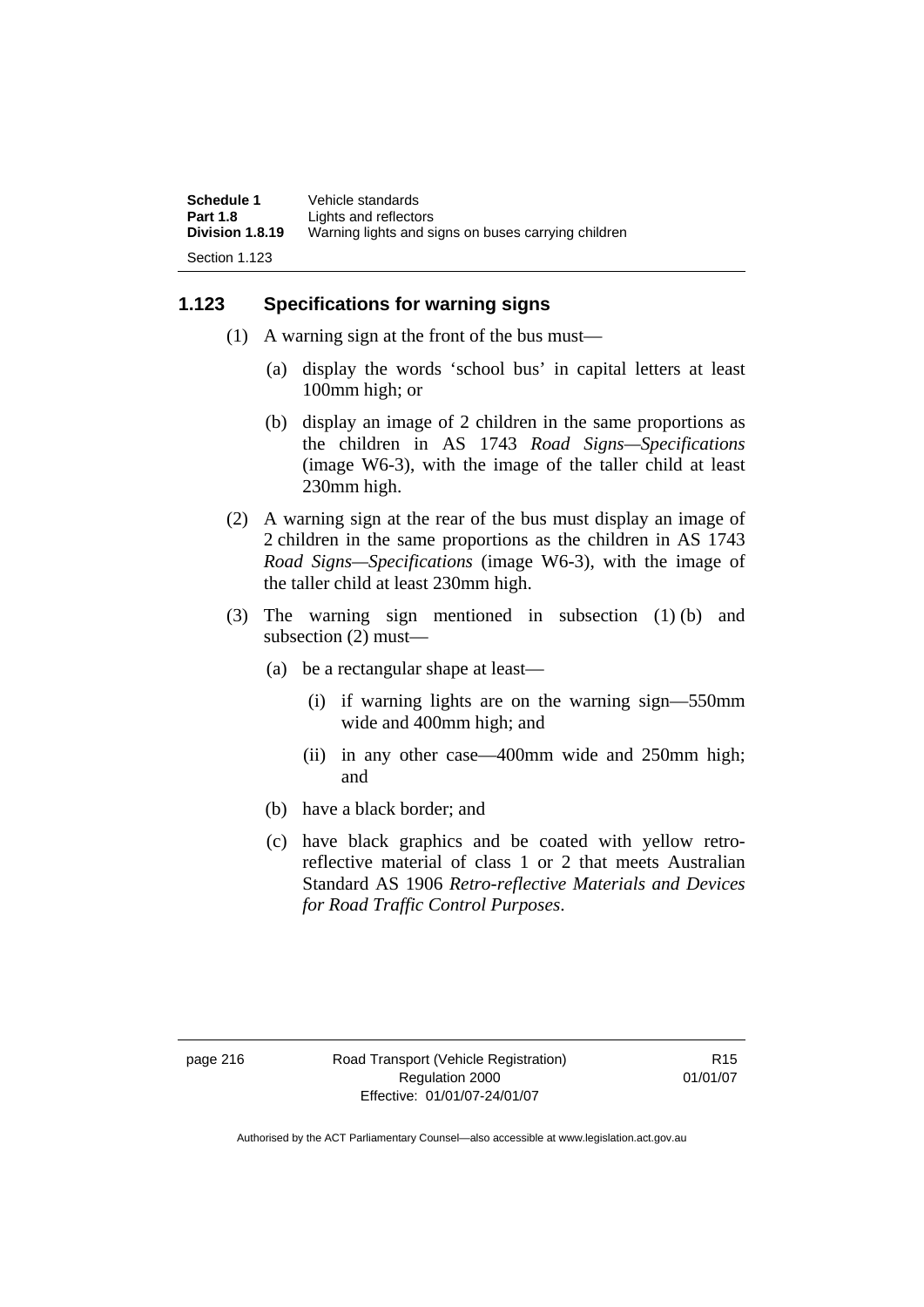Section 1.124

# **Division 1.8.20 Other lights, reflectors, rear marking plates or signals**

## **1.124 Other lights and reflectors**

(1) In this section:

*exempt vehicle* means—

- (a) a police vehicle; or
- (b) an emergency vehicle; or
- (c) a transport enforcement vehicle; or
- (d) an Australian Protective Service vehicle; or
- (e) an Australian Customs Service vehicle; or
- (f) an Airservices Australia vehicle.

#### *special use vehicle* means—

- (a) a vehicle built or fitted for use in hazardous situations on a road; or
- (b) a vehicle, or combination, that because of its dimensions is permitted to be driven on a road only in accordance with a notice or permit issued under a law of this jurisdiction; or
- (c) a vehicle built or fitted to accompany a vehicle, or combination, mentioned in paragraph (b); or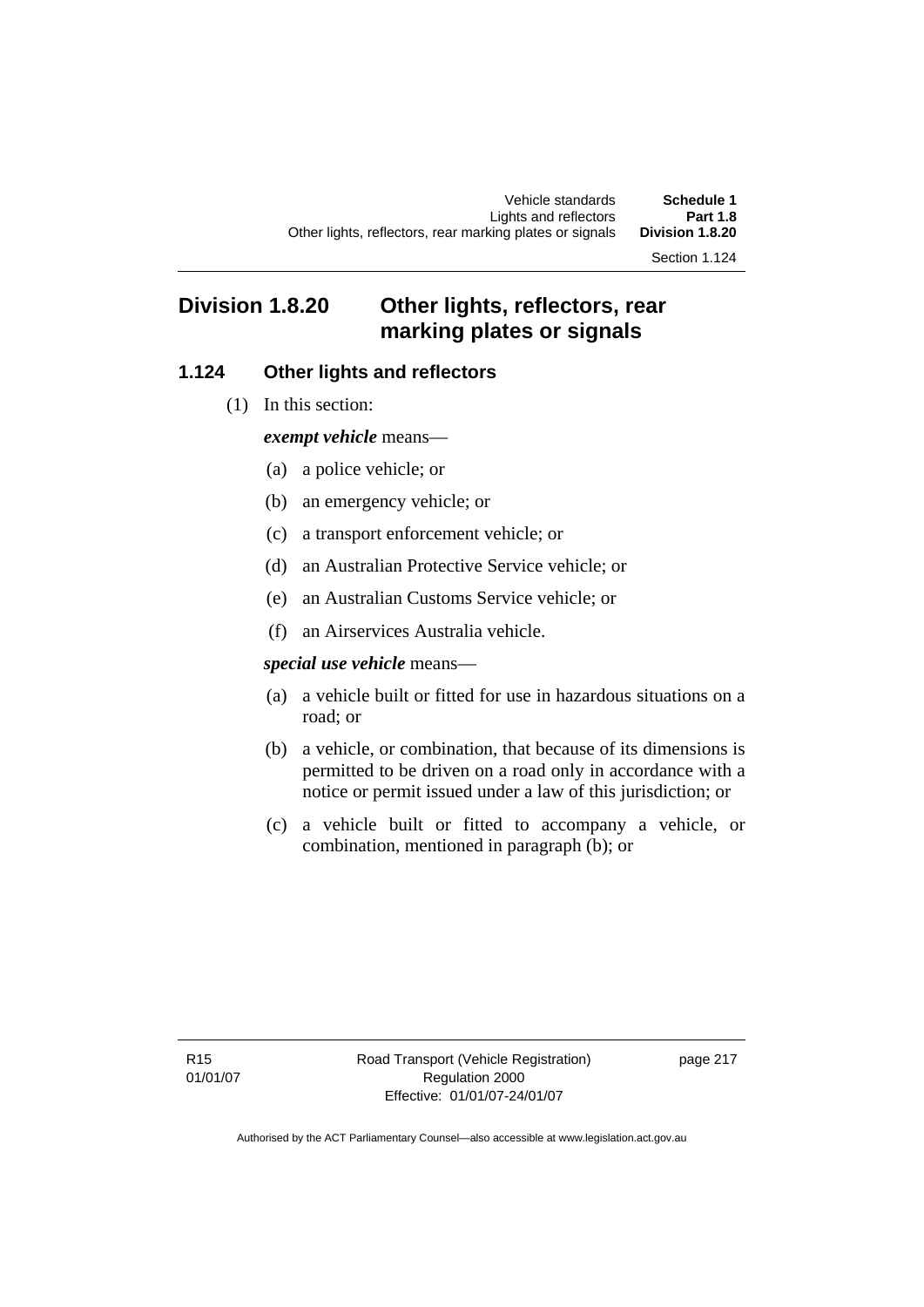| Schedule 1      | Vehicle standards                                        |
|-----------------|----------------------------------------------------------|
| <b>Part 1.8</b> | Lights and reflectors                                    |
| Division 1.8.20 | Other lights, reflectors, rear marking plates or signals |
| Section 1 125   |                                                          |

 (d) a bus fitted, before July 1999, with a sign telling road users that the bus carries children.

#### **Examples of special use vehicles for par (a)**

tow trucks, vehicle breakdown service vehicles, garbage trucks, cranes, streetsweepers, forklifts, concrete pumps and mobile towers

- *Note* An example is part of the regulation, is not exhaustive and may extend, but does not limit, the meaning of the provision in which it appears (see Legislation Act, s 126 and s 132).
- (2) A vehicle may be fitted with a light or reflector not mentioned in this schedule.
- (3) However, unless subsection (4) applies, a vehicle must not display—
	- (a) a light that flashes; or
	- (b) a light or reflector that—
		- (i) shows a red light to the front; or
		- (ii) shows a white light to the rear; or
		- (iii) is shaped or located in a way that reduces the effectiveness of a light or reflector that is required to be fitted to the vehicle under this schedule.
- (4) Despite any requirement of a 3rd edition ADR, an exempt vehicle may be fitted with any light or reflector, and a special use vehicle may be fitted with 1 or more flashing yellow lights.

#### **1.125 Use of direction indicator lights as hazard warning lights**

 (1) A motor vehicle that has direction indicator lights that show yellow light to the front may be equipped with a device that will cause the direction indicator lights fitted to the front and rear and on both sides of the vehicle, and any trailer connected to the

| page 218 | Road Transport (Vehicle Registration) | R <sub>15</sub> |
|----------|---------------------------------------|-----------------|
|          | Regulation 2000                       | 01/01/07        |
|          | Effective: 01/01/07-24/01/07          |                 |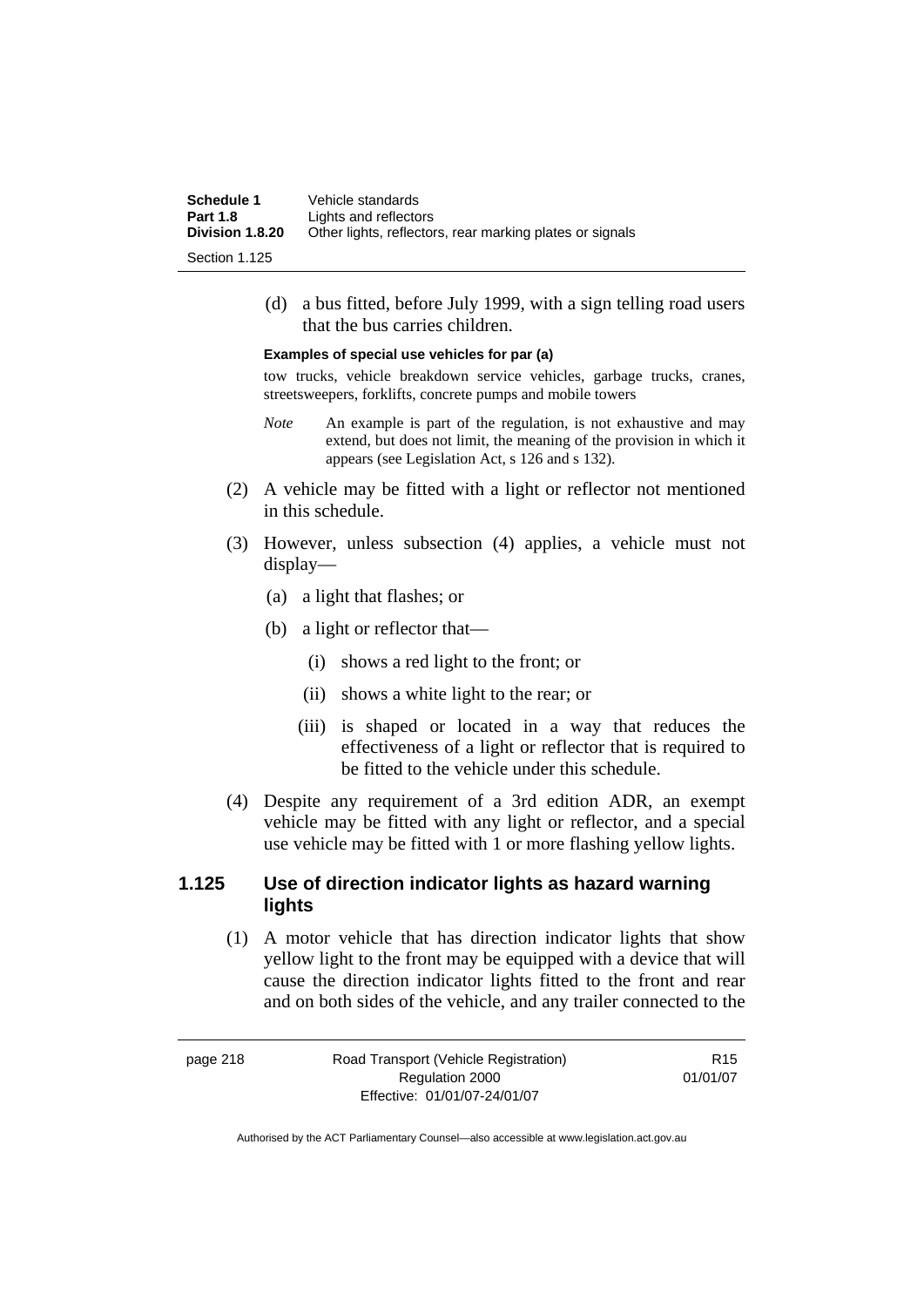| Other lights, reflectors, rear marking plates or signals | Vehicle standards<br>Lights and reflectors | Schedule 1<br><b>Part 1.8</b><br>Division 1.8.20 |
|----------------------------------------------------------|--------------------------------------------|--------------------------------------------------|
|                                                          |                                            | Section 1.126                                    |

vehicle, to flash simultaneously and regularly at a rate of not less than 60, and not more than 120, flashes per minute.

 (2) When all direction indicator lights fitted to a motor vehicle and trailer (if any) are flashing simultaneously, there must be an indicator that will tell the driver, by visible or audible means, that the lights are flashing.

#### **1.126 Rear marking plates**

(1) In this section:

*rear marking plate* means a rear marking plate complying with section 13.6.101 of 3rd edition ADR 13.

- (2) Rear marking plates must be fitted to—
	- (a) a motor vehicle with a GVM over 12t, except a bus fitted with handgrips or similar equipment for standing passengers to hold; and
	- (b) a trailer with a GTM over 10t.
- (3) Subsection (2) applies to a vehicle even if it was built before the date stated in the ADR.
- (4) Rear marking plates may be fitted to a motor vehicle with a GVM not over 12t or a trailer with a GTM not over 10t.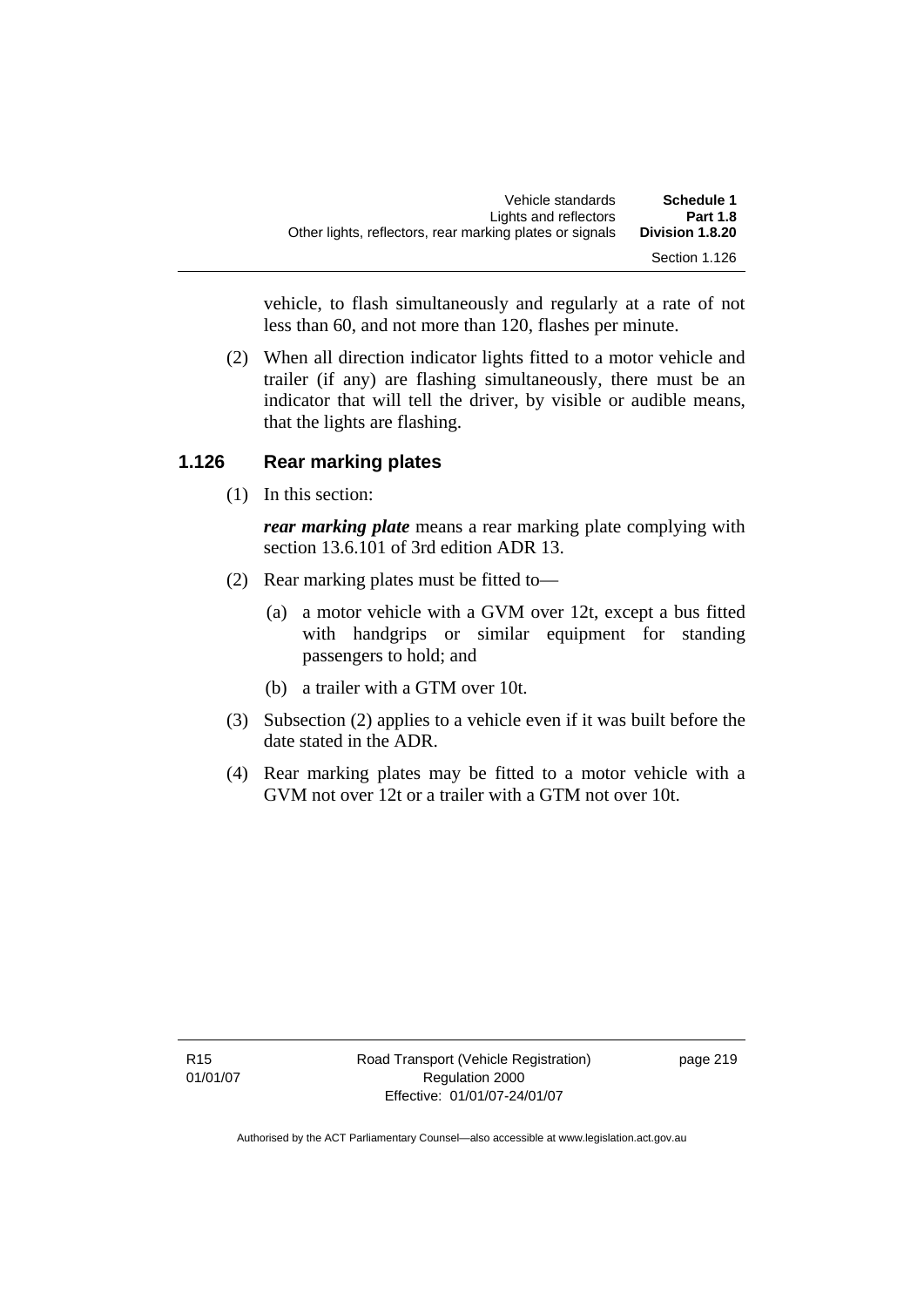**Schedule 1 Vehicle standards**<br>**Part 1.8 Lights and reflector Part 1.8** Lights and reflectors<br>**Division 1.8.20** Other lights, reflector Other lights, reflectors, rear marking plates or signals

Section 1.127



#### **An example of rear marking plates**



### **An alternative pattern for rear marking plates**

## **1.127 Signalling devices**

- (1) This section applies to a motor vehicle if—
	- (a) the vehicle is not fitted with a brakelight or direction indicator light mentioned in division 1.8.9 (Brakelights) or division 1.8.11 (Direction indicator lights); and

page 220 Road Transport (Vehicle Registration) Regulation 2000 Effective: 01/01/07-24/01/07

R15 01/01/07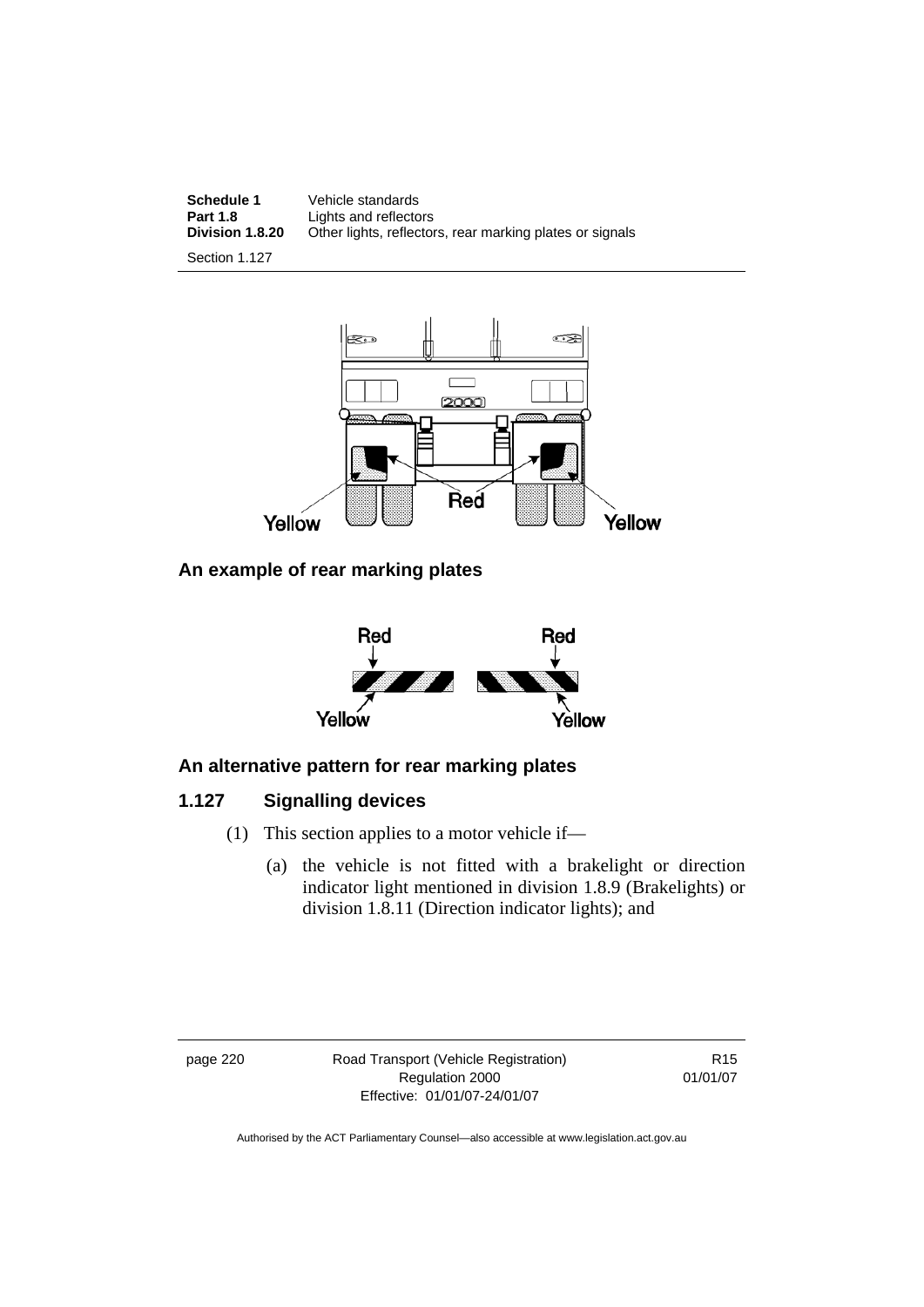- (b) the construction of the vehicle would otherwise prevent the driver from hand signalling an intention—
	- (i) to turn or move the vehicle to the right; or
	- (ii) to stop or suddenly reduce the speed of the vehicle.
- (2) The vehicle must be fitted with a mechanical signalling device or a pair of turn signals.

### **1.128 Mechanical signalling devices**

- (1) A mechanical signalling device must—
	- (a) be fitted to the right side of the vehicle; and
	- (b) be able to be operated by the driver from a normal driving position; and
	- (c) consist of a white or yellow representation of an open human hand at least 150mm long; and
	- (d) be built so that the driver of the vehicle can keep the device—
		- (i) in a neutral position so it is unlikely that the driver of another vehicle or anyone else would regard it as a signal; and
		- (ii) in a horizontal position with the palm of the hand facing forwards and the fingers pointing out at a right angle to the vehicle to signal an intention to turn or move right; and
		- (iii) with the palm of the hand facing forwards and the fingers pointing upwards to signal an intention to stop or reduce speed suddenly.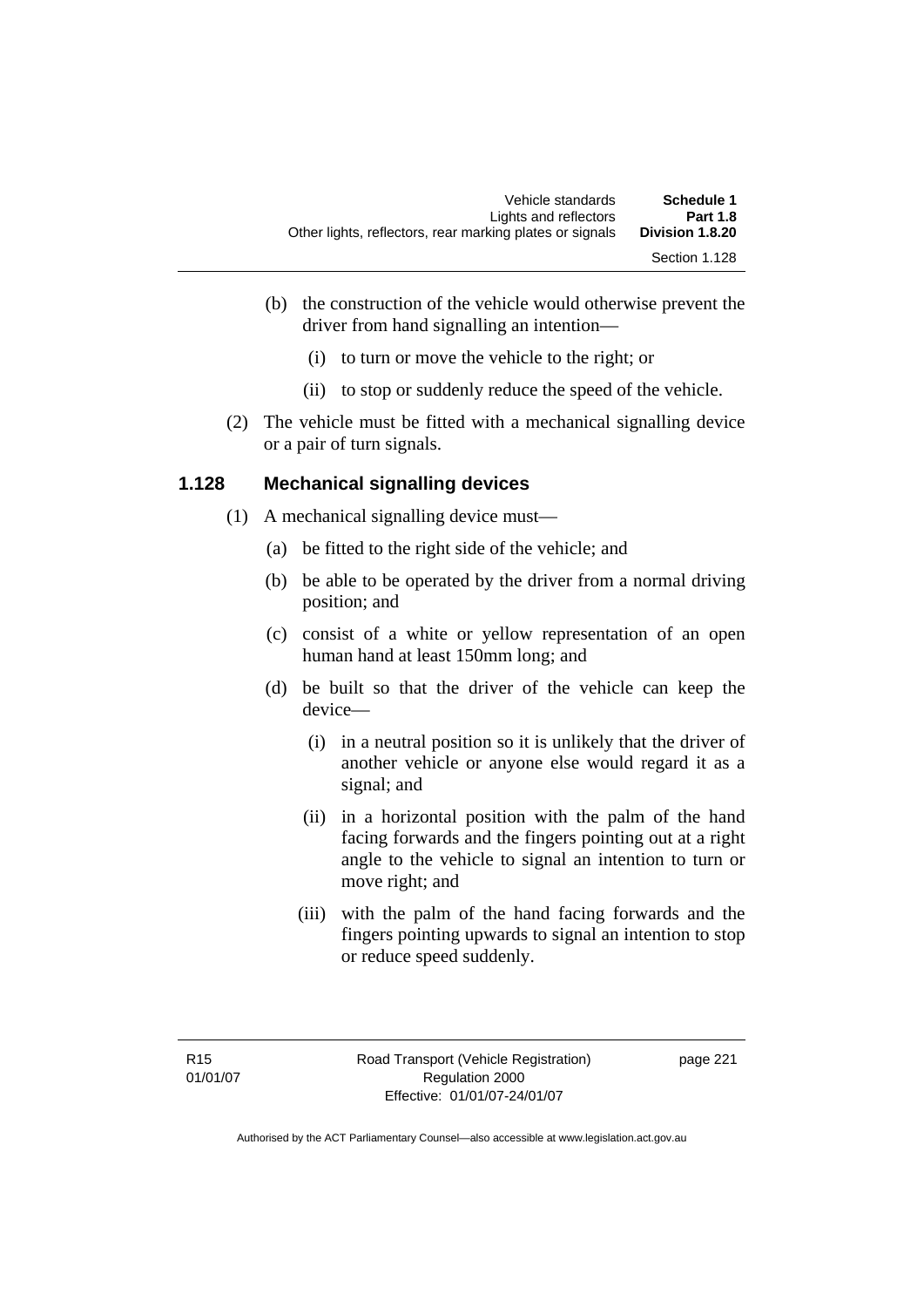| Schedule 1             | Vehicle standards                                        |
|------------------------|----------------------------------------------------------|
| <b>Part 1.8</b>        | Lights and reflectors                                    |
| <b>Division 1.8.20</b> | Other lights, reflectors, rear marking plates or signals |
| Section 1.129          |                                                          |

 (2) When the mechanical signalling device is in a position mentioned in subsection  $(1)$   $(d)$   $(ii)$  or  $(iii)$ , the complete hand must be clearly visible from both the front and the rear of the vehicle, at a distance of 30m.

#### **1.129 Turn signals**

A turn signal must—

- (a) consist of a steady or flashing illuminated yellow sign at least 150mm long and 25mm wide that—
	- (i) when in operation—is kept horizontal; and
	- (ii) when not in operation—is kept in a position so it is unlikely that the driver of another vehicle or anyone else would regard it as a signal; and
- (b) be fitted to the side of the motor vehicle at least 500mm and not over 2.1m above ground level, in a position so the driver of the vehicle, from the normal driving position, can see whether the signal is in operation; and
- (c) be able to be operated by the driver from the normal driving position; and
- (d) when in operation, be visible from both the front and rear of the vehicle at a distance of 30m.

page 222 Road Transport (Vehicle Registration) Regulation 2000 Effective: 01/01/07-24/01/07

R15 01/01/07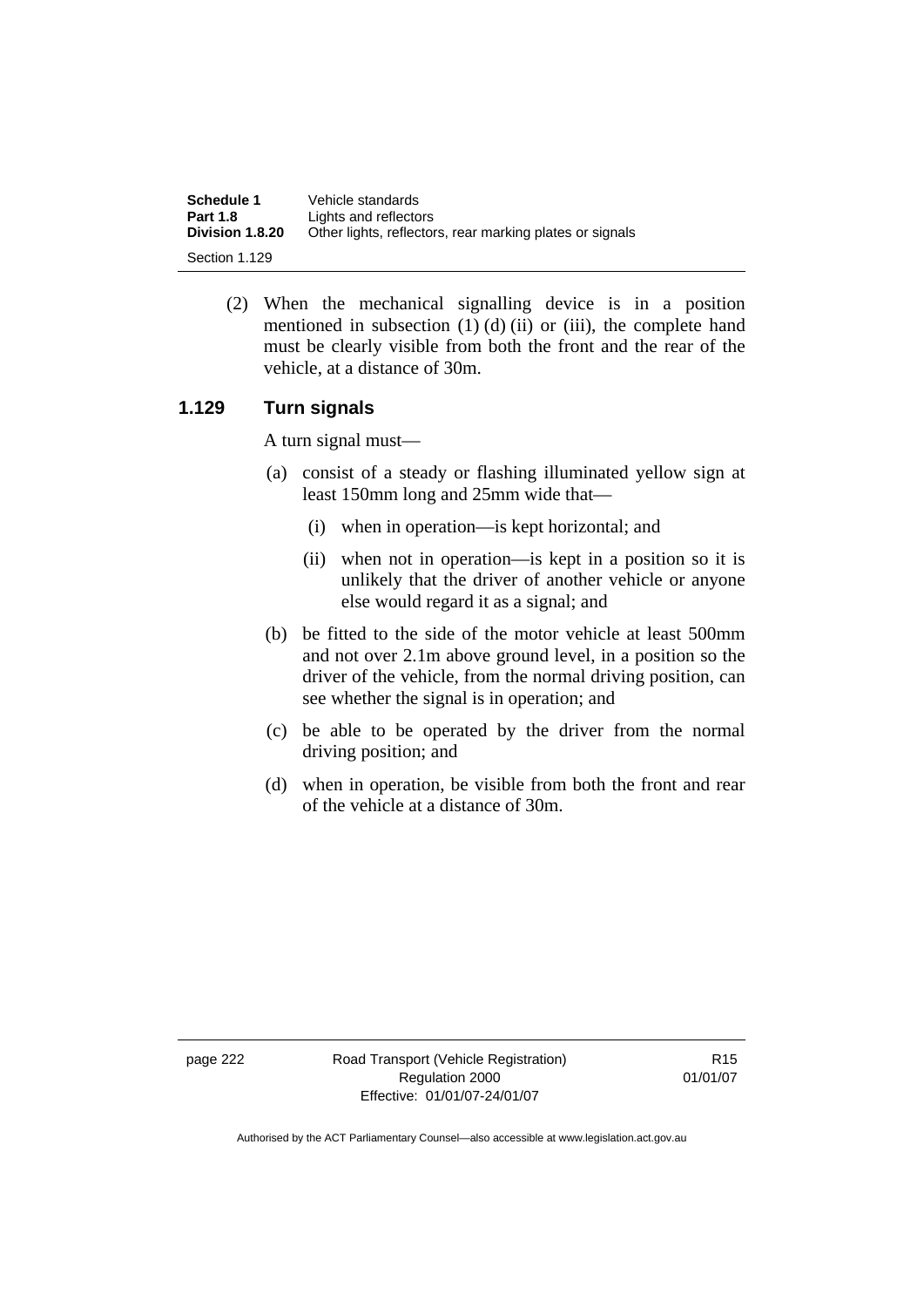Vehicle standards **Schedule 1**  Lights and reflectors **Part 1.8 Maintenance of lights** 

# **Division 1.8.21 Maintenance of lights**

#### **1.130 Lights to be maintained on certain vehicles**

A light mentioned in this part that is not an optional fitting, and was fitted by the manufacturer of the vehicle before the date of application of the section in which the light is mentioned, must be maintained in proper working condition unless the lights fitted to the vehicle comply with a later ADR.

#### **Example**

A motor vehicle or trailer built before June 1988 and supplied by the manufacturer with 1 tail-light and 1 brakelight towards each side of the rear of the vehicle must continue to have a tail-light and brakelight fitted towards each side of the rear of the vehicle.

*Note* An example is part of the regulation, is not exhaustive and may extend, but does not limit, the meaning of the provision in which it appears (see Legislation Act, s 126 and s 132).

# **Division 1.8.22 Vehicles not required to have lights or reflectors**

#### **1.131 Certain vehicles used in daylight**

This part does not apply to a vehicle built before 1931 that is used only in the daylight.

### **1.132 Certain vehicles used for collection or exhibition purposes**

This part does not apply to a vehicle built before 1946 that is used mainly for collection or exhibition purposes.

R15 01/01/07 Road Transport (Vehicle Registration) Regulation 2000 Effective: 01/01/07-24/01/07

page 223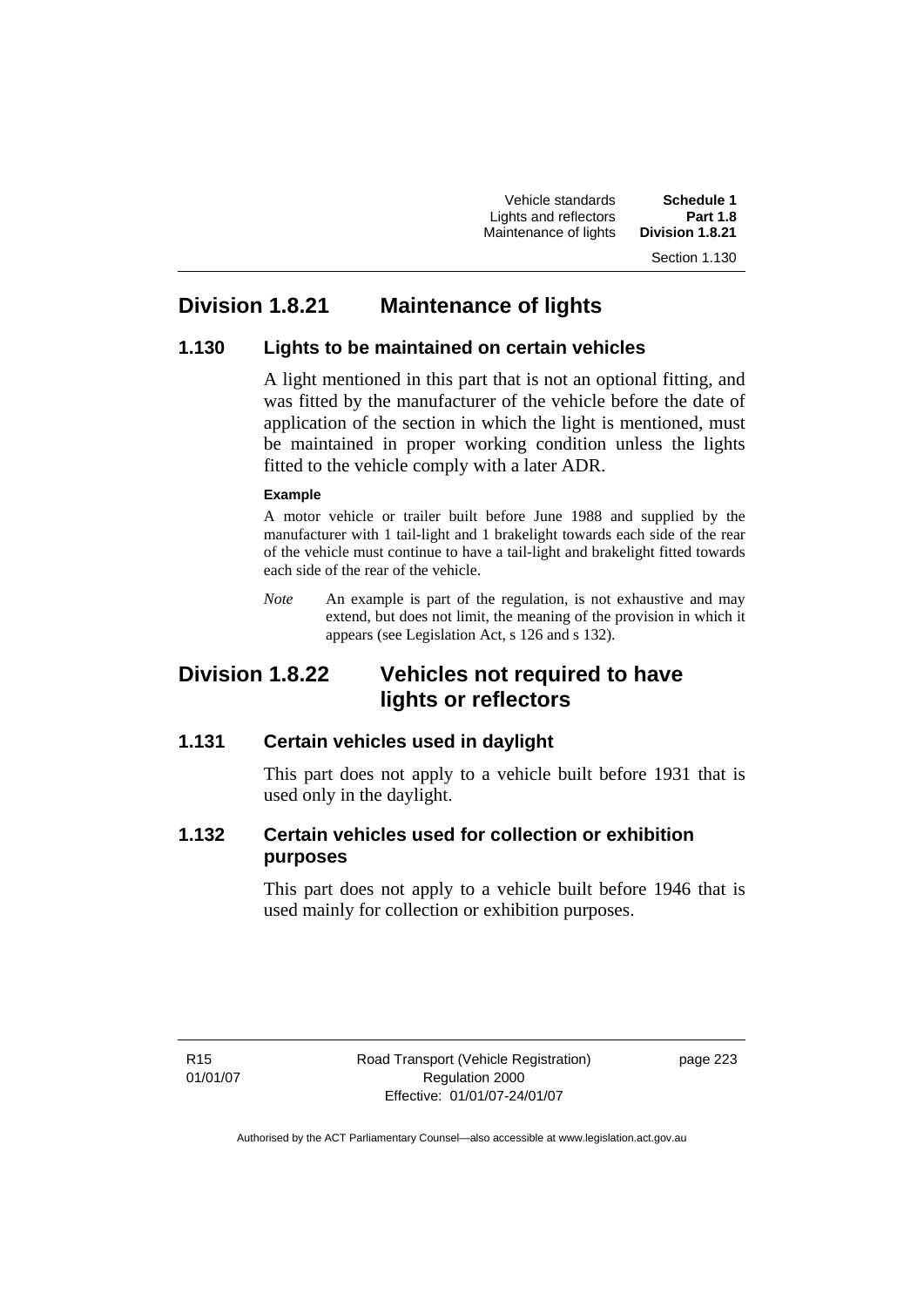**Schedule 1** Vehicle standards<br> **Part 1.9** Braking systems **Part 1.9 Braking systems**<br>**Division 1.9.1 Brake requireme Division 1.9.1** Brake requirements for all vehicles

Section 1.133

# **Part 1.9 Braking systems**

*Note* This part sets out the braking system requirements for vehicles to ensure that they can be reliably slowed or stopped even if a part of a braking system fails, and to ensure that a vehicle can be prevented from rolling away when parked.

> The part also includes special requirements for braking systems on B-doubles and road trains to ensure that the braking systems on the component vehicles are compatible. The special requirements do not apply to a road train that is not over 19m long.

# **Division 1.9.1 Brake requirements for all vehicles**

#### **1.133 Parts of a braking system**

- (1) A brake tube or hose fitted to a vehicle must—
	- (a) be built from a material appropriate to its intended use in the vehicle; and
	- (b) be long enough to allow for the full range of steering and suspension movements of the vehicle; and
	- (c) be fitted to prevent it being damaged during the operation of the vehicle by—
		- (i) a source of heat; or
		- (ii) any movement of the parts to which it is attached or near.
- (2) Each component of the braking system of a vehicle with a GVM over 4.5t must comply with the design and performance requirements of—
	- (a) a relevant Australian Standard or British Standard as in force when this subsection commenced; or

page 224 Road Transport (Vehicle Registration) Regulation 2000 Effective: 01/01/07-24/01/07

R15 01/01/07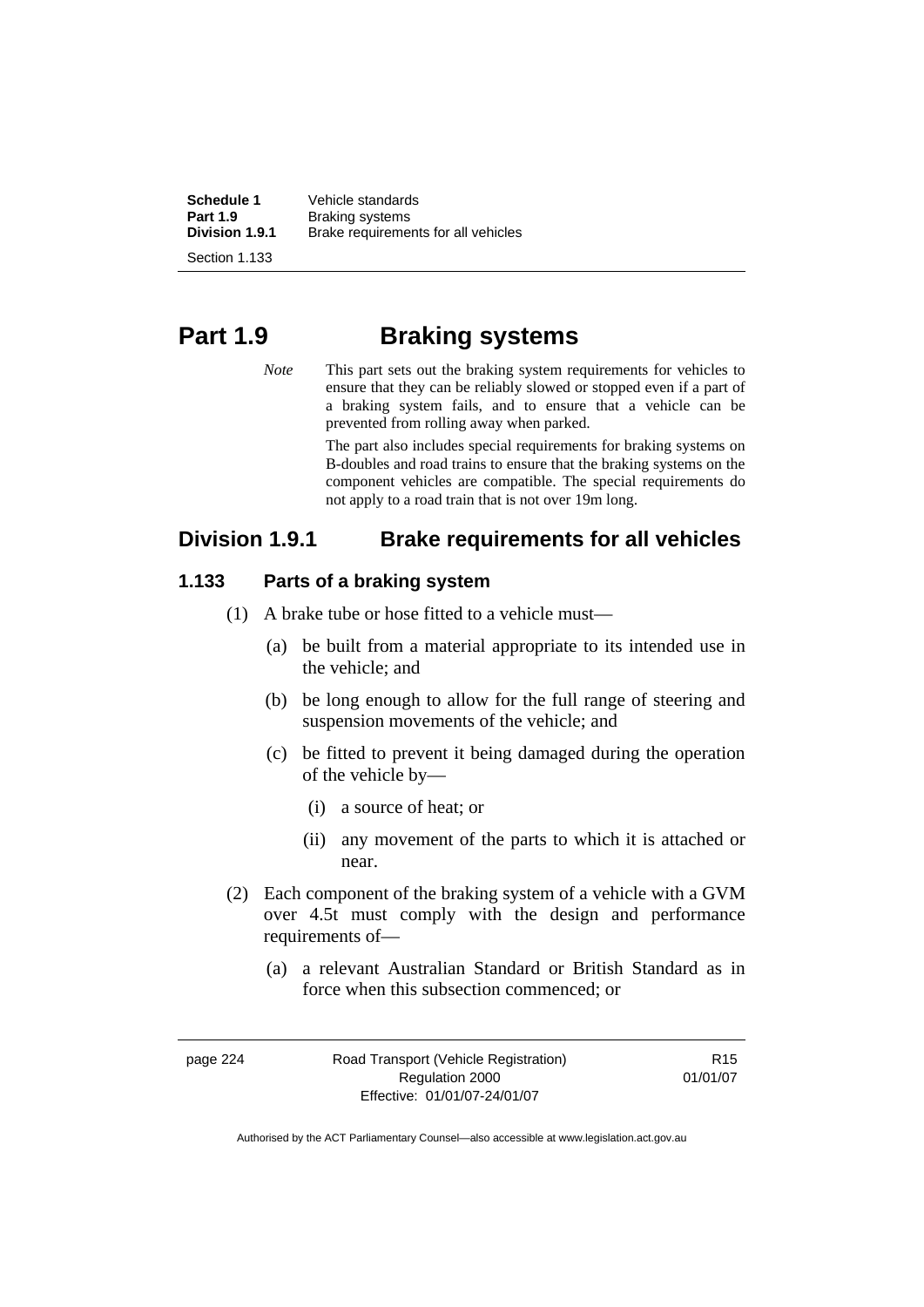| Vehicle standards                   | Schedule 1      |
|-------------------------------------|-----------------|
| <b>Braking systems</b>              | <b>Part 1.9</b> |
| Brake requirements for all vehicles | Division 1.9.1  |
|                                     | Section 1.134   |

- (b) a relevant standard approved by any of the following bodies, and as in force when this subsection commenced:
	- American Society of Automotive Engineers
	- American National Standards Institute
	- Japanese Standards Association
	- Deutsches Institut für Normung
	- International Organisation for Standardisation.

#### **1.134 Provision for wear**

The braking system of a vehicle must allow for adjustment to take account of normal wear.

#### **1.135 Supply of air or vacuum to brakes**

- (1) If air brakes are fitted to a vehicle—
	- (a) the compressor supplying air to the brakes must be able to build up air pressure to at least 80% of the governor cutout pressure in not longer than 5 minutes after the compressed air reserve is fully used up; and
	- (b) for a vehicle with a GVM over 4.5t—the air storage tanks must have sufficient capacity to allow 5 applications of the service brakes before the air pressure drops below half the governor cut-out pressure; and
	- (c) there must be an automatic or manual condensate drain valve at the lowest point of each air brake reservoir in the system; and
	- (d) any spring brake fitted to the vehicle must not operate before the warning mentioned in section 1.139 (4) (a) or section 1.142 (3) (a) has been given.

page 225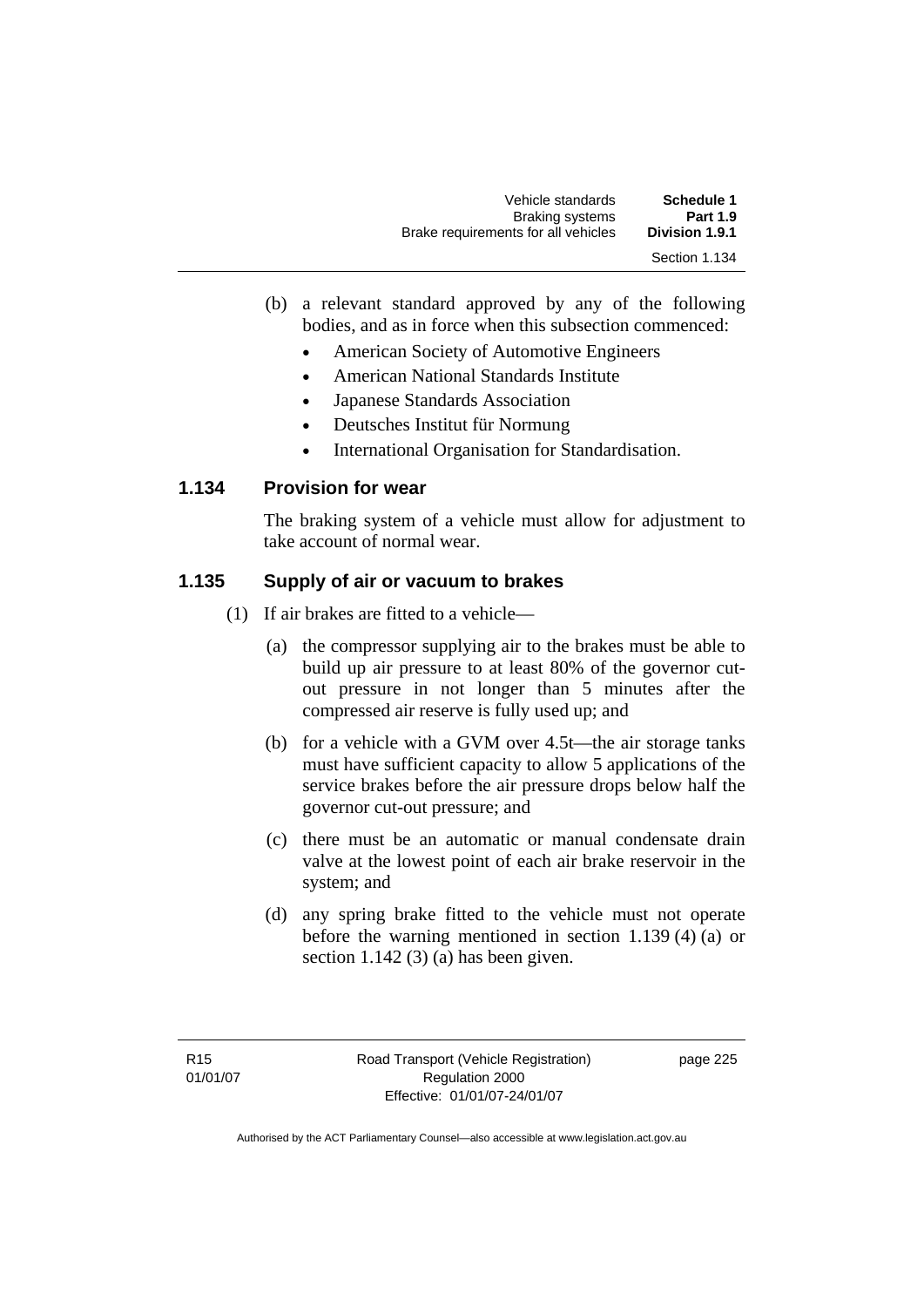| Schedule 1<br><b>Part 1.9</b> | Vehicle standards<br><b>Braking systems</b> |
|-------------------------------|---------------------------------------------|
| Division 1.9.1                | Brake requirements for all vehicles         |
| Section 1.136                 |                                             |

- (2) If vacuum brakes are fitted to a vehicle, the vacuum supply must be able to build up vacuum—
	- (a) to the level when the warning signal mentioned in section 1.139 (4) (a) or section 1.142 (3) (a) no longer operates within 30 seconds after the vacuum reserve is fully used up; and
	- (b) to the normal working level within 60 seconds after the vacuum reserve is fully used up.
- (3) In this section:

*spring brake* means a brake using 1 or more springs to store the energy needed to operate the brake.

#### **1.136 Performance of braking systems**

- (1) One sustained application of the brake of a motor vehicle built after 1930, or a combination that includes a motor vehicle built after 1930, must be able to produce the performance mentioned in subsections  $(2)$  to  $(7)$ —
	- (a) when the vehicle or combination is on a dry, smooth, level road surface, free from loose material; and
	- (b) whether or not the vehicle or combination is loaded; and
	- (c) without part of the vehicle or combination moving outside a straight path—
		- (i) centred on the longitudinal axis of the vehicle or combination before the brake was applied; and
		- (ii) 3.7m wide.
- (2) The braking system of a motor vehicle or combination with a gross mass under 2.5t must bring the vehicle or combination from a speed of 35 km/h to a stop within—

6 Road Transport (Vehicle Registration) Regulation 2000 Effective: 01/01/07-24/01/07

R15 01/01/07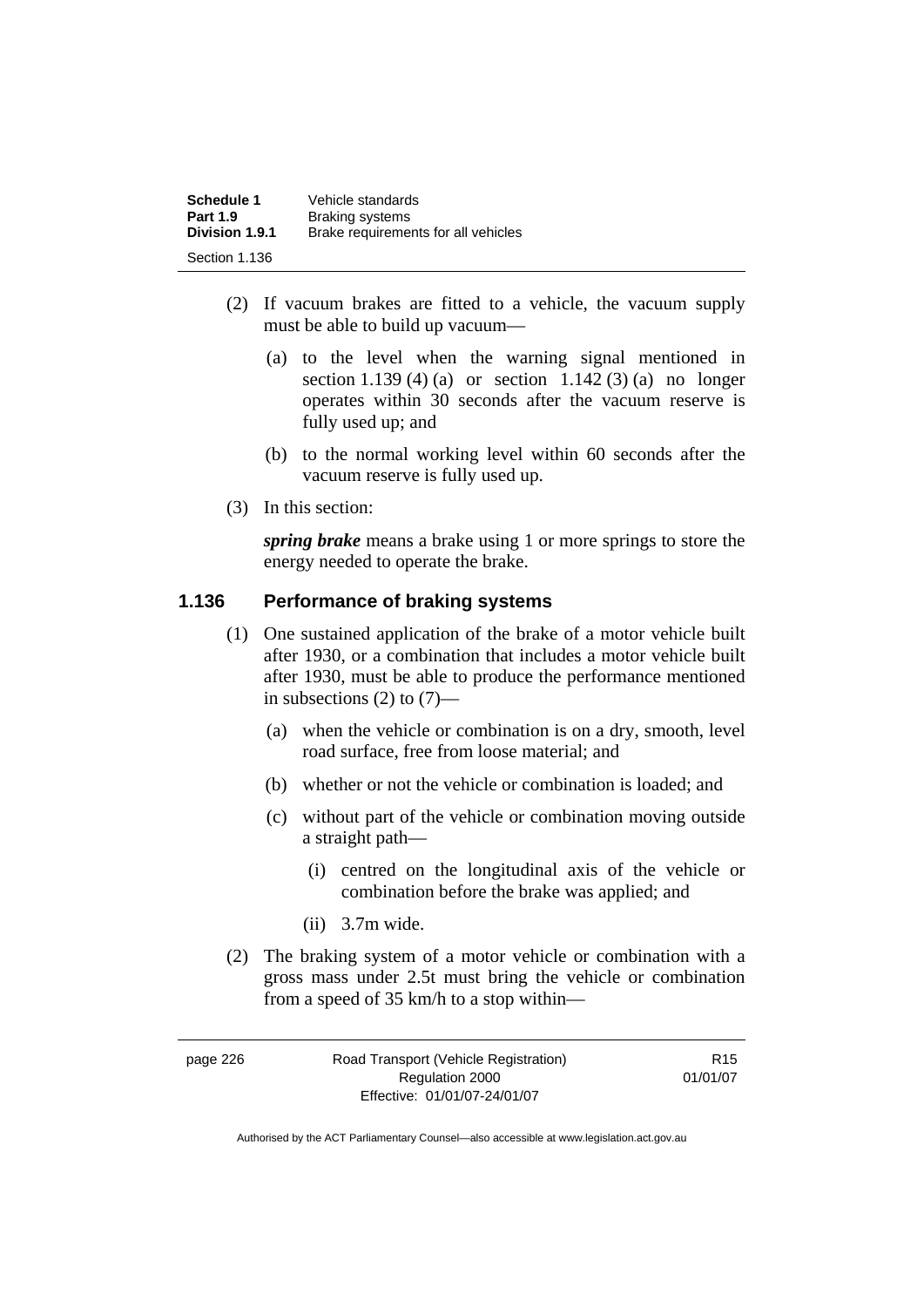| Schedule 1      | Vehicle standards                   |
|-----------------|-------------------------------------|
| <b>Part 1.9</b> | <b>Braking systems</b>              |
| Division 1.9.1  | Brake requirements for all vehicles |
| Section 1.136   |                                     |

- (a) 12.5m when the service brake is applied; and
- (b) 30m when the emergency brake is applied.
- (3) The braking system of a motor vehicle or combination with a gross mass of at least 2.5t must bring the vehicle or combination from a speed of 35 km/h to a stop within—
	- (a) 16.5m when the service brake is applied; and
	- (b) 40.5m when the emergency brake is applied.
- (4) The braking system of a motor vehicle or combination with a gross mass under 2.5t must decelerate the vehicle or combination, from any speed at which the vehicle or combination can travel, by an average of at least—
- (a)  $3.8 \text{m/s}^2$  when the service brake is applied; and
- (b)  $1.6 \text{m/s}^2$  when the emergency brake is applied.
	- (5) The braking system of a motor vehicle or combination with a gross mass of at least 2.5t must decelerate the vehicle or combination, from any speed at which the vehicle or combination can travel, by an average of at least—
- (a)  $2.8 \text{m/s}^2$  when the service brake is applied; and
- (b)  $1.1 \text{m/s}^2$  when the emergency brake is applied.
	- (6) The braking system of a motor vehicle or combination with a gross mass under 2.5t must achieve a peak deceleration of the vehicle or combination, from any speed at which the vehicle or combination can travel, of at least—
- (a)  $5.8 \text{m/s}^2$  when the service brake is applied; and
- (b)  $1.9 \text{m/s}^2$  when the emergency brake is applied.
	- (7) The braking system of a motor vehicle or combination with a gross mass of at least 2.5t must achieve a peak deceleration of

| R <sub>15</sub> | Road Transport (Vehicle Registration) | page 227 |
|-----------------|---------------------------------------|----------|
| 01/01/07        | Regulation 2000                       |          |
|                 | Effective: 01/01/07-24/01/07          |          |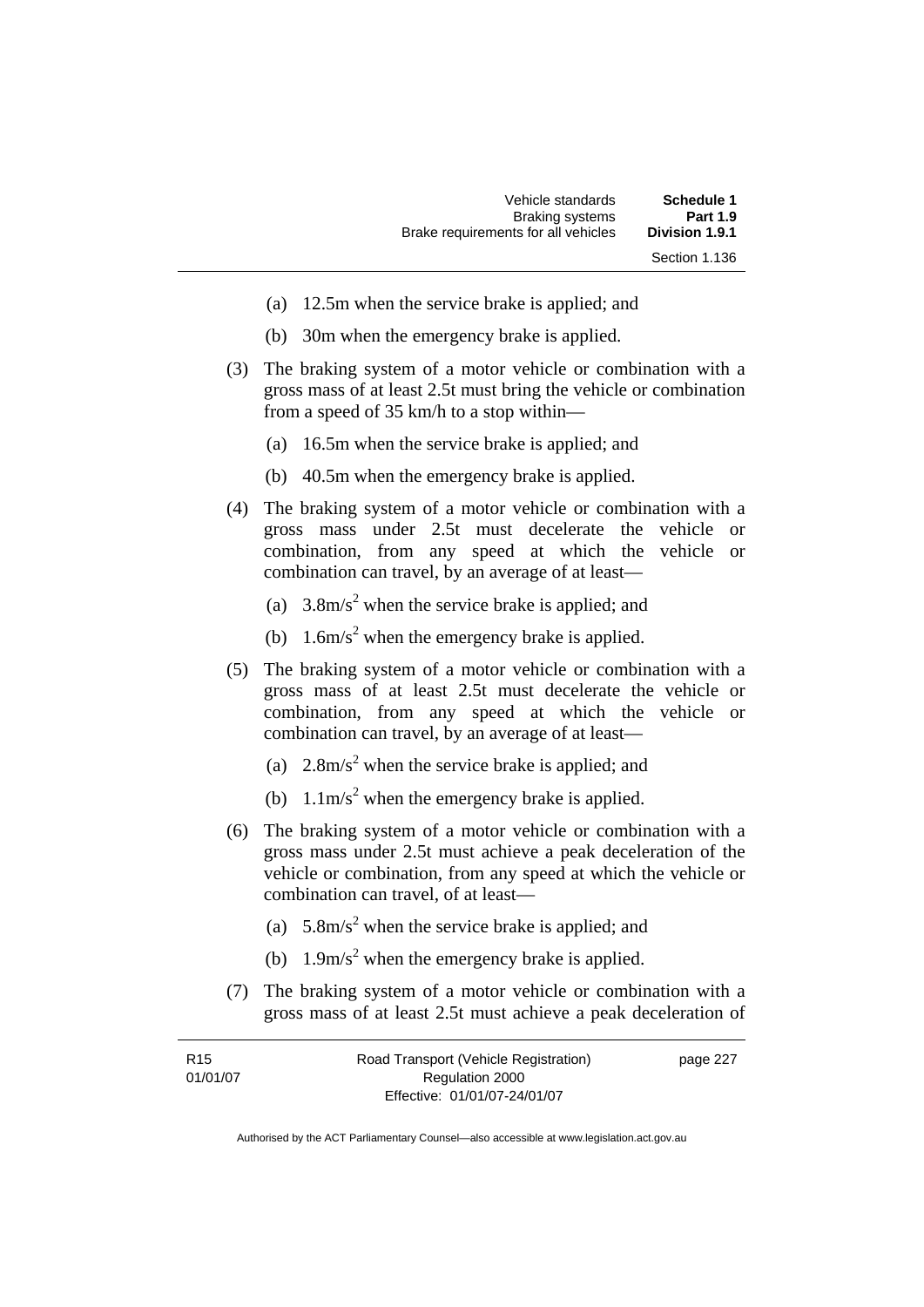| Schedule 1      | Vehicle standards             |
|-----------------|-------------------------------|
| <b>Part 1.9</b> | <b>Braking systems</b>        |
| Division 1.9.2  | Motor vehicle braking systems |
| Section 1.137   |                               |

the vehicle or combination, from any speed at which the vehicle or combination can travel, of at least—

- (a)  $4.4 \text{m/s}^2$  when the service brake is applied; and
- (b)  $1.5 \text{m/s}^2$  when the emergency brake is applied.
	- (8) The parking brake of a vehicle or combination must be able to hold the vehicle or combination stationary on a 12% gradient.

# **Division 1.9.2 Motor vehicle braking systems**

#### **1.137 What braking system a motor vehicle must have**

(1) In this section:

*independent brake*, for a vehicle, means a brake that is operated entirely separately from any other brake on the vehicle, except for any drum, disc or part, on which a shoe, band or friction pad makes contact, that is common to 2 or more brakes.

- (2) A motor vehicle with 4 or more wheels built, or used, mainly for transporting goods or people by road must be fitted with—
	- (a) a braking system that—
		- (i) consists of brakes fitted to all wheels of the vehicle; and
		- (ii) has at least 2 separate methods of activation, arranged so effective braking remains on at least 2 wheels if a method fails; or
	- (b) 2 independent brakes, each of which, when in operation, acts directly on at least half the number of wheels of the vehicle.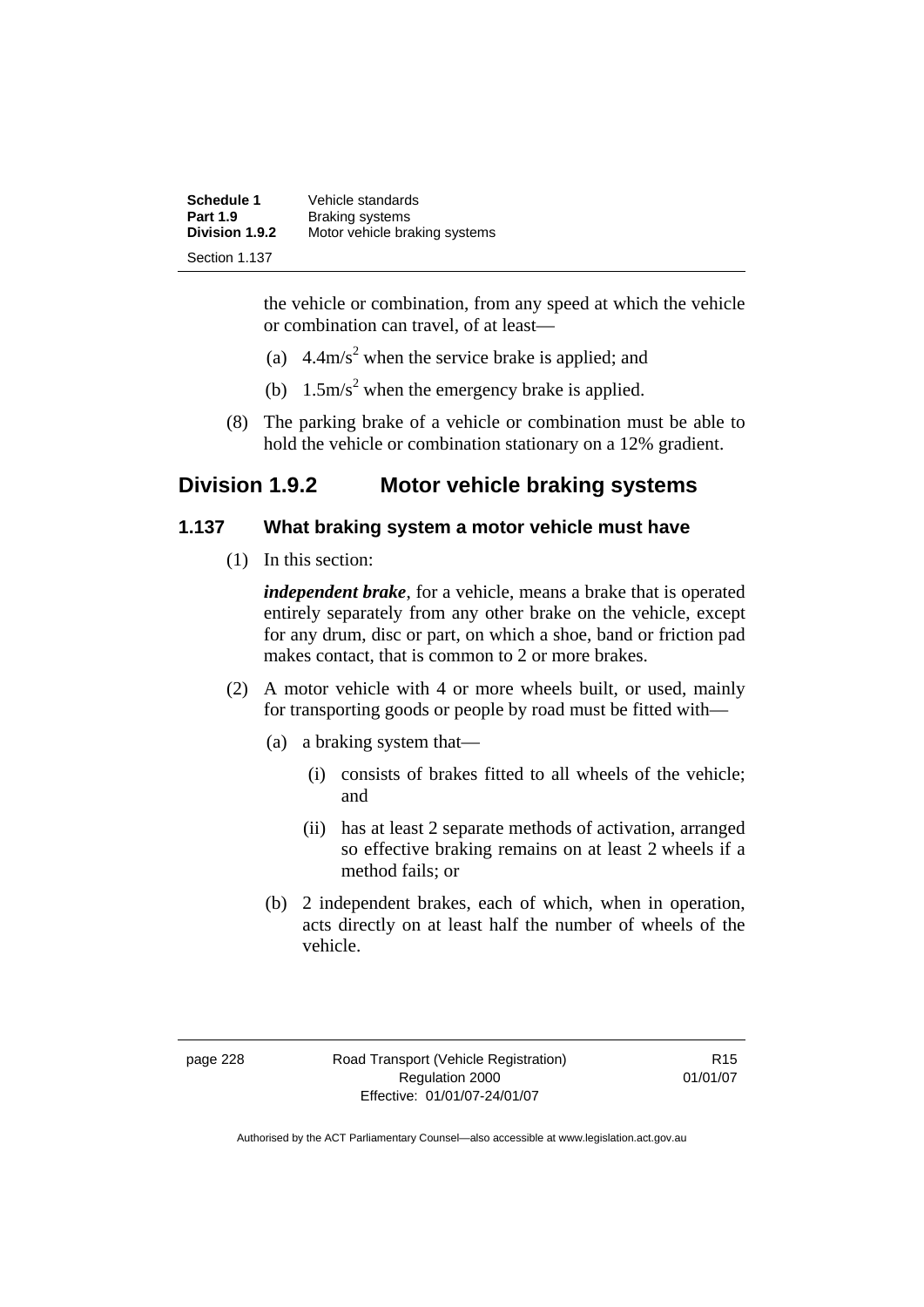| Vehicle standards             | <b>Schedule 1</b>     |
|-------------------------------|-----------------------|
| <b>Braking systems</b>        | <b>Part 1.9</b>       |
| Motor vehicle braking systems | <b>Division 1.9.2</b> |
|                               | Section 1.137         |

- (3) The braking system of a motor vehicle mentioned in subsection (2) that was built after 1945 must have a service brake operating on all wheels that, when applied—
	- (a) acts directly on the wheels and not through the vehicle's transmission; or
	- (b) acts on a shaft between a differential of the vehicle and a wheel.
- (4) The braking system of a motor vehicle with 4 or more wheels must have a parking brake that—
	- (a) is held in the applied position by direct mechanical action without the intervention of an electrical, hydraulic or pneumatic device; and
	- (b) is fitted with a locking device that can hold the brake in the applied position; and
	- (c) has its own separate control.
- (5) The parking brake may also be the emergency brake.
- (6) If 2 or more independent brakes are fitted to a motor vehicle with 4 or more wheels, the brakes must be arranged so brakes are applied to all the wheels on at least 1 axle of the vehicle when any brake is operated.
- (7) A motorbike or motortrike must be fitted with—
	- (a) 2 independent brakes; or
	- (b) a single brake that acts directly on all wheels of the vehicle and is arranged so effective braking remains on at least 1 wheel if a part of the system fails.
- (8) Subsection (7) applies to a motorbike with a sidecar attached as if the sidecar were not attached.

page 229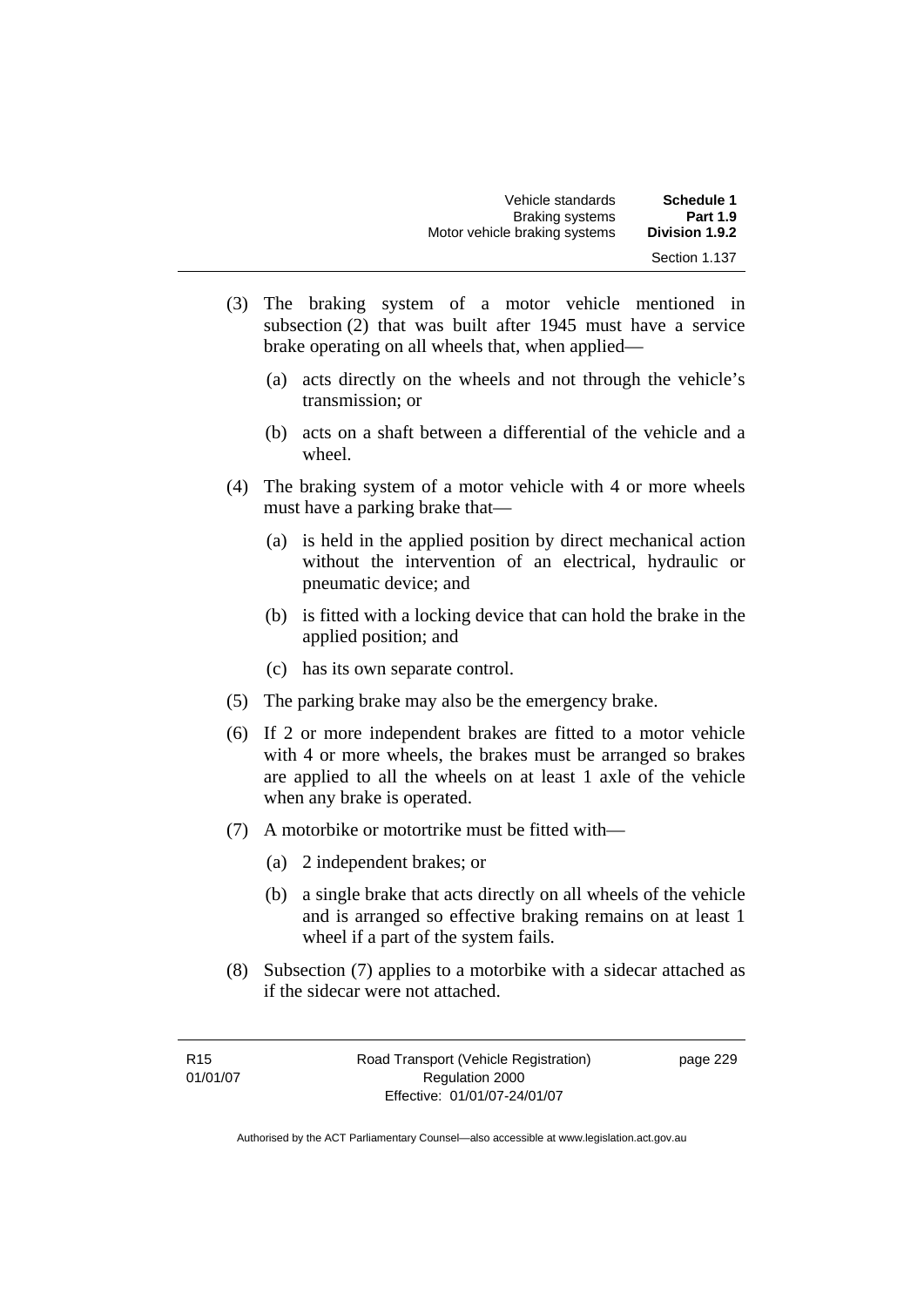| <b>Schedule 1</b> | Vehicle standards             |
|-------------------|-------------------------------|
| <b>Part 1.9</b>   | <b>Braking systems</b>        |
| Division 1.9.2    | Motor vehicle braking systems |
| Section 1.138     |                               |

 (9) A motortrike must have a parking brake that is held in the applied position by mechanical means.

#### **1.138 Operation of brakes on motor vehicles**

The braking system on a motor vehicle must be arranged to allow the driver of the motor vehicle to apply the brakes from a normal driving position.

#### **1.139 Air or vacuum brakes on motor vehicles**

- (1) If a motor vehicle has air brakes, the braking system of the vehicle must include at least 1 air storage tank.
- (2) If a motor vehicle has vacuum brakes, the braking system of the vehicle must include at least 1 vacuum storage tank.
- (3) An air or vacuum storage tank must be built so the service brake can be applied to meet the performance standards of section 1.136 at least twice if the engine of the vehicle stops or the source of air or vacuum fails.
- (4) An air or vacuum storage system must—
	- (a) be built to give a visible or audible warning to the driver, while in a normal driving position, of a lack of air or vacuum that would prevent the service brake from being applied to meet the performance standards of section 1.136 at least twice; and
	- (b) be safeguarded by a check valve or other device against loss of air or vacuum if the supply fails or leaks.
- (5) However, subsection (4) (a) does not apply to a vehicle with a GVM of 4.5t or less that is fitted with an air or vacuum assisted braking system.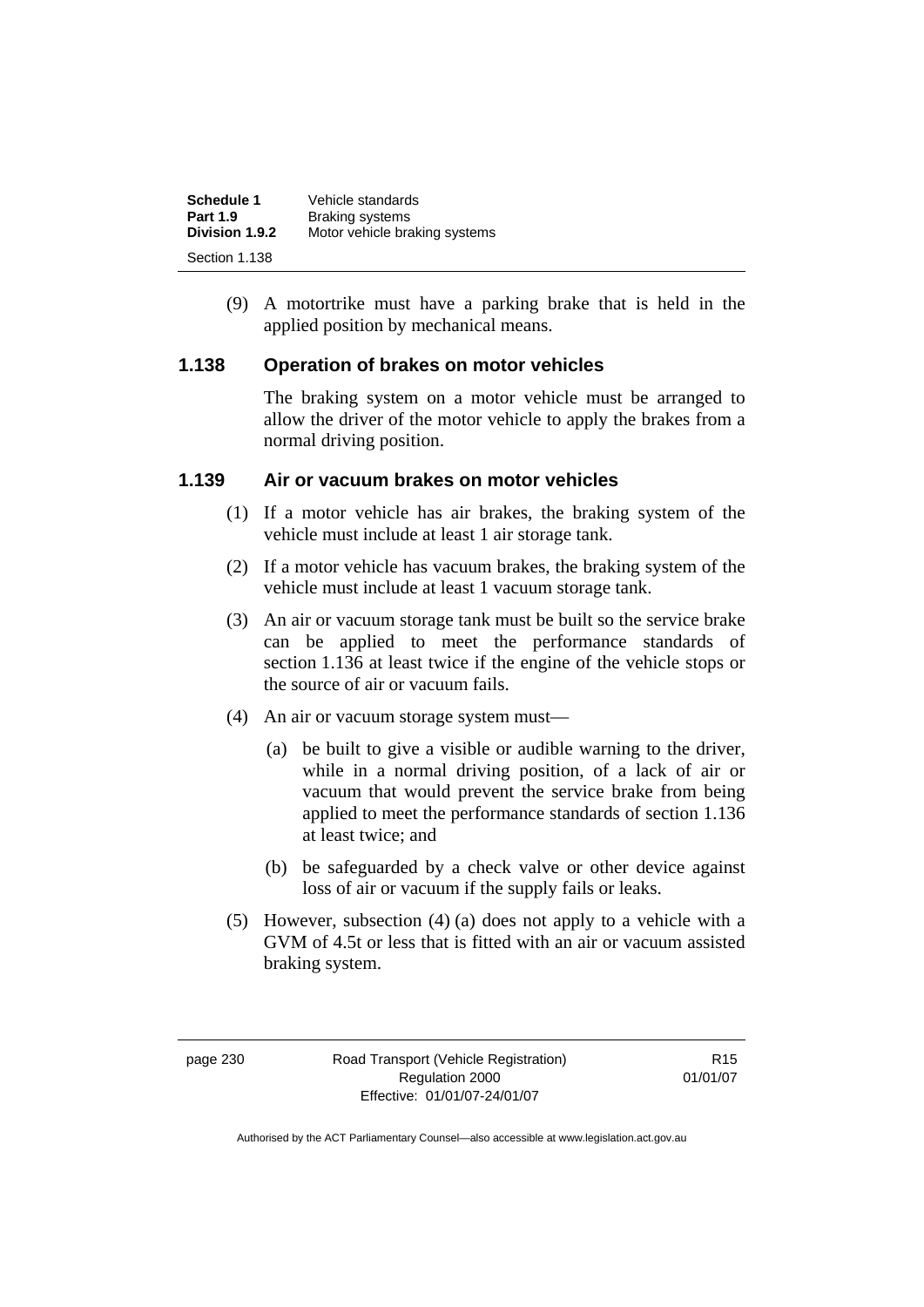| Vehicle standards                                 | <b>Schedule 1</b><br><b>Part 1.9</b> |
|---------------------------------------------------|--------------------------------------|
| <b>Braking systems</b><br>Trailer braking systems | Division 1.9.3                       |
|                                                   | Section 1.140                        |

- (6) If air or vacuum brakes are fitted to a motor vehicle equipped to tow a trailer, the brakes of the vehicle must be able to stop the vehicle, at the performance standards for emergency brakes under section 1.136 if the trailer breaks away.
- (7) The braking system of a motor vehicle with a GVM over 4.5t equipped to tow a trailer fitted with air brakes must include protection against loss of supply line air or brake control signal air.
- (8) The protection mentioned in subsection (7) must—
	- (a) operate automatically if a brake supply line hose connecting the motor vehicle and a trailer fails; and
	- (b) maintain enough air pressure to allow the brakes to be applied to meet performance standards for emergency brakes under section 1.136; and
	- (c) include a visible or audible warning to the driver.

# **Division 1.9.3 Trailer braking systems**

### **1.140 What brakes a trailer must have**

- (1) A trailer with a GTM over 750kg must have brakes that operate on at least 1 wheel at each end of 1 or more axles of the trailer.
- (2) A semitrailer or converter dolly with a GTM over 2t must have brakes that operate on all its wheels.

## **1.141 Operation of brakes on trailers**

 (1) The braking system of a trailer with a GTM over 2t must allow the driver of a motor vehicle towing the trailer to operate the brakes from a normal driving position.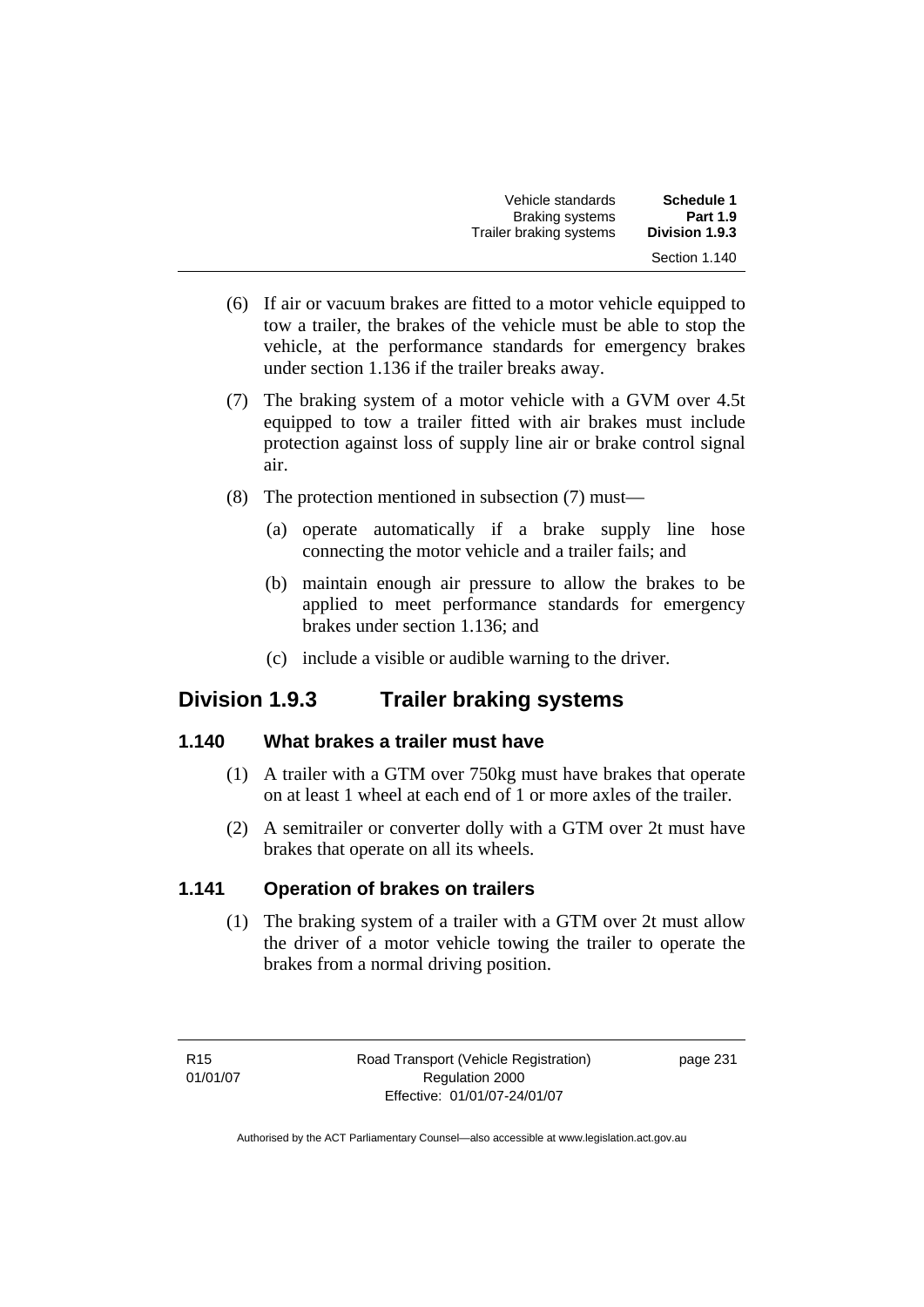| Schedule 1      | Vehicle standards       |
|-----------------|-------------------------|
| <b>Part 1.9</b> | <b>Braking systems</b>  |
| Division 1.9.3  | Trailer braking systems |
| Section 1.142   |                         |

- (2) However, subsection (1) does not apply to an unloaded converter dolly that weighs under 3t if the motor vehicle towing the converter dolly has a GVM over 12t.
- (3) The brakes on a trailer with a GTM over 2t must—
	- (a) operate automatically and quickly if the trailer breaks away from the towing vehicle; and
	- (b) remain in operation for at least 15 minutes after a breakaway; and
	- (c) be able to hold the trailer on a 12% grade while in operation after a breakaway.

#### **1.142 Air or vacuum brakes on trailers**

- (1) If a trailer has air brakes, its braking system must include at least 1 air storage tank.
- (2) If a trailer has vacuum brakes, its braking system must include at least 1 vacuum storage tank.
- (3) An air or vacuum storage system must—
	- (a) be built to give a visible or audible warning to the driver of the towing vehicle, while in a normal driving position, of a lack of air or vacuum that would prevent the brakes from meeting the performance standards of section 1.136; and
	- (b) be safeguarded by a check valve or other device against loss of air or vacuum if the supply fails or leaks.
- (4) Subsections (1), (2) and (3) do not apply to a trailer with a GTM of 2t or less.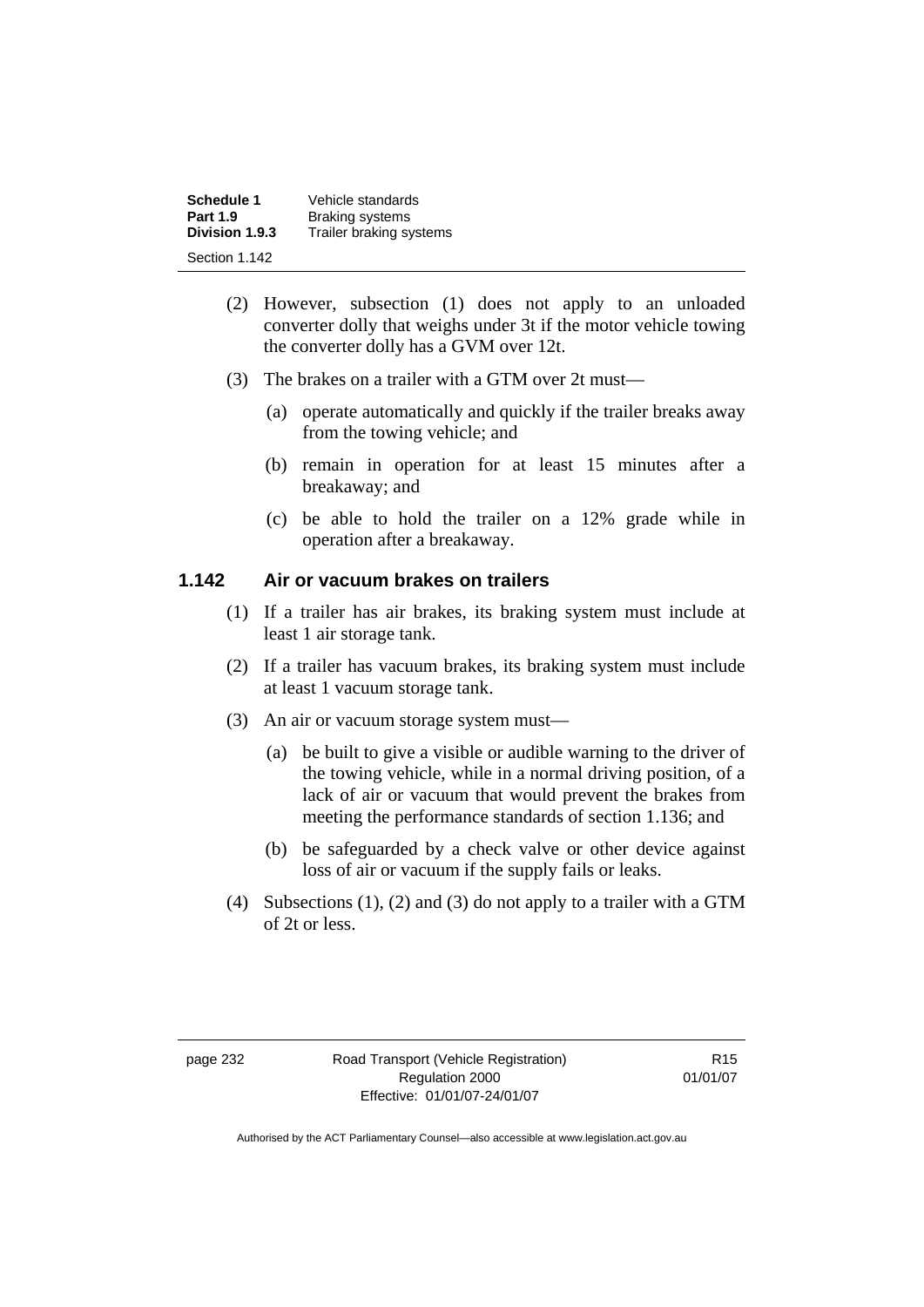## **Division 1.9.4 Additional brake requirements for B-doubles and long road trains**

### **1.143 Application of div 1.9.4 to certain road trains**

This division does not apply to a road train, or a vehicle used in a road train, if the road train is not over 19m long.

#### **1.144 Braking system design for a prime mover in a Bdouble**

- (1) A prime mover used in a B-double must comply with 2nd edition ADR 35A or 3rd edition ADR 35.
- (2) A prime mover used in a B-double must also have an anti-lock braking system complying with 3rd edition ADR 64, if the prime mover—
	- (a) was built after 1989; or
	- (b) was first used in a B-double after 1993; or
	- (c) is used in a B-double that includes a road tank vehicle carrying dangerous goods.

### **1.145 Braking system design for motor vehicles in road trains**

The performance of the service, secondary and parking braking systems of a motor vehicle used in a road train must comply with 2nd edition ADR 35A or 3rd edition ADR 35 if the vehicle would not otherwise be required to comply with an ADR about braking.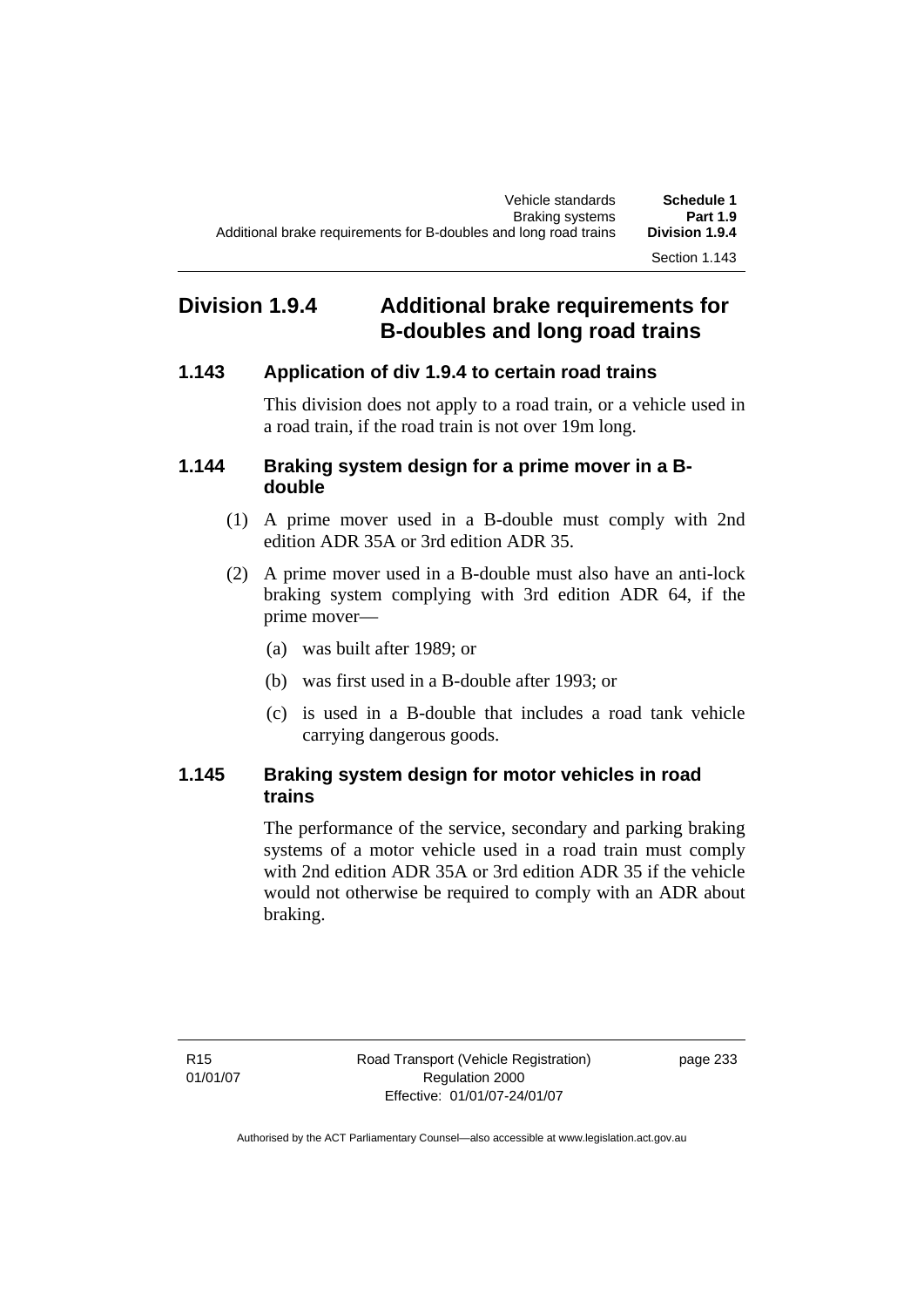| Schedule 1      | Vehicle standards                                                |
|-----------------|------------------------------------------------------------------|
| <b>Part 1.9</b> | Braking systems                                                  |
| Division 1.9.4  | Additional brake requirements for B-doubles and long road trains |
| Section 1.146   |                                                                  |

#### **1.146 Braking system design for trailers in B-doubles or road trains**

- (1) The performance of the service, secondary and parking brake systems of a trailer used in a B-double or road train must comply with 2nd edition ADR 38 or 3rd edition ADR 38 if the trailer would not otherwise be required to comply with an ADR about braking.
- (2) A road train trailer to which subsection (1) applies need not be fitted with a mechanical parking brake if it carries wheel chocks that provide a performance equal to the performance standard required for a parking brake system.
- (3) A semitrailer, regardless of when it was built, must have an antilock braking system that complies with 3rd edition ADR 38/01, if—
	- (a) it is being used in a B-double that includes a road tank vehicle, whether or not the semitrailer is itself a road tank vehicle; and
	- (b) the road tank vehicle is carrying dangerous goods.

#### **1.147 Air brakes of motor vehicles in B-doubles or road trains**

- (1) If a B-double or road train is fitted with brakes that operate using compressed air, the braking system of the motor vehicle must comply with subsections (2) and (3) when—
	- (a) the pressure is measured in an 800ml vessel connected by a 2m pipe with a bore of approximately 13mm to the coupling head of the braking system; and
	- (b) the air pressure before the brakes are applied is not under—

page 234 Road Transport (Vehicle Registration) Regulation 2000 Effective: 01/01/07-24/01/07

R15 01/01/07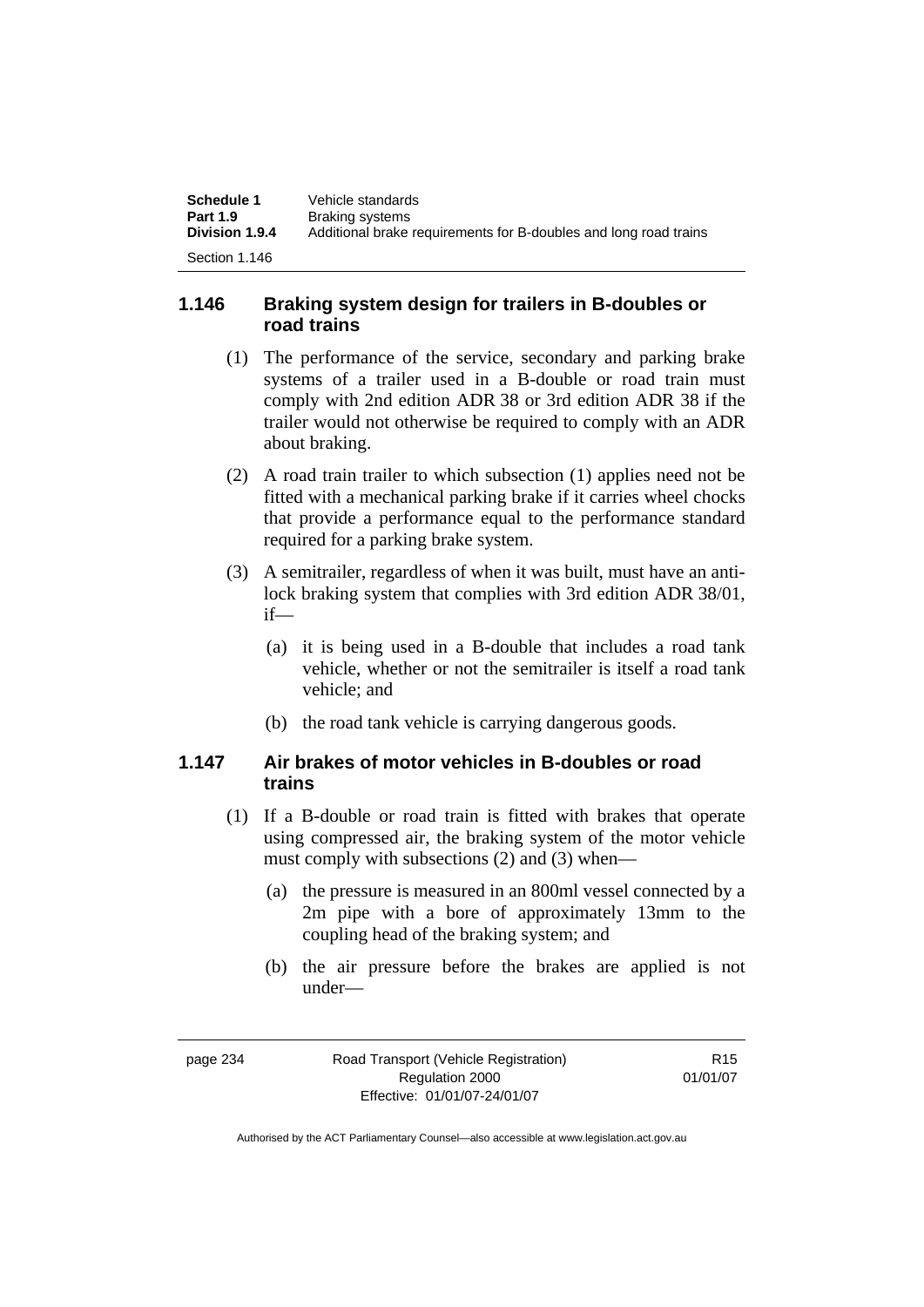- (i) the average of the maximum and minimum pressures in the operating pressure range specified by the vehicle's manufacturer; or
- (ii) if there is no manufacturer's specification—650kPa.
- (2) The pressure must reach at least 420kPa within 400ms after the rapid and complete application of the foot-operated brake control.
- (3) After the brakes have been fully applied, the pressure must fall, within 0.5 seconds after the release of the foot-operated brake control, to 35kPa.

#### **1.148 Air brakes in a B-double or road train—least favoured chamber**

(1) In this section:

*least favoured chamber* means the brake chamber with the longest line to the treadle valve in the prime mover.

- (2) The pressure in the least favoured chamber of the braking system of a B-double or road train with brakes that operate using compressed air must comply with subsections (3) and (4) when the air pressure before the brakes are applied is not under—
	- (a) the average of the maximum and minimum pressures in the operating pressure range specified by the vehicle's manufacturer; or
	- (b) if there is no manufacturer's specification—650kPa.
- (3) The pressure must reach at least 420kPa within—
	- (a) for a B-double—1 second after the rapid and complete application of the foot-operated brake control; or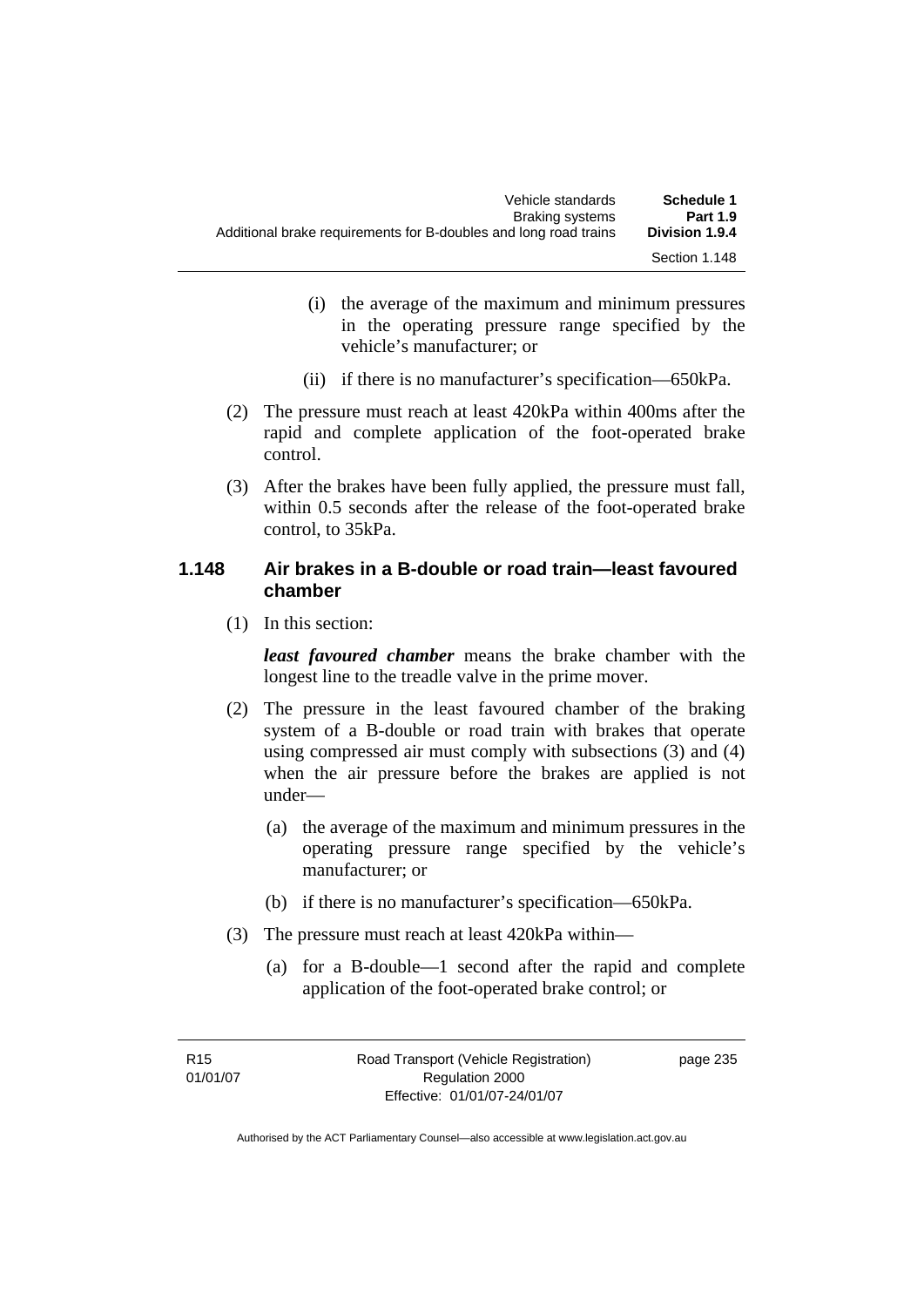| <b>Schedule 1</b> | Vehicle standards                                                |
|-------------------|------------------------------------------------------------------|
| <b>Part 1.9</b>   | Braking systems                                                  |
| Division 1.9.4    | Additional brake requirements for B-doubles and long road trains |
| Section 1.149     |                                                                  |

- (b) for a road train—1.5 seconds after the rapid and complete application of the foot-operated brake control.
- (4) After the brakes have been fully applied, the pressure must fall to 35kPa, or the pressure at which the friction surfaces cease to contact each other, within—
	- (a) for a B-double—1 second after the release of the foot-operated brake control; or
	- (b) for a road train—1.5 seconds after the release of the foot-operated brake control.

#### **1.149 Recovery of air pressure for brakes in B-doubles and road trains**

The air pressure in each air brake reservoir in a B-double or road train must recover to at least 420kPa within 1 minute after 3 full brake applications have been made within a 10 second period if, before the 3 brake applications have been made—

- (a) the engine is running at maximum speed; and
- (b) the governor cut-in pressure is no higher than—
	- (i) the pressure specified by the vehicle's manufacturer; or
	- (ii) if there is no manufacturer's specification—550kPa; and
- (c) the air pressure in the storage tanks of the vehicle is not under—
	- (i) the average of the maximum and minimum pressures in the operating pressure range specified by the vehicle's manufacturer; or
	- (ii) if there is no manufacturer's specification—650kPa.

| page 236 | Road Transport (Vehicle Registration) | R <sub>15</sub> |
|----------|---------------------------------------|-----------------|
|          | Regulation 2000                       | 01/01/07        |
|          | Effective: 01/01/07-24/01/07          |                 |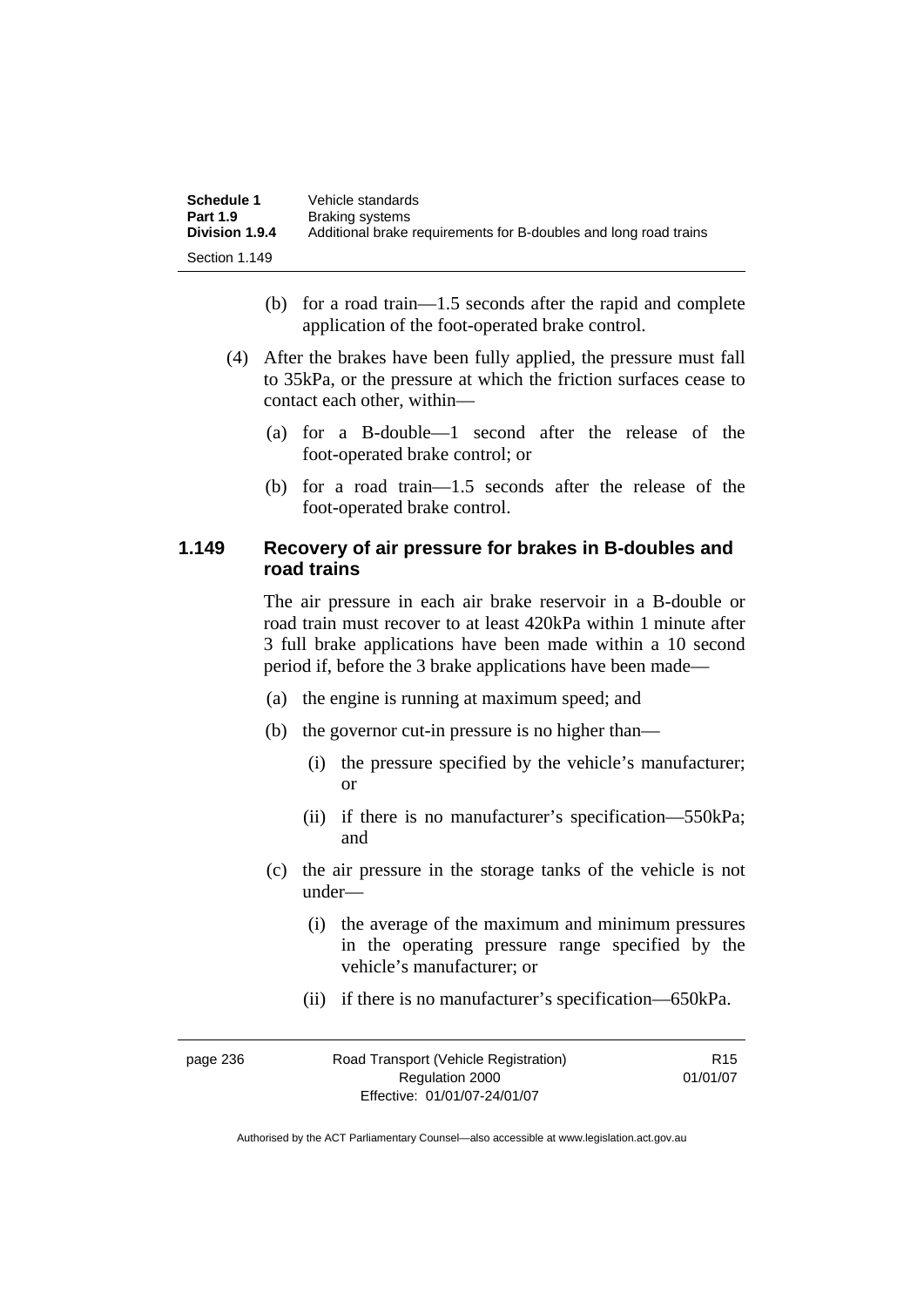## **1.150 Air supply for brakes in B-doubles and road trains**

A B-double or road train that uses compressed air to operate accessories must have—

- (a) sufficient air compressor capacity and air receiver volume to ensure that the operation of the accessories does not adversely affect brake performance; and
- (b) a compressed air system built to ensure that the brake system is preferentially charged.

### **1.151 Brake line couplings**

- (1) Brake line couplings on the same part of a vehicle in a B-double or road train must not be interchangeable.
- (2) The couplings must be polarised in accordance with Australian Standard AS D8-1971 *Hose Couplings for Use with Vacuum and Air-Pressure Braking Systems on Prime Movers, Trailers and Semitrailers* if the hoses used with the brake couplings are used for the same purpose as the hoses mentioned in the standard.

## **1.152 Simultaneous parking brake application**

- (1) If the parking brake of a motor vehicle in a B-double or road train is applied, the parking brakes of any attached trailer must be applied automatically.
- (2) This section does not apply to a trailer carrying wheel chocks complying with section 1.146 (2).

## **1.153 Capacity of air reservoirs**

 (1) The capacity of the air storage tanks of a motor vehicle used in a B-double or road train must be at least 12 times the volume of all the brake activation chambers on the motor vehicle.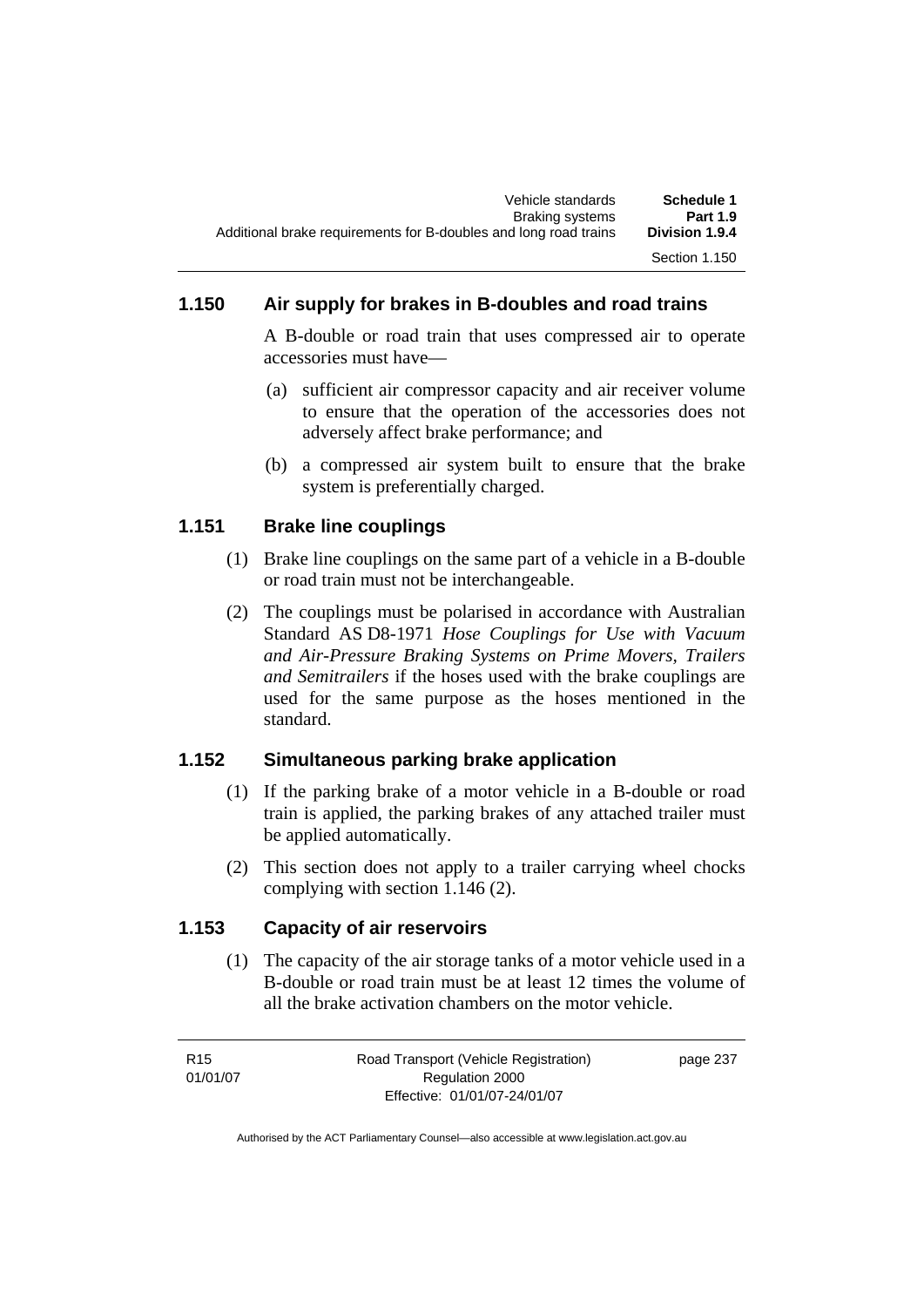| Schedule 1      | Vehicle standards                                                |
|-----------------|------------------------------------------------------------------|
| <b>Part 1.9</b> | <b>Braking systems</b>                                           |
| Division 1.9.4  | Additional brake requirements for B-doubles and long road trains |
| Section 1.153   |                                                                  |

 (2) The capacity of the air storage tanks of a trailer used in a Bdouble or road train must be at least 8 times the volume of all the brake activation chambers on the trailer.

page 238 Road Transport (Vehicle Registration) Regulation 2000 Effective: 01/01/07-24/01/07

R15 01/01/07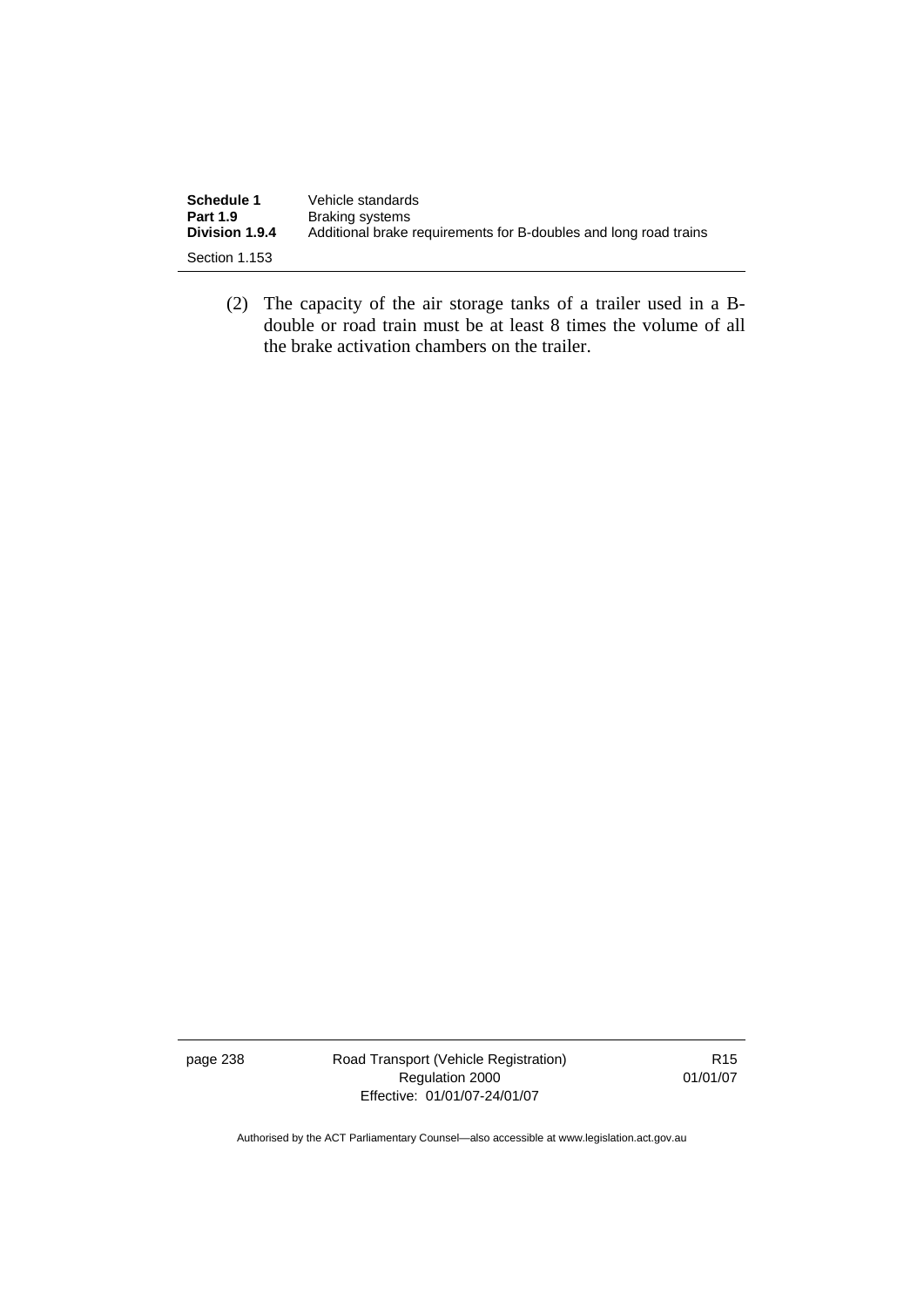Section 1.154

# **Part 1.10 Control of emissions**

*Note* This part sets out requirements to ensure that motor vehicles do not emit too much smoke or noise and that exhaust gases cannot enter the passenger compartment of a vehicle.

## **Division 1.10.1 Crankcase gases and visible emissions**

### **1.154 Crankcase gases**

- (1) This section applies to a motor vehicle with 4 or more wheels that is powered by a petrol engine and was built after 1971.
- (2) The vehicle must be built to prevent, or fitted with equipment that prevents, crankcase gases from escaping to the atmosphere.

#### **1.155 Visible emissions**

- (1) This section applies to a motor vehicle that is propelled by an internal-combustion engine and was built after 1930.
- (2) The vehicle must not emit excessive visible emissions for a continuous period of at least 10 seconds.
- (3) However, this section does not apply to emissions that are visible only because of heat or the condensation of water vapour.
- (4) In this section:

*excessive*, for visible emissions, means any concentration of smoke more than a colouration that results in a just perceptible colouration of the exhaust.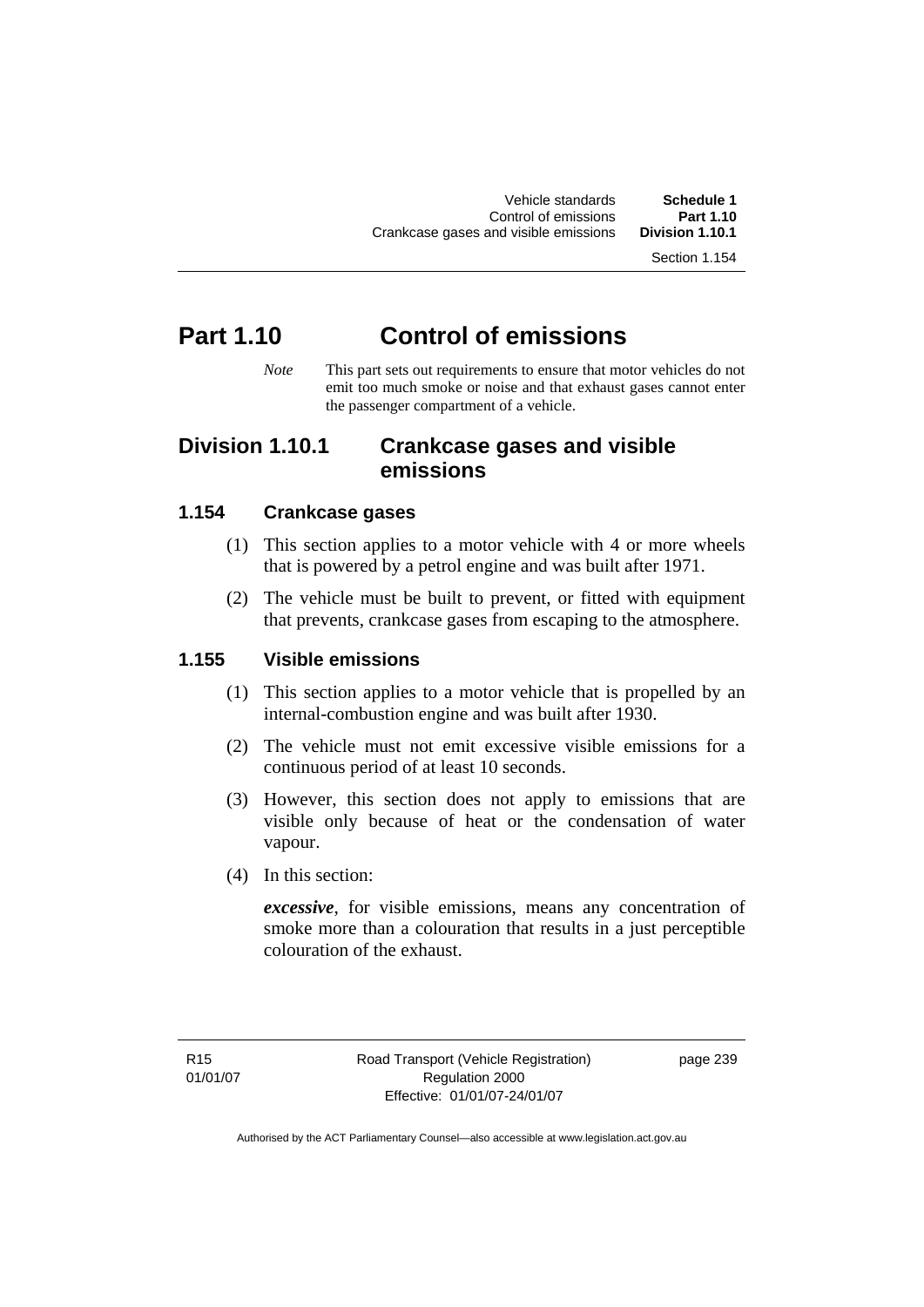**Schedule 1 Vehicle standards**<br>**Part 1.10 Control of emission Part 1.10 Control of emissions**<br>**Division 1.10.2 Exhaust systems Exhaust systems** Section 1.156

## **Division 1.10.2 Exhaust systems**

#### **1.156 Exhaust systems**

- (1) The outlet of the exhaust system fitted to a motor vehicle with a GVM over 4.5t (other than a bus) must extend—
	- (a) behind the back seat; and
	- (b) at least 40mm beyond the outermost joint of the floor pan that is not continuously welded or permanently sealed; and
	- (c) to the edge of the vehicle, if—
		- (i) the body of the vehicle is permanently enclosed; and
		- (ii) the vehicle is not fitted with a vertical exhaust system; and
	- (d) no further than the edge of the vehicle at its widest point.
- (2) The outlet must discharge the main exhaust flow to the air—
	- (a) if the vehicle is fitted with an exhaust system with a vertical outlet pipe—
		- (i) at an angle above the horizontal; and
		- (ii) at least 150mm above the cab of the vehicle; and
		- (iii) rearwards or to the right of the vehicle; and
	- (b) in any other case—
		- (i) horizontally or at an angle of not over 45° downwards; and
		- (ii) under 750mm above ground level; and
		- (iii) rearwards or to the right of the vehicle.

page 240 Road Transport (Vehicle Registration) Regulation 2000 Effective: 01/01/07-24/01/07

R15 01/01/07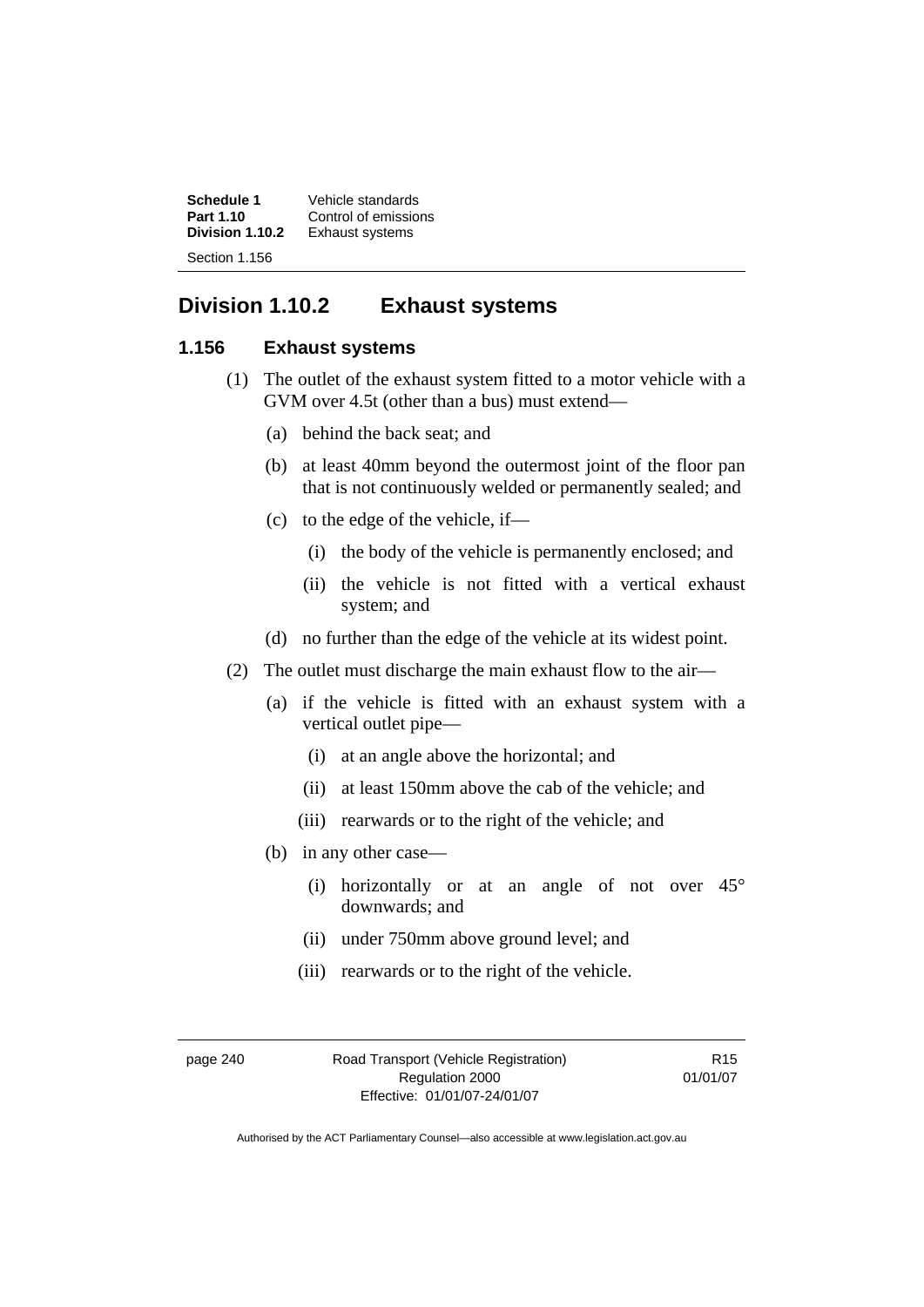| Schedule 1      | Vehicle standards      |
|-----------------|------------------------|
| Part 1.10       | Control of emissions   |
| Division 1.10.2 | <b>Exhaust systems</b> |
| Section 1.156   |                        |

- (3) An exposed section of a vertical exhaust system fitted to a motor vehicle (other than a bus) with a GVM over 4.5t must be positioned or shielded to prevent injury.
- (4) The outlet of the exhaust system fitted to a bus with a GVM over 4.5t must—
	- (a) be as near as practicable to the rear of the vehicle; and
	- (b) extend no further than the edge of the bus at its widest point.
- (5) The outlet must discharge the main exhaust flow to the air—
	- (a) if the bus is fitted with an exhaust system with a vertical outlet pipe—
		- (i) behind the passenger compartment; and
		- (ii) at an angle above the horizontal; and
		- (iii) upwards or rearwards; and
	- (b) in any other case—
		- (i) horizontally or at an angle of not over 45° downwards; and
		- (ii) rearwards or to the right of the vehicle.
- (6) A vertical exhaust system fitted to a motor vehicle with a GVM over 4.5t must—
	- (a) if the vehicle is fitted with an exhaust system with a vertical outlet pipe that does not direct the main exhaust flow straight up—direct the flow rearwards at an angle within  $0^{\circ}$  to  $45^{\circ}$  of the longitudinal centre-line of the vehicle; and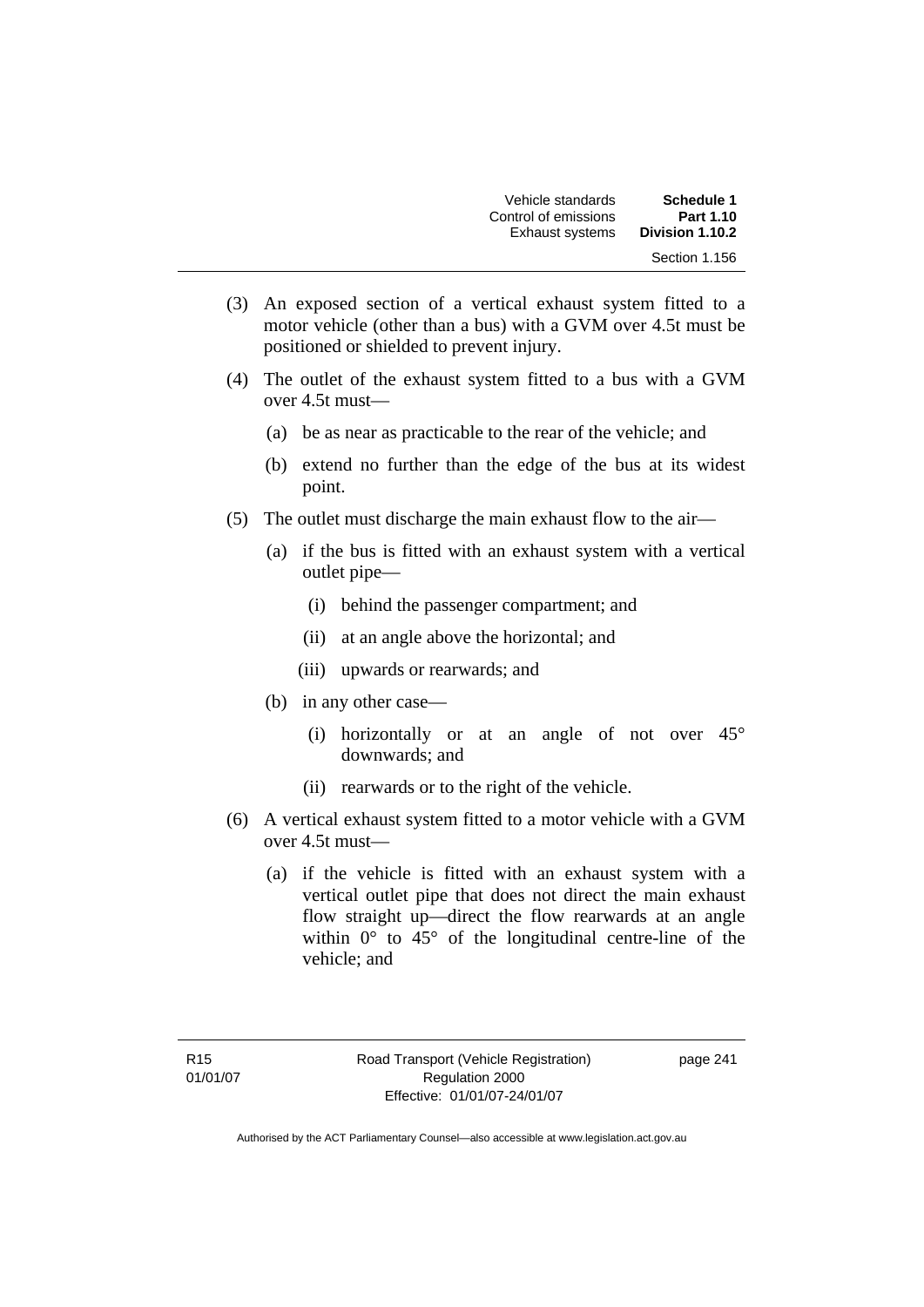**Schedule 1 Vehicle standards**<br>**Part 1.10 Control of emission Part 1.10** Control of emissions<br>**Division 1.10.3** Noise emissions **Noise emissions** Section 1.157

> (b) if a rain cap is fitted to the outlet pipe—be installed so the hinge of the cap is at an angle of 90 $^{\circ}$  (plus or minus 10 $^{\circ}$ ) to the longitudinal centre-line of the vehicle when viewed from above.



#### **Bus exhaust outlet pipe**

## **Division 1.10.3 Noise emissions**

#### **1.157 Silencing device for exhaust systems**

A motor vehicle propelled by an internal-combustion engine must be fitted with a silencing device through which all the exhaust from the engine passes.

#### **1.158 Stationary noise levels—car-type vehicles and motorbikes and motortrikes**

(1) In this section:

*car-type vehicle* means—

- (a) a car; or
- (b) a utility truck, panel van, or another motor vehicle derived from a car design; or

| page 242 | Road Transport (Vehicle Registration) | R <sub>15</sub> |
|----------|---------------------------------------|-----------------|
|          | Regulation 2000                       | 01/01/07        |
|          | Effective: 01/01/07-24/01/07          |                 |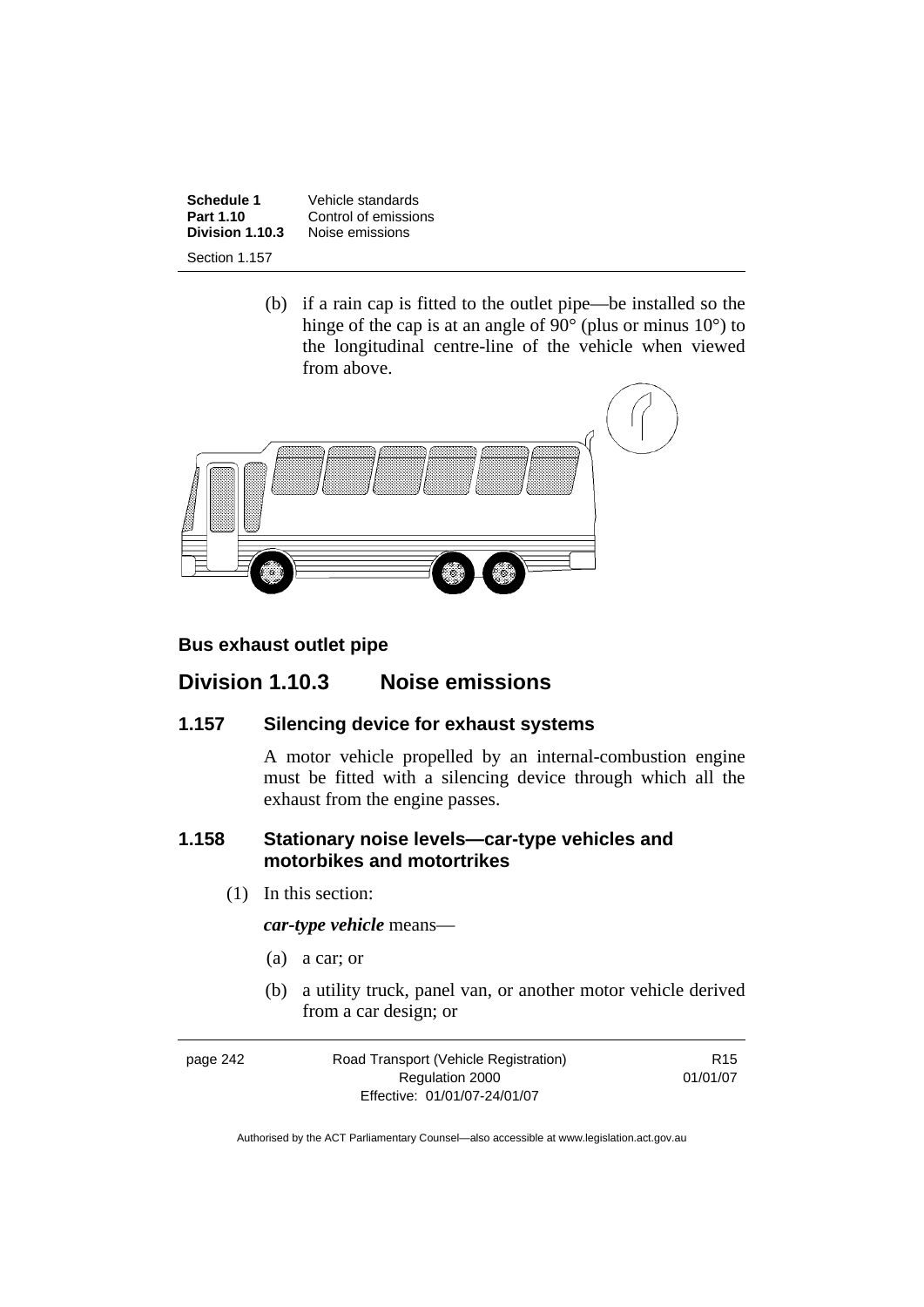| Vehicle standards    | Schedule 1      |
|----------------------|-----------------|
| Control of emissions | Part 1.10       |
| Noise emissions      | Division 1.10.3 |
|                      | Section 1.159   |

- (c) another motor vehicle with 4 or more wheels that is built mainly to carry not over 9 people including the driver.
- (2) The stationary noise level of a car-type vehicle, or motorbike or motortrike, must not exceed—
	- (a) for a car-type vehicle built after 1982—90dB(A); or
	- (b) for another car-type vehicle—96dB(A); or
	- (c) for a motorbike or motortrike built after February 1985—  $94dB(A)$ ; or
	- (d) for another motorbike or motortrike—100dB(A).

#### **1.159 Stationary noise levels—other vehicles with spark-ignition engines**

- (1) This section applies to a motor vehicle (other than a motor vehicle to which section 1.158 applies) with a spark-ignition engine.
- (2) The stationary noise level of the motor vehicle must not exceed the noise level applying to the vehicle under table 1.159.

| column 1<br>item | column 2<br><b>GVM</b><br>(t) | column 3<br>exhaust<br>height<br>(mm) | column 4<br>when vehicle built | column 5<br>noise level<br>(dB(A)) |
|------------------|-------------------------------|---------------------------------------|--------------------------------|------------------------------------|
|                  | <3.5                          | < 1500                                | before July 1983               | 92                                 |
|                  |                               |                                       | after June 1983                | 89                                 |
| $\overline{2}$   | >3.5                          | < 1500                                | before July 1983               | 98                                 |
|                  |                               |                                       | after June 1983                | 95                                 |
| 3                | <3.5                          | >1500                                 | before July 1983               | 88                                 |
|                  |                               |                                       | after June 1983                | 85                                 |
| 4                | >3.5                          | >1500                                 | before July 1983               | 94                                 |
|                  |                               |                                       | after June 1983                | 91                                 |
|                  |                               |                                       |                                |                                    |

#### **Table 1.159**

R15 01/01/07 Road Transport (Vehicle Registration) Regulation 2000 Effective: 01/01/07-24/01/07

page 243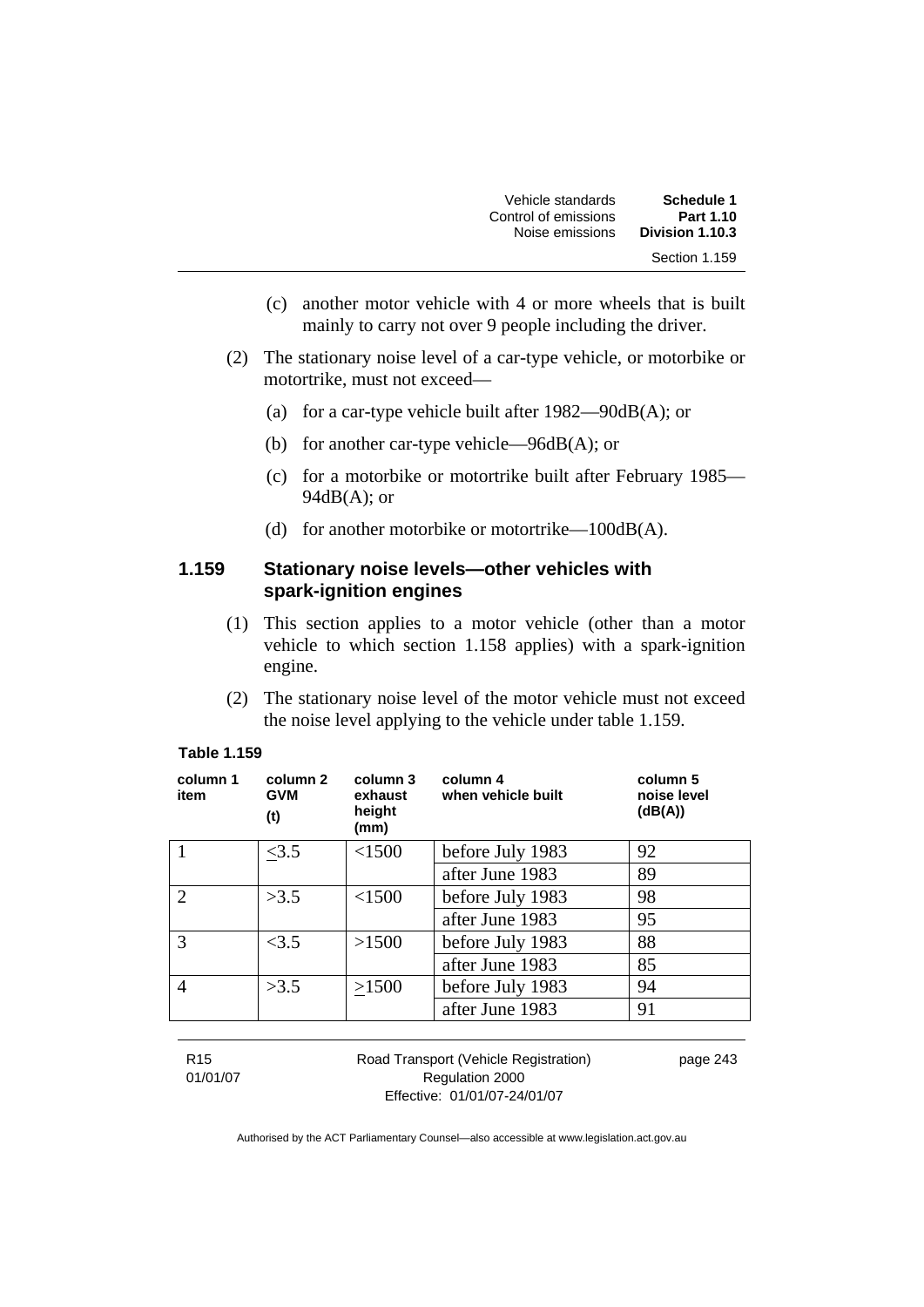| Schedule 1<br>Part 1.10          | Vehicle standards<br>Control of emissions |
|----------------------------------|-------------------------------------------|
| Division 1.10.3<br>Section 1.160 | Noise emissions                           |
|                                  |                                           |

#### **1.160 Stationary noise levels—other vehicles with diesel engines**

- (1) This section applies to a motor vehicle (other than a motor vehicle to which section 1.158 applies) with a diesel engine.
- (2) The stationary noise level of the motor vehicle must not exceed the noise level applying to the vehicle under table 1.160.

#### **Table 1.160**

| column 1<br>item | column 2<br><b>GVM</b><br>(t) | column 3<br>exhaust<br>height<br>(mm) | column 4<br>when vehicle built          | column 5<br>noise level<br>(dB(A)) |
|------------------|-------------------------------|---------------------------------------|-----------------------------------------|------------------------------------|
| $\mathbf{1}$     | $\leq 3.5$                    | < 1500                                | before July 1980                        | 105                                |
|                  |                               |                                       | after June 1980<br>but before July 1983 | 102                                |
|                  |                               |                                       | after June 1983                         | 99                                 |
| 2                | >3.5<br>but                   | < 1500                                | before July 1980                        | 107                                |
|                  | $\leq12$                      |                                       | after June 1980<br>but before July 1983 | 104                                |
|                  |                               |                                       | after June 1983                         | 101                                |
| 3                | >12                           | < 1500                                | before July 1980                        | 109                                |
|                  |                               |                                       | after June 1980<br>but before July 1983 | 106                                |
|                  |                               |                                       | after June 1983                         | 103                                |

page 244 Road Transport (Vehicle Registration) Regulation 2000 Effective: 01/01/07-24/01/07

R15 01/01/07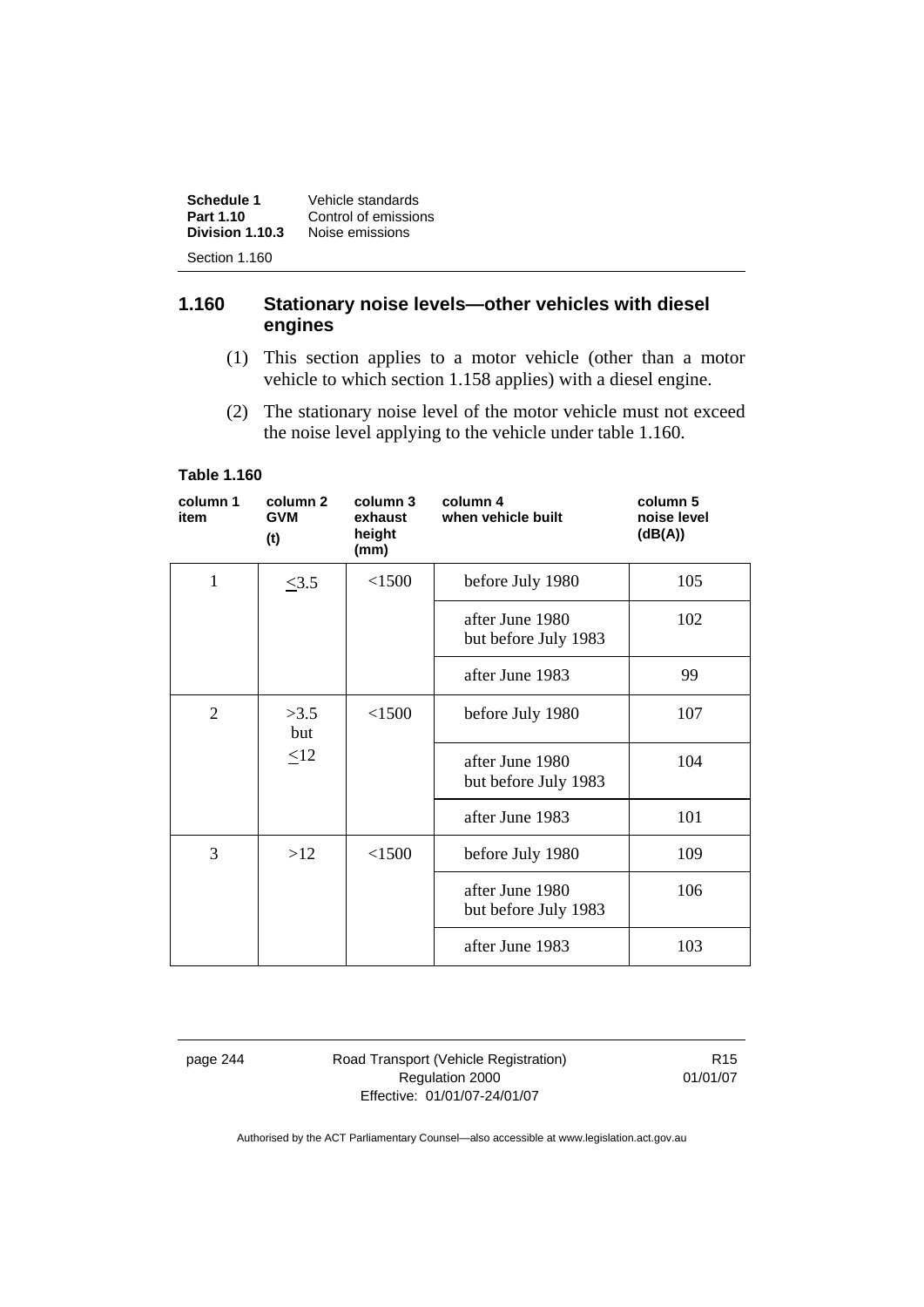Vehicle standards **Schedule 1**  Control of emissions **Part 1.10 Noise emissions** 

Section 1.161

| column 1<br>item | column 2<br><b>GVM</b><br>(t) | column 3<br>exhaust<br>height<br>(mm) | column 4<br>when vehicle built          | column 5<br>noise level<br>(dB(A)) |
|------------------|-------------------------------|---------------------------------------|-----------------------------------------|------------------------------------|
| 4                | $\leq 3.5$                    | $\geq 1500$                           | before July 1980                        | 101                                |
|                  |                               |                                       | after June 1980<br>but before July 1983 | 98                                 |
|                  |                               |                                       | after June 1983                         | 95                                 |
| 5                | >3.5<br>but                   | $\geq$ 1500                           | before July 1980                        | 103                                |
|                  | $\leq12$                      |                                       | after June 1980<br>but before July 1983 | 100                                |
|                  |                               |                                       | after June 1983                         | 97                                 |
| 6                | >12                           | $\geq$ 1500                           | before July 1980                        | 105                                |
|                  |                               |                                       | after June 1980<br>but before July 1983 | 102                                |
|                  |                               |                                       | after June 1983                         | 99                                 |

#### **1.161 Measurement of stationary noise levels**

For this division, the stationary noise level of a motor vehicle is to be measured in accordance with the test method mentioned in the *ACT Inspection Manual for Light Vehicles* or the *ACT Inspection Manual for Heavy Vehicles*, published by the road transport authority that is current at the commencement of this section.

*Note* The manuals are available from Road User Services, Department of Urban Services.

R15 01/01/07 Road Transport (Vehicle Registration) Regulation 2000 Effective: 01/01/07-24/01/07

page 245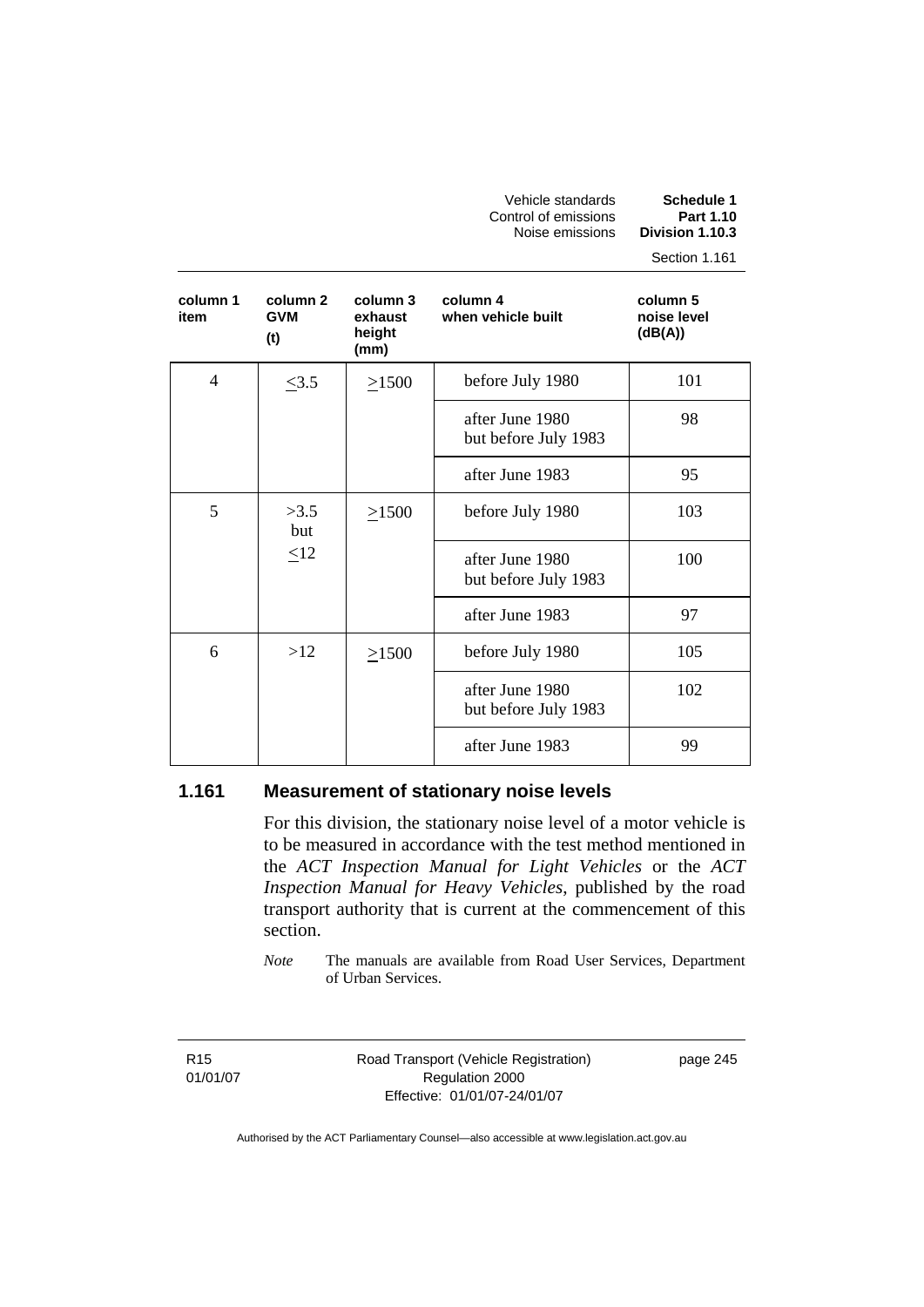**Schedule 1** Vehicle standards<br>**Part 1.11** I PG fuel systems LPG fuel systems and unleaded petrol motor vehicles

Section 1.162

# **Part 1.11 LPG fuel systems and unleaded petrol motor vehicles**

*Note* This part sets out requirements to ensure that LPG fuel systems are safely installed in motor vehicles and that vehicles with LPG installed can be identified as LPG-powered vehicles. It also requires unleaded petrol motor vehicles to be fuelled with unleaded petrol.

#### **1.162 LPG-powered vehicles**

- (1) A motor vehicle equipped to run on LPG must comply with the requirements for the use of LPG in vehicles in—
	- (a) the version of Australian Standard AS 1425 in force at the commencement of this section; or
	- (b) if an earlier version of the standard was current when the vehicle was first equipped to run on LPG—that version.
- (2) A vehicle equipped to run on LPG must have fixed conspicuously to the front and rear numberplates a label that is—
	- (a) made of durable material; and
	- (b) at least 25mm wide and 25mm high; and
	- (c) reflective red conforming to Australian Standard AS 1742-1975 *Manual of Uniform Traffic Control Devices*, Appendix C, Class 2; and
	- (d) marked 'LPGAS' or 'LPG', or with words or acronyms to similar effect, in capital letters at least 6mm high.

page 246 Road Transport (Vehicle Registration) Regulation 2000 Effective: 01/01/07-24/01/07

R15 01/01/07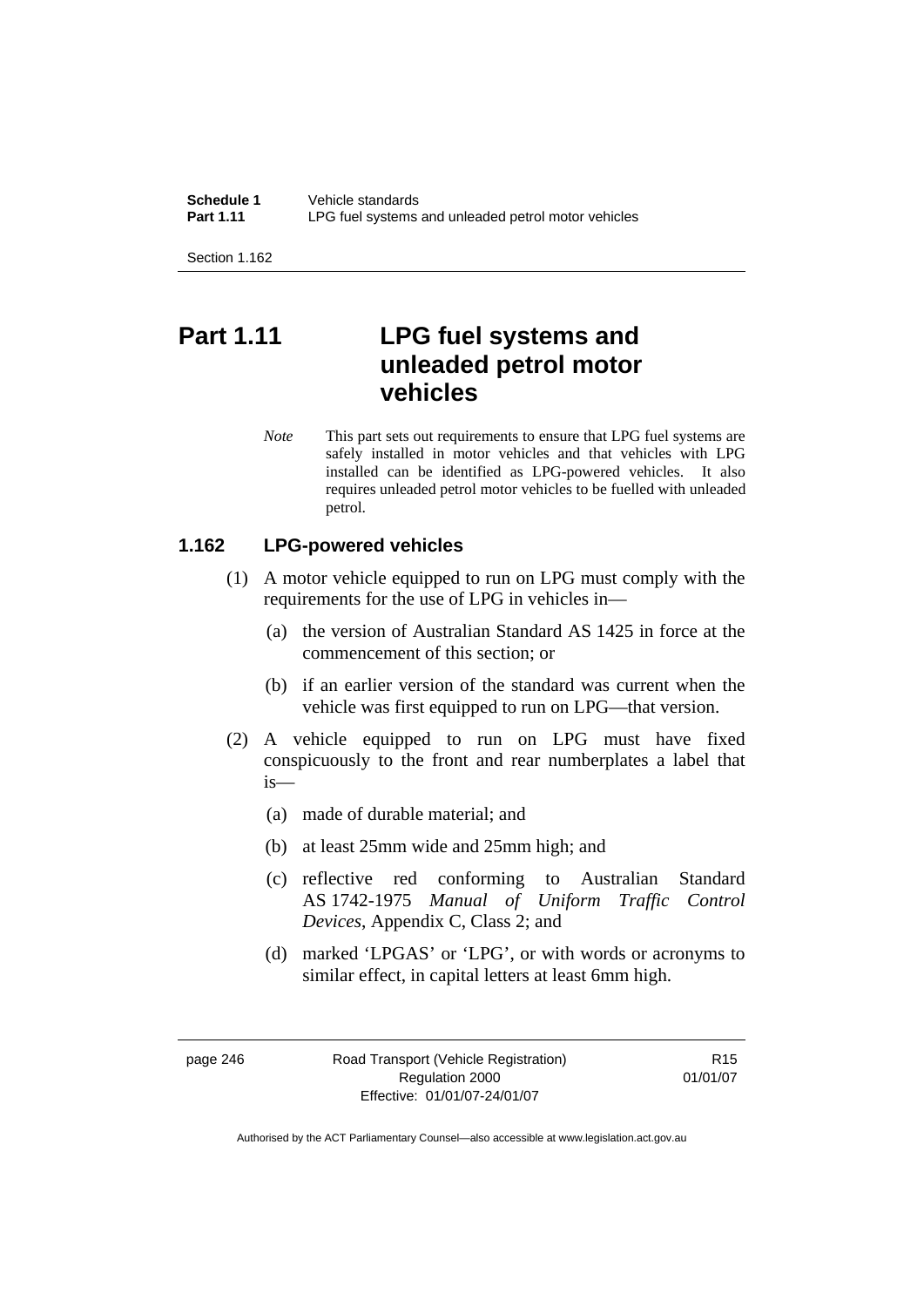| Vehicle standards                                   | Schedule 1       |
|-----------------------------------------------------|------------------|
| LPG fuel systems and unleaded petrol motor vehicles | <b>Part 1.11</b> |

Section 1.163

## **1.163 Unleaded petrol motor vehicles**

An unleaded petrol motor vehicle does not comply with this schedule if it is fuelled with leaded petrol in contravention of the *Environment Protection Act 1997*.

Road Transport (Vehicle Registration) Regulation 2000 Effective: 01/01/07-24/01/07

page 247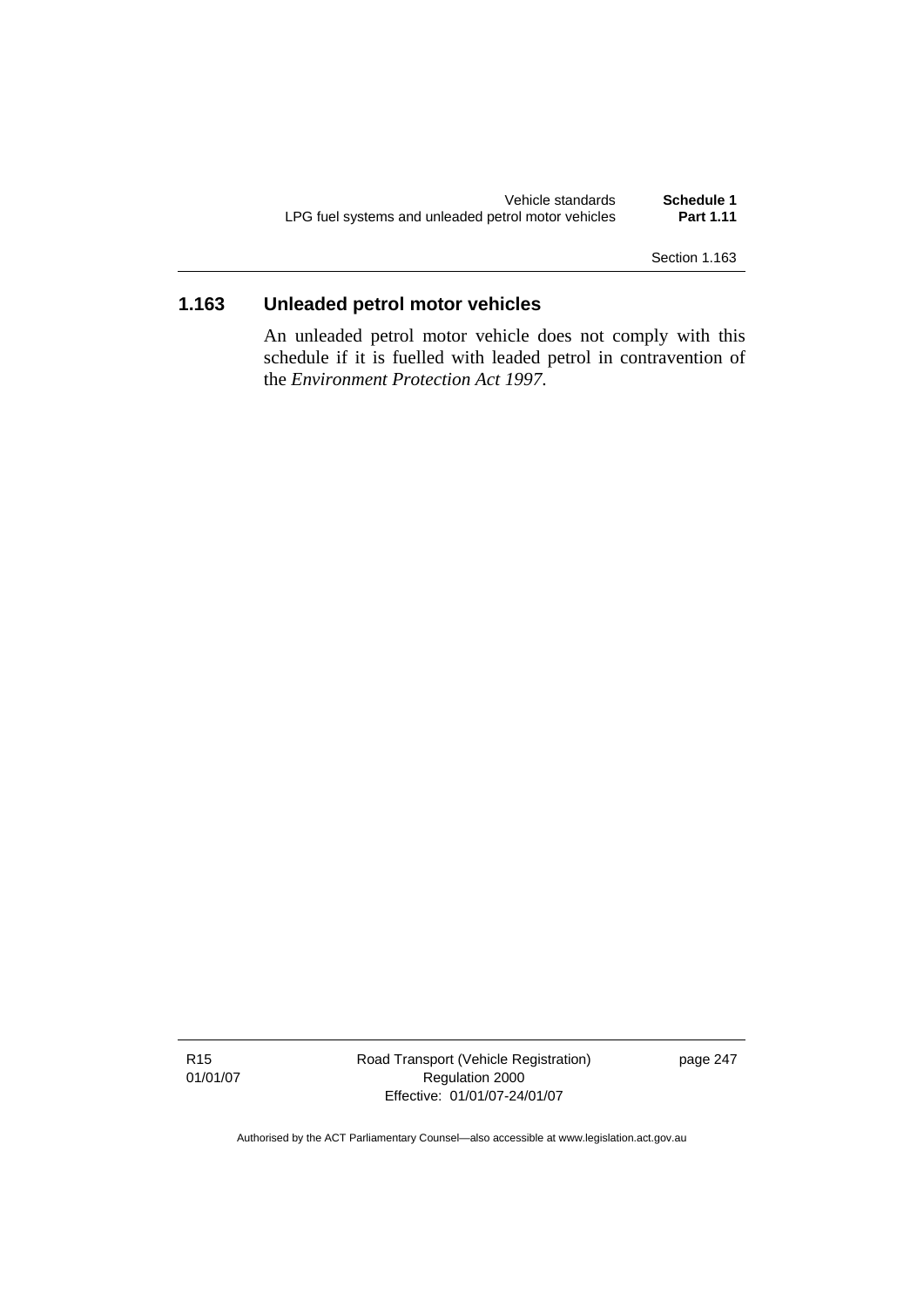Section 1.164

## **Part 1.12 Maximum road speed limiting**

*Note* This part requires certain heavy vehicles built after 1987, but before July 1991, to have a restricted top speed. However, emergency vehicles, police vehicles and certain 2-axle prime movers owned by farmers and used in primary production are exempt.

#### **1.164 Speed limiting**

- (1) A bus with a GVM over 14.5t that was built after 1987 must comply with 3rd edition ADR 65.
- (2) A prime mover with a GVM over 15t that was built after 1987 must comply with 3rd edition ADR 65.
- (3) For the 3rd edition ADR 65, the maximum road speed capability of a motor vehicle used in a road train is 90km/h.
	- *Note* Vehicle Standards Bulletin 2 contains the requirements of the 3rd edition ADR 65. The bulletin is available from the Australian Transport Safety Bureau. The Bulletin is available from Road User Services, Department of Urban Services.

#### **1.165 Exemptions from speed limiting**

Section 1.164 does not apply to—

- (a) an emergency vehicle or police vehicle; or
- (b) a bus fitted with handgrips or similar equipment for standing passengers to hold; or
- (c) a 2-axle prime mover if—
	- (i) it was built after 1987 but before July 1991; and

R15 01/01/07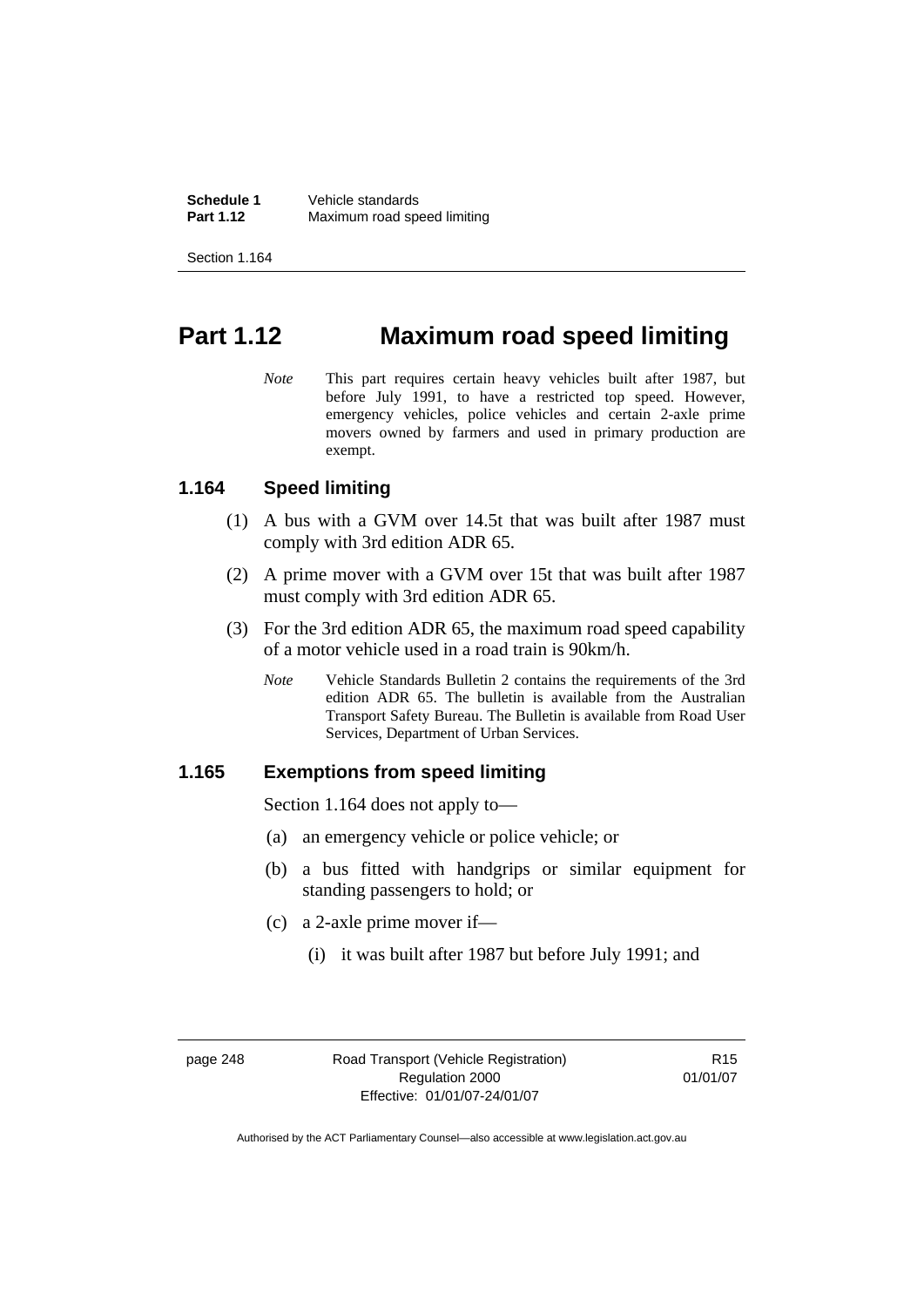Vehicle standards **Schedule 1**  Maximum road speed limiting

Section 1.165

 (ii) the responsible person for the prime mover is a person who uses it for agriculture, horticulture, or other primary production activities (except forestry, fishing or mining).

R15 01/01/07 Road Transport (Vehicle Registration) Regulation 2000 Effective: 01/01/07-24/01/07

page 249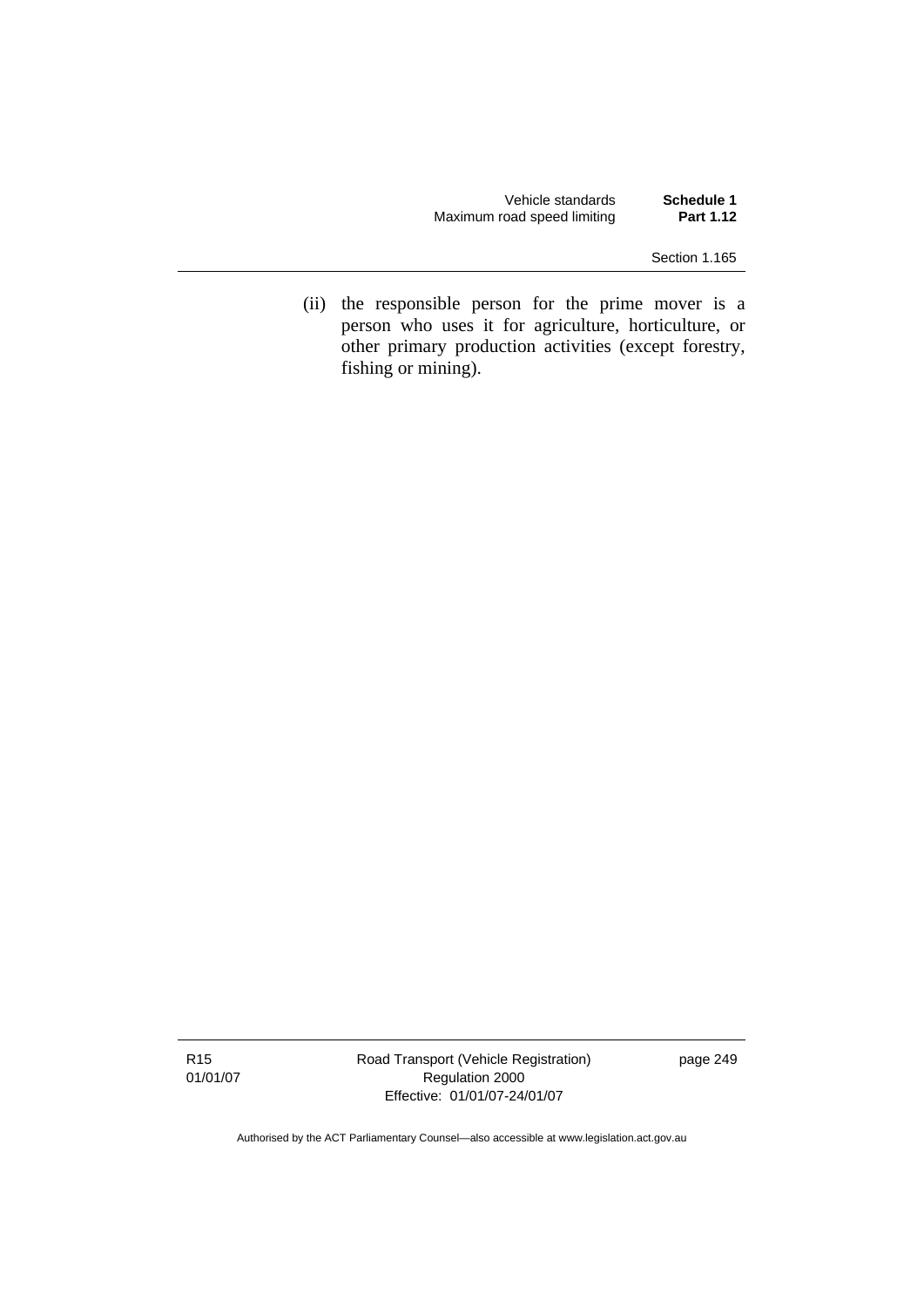| Schedule 1      | Vehicle standards                       |
|-----------------|-----------------------------------------|
| Part 1.13       | Mechanical connections between vehicles |
| Division 1.13.1 | Couplings on all types of vehicles      |
| Section 1.166   |                                         |

# **Part 1.13 Mechanical connections between vehicles**

*Note* This part sets out various requirements to ensure that the couplings used when operating motor vehicles and trailers in combinations are strong enough to hold them together.

> The requirements in this part about the mechanical connections between vehicles in a road train do not apply to a road train that is not over 19m long.

## **Division 1.13.1 Couplings on all types of vehicles**

#### **1.166 General coupling requirements**

- (1) A fifth wheel coupling, the mating parts of a coupling, a kingpin or a tow bar must not be used for a load more than the manufacturer's load rating.
- (2) A kingpin must be used only with a fifth wheel coupling that has a corresponding jaw size.

#### **Example**

An adaptor must not to be used to fit a kingpin to a fifth wheel coupling.

- *Note* An example is part of the regulation, is not exhaustive and may extend, but does not limit, the meaning of the provision in which it appears (see Legislation Act, s 126 and s 132).
- (3) The mating parts of a coupling used to connect a semitrailer to a towing vehicle must not allow the semitrailer to roll to an extent that makes the towing vehicle unstable.

### **1.167 Drawbar couplings**

 (1) A coupling for attaching a trailer, other than a semitrailer or pole-type trailer, to a towing vehicle must be built and fitted so—

page 250 Road Transport (Vehicle Registration) Regulation 2000 Effective: 01/01/07-24/01/07

R15 01/01/07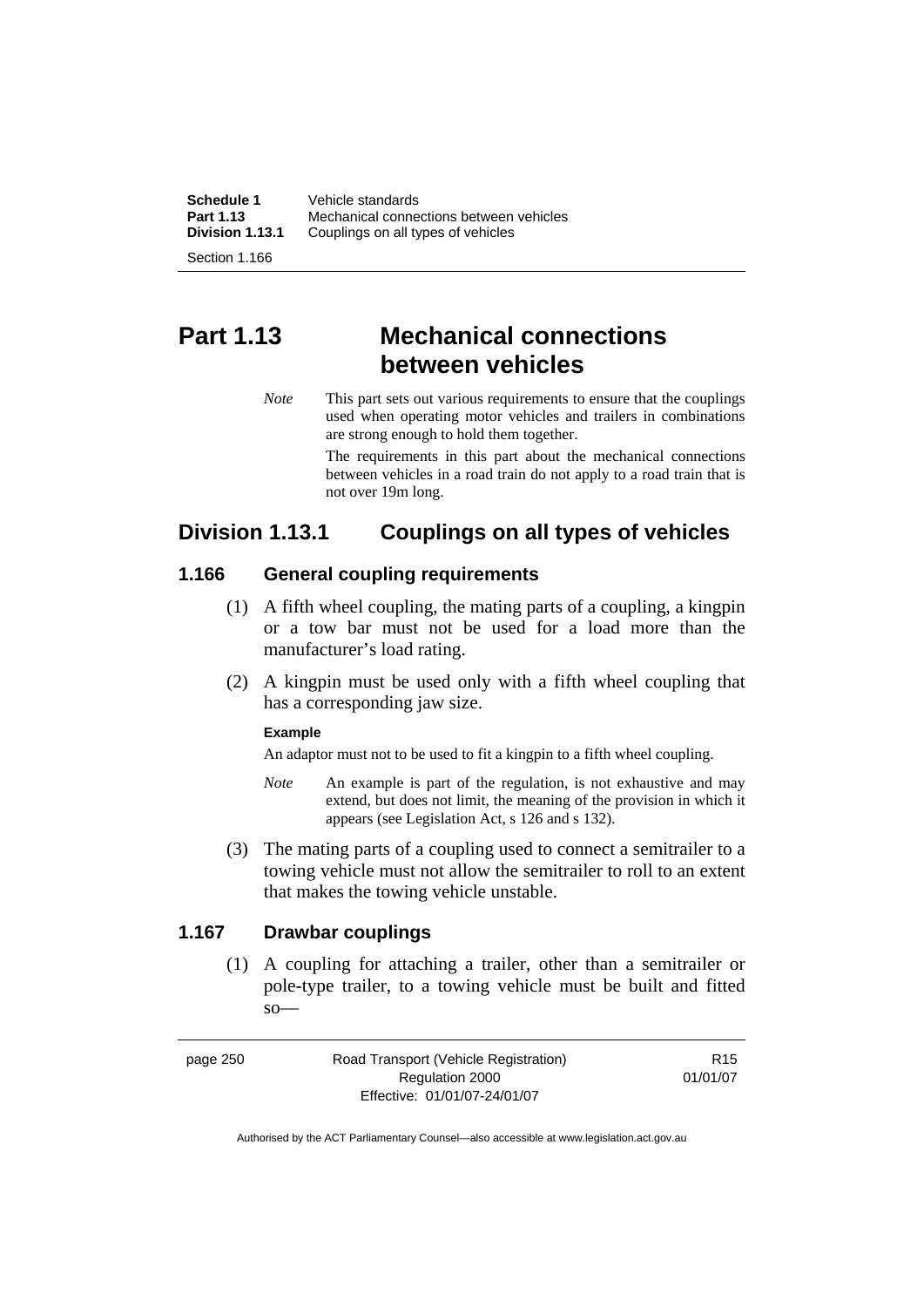| Schedule 1      | Vehicle standards                       |
|-----------------|-----------------------------------------|
| Part 1.13       | Mechanical connections between vehicles |
| Division 1.13.1 | Couplings on all types of vehicles      |
| Section 1.167   |                                         |

- (a) the coupling is equipped with a positive locking mechanism; and
- (b) the positive locking mechanism can be released regardless of the angle of the trailer to the towing vehicle.
- (2) If the trailer is in a combination and is not fitted with breakaway brakes in accordance with section 1.141 (3), it must be connected to the towing vehicle by at least 1 chain, cable or other flexible device, as well as the coupling required by subsection  $(1)$ .
- (3) The safety connection must be as short as practicable and be built and fitted so—
	- (a) it is not apt to accidental disconnection but is readily detachable from the towing vehicle; and
	- (b) it allows normal angular movements of the coupling without unnecessary slack; and
	- (c) it will prevent the forward end of the drawbar from striking the ground if the coupling is accidentally disconnected; and
	- (d) if it consists of more than 1 chain or wire rope—the chains or wire ropes are in a crossed-over position.
- (4) Any chain or wire rope in the safety connection must—
	- (a) if a chain—be of welded iron links; and
	- (b) if a wire rope—have a strength at least that of a chain of the same diameter; and
	- (c) be of a size mentioned in table 1.167: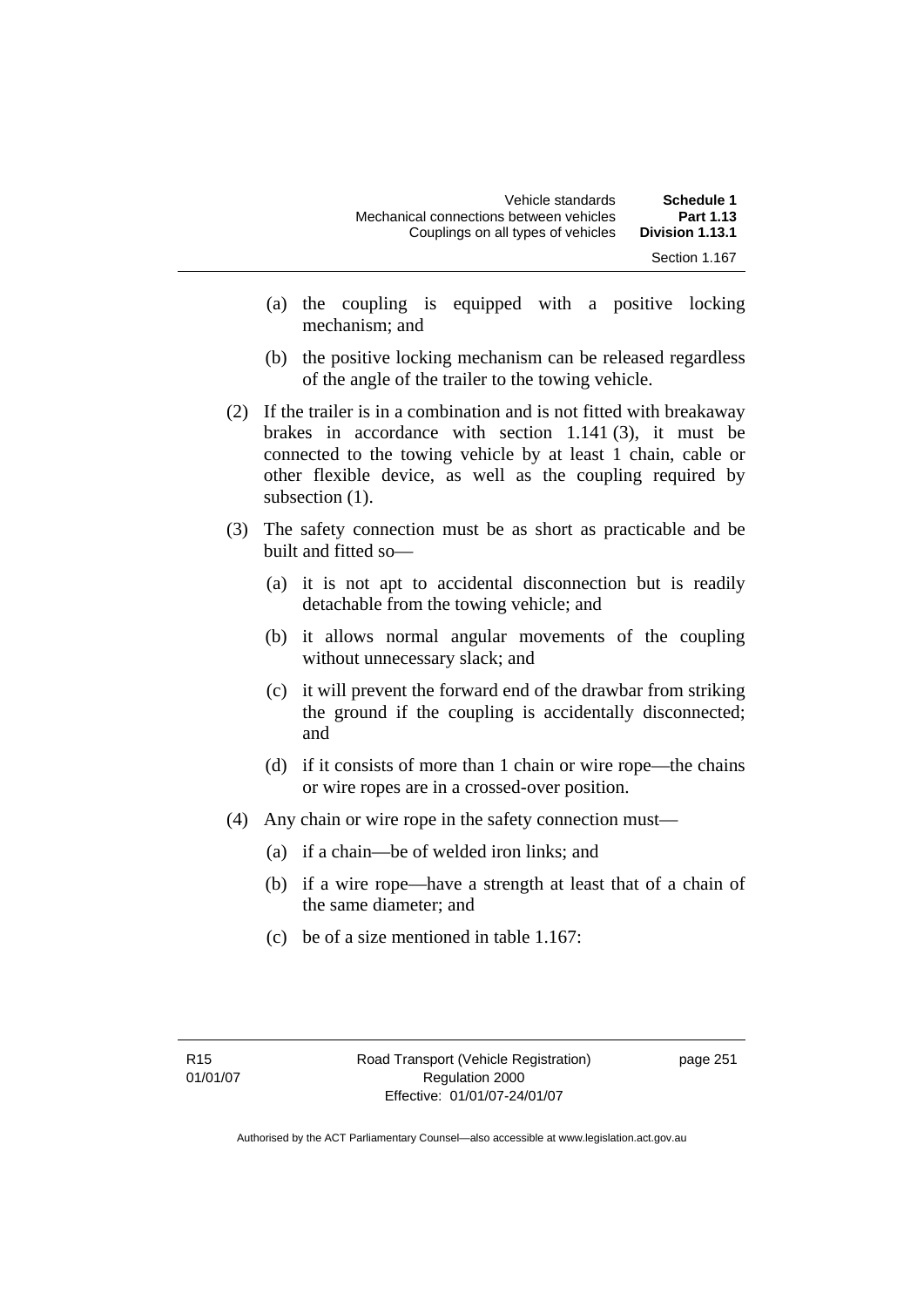| Schedule 1       | Vehicle standards                                                   |
|------------------|---------------------------------------------------------------------|
| <b>Part 1.13</b> | Mechanical connections between vehicles                             |
| Division 1.13.2  | Additional coupling requirements for B-doubles and long road trains |
| Section 1.168    |                                                                     |

#### **Table 1.167**

| column 1 | column 2                       | column 3                              |
|----------|--------------------------------|---------------------------------------|
| item     | aggregate trailer mass         | minimum size of chain or<br>wire rope |
|          | up to $1t$                     | 6.3mm diameter                        |
|          | over 1t but not over<br>1.6t   | 8mm diameter                          |
|          | over 1.6t but not over<br>2.5t | 10mm diameter                         |
|          | over $2.5t$                    | 7.1mm diameter                        |

 (5) For a total trailer mass over 2.5t, at least 2 chains or wire ropes must be used.

(6) In this section:

*aggregate trailer mass* means the total mass of the laden trailer when carrying the maximum load recommended by the manufacturer, including, for a trailer forming part of a combination, any mass imposed on the drawing vehicle when the combination is resting on a horizontal supporting plane.

## **Division 1.13.2 Additional coupling requirements for B-doubles and long road trains**

#### **1.168 Application of div 1.13.2 to road trains**

This division does not apply to a vehicle, coupling, or part of a coupling, used in a road train not over 19m long.

#### **1.169 Couplings for B-doubles and road trains**

 (1) A fifth wheel coupling used to connect a towing vehicle to a semitrailer used in a B-double or road train must not be built with a pivot that allows a semitrailer to roll relative to the towing vehicle.

page 252 Road Transport (Vehicle Registration) Regulation 2000 Effective: 01/01/07-24/01/07

R15 01/01/07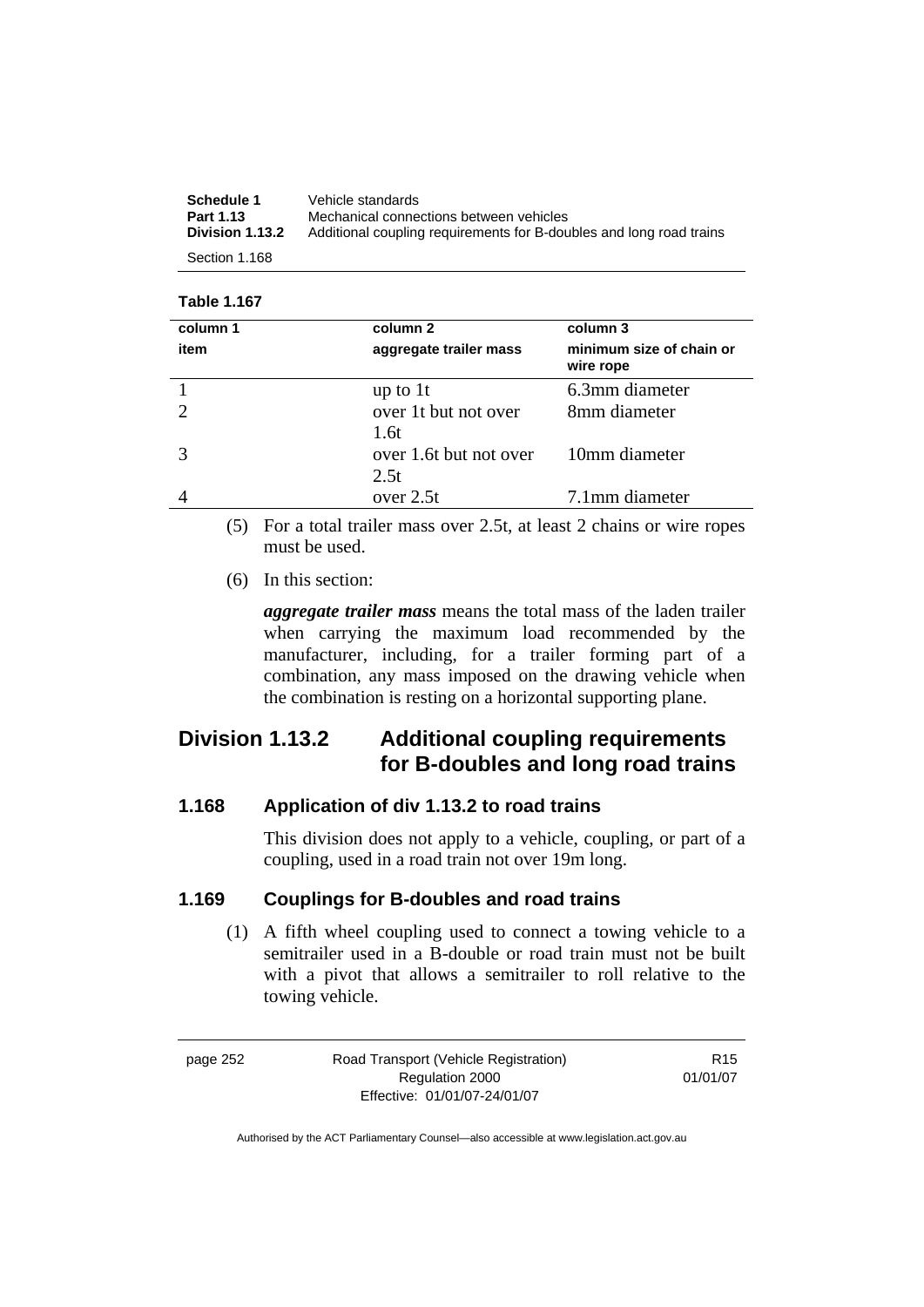- (2) However, subsection (1) does not apply to a fifth wheel coupling if—
	- (a) the semitrailer design requires torsional stresses to be minimised; and
	- (b) the roll axis of the fifth wheel coupling is above the surface of the coupler plate; and
	- (c) the degree of rotation allowed around the roll axis of the fifth wheel coupling is restricted to prevent roll instability.
- (3) A trailer with only 1 axle group, or a single axle, (other than a semitrailer or a converter dolly) that is used in a road train must not have a coupling fitted at its rear.

#### **1.170 Selection of fifth wheel couplings for B-doubles and road trains**

- (1) A fifth wheel coupling used in a B-double or road train must have a D-value complying with Australian Standard AS 1773-1990 *Articulated Vehicles–Fifth Wheel Assemblies*.
- (2) A turntable used in a B-double or road train must have a Dvalue complying with Australian Standard AS 1773-1990 *Articulated Vehicles–Fifth Wheel Assemblies*.
- (3) If a fifth wheel coupling used in a B-double or road train is built for a 50mm or 90mm kingpin, the coupling must—
	- (a) meet the dimension requirements in Australian Standard AS 1773-1990 *Articulated Vehicles–Fifth Wheel Assemblies*; and
	- (b) not be worn away more than recommended by the standard.
- (4) If a fifth wheel coupling used in a B-double or road train is built for a 75mm kingpin, the coupling must—

| R <sub>15</sub> | Road Transport (Vehicle Registration) | page 253 |
|-----------------|---------------------------------------|----------|
| 01/01/07        | Regulation 2000                       |          |
|                 | Effective: 01/01/07-24/01/07          |          |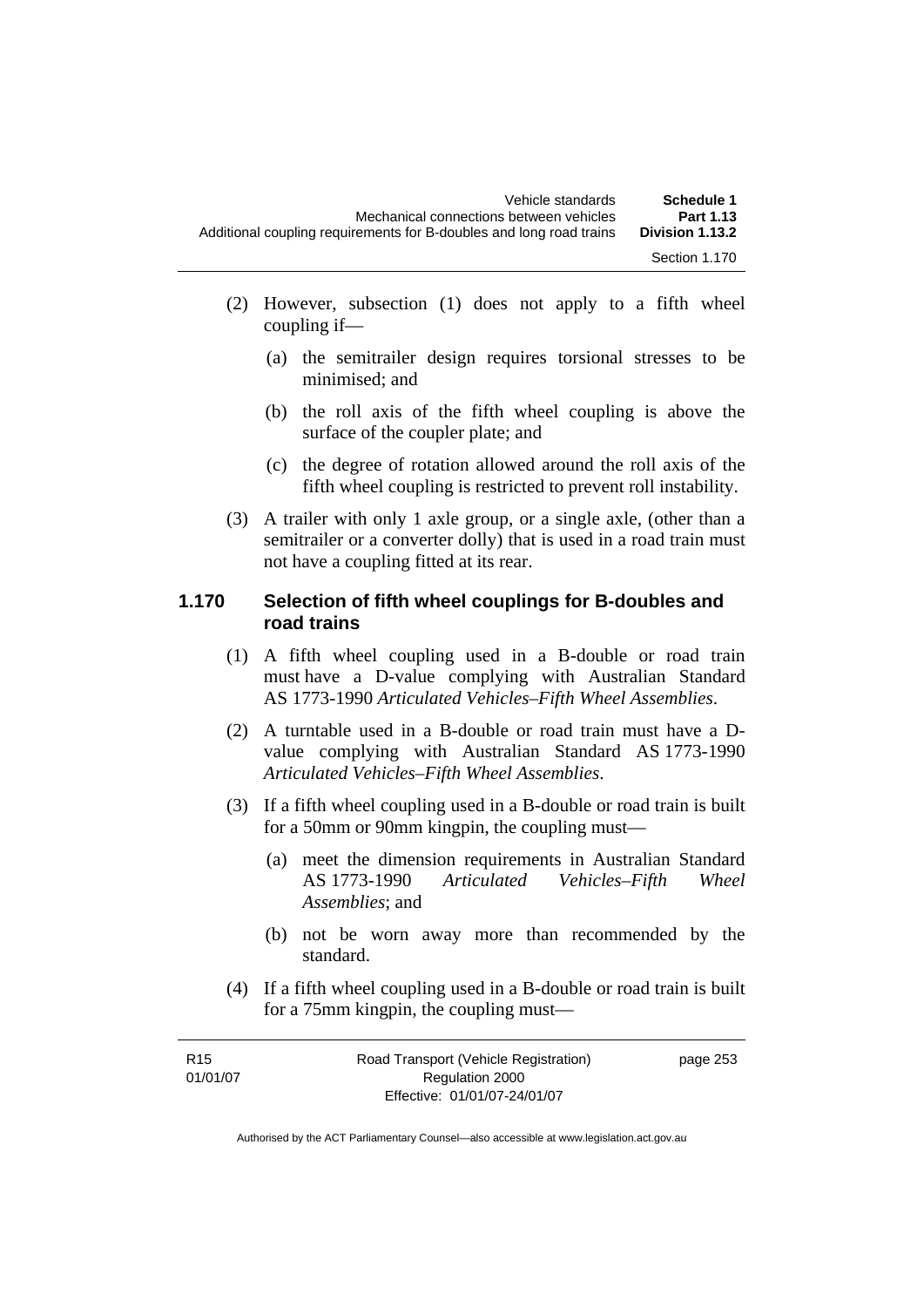| Schedule 1      | Vehicle standards                                                   |
|-----------------|---------------------------------------------------------------------|
| Part 1.13       | Mechanical connections between vehicles                             |
| Division 1.13.2 | Additional coupling requirements for B-doubles and long road trains |
| Section 1.171   |                                                                     |

- (a) be compatible with the kingpin mentioned in section 1.174 (3); and
- (b) not be worn away so that it does not comply with section 1.171.

#### **1.171 D-value of a fifth wheel coupling**

In testing a fifth wheel coupling built for a 75mm kingpin used in a B-double or road train to decide whether its D-value complies with section 1.170 (1), the longitudinal movement (after readjusting the jaws of the coupling using a kingpin built to the dimensions mentioned in section 1.174 (3) (a)) must not be over 4mm.

#### **1.172 Mounting of fifth wheel couplings on B-doubles and road trains**

A fifth wheel coupling must be mounted on a prime mover, or a semitrailer used in a B-double or road train, in accordance with Australian Standard AS 1771-1987 *Installation of Fifth Wheel and Turntable Assemblies*.

#### **1.173 Branding of fifth wheel couplings and turntables on B-doubles and road trains**

- (1) A fifth wheel coupling on a vehicle built after June 1991 forming part of a B-double or road train must be clearly and permanently marked in accordance with Australian Standard AS 1773-1990 *Articulated Vehicles–Fifth Wheel Assemblies* with—
	- (a) the name or trademark of its manufacturer; and
	- (b) its D-value rating; and
	- (c) its nominal size.

page 254 Road Transport (Vehicle Registration) Regulation 2000 Effective: 01/01/07-24/01/07

R15 01/01/07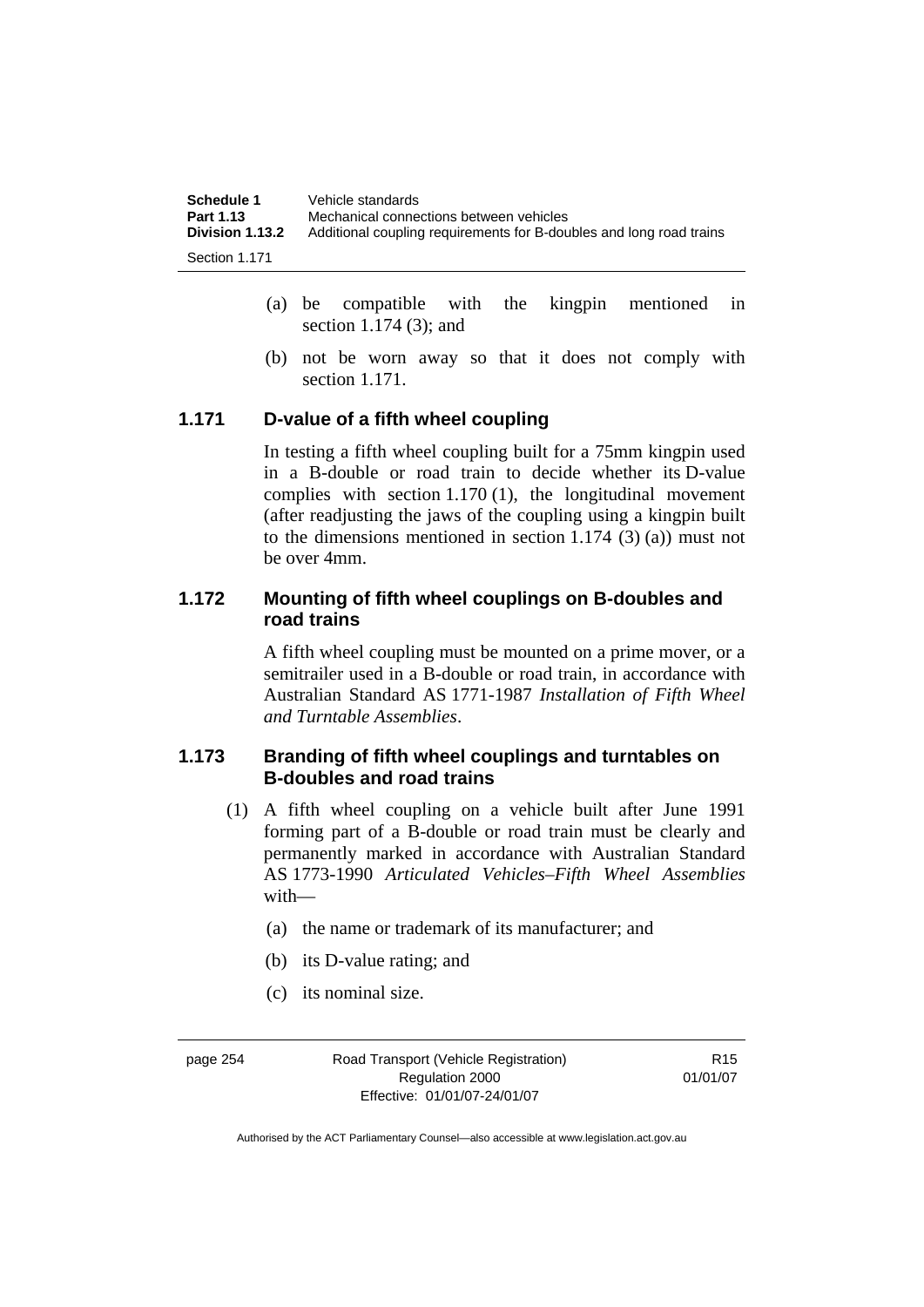- (2) A turntable used in a vehicle built after the commencement of this section that forms part of a B-double or road train must be marked with—
	- (a) the name or trademark of the turntable's manufacturer; and
	- (b) the D-value rating of the turntable in accordance with Australian Standard AS 1773-1990 *Articulated Vehicles– Fifth Wheel Assemblies*.

#### **1.174 Selection of kingpins for B-doubles and road trains**

- (1) A kingpin used in a B-double or road train must—
	- (a) be a 50mm, 75mm or 90mm kingpin; and
	- (b) have a D-value complying with Australian Standard AS 2175-1990 *Articulated Vehicles–Kingpins*.
- (2) A 50mm or 90mm kingpin used in a B-double or road train must—
	- (a) be built to meet the dimension requirements in Australian Standard AS 2175-1990 *Articulated Vehicles–Kingpins*; and
	- (b) not be worn away more than recommended by the standard.
- (3) A 75mm kingpin used in a B-double or road train must—
	- (a) be built to meet the dimensions in essential diagram 1.174; and
	- (b) not be worn away more than mentioned in subsection (4).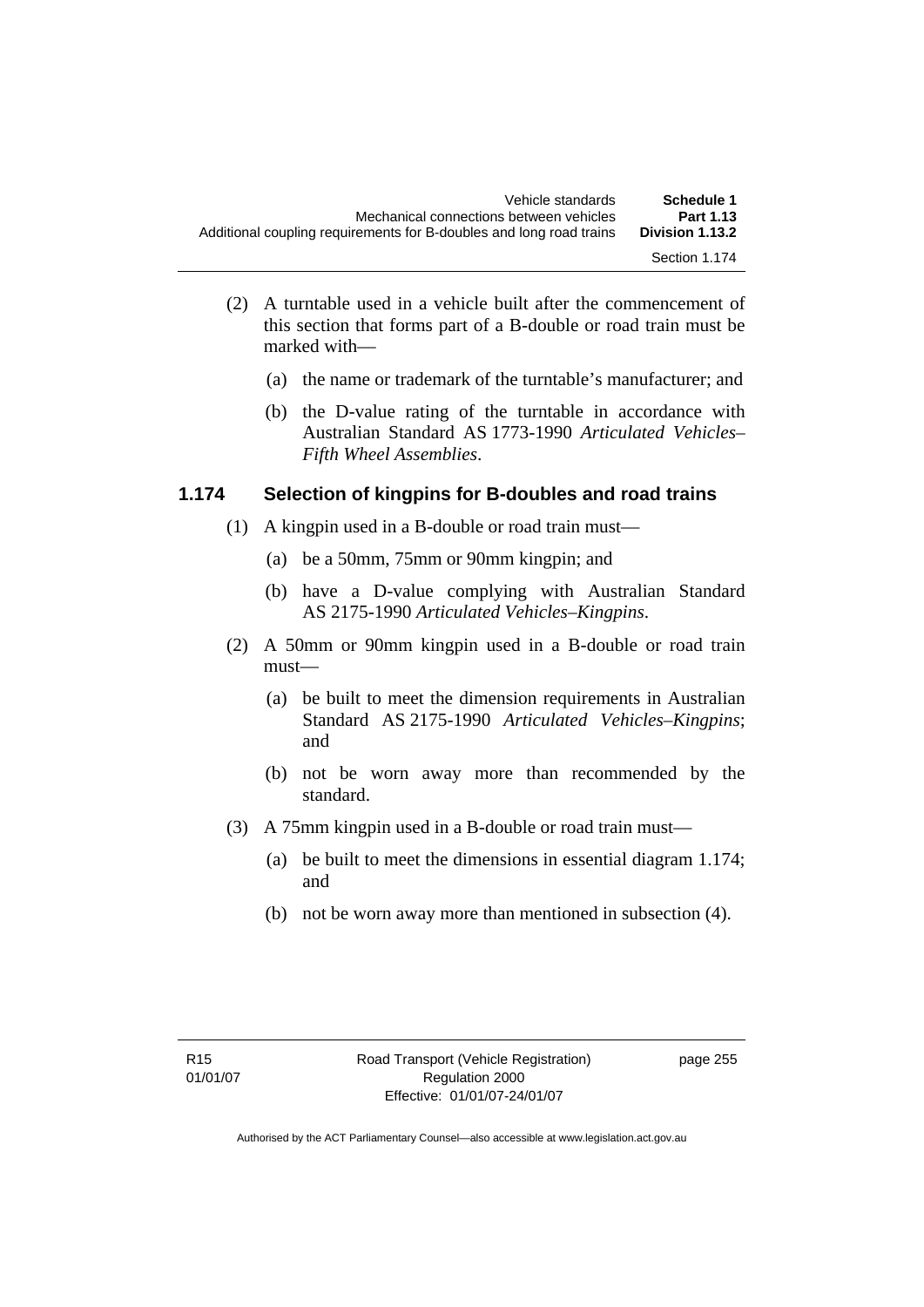**Schedule 1 Vehicle standards**<br>**Part 1.13 Mechanical conner Part 1.13 Mechanical connections between vehicles**<br>**Division 1.13.2** Additional coupling requirements for B-dou **Division 1.13.2** Additional coupling requirements for B-doubles and long road trains Section 1.175

#### **Essential Diagram 1.174**



(All Dimensions in Millimetres)

#### **Dimensions of a 75mm kingpin**

- (4) In testing a 75mm kingpin mentioned in the essential diagram 1.174 to decide whether its D-value complies with subsection  $(1)$   $(b)$ —
	- (a) diameter F must not wear over 3mm; and
	- (b) diameter G must not wear over 2mm; and
	- (c) height H must not wear over 2.3mm.

#### **1.175 Attachment of kingpins on B-doubles and road trains**

A kingpin used in a trailer that forms part of a B-double or road train must be attached in accordance with—

- (a) the manufacturer's specifications and instructions; or
- (b) the guidelines detailed in Australian Standard AS 2175- 1990 *Articulated Vehicles–Kingpins*.

page 256 Road Transport (Vehicle Registration) Regulation 2000 Effective: 01/01/07-24/01/07

R15 01/01/07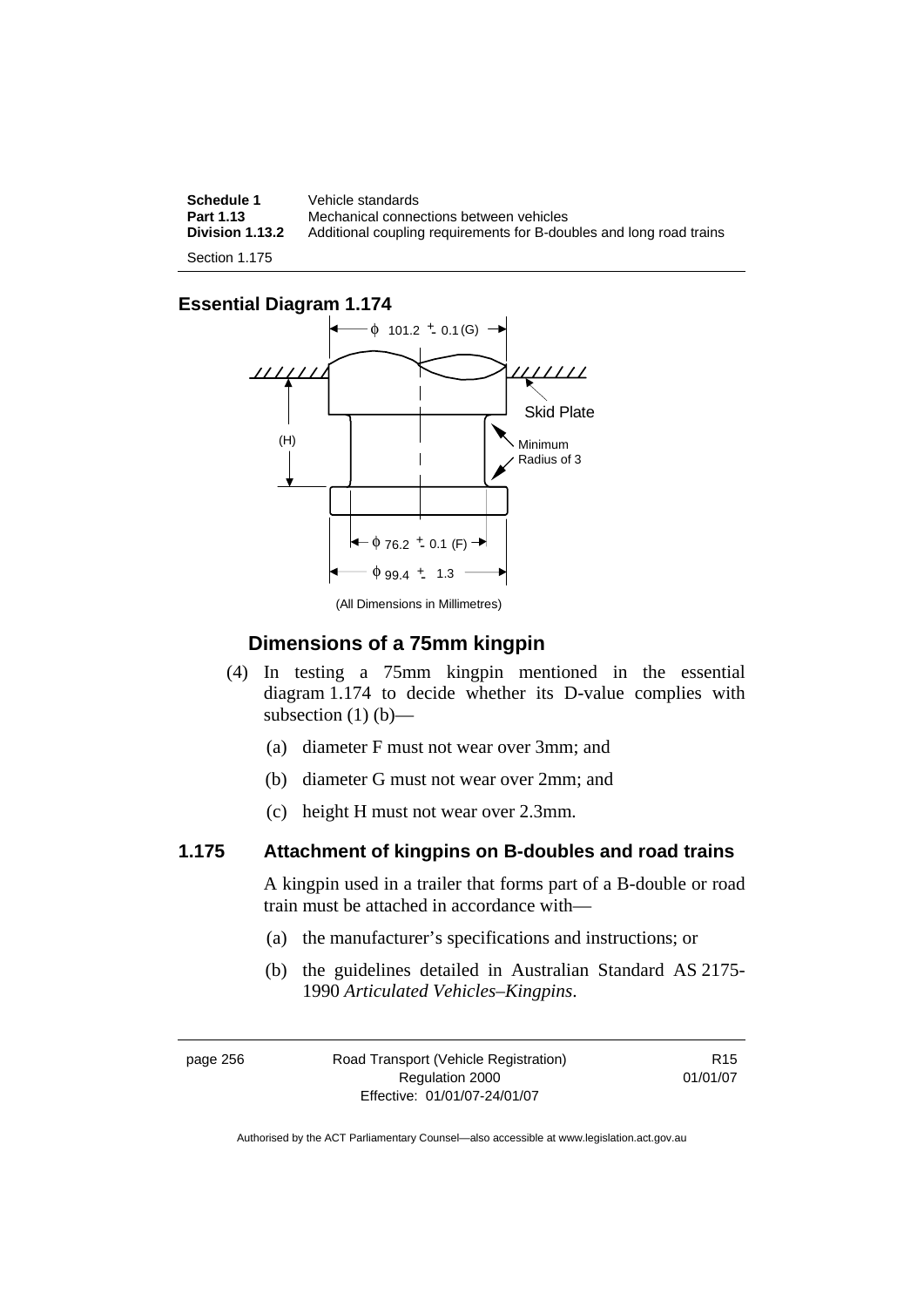### **1.176 Branding of kingpins on B-doubles and road trains**

A kingpin used in a trailer built after June 1991 that forms part of a B-double or road train must be clearly and permanently marked on the lower circular face of the kingpin in accordance with Australian Standard AS 2175-1990 *Articulated Vehicles– Kingpins* with—

- (a) the name or trademark of its manufacturer; and
- (b) its D-value rating; and
- (c) its nominal size.

#### **1.177 Selection of couplings and drawbar eyes for road trains**

A drawbar-type coupling, or drawbar eye, used in a road train must—

- (a) be a 50mm pin type; and
- (b) have a D-value complying with Australian Standard AS 2213-1984 *50mm Pin Type Couplings and Drawbar Eyes for Trailers*; and
- (c) be built to the dimensions mentioned in the standard; and
- (d) not be worn away more than is recommended in the standard.

#### **1.178 Attachment of couplings and drawbar eyes on road trains**

A drawbar-type coupling, or drawbar eye, used in a road train must be built and positioned so—

 (a) when the road train is moving, the drawbar can move at least 15° upwards or downwards from the position it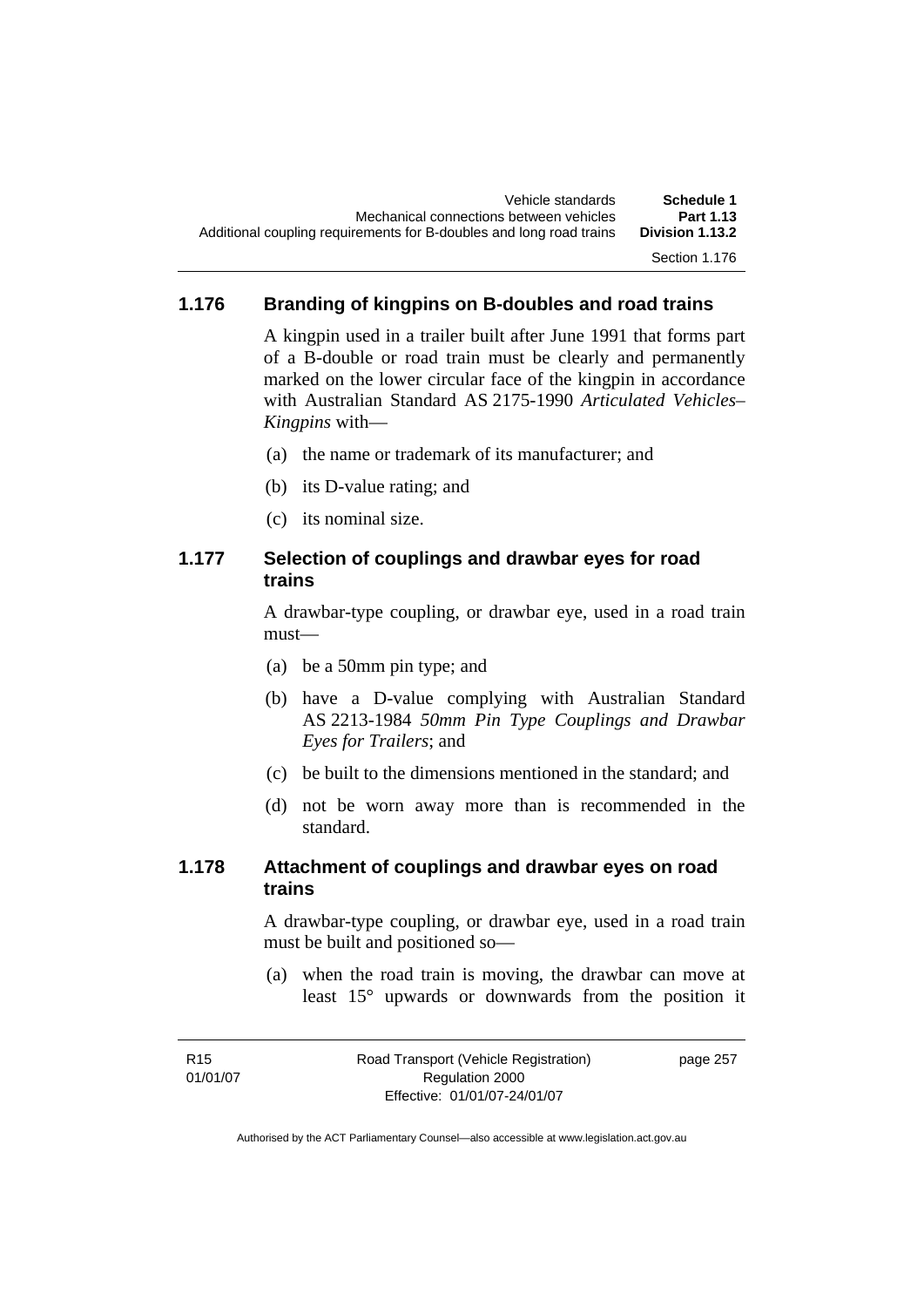| Schedule 1             | Vehicle standards                                                   |
|------------------------|---------------------------------------------------------------------|
| Part 1.13              | Mechanical connections between vehicles                             |
| <b>Division 1.13.2</b> | Additional coupling requirements for B-doubles and long road trains |
| Section 1.179          |                                                                     |

occupies when the road train is parked on level ground; and

- (b) the pivot point of the coupling is not over 300mm forward of the rear of the trailer to which it is attached; and
- (c) it is at a height of at least 800mm, but not over 950mm, when the road train is unloaded and parked on level ground.

#### **1.179 Branding of couplings and drawbar eyes on road trains**

A drawbar-type coupling, or drawbar eye, used on a vehicle built after June 1991 that forms part of a road train must be clearly and permanently marked in accordance with Australian Standard AS 2213-1984 *50mm-Pin Type Couplings and Drawbar Eyes for Trailers* with—

- (a) the name or trademark of its manufacturer; and
- (b) its D-value rating.

#### **1.180 Tow coupling overhang on road trains**

(1) In this section:

*tow coupling* means a mechanical assembly by means of which a flexible connection is made between 2 vehicles in a combination.

*tow coupling overhang*, of a vehicle, means the horizontal distance from the centre of the axle group, or the centre-line of the single axle, at the rear of the vehicle to the pivot point of the tow coupling near the rear of the vehicle.

page 258 Road Transport (Vehicle Registration) Regulation 2000 Effective: 01/01/07-24/01/07

R15 01/01/07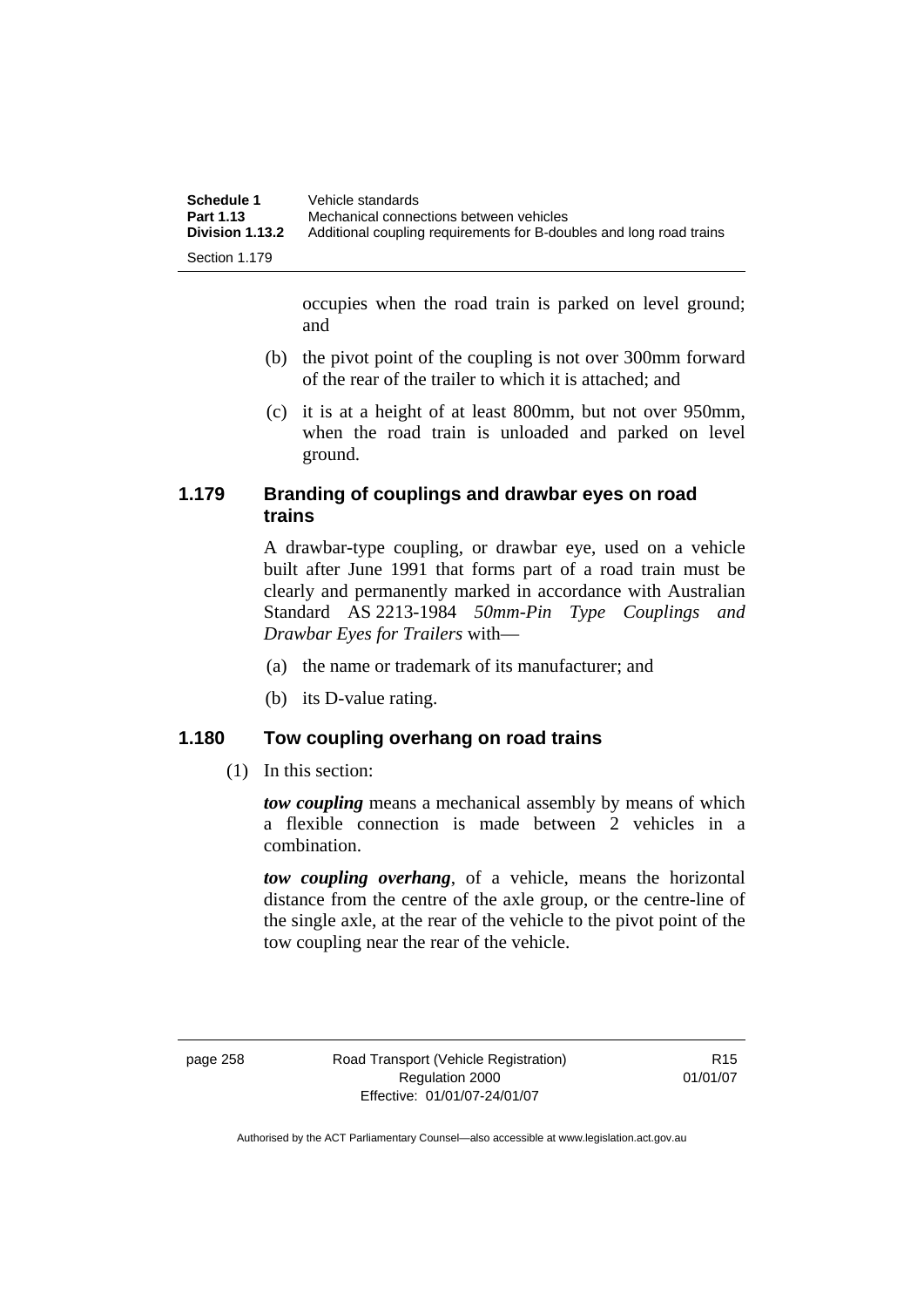| Schedule 1      | Vehicle standards                                                   |
|-----------------|---------------------------------------------------------------------|
| Part 1.13       | Mechanical connections between vehicles                             |
| Division 1.13.2 | Additional coupling requirements for B-doubles and long road trains |
| Section 1.180   |                                                                     |

- (2) The tow coupling overhang of a motor vehicle, other than a prime mover, used in a road train must not be more than the greater of—
	- (a) 30% of the distance from the centre of the front axle to the centre of the axle group or single axle at the rear of the vehicle; and
	- (b) 2.7m.
- (3) The tow coupling overhang of a semitrailer, or a dog trailer consisting of a semitrailer and converter dolly, used in a road train must not be more than 30% of the distance from the point of articulation to the centre of the axle group or single axle at the rear of the vehicle.
- (4) The tow coupling overhang of another dog trailer used in a road train must not be more than 30% of the distance from the centre of the front axle group or single axle to the centre of the axle group or single axle at the rear of the vehicle.



## **Tow coupling overhang—semitrailer with extra coupling at rear**

R15 01/01/07 Road Transport (Vehicle Registration) Regulation 2000 Effective: 01/01/07-24/01/07

page 259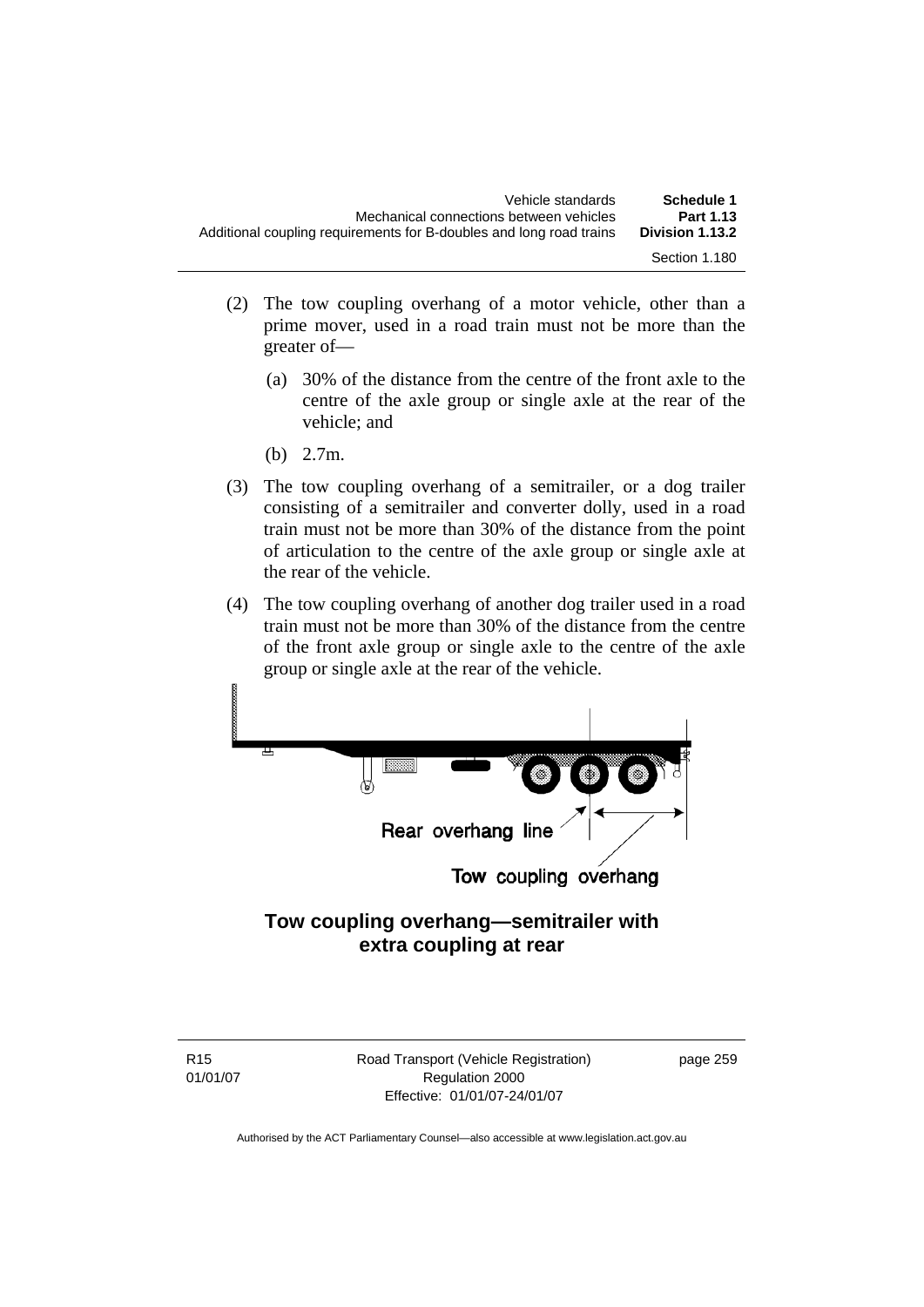



Tow coupling overhang

## **Tow coupling overhang—motor vehicle**



Tow coupling overhang

## **Tow coupling overhang—dog trailer**

page 260 Road Transport (Vehicle Registration) Regulation 2000 Effective: 01/01/07-24/01/07

R15 01/01/07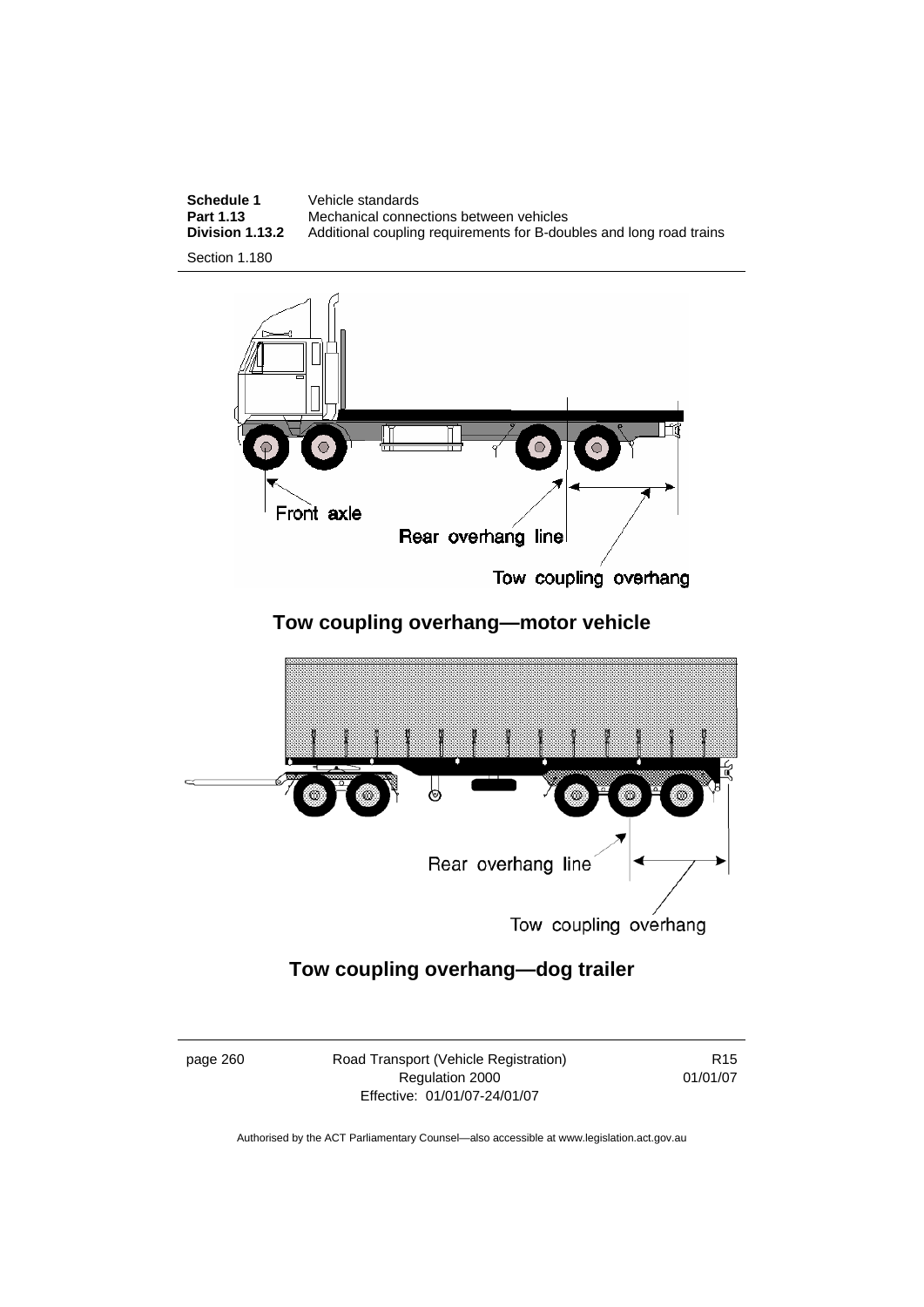Section 1.181

# **Part 1.14 Other matters**

### **1.181 Vehicle equipment**

A vehicle is taken to have equipment mentioned in this schedule only if the equipment is in working order.

#### **1.182 Restored vehicles**

- (1) For this schedule, a restored vehicle is taken to have been built when it was originally built and not when it was restored.
- (2) In this section:

*restored vehicle* means a vehicle that is being, or has been, restored to its manufacturer's specifications, so far as it is practicable to meet the specifications.

### **1.183 Retractable axles**

- (1) For this schedule, a retractable axle is taken to be an axle only when it is in the lowered position.
- (2) In this section:

*retractable axle* means an axle in an axle group with a means of adjustment enabling it to be raised or lowered in relation to the other axles in the axle group.

#### **1.184 Measurement of distance between parallel lines**

For this schedule, a distance between 2 parallel lines is measured at right angles between the lines.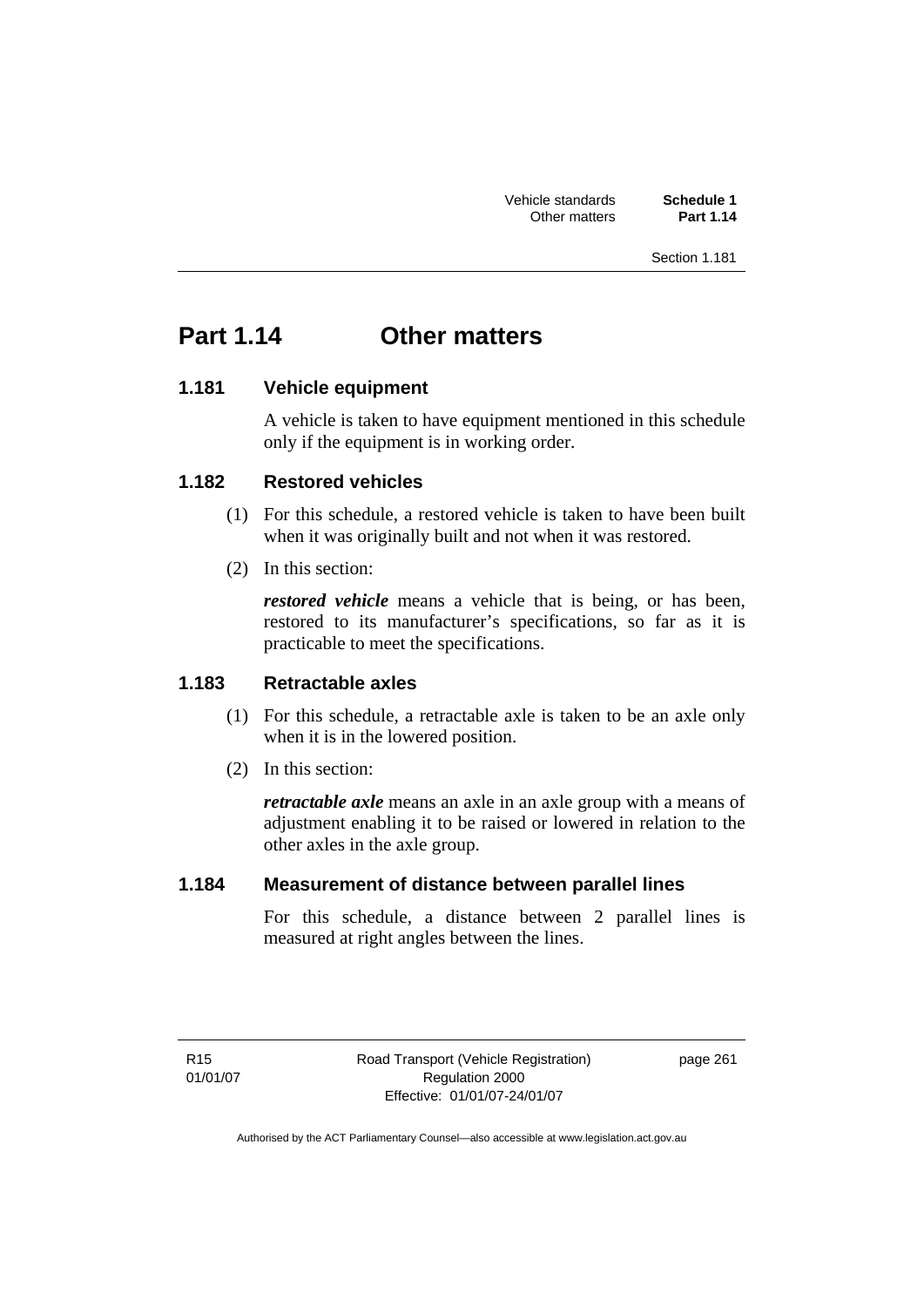**Schedule 1** Vehicle standards<br> **Part 1.14** Other matters **Other matters** 

Section 1.185

### **1.185 Interpretation of certain 2nd edition ADRs**

The words 'left' and 'right' in the following 2nd edition ADRs have the opposite meaning in the application of the ADRs, in accordance with this schedule, to a motor vehicle with a lefthand drive—

- ADR 8 *Safety Glass*
- ADR 12 *Glare Reduction in Field of View*
- ADR 14 *Rear-vision Mirrors*
- ADR 16 *Windscreen-wipers and Washers*
- ADRs 18 and 18A *Location and Visibility of Instruments*
- ADRs 35 and 35A *Commercial Vehicle Braking Systems*.

| Note | Table 1.185 contains a list of some terms used in the 3rd edition |
|------|-------------------------------------------------------------------|
|      | ADRs and the corresponding term used in this schedule.            |

### **Table 1.185**

| column 1<br>item | column <sub>2</sub><br>3rd edition ADRs | column 3<br>this schedule   |
|------------------|-----------------------------------------|-----------------------------|
| 1                | dipped-beam headlamp                    | low-beam (for a headlight)  |
|                  | front fog lamp                          | front fog light             |
| 3                | rear fog lamp                           | rear fog light              |
| 4                | wheelguard                              | mudguard                    |
| 5                | main-beam headlamp                      | high-beam (for a headlight) |
| 6                | reversing lamp                          | reversing light             |
|                  | direction indicator lamp                | direction indicator light   |
| 8                | stop lamp                               | brakelight                  |
| 9                | rear registration plate lamp            | numberplate light           |
| 10               | front position (side) lamp              | parking light               |
| 11               | rear position (side) lamp               | tail-light                  |

| page 262 | Road Transport (Vehicle Registration) | R <sub>15</sub> |
|----------|---------------------------------------|-----------------|
|          | Regulation 2000                       | 01/01/07        |
|          | Effective: 01/01/07-24/01/07          |                 |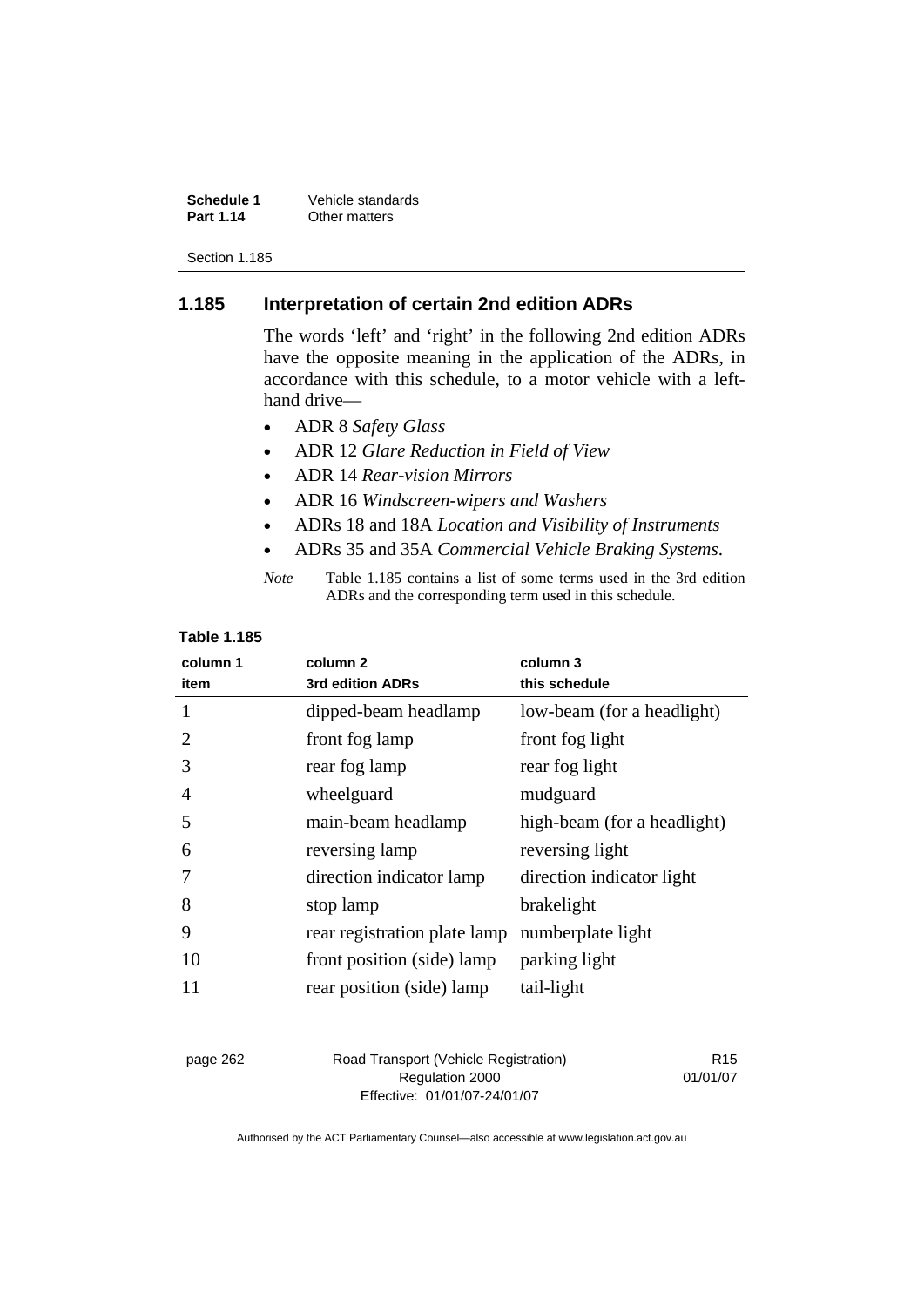#### Vehicle standards **Schedule 1**  Other matters **Part 1.14**

Section 1.185

| column 1<br>item | column 2<br>3rd edition ADRs                                  | column 3<br>this schedule     |
|------------------|---------------------------------------------------------------|-------------------------------|
| 12               | end-outline marker lamp                                       | front or rear clearance light |
| 13               | external cabin lamp                                           | external cabin light          |
| 14               | internal lamp                                                 | interior light                |
| 15               | side marker lamp                                              | side marker light             |
| 16               | daytime running lamp                                          | daytime running light         |
| 17               | rear reflex reflector,<br>non-triangular                      | rear reflector                |
| 18               | front reflex reflector, non-<br>front reflector<br>triangular |                               |
| 19               | side reflex reflector, non-<br>triangular                     | side reflector                |

R15 01/01/07 Road Transport (Vehicle Registration) Regulation 2000 Effective: 01/01/07-24/01/07

page 263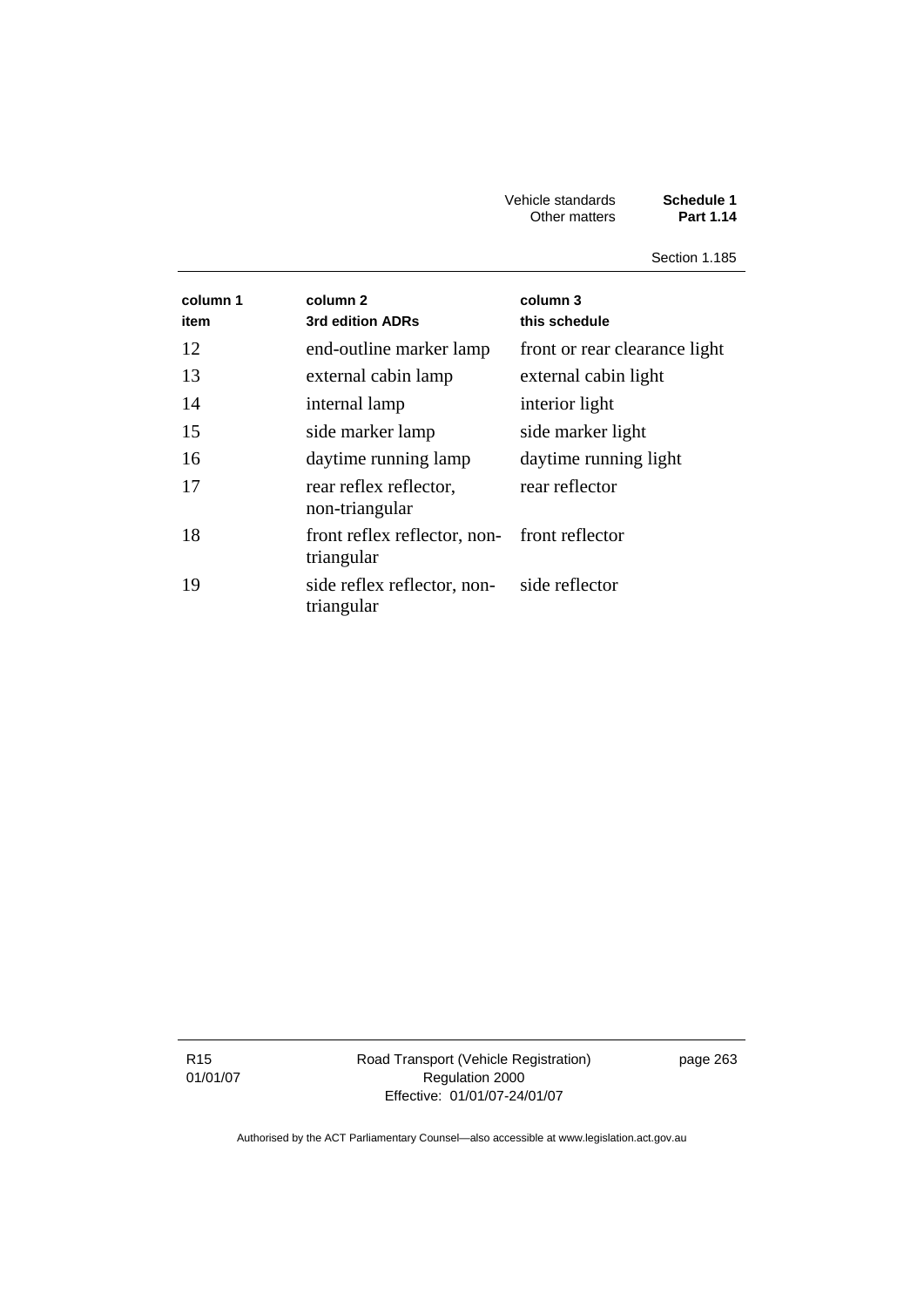# **Schedule 2 Prescribed requirements**

(see s 115)

# **Chapter 2.1 Brake testing for light vehicles**

## **Part 2.1.1 Roller brake testing equipment**

Scope

This specification sets out the prescribed requirements for roller brake testing machines used at approved premises. Testing machines complying with this specification are acceptable for testing light vehicles up to 4.5t tare mass.

## **Division 2.1.1.1 Prescribed requirements**

- 1 The testing machine must measure braking force at the tyre periphery. The machine must provide for independent readings of braking force at each side of the vehicle.
- 2 Braking force readings must be displayed as they are generated so that they can be clearly seen by the driver and the authorised person operating the testing machine.
- 3 The testing machine must be installed so the vehicle remains substantially level when being tested.
- 4 The testing machine must be installed to allow ease of entry and exit of the vehicle being tested.
- 5 The testing machine rollers must accept wheel sizes from 450mm diameter (10 inch nominal rim diameter) under load.
- 6 The distance between the outer edges of the rollers must not be shorter than 2.2m. The distance between the inner edges of the

| page 264 | Road Transport (Vehicle Registration) Regulation 2000 | R15      |
|----------|-------------------------------------------------------|----------|
|          | Effective: 01/01/07-24/01/07                          | 01/01/07 |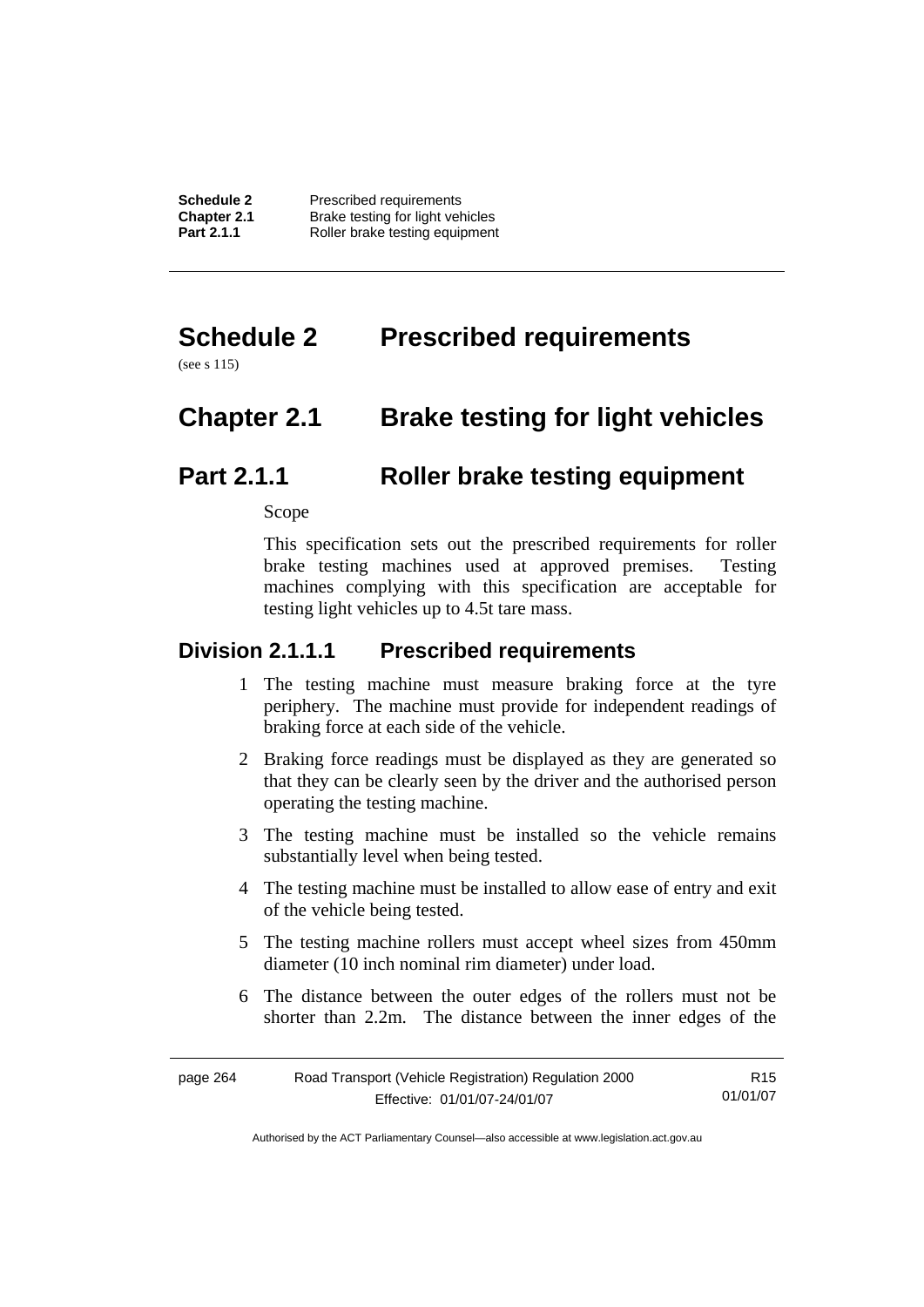rollers must be not longer than 1m and must be capable of accepting the wheels of the vehicle being examined.

- 7 The surface of the rollers must have a coefficient of friction of not less than 0.6 when measured in combination with dry, original equipment tyres.
- 8 If the rotational speed of the testing machine rollers exceeds 0.5 km/h, the rollers must be coated with a coarse grit embedded in a durable plastic matrix.
- 9 Both rollers in each pair of rollers on either side of the brake testing machine must be coupled together by appropriate gearing and must be positively driven.
- 10 The testing machine must be capable of repeatedly supporting an axle load of 3.5t without damage.
- 11 If the rotational speed of the rollers is faster than 0.5 km/h, the machine must default to 'power switch off' at the rollers when a predetermined level of slip happens between the rollers and the tyres of the tested vehicle.
- 12 The testing machine must display all braking force measurements in kilonewtons (kN) and must be capable of measuring a braking force of at least 4kN on each side.
- 13 The indicated braking force must be within 2% up to 5kN and 5% above 5kN.
- 14 The indicated brake force must be within 5% of the actual braking force over the entire operating range.
- 15 The machine must have a way of indicating the difference between brake forces on either side displayed as the ratio of the low reading divided by the higher reading (%).
- 16 The testing machine must be capable of detecting any 'drag force' on each wheel. The drag force is that produced by items such as

page 265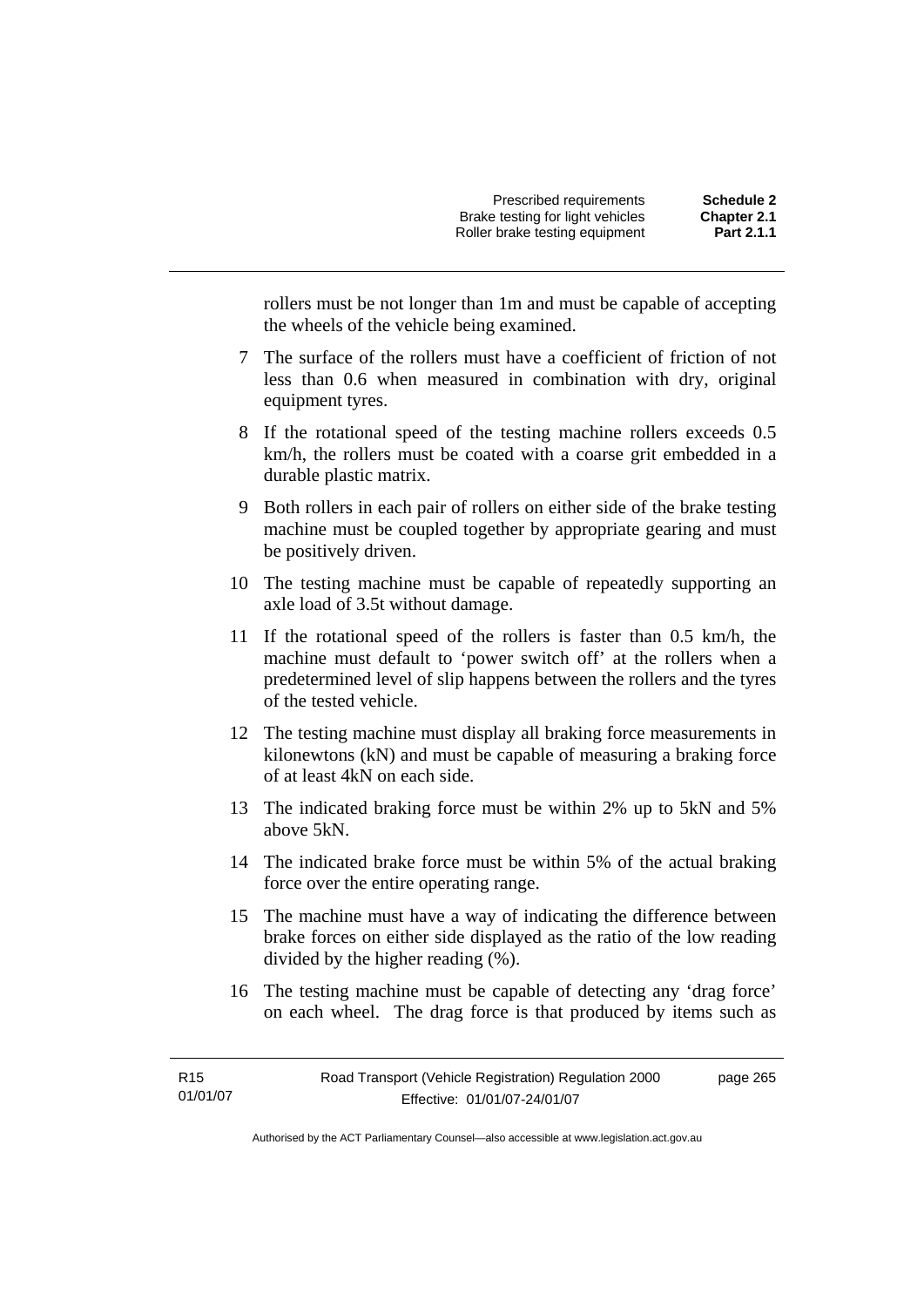loaded wheel bearings or binding brakes when that brake service system is not energised.

- 17 Each machine must bear a unique serial number issued by its manufacturer.
- 18 Calibration and servicing of the machine must be undertaken at regular intervals in accordance with the manufacturers recommendations, or every 6 months if the manufacturer does not provide recommendations for service or calibration.

## **Division 2.1.1.2 Optional features**

- 1 The testing machine may—
	- (a) be capable of providing inbuilt weighing of the load imposed by each wheel being brake tested; or
	- (b) have listings of manufacturers' individual wheel loadings for all vehicles being brake tested; or
	- (c) have a set of portable scales suitable for weighing individual wheel loads of all vehicles being tested.
- 2 The test machine may be capable of providing an original and duplicate time and dated copy of the results on hard copy material and remain legible for a period of 12 months. The time and date function may be factory set.
- 3 The testing machine may be capable of recording a brake pedal force of up to  $1000N + or - 2\%$ .
- 4 The testing machine may have an alphanumeric keyboard to enter various items of vehicle and inspection data.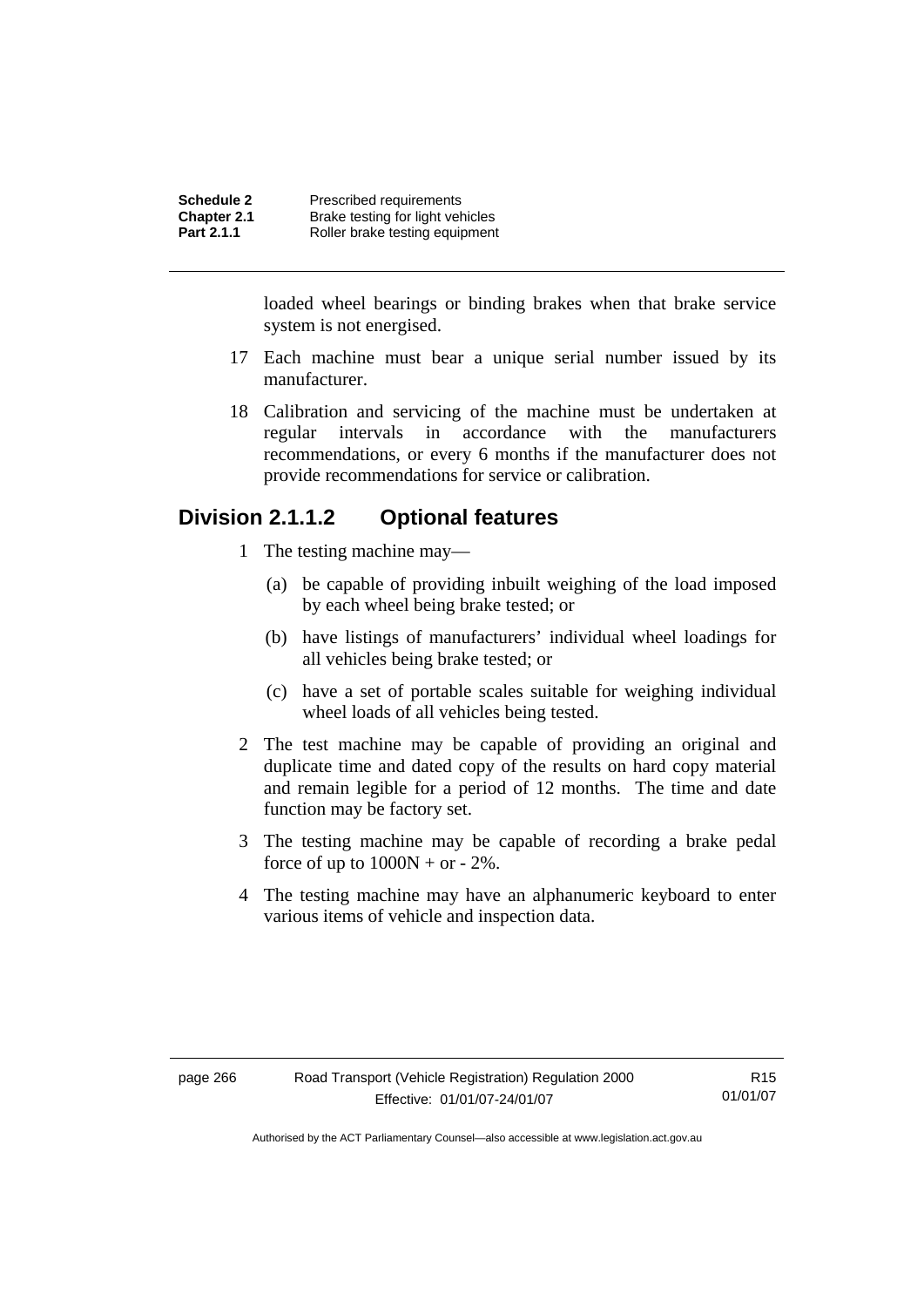# **Part 2.1.2 Skid plate brake testing**

#### Scope

This specification sets out the prescribed requirements for skid plate or other drive over platform type brake testing machines suitable for testing vehicles up to 5t tare mass.

## **Division 2.1.2.1 Prescribed requirements**

- 1 The machine must provide for independent readings of braking force at each side of the vehicle.
- 2 If the testing machine is designed to test 2 axles at the same time, it must be capable of accepting vehicles with a wheel base measuring up to 4m.
- 3 The testing machine must be capable of brake testing vehicles with a wheel track of at least 1m to 2.2m.
- 4 The testing machine skid plates must have a coefficient of friction of at least 0.6 when measured in combination with dry, original equipment tyres.
- 5 The machine must be capable of repeatedly supporting an axle load of 3.5t without damage.
- 6 The testing machine must indicate the peak and average deceleration over the range of 0 to 1g with an accuracy of 5% of full scale and an output resolution of 1%.
- 7 The testing machine must be installed so the vehicle remains substantially level when being tested.
- 8 The testing machine must be installed to allow ease of entry and exit of the vehicle being tested.

page 267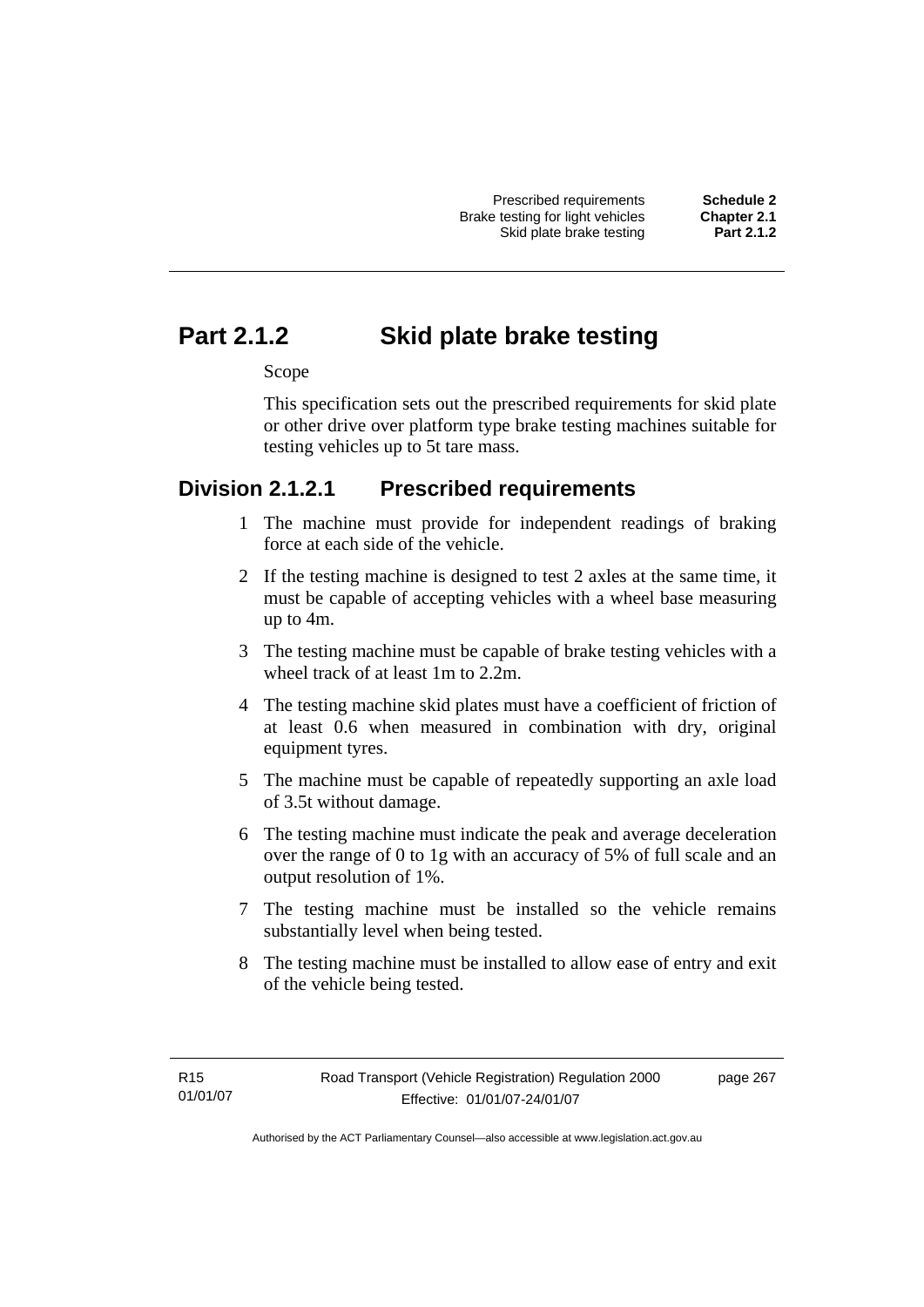- 9 The manufacturer's recommended test speed for service and emergency brakes must be indicated on the machine and visible to the driver in letters not less than 50mm high.
- 10 The testing machine must be capable of measuring and indicating braking force per wheel group in the range of 0 to 5kN.
- 11 The testing machine must have a way of indicating the difference between brake forces on either side displayed as a ratio of the low reading divided by the higher reading (%).
- 12 Each machine must bear a unique serial number issued by its manufacturer.
- 13 Calibration and servicing of the machine must be undertaken at regular intervals in accordance with the manufacturers recommendations, or every 6 months if the manufacturer does not provide recommendations for service or calibration.

## **Division 2.1.2.2 Optional features**

- 1 The testing machine may be capable of providing an original and duplicate time and dated copy of the results on hard copy material and remain legible for 12 months. The time and date function may be factory set.
- 2 The test machine may be capable of recording a brake pedal force of up to  $1000N + or - 2\%$ .
- 3 The test machine may have an alphanumeric keyboard to enter various items of vehicle and inspection data.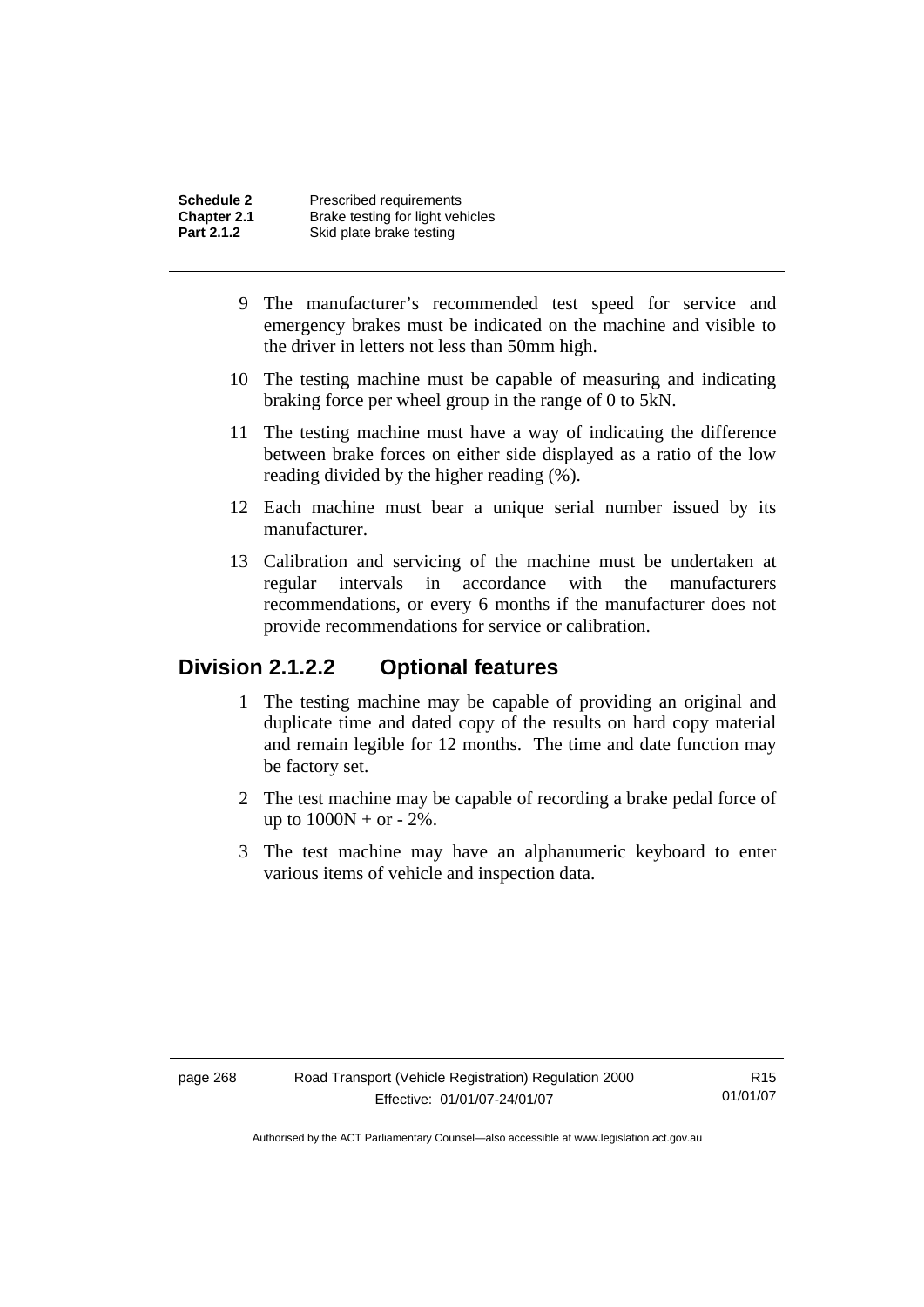Prescribed requirements **Schedule 2**  Brake testing for light vehicles **Chapter 2.1**  Vehicle deceleration brake testing

# **Part 2.1.3 Vehicle deceleration brake testing**

Scope

This specification sets out the prescribed requirements for vehicle decelerometers used at vehicle inspection stations.

# **Division 2.1.3.1 Prescribed requirements**

- 1 The testing machine must measure the overall braking effect of a vehicle.
- 2 The testing machine must be electronic in nature.
- 3 The testing machine must indicate the peak deceleration over the range of 0 to 1g with an accuracy of 5% of full scale and maintain that reading until reset.
- 4 Each testing machine must bear a unique serial number issued by the manufacturer.
- 5 Calibration and servicing of the test machine must be undertaken in accordance with the manufacturers recommendations.

# **Division 2.1.3.2 Optional features**

- 1 The testing machine may be capable of providing an original and duplicate time and dated copy of the results on hard copy material and remain legible for 12 months. Time and date may be factory set.
- 2 The testing machine may have an alphanumeric keyboard to enter various items of vehicle and inspection data.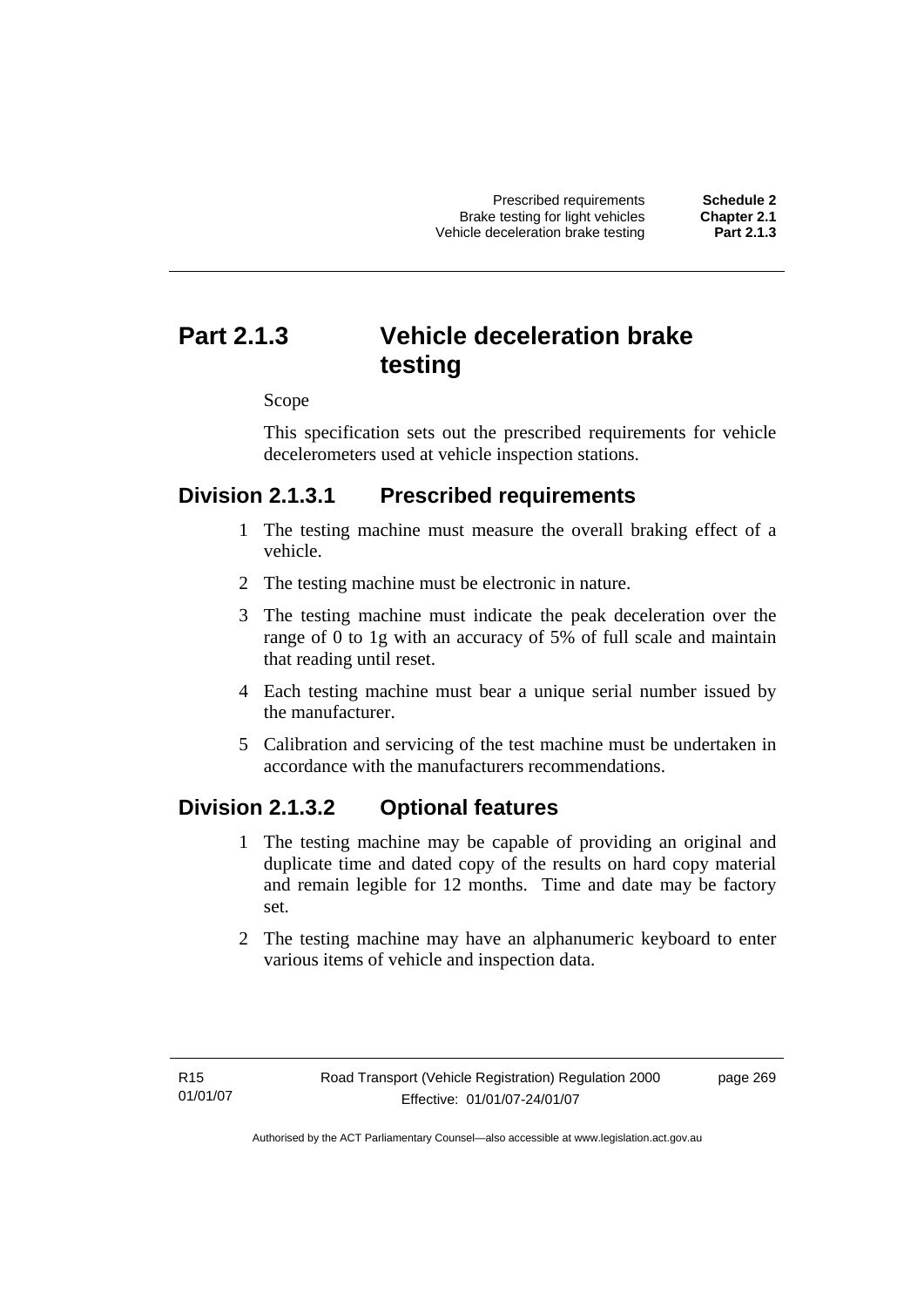| <b>Schedule 2</b> | Prescribed requirements                              |
|-------------------|------------------------------------------------------|
| Chapter 2.2       | Prescribed requirements for all registrable vehicles |
| <b>Part 2.2.1</b> | Headlamp aim testing equipment                       |

# **Chapter 2.2 Prescribed requirements for all registrable vehicles**

# **Part 2.2.1 Headlamp aim testing equipment**

Scope

This specification sets out the prescribed requirements for headlight aim testing machines used at vehicle inspection stations.

Machines complying with this specification must be suitable for testing the aim of headlights, fog lights and auxiliary driving lights fitted to cars, light and heavy commercial vehicles and motorcycles.

### **Prescribed requirements**

- 1 The machine must conform with the requirements of SAE Recommended Practice J 600.
- 2 The machine must be capable of testing the aim and intensity of lights, centres of which are not lower than 0.5m and no higher than 1.4m above the surface of the roadway.
- 3 The aim requirements of SAE J 600 must be applied to headlights with an asymmetrical European beam pattern operated in the high beam mode.
- 4 The machine must be either mounted on traversing rails or on fixed axle wheels to provide for lateral movement of the machine across the vehicle being tested. The installation (rails or surface on which the wheels roll) must provide for the reference axis of the machine to be parallel to the plane on which the vehicle is standing.
- 5 The machine must bear a unique serial number issued by its manufacturer.

| page 270 | Road Transport (Vehicle Registration) Regulation 2000 | R <sub>15</sub> |
|----------|-------------------------------------------------------|-----------------|
|          | Effective: 01/01/07-24/01/07                          | 01/01/07        |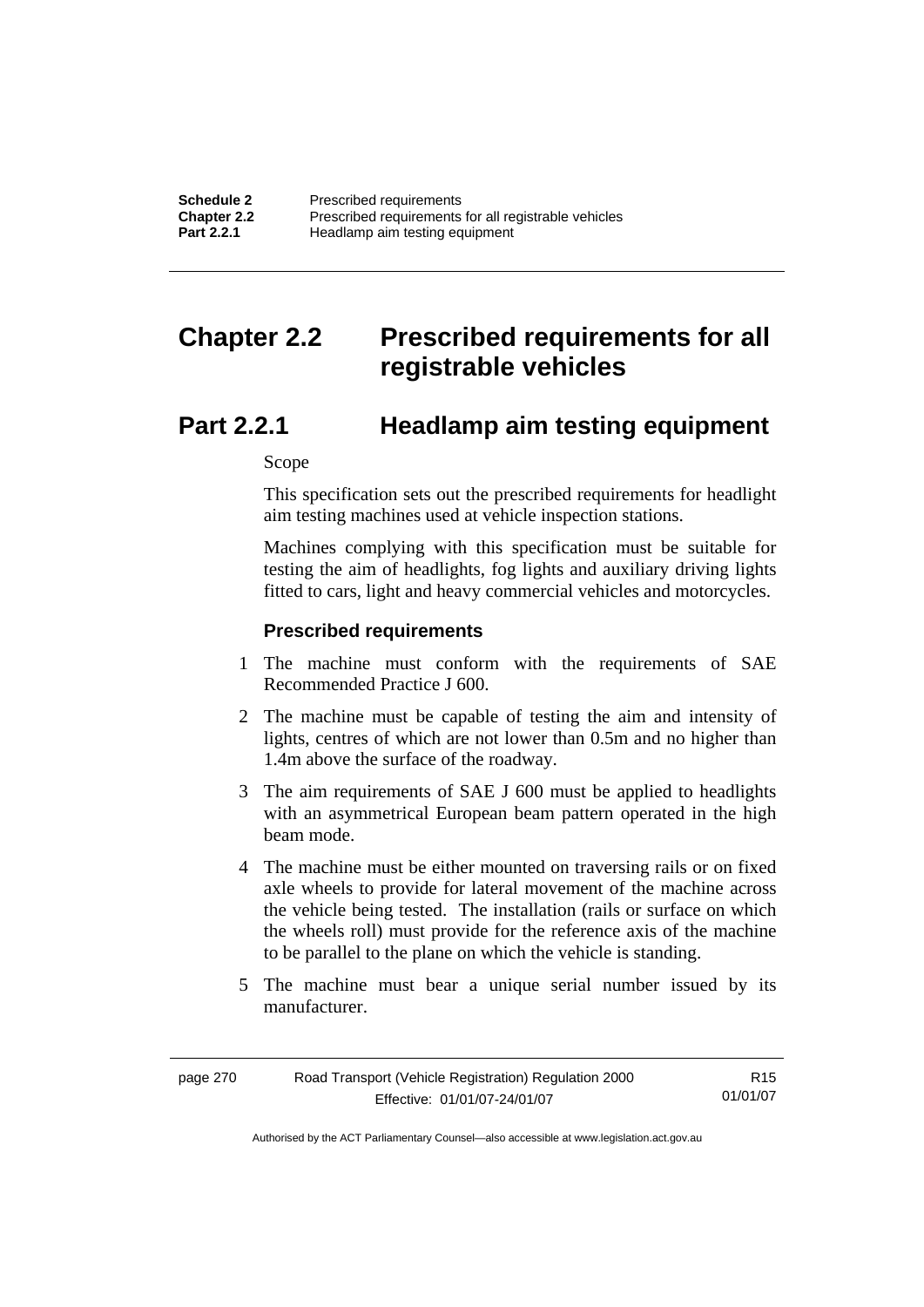| Prescribed requirements                              | Schedule 2         |
|------------------------------------------------------|--------------------|
| Prescribed requirements for all registrable vehicles | <b>Chapter 2.2</b> |
| Headlamp aim testing equipment                       | Part 2.2.1         |

 6 Calibration and service of the machine must be undertaken at regular intervals in accordance with the manufacturer's recommendations, or every 6 months if the manufacturer does not provide recommendations for service or calibration.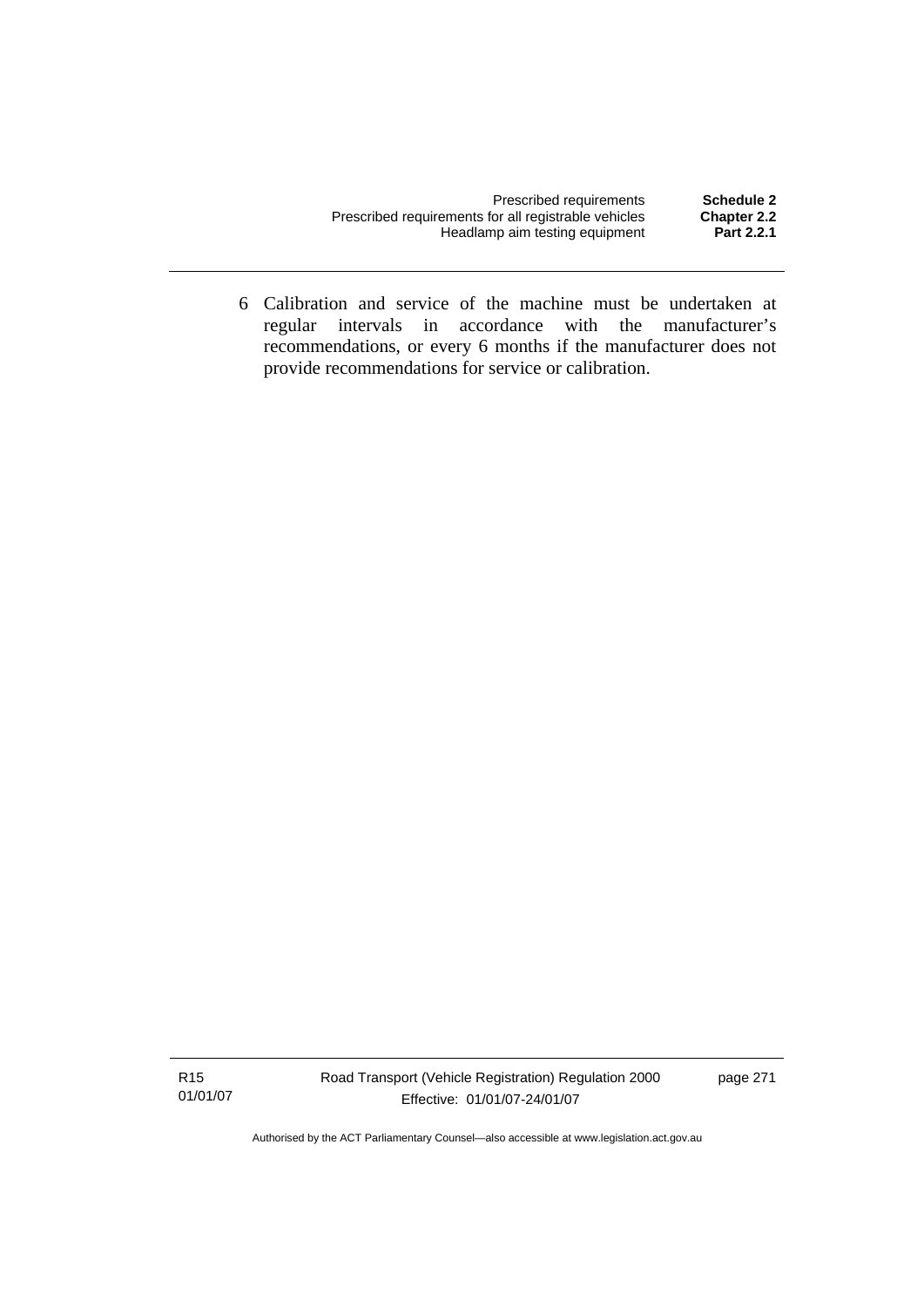**Schedule 2 Prescribed requirements**<br> **Chapter 2.2 Prescribed requirements Chapter 2.2** Prescribed requirements for all registrable vehicles<br>**Part 2.2.2** Light transmittance testing equipment Light transmittance testing equipment

# **Part 2.2.2 Light transmittance testing equipment**

#### Scope

This specification sets the requirements for an instrument to measure the light transmittance of vehicle glazing including where tinted plastic film has been applied.

## **Prescribed requirements**

- 1 The instrument must be of sound construction, portable and supply its own energy source.
- 2 The instrument must provide indication to the operator of a variation of its energy supply that would affect the accurate operation of the instrument.
- 3 The instrument may be of 2 components, a light source and a light source receiver. The voltage to the light source must be stabilised within 0.1%
- 4 The light source receiver may have an analogue or digital display. A peak hold facility is recommended.
- 5 The instrument must be adaptable so as to be able to test light transmittance on all glazing of a vehicle.
- 6A A pre-test check should display a reading of 100% when the light source and receiver are brought into the test position (without a test sample). The instrument reading under sample test conditions must be in a proportion of that 100% with a resolution of 1%.
	- 7 The accuracy of the transmittance reading must be within 5% of full scale over the range of 20% to 100%.

| page 272 | Road Transport (Vehicle Registration) Regulation 2000 | R <sub>15</sub> |
|----------|-------------------------------------------------------|-----------------|
|          | Effective: 01/01/07-24/01/07                          | 01/01/07        |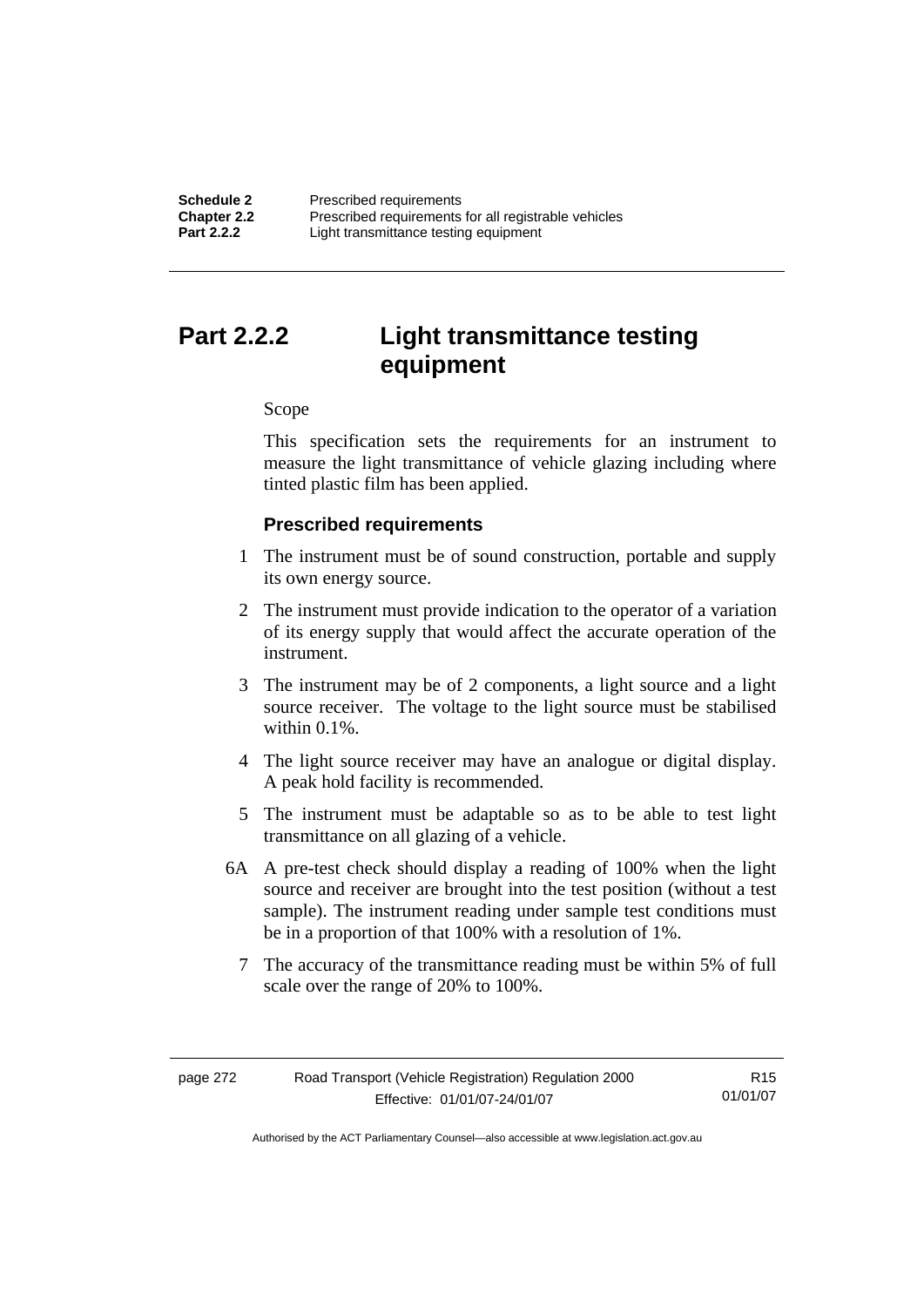- 8 The light source must be representative of illuminant A of the International Commission on Illumination *(C.1.E.)* and be of an incandescent filament source at a nominal colour temperature of  $2856^{\circ}$ K.
- 9 The light receiver must have a relative spectral sensitivity conforming to the requirements of the C.1.E. 1931 *Standard observer for photopic vision*.
- 10 The machine must bear a unique serial number issued by its manufacturer.
- 11 Calibration and service of the instrument must be undertaken at regular intervals in accordance with the manufacturers recommendations, or every 12 months if the manufacturer does not provide recommendations for service or calibrations.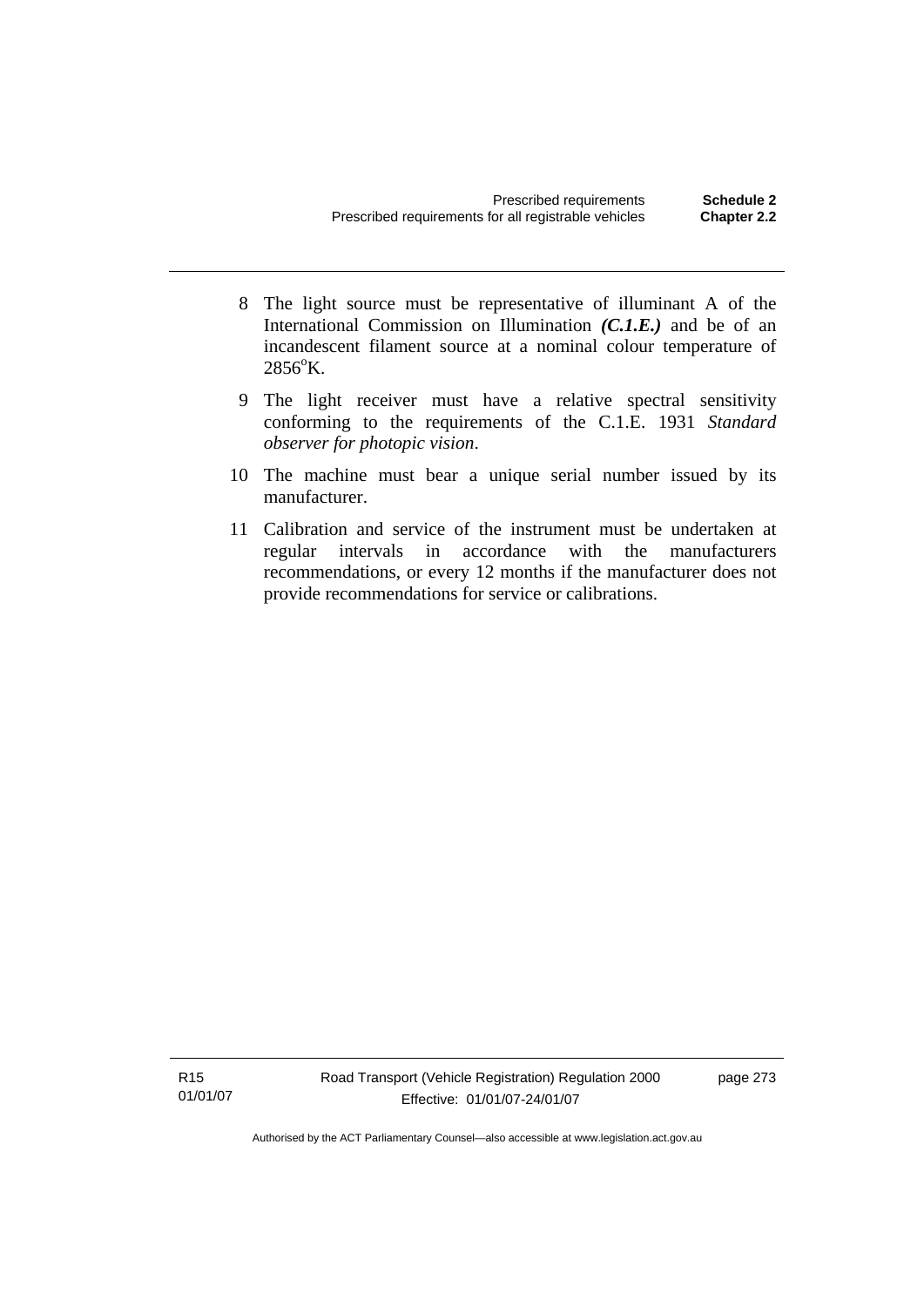**Schedule 2 Prescribed requirements**<br> **Chapter 2.2 Prescribed requirements Chapter 2.2** Prescribed requirements for all registrable vehicles<br>**Part 2.2.3** Noise testing equipment **Part 2.2.3** Noise testing equipment

# **Part 2.2.3 Noise testing equipment**

### Scope

This specification sets out the requirement for an instrument to measure the noise generated by a vehicle at the exhaust pipe outlet.

## **Prescribed requirements**

- 1 The device must be capable of measuring noise across the range of 50 to 120dB within the A and C frequency rating characteristics.
- 2 The device may have 1 or more frequency range indicators that must overlap by a minimum of 10dB.
- 3 The device must be capable of displaying the maximum noise reading and maintaining that reading until reset. The display must be digital in increments not more than 0.2dB.
- 4 The device must be accurate to  $+$  or  $-$  1.5dB.
- 5 Over and under range indication is required at +10dB and -5dB.
- 6 Self calibration indication is required and adjustment must be provided.
	- *Note* Calibration using an external noise generating device corrected to a sound pressure of  $+$  or  $-$  1dB immediately before each noise test is an acceptable alternative to self calibration indication.
- 7 Calibration using an outside noise generating device corrected to a sound pressure level of  $+$  or  $-$  1dB must be carried out in accordance with the manufacturers recommendations or every 3 months if the manufacturer does not provide recommendations for service or calibration.

R15 01/01/07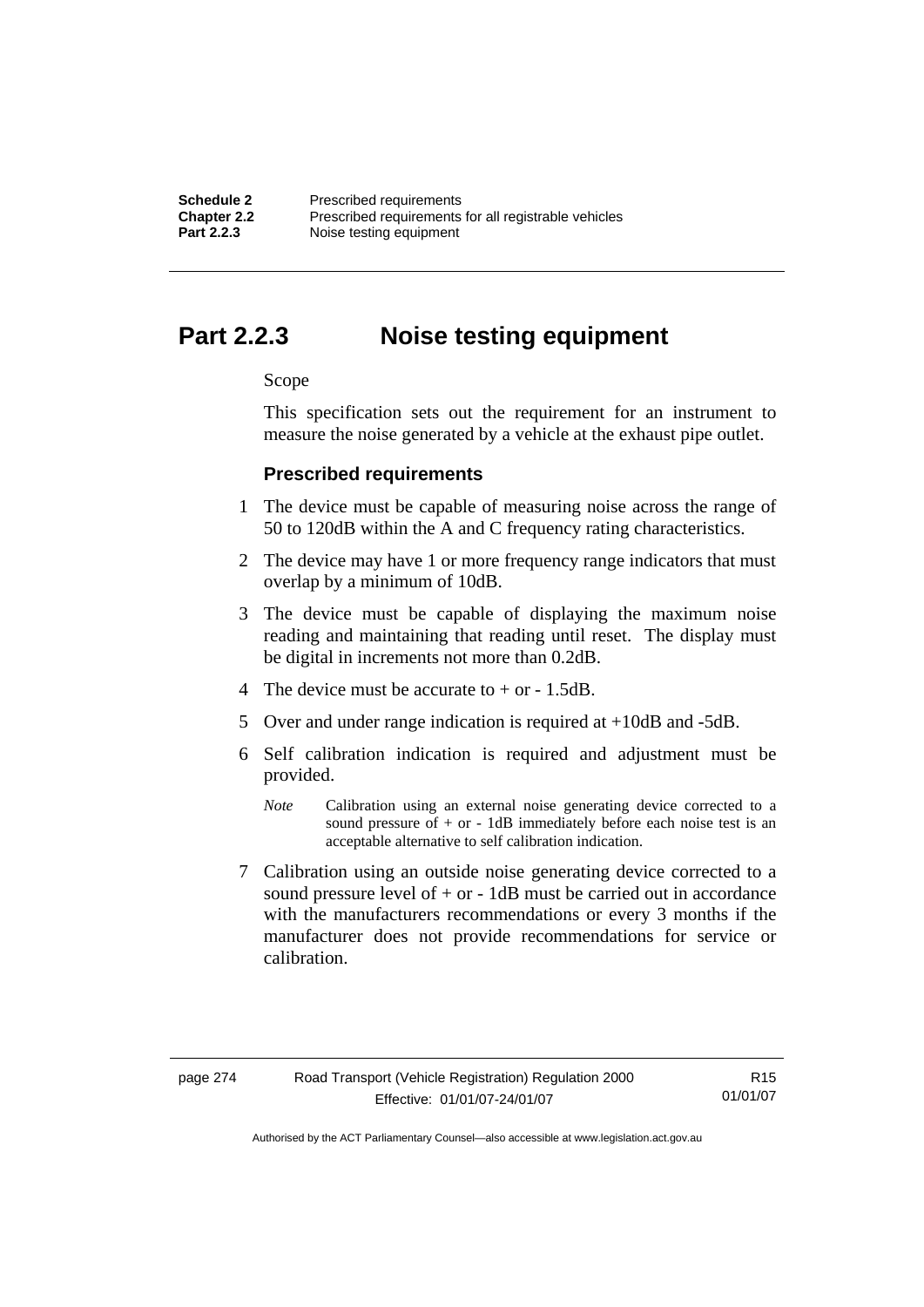# **Dictionary**

(see s 3)

*Note 1* The Legislation Act contains definitions and other provisions relevant to this regulation.

*Note 2* For example, the Legislation Act, dict, pt 1, defines the following terms:

- contravene
- exercise
- fire brigade
- function
- rural fire service
- **SES**
- the Territory.
- *Note 3* Terms used in this regulation have the same meaning that they have in the *Road Transport (Vehicle Registration) Act 1999* (see Legislation Act, s 148.) For example, the following terms are defined in the *Road Transport (Vehicle Registration) Act 1999*, dict:
	- authorised person
	- drive
	- garage address
	- heavy vehicle
	- inspect
	- jurisdiction
	- registered operator
	- registrable vehicle
	- registrable vehicles register (or register)
	- trader's plate
	- **trailer**
	- unregistered vehicle permit.

*2nd edition ADR*—see schedule 1, section 1.14.

*3rd edition ADR*—see schedule 1, section 1.15.

R15 01/01/07 page 275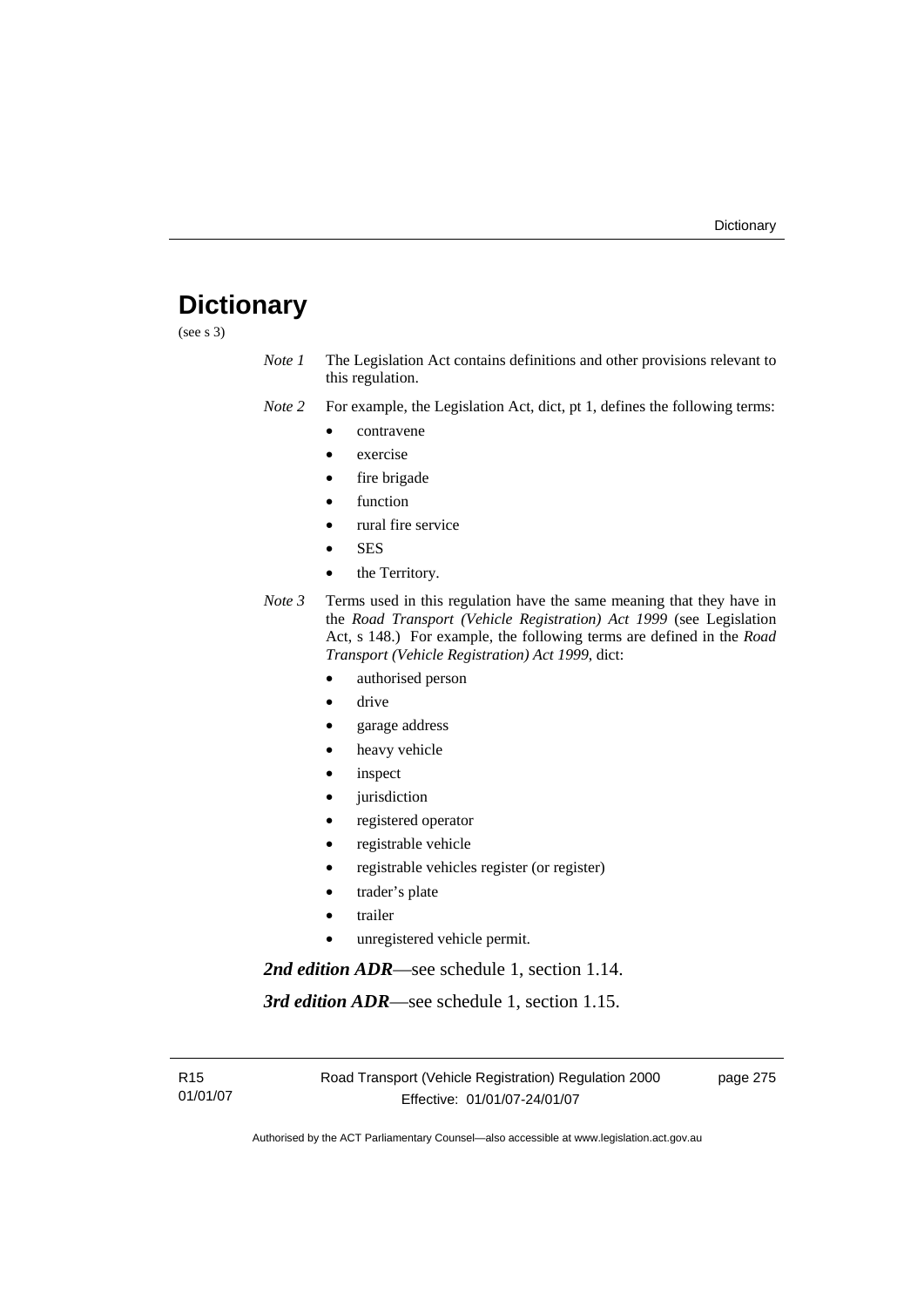*50mm kingpin* means a kingpin meeting the dimension requirements for a 50mm kingpin in Australian Standard AS 2175– 1990 *Articulated Vehicles Kingpins*.

*75mm kingpin* means a kingpin with the dimensions mentioned in schedule 1, section 1.174.

*90mm kingpin* means a kingpin meeting the dimension requirements for a 90mm kingpin in Australian Standard AS 2175– 1990 *Articulated Vehicles Kingpins*.

*administrator of vehicle standards* means the Administrator of Vehicle Standards mentioned in the *Motor Vehicle Standards Act 1989* (Cwlth), section 22.

*adopted standard*—see schedule 1, section 1.22.

*ADR* (or *Australian Design Rule*)—see schedule 1, section 1.11 and section 1.13.

*air brake* means an air-operated or air-assisted brake.

*alternative headlight* means a headlight that is operated instead of another headlight by a dipping device.

*applicable vehicle standards*—see section 103.

*approved corresponding WOVR*—see the *Road Transport (General) Regulation 2000*, section 31 (1).

*approved premises*, for part 6.3 (Inspections)—see section 115.

*articulated bus* means a bus with at least 2 rigid sections that allow passengers access between the sections and are connected to allow rotary movement between the sections.

*Australian Design Rule*—see ADR.

*authorised examiner*, for part 6.3 (Inspections)—see section 115.

*axle* means 1 or more shafts, positioned in a line across a vehicle, on which 1 or more wheels intended to support the vehicle turn.

| page 276 | Road Transport (Vehicle Registration) Regulation 2000 | R <sub>15</sub> |
|----------|-------------------------------------------------------|-----------------|
|          | Effective: 01/01/07-24/01/07                          | 01/01/07        |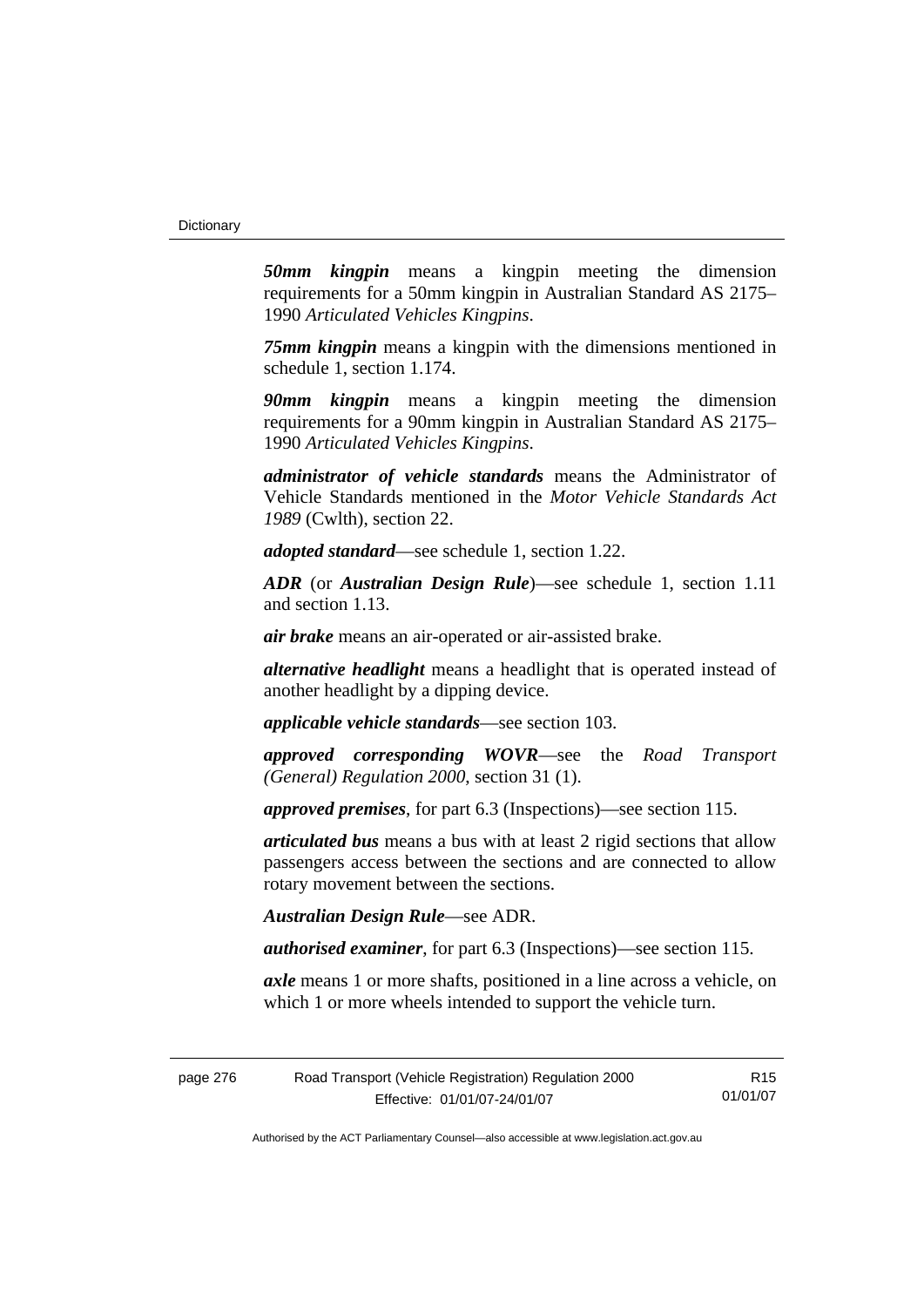*axle group* means a single, tandem, twinsteer, tri or quad axle group.

*B-double* means a combination consisting of a prime mover towing 2 semitrailers.



# **B-double**

*bicycle rack* means a device designed or adapted—

- (a) to be attached to the rear of a motor vehicle (other than a motorbike or a motortrike); and
- (b) to transport bicycles, wheelchairs, invalid chairs or, if approved by the road transport authority, other apparatus or vehicles.

*bicycle rack numberplate* means a numberplate issued by the road transport authority under this regulation to the registered operator of a motor vehicle for display on a bicycle rack on the vehicle.

*brake* means a device for retarding or controlling the rotation of the wheels of a vehicle and for bringing the vehicle to a stop.

*braking system*, of a vehicle, means all the brakes of the vehicle and all the components of the mechanisms by which they are operated.

*British Standard* means a standard approved for publication on behalf of the British Standards Institution.

*Note* Copies of British Standards are available from offices of Standards Australia.

R15 01/01/07 page 277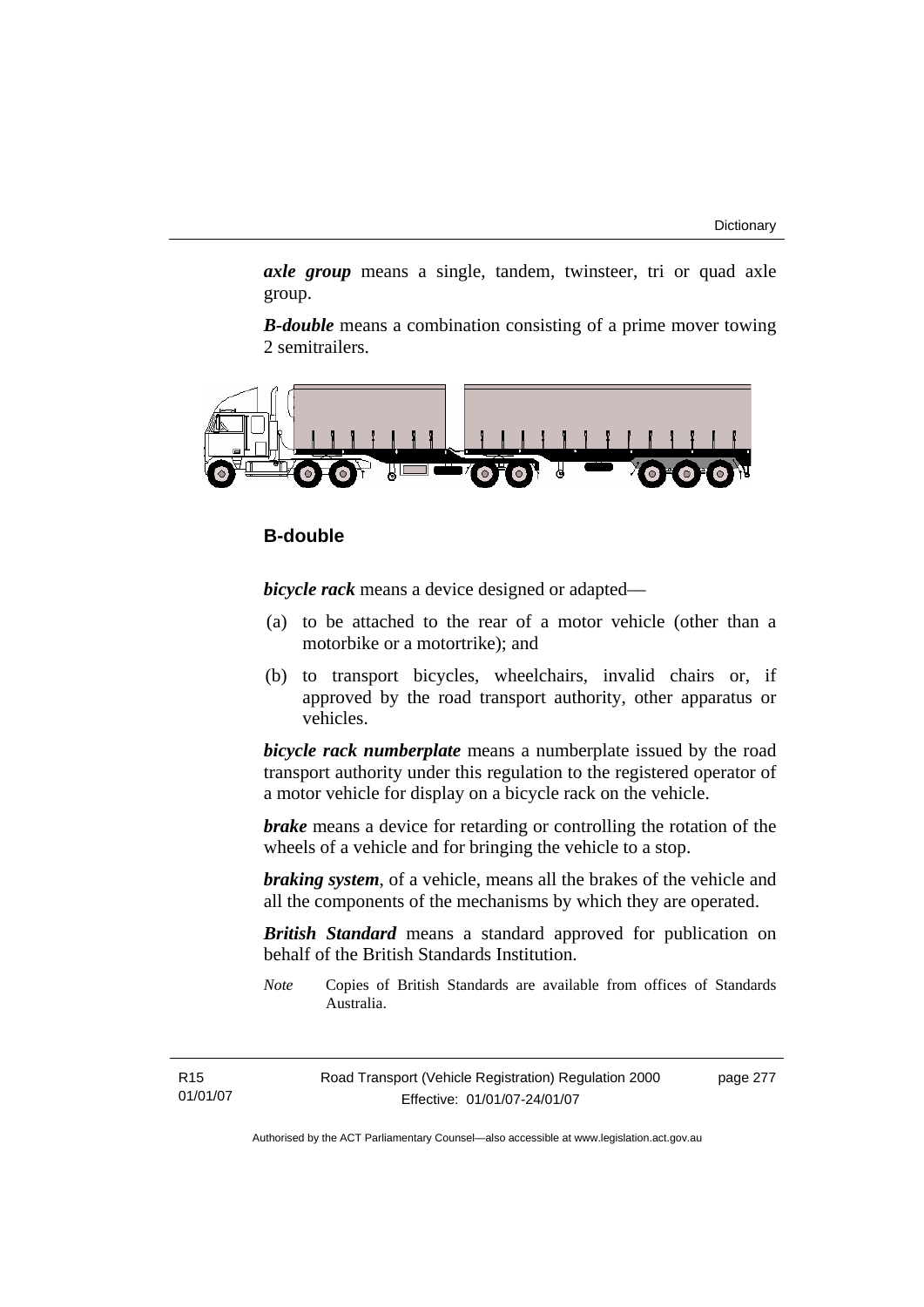*British Standards Institution* means the institution of that name established under royal charter in the United Kingdom.

*bus* means a motor vehicle built mainly to carry people that seats more than 9 adults (including the driver).

*car* means a motor vehicle built mainly to carry people that—

- (a) seats no more than 9 adults (including the driver); and
- (b) has a body commonly known as a sedan, station wagon, coupe, convertible or roadster; and
- (c) has 4 or more wheels.

*car derivative* means a motor vehicle—

- (a) that is of the kind known as a utility, station wagon or panel van; and
- (b) that is of the same make as a factory-produced car; and
- (c) in which the part of the body form that is in front of the windscreen, and most of the mechanical equipment, are the same or substantially the same as in a factory-produced car.

*centre-line*, of an axle group, means—

- (a) if the group consists of 2 axles, one of which is fitted with twice the number of tyres as the other axle—a line located  $\frac{1}{3}$  of the way from the centre-line of the axle with more tyres towards the centre-line of the axle with fewer tyres; or
- (b) in any other case—a line located midway between the centrelines of the outermost axles of the group.

R15 01/01/07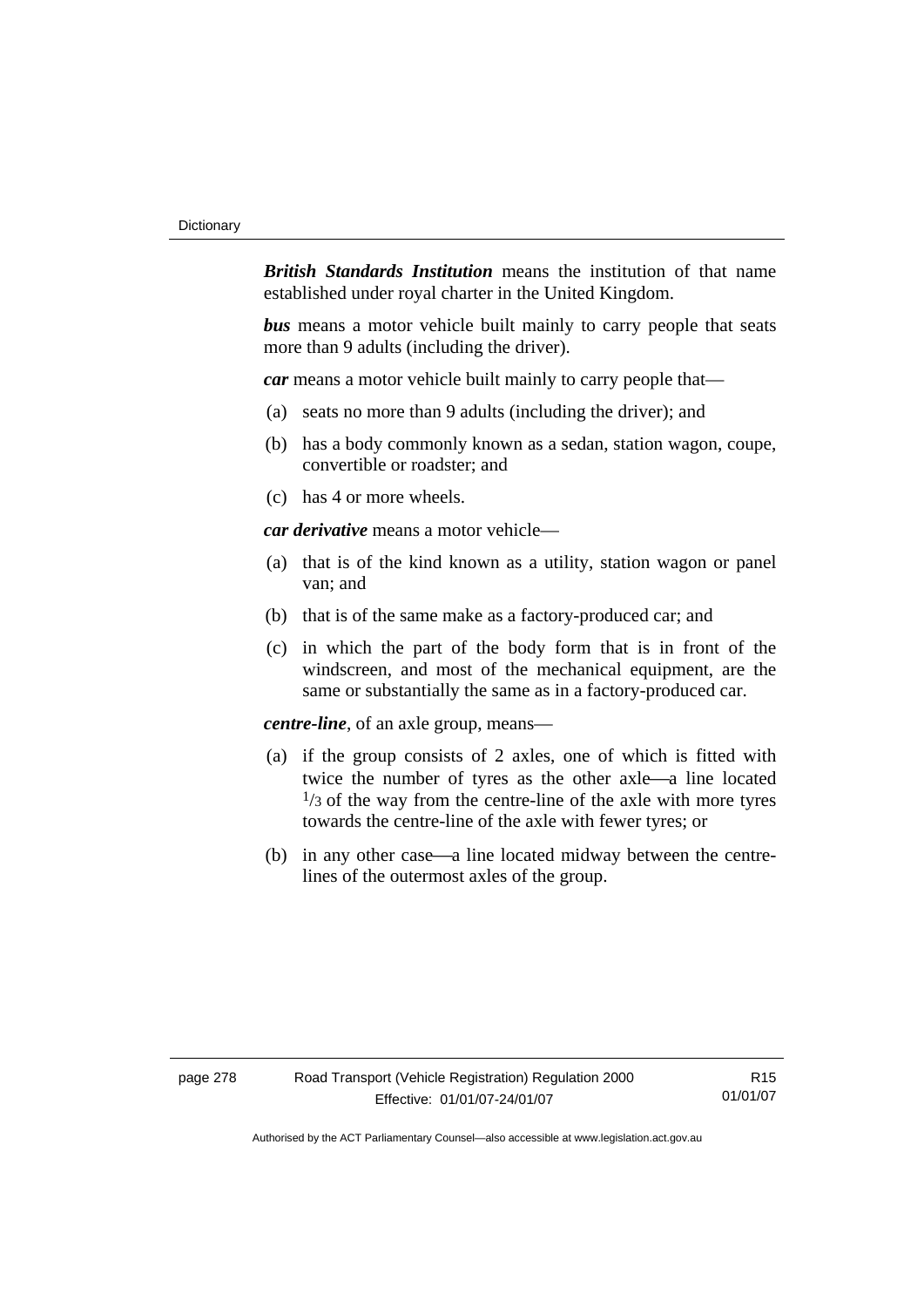

# **Centre-line of a tandem axle group fitted with an equal number of tyres on each axle**



 **Centre-line of a tandem axle group fitted with different numbers of tyres on each axle** 

R15 01/01/07 Road Transport (Vehicle Registration) Regulation 2000 Effective: 01/01/07-24/01/07

page 279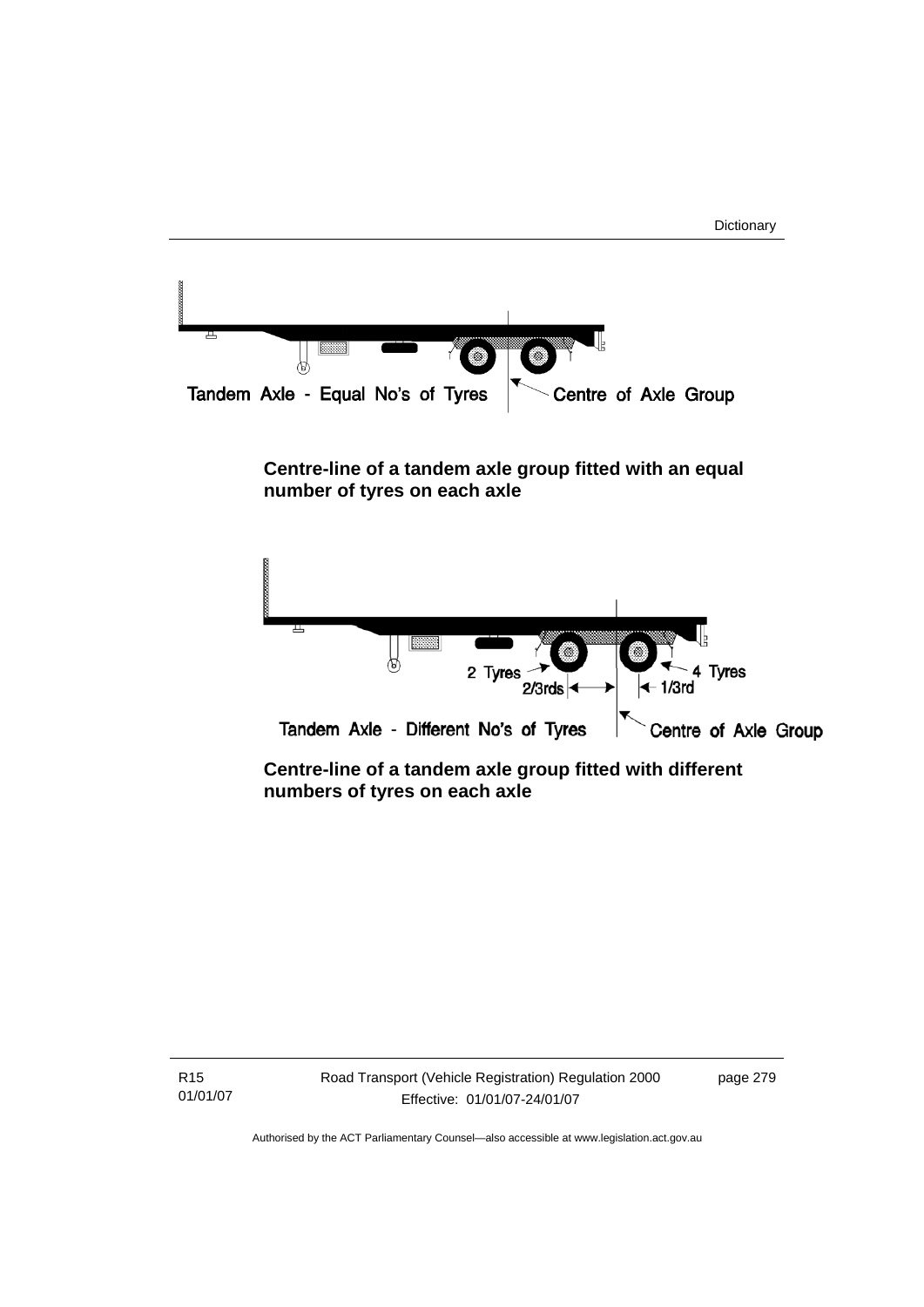

 **Centre-line of a quad axle group** 

*certificate of approval*, for part 6.3 (Inspections)—see section 115.

*certificate of approved operations* means a certificate issued or accepted for a registrable vehicle under section 114 (Installation of operations plates, modification of vehicles etc).

*clearance light* means a light that, when operated, provides an indication of the width of a vehicle, together with any load or equipment on it, when viewed either from the front or from the rear of the vehicle.

*combination* means a group of vehicles consisting of a motor vehicle connected to 1 or more vehicles.

*compliance plate* means a plate mentioned in schedule 1 (Vehicle Standards), section 1.62 (Compliance plate to be attached to certain motor vehicles) or section 1.63 (Compliance plate to be attached to certain trailers).

| page 280 | Road Transport (Vehicle Registration) Regulation 2000 | R15.     |
|----------|-------------------------------------------------------|----------|
|          | Effective: 01/01/07-24/01/07                          | 01/01/07 |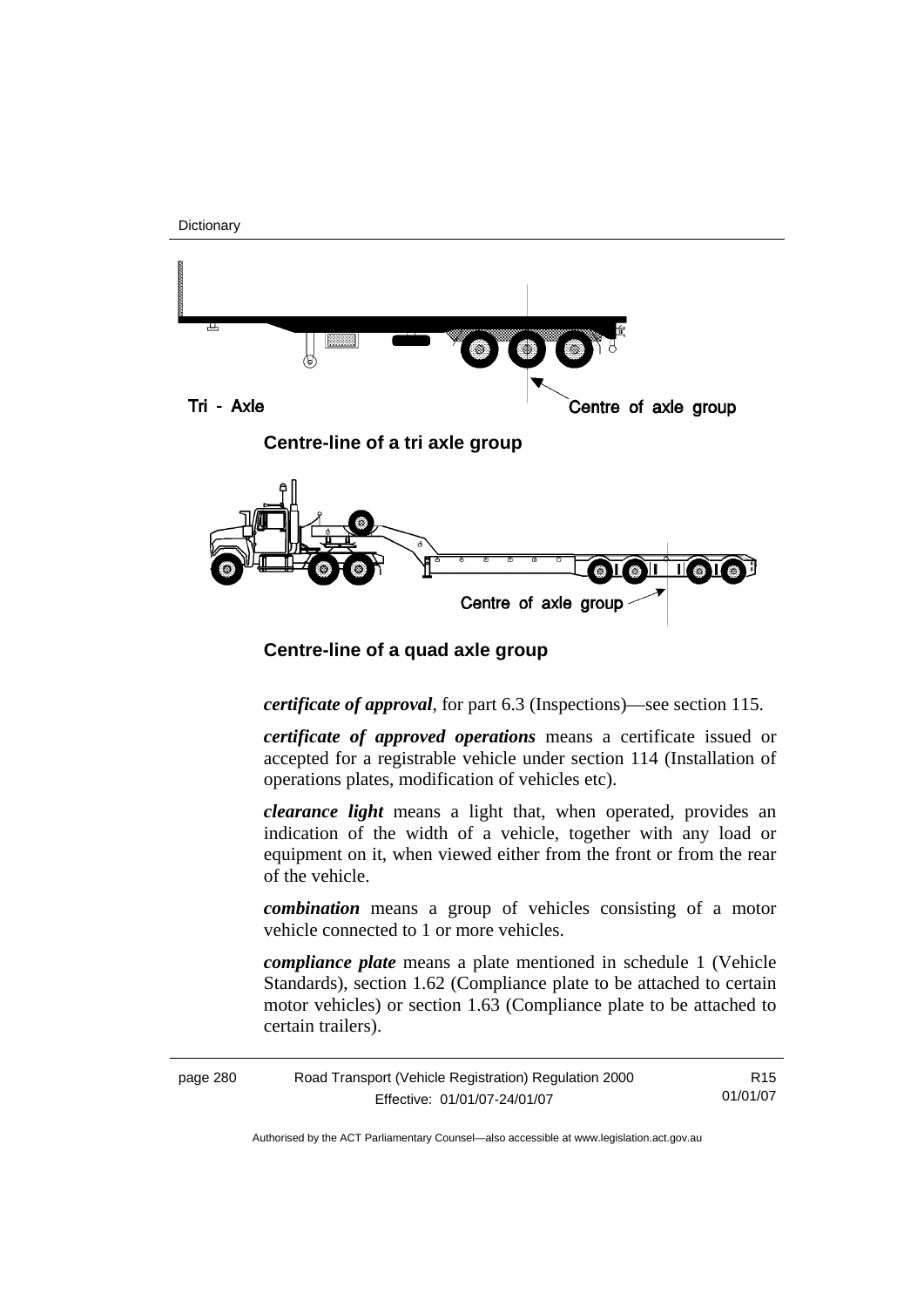*component identification number*, for a vehicle part of a registrable vehicle—see section 154 (Definitions for pt 6.4).

*controlled access bus* means a bus, other than an articulated bus, over 12.5m long.

*converter dolly* means a trailer with 1 axle group or single axle, and a fifth wheel coupling, designed to convert a semitrailer into a dog trailer.



# **Converter dolly**

*daylight* means the period in a day from sunrise to sunset.

*dealer*, in relation to a vehicle, means the holder of a vehicle sale licence under the *Sale of Motor Vehicles Act 1977*.

*defect notice* means a defect notice under the Act, section 25 (4) (a).

*designated place* means a place designated by the road transport authority.

*dipping device* means a device by which the driver of a motor vehicle can, from the normal driving position—

- (a) if the vehicle has 1 headlight—dip the main beam of light projected by the headlight, or turn off the headlight and simultaneously turn on an alternative headlight; or
- (b) if the vehicle has 2 headlights—dip the main beam of light projected by each headlight, or turn off the headlights and simultaneously turn on 2 alternative headlights; or
- (c) if the vehicle has 4 headlights in sets of 2—turn off the high beam in each set.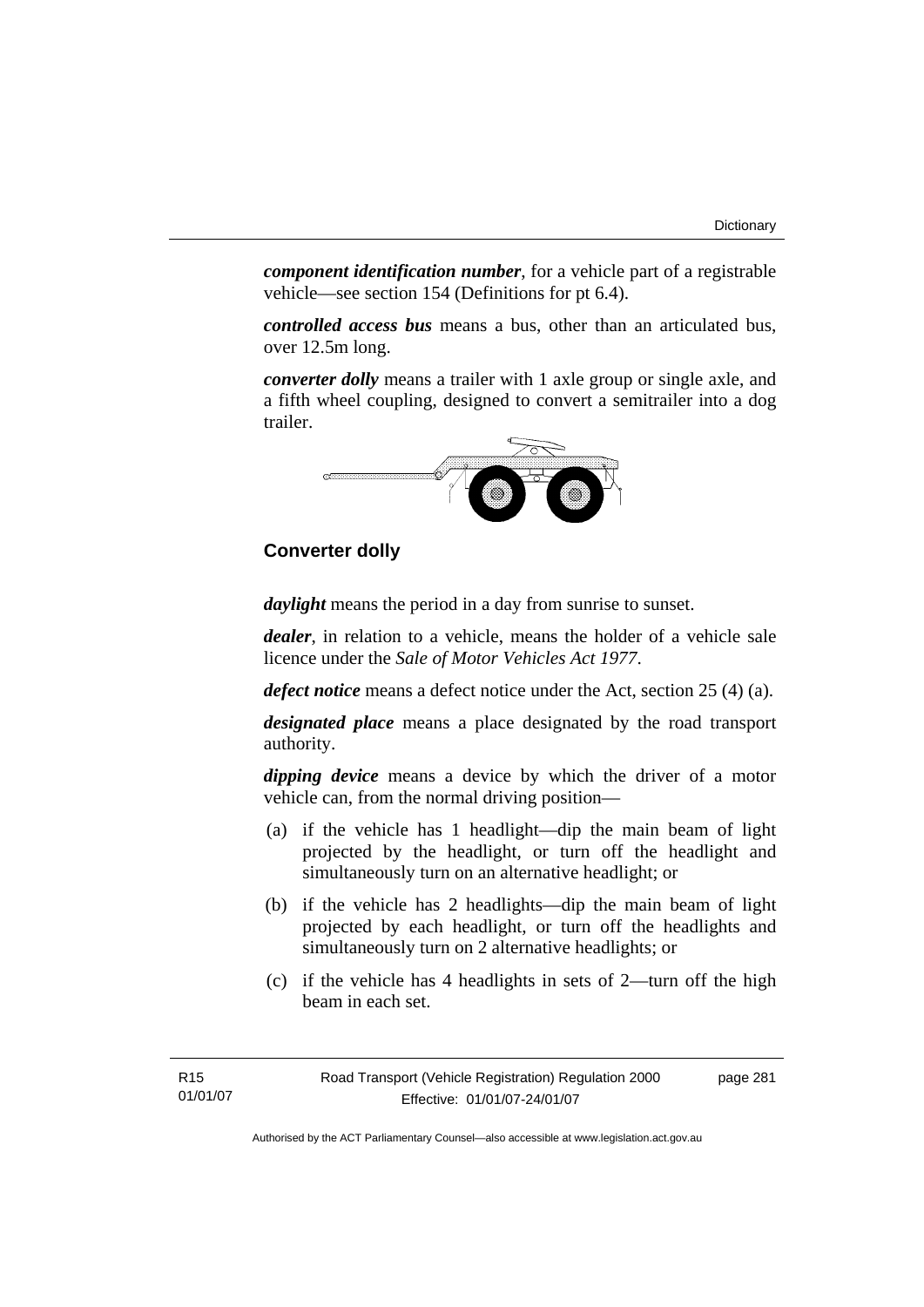*dog trailer* means a trailer (including a trailer consisting of a semitrailer and converter dolly) with—

- (a) 1 axle group or single axle at the front that is steered by connection to the towing vehicle by a drawbar; and
- (b) 1 axle group or single axle at the rear.



# **Dog trailer**

*drawbar* means a part of a trailer (other than a semitrailer) connecting the trailer body to a coupling for towing purposes.

*D-value* means the theoretical horizontal reference force between towing vehicle and trailer.

*eligible vehicle* means a vehicle eligible for registration under section 26.

*emergency brake* means a brake designed to be used if a service brake fails.

*emergency vehicle* means a vehicle driven, or intended to be driven, by an emergency worker driving the vehicle in the course of his or her duties as an emergency worker.

*emergency worker*—see the *Road Transport (Safety and Traffic Management) Regulation 2000*, section 33 (1), definition of *emergency worker*.

*examiners register*, for part 6.3 (Inspections)—see section 115.

| page 282 | Road Transport (Vehicle Registration) Regulation 2000 | R <sub>15</sub> |
|----------|-------------------------------------------------------|-----------------|
|          | Effective: 01/01/07-24/01/07                          | 01/01/07        |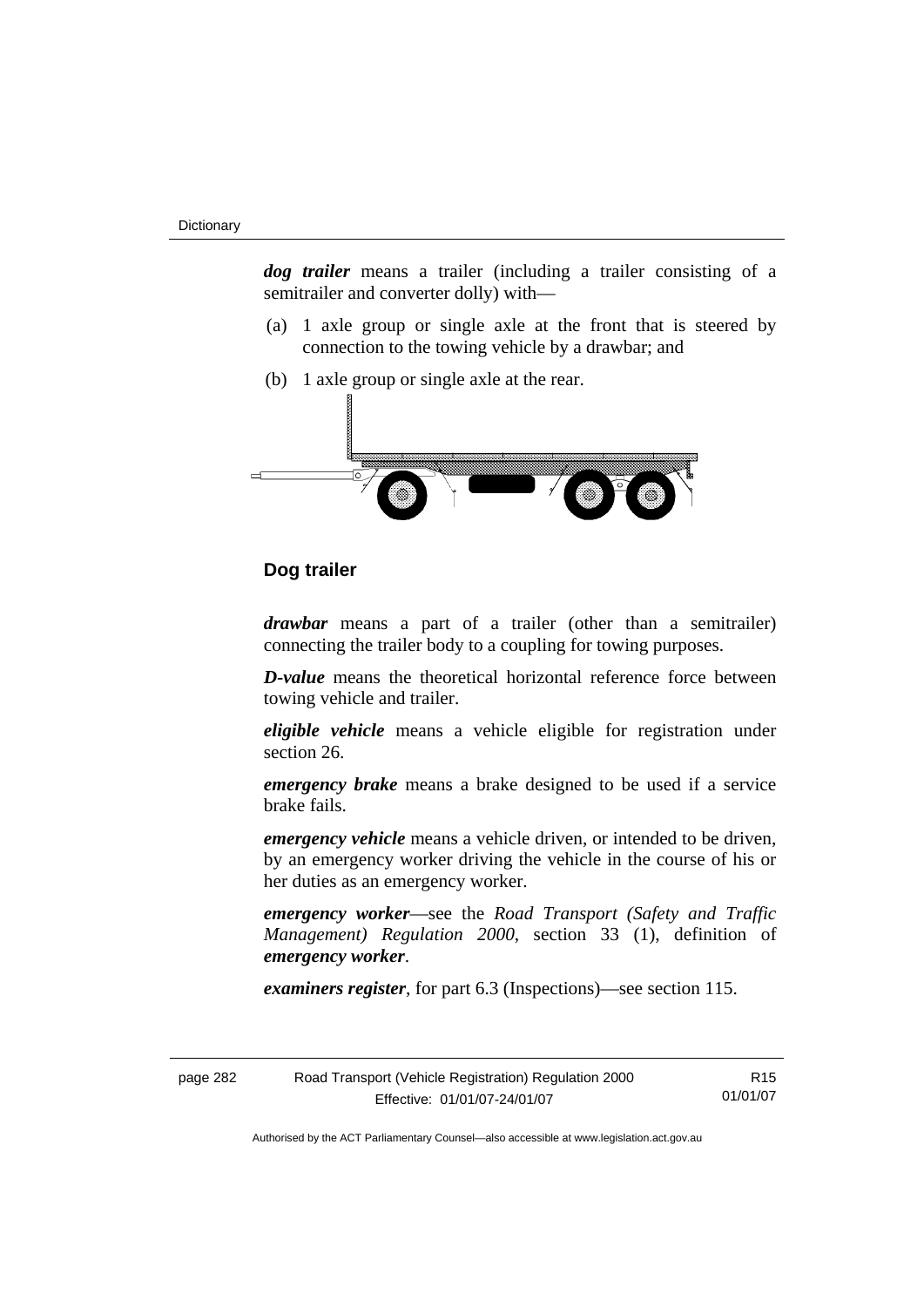*fifth wheel coupling* means a device, other than the upper rotating element and the kingpin (which are parts of a semitrailer), used with a prime mover, semitrailer or converter dolly, to allow quick coupling and uncoupling and to provide for articulation.

*fog light* means a front fog light or a rear fog light.

*front fog light* means a light used to improve the illumination of the road in case of fog, snowfall, heavy rain or a dust storm.

*glazing* means material fitted to the front, sides, rear or interior of a vehicle, through which the driver or a passenger can obtain a view of the road, but does not include a coating added after manufacture of the material.

*GTM* (or *gross trailer mass*) means the mass transmitted to the ground by the axles of a trailer when the trailer is loaded to its GVM and connected to a towing vehicle.

*high-beam*, for a headlight or front fog light fitted to a vehicle, means that the light is built or adjusted so, when the vehicle is standing on level ground, the top of the main beam of light projected is above the low-beam position.

*historic vehicle* means a motor vehicle, other than a veteran vehicle or a vintage vehicle, built not less than 30 years before—

- (a) the day it was last registered; or
- (b) if it is unregistered and is to be registered—the date of registration.

*identification label*, for a trader's plate, means an identification label for the plate issued under section 90 (Identification labels for trader's plates) or section 92 (Replacement identification labels).

*identification plate*, for a vehicle, means a plate authorised to be placed on the vehicle, or taken to have been placed on the vehicle, under the *Motor Vehicle Standards Act 1989* (Cwlth).

*implement* means a motor vehicle that—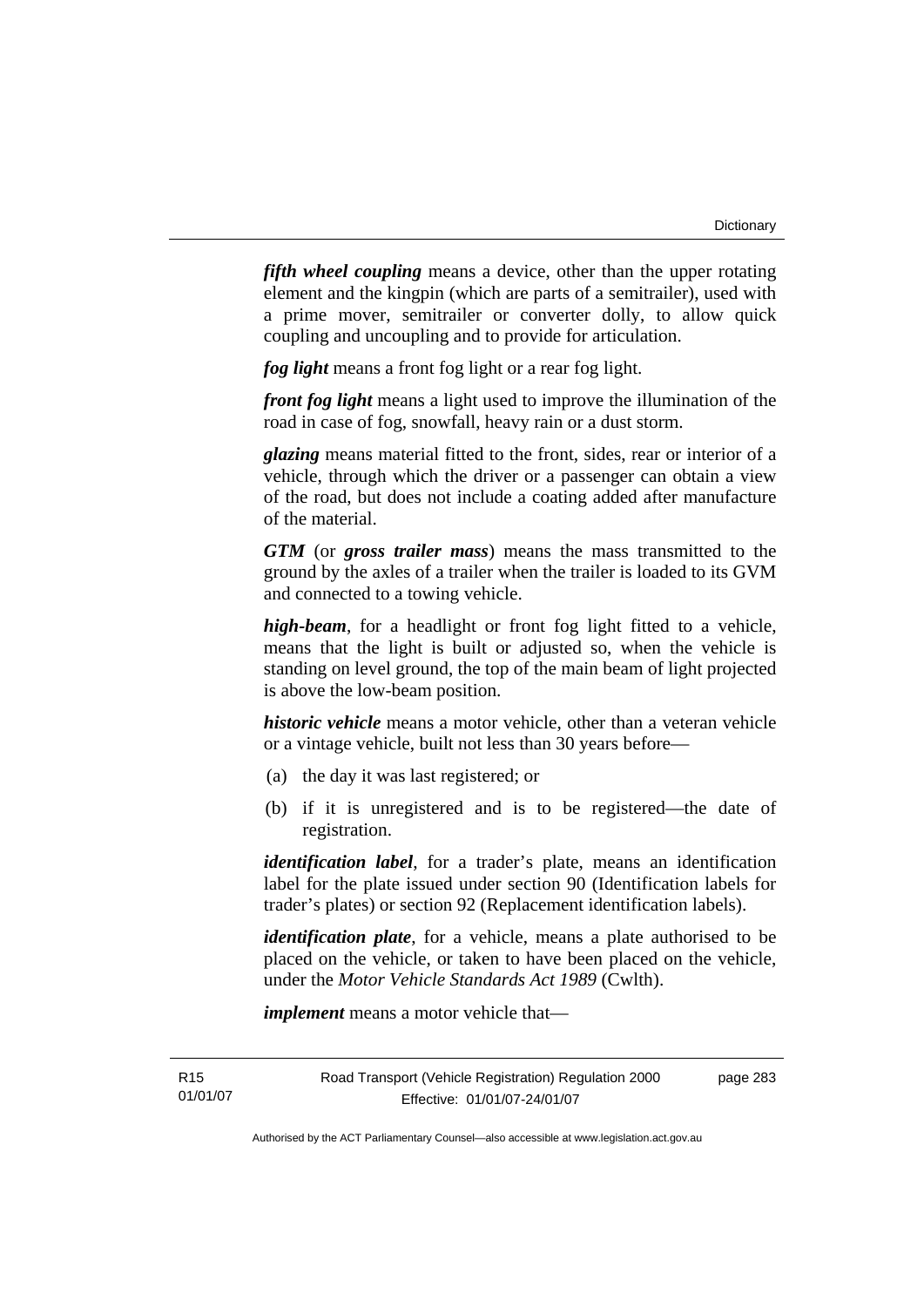- (a) is built—
	- (i) as an excavator, road grader, road-roller, bulldozer, forklift truck or similar item of equipment; or
	- (ii) to perform a function that equipment mentioned in subparagraph (i) can perform; and
- (b) is not built on a chassis of a type normally used in the construction of a truck.

#### *infringement notice*—

- (a) means a notice served under the *Road Transport (General) Act 1999*, section 24 (Service of infringement notices generally) or section 36 (Service of infringement notices on responsible persons for vehicles); and
- (b) includes a notice (however described) served on a person under the law of another jurisdiction that gives the person the option of paying an amount for an offence instead of being charged with the offence.

*left*, for a vehicle, means to the left of the centre of the vehicle when viewed by a person in the vehicle who is facing towards the front of the vehicle.

*light vehicle* means a registrable vehicle that is not a heavy vehicle.

*lost* includes mislaid or unable to be found for any reason.

*low-beam*, for a headlight or front fog light fitted to a vehicle, means that the light is built or adjusted so, when the vehicle is stopped on level ground, the top of the main beam of light projected is—

- (a) not higher than the centre of the headlight or fog light, when measured 8m in front of the vehicle; and
- (b) not more than 1m higher than the level where the vehicle is standing, when measured 25m in front of the vehicle.

| page 284 | Road Transport (Vehicle Registration) Regulation 2000 | R <sub>15</sub> |
|----------|-------------------------------------------------------|-----------------|
|          | Effective: 01/01/07-24/01/07                          | 01/01/07        |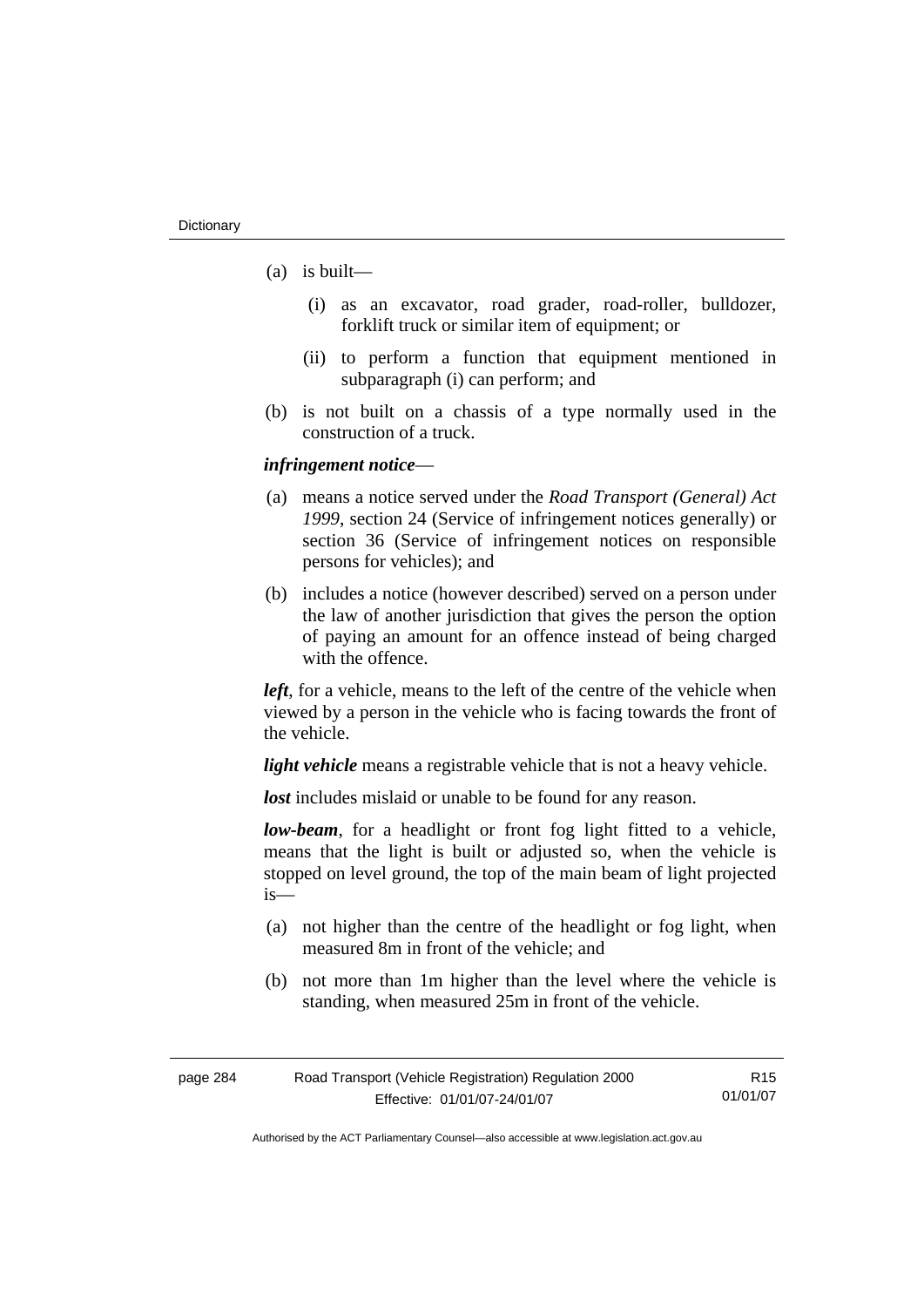



# **A headlight in the low-beam position**

*major defect notice*—see section 159 (1) (a) (Issue of defect notices and formal warnings).

*minor defect notice*—see section 159 (1) (b).

*moped* means a motorbike or motortrike with an engine cylinder capacity of not over 50ml and a maximum speed of not over 50km/h.

*motorbike* means any motor vehicle that has 2 wheels, and includes a 2-wheeled motor vehicle with a sidecar attached to it that is supported by a 3rd wheel.

*motortrike* means a motor vehicle with 3 wheels, but does not include a 2-wheeled motorbike with a sidecar attached to it that is supported by a 3rd wheel.

*motor vehicle certification board* means the body that—

- (a) is known under the name Australian Motor Vehicle Certification Board; and
- (b) consists of representatives of the Commonwealth, each of the States and the ACT and Northern Territory; and
- (c) has, as an objective, to ensure that vehicles supplied for use in, built in, or imported into, Australia are designed and built to—
	- (i) comply with the requirements of Australian Design Rules; or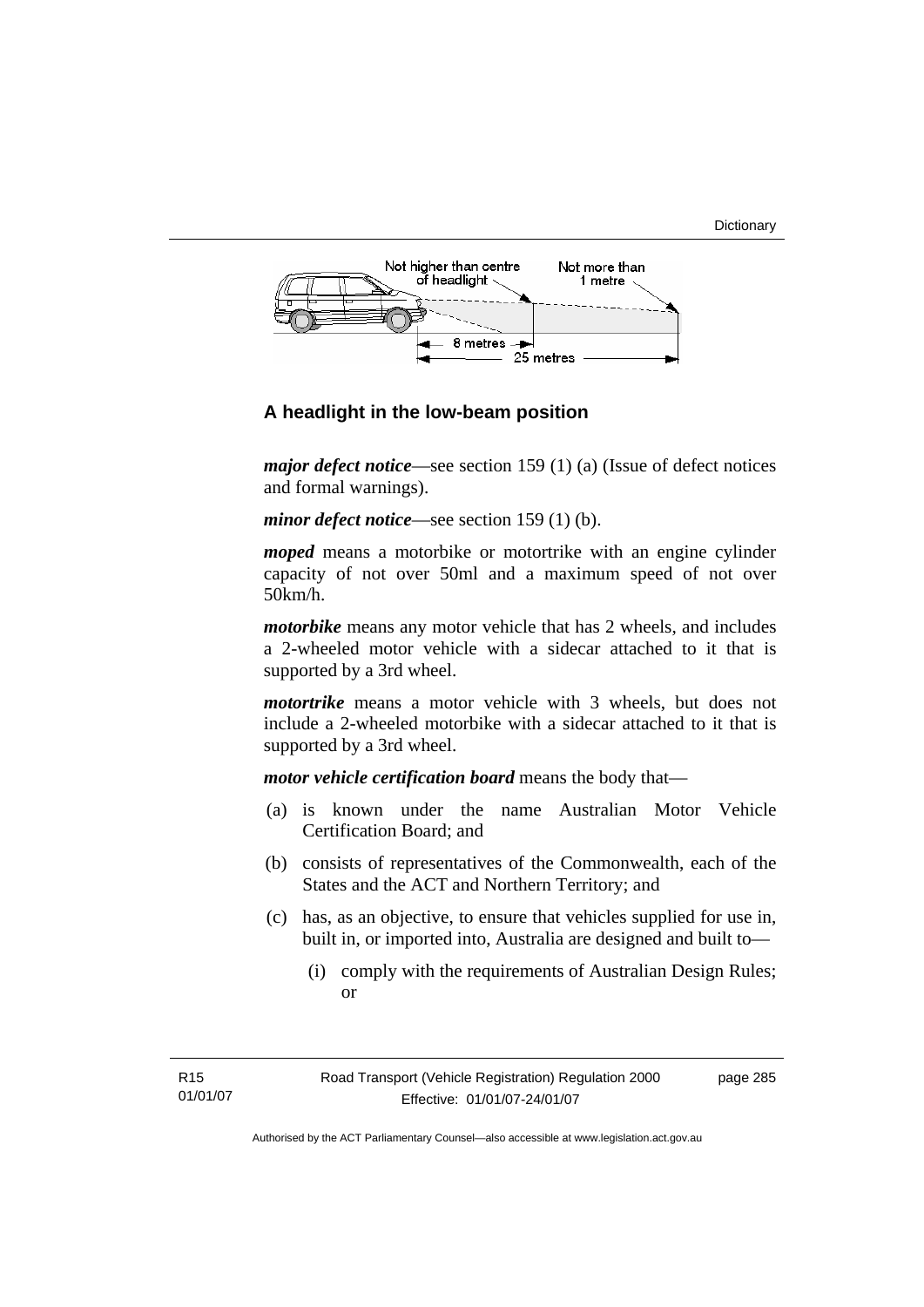**Dictionary** 

 (ii) provide a level of safety that is equivalent to that provided by Australian Design Rules.

*mudguard* means a fitting or device, with or without a mudflap, that is built and fitted to a vehicle in a way that will, as far as practicable, catch or deflect downwards any stone, mud, water or other substance thrown up by the rotation of the wheel to which the fitting or device is fitted.

*national standard*—see schedule 1, section 1.12 and section 1.13.

*night* means the period between sunset on one day and sunrise on the next day.

*nominated configuration*, for a registration period of a registrable vehicle, means the configuration, nominated by the registered operator, in which the vehicle will operate for the registration period.

*non-standard registration number* means a number that is determined to be a non-standard registration number under section 47.

*number* includes a letter of the alphabet.

*numberplate* means a vehicle numberplate or bicycle rack numberplate.

*operations plate* means a plate installed on a registrable vehicle in accordance with section 114 (Installation of operations plates, modification of vehicles etc).

*operator*, for part 6.1 (which is about general requirements for vehicle standards)—see section 105.

*owner*—

- (a) of a prescribed right to a non-standard registration number see section 46; or
- (b) of premises—see section 115.

| page 286 | Road Transport (Vehicle Registration) Regulation 2000 | R15      |
|----------|-------------------------------------------------------|----------|
|          | Effective: 01/01/07-24/01/07                          | 01/01/07 |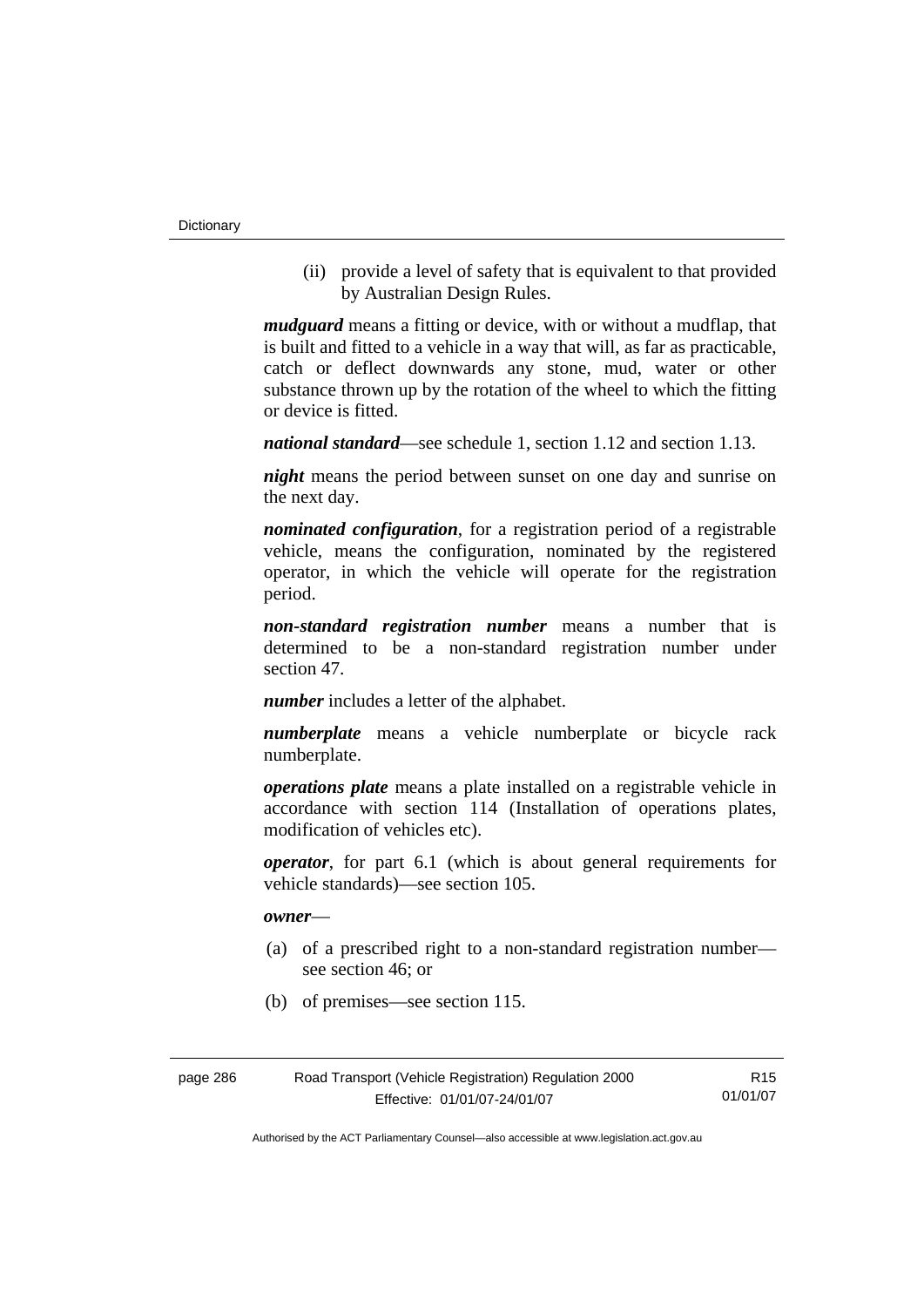*plate-holder*, of a numberplate—see section 46.

*point of articulation* means—

- (a) the axis of a kingpin for a fifth wheel; or
- (b) the vertical axis of rotation of a fifth wheel coupling; or
- (c) the vertical axis of rotation of a turntable assembly; or
- (d) the vertical axis of rotation of the front axle group, or single axle, of a dog trailer; or
- (e) the coupling pivot point of a semitrailer.



 **Point of articulation—fifth wheel coupling on a converter dolly (forming the front axle group of a dog trailer)**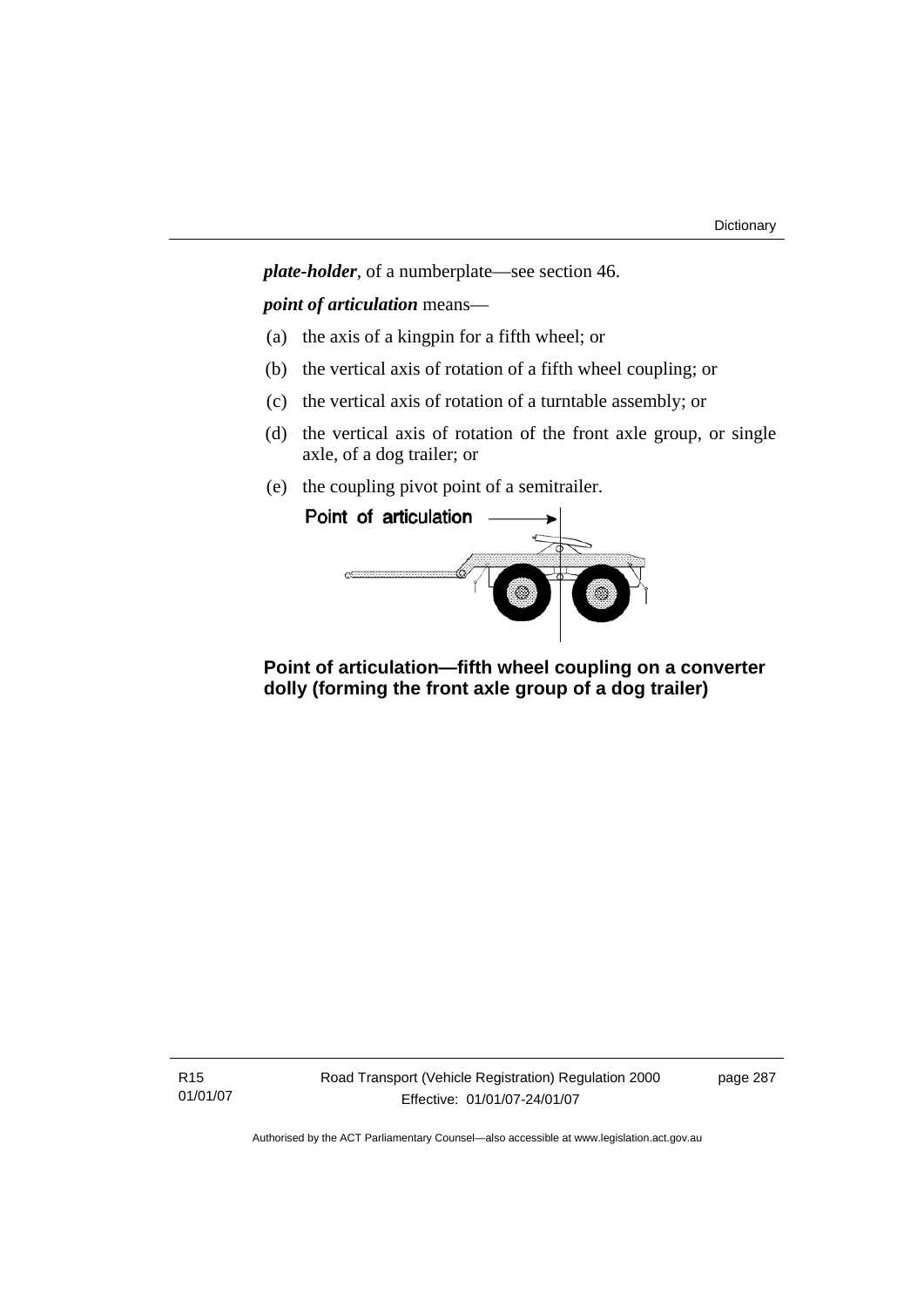**Dictionary** 



 **Point of articulation—fifth wheel on a prime mover** 



# **Point of articulation—axis of a kingpin for fifth wheel**

*pole-type trailer* means a trailer that—

- (a) is attached to a towing vehicle by a pole, or an attachment fitted to a pole; and
- (b) is ordinarily used for transporting loads, such as logs, pipes, structural members or other long objects, that can generally support themselves like beams between supports.

| page 288 | Road Transport (Vehicle Registration) Regulation 2000 | R <sub>15</sub> |
|----------|-------------------------------------------------------|-----------------|
|          | Effective: 01/01/07-24/01/07                          | 01/01/07        |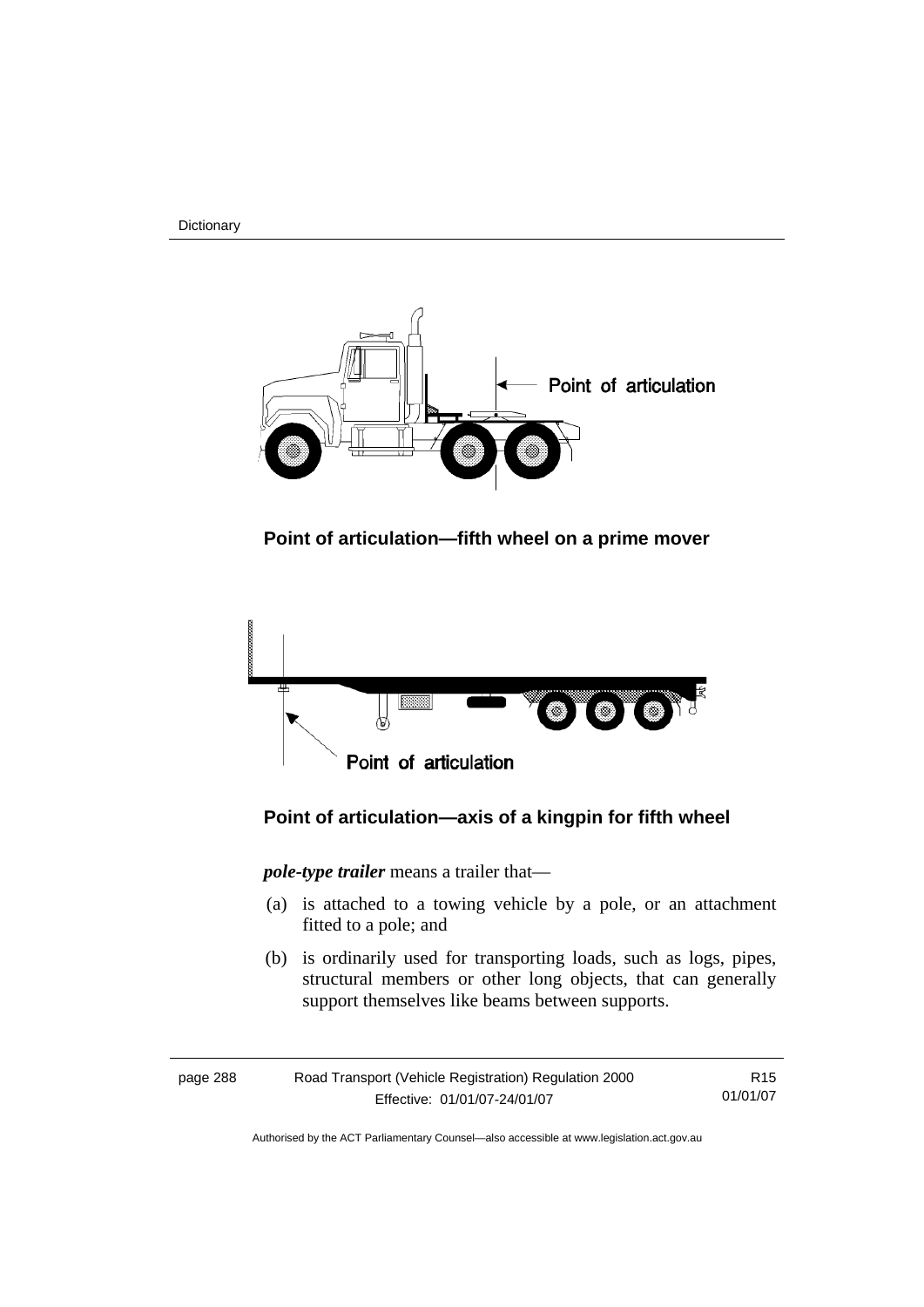

 **Pole-type trailer** 

*police vehicle* means a vehicle driven, or intended to be driven, by a police officer in the course of the police officer's duty.

*prescribed requirements*, for premises and equipment on premises—see section 115.

*prescribed right*, to a non-standard registration number—see section 46 (Definitions for pt 3.5.

*proprietor*, of premises—see section 115.

*prime mover* means a motor vehicle built to tow a semitrailer.

*public passenger vehicle*—see the *Road Transport (Public Passenger Services) Act 2001*, dictionary.

*quad axle group* means a group of 4 axles, in which the horizontal distance between the centre-lines of the outermost axles is over 3.2m, but not over 4.9m.

*rear fog light* means a light used on a vehicle to make it more easily visible from the rear in dense fog.

*rear overhang*, of a vehicle, means the distance between the rear overhang line and the rear of the vehicle.

*rear overhang line*, of a vehicle, means—

- (a) if there is a single axle at the rear of the vehicle—the centreline of the axle; or
- (b) if there is an axle group at the rear of the vehicle—the centreline of the axle group, decided without regard to the presence of any steerable axle unless all axles in the group are steerable.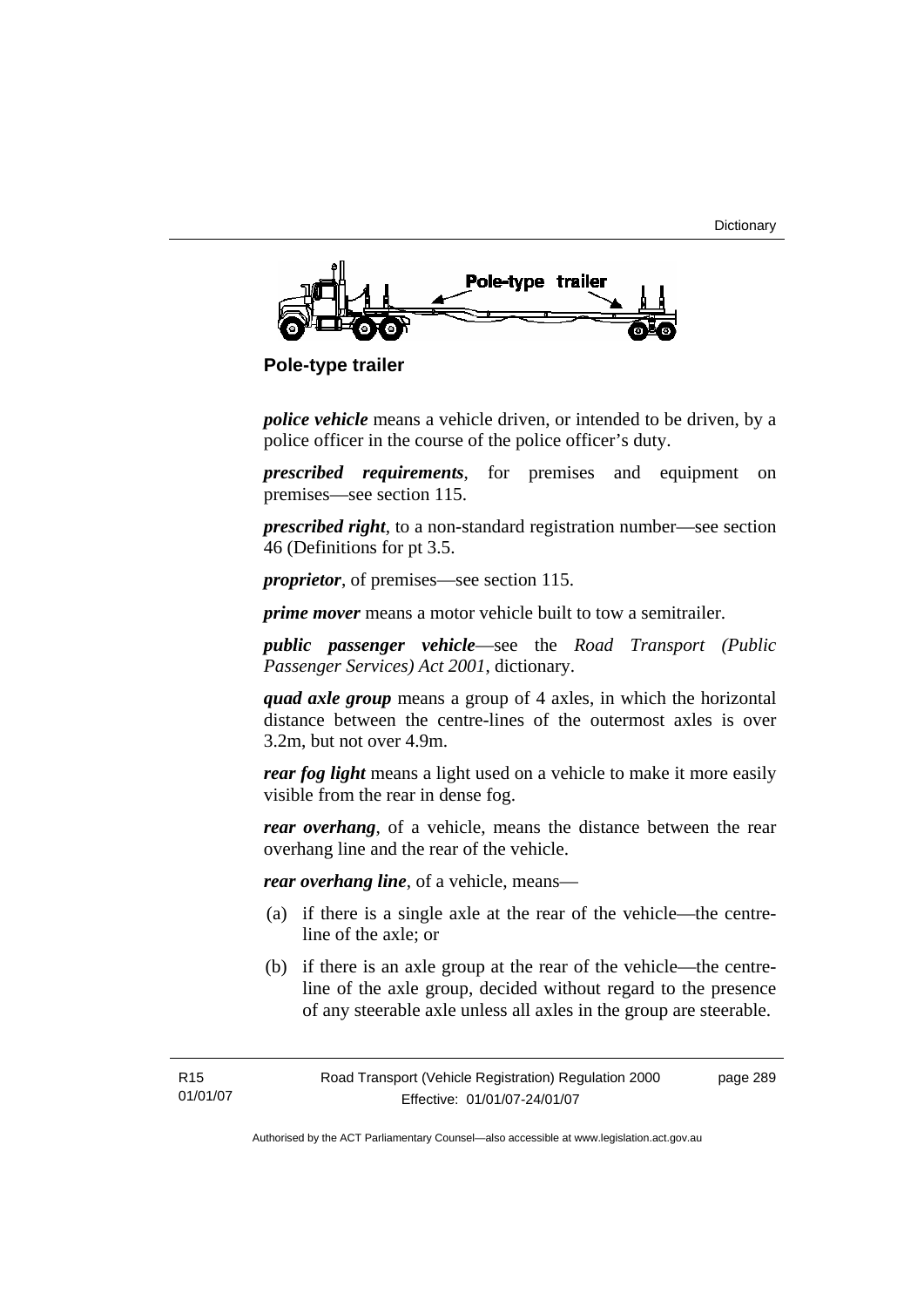Dictionary



 **Rear overhang and rear overhang line—vehicle with tri axle group at rear** 



# **Rear overhang and rear overhang line—semitrailer**

| page 290 | Road Transport (Vehicle Registration) Regulation 2000 | R <sub>15</sub> |
|----------|-------------------------------------------------------|-----------------|
|          | Effective: 01/01/07-24/01/07                          | 01/01/07        |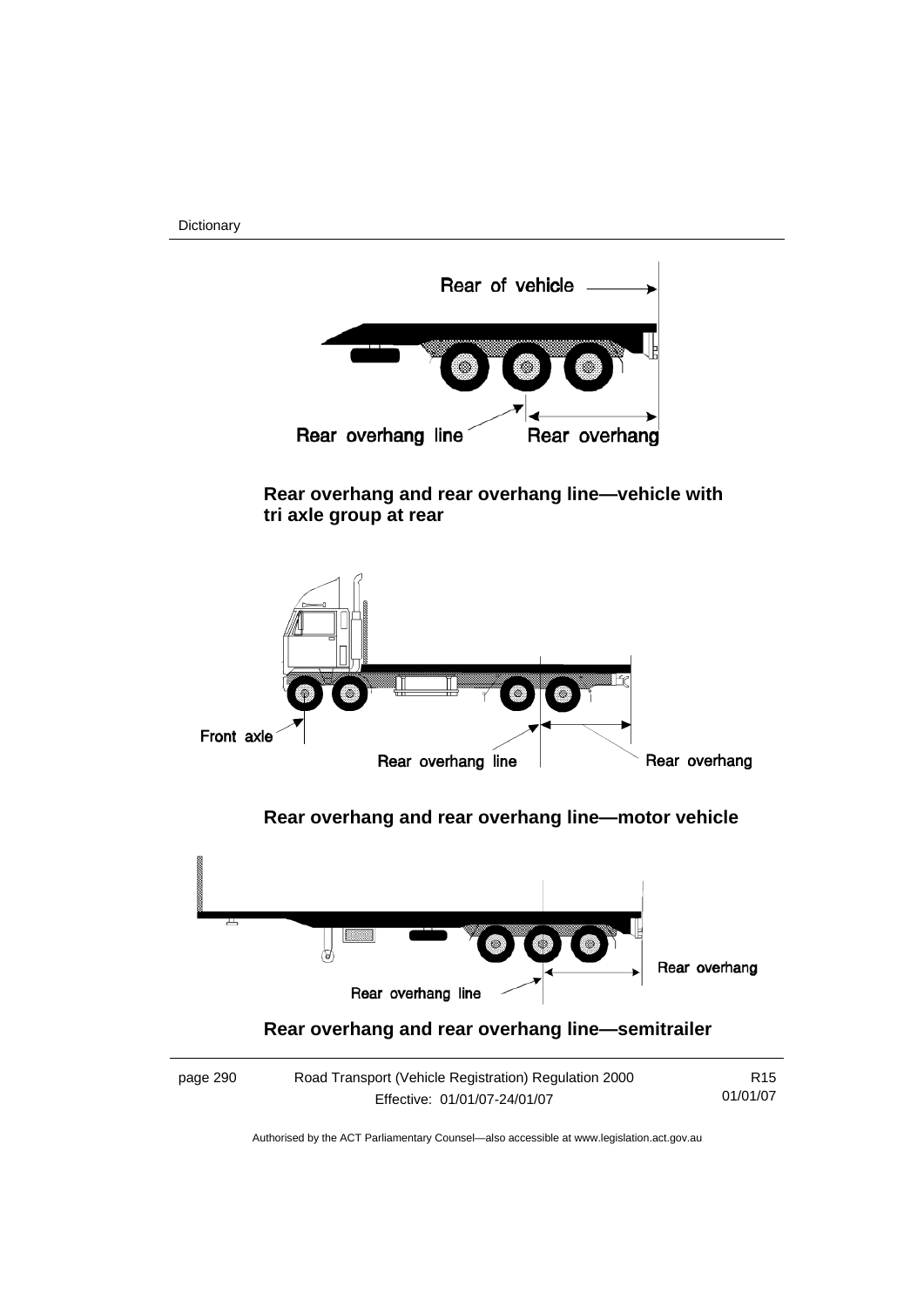*registered vehicle* means a registrable vehicle registered under the Act.

*registration certificate*, for a vehicle, means a registration certificate issued for the vehicle under section 40 (Registration certificates).

*registration charge category* means—

- (a) for a heavy vehicle—the vehicle's type under the *Road Transport Charges (Australian Capital Territory) Act 1993*  (Cwlth); or
- (b) for a light vehicle—the vehicle's category under the current determination of the Minister under the *Road Transport (General) Act 1999*, section 96 determining the fees, charges and other amounts payable in relation to the registration of vehicles.

*registration label*, for a vehicle, means a registration label issued for the vehicle under section 44 (Registration labels).

*registration number*, for a registrable vehicle, means the distinguishing registration number given to the vehicle under section 49 (1) (Vehicle numberplates).

*registration provisions*, for chapter 2 (Application of regulation) see section 6.

*relevant vehicle registration authority* means—

- (a) for a registered vehicle or a vehicle that has been, but is no longer, registered in any jurisdiction—the vehicle registration authority that last registered the vehicle; or
- (b) if the vehicle has never been registered—the vehicle registration authority for the jurisdiction where the vehicle is used or intended to be used.

*responsible person*, for a vehicle—see the *Road Transport (General) Act 1999*, section 10.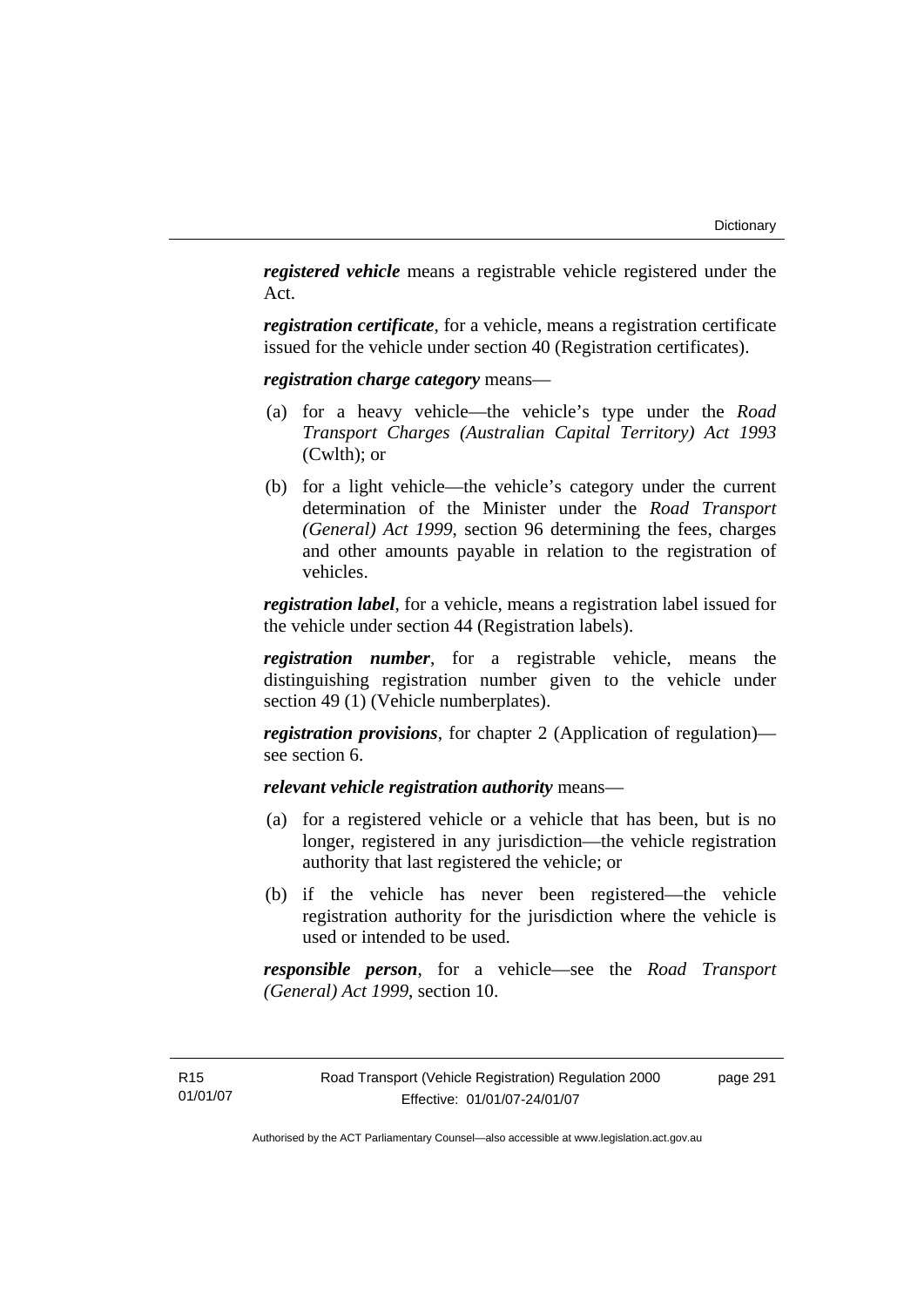#### *right*—

- (a) to a non-standard registration number—see section 46; and
- (b) for a vehicle—means to the right of the centre of the vehicle when viewed by a person in the vehicle who is facing to the front of the vehicle.

*road tank vehicle* has the same meaning as in the 6th edition of the *Australian Code for the Transport of Dangerous Goods by Road and Rail* as approved by the Competent Authorities Panel, the Australian Committee for the Transport of Dangerous Goods and the Transport Ministers of Australia and published jointly by—

- (a) the National Road Transport Commission under the *National Road Transport Commission Act 1991* (Cwlth); and
- (b) the Federal Office of Road Safety (now known as the Australian Transport Safety Bureau).
- *Note* The Commonwealth Act mentioned in par (a) has been repealed and replaced by the *National Transport Commission Act 2003* (Cwlth).

*road train* means a combination, other than a B-double, consisting of a motor vehicle towing at least 2 trailers (counting a converter dolly supporting a semitrailer as a single trailer).



# **Road train**

*road transport legislation*—see the *Road Transport (General) Act 1999*, section 6.

*seasonal vehicle* means a vehicle of a kind declared to be a seasonal vehicle under section 31 (Duration of registration) if the vehicle is used during part of the year only.

| page 292 | Road Transport (Vehicle Registration) Regulation 2000 | R15      |
|----------|-------------------------------------------------------|----------|
|          | Effective: 01/01/07-24/01/07                          | 01/01/07 |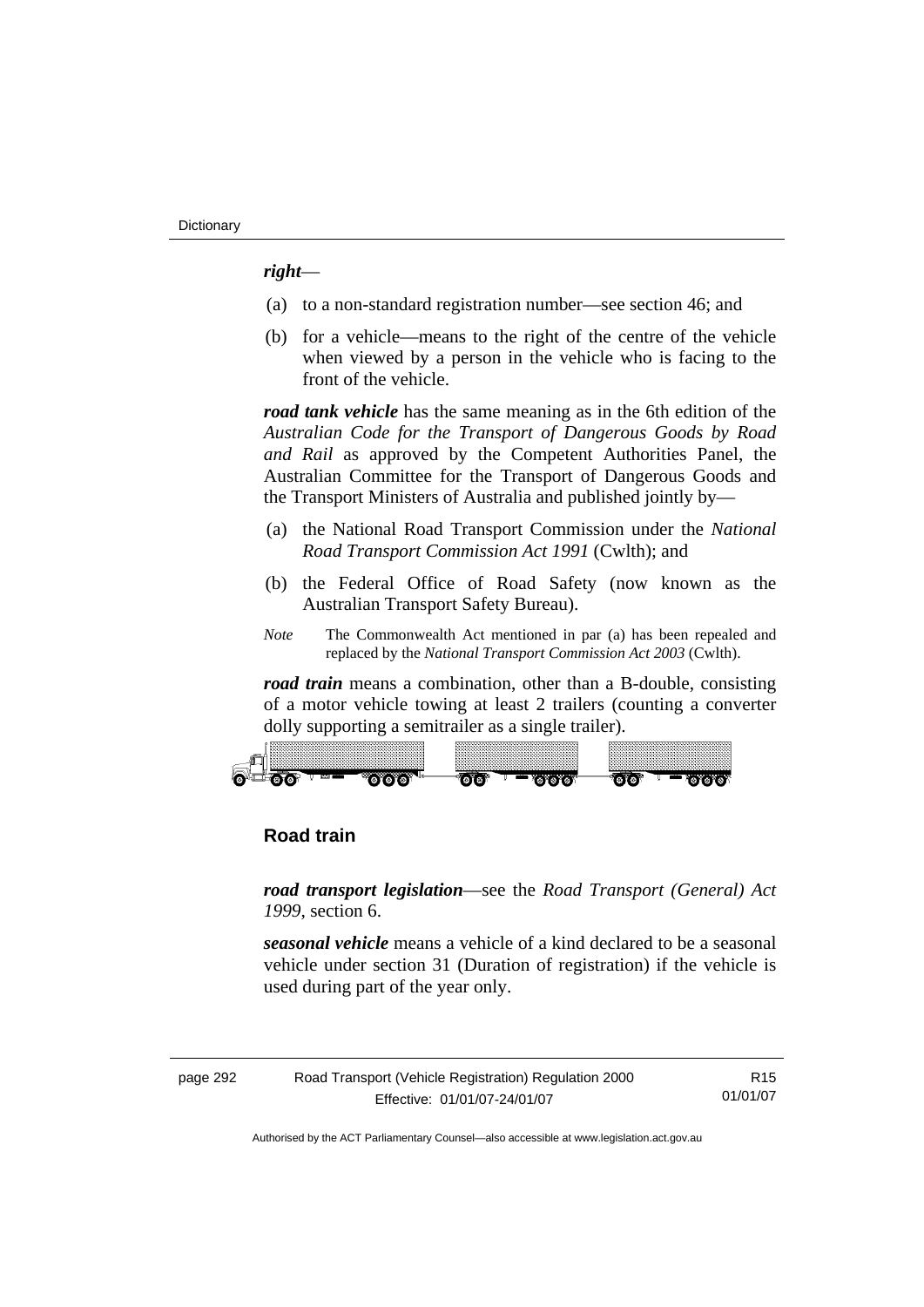*seatbelt* means a belt or similar device that is fitted to a motor vehicle and designed to restrain or limit the movement of a person who is seated in the vehicle and wearing the belt or device, if the vehicle suddenly accelerates or decelerates.

*semitrailer* means a trailer (including a pole-type trailer) that has—

- (a) 1 axle group or single axle to the rear; and
- (b) a means of attachment to a prime mover that results in some of the load being imposed on the prime mover.

*service brake*, for a vehicle, means the brake normally used to decelerate the vehicle.

*sidecar* means any car, box or other receptacle attached to the side of a motorbike and for the transport of which a 3rd wheel is provided.

*side marker light* means a light that, when operating, is visible from the side of the vehicle where it is attached.

*single axle group* means a group of at least 2 axles in which the horizontal distance between the centre-lines of the outermost axles is less than 1m.

*single axle* means an axle not forming part of an axle group.

*station wagon* means a car—

- (a) in which the part of the body form adjacent to and in front of the front seat or seats, and most of the mechanical equipment, are the same or substantially the same as in a car of the same make; and
- (b) in which the body is carried without significant reduction in height from the front seat or seats to, or substantially towards, the rear of the vehicle; and
- (c) that has an entrance at the rear suitable for loading and unloading goods; and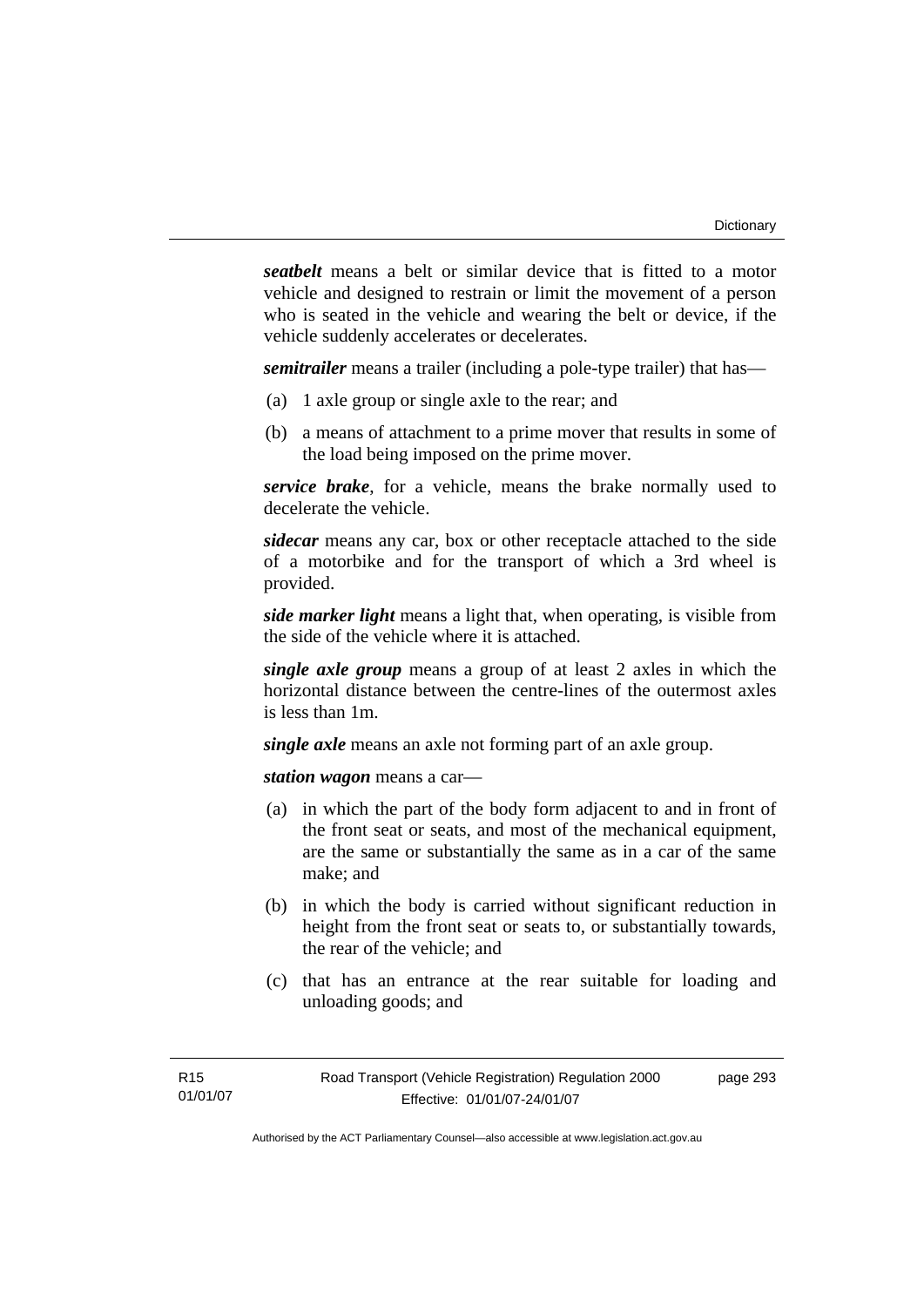- (d) that is built with a rear seat or seats that can be folded or removed readily to provide additional floor space for goods; and
- (e) that, when the seat or seats immediately to the rear of the front seat or seats are in position to seat people, the vehicle has a substantial space for goods in proportion to the overall size of the interior of the vehicle.

*steerable axle*, for a vehicle, means an axle the wheels of which are connected to a steering mechanism for the vehicle.

*tandem axle group* means a group of at least 2 axles in which the horizontal distance between the centre-lines of the outermost axles is at least 1m, but not over 2m.

*tare mass*, for a motor vehicle, means—

- (a) for a motorbike or motortrike—the mass of the vehicle when ready for use, unoccupied and unladen, with all fluid reservoirs filled to nominal capacity (except the fuel tank which must be empty) and with all standard equipment and any options fitted; and
- (b) for any other vehicle—the mass of the vehicle when ready for use, unoccupied and unladen, with all fluid reservoirs filled to nominal capacity (except for the fuel tank which must contain 10L of fuel) and with all standard equipment and any options fitted.

*third-party policy*—see the *Road Transport (General) Act 1999*, section 158.

*total loss*, in relation to a vehicle—see the *Road Transport (General) Act 1999*, section 83C.

*tow truck* means a truck that—

 (a) is built or used for towing broken-down or damaged vehicles; and

| page 294 | Road Transport (Vehicle Registration) Regulation 2000 | R15      |
|----------|-------------------------------------------------------|----------|
|          | Effective: 01/01/07-24/01/07                          | 01/01/07 |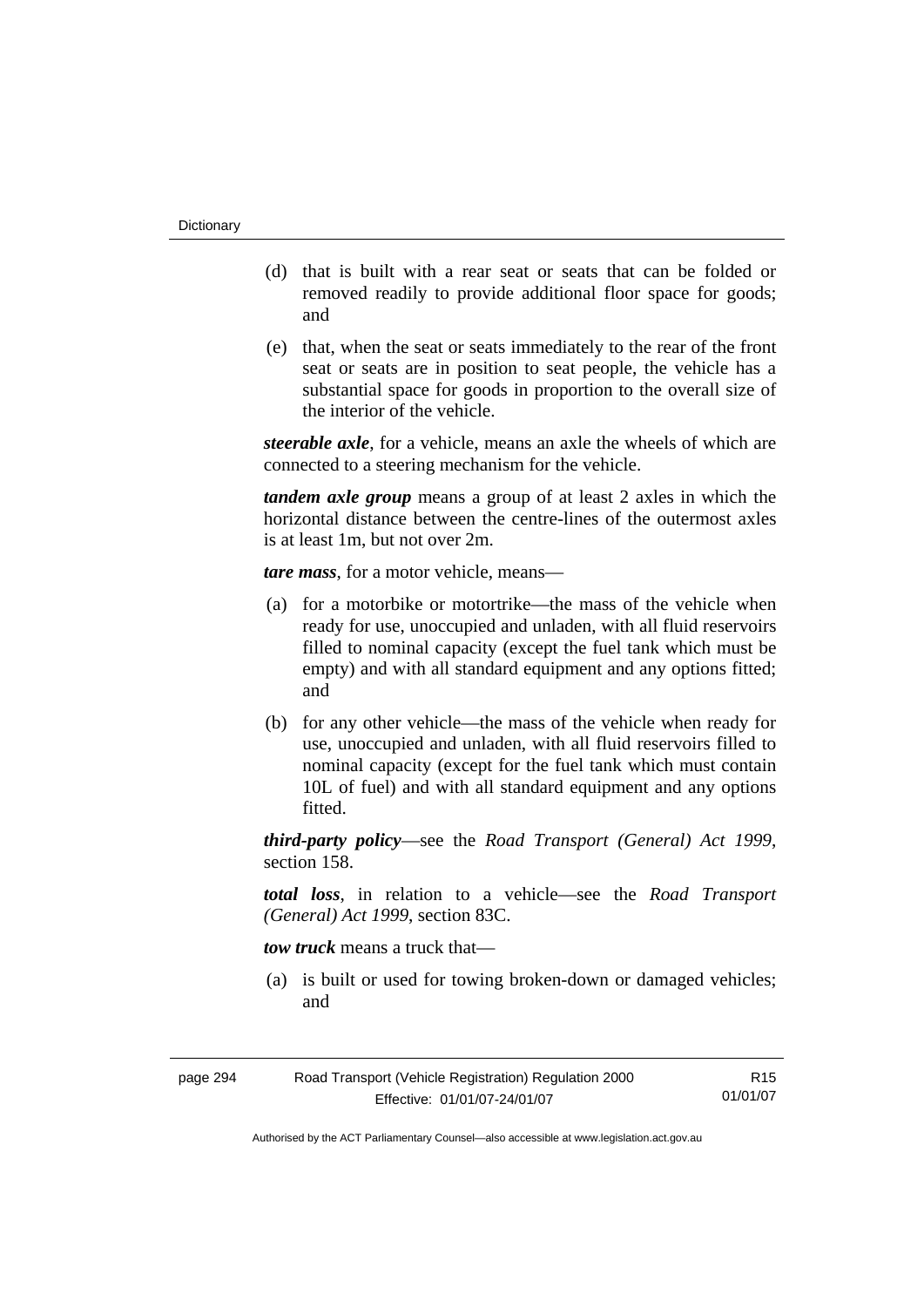- (b) includes, or has permanently attached to it, a crane or similar apparatus for—
	- (i) lifting a vehicle partly clear of the ground; and
	- (ii) keeping it partly clear of the ground while towing it.

*tractor* means a motor vehicle that—

- (a) is built mainly to supply motive power for machinery or to haul another vehicle; and
- (b) cannot carry a load (other than tools, spare parts, fuel, water, oil, or other accessories, necessary for use in connection with the vehicle) or any part of the weight of a vehicle being towed or its load.

*traffic offence detection device*—see the *Road Transport (Safety and Traffic Management) Act 1999*, dictionary.

*transport enforcement vehicle* means a vehicle used by authorised persons to enforce the road transport legislation.

*tri axle group* means a group of at least 3 axles, in which the horizontal distance between the centre-lines of the outermost axles is over 2m, but not over 3.2m.

*truck* means a motor vehicle (whether or not in combination with a trailer) that is built mainly—

- (a) to carry goods or merchandise or to carry materials used in a trade, business or industry; or
- (b) for use in work other than carrying people;

but does not include a motorbike or tractor.

*turntable* means a bearing built to carry vertical and horizontal loads, but does not allow quick separation of its upper and lower rotating elements, and that is used to connect and allow articulation between—

(a) a prime mover and a semitrailer; or

page 295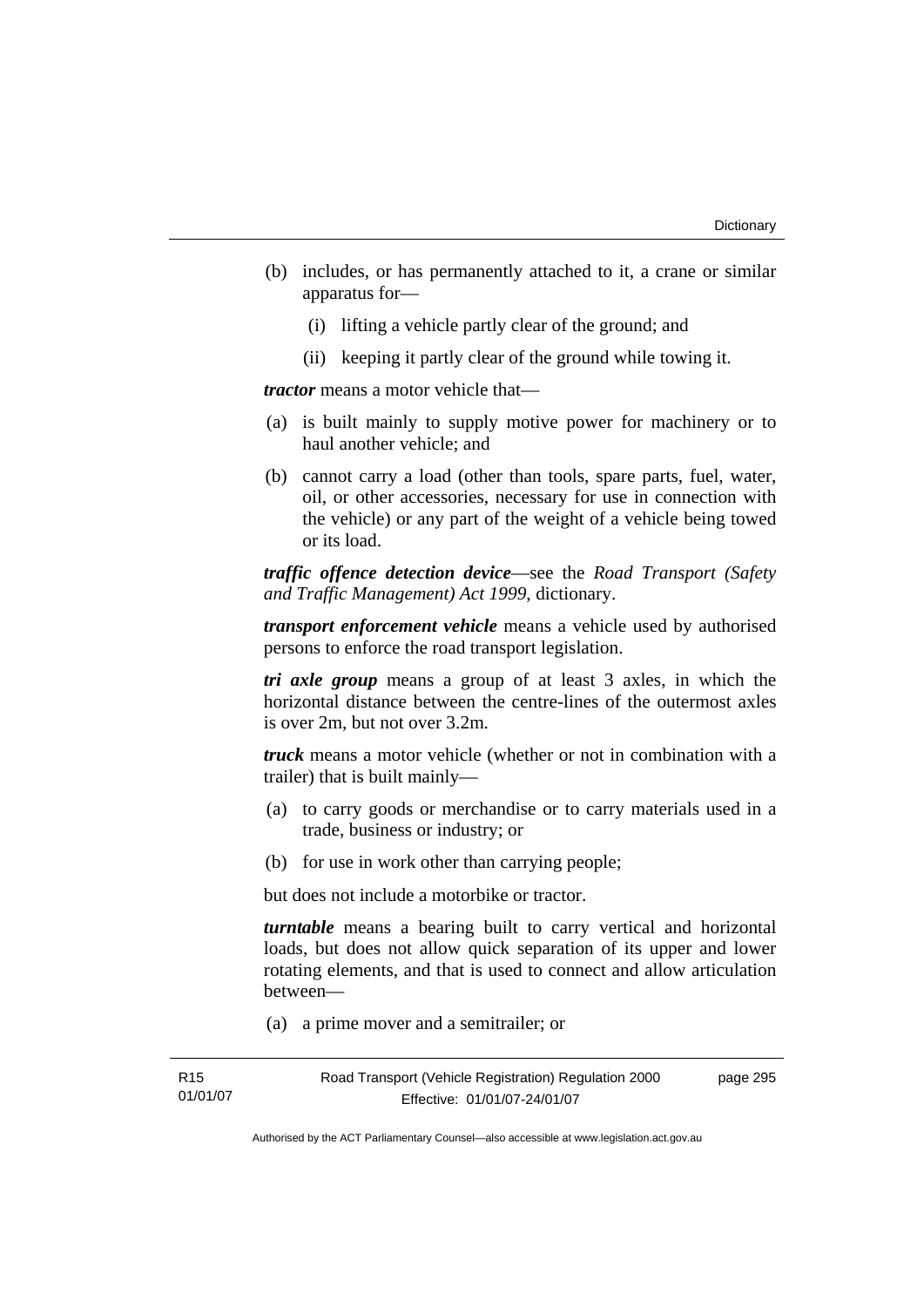- (b) the steering axle or axle group of a dog trailer and the body of the trailer; or
- (c) a fifth wheel coupling and the vehicle to which it is mounted.

*twinsteer axle group* means a group of 2 axles—

- (a) with single tyres; and
- (b) fitted to a motor vehicle; and
- (c) connected to the same steering mechanism; and
- (d) the horizontal distance between the centre-lines of which is at least 1m, but not over 2m.



Twinsteer axle group

# **Twinsteer axle group on a motor vehicle**

*unleaded petrol motor vehicle* means a vehicle required to be manufactured to operate on unleaded petrol in accordance with the requirements of an applicable ADR.

*unregistered vehicle* means an unregistered registrable vehicle.

*vacuum brakes* means vacuum-operated or vacuum-assisted brakes.

*vehicle identifier*—see the *Road Transport (General) Act 1999*, section 83B.

| Road Transport (Vehicle Registration) Regulation 2000<br>page 296 |                              | R15.     |
|-------------------------------------------------------------------|------------------------------|----------|
|                                                                   | Effective: 01/01/07-24/01/07 | 01/01/07 |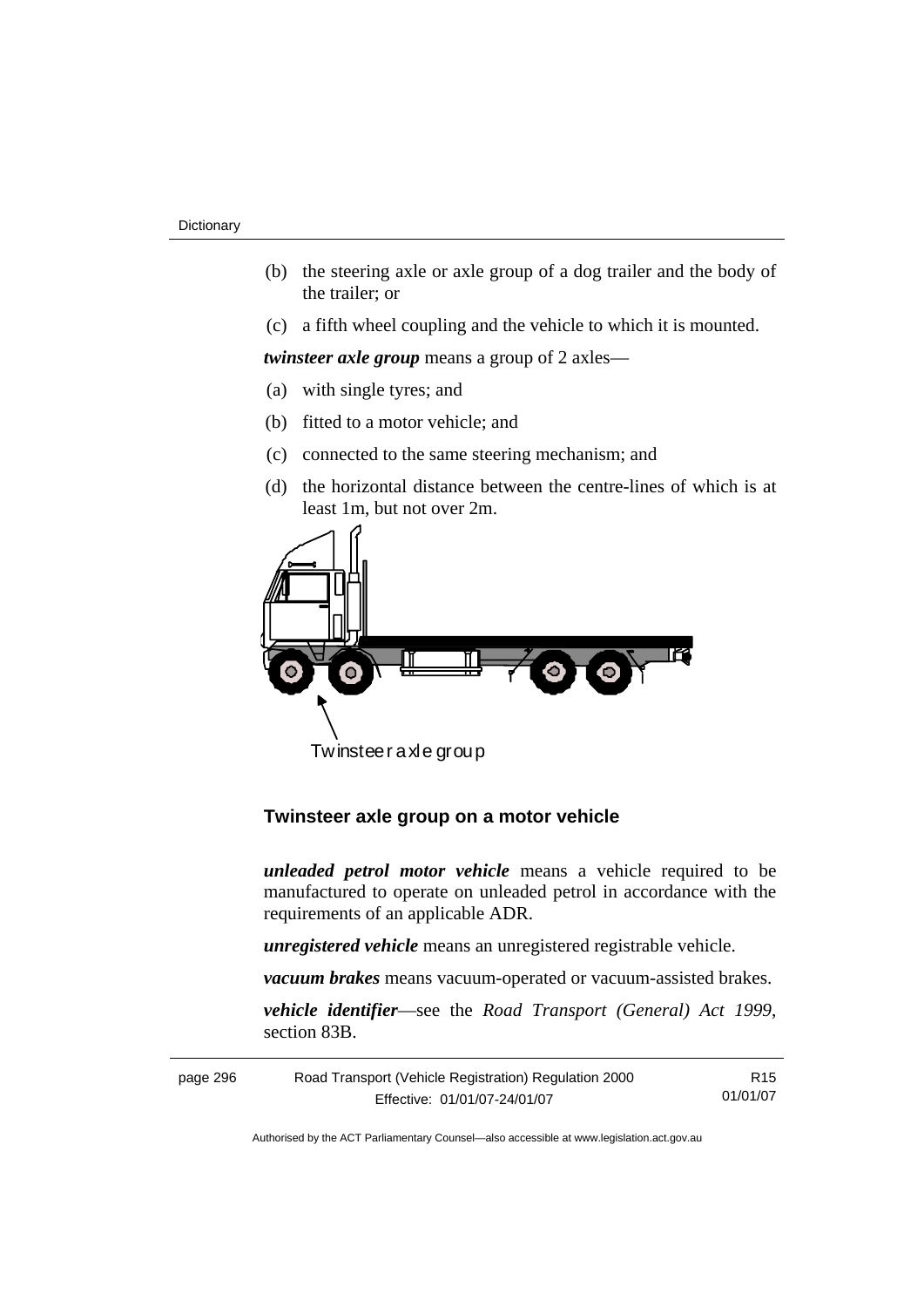*vehicle inspection station* means a place operated by or for the road transport authority to find out whether registrable vehicles comply with the applicable vehicle standards for the vehicles.

*vehicle numberplate* means a numberplate issued by the road transport authority under this regulation other than a bicycle rack numberplate, and, in division 3.5.6 (Damaged, lost, stolen or destroyed numberplates), includes a trader's plate.

*vehicle part*, of a registrable vehicle—see section 154 (Definitions for pt 6.4 (Component identification numbers)).

*vehicle registration authority* means the road transport authority or the corresponding authority of another jurisdiction.

*veteran vehicle* means a motor vehicle built before 1919.

*VIN*, of a vehicle, means the vehicle identification number allocated to the vehicle in accordance with the ADRs.

*vintage vehicle* means a motor vehicle built after 1918 and before 1931.

*windscreen*, of a vehicle, means the main front windscreen of the vehicle, but does not include a wind deflector or other subsidiary windscreen.

*written-off* vehicle—see the *Road Transport (General) Act 1999*, section 83B.

*written-off vehicles register*—see the *Road Transport (General) Act 1999*, section 83B.

*yellow* includes amber.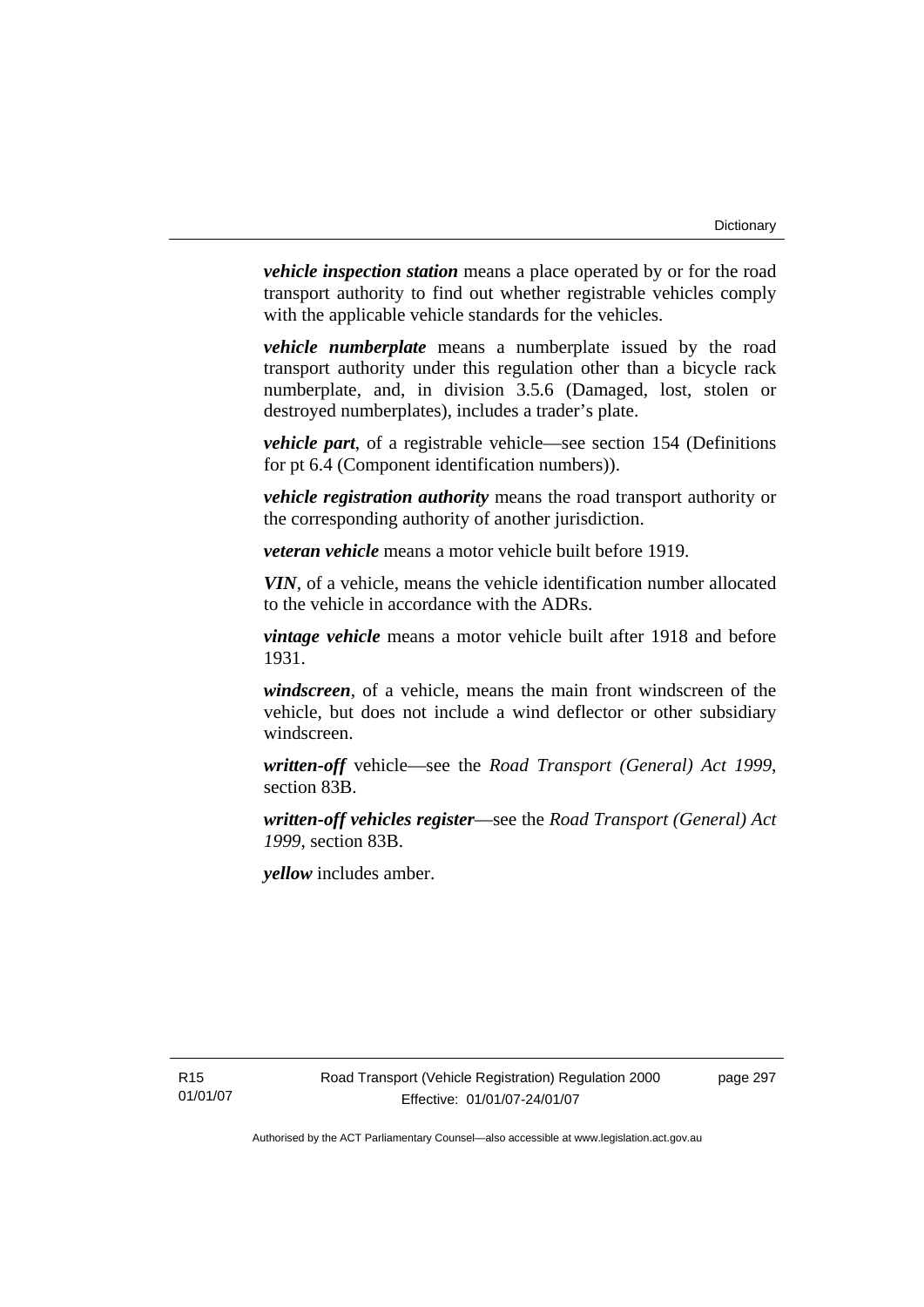1 About the endnotes

# **Endnotes**

# **1 About the endnotes**

Amending and modifying laws are annotated in the legislation history and the amendment history. Current modifications are not included in the republished law but are set out in the endnotes.

Not all editorial amendments made under the *Legislation Act 2001*, part 11.3 are annotated in the amendment history. Full details of any amendments can be obtained from the Parliamentary Counsel's Office.

Uncommenced amending laws and expiries are listed in the legislation history and the amendment history. These details are underlined. Uncommenced provisions and amendments are not included in the republished law but are set out in the last endnote.

If all the provisions of the law have been renumbered, a table of renumbered provisions gives details of previous and current numbering.

The endnotes also include a table of earlier republications.

| $am = amended$                               | $ord = ordinance$                         |
|----------------------------------------------|-------------------------------------------|
| $amdt = amendment$                           | $orig = original$                         |
| $ch = chapter$                               | par = paragraph/subparagraph              |
| $def = definition$                           | $pres = present$                          |
| $dict = dictionary$                          | $prev = previous$                         |
| $disallowed = disallowed by the Legislative$ | $(\text{prev}) = \text{previously}$       |
| Assembly                                     | $pt = part$                               |
| $div = division$                             | $r = rule/subrule$                        |
| $exp = expires/expired$                      | $renum = renumbered$                      |
| $Gaz = gazette$                              | $reloc = relocated$                       |
| $hdg =$ heading                              | $R[X]$ = Republication No                 |
| $IA = Interpretation Act 1967$               | $RI = reissue$                            |
| $ins = inserted/added$                       | $s = section/subsection$                  |
| $LA =$ Legislation Act 2001                  | $sch = schedule$                          |
| $LR =$ legislation register                  | $sdiv = subdivision$                      |
| $LRA =$ Legislation (Republication) Act 1996 | $sub = substituted$                       |
| $mod = modified/modification$                | $SL = Subordinate$ Law                    |
| $o = order$                                  | underlining = whole or part not commenced |
| $om = omitted/repealed$                      | or to be expired                          |
|                                              |                                           |

#### **2 Abbreviation key**

page 298 Road Transport (Vehicle Registration) Regulation 2000 Effective: 01/01/07-24/01/07

R15 01/01/07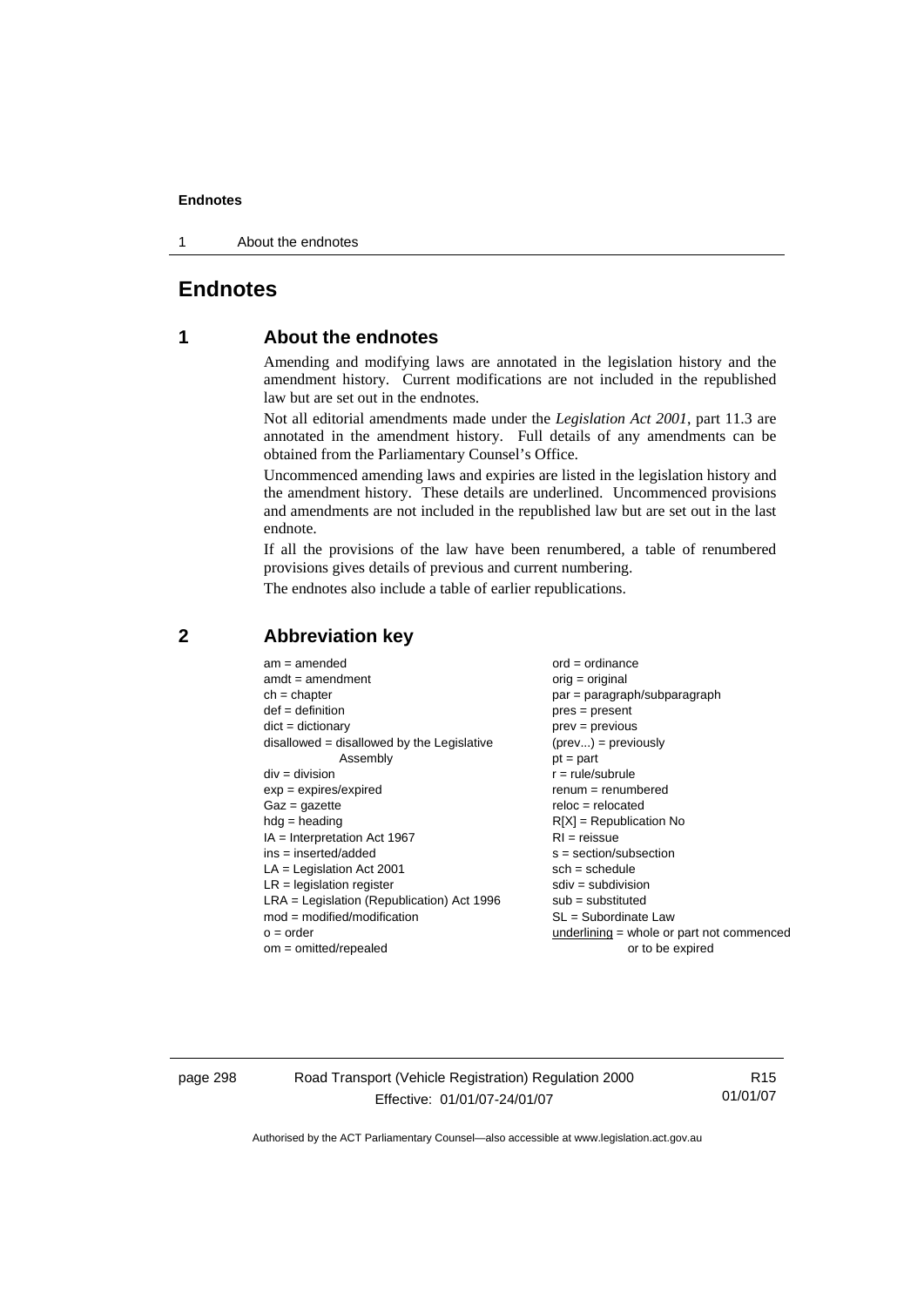#### **3 Legislation history**

This regulation was originally the *Road Transport (Vehicle Registration) Regulations 2000*. It was renamed under the *Legislation Act 2001*.

#### **Road Transport (Vehicle Registration) Regulation 2000 SL2000-12**

- notified 29 February 2000 (Gaz 2000 No S6)
- s 1, s 2 commenced 29 February 2000 (IA s 10B)
- remainder commenced 1 March 2000 (s 2 and see Gaz 2000 No S5)

#### as amended by

#### **Road Transport Legislation Amendment Regulations 2000 SL2000-22 pt 3**

notified 18 May 2000 (Gaz 2000 No 20) commenced 18 May 2000 (s 1)

#### **Road Transport (Vehicle Registration) Regulations Amendment 2001 SL2001-7**

notified 28 February 2001 (Gaz 2001 No S10) s 1 commenced 28 February 2001 (IA s 10B) remainder commenced 1 March 2001 (s 1) s 9, s 12 disallowed 29 March 2001

# **Road Transport Legislation Amendment Act 2001 A2001-27 sch 4**

notified 24 May 2001 (Gaz 2001 No 21) s 1, s 2 commenced 24 May 2001 (IA s 10B) sch 4 commenced 24 May 2001 (s 2)

#### **Legislation (Consequential Amendments) Act 2001 A2001-44 pt 350**  notified 26 July 2001 (Gaz 2001 No 30)

s 1, s 2 commenced 26 July 2001 (IA s 10B) pt 350 commenced 12 September 2001 (s 2 and see Gaz 2001 No S65)

#### **Road Transport Legislation Amendment 2002 SL2002-2 pt 7**

notified LR 27 February 2002 s 1, s 2 commenced 27 February 2002 (LA s 75) pt 7 commenced 1 March 2002 (s 2 and see CN 2002 No 2)

R15 01/01/07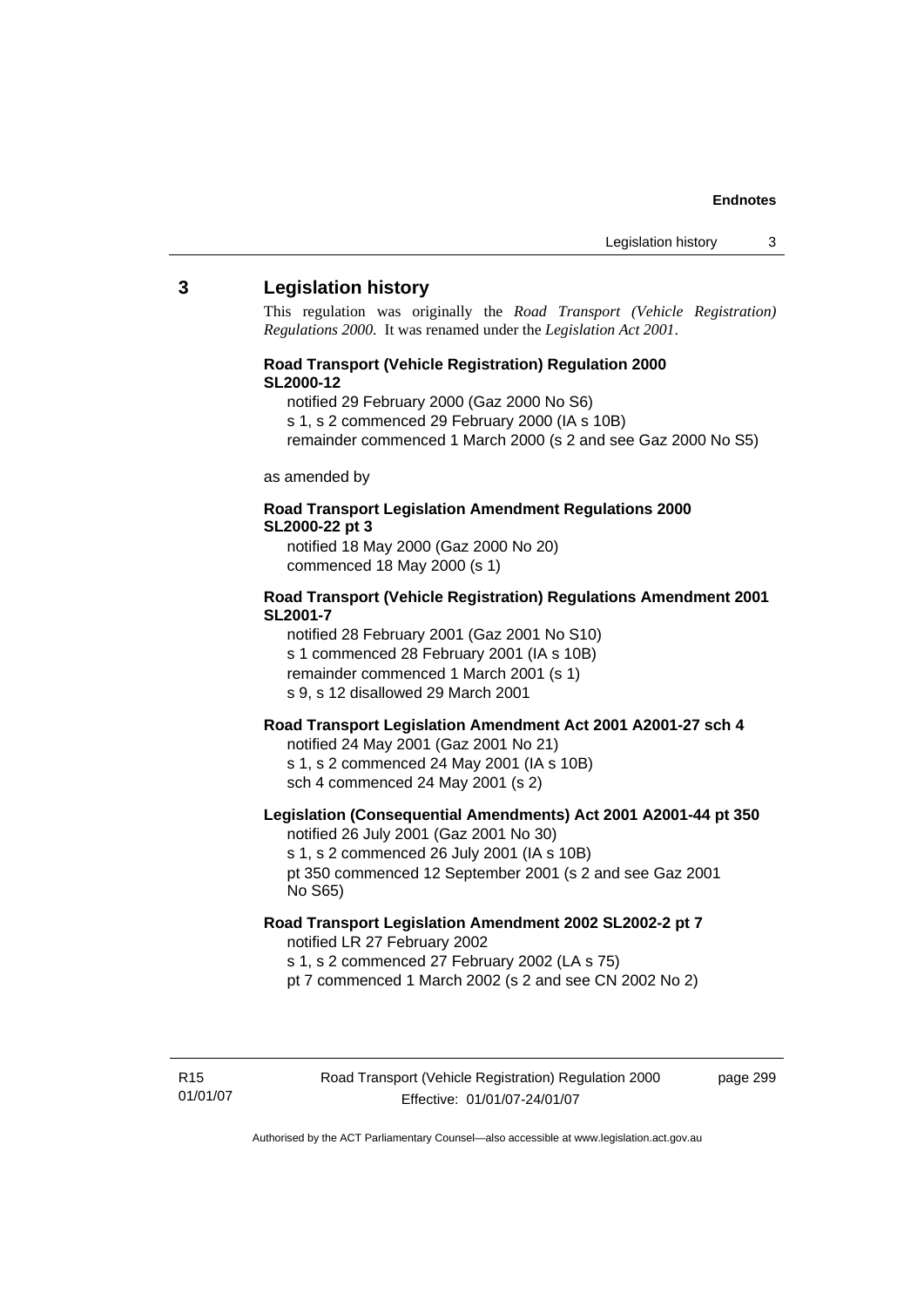3 Legislation history

#### **Road Transport Legislation Amendment Act 2002 A2002-23 ss 15-25**

notified LR 9 September 2002

s 1, s 2 commenced 9 September 2002 (LA s 75)

ss 15-25 commenced 28 January 2003 (s 2 (3) and CN2002-16)

#### **Statute Law Amendment Act 2002 A2002-30 pt 3.75**

notified LR 16 September 2002

- s 1, s 2 taken to have commenced 19 May 1997 (LA s 75 (2))
- pt 3.75 commenced 17 September 2002 (s 2 (1))

#### **Road Transport Legislation Amendment Regulations 2002 (No 2) SL2002-31 pt 6**

notified LR 31 October 2002

s 1, s 2 commenced 31 October 2002 (LA s 75 (1))

pt 6 commenced 28 January 2003 (s 2 (2) and CN2002-16)

#### **Road Transport Legislation (Taxi Services) Amendment Regulations 2003 (No 1) SL2003-32 pt 3**

notified LR 22 September 2003 s 1, s 2 commenced 22 September 2003 (LA s 75 (1)) pt 3 commenced 23 September 2003 (s 2)

#### **Emergencies Act 2004 A2004-28 sch 3 pt 3.21**

notified LR 29 June 2004 s 1, s 2 commenced 29 June 2004 (LA s 75 (1)) sch 3 pt 3.21 commenced 1 July 2004 (s 2 (1) and CN2004-11)

#### **Road Transport Legislation Amendment Regulations 2004 (No 1) SL2004-47 pt 6**

notified LR 9 September 2004

s 1, s 2 commenced 9 September 2004 (LA s 75 (1))

pt 6 commenced 10 September 2004 (s 2)

#### **Road Transport Legislation (Hire Cars) Amendment Regulation 2005 (No 1) SL2005-4 sch 2 pt 2.6**

notified LR 7 March 2005

s 1, s 2 commenced 7 March 2005 (LA s 75 (1)) sch 2 pt 2.6 commenced 9 March 2005 (s 2 and see Road Transport (Public Passenger Services) (Hire Cars) Amendment Act 2004 A2004-69, s 2 and LA s 79)

page 300 Road Transport (Vehicle Registration) Regulation 2000 Effective: 01/01/07-24/01/07

R15 01/01/07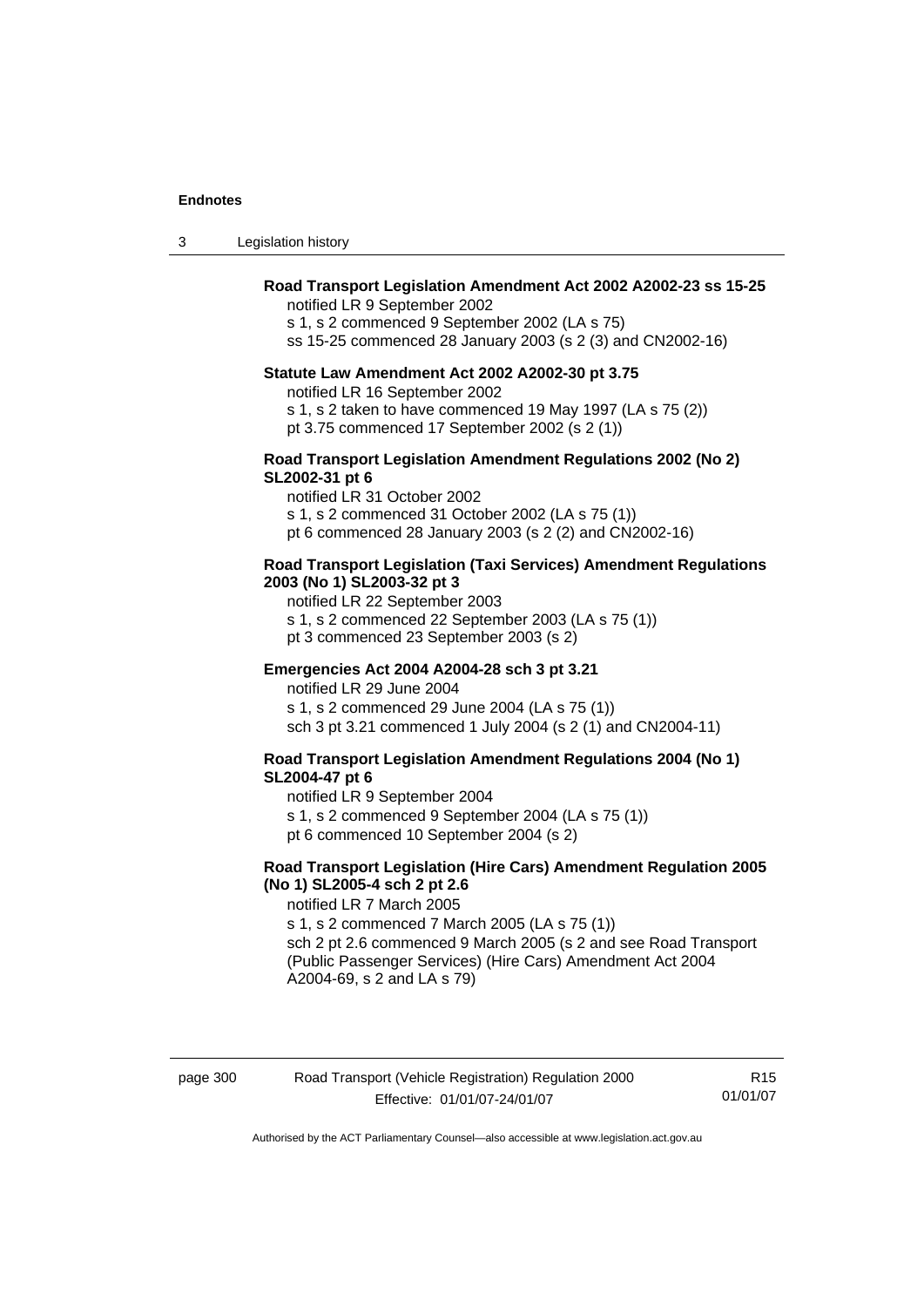#### **Statute Law Amendment Act 2005 A2005-20 sch 3 pt 3.60**

notified LR 12 May 2005

s 1, s 2 taken to have commenced 8 March 2005 (LA s 75 (2)) sch 3 pt 3.60 commenced 2 June 2005 (s 2 (1))

#### **Road Transport Legislation Amendment Regulation 2005 (No 1) SL2005-39 pt 5**

notified LR 14 December 2005

s 1, s 2 commenced 14 December 2005 (LA s 75 (1))

pt 5 commenced 15 December 2005 (s 2)

## **Road Transport Legislation Amendment Act 2006 A2006-26 pt 5**

notified LR 14 June 2006

s 1, s 2 commenced 14 June 2006 (LA s 75 (1)) pt 5 commenced 2 July 2006 (s 2 and CN2006-12)

#### **Road Transport Legislation (Accreditation and Licensing) Amendment Regulation 2006 (No 1) SL2006-59 pt 5**

notified LR 18 December 2006 s 1, s 2 commenced 18 December 2006 (LA s 75 (1)) pt 5 commenced 1 January 2007 (s 2 and CN2006-24)

# **4 Amendment history**

|                                           | Name of regulation                    |                                                                                 |  |
|-------------------------------------------|---------------------------------------|---------------------------------------------------------------------------------|--|
|                                           | s 1                                   | am R <sub>10</sub> LA                                                           |  |
|                                           | <b>Commencement</b><br>s <sub>2</sub> | om Act 2001 No 27 amdt 4.33                                                     |  |
|                                           | Definitions---the dictionary          |                                                                                 |  |
|                                           | s 3 hda<br>s 3                        | bracketed note exp 17 September 2002 (s 5 (3))<br>am Act 2001 No 44 amdt 1,3813 |  |
| Diagrams---the dictionary                 |                                       |                                                                                 |  |
|                                           | s 4 hda                               | bracketed note exp 17 September 2002 (s 5 (3))                                  |  |
|                                           | <b>Notes</b>                          |                                                                                 |  |
|                                           | s 5 hda                               | bracketed note exp 17 September 2002 (s 5 (3))                                  |  |
|                                           | s 5                                   | am Act 2001 No 44 amdt 1.3814; Act 2002 No 30 amdt 3.782                        |  |
|                                           |                                       | $(2)$ , $(3)$ exp 17 September 2002 (s 5 $(3)$ )                                |  |
| <b>Meaning of registration provisions</b> |                                       |                                                                                 |  |
|                                           | s 6 hda                               | bracketed note exp 17 September 2002 (s 5 (3))                                  |  |
|                                           |                                       |                                                                                 |  |

R15 01/01/07 Road Transport (Vehicle Registration) Regulation 2000 Effective: 01/01/07-24/01/07

page 301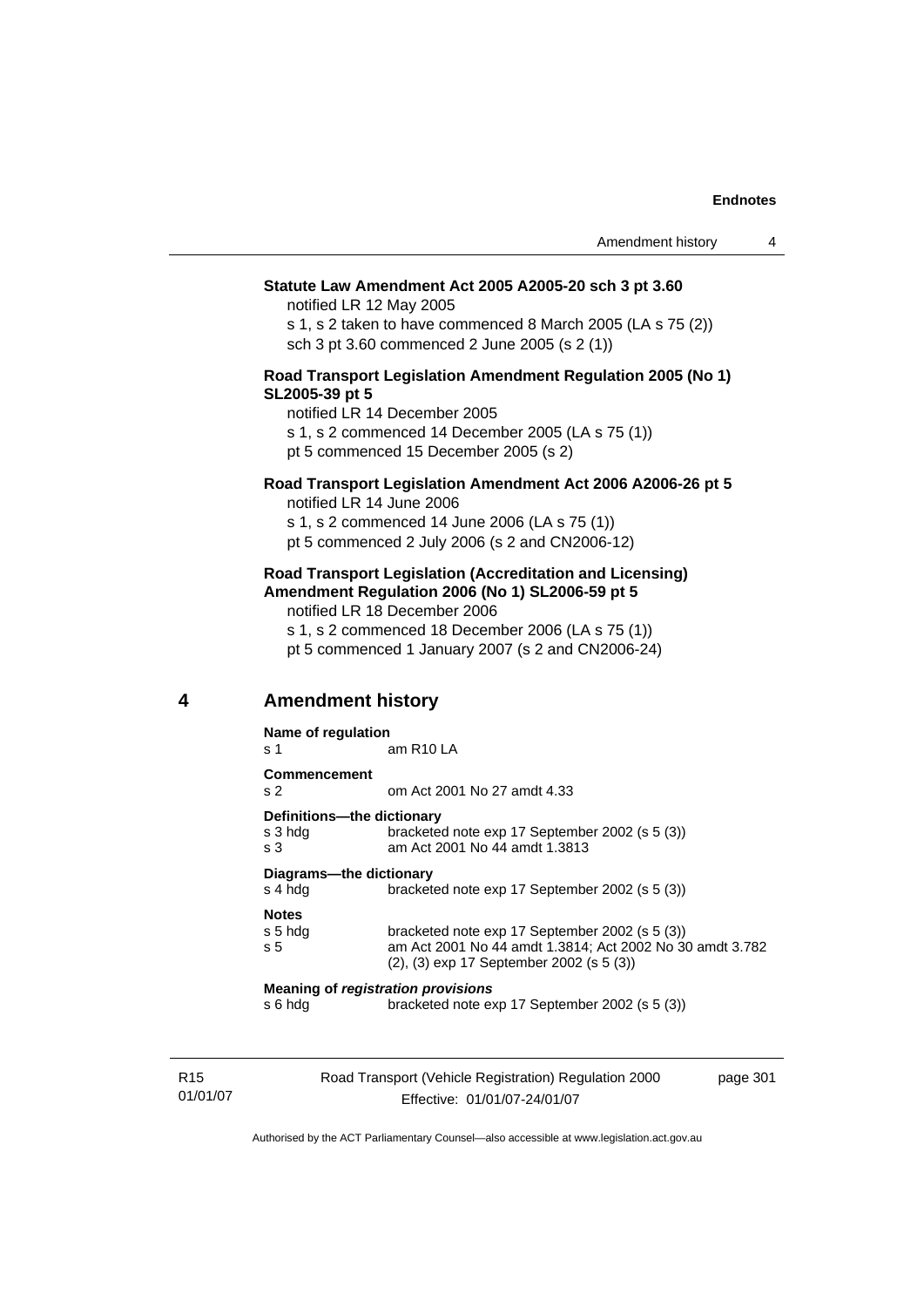| 4 | Amendment history |
|---|-------------------|
|---|-------------------|

```
Suspension of exemptions 
s 7 hdg bracketed note exp 17 September 2002 (s 5 (3)) 
Application of Act, s 18 to pt 2.2 vehicles 
s 8 hdg bracketed note exp 17 September 2002 (s 5 (3)) 
Vehicles on tow trucks 
s 9 hdg bracketed note exp 17 September 2002 (s 5 (3)) 
Vehicles used for agricultural work 
s 10 hdg bracketed note exp 17 September 2002 (s 5 (3)) 
Vehicles using roads or road related areas to a limited extent during primary 
production 
s 11 hdg bracketed note exp 17 September 2002 (s 5 (3)) 
Trailers used for road construction and other public works 
s 12 hdg bracketed note exp 17 September 2002 (s 5 (3)) 
Golf and green keeping vehicles used on roads or road related areas 
s 13 hdg bracketed note exp 17 September 2002 (s 5 (3)) 
Vehicles temporarily in the ACT 
s 14 hdg bracketed note exp 17 September 2002 (s 5 (3)) 
Vehicles registered under Interstate Road Transport Act 1985 
s 15 hdg bracketed note exp 17 September 2002 (s 5 (3)) 
Trailers exempt from registration in another jurisdiction 
s 16 hdg bracketed note exp 17 September 2002 (s 5 (3)) 
Vehicles used to fight rural fires 
s 17 hdg bracketed note exp 17 September 2002 (s 5 (3)) 
s 17 sub A2004-28 amdt 3.63 
Police vehicles 
                 bracketed note exp 17 September 2002 (s 5 (3))
Lawn mowers 
s 19 hdg bracketed note exp 17 September 2002 (s 5 (3)) 
Bicycles with auxiliary motors 
s 20 hdg bracketed note exp 17 September 2002 (s 5 (3)) 
Vehicles used by certain people with disabilities 
s 21 hdg bracketed note exp 17 September 2002 (s 5 (3)) 
Vehicles being driven to obtain registration etc 
s 22 hdg bracketed note exp 17 September 2002 (s 5 (3)) 
Vehicles being inspected 
s 23 hdg bracketed note exp 17 September 2002 (s 5 (3))
```

| page 302 | Road Transport (Vehicle Registration) Regulation 2000 | R <sub>15</sub> |
|----------|-------------------------------------------------------|-----------------|
|          | Effective: 01/01/07-24/01/07                          | 01/01/07        |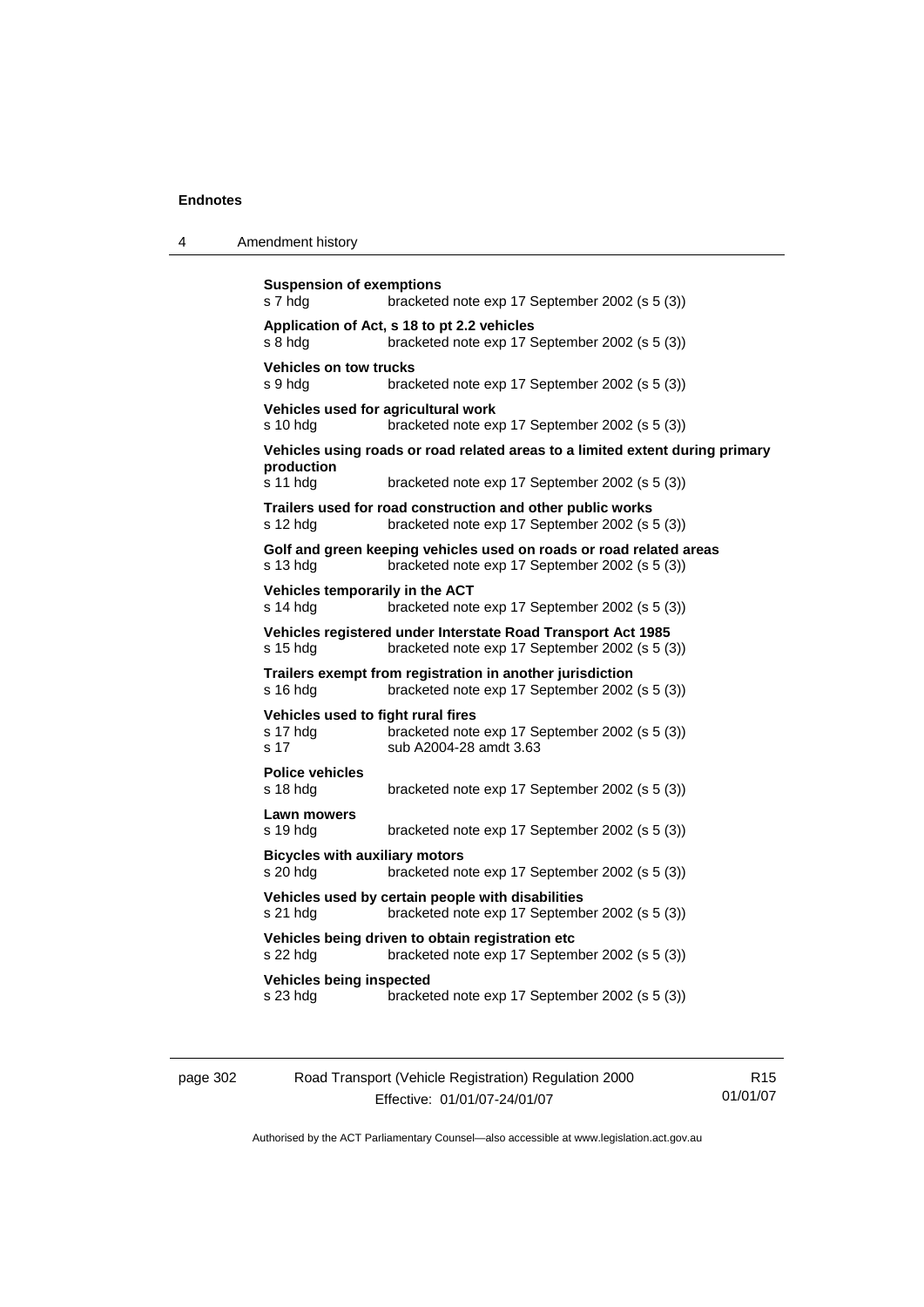|                             | s 24 hdg                                             | Self-propelled elevating work platforms<br>bracketed note exp 17 September 2002 (s 5 (3))                                                                                                 |          |
|-----------------------------|------------------------------------------------------|-------------------------------------------------------------------------------------------------------------------------------------------------------------------------------------------|----------|
|                             | $s25$ hdg                                            | Registered operator of registrable vehicle<br>bracketed note exp 17 September 2002 (s 5 (3))                                                                                              |          |
|                             | <b>Eligible vehicles</b><br>$s$ 26 hdg               | bracketed note exp 17 September 2002 (s 5 (3))                                                                                                                                            |          |
|                             | Who may apply for registration?<br>s 27 hdg          | bracketed note exp 17 September 2002 (s 5 (3))                                                                                                                                            |          |
|                             | $s$ 28 hdg                                           | Information that may be required for registration application<br>bracketed note exp 17 September 2002 (s 5 (3))                                                                           |          |
|                             | s 29 hdg                                             | Supporting evidence for registration application<br>bracketed note exp 17 September 2002 (s 5 (3))                                                                                        |          |
|                             | s 30 hdg                                             | Giving authority registration application and supporting evidence<br>bracketed note exp 17 September 2002 (s 5 (3))                                                                       |          |
|                             | <b>Duration of registration</b><br>$s31$ hdg<br>s 31 | bracketed note exp 17 September 2002 (s 5 (3))<br>am 2001 No 7 s 3, s 4; Act 2001 No 44 amdt 1.3815                                                                                       |          |
|                             | s 32 hdg<br>s 32                                     | Deciding applications for registration-general<br>bracketed note exp 17 September 2002 (s 5 (3))<br>am 2002 No 2 s 38; Act 2002 No 23 s 16<br>sub SL2003-32 s 19<br>am SL2005-4 amdt 2.51 |          |
|                             | s 32A                                                | Deciding applications for registration-written-off vehicles<br>ins Act 2002 No 23 s 17<br>am SL2002-31 s 26, s 27, s 32                                                                   |          |
|                             | s 32AA                                               | Deciding applications for registration-public passenger vehicles<br>ins SL2005-39 s 32                                                                                                    |          |
|                             | s 32B                                                | Deciding applications for registration-taxis<br>ins Act 2002 No 23 s 17<br>om SL2002-31 s 28<br>ins SL2003-32 s 20<br>am SL2004-47 s 48; par renum R12 LA                                 |          |
|                             | s 32C                                                | Deciding applications for registration-certain hire cars<br>ins SL2005-4 amdt 2.52<br>(2), (3) (defs original operator, private hire car, small bus),<br>(4) exp 1 July 2010 (s 32C (4))  |          |
|                             | <b>Conditional registration</b><br>s 33 hdg          | bracketed note exp 17 September 2002 (s 5 (3))                                                                                                                                            |          |
| R <sub>15</sub><br>01/01/07 |                                                      | Road Transport (Vehicle Registration) Regulation 2000<br>Effective: 01/01/07-24/01/07                                                                                                     | page 303 |

Authorised by the ACT Parliamentary Counsel—also accessible at www.legislation.act.gov.au

Effective: 01/01/07-24/01/07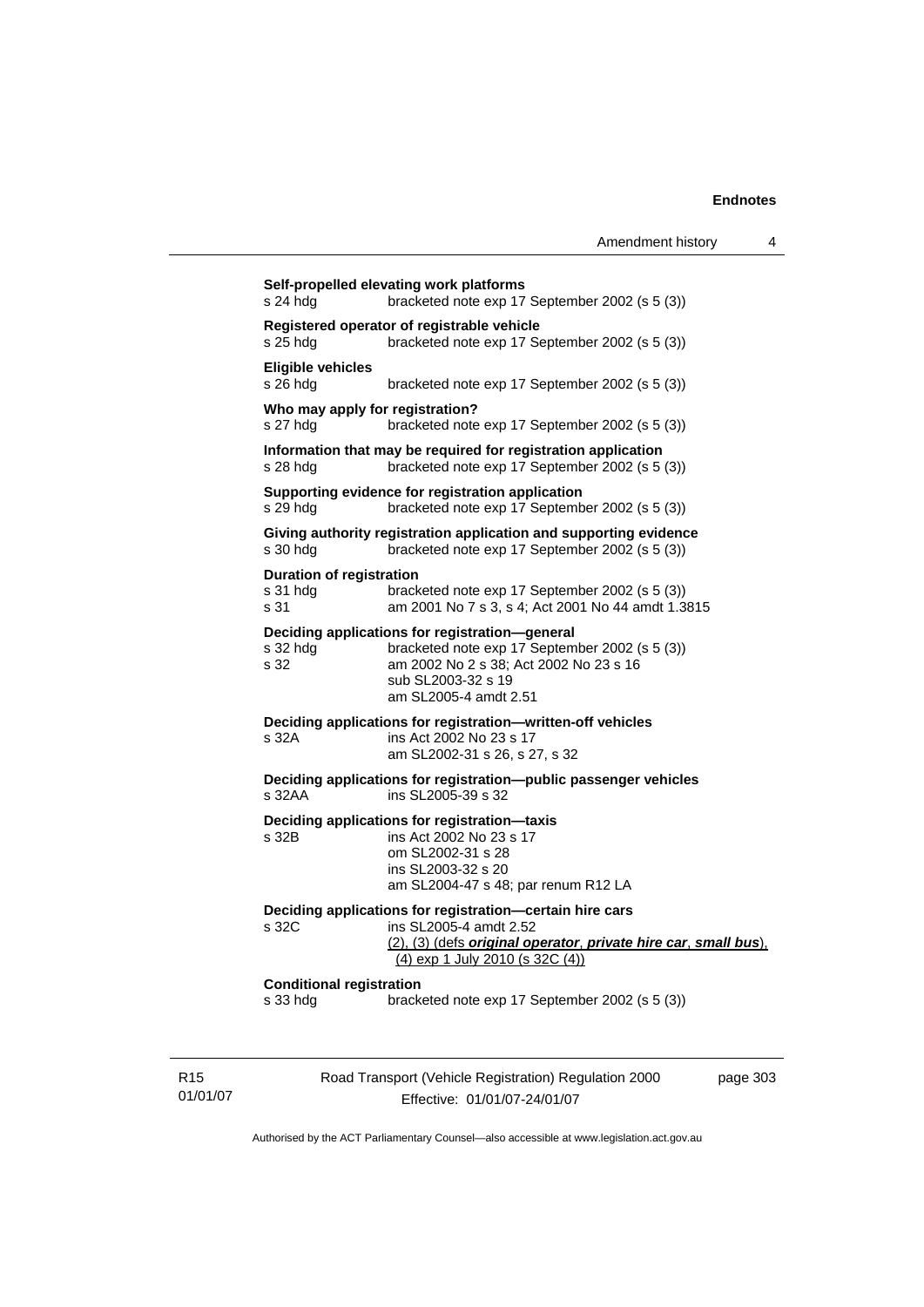| $\Lambda$ | Amendment history |
|-----------|-------------------|
|           |                   |

| s 34 hdg                                             | General information to be recorded in register<br>bracketed note exp 17 September 2002 (s 5 (3))         |
|------------------------------------------------------|----------------------------------------------------------------------------------------------------------|
| s 35 hdg                                             | Other information that may be recorded in register<br>bracketed note exp 17 September 2002 (s 5 (3))     |
| <b>Recording of dealing restrictions</b><br>s 36 hdg | bracketed note exp 17 September 2002 (s 5 (3))                                                           |
| s 37 hdg                                             | Changes in description or configuration to be recorded<br>bracketed note exp 17 September 2002 (s 5 (3)) |
| s 38 hdg                                             | Register to record information over previous 2 years<br>bracketed note exp 17 September 2002 (s 5 (3))   |
| s 39 hdg                                             | Searches of registrable vehicles register etc<br>bracketed note exp 17 September 2002 (s 5 (3))          |
| <b>Registration certificates</b><br>s 40 hdg<br>s 40 | bracketed note exp 17 September 2002 (s 5 (3))<br>am 2001 No 7 s 5                                       |
| s 43 hdg                                             | Recovery of lost or stolen registration certificates<br>bracketed note exp 17 September 2002 (s 5 (3))   |
| <b>Registration labels</b><br>s 44 hdg               | bracketed note exp 17 September 2002 (s 5 (3))                                                           |
| s 45 hdg                                             | Using a vehicle without registration label etc<br>bracketed note exp 17 September 2002 (s 5 (3))         |
| s 45A                                                | <b>Streamlined registration procedures</b><br>ins 2001 No 7 s 6                                          |
| Definitions for pt 3.5<br>s 46 hdg                   | bracketed note exp 17 September 2002 (s 5 (3))                                                           |
| s 47                                                 | Determination of non-standard registration numbers<br>sub Act 2001 No 44 amdt 1.3816                     |
| s 48 hdg                                             | Application of pt 3.5 to trader's plates<br>bracketed note exp 17 September 2002 (s 5 (3))               |
| Vehicle numberplates<br>s 49 hdg<br>s 49             | bracketed note exp 17 September 2002 (s 5 (3))<br>am 2001 No 7 s 7                                       |
| <b>Bicycle rack numberplates</b><br>s 50 hdg         | bracketed note exp 17 September 2002 (s 5 (3))                                                           |
|                                                      | Dimensions, layout etc of numberplates<br>sub Act 2001 No 44 amdt 1.3817                                 |

| page 304 | Road Transport (Vehicle Registration) Regulation 2000 | R <sub>15</sub> |
|----------|-------------------------------------------------------|-----------------|
|          | Effective: 01/01/07-24/01/07                          | 01/01/07        |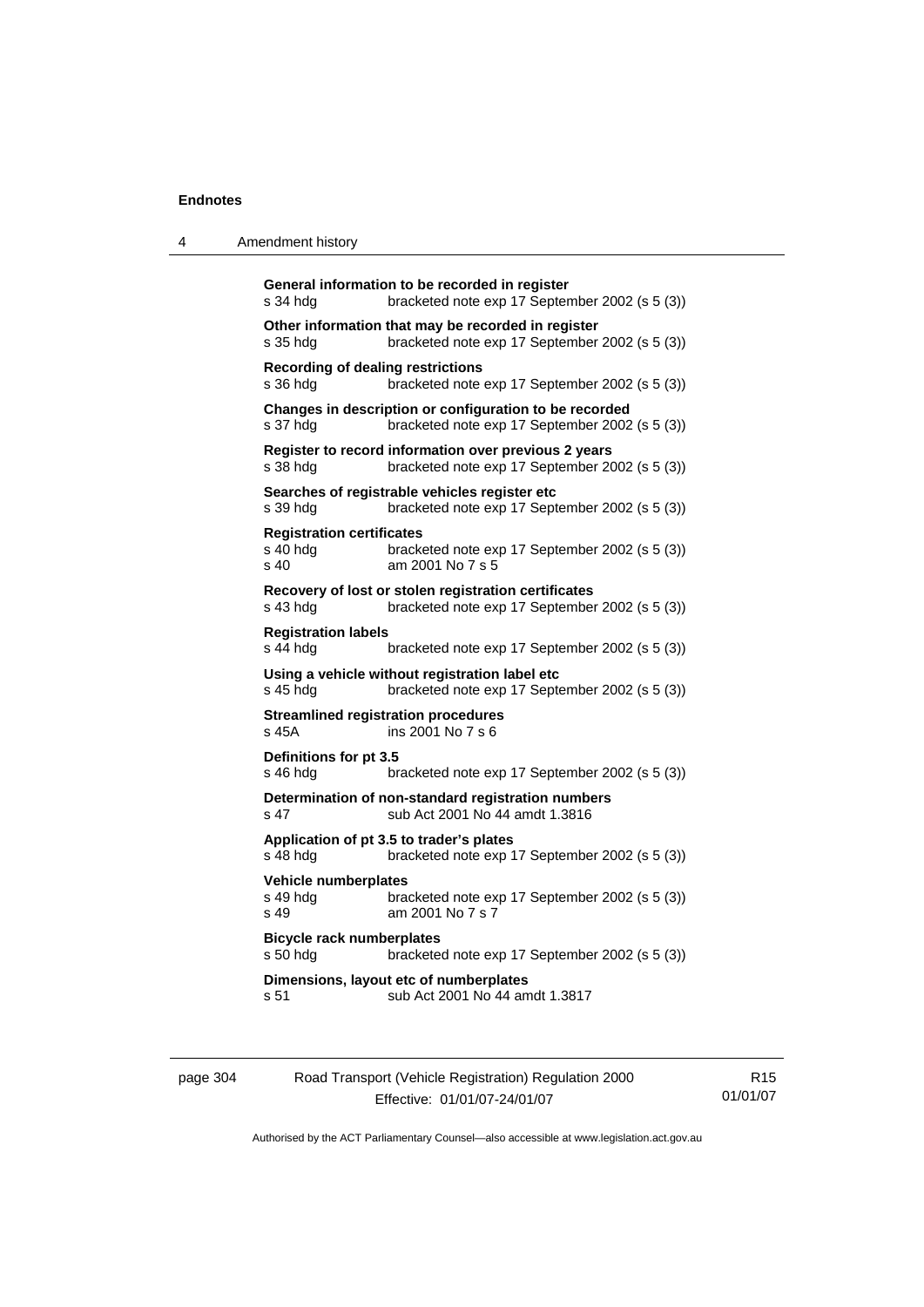| s 52 hdg                                               | Authority may change registration number<br>bracketed note exp 17 September 2002 (s 5 (3))                                                                                                                                                                                                                                                          |
|--------------------------------------------------------|-----------------------------------------------------------------------------------------------------------------------------------------------------------------------------------------------------------------------------------------------------------------------------------------------------------------------------------------------------|
| Nature of prescribed rights<br>s 53 hda                | bracketed note exp 17 September 2002 (s 5 (3))                                                                                                                                                                                                                                                                                                      |
| s 54 hdg                                               | Selling rights to non-standard registration numbers<br>bracketed note exp 17 September 2002 (s 5 (3))                                                                                                                                                                                                                                               |
| <b>Assignment of rights</b><br>s 55 hdg                | bracketed note exp 17 September 2002 (s 5 (3))                                                                                                                                                                                                                                                                                                      |
| <b>Display of numberplates</b><br>s 59 hdg<br>s 59     | bracketed note exp 17 September 2002 (s 5 (3))<br>am 2002 No 2 s 39                                                                                                                                                                                                                                                                                 |
| s 60 hdg                                               | Using vehicle without numberplate etc<br>bracketed note exp 17 September 2002 (s 5 (3))                                                                                                                                                                                                                                                             |
| <b>Swapping of numberplates</b><br>s 61 hdg            | bracketed note exp 17 September 2002 (s 5 (3))                                                                                                                                                                                                                                                                                                      |
| s 62 hdg                                               | Transfer of numberplate to another vehicle<br>bracketed note exp 17 September 2002 (s 5 (3))                                                                                                                                                                                                                                                        |
| <b>Exchange of numberplates</b><br>s 63 hdg            | bracketed note exp 17 September 2002 (s 5 (3))                                                                                                                                                                                                                                                                                                      |
| <b>Damaged numberplates</b><br>s 64 hdg                | bracketed note exp 17 September 2002 (s 5 (3))                                                                                                                                                                                                                                                                                                      |
| s 65 hdg                                               | Lost, stolen or destroyed numberplates<br>bracketed note exp 17 September 2002 (s 5 (3))                                                                                                                                                                                                                                                            |
| s 66 hdg                                               | Recovery of lost or stolen numberplates<br>bracketed note exp 17 September 2002 (s 5 (3))                                                                                                                                                                                                                                                           |
| Notice of renewal for registration<br>s 67 hda<br>s 67 | bracketed note exp 17 September 2002 (s 5 (3))<br>am 2001 No 7 s 8                                                                                                                                                                                                                                                                                  |
| <b>Renewal of registration</b><br>s 68 hdg<br>s 68     | bracketed note exp 17 September 2002 (s 5 (3))<br>am 2001 No 7 s 10, s 11<br>(2) sub 2001 No 7 s 9<br>disallowed 29 March 2001<br>(2A) ins 2001 No 7 s 9<br>disallowed 29 March 2001<br>(13) exp 31 March 2002 (s 68 (13))<br>am Act 2001 No 44 amdt 1.3818; Act 2002 No 23 s 18, s 19;<br>SL2002-31 s 29; SL2003-32 s 21, s 22; SL2005-4 amdt 2.53 |

R15 01/01/07 Road Transport (Vehicle Registration) Regulation 2000 Effective: 01/01/07-24/01/07

page 305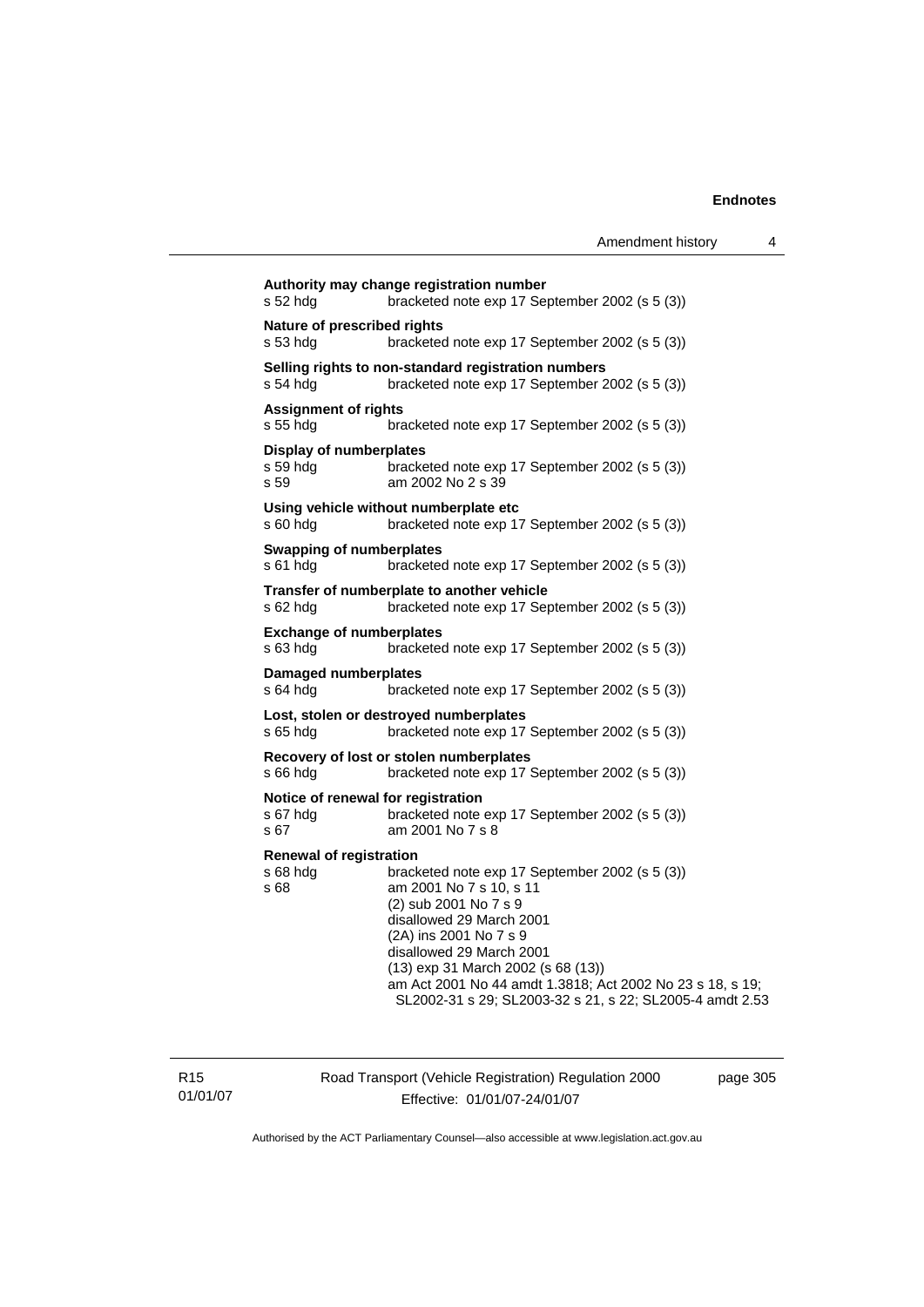4 Amendment history

| s 68A                                           | Seasonal vehicles-maximum registration renewal period<br>ins 2001 No 7 s 12<br>disallowed 29 March 2001<br>ins Act 2002 No 23 s 19                                        |
|-------------------------------------------------|---------------------------------------------------------------------------------------------------------------------------------------------------------------------------|
| s 69 hdg                                        | Obligation to notify change of name or address etc<br>bracketed note exp 17 September 2002 (s 5 (3))                                                                      |
| s 70 hdg<br>s 70                                | Obligation to notify if vehicle destroyed or written off<br>bracketed note exp 17 September 2002 (s 5 (3))<br>om Act 2002 No 23 s 20                                      |
| s 71 hdg                                        | Obligations in relation to changed vehicles<br>bracketed note exp 17 September 2002 (s 5 (3))                                                                             |
| s 72 hdg                                        | Verification of register and monitoring of compliance<br>bracketed note exp 17 September 2002 (s 5 (3))                                                                   |
| <b>Obligations of disposers</b><br>s 73 hdg     | bracketed note exp 17 September 2002 (s 5 (3))                                                                                                                            |
| <b>Obligations of acquirers</b><br>s 74 hdg     | bracketed note exp 17 September 2002 (s 5 (3))                                                                                                                            |
| s 75 hdg                                        | Interim entry about disposal of vehicle<br>bracketed note exp 17 September 2002 (s 5 (3))                                                                                 |
| <b>Repossession and restoration</b><br>s 76 hda | bracketed note exp 17 September 2002 (s 5 (3))                                                                                                                            |
| s 77 hdg                                        | Transfer on death of registered operator<br>bracketed note exp 17 September 2002 (s 5 (3))                                                                                |
| s 78 hda<br>s 78                                | When transfer of registration may or must be refused<br>bracketed note exp 17 September 2002 (s 5 (3))<br>am 2001 No 7 s 13; Act 2002 No 23 s 21, s 22; SL2002-31 s<br>32 |
| s 79 hdg                                        | Action on approval of application for transfer<br>bracketed note exp 17 September 2002 (s 5 (3))                                                                          |
| <b>Exemptions from pt 4.2</b><br>s 80 hdg       | bracketed note exp 17 September 2002 (s 5 (3))                                                                                                                            |
| <b>Expiry of registration</b><br>s 81 hdg       | bracketed note exp 17 September 2002 (s 5 (3))                                                                                                                            |
| s 82 hdg                                        | Return of numberplates if registration expires<br>bracketed note exp 17 September 2002 (s 5 (3))                                                                          |
| s 83 hda                                        | Surrender of registration by registered operator<br>bracketed note exp 17 September 2002 (s 5 (3))                                                                        |

| page 306 | Road Transport (Vehicle Registration) Regulation 2000 | R15      |
|----------|-------------------------------------------------------|----------|
|          | Effective: 01/01/07-24/01/07                          | 01/01/07 |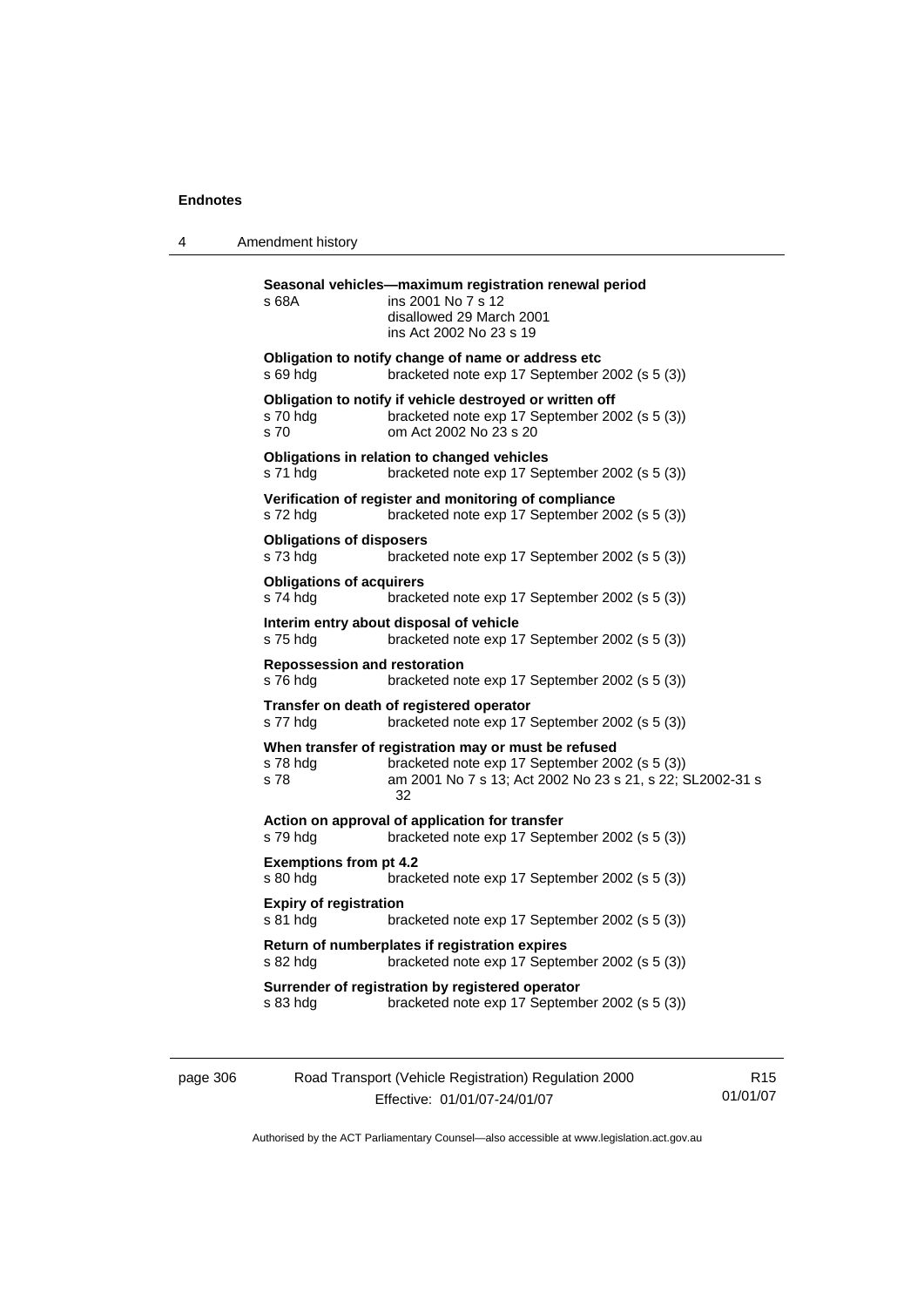| s 84 hdg<br>s 84                                      | Suspension or cancellation of registration<br>bracketed note exp 17 September 2002 (s 5 (3))<br>am Act 2002 No 23 s 23; SL2002-31 s 32; SL2005-39 s 33 |
|-------------------------------------------------------|--------------------------------------------------------------------------------------------------------------------------------------------------------|
| s 85 hdg<br>s 85                                      | Procedures for suspension and cancellation of registration<br>bracketed note exp 17 September 2002 (s 5 (3))<br>am Act 2002 No 23 s 24; SL2002-31 s 32 |
| s 86 hdg                                              | Issue of unregistered vehicle permits etc<br>bracketed note exp 17 September 2002 (s 5 (3))                                                            |
| s 87 hdg                                              | Obligations of holder of unregistered vehicle permit<br>bracketed note exp 17 September 2002 (s 5 (3))                                                 |
| Issue of trader's plates<br>s 88 hdg<br>s 88          | bracketed note exp 17 September 2002 (s 5 (3))<br>am Act 2001 No 44 amdt 1.3819                                                                        |
| s 90 hdg                                              | Identification labels for trader's plates<br>bracketed note exp 17 September 2002 (s 5 (3))                                                            |
| <b>Replacement identification labels</b><br>s 92 hdg  | bracketed note exp 17 September 2002 (s 5 (3))                                                                                                         |
| s 93 hdg                                              | Recovery of lost or stolen identification labels<br>bracketed note exp 17 September 2002 (s 5 (3))                                                     |
| s 94 hdg                                              | Use of vehicles with trader's plates on road or road related area<br>bracketed note exp 17 September 2002 (s 5 (3))                                    |
| <b>Attaching of identification labels</b><br>s 95 hdg | bracketed note exp 17 September 2002 (s 5 (3))                                                                                                         |
| Authorised use of trader's plates<br>s 96 hda         | bracketed note exp 17 September 2002 (s 5 (3))                                                                                                         |
| s 97 hdg                                              | Unauthorised uses of identification labels<br>bracketed note exp 17 September 2002 (s 5 (3))                                                           |
| s 98 hdg                                              | Trader to make, keep and produce records<br>bracketed note exp 17 September 2002 (s 5 (3))                                                             |
| s 99 hdg                                              | Questions about use of plate to be answered<br>bracketed note exp 17 September 2002 (s 5 (3))                                                          |
| Disposal or cessation of business<br>s 100 hdg        | bracketed note exp 17 September 2002 (s 5 (3))                                                                                                         |
| Return of trader's plate<br>s 101 hdg                 | bracketed note exp 17 September 2002 (s 5 (3))                                                                                                         |
| s 103 hdg                                             | What are the applicable vehicle standards?<br>bracketed note exp 17 September 2002 (s 5 (3))                                                           |

R15 01/01/07 Road Transport (Vehicle Registration) Regulation 2000 Effective: 01/01/07-24/01/07

page 307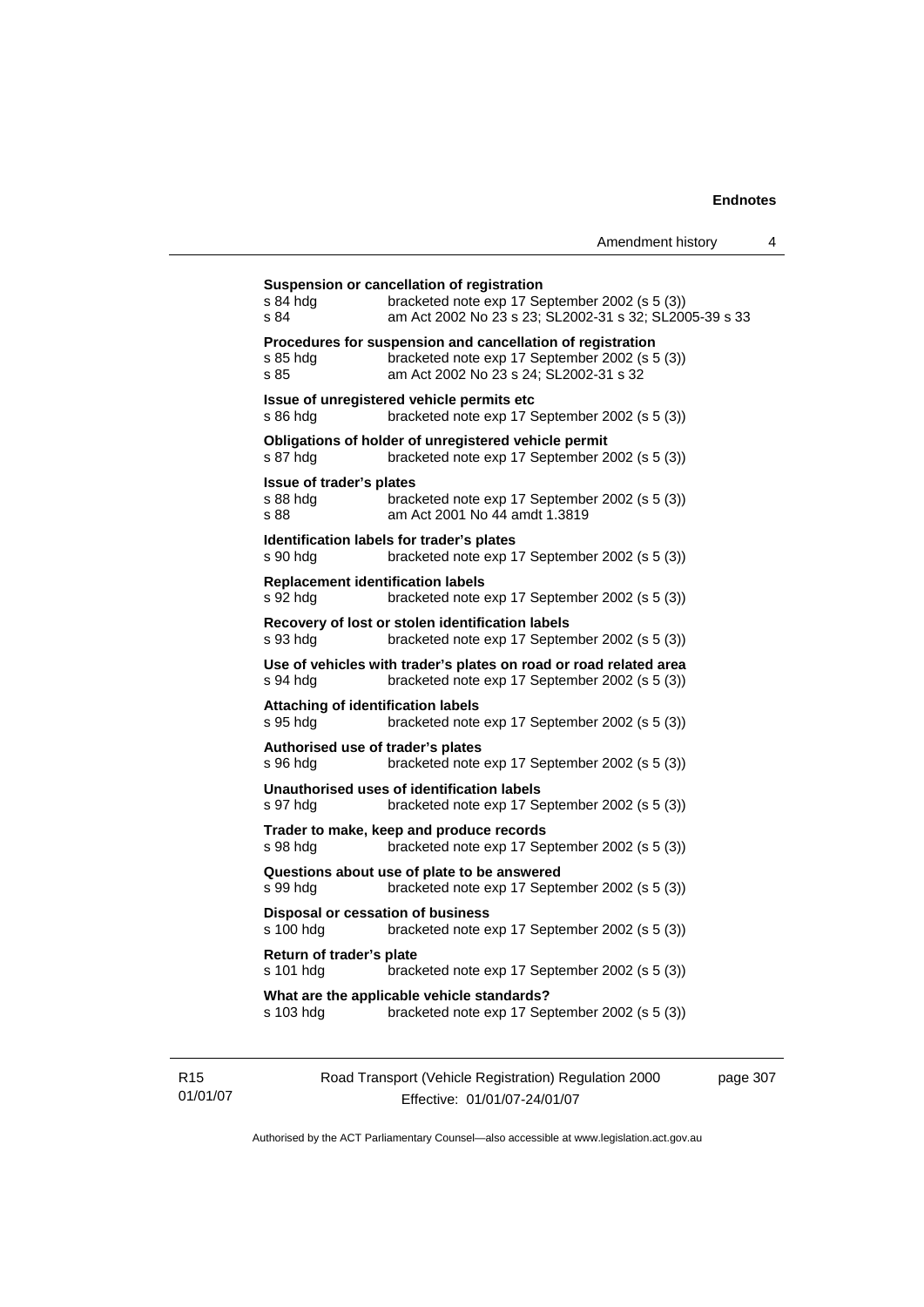| 4 | Amendment history |
|---|-------------------|
|---|-------------------|

|          | s 104 hdg                              | Road transport authority may exempt vehicle etc from certain provisions<br>bracketed note exp 17 September 2002 (s 5 (3))                                              |                 |
|----------|----------------------------------------|------------------------------------------------------------------------------------------------------------------------------------------------------------------------|-----------------|
|          | s 112 hdg                              | Compliance with applicable vehicle standards<br>bracketed note exp 17 September 2002 (s 5 (3))                                                                         |                 |
|          | s 113 hdg                              | Noncomplying and non-standard vehicles<br>bracketed note exp 17 September 2002 (s 5 (3))                                                                               |                 |
|          | s 114 hdg<br>s 114                     | Installation of operations plates, modification of vehicles etc<br>bracketed note exp 17 September 2002 (s 5 (3))<br>am Act 2001 No 44 amdt 1.3820, amdt 1.3821        |                 |
|          | Definitions for pt 6.3<br>s 115 hdg    | bracketed note exp 17 September 2002 (s 5 (3))                                                                                                                         |                 |
|          | s 116 hdg<br>s 116                     | Eligibility to apply for authorisation as examiners<br>bracketed note exp 17 September 2002 (s 5 (3))<br>am Act 2001 No 44 amdt 1.3822, amdt 1.3823; SL2006-59<br>s 32 |                 |
|          | s 117 hdg<br>s 117                     | Application procedure for authorisation<br>bracketed note exp 17 September 2002 (s 5 (3))<br>am SL2003-32 s 23                                                         |                 |
|          | s 118 hdg<br>s 118                     | When applications for authorisation can be refused<br>bracketed note exp 17 September 2002 (s 5 (3))<br>am 2001 Act No 27 amdt 4.34                                    |                 |
|          | s 119 hdg                              | Authorisation of examiners and certificates of appointment<br>bracketed note exp 17 September 2002 (s 5 (3))                                                           |                 |
|          | s 120 hdg                              | Approval of application for additional class of vehicles<br>bracketed note exp 17 September 2002 (s 5 (3))                                                             |                 |
|          | <b>Examiners register</b><br>s 121 hdg | bracketed note exp 17 September 2002 (s 5 (3))                                                                                                                         |                 |
|          | s 122 hdg                              | Change of name or address of authorised examiner<br>bracketed note exp 17 September 2002 (s 5 (3))                                                                     |                 |
|          | s 124 hdg<br>s 124                     | When authority may take action in relation to authorisation<br>bracketed note exp 17 September 2002 (s 5 (3))<br>am 2000 No 22 s 6<br>sub SL2006-59 s 33               |                 |
|          | s 125 hdg<br>s 125                     | Procedures for authority taking action in relation to authorisation<br>bracketed note exp 17 September 2002 (s 5 (3))<br>am 2000 No 22 s 7                             |                 |
|          | s 126 hdg                              | Return of certificate of appointment on cancellation or suspension<br>bracketed note exp 17 September 2002 (s 5 (3))                                                   |                 |
| page 308 |                                        | Road Transport (Vehicle Registration) Regulation 2000                                                                                                                  | R <sub>15</sub> |

Authorised by the ACT Parliamentary Counsel—also accessible at www.legislation.act.gov.au

01/01/07

Effective: 01/01/07-24/01/07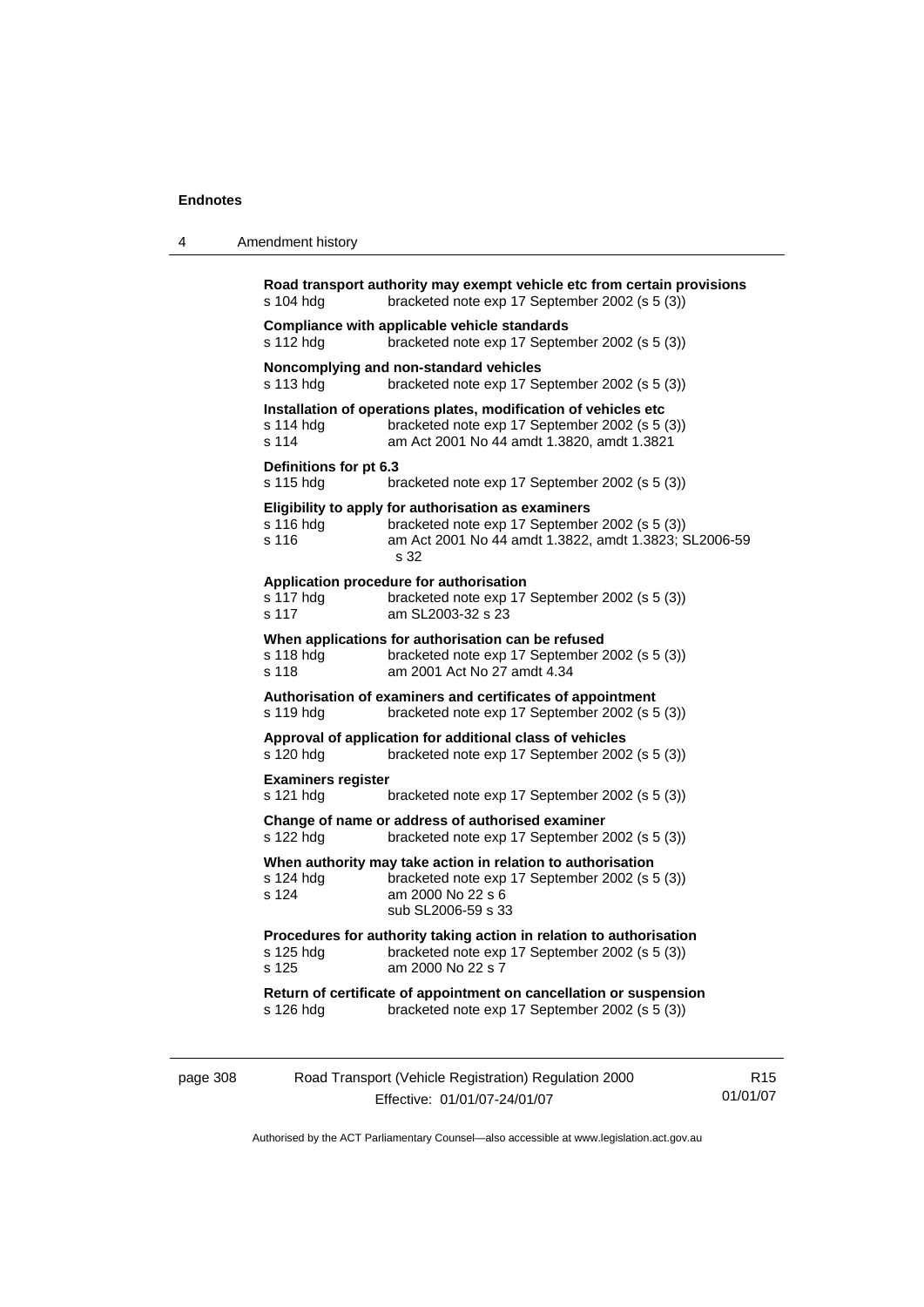| Amendment history                                                                                                                                                                                                                                                                                                                                                                                                                               | 4                                                                                                                                                                                                                                                                                                                                                                                                                                                                                                                                                                                                                                                                                                                                                                                                                                                                                                                                                                                                                                                                                                                                                                                                                                                                                                                                                                              |
|-------------------------------------------------------------------------------------------------------------------------------------------------------------------------------------------------------------------------------------------------------------------------------------------------------------------------------------------------------------------------------------------------------------------------------------------------|--------------------------------------------------------------------------------------------------------------------------------------------------------------------------------------------------------------------------------------------------------------------------------------------------------------------------------------------------------------------------------------------------------------------------------------------------------------------------------------------------------------------------------------------------------------------------------------------------------------------------------------------------------------------------------------------------------------------------------------------------------------------------------------------------------------------------------------------------------------------------------------------------------------------------------------------------------------------------------------------------------------------------------------------------------------------------------------------------------------------------------------------------------------------------------------------------------------------------------------------------------------------------------------------------------------------------------------------------------------------------------|
|                                                                                                                                                                                                                                                                                                                                                                                                                                                 |                                                                                                                                                                                                                                                                                                                                                                                                                                                                                                                                                                                                                                                                                                                                                                                                                                                                                                                                                                                                                                                                                                                                                                                                                                                                                                                                                                                |
|                                                                                                                                                                                                                                                                                                                                                                                                                                                 |                                                                                                                                                                                                                                                                                                                                                                                                                                                                                                                                                                                                                                                                                                                                                                                                                                                                                                                                                                                                                                                                                                                                                                                                                                                                                                                                                                                |
|                                                                                                                                                                                                                                                                                                                                                                                                                                                 |                                                                                                                                                                                                                                                                                                                                                                                                                                                                                                                                                                                                                                                                                                                                                                                                                                                                                                                                                                                                                                                                                                                                                                                                                                                                                                                                                                                |
|                                                                                                                                                                                                                                                                                                                                                                                                                                                 |                                                                                                                                                                                                                                                                                                                                                                                                                                                                                                                                                                                                                                                                                                                                                                                                                                                                                                                                                                                                                                                                                                                                                                                                                                                                                                                                                                                |
|                                                                                                                                                                                                                                                                                                                                                                                                                                                 |                                                                                                                                                                                                                                                                                                                                                                                                                                                                                                                                                                                                                                                                                                                                                                                                                                                                                                                                                                                                                                                                                                                                                                                                                                                                                                                                                                                |
|                                                                                                                                                                                                                                                                                                                                                                                                                                                 |                                                                                                                                                                                                                                                                                                                                                                                                                                                                                                                                                                                                                                                                                                                                                                                                                                                                                                                                                                                                                                                                                                                                                                                                                                                                                                                                                                                |
|                                                                                                                                                                                                                                                                                                                                                                                                                                                 |                                                                                                                                                                                                                                                                                                                                                                                                                                                                                                                                                                                                                                                                                                                                                                                                                                                                                                                                                                                                                                                                                                                                                                                                                                                                                                                                                                                |
|                                                                                                                                                                                                                                                                                                                                                                                                                                                 |                                                                                                                                                                                                                                                                                                                                                                                                                                                                                                                                                                                                                                                                                                                                                                                                                                                                                                                                                                                                                                                                                                                                                                                                                                                                                                                                                                                |
|                                                                                                                                                                                                                                                                                                                                                                                                                                                 |                                                                                                                                                                                                                                                                                                                                                                                                                                                                                                                                                                                                                                                                                                                                                                                                                                                                                                                                                                                                                                                                                                                                                                                                                                                                                                                                                                                |
|                                                                                                                                                                                                                                                                                                                                                                                                                                                 |                                                                                                                                                                                                                                                                                                                                                                                                                                                                                                                                                                                                                                                                                                                                                                                                                                                                                                                                                                                                                                                                                                                                                                                                                                                                                                                                                                                |
|                                                                                                                                                                                                                                                                                                                                                                                                                                                 |                                                                                                                                                                                                                                                                                                                                                                                                                                                                                                                                                                                                                                                                                                                                                                                                                                                                                                                                                                                                                                                                                                                                                                                                                                                                                                                                                                                |
|                                                                                                                                                                                                                                                                                                                                                                                                                                                 |                                                                                                                                                                                                                                                                                                                                                                                                                                                                                                                                                                                                                                                                                                                                                                                                                                                                                                                                                                                                                                                                                                                                                                                                                                                                                                                                                                                |
|                                                                                                                                                                                                                                                                                                                                                                                                                                                 |                                                                                                                                                                                                                                                                                                                                                                                                                                                                                                                                                                                                                                                                                                                                                                                                                                                                                                                                                                                                                                                                                                                                                                                                                                                                                                                                                                                |
|                                                                                                                                                                                                                                                                                                                                                                                                                                                 |                                                                                                                                                                                                                                                                                                                                                                                                                                                                                                                                                                                                                                                                                                                                                                                                                                                                                                                                                                                                                                                                                                                                                                                                                                                                                                                                                                                |
|                                                                                                                                                                                                                                                                                                                                                                                                                                                 |                                                                                                                                                                                                                                                                                                                                                                                                                                                                                                                                                                                                                                                                                                                                                                                                                                                                                                                                                                                                                                                                                                                                                                                                                                                                                                                                                                                |
|                                                                                                                                                                                                                                                                                                                                                                                                                                                 |                                                                                                                                                                                                                                                                                                                                                                                                                                                                                                                                                                                                                                                                                                                                                                                                                                                                                                                                                                                                                                                                                                                                                                                                                                                                                                                                                                                |
| <b>Eligibility for approval of premises</b><br>sub SL2006-59 s 34<br>am SL2006-59 s 35<br>Application procedure for approval of premises<br>am SL2003-32 s 24<br>Inspection of premises before approval<br>Approval of premises and certificates of approval<br>Automatic cancellation of approval of premises<br>sub SL2006-59 s 36<br>am 2000 No 22 s 8<br>Notice to be displayed at approved premises<br>Vehicles to be inspected on request | bracketed note exp 17 September 2002 (s 5 (3))<br>bracketed note exp 17 September 2002 (s 5 (3))<br>bracketed note exp 17 September 2002 (s 5 (3))<br>bracketed note exp 17 September 2002 (s 5 (3))<br>Approval of application for additional class of vehicles<br>bracketed note exp 17 September 2002 (s 5 (3))<br>bracketed note exp 17 September 2002 (s 5 (3))<br>When authority may take action in relation to approval of premises<br>bracketed note exp 17 September 2002 (s 5 (3))<br>Procedures for authority taking action in relation to approval of premises<br>bracketed note exp 17 September 2002 (s 5 (3))<br>Return of certificate of approval on cancellation or suspension<br>bracketed note exp 17 September 2002 (s 5 (3))<br>Certificate of approval to be displayed at approved premises<br>bracketed note exp 17 September 2002 (s 5 (3))<br>Manuals and design rules to be kept at approved premises<br>bracketed note exp 17 September 2002 (s 5 (3))<br>bracketed note exp 17 September 2002 (s 5 (3))<br>Proprietor of approved premises to give notice on ceasing to be proprietor<br>bracketed note exp 17 September 2002 (s 5 (3))<br>Change of name of proprietor of approved premises<br>bracketed note exp 17 September 2002 (s 5 (3))<br>bracketed note exp 17 September 2002 (s 5 (3))<br>bracketed note exp 17 September 2002 (s 5 (3)) |

R15 01/01/07 Road Transport (Vehicle Registration) Regulation 2000 Effective: 01/01/07-24/01/07

page 309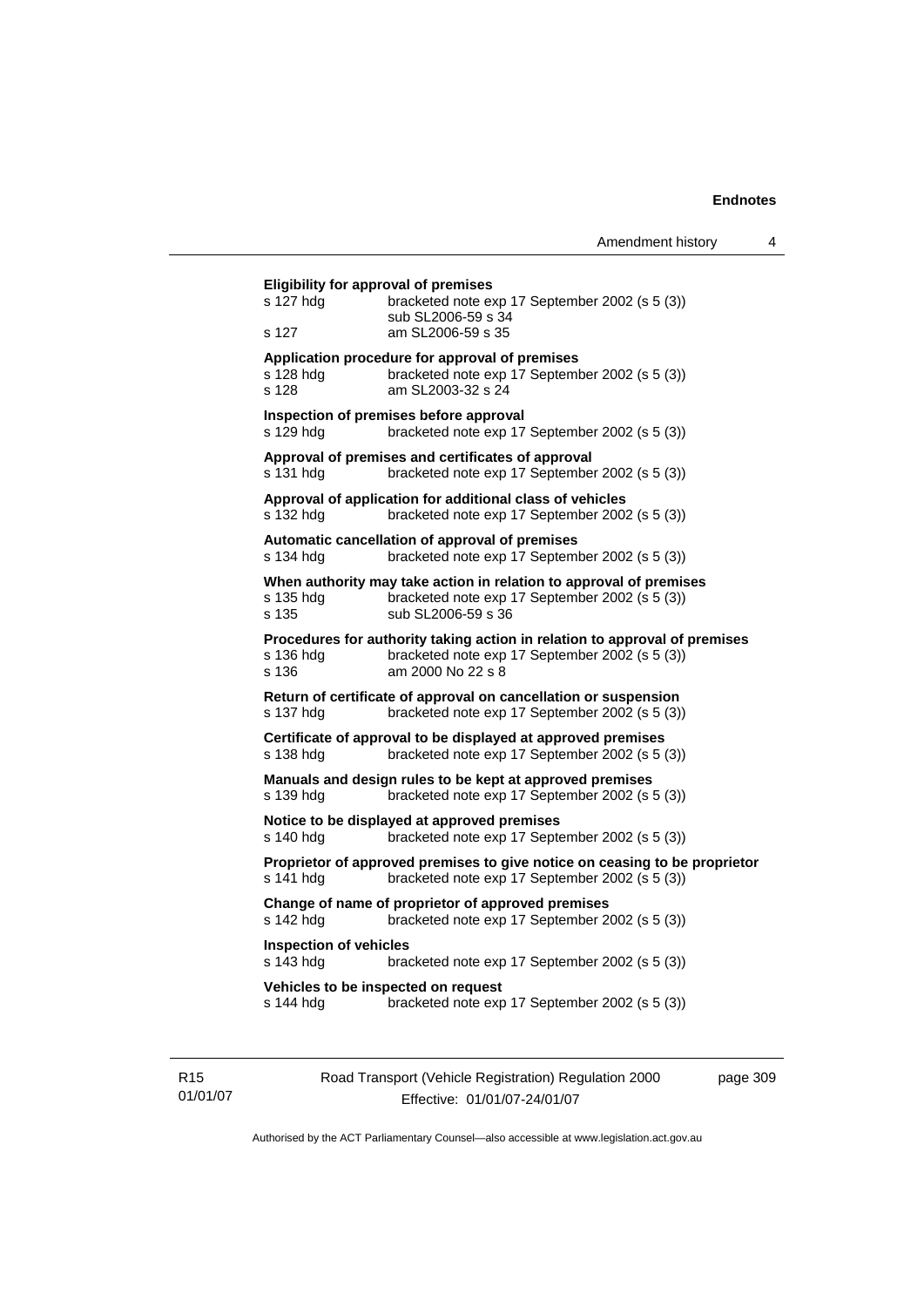4 Amendment history

| page 310 |                                          | Road Transport (Vehicle Registration) Regulation 2000                                                                       | R <sub>15</sub> |
|----------|------------------------------------------|-----------------------------------------------------------------------------------------------------------------------------|-----------------|
|          | s 159 hdg<br>s 159                       | Issue of defect notices and formal warnings<br>bracketed note exp 17 September 2002 (s 5 (3))<br>am SL2004-47 s 49          |                 |
|          | s 158 hdg                                | Authority may authorise interference with component identification number<br>bracketed note exp 17 September 2002 (s 5 (3)) |                 |
|          | s 157 hdg                                | Change or replacement of vehicle part<br>bracketed note exp 17 September 2002 (s 5 (3))                                     |                 |
|          | s 156 hdg                                | Stamping component identification numbers without authority etc<br>bracketed note exp 17 September 2002 (s 5 (3))           |                 |
|          | s 155 hdg                                | Allocation of component identification numbers by authority<br>bracketed note exp 17 September 2002 (s 5 (3))               |                 |
|          | Definitions for pt 6.4<br>s 154 hdg      | bracketed note exp 17 September 2002 (s 5 (3))                                                                              |                 |
|          | s 153A                                   | Authorisation and approval of premises guidelines—relevant offences<br>ins SL2006-59 s 37                                   |                 |
|          | s 153                                    | Minister may determine maximum fees for inspections<br>sub Act 2001 No 44 amdt 1.3824                                       |                 |
|          | s 152 hdg                                | Issue of replacement certificates of appointment and approval<br>bracketed note exp 17 September 2002 (s 5 (3))             |                 |
|          | s 151A<br>s 151A                         | Inspection of approved premises and equipment<br>ins 2000 No 22 s 9<br>om A2006-26 s 42                                     |                 |
|          | <b>Inspections</b><br>s 151 hdg<br>s 151 | bracketed note exp 17 September 2002 (s 5 (3))<br>om A2006-26 s 41                                                          |                 |
|          | s 150 hdg                                | Review of decision of authorised examiner<br>bracketed note exp 17 September 2002 (s 5 (3))                                 |                 |
|          | s 149 hdg                                | Offences relating to unauthorised people and unapproved premises<br>bracketed note exp 17 September 2002 (s 5 (3))          |                 |
|          | Fees payable on inspection<br>s 148 hdg  | bracketed note exp 17 September 2002 (s 5 (3))                                                                              |                 |
|          | s 147 hdg                                | People by whom inspections may be carried out<br>bracketed note exp 17 September 2002 (s 5 (3))                             |                 |
|          | s 146 hdg                                | Issue of certificates of inspection etc<br>bracketed note exp 17 September 2002 (s 5 (3))                                   |                 |
|          | s 145 hdg                                | Duties of authorised examiners inspecting and testing vehicles<br>bracketed note exp 17 September 2002 (s 5 (3))            |                 |
|          |                                          |                                                                                                                             |                 |

Authorised by the ACT Parliamentary Counsel—also accessible at www.legislation.act.gov.au

01/01/07

Effective: 01/01/07-24/01/07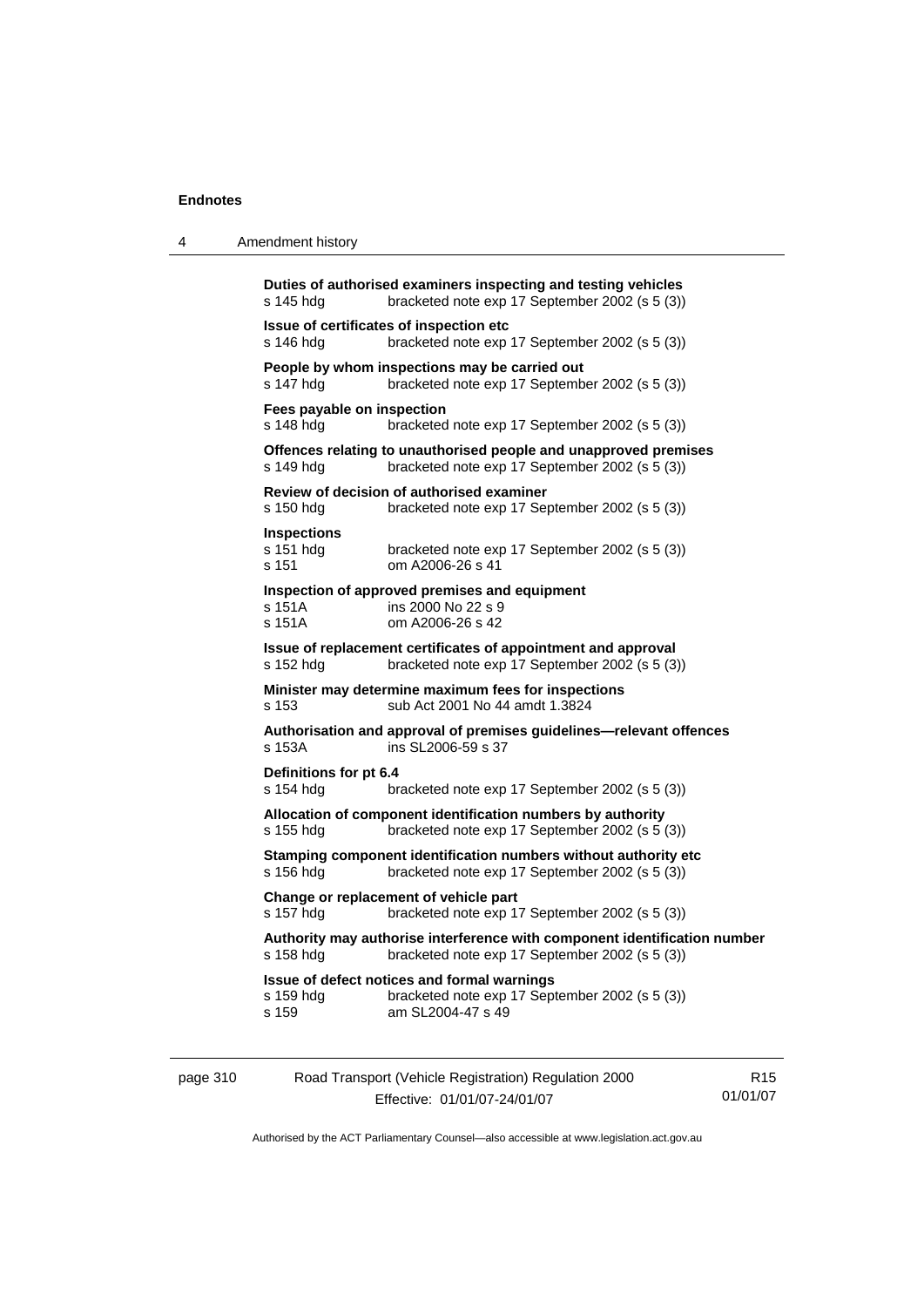| Amendment history |  |  |
|-------------------|--|--|
|-------------------|--|--|

```
Recording, clearance and withdrawal of defect notices 
s 160 hdg bracketed note exp 17 September 2002 (s 5 (3))
Authorised use of vehicles with suspended registration 
s 161 hdg bracketed note exp 17 September 2002 (s 5 (3)) 
2 individuals may be recorded as registered operator of light vehicle 
s 162 hdg bracketed note exp 17 September 2002 (s 5 (3))
Application of the Road Transport (Dimensions and Mass) Act 
s 163 hdg bracketed note exp 17 September 2002 (s 5 (3)) 
Special provisions about boat trailers 
s 164 hdg bracketed note exp 17 September 2002 (s 5 (3)) 
Saving and transitional 
ch 8 hdg exp 1 July 2001 (s 178 (1)) 
Definitions for ch 8 
s 165 exp 1 July 2001 (s 178 (1)) 
Certain minors eligible to be registered operators of heavy vehicles 
s 166 exp 1 July 2001 (s 178 (1)) 
Existing registered vehicles with interstate garage addresses 
s 167 exp 1 July 2001 (s 178 (1)) 
Authorised examiners and certificates 
s 168 exp 1 July 2001 (s 178 (1)) 
Approved premises 
s 169 exp 1 July 2001 (s 178 (1)) 
Existing disqualifications 
s 170 exp 1 July 2001 (s 178 (1)) 
Existing procedures for revocation of appointment or cancellation of 
approval 
s 171 exp 1 July 2001 (s 178 (1)) 
Existing offences in relation to authorised examiners and approved premises 
s 172 exp 1 July 2001 (s 178 (1)) 
Certificates of inspection 
s 173 exp 1 July 2001 (s 178 (1)) 
Display of registration labels on certain registrable vehicles 
s 174 exp 1 July 2001 (s 178 (1)) 
Existing suspensions 
s 175 exp 1 July 2001 (s 178 (1)) 
Rights in relation to previous approved numbers 
s 176 exp 1 July 2001 (s 178 (1))
```
R15 01/01/07 Road Transport (Vehicle Registration) Regulation 2000 Effective: 01/01/07-24/01/07

page 311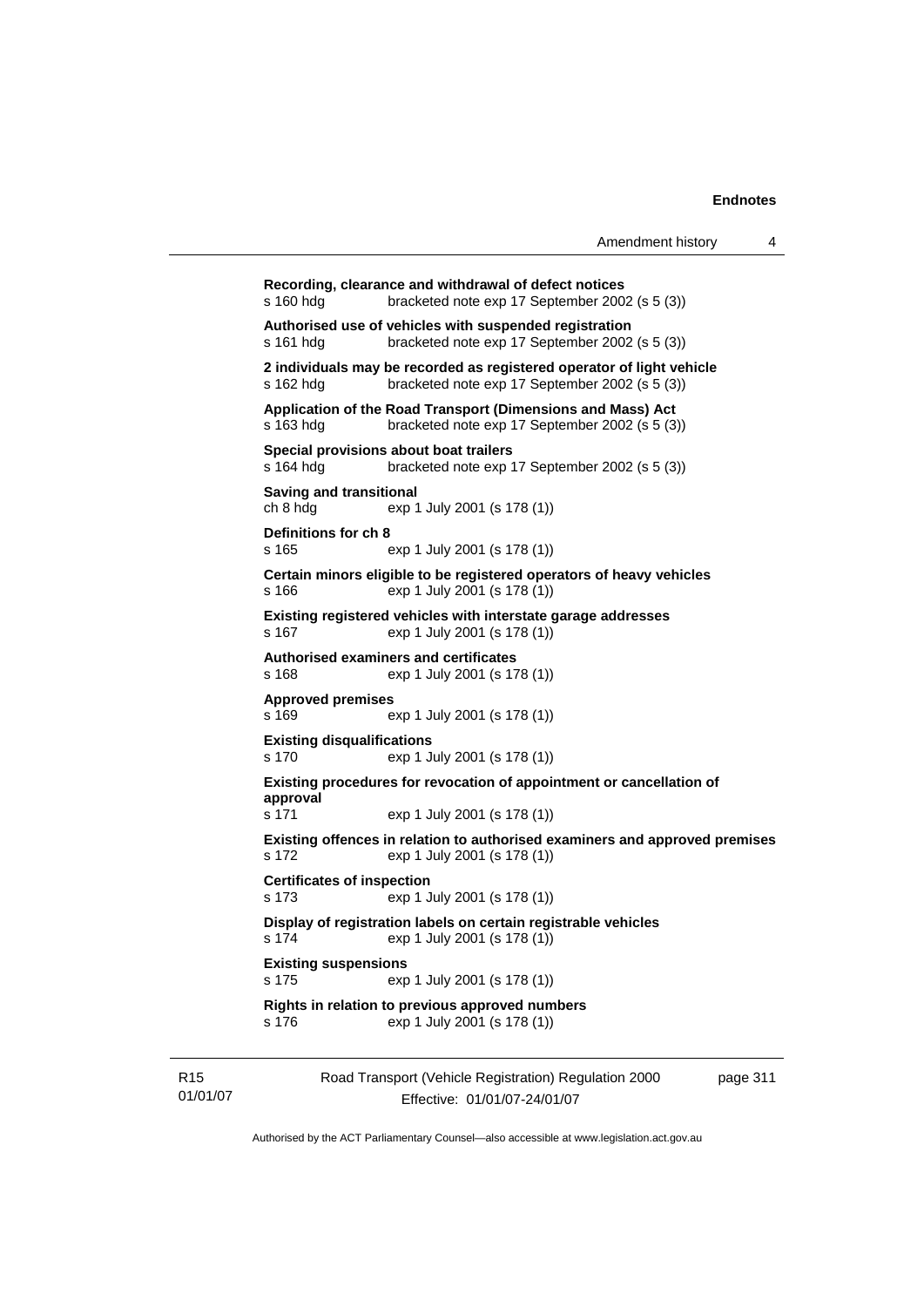4 Amendment history

```
Rights in relation to previous special numbers 
s 177 exp 1 July 2001 (s 178 (1)) 
Expiry of ch 8 
                  exp 1 July 2001 (s 178 (1))
Vehicle Standards 
sch 1 hdgs bracketed notes exp 17 September 2002 (s 5 (3)) 
Object of sch 1 
s 1.1 am A2005-20 amdt 3.393 
References in sch 1 to provisions 
s 1.3 om A2005-20 amdt 3.394 
Stationary noise levels—car-type vehicles and motorbikes and motortrikes 
s 1.158 (3), (4) exp 1 January 2001 (s 1.158 (4)) 
                   ss renum R10 LA 
Additional requirements for taxis 
div 1.5.3 hdg ins 2002 No 2 s 40
Public passenger vehicles to have fire-extinguisher 
s 1.60A ins 2002 No 2 s 40
                   sub SL2003-32 s 25; SL2005-4 amdt 2.54; SL2005-39 s 34 
Dictionary 
dict am Act 2002 No 30 amdt 3.783; A2004-28 amdt 3.64 
                   def another jurisdiction om R10 LA 
                   def approved corresponding WOVR ins SL2002-31 s 30 
                   def Australian Transport Council om R10 LA 
                   def authorised person om R10 LA 
                   def corresponding WOVR ins Act 2002 No 23 s 25 
                      om SL2002-31 s 31 
                   def drive a vehicle om R10 LA 
                   def driver om R10 LA 
                   def emergency worker sub A2005-20 amdt 3.395 
                   def garage address om R10 LA 
                   def GVM (or gross vehicle mass) om R10 LA 
                   def heavy vehicle om R10 LA 
                   def home address om R10 LA 
                   def infringement notice ins SL2003-32 s 27 
                   def inspector om R10 LA 
                   def jurisdiction om R10 LA 
                   def motor vehicle om R10 LA 
                   def operator ins SL2005-4 amdt 2.55 
                   def public passenger vehicle ins SL2005-39 s 35 
                   def public vehicle om 2001 Act No 27 amdt 4.35 
                   def register om R10 LA 
                   def registered operator om R10 LA 
                   def registrable vehicle om R10 LA
```
page 312 Road Transport (Vehicle Registration) Regulation 2000 Effective: 01/01/07-24/01/07

R15 01/01/07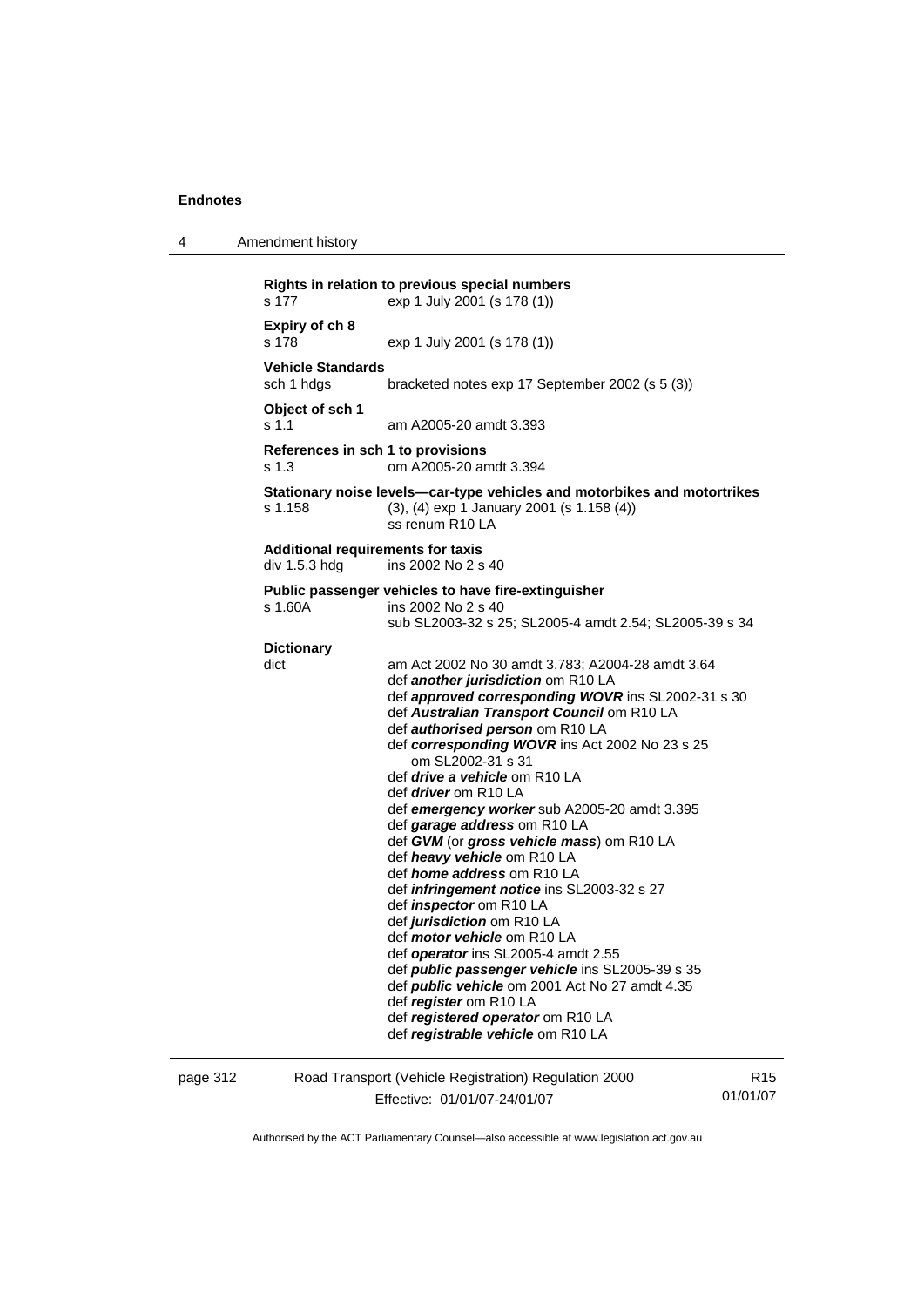```
 def registrable vehicles register om R10 LA 
 def road om R10 LA 
 def road related area om R10 LA 
 def road tank vehicle sub A2005-20 amdt 3.396 
 def road transport authority (or authority) om R10 LA 
 def seasonal vehicle ins 2001 No 7 s 14 
 def taxi sub 2002 No 2 s 40 
    om SL2003-32 s 26 
 def the Act om Act 2001 No 44 amdt 1.3825 
 def total loss ins Act 2002 No 23 s 25 
 def trader's plate om R10 LA 
 def trailer om R10 LA 
 def unregistered vehicle permit om R10 LA 
 def use om R10 LA 
 def vehicle om R10 LA 
 def vehicle identifier ins Act 2002 No 23 s 25 
 def written-off ins Act 2002 No 23 s 25
```
# def *written-off vehicles register* ins Act 2002 No 23 s 25

## **5 Earlier republications**

Some earlier republications were not numbered. The number in column 1 refers to the publication order.

Since 12 September 2001 every authorised republication has been published in electronic pdf format on the ACT legislation register. A selection of authorised republications have also been published in printed format. These republications are marked with an asterisk (\*) in column 1. Electronic and printed versions of an authorised republication are identical.

| <b>Republication No</b> | <b>Amendments to</b> | <b>Republication date</b> |
|-------------------------|----------------------|---------------------------|
| 1                       | not amended          | 1 March 2000              |
| 2                       | Act 2001 No 44       | 12 September 2001         |
| 3                       | SL 2002 No 2         | 1 March 2002              |
| 4                       | SL 2002 No 2         | 1 April 2002              |
| $5*$                    | Act 2002 No 30       | 24 September 2002         |
| 6                       | SL2002-31            | 28 January 2003           |
| 7                       | SL2003-32            | 23 September 2003         |
| 8                       | A2004-28             | 1 July 2004               |
| 9                       | SL2004-47            | 10 September 2004         |
|                         |                      |                           |

R15 01/01/07 Road Transport (Vehicle Registration) Regulation 2000 Effective: 01/01/07-24/01/07

page 313